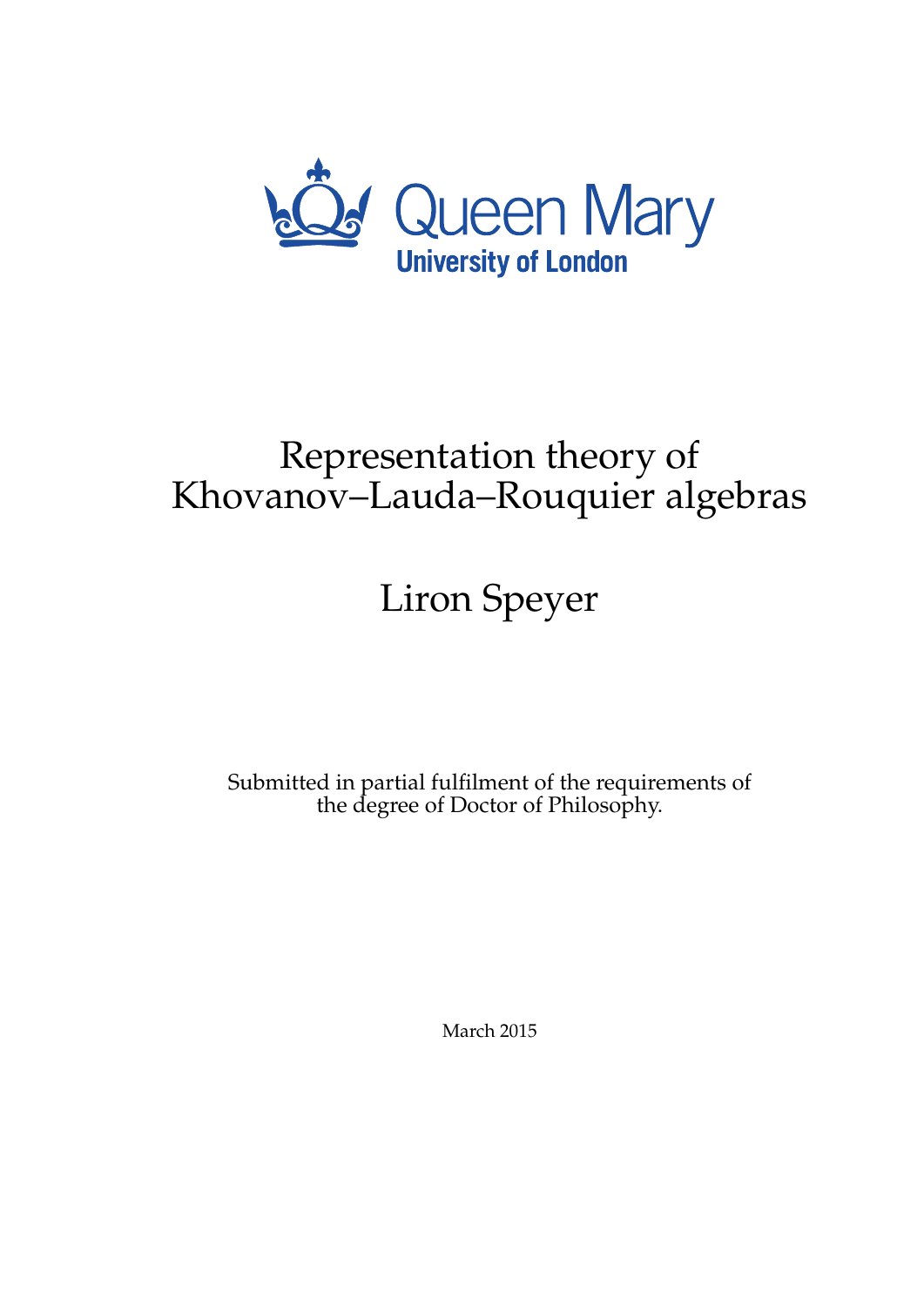I, Liron Speyer, confirm that the research included within this thesis is my own work or that where it has been carried out in collaboration with, or supported by others, that this is duly acknowledged below and my contribution indicated. Previously published material is also acknowledged below.

I attest that I have exercised reasonable care to ensure that the work is original, and does not to the best of my knowledge break any UK law, infringe any third party's copyright or other Intellectual Property Right, or contain any confidential material.

I accept that the College has the right to use plagiarism detection software to check the electronic version of the thesis.

I confirm that this thesis has not been previously submitted for the award of a degree by this or any other university.

The copyright of this thesis rests with the author and no quotation from it or information derived from it may be published without the prior written consent of the author.

Signature:

Date: 5th February, 2015.

Details of collaboration and publications:

The contents of Chapter [3](#page-78-0) are largely taken from the paper *Decomposable Specht modules for the Iwahori–Hecke algebra*  $\mathcal{H}_{F,-1}(\mathfrak{S}_n)$ , J. Algebra, **418** (2014), pp. 227–264.

The contents of Chapter [2](#page-44-0) are largely taken from the paper *Generalised column removal for graded homomorphisms between Specht modules*, which is a preprint joint with my PhD supervisor, Dr Matthew Fayers.

For this paper, the key observation which kick-started the project was mine: I had attempted to prove column removal in some simple cases (namely level 1, single column removal) and could prove it using a prototype of our dominated condition on homomorphisms. It was Fayers's idea to extend my condition on homomorphisms to a stronger one which applied in more generality (namely higher level). Using this idea, we were able to prove Theorem [2.7,](#page-49-0) which states that under a few conditions, all homomorphisms are dominated (in the sense Fayers had hoped for). This proof was a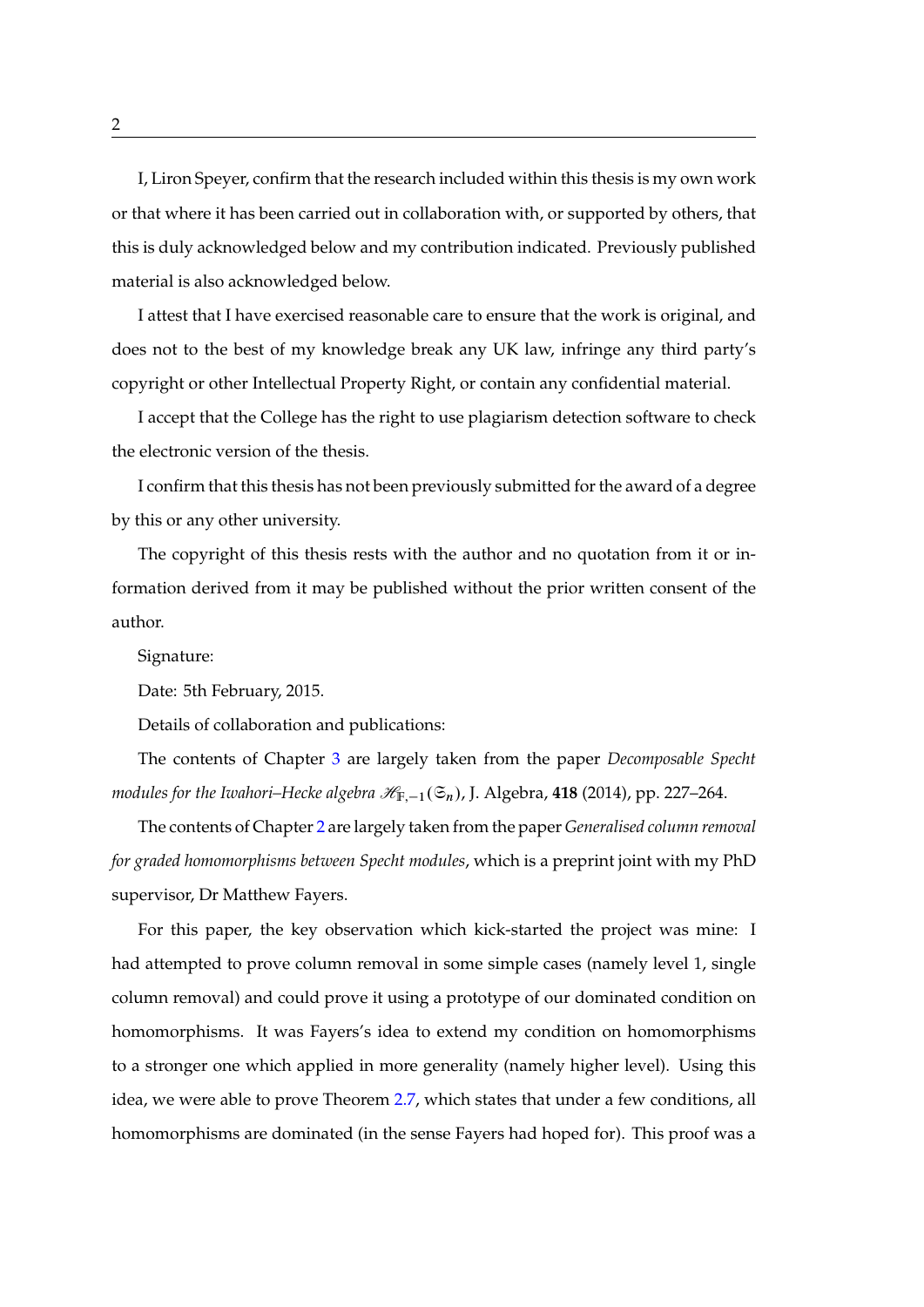joint effort, which we discussed at length with each other.

Using this condition, I was able to extend my proof of single column removal into this more general setting.

Fayers had the idea of proving a final column removal result and using it to prove Lemma [2.28](#page-69-0) and Proposition [2.29;](#page-69-1) the proofs of these two results are entirely due to Fayers and I claim no credit for them. Using this proposition he proved, we were able, between us, to prove our main result – the generalised column removal of Theorem [2.30.](#page-72-0)

Finally, when trying to adapt our result to the case of generalised row removal (i.e. finding explicitly the isomorphism in Theorem [2.31\)](#page-73-0), it was myself who noticed that the statement we were working towards was unlikely to be true, though it was Fayers who used his computer expertise to find the explicit example demonstrating this (at the bottom of page 29).

Finally, Conjecture [2.33](#page-76-0) was my idea; I decided we needed to exhibit "row-like" behaviour inside the column Specht module, and that the dual basis was the way to go about this. Computationally, Fayers has checked this for a reasonable number of examples, but neither of us were able to prove this conjecture we both still believe to be true.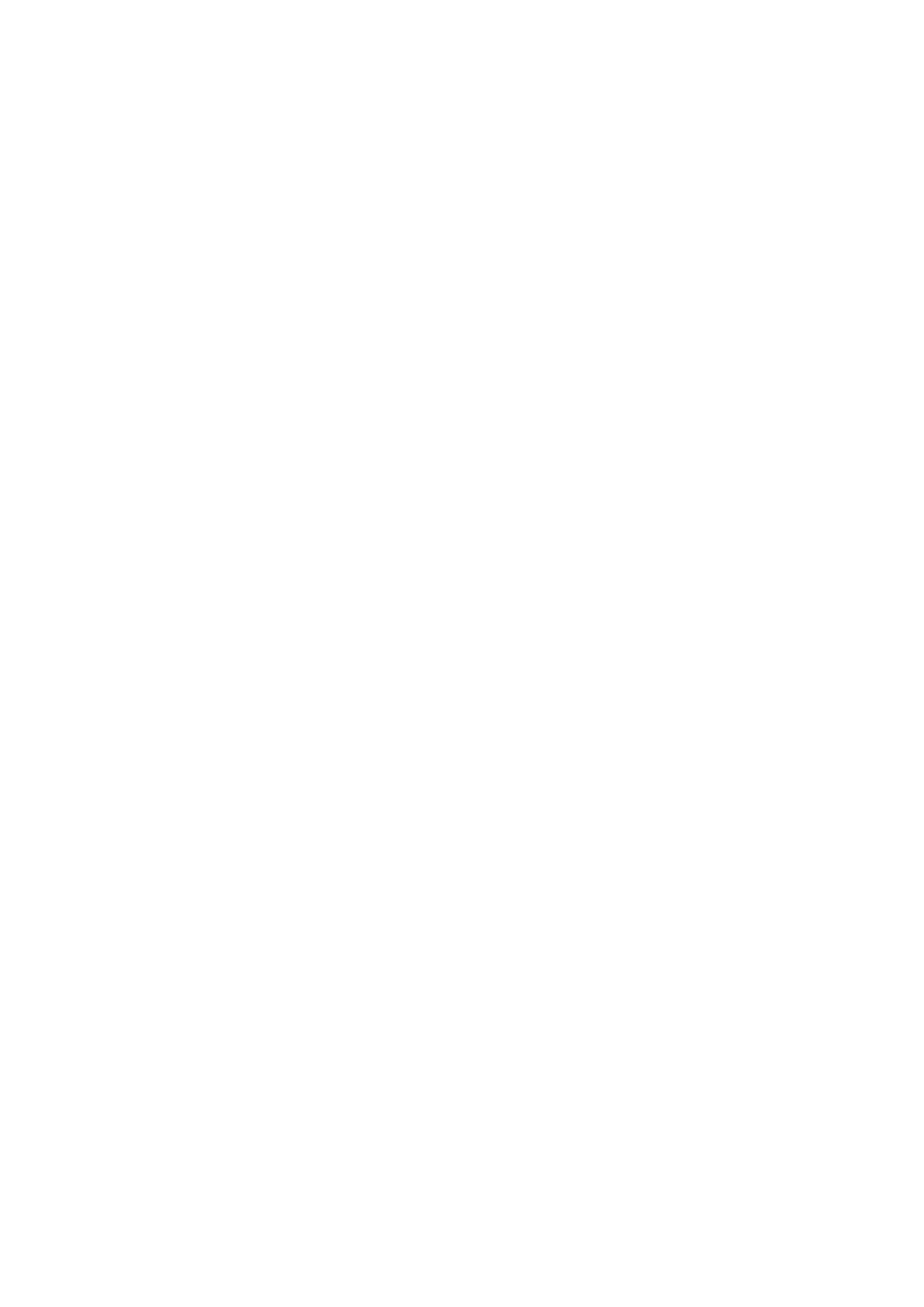# <span id="page-4-0"></span>**Abstract**

This thesis concerns representation theory of the symmetric groups and related algebras.

In recent years, the study of the "quiver Hecke algebras", constructed independently by Khovanov and Lauda and by Rouquier, has become extremely popular. In this thesis, our motivation for studying these graded algebras largely stems from a result of Brundan and Kleshchev – they proved that (over a field) the KLR algebras have cyclotomic quotients which are isomorphic to the Ariki–Koike algebras, which generalise the Hecke algebras of type A, and thus the group algebras of the symmetric groups. This has allowed the study of the graded representation theory of these algebras. In particular, the Specht modules for the Ariki–Koike algebras can be graded; in this thesis we investigate graded Specht modules in the KLR setting.

First, we conduct a lengthy investigation of the (graded) homomorphism spaces between Specht modules. We generalise the row and column removal results of Lyle and Mathas, producing graded analogues which apply to KLR algebras of arbitrary level. These results are obtained by studying a class of homomorphisms we call *dominated*. Our study provides us with a new result regarding the indecomposability of Specht modules for the Ariki–Koike algebras.

Next, we use homomorphisms to produce some decomposability results pertaining to the Hecke algebra of type A in quantum characteristic two.

In the remainder of the thesis, we use homogeneous homomorphisms to study some graded decomposition numbers for the Hecke algebra of type A. We investigate graded decomposition numbers for Specht modules corresponding to two-part partitions. Our investigation also leads to the discovery of some exact sequences of homomorphisms between Specht modules.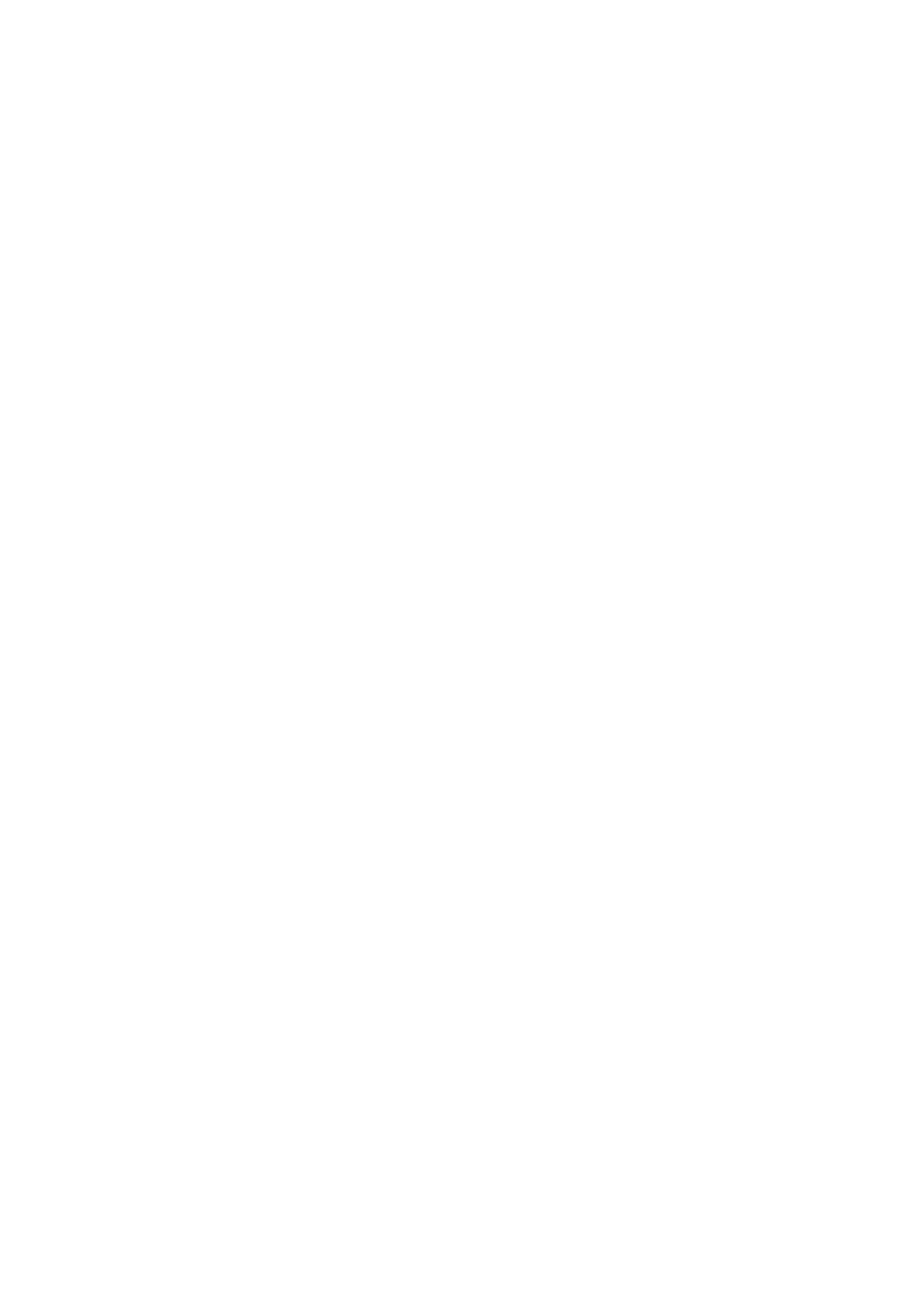# **Contents**

| Abstract<br>5 |                    |                                                                                               |    |  |  |
|---------------|--------------------|-----------------------------------------------------------------------------------------------|----|--|--|
|               |                    | Acknowledgements                                                                              | 9  |  |  |
|               | Introduction<br>11 |                                                                                               |    |  |  |
| 1             |                    | Background                                                                                    | 15 |  |  |
|               | 1.1                | The symmetric group $\dots \dots \dots \dots \dots \dots \dots \dots \dots \dots \dots \dots$ | 15 |  |  |
|               | 1.2                | The Iwahori-Hecke algebra $\dots \dots \dots \dots \dots \dots \dots \dots \dots \dots$       | 16 |  |  |
|               | 1.3                |                                                                                               | 17 |  |  |
|               | 1.4                |                                                                                               | 19 |  |  |
|               | 1.5                |                                                                                               | 20 |  |  |
|               | 1.6                |                                                                                               | 22 |  |  |
|               | 1.7                |                                                                                               | 25 |  |  |
|               | 1.8                |                                                                                               | 27 |  |  |
|               | 1.9                |                                                                                               | 29 |  |  |
|               |                    |                                                                                               | 33 |  |  |
|               |                    | 1.11 Specht modules for $\mathcal{H}_n^k$ and homomorphisms                                   | 40 |  |  |
|               |                    | 1.12 Decomposition numbers when $l = 1, \ldots, \ldots, \ldots, \ldots, \ldots, \ldots$       | 43 |  |  |
| 2             |                    | Graded column removal                                                                         | 45 |  |  |
|               | 2.1                |                                                                                               | 46 |  |  |
|               | 2.2                |                                                                                               | 49 |  |  |
|               | 2.3                |                                                                                               | 55 |  |  |
|               | 2.4                | Generalised column removal for multipartitions                                                | 61 |  |  |
|               | 2.5                |                                                                                               | 62 |  |  |
|               | 2.6                |                                                                                               | 69 |  |  |
|               | 2.7                |                                                                                               | 74 |  |  |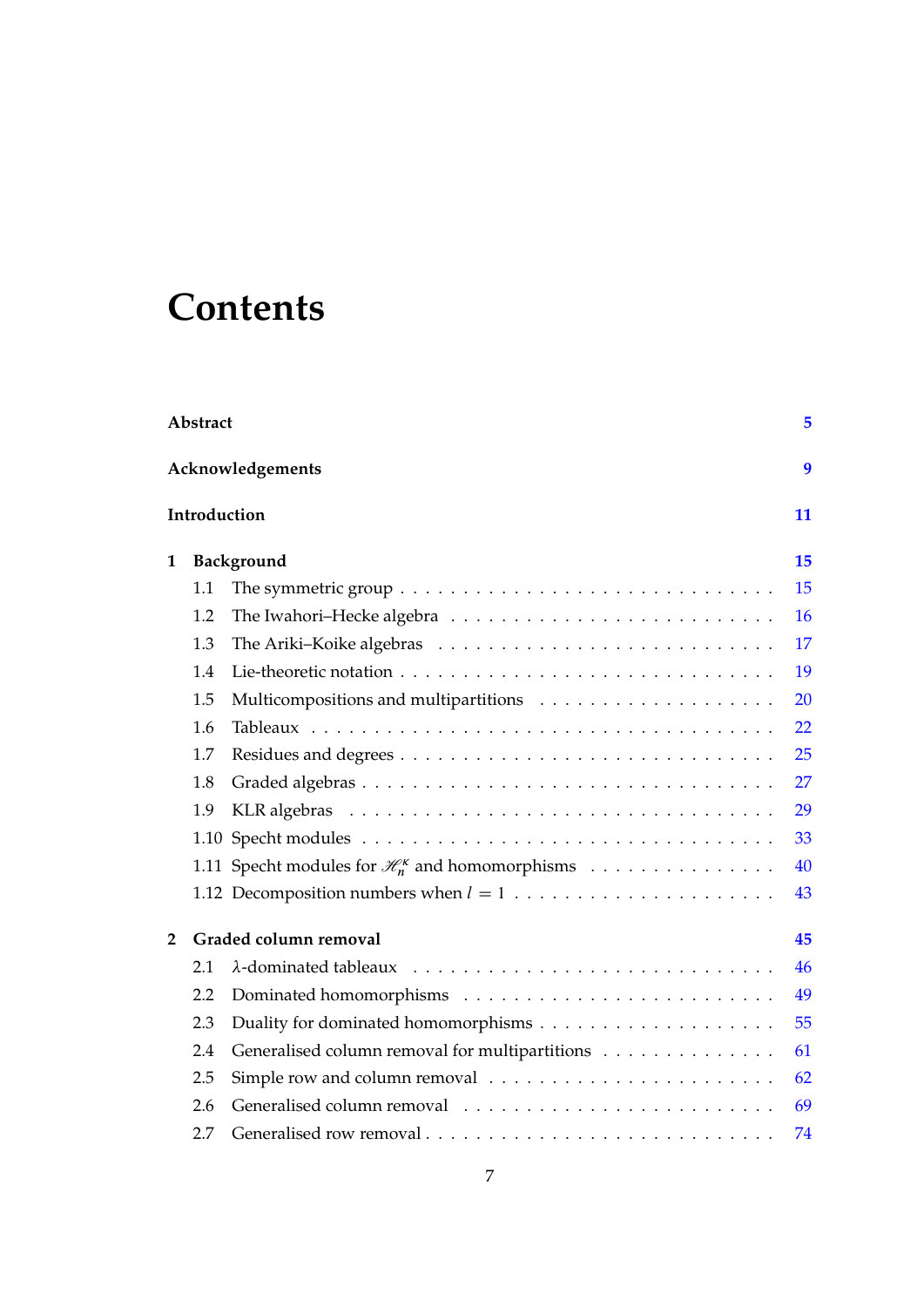| 3  | Decomposable Specht modules |                                                                                             | 79  |  |
|----|-----------------------------|---------------------------------------------------------------------------------------------|-----|--|
|    |                             | 3.1 KLR algebras for $l = 1, e = 2, \ldots, \ldots, \ldots, \ldots, \ldots, \ldots, \ldots$ | 80  |  |
|    | 3.2                         |                                                                                             | 81  |  |
|    | 3.3                         |                                                                                             |     |  |
|    | 3.4                         |                                                                                             | 86  |  |
|    |                             |                                                                                             |     |  |
| 4  |                             | Graded decomposition numbers for two-part partitions                                        | 137 |  |
|    |                             |                                                                                             |     |  |
|    | 4.2                         | Exact sequences of homomorphisms between Specht modules 145                                 |     |  |
| 5. |                             | The branching rule and dominated homomorphisms for $e = 2$                                  | 151 |  |
|    | 5.1                         |                                                                                             |     |  |
|    |                             |                                                                                             |     |  |
|    | Index of notation           |                                                                                             |     |  |
|    | Bibliography                |                                                                                             |     |  |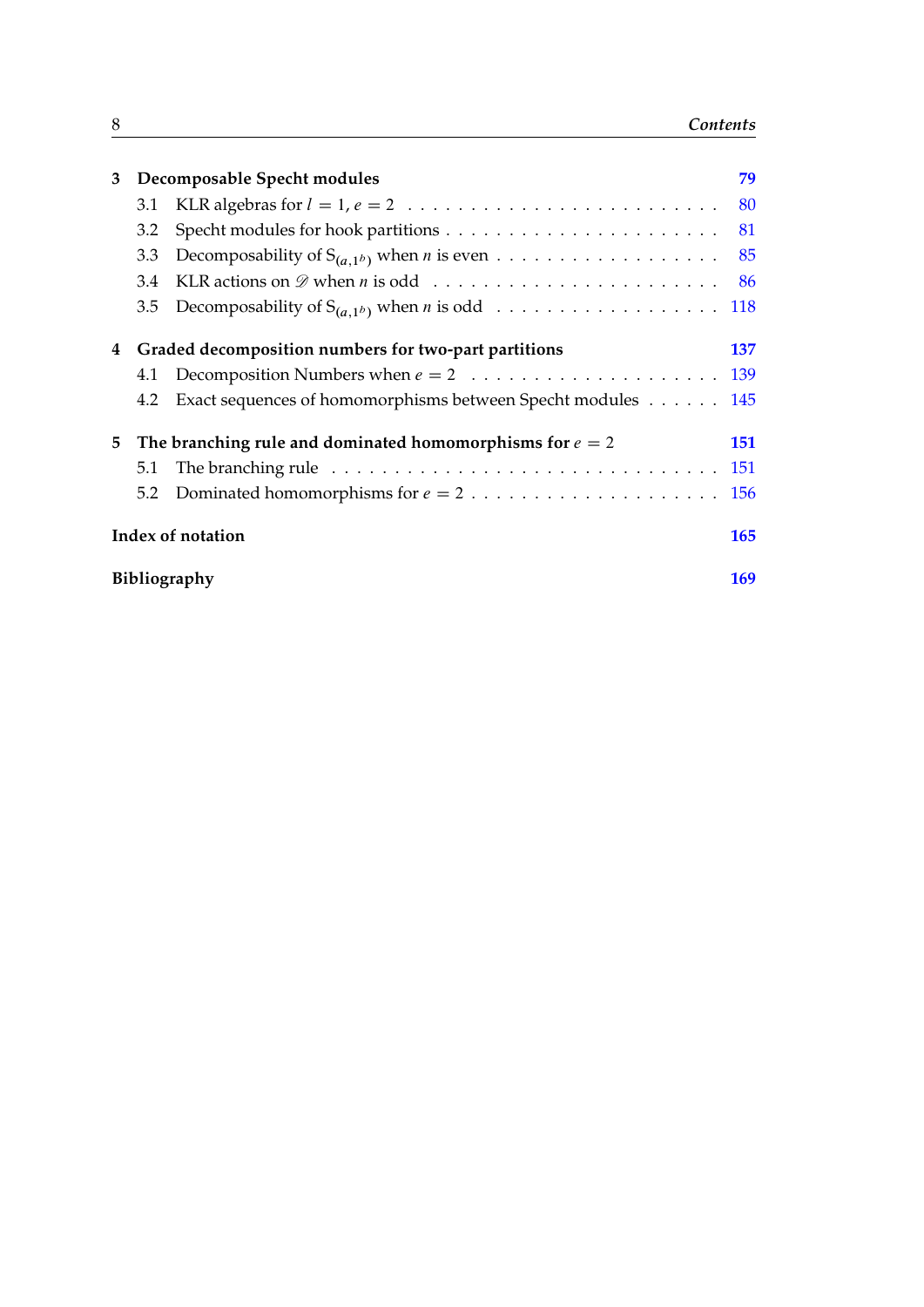# <span id="page-8-0"></span>**Acknowledgements**

First and foremost, I must thank my supervisor, Matt Fayers, for introducing me to the research area discussed in this thesis, and for his endless patience, understanding and intuition. Without his commitment and attention to detail, this work would surely not exist in its current form.

I must also thank Andrew Mathas for hosting me in Sydney, where we embarked on the research project which eventually grew into two chapters of this thesis, and for countless useful discussions. I am likewise grateful to Sinead Lyle for the many interesting discussions we have had. Having examined my thesis, Joe Chuang and Mark Wildon have made a wide range of useful suggestions and comments which have been incorporated into this final version of my thesis, for which I am grateful.

I am thankful to Queen Mary University of London for their financial support throughout my PhD, and for the financial support of Queen Mary's Eileen Colyer Prize and the Australian Research Council grant DP110100050 "Graded representations of Hecke algebras", both of which supported my visit to Sydney.

On a personal level, I would like to thank my parents, my sister Avivite, and my brother Ronen. My family have helped shape who I am today and have supported what I'm doing, despite struggling to understand exactly what it is! Likewise, I must thank Elizabeth for her tireless support and love through all the highs and lows of my PhD. I must also thank my friends, both inside and outside of the world of mathematics, for helping me to relax and keeping me sane outside of work: Adam, Ben, Chiggs, Chris, Clinton, Ed, Eugenio, Joe, Louise, Oliver, Paul, Rodrigo, Tom and many others.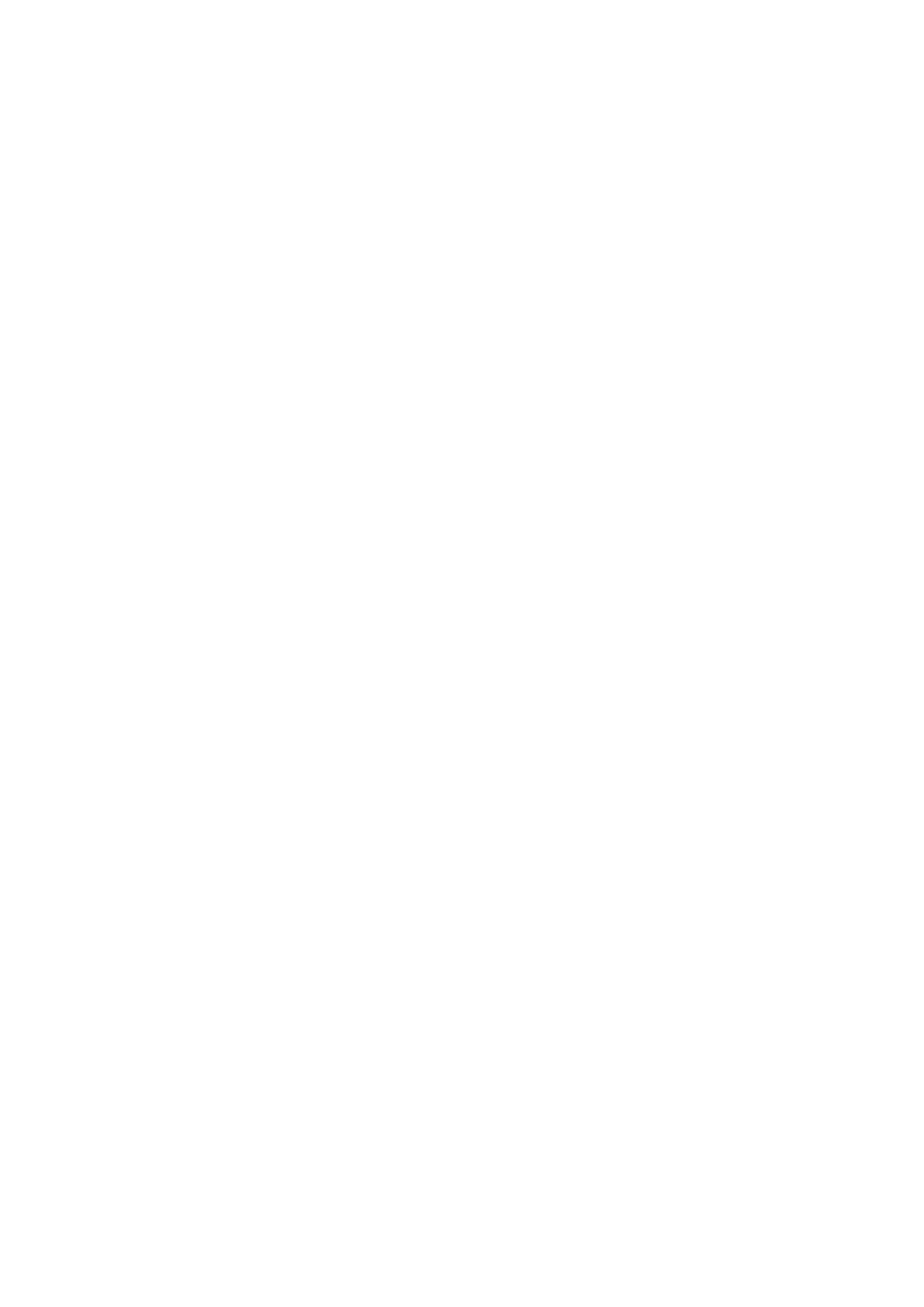# <span id="page-10-0"></span>**Introduction**

In group theory, the symmetric groups are among the most classically studied; their importance stems from Cayley's Theorem – every group may be embedded in some symmetric group. Their presence permeates mathematics – from algebra to combinatorics, and even areas of physics, the symmetric groups' ubiquity can be felt. A common perspective when studying groups is the study of their representations, or actions on vector spaces.

Despite the strength of Cayley's Theorem, when studying the representation theory of finite groups, the symmetric groups are especially suitable candidates. Their inherently vast amount of internal symmetry gives rise to their combinatorial nature; studying them via combinatorics eliminates the need for much of the heavy-duty machinery often seen in group theory.

Over the complex numbers, the representation theory of the symmetric group dates back over a century, with the influences of Young [\[44\]](#page-171-0) and Specht [\[42\]](#page-171-1) still visible today – the combinatorics of tableaux and indeed the construction of *Specht modules* were their contributions. Decades later, in the 1970s, James developed much of our modern standpoint on the subject. In particular, James constructed all irreducible modules over arbitrary fields, as quotients of Specht modules. An excellent introduction to the subject can be found in [\[24\]](#page-170-0).

Later, in the series of papers [\[12,](#page-169-0) [13,](#page-169-1) [14\]](#page-169-2), Dipper and James laid the foundations for and built up the theory of the Iwahori–Hecke algebras of symmetric groups, or Hecke algebras of type A. Their principal motivation for studying these algebras was that their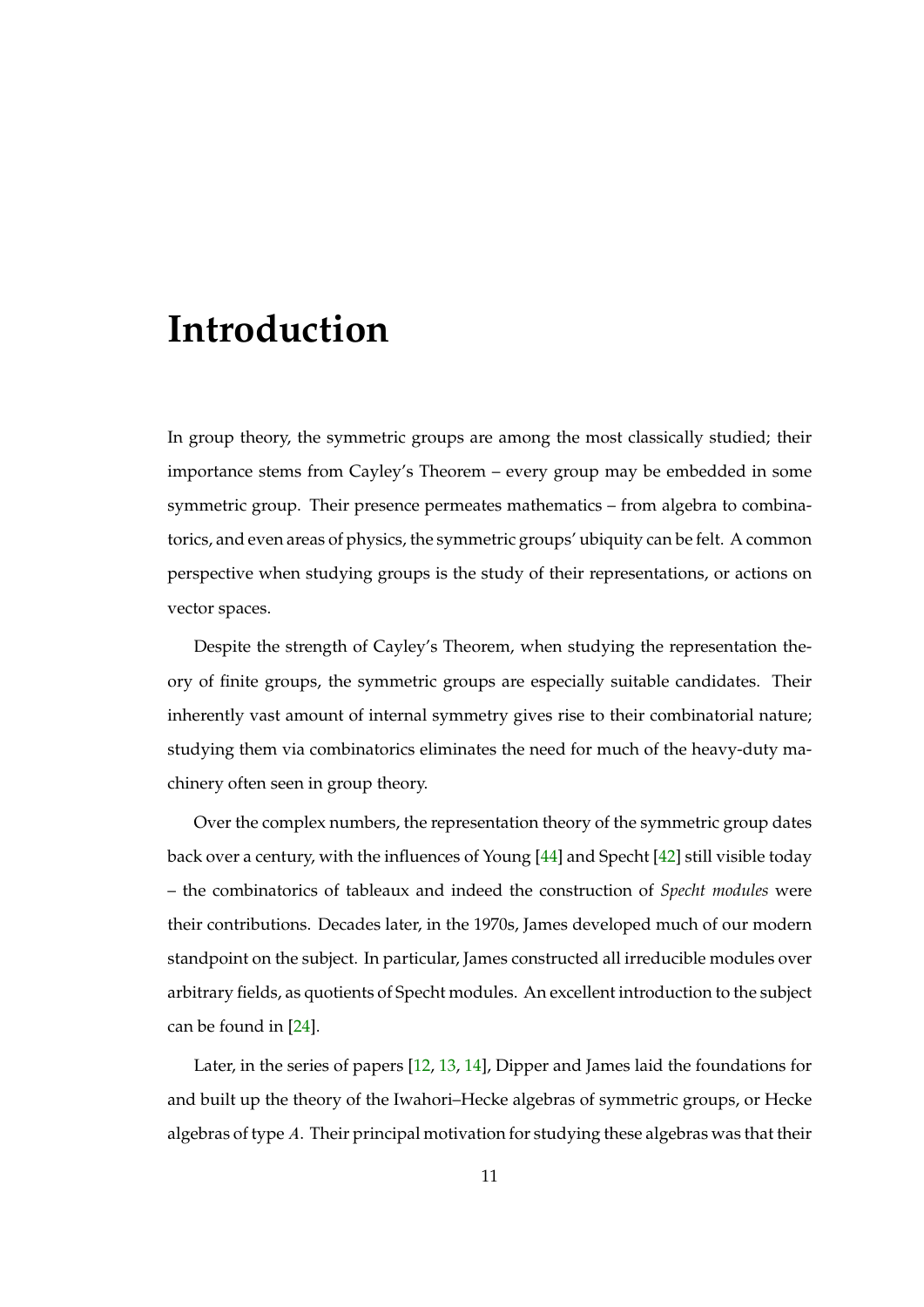modular representation theory provides a bridge between that of the symmetric groups and that of the general linear groups  $GL_n(q)$  over fields of *non-defining* characteristic – that is, over any field whose characteristic does not divide  $q$ . In the case of defining characteristic, such a connection has been known since the work of Schur over a century ago, via his construction of the algebras which now bear his name.

Almost a decade later, Ariki and Koike [\[2\]](#page-168-1) generalised these Hecke algebras beyond type A; here they defined Hecke algebras for the complex reflection group  $G(l, 1, n) =$  $\mathbb{Z}/l\mathbb{Z}\wr\mathfrak{S}_n$ . This theory of *Ariki–Koike algebras* was further developed in [\[3\]](#page-168-2), among others, and a survey of the subject can be found in [\[34\]](#page-171-2). At around the same time, the idea was independently generalised even further to the *cyclotomic Hecke algebras* of Broue and Malle  $[6]$  $[6]$ ; here, they constructed Hecke algebras for a larger set of complex reflection groups, including some of the exceptional types, motivated by the modular representation theory of algebraic groups. Ariki also generalised his construction to all complex reflection groups  $G(l, p, n)$  in [\[1\]](#page-168-4).

In 2009, Khovanov and Lauda [\[27\]](#page-170-1), and independently, Rouquier [\[39\]](#page-171-3), defined a family of Z-graded algebras which categorify the negative part of quantum groups associated to Kac–Moody algebras. These algebras are known as *quiver Hecke algebras*, or *KLR algebras*; in this thesis we shall favour the latter name. Khovanov and Lauda's construction of these algebras was purely diagrammatic, whereas Rouquier presented them algebraically, and in more generality. Remarkably, Brundan and Kleshchev [\[8\]](#page-168-5) were able to show that the Ariki–Koike algebras were isomorphic to certain *cyclotomic* quotients of these KLR algebras (of affine type  $A$ ) – this result yields a grading on the Ariki–Koike algebras; in particular, in positive characteristic the group algebras of the symmetric groups are non-trivially Z-graded! This, in part, has given rise to the KLR algebras receiving an abundance of attention since their inception.

In this thesis, Brundan and Kleshchev's isomorphism is seen as our main motivation for studying the KLR algebras. They allow us to study the *graded* representation theory of the Hecke algebras of type A and, more generally, of the Ariki–Koike algebras. We place an emphasis on studying the (graded) representation theory of these algebras via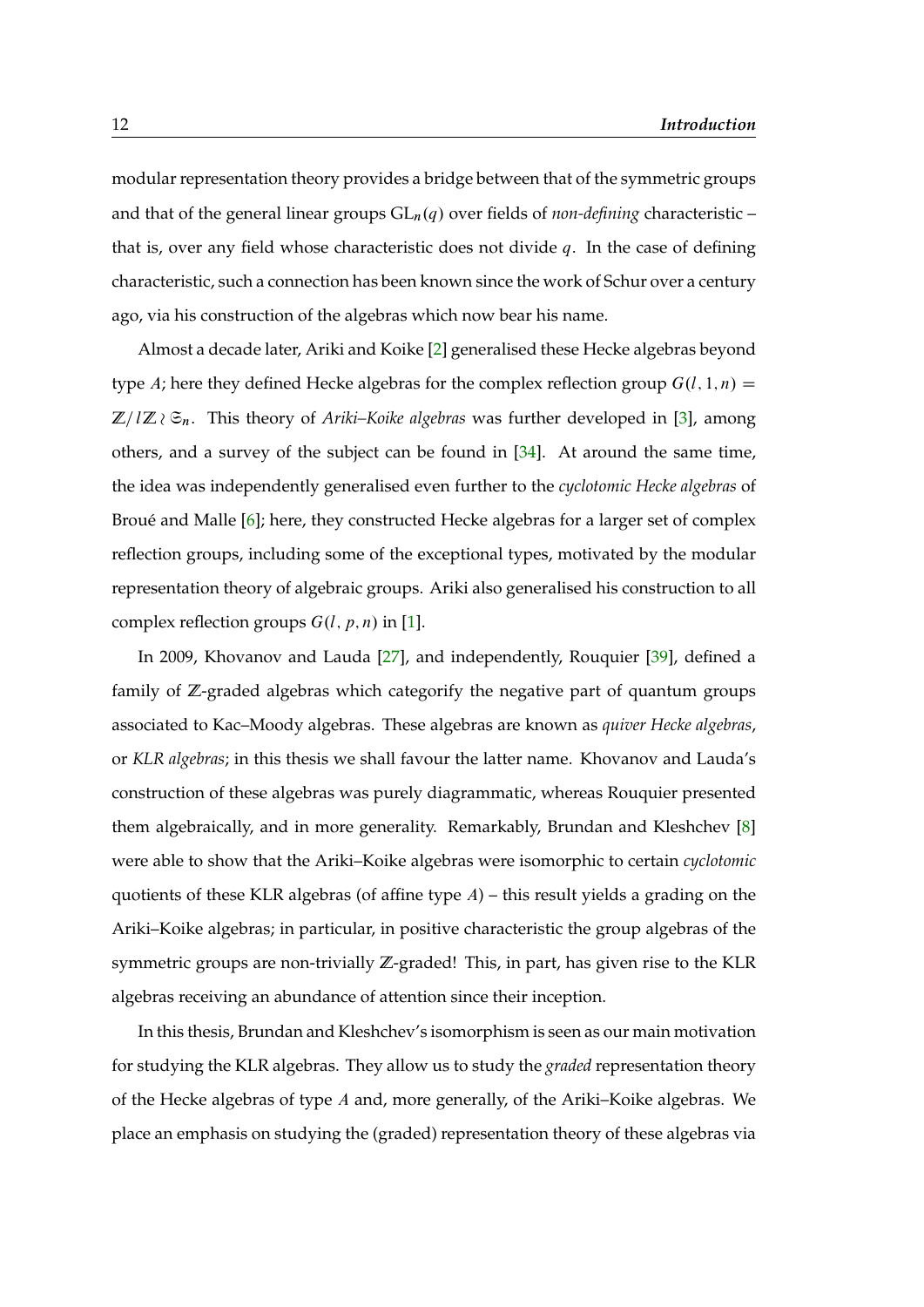(graded) homomorphisms between their Specht modules. We shall begin, in Chapter [1,](#page-14-0) with a detailed background of all necessary material. We will introduce our main players – the symmetric groups, Hecke algebras of type A, Ariki–Koike algebras and KLR algebras – and outline the combinatorics and representation theory relevant to their study. We shall also give a brief overview of graded algebras.

In Chapter [2,](#page-44-0) we look at the KLR algebras of affine type  $A$  in full generality. Here, we study the graded homomorphism spaces between Specht modules. Fayers and Lyle [\[18\]](#page-169-3) and Lyle and Mathas [\[30\]](#page-170-2) proved row and column removal theorems for these homomorphism spaces, for the symmetric groups and Hecke algebras respectively, in the ungraded setting. In this chapter, we provide graded versions of these theorems, while at the same time generalising them to higher levels so that they apply to all (degenerate) Ariki–Koike algebras. More precisely, we prove analogues of these theorems for the KLR algebras of affine type A.

In fact, our results apply not to all homomorphisms between two given Specht modules but only to those of a certain type, which we call *dominated* homomorphisms. However, in many cases (for example, for the symmetric group in odd characteristic) every homomorphism between two Specht modules is dominated, so our results apply generally; in particular, via the Brundan–Kleshchev isomorphism, we recover the original row and column removal theorems of Fayers and Lyle and of Lyle and Mathas. Along the way, we produce a new result that Specht modules for the Ariki–Koike algebras are always indecomposable, under some minor conditions. This chapter is based on joint work with Fayers, and appears in [\[19\]](#page-169-4). The main result of the chapter is Theorem [2.30](#page-72-0) (generalised graded column removal).

In Chapter [3,](#page-78-0) largely taken from [\[43\]](#page-171-4), we make a contribution to the problem of determining which Specht modules are decomposable. Here, we concentrate on the level 1 (i.e. the Hecke algebra of type A) situation. Over any field whose characteristic is not 2, it is known that Specht modules for the symmetric group are indecomposable. Likewise, when the *quantum characteristic* of a Hecke algebra of type A is not 2, an identical statement holds true. We determine which Specht modules indexed by hook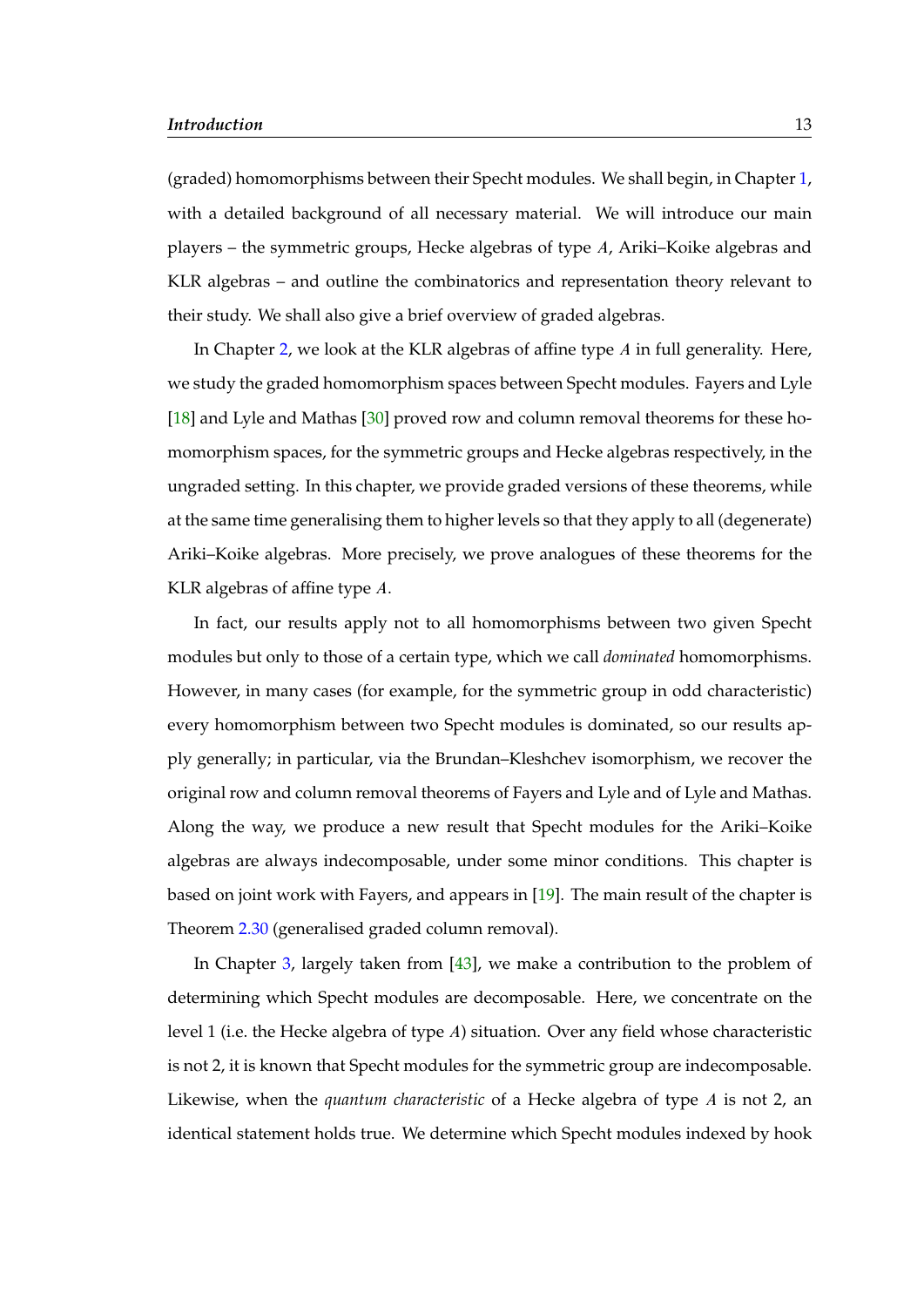partitions are decomposable in quantum characteristic 2. This is achieved from the KLR algebra perspective, though we do not invoke any *graded* machinery here; instead, the bulk of the work involves constructing an endomorphism for a Specht module and using it to decompose the Specht module into generalised eigenspaces. The result arrived at is Theorem [3.41,](#page-135-0) which states that when char(F)  $\neq$  2, the Specht module  $S_{(a,1^b)}$  is indecomposable if and only if  $a + b$  is even or  $b = 2$  or 3 with char(F)  $| \lceil \frac{a}{2} \rceil$ .

Next, in Chapter [4,](#page-136-0) we study the graded decomposition numbers corresponding to two-part partitions, for Hecke algebras of type A. Once again, we make extensive use of homomorphisms in our endeavour. This chapter contains work which is in progress; here we present a complete solution to the problem in quantum characteristic 2, along with an interesting result regarding exact sequences of homomorphisms between Specht modules.

Finally, Chapter [5](#page-150-0) is an attempt at generalising the results of Chapter [2.](#page-44-0) We concentrate on attempting to prove that in level 1 when  $e = 2$ , all homomorphisms are dominated, subject to an extra condition on the partition indexing the domain. Our approach begins with us proving a graded branching rule for restriction to a subalgebra, generalising existing results of this flavour. Using this, we are able to prove our desired result with the aid of three conjectures which put conditions on the indexing tableaux occurring in the image of a generator under a homomorphism. We end with a conjecture which extends this beyond level 1.

We conclude the thesis with an index of notation for the reader's reference.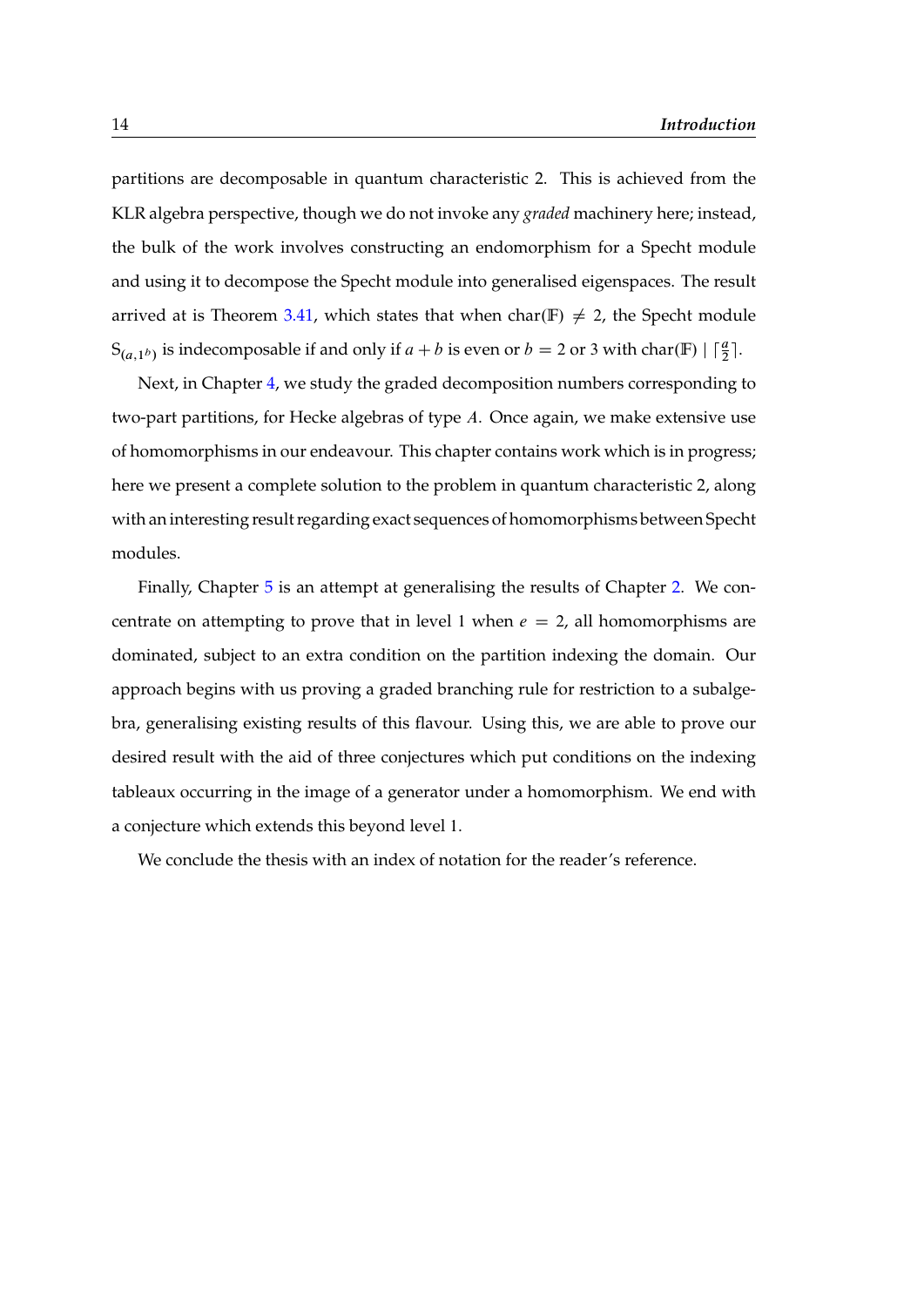## <span id="page-14-0"></span>**Chapter 1**

# **Background**

In this chapter we recall some background and set up some notation.

### <span id="page-14-1"></span>**1.1 The symmetric group**

Let  $\mathfrak{S}_n$  denote the symmetric group of degree *n*. Let  $s_1, \ldots, s_{n-1}$  denote the standard Coxeter generators of  $\mathfrak{S}_n$ , i.e.  $s_i$  is the transposition  $(i, i + 1)$ . Given  $w \in \mathfrak{S}_n$ , a *reduced expression* for w is an expression  $w = s_{i_1} \dots s_{i_l}$  with l as small as possible; we call  $l = l(w)$  the *length* of w.

We will need to use two natural partial orders on  $\mathfrak{S}_n$ . If  $w, x \in \mathfrak{S}_n$ , then we say that x is smaller than w in the *left order* (and write  $x \leq L$  w) if  $l(w) = l(wx^{-1}) + l(x)$ ; this is equivalent to the statement that there is a reduced expression for  $w$  which has a reduced expression for  $x$  as a suffix.

More important will be the *Bruhat order* on  $\mathfrak{S}_n$ : if  $w, x \in \mathfrak{S}_n$ , then we say that w is smaller than x in the Bruhat order (and write  $w \leq x$ ) if there is a reduced expression for x which has a (possibly non-reduced) expression for  $w$  as a subsequence. In fact [\[23,](#page-170-3) Theorem 5.10], if  $w \leq x$ , then every reduced expression has a reduced expression for  $w$ as a subsequence.

The following proposition gives an alternative characterisation of the Bruhat order. **Proposition 1.1 [\[23,](#page-170-3) §5.9].** *Suppose*  $w, x \in \mathfrak{S}_n$ . *Then*  $w \leq x$  *if and only if there are*  $w =$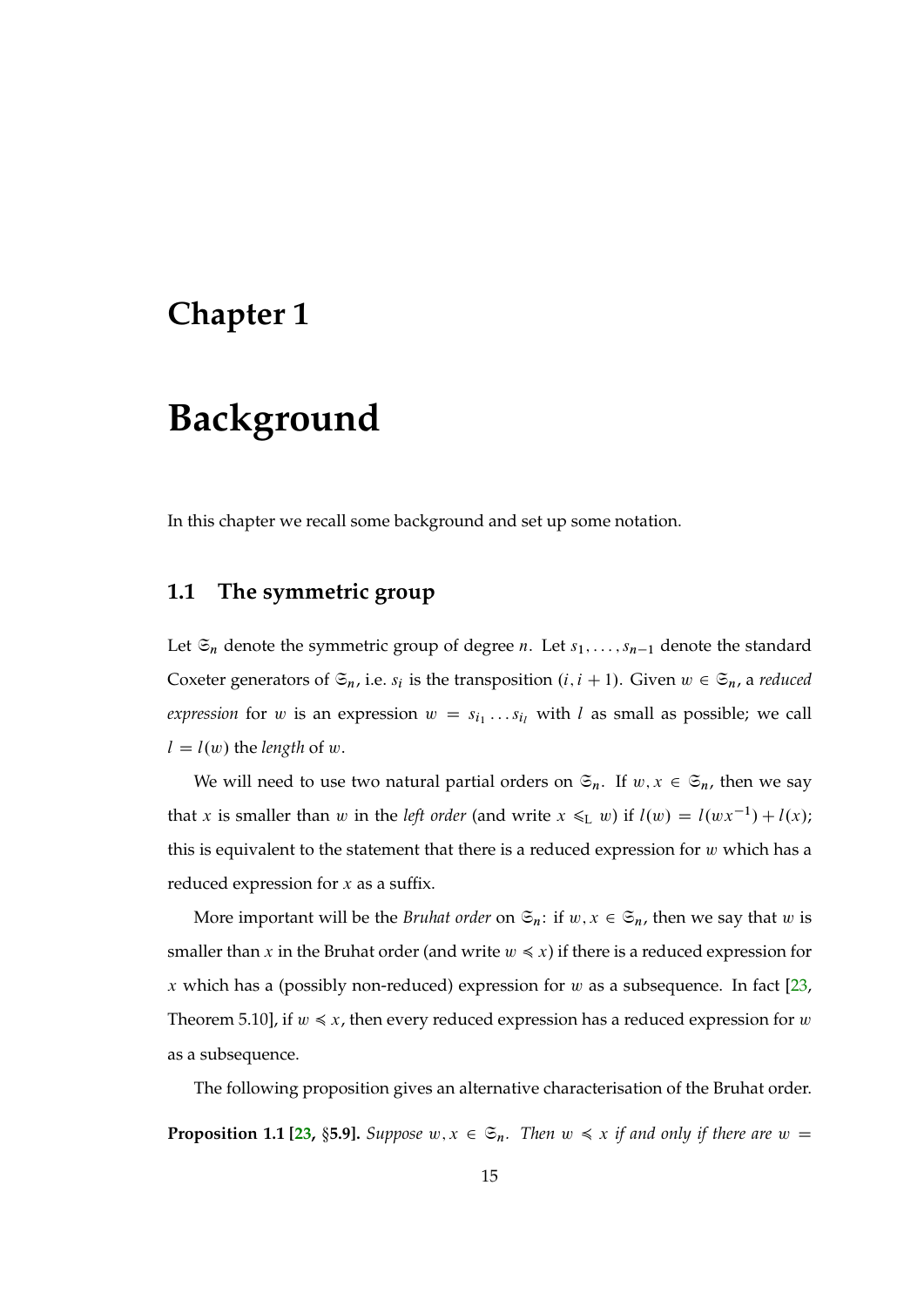$w_0, w_1, \ldots, w_r = x$  such that for each  $1 \le i \le r$  *we have*  $w_i = (u_i, v_i)w_{i-1}$ , where  $1 \le u_i$  $v_i \le n$  and  $w_{i-1}^{-1}(u_i) < w_{i-1}^{-1}(v_i)$ .

Later we shall need the following lemma; in fact, this is a special case of Deodhar's 'property  $Z'$  [\[11,](#page-169-5) Theorem 1.1].

**Lemma 1.2.** *Suppose*  $w, x \in \mathfrak{S}_n$  *with*  $x \prec w$ *.* If  $l(s_i w) \prec l(w)$  *while*  $l(s_i x) > l(x)$ *, then*  $s_i x \leq w$ .

*Proof.* Since  $l(s_i w) < l(w)$ , w has a reduced expression s beginning with  $s_i$ . We can find a reduced expression for  $x$  as a subexpression of  $s$ , and this subexpression cannot include the first term  $s_i$ , since  $l(s_i x) > l(x)$ . So we can add the initial  $s_i$  to the subexpression to get a reduced expression for  $s_i x$  as a subexpression of s.

Occasionally, it will be useful to talk about *fully commutative* elements of the symmetric group:

**Definition 1.3.** We call an element  $w \in \mathfrak{S}_n$  *fully commutative* if we can go from any reduced expression for w to any other via application of only the commuting braid relations  $s_i s_j = s_j s_i$  for  $|i - j| > 1$ .

We end this section by defining some very natural and useful homomorphisms. Suppose  $1 \le m \le n$  and  $0 \le k \le n-m$ , and define the homomorphism shift $_k : \mathfrak{S}_m \to \mathfrak{S}_n$ by  $s_i \mapsto s_{i+k}$  for every i. Note that if  $k = 0$ , this is the natural embedding.

#### <span id="page-15-0"></span>**1.2 The Iwahori–Hecke algebra**

We will fix a field  $F$  throughout this thesis.

**Definition 1.4.** For any  $q \in \mathbb{F}$  we define the *Iwahori–Hecke algebra*  $\mathcal{H} = \mathcal{H}_{\mathbb{F},q}(\mathfrak{S}_n)$  of the symmetric group  $\mathfrak{S}_n$  (also referred to as the Hecke algebra of type A) to be the unital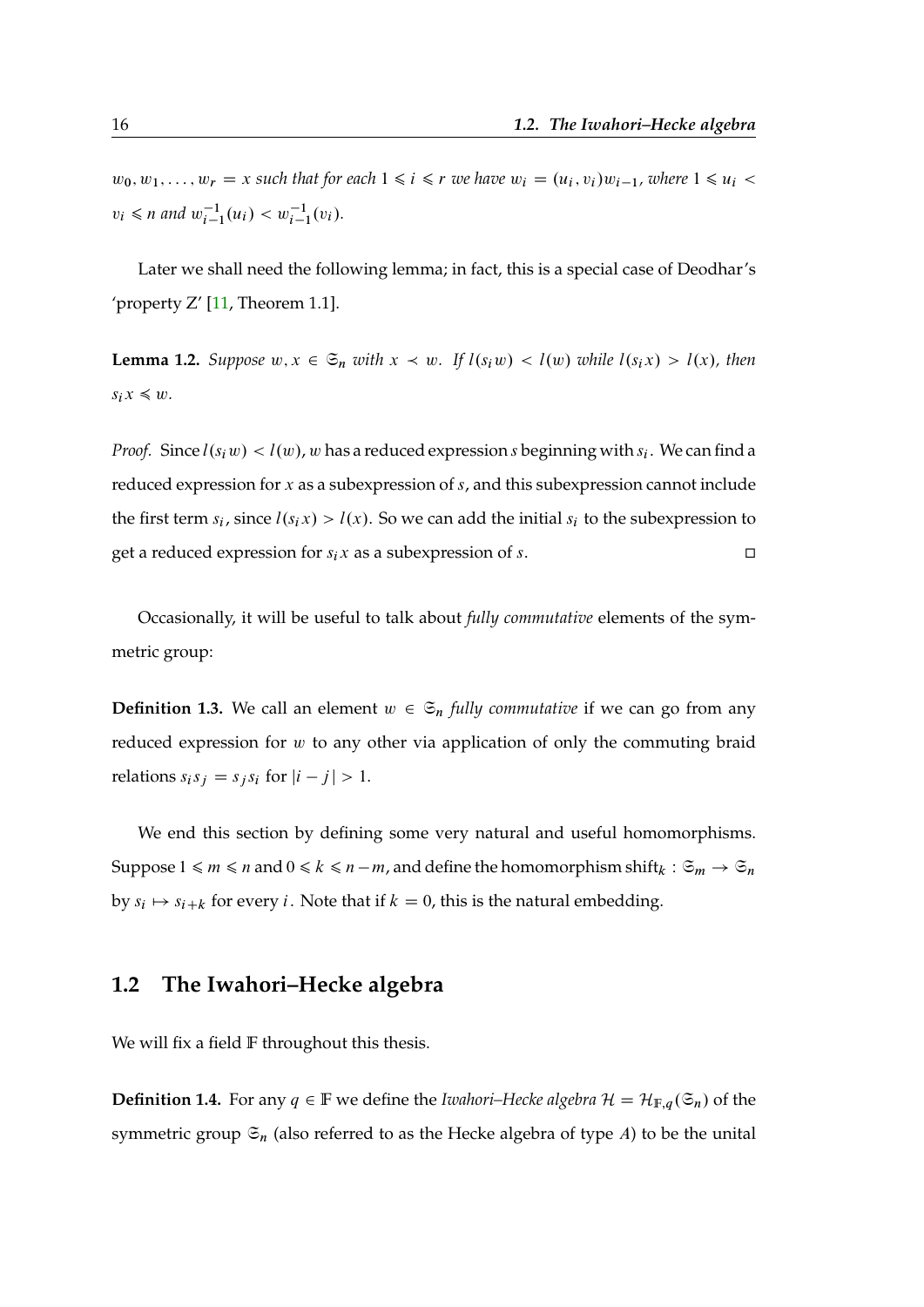associative F-algebra with presentation

$$
\left\{\n\begin{aligned}\nT_1, \ldots, T_{n-1} & \begin{cases}\n(T_i - q)(T_i + 1) = 0 \text{ for } 1 \leq i \leq n - 1 \\
T_i T_j = T_j T_i \text{ for } 1 \leq i < j - 1 \leq n - 2 \\
T_i T_{i+1} T_i = T_{i+1} T_i T_{i+1} \text{ for } 1 \leq i \leq n - 2\n\end{cases}\n\end{aligned}\n\right\}.
$$

*Remark.* Note that setting  $q = 1$  recovers the Coxeter presentation for the symmetric group. The degenerate case  $q = 0$  behaves very differently, and so we will assume that  $q \neq 0$  throughout.

**Definition 1.5.** Define  $e \in \{2, 3, 4, ...\}$  to be the smallest integer such that  $1 + q + q^2 +$  $\cdots + q^{e-1} = 0$ . If no such integer exists, we define  $e = \infty$ . We call e the *quantum characteristic* of H.

An excellent introduction to these algebras and their representation theory can be found in [\[33\]](#page-170-4).

### <span id="page-16-0"></span>**1.3 The Ariki–Koike algebras**

The Iwahori–Hecke algebras, or *Hecke algebras of type* A are deformations of the symmetric group. Soon after their study by Dipper and James, this theme was extended to studying Hecke algebras of type B. In 1994, Ariki and Koike [\[2\]](#page-168-1) further generalised this work; they defined Hecke algebras for the complex reflection groups  $\mathbb{Z}/l\mathbb{Z} \wr \mathfrak{S}_n$ , or type  $G(l, 1, n)$  as given in the Shephard–Todd classification of complex reflection groups [\[41\]](#page-171-5).

**Definition 1.6.** Given parameters  $q \in \mathbb{F}$  and  $Q = (Q_1, \ldots, Q_l) \in \mathbb{F}^l$ , we define the *Ariki–Koike algebra*  $\mathcal{H}_{F,q,O}(\mathbb{Z}/l\mathbb{Z} \setminus \mathfrak{S}_n)$  to be the unital associative F-algebra with pre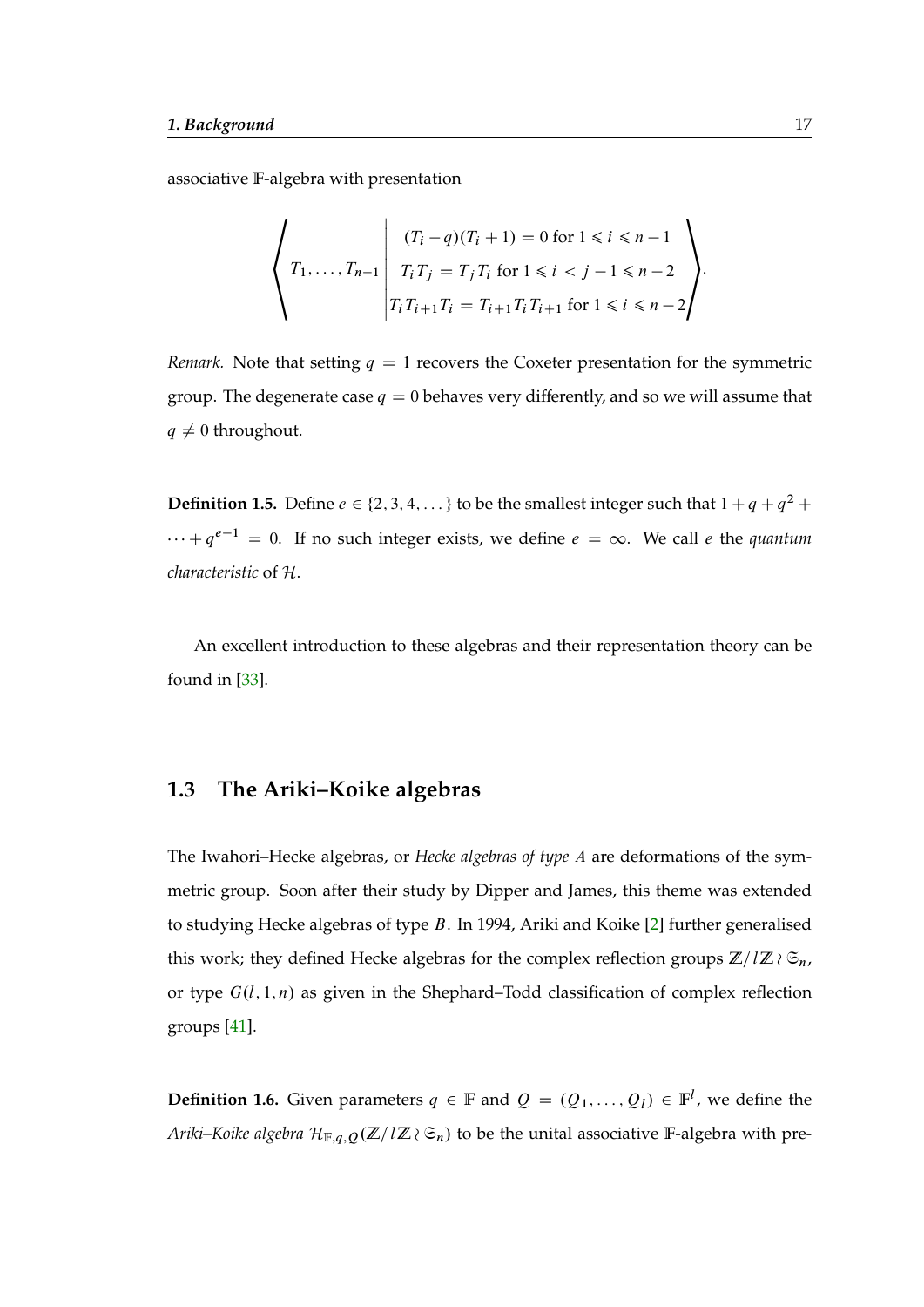sentation

$$
T_0, T_1, \ldots, T_{n-1} \n\begin{cases} (T_0 - Q_1)(T_0 - Q_2) \ldots (T_0 - Q_l) = 0 \\ (T_i - q)(T_i + 1) = 0 \text{ for } 1 \le i \le n - 1 \\ T_0 T_1 T_0 T_1 = T_1 T_0 T_1 T_0 \\ T_i T_j = T_j T_i \text{ for } 0 \le i < j - 1 \le n - 2 \\ T_i T_{i+1} T_i = T_{i+1} T_i T_{i+1} \text{ for } 1 \le i \le n - 2 \end{cases}.
$$

*Remark.* Setting  $l = 1$ , we recover the Hecke algebra of type A. Similarly, when  $l = 2$ , the Hecke algebra of type  $B$  may be recovered from this algebra, which generalises these previous constructions. As in type  $A$ , the Ariki–Koike algebra has an associated *quantum characteristic e* defined identically. We will again assume throughout that  $q \neq 0$ , and similarly that  $Q_i \neq 0$  for all *i*.

Mathas has written a survey [\[34\]](#page-171-2) of the representation theory of Ariki–Koike algebras (and the associated *cyclotomic* q*-Schur algebras*). A result of particular interest is [\[15,](#page-169-6) Theorem 1.1] – any Ariki–Koike algebra is Morita equivalent to a tensor product of smaller Ariki–Koike algebras, each with the property that  $Q_i = q^{a_i}$  for some integers  $a_i$ . Thus, we may assume from now on that we work with Ariki–Koike algebras with parameters  $Q_i$  each an integral power of q.

**Proposition 1.7.** Let  $Q = (q^{a_1}, \ldots, q^{a_l})$  for some integers  $a_i$ . If  $Q' = (q^{b_1}, \ldots, q^{b_l})$  for  $integers$   $b_i$   $such$  that  $\{q^{a_1}, \ldots, q^{a_l}\} = \{q^{b_1}, \ldots, q^{b_l}\}$  as multisets, then  $\mathcal{H}_{\mathbb{F},q,Q}(\mathbb{Z}/l\mathbb{Z} \wr \mathfrak{S}_n) \cong \mathbb{Z}$  $\mathcal{H}_{\mathbb{F},q,O'}(\mathbb{Z}/l\mathbb{Z}\wr\mathfrak{S}_n).$ 

*Remark.* The above isomorphism is an obvious consequence of the presentation of  $\mathcal{H}_{F,a,O}(\mathbb{Z}/l\mathbb{Z})$   $\mathfrak{S}_n$ ). Though permuting the parameters leaves an isomorphic algebra, the combinatorics of multipartitions is greatly changed by doing so, and thus the representation theory is somehow distorted (for example, the set of multipartitions indexing the simple modules may change).

Note that, strictly speaking, if  $e = \text{char}(\mathbb{F})$  we are interested in *degenerate* Ariki– Koike algebras, which we do not define here. An analogous Morita equivalence result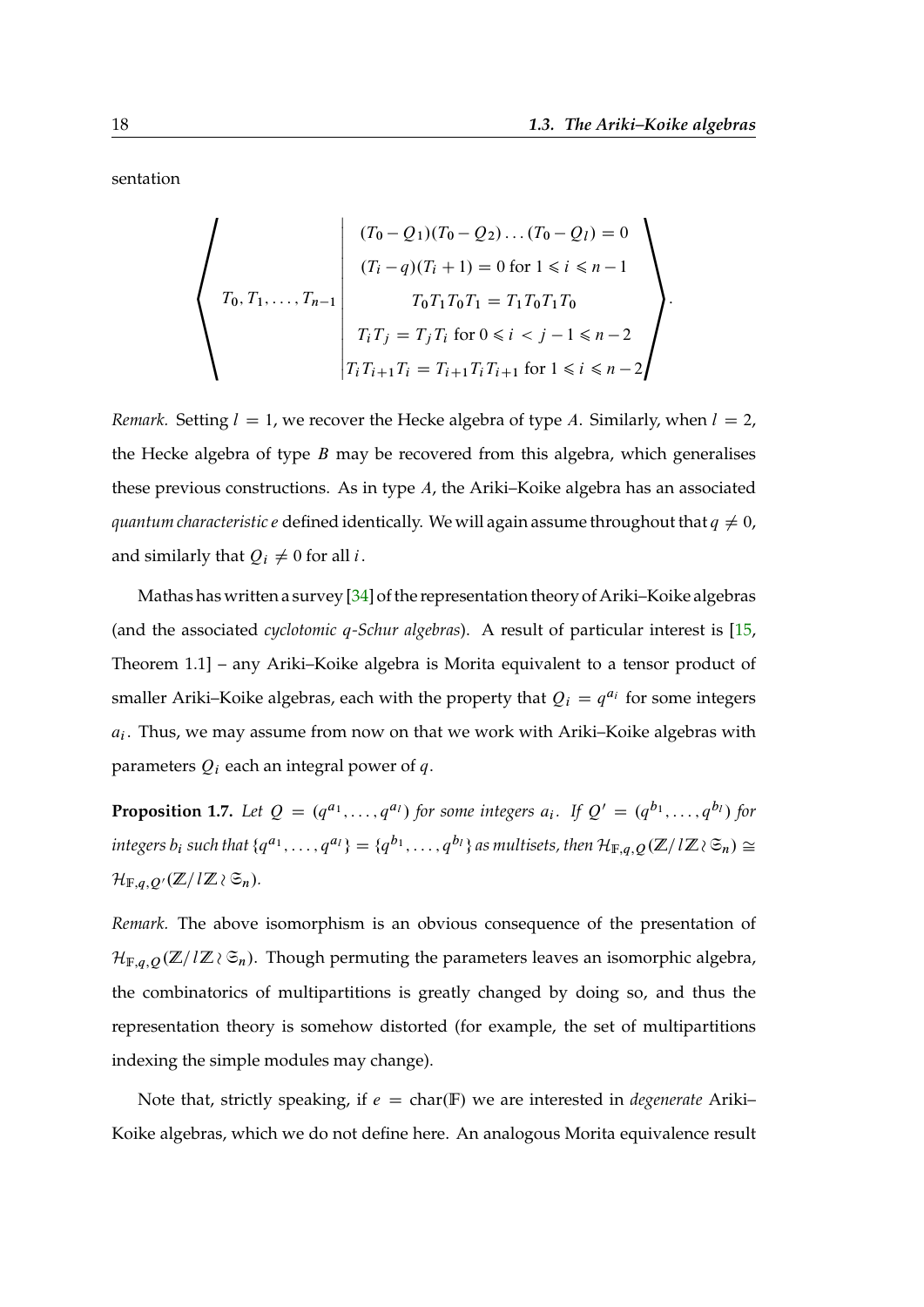for these degenerations has been proved by Brundan and Kleshchev. Recently, Mathas has given a unifying definition of the Ariki–Koike algebras and their degenerations in [\[35,](#page-171-6) Definition 1.1.1].

#### <span id="page-18-0"></span>**1.4 Lie-theoretic notation**

Throughout this thesis *e* is a fixed element of the set  $\{2, 3, 4, ...\} \cup \{\infty\}$ . We denoted by  $e$  the quantum characteristic of the Hecke algebras of type  $A$ , and more generally, the Ariki–Koike algebras; this apparent clash of notation will be resolved later. If  $e = \infty$ then we set  $I := \mathbb{Z}$ , while if  $e < \infty$  then we set  $I := \mathbb{Z}/e\mathbb{Z}$ ; we may identify I with the set  $\{0, \ldots, e-1\}$  when convenient. The Cartan matrix  $(a_{ij})_{i,j\in I}$  is defined by  $a_{ij} = 2\delta_{i,j} - \delta_{i,(j+1)} - \delta_{i,(j-1)}.$ 

Let  $\Gamma$  be the quiver with vertex set I and an arrow from i to  $i - 1$  for each i. (Note that this convention is the same as that in  $[29]$ , and opposite to that in  $[8, 10]$  $[8, 10]$  $[8, 10]$ .) The quiver  $\Gamma$  is pictured below for some values of e.



In the relations we give below, we use arrows with reference to  $\Gamma$ ; thus we may write  $i \rightarrow j$  to mean that  $e \neq 2$  and  $j = i - 1$ , or  $i \rightleftarrows j$  to mean that  $e = 2$  and  $j = i - 1$ .

We adopt standard notation from Kac's book [\[26\]](#page-170-6) for the Kac–Moody algebra associated to the Cartan matrix  $(a_{ij})_{i,j\in I}$ ; in particular, we have fundamental dominant weights  $\Lambda_i$  and simple roots  $\alpha_i$  for  $i \in I$ , and an invariant symmetric bilinear form ( | ) satisfying  $(\Lambda_i | \alpha_j) = \delta_{i,j}$  and  $(\alpha_i | \alpha_j) = a_{ij}$  for  $i, j \in I$ . We let  $Q^+ := \bigoplus_{i \in I} \mathbb{Z}_{\geq 0} \alpha_i$  be the *positive root lattice*. For  $\alpha = \sum_{i \in I} c_i \alpha_i \in Q^+$ , we define the *height* of  $\alpha$  to be  $\sum_{i \in I} c_i$ . Given  $\alpha, \beta \in Q^+$  with  $\alpha = \sum_{i \in I} c_i \alpha_i$  and  $\beta = \sum_{i \in I} d_i \alpha_i$ , we write  $\alpha \ge \beta$  if  $c_i \ge d_i$  for each i.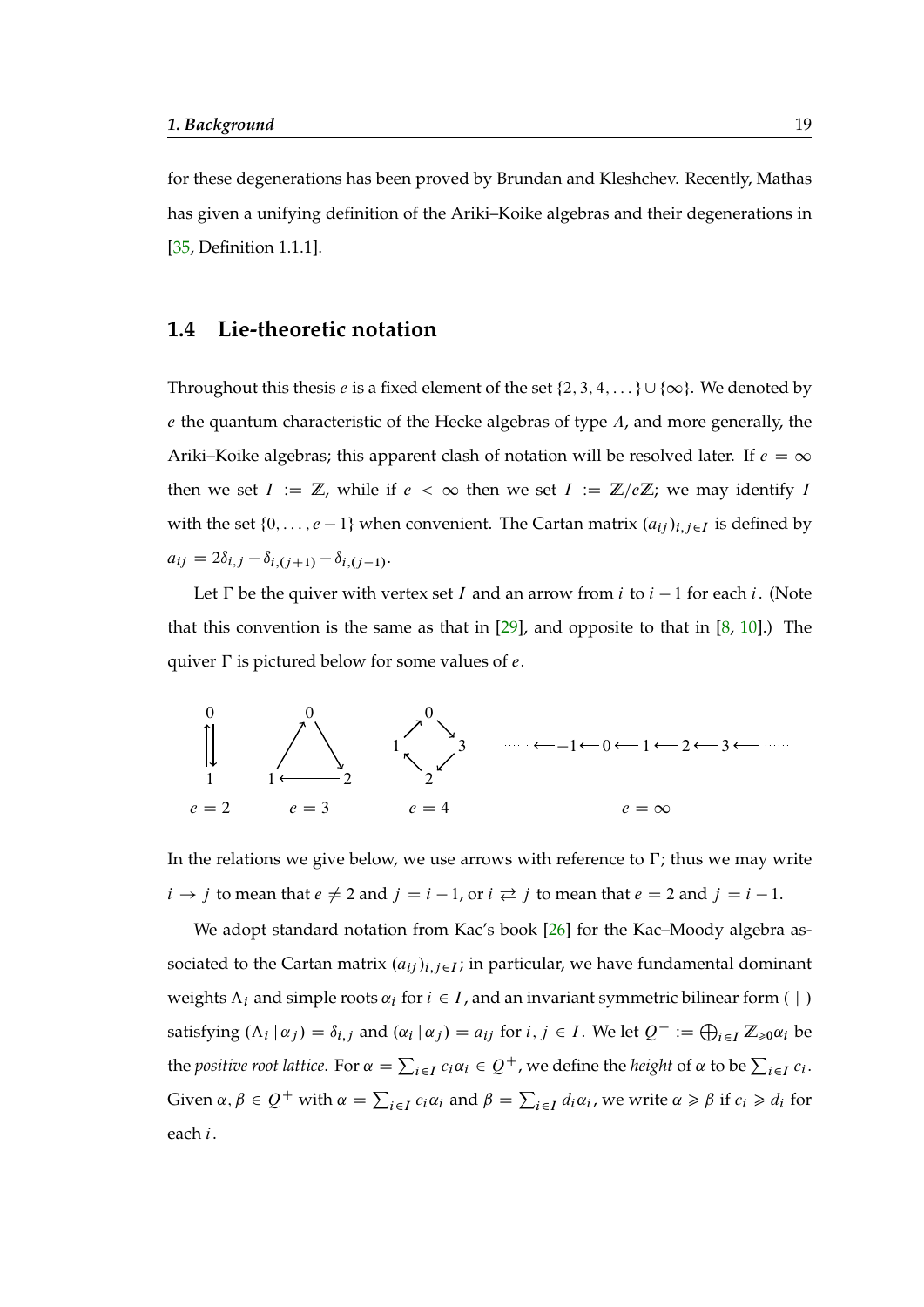Let  $I^l$  denote the set of all *l*-tuples of elements of *I*. We call an element of  $I^l$ an *e-multicharge of level l*. The symmetric group  $\mathfrak{S}_l$  acts on  $I^l$  on the left by place permutations. Given an *e*-multicharge  $\kappa = (\kappa_1, \ldots, \kappa_l)$ , we define a corresponding dominant weight  $\Lambda_{\kappa} := \Lambda_{\kappa_1} + \cdots + \Lambda_{\kappa_l}$ . For  $\alpha \in Q^+$ , we then define the *defect* of  $\alpha$ (with respect to  $\kappa$ ) to be

$$
\operatorname{def}(\alpha) = (\Lambda_{\kappa} \,|\, \alpha) - \frac{1}{2}(\alpha \,|\, \alpha).
$$

### <span id="page-19-0"></span>**1.5 Multicompositions and multipartitions**

A *composition* is a sequence  $\lambda = (\lambda_1, \lambda_2, ...)$  of non-negative integers such that  $\lambda_i = 0$  for sufficiently large *i*. We write  $|\lambda|$  for the sum  $\lambda_1 + \lambda_2 + \cdots$ . When writing compositions, we may omit trailing zeroes and group equal parts together with a superscript. We write  $\emptyset$  for the composition  $(0, 0, ...)$ . A *partition* is a composition  $\lambda$  for which  $\lambda_1 \ge \lambda_2 \ge ...$ . We write  $\lambda \vdash n$  to mean  $\lambda$  is a partition of *n*.

Now suppose  $l \in \mathbb{N}$ . An *l-multicomposition* is an *l*-tuple  $\lambda = (\lambda^{(1)}, \ldots, \lambda^{(l)})$  of compositions, which we refer to as the *components* of  $\lambda$ . We write  $|\lambda| = |\lambda^{(1)}| + \cdots + |\lambda^{(l)}|$ , and say that  $\lambda$  is an *l*-multicomposition of  $|\lambda|$ . If the components of  $\lambda$  are all partitions, then we say that  $\lambda$  is an *l-multipartition*. We write  $\mathscr{P}_n^l$  for the set of *l*-multipartitions of *n*. We abuse notation by using  $\emptyset$  also for the multipartition  $(\emptyset, \ldots, \emptyset)$ .

If  $\lambda$  and  $\mu$  are *l*-multicompositions of *n*, then we say that  $\lambda$  *dominates*  $\mu$ , and write  $\lambda \geqslant \mu$ , if

$$
|\lambda^{(1)}| + \dots + |\lambda^{(m-1)}| + \lambda_1^{(m)} + \dots + \lambda_r^{(m)} \ge |\mu^{(1)}| + \dots + |\mu^{(m-1)}| + \mu_1^{(m)} + \dots + \mu_r^{(m)}
$$

for all  $1 \le m \le l$  and  $r \ge 0$ .

If  $\lambda$  is an *l*-multicomposition, the *Young diagram*  $[\lambda]$  is defined to be the set

$$
\left\{ (r, c, m) \in \mathbb{N} \times \mathbb{N} \times \{1, ..., l\} \middle| c \leq \lambda_r^{(m)} \right\}.
$$

We refer to the elements of  $[\lambda]$  as the *nodes* of  $\lambda$ . We may also refer to  $(r, c, m)$  as the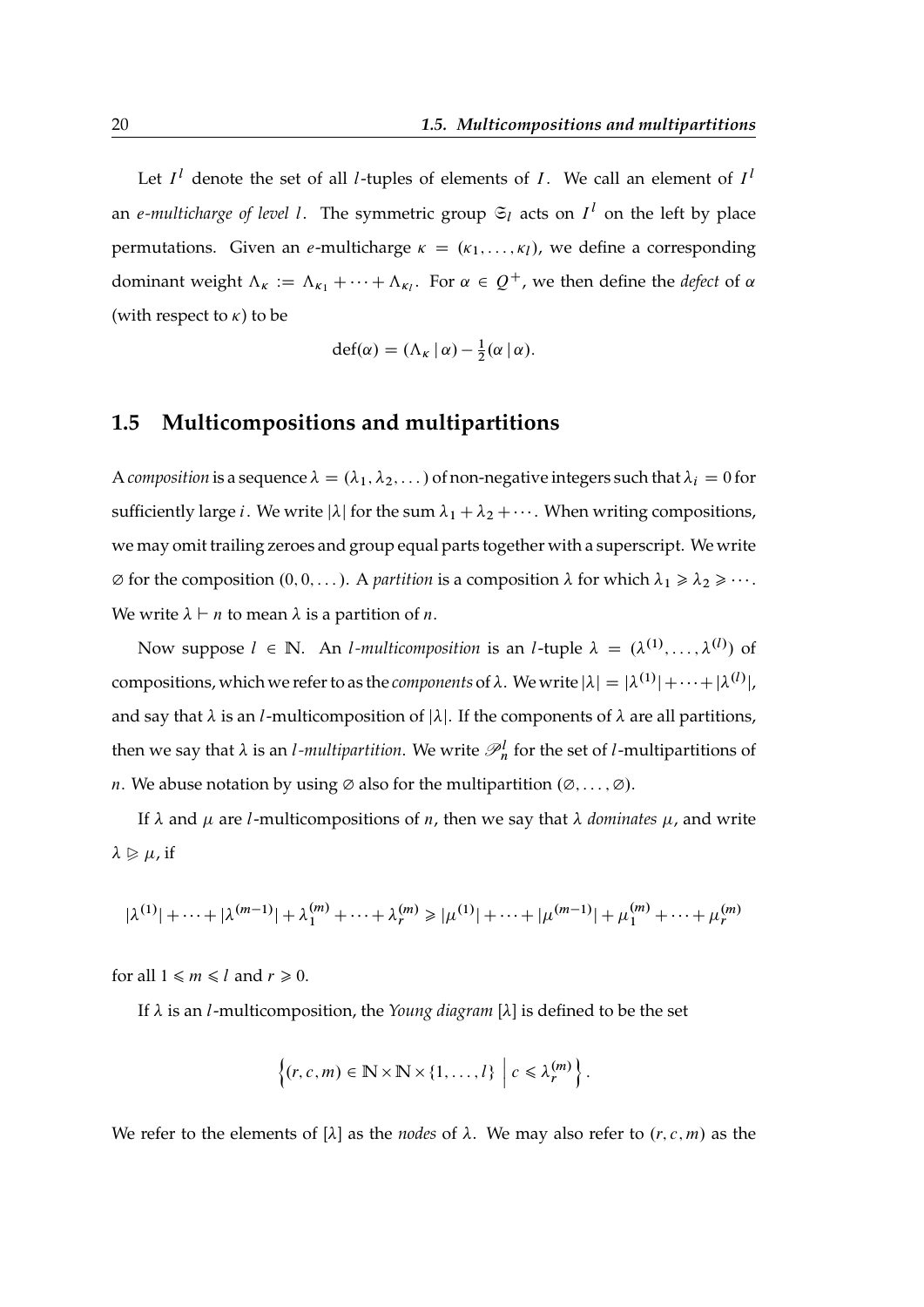$(r, c)$ -node of  $\lambda^{(m)}$ . If  $\lambda \in \mathcal{P}_n^l$ , a node of  $\lambda$  is *removable* if it can be removed from [ $\lambda$ ] to leave the Young diagram of a smaller *l*-multipartition, while a node not in [ $\lambda$ ] is *addable* if it can be added to  $[\lambda]$  to form the Young diagram of an *l*-multipartition.

We adopt an unusual (but in our view, extremely helpful – see Chapter [2\)](#page-44-0) convention for drawing Young diagrams. We draw the nodes of each component as boxes in the plane, using the English convention, where the first coordinate increases down the page and the second coordinate increases from left to right. Then we arrange the diagrams for the components *in a diagonal line from top right to bottom left*. For example, if  $\lambda = ((2^2), (2, 1^2), (3, 2)) \in \mathscr{P}_{13}^3$ , then [ $\lambda$ ] is drawn as follows.



We shall use directions such as left and right with reference to this convention; for example, we shall say that a node  $(r, c, m)$  lies to the left of  $(r', c', m')$  if either  $m > m'$  or  $(m = m'$  and  $c < c'$ ). Similarly, we say that  $(r, c, m)$  is above, or higher than,  $(r', c', m')$ if either  $m < m'$  or  $(m = m'$  and  $r < r'$ ).

If  $\lambda$  is a partition, the *conjugate partition*  $\lambda'$  is defined by

$$
\lambda'_i = \left| \left\{ j \geq 1 \mid \lambda_j \geq i \right\} \right|.
$$

If  $\lambda$  is an *l*-multipartition, then the conjugate multipartition  $\lambda'$  is given by

$$
\lambda'=(\lambda^{(l)'},\ldots,\lambda^{(1)'}).
$$

Observe that with our convention, the Young diagram  $[\lambda']$  may be obtained from  $[\lambda]$  by reflecting in a diagonal line running from top left to bottom right.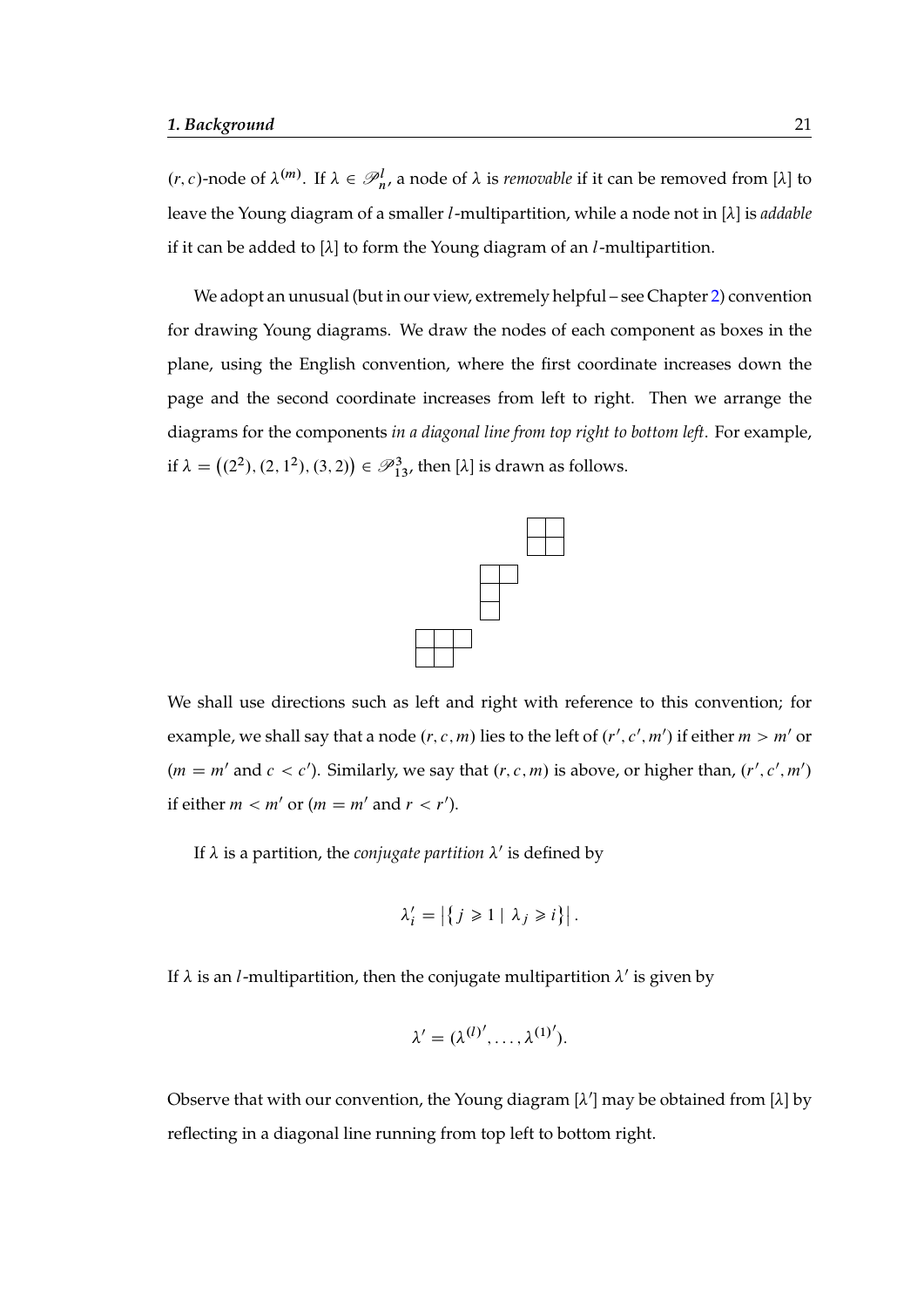Finally, for some parts of this thesis we will be particularly interested in the level 1 case, and therefore partitions (rather than multipartitions). The following definition is extremely useful in this case:

**Definition 1.8.** Let  $\lambda = (\lambda_1, \lambda_2, ...) \vdash n$ . We say that  $\lambda$  is *e-regular* and write  $\lambda \vdash_e n$  if it does not have e equal non-zero parts; i.e. we do not have  $\lambda_i = \lambda_{i+1} = \cdots = \lambda_{i+e-1} \neq 0$ for any *i*. Conversely, if  $\lambda$  does have *e* equal non-zero parts we call  $\lambda$  *e-singular*.

#### <span id="page-21-0"></span>**1.6 Tableaux**

If  $\lambda \in \mathscr{P}_n^l$ , a  $\lambda$ -tableau is a bijection  $T : [\lambda] \to \{1, \ldots, n\}$ . We depict a  $\lambda$ -tableau T by drawing the Young diagram  $[\lambda]$  and filling each box with its image under T. T is *row-strict* if its entries increase from left to right along each row of the diagram, and *column-strict* if its entries increase down each column. T is *standard* if it is both row- and column-strict. We write  $Std(\lambda)$  for the set of standard  $\lambda$ -tableaux.

If T is a  $\lambda$ -tableau, then we define a  $\lambda'$ -tableau T' by

$$
\mathbf{T}'(r,c,m) = \mathbf{T}(c,r,l+1-m)
$$

for all  $(r, c, m) \in [\lambda']$ .

We import and modify some notation from [\[10\]](#page-169-7) and [\[29\]](#page-170-5): given a tableau T and  $1 \le i, j \le n$ , we write  $i \rightarrow_\text{T} j$  to mean that i and j lie in the same row of the same component, with j to the right of i. We write  $i \nearrow_T j$  to mean that i and j lie in the same component of T, with j strictly higher and strictly to the right, and we write  $i \nearrow_T j$  to mean that either  $i \nearrow_T j$  or  $j$  lies in an earlier component than  $i$ . The notations  $i \downarrow_T j$ ,  $i \swarrow_{\text{T}} j$  and  $i \not\!\swarrow_{\text{T}} j$  are defined similarly.

There are two standard  $\lambda$ -tableaux of particular importance. The tableau  $T_{\lambda}$  is the standard tableau obtained by writing  $1, \ldots, n$  in order down successive columns from left to right, while T<sup> $\lambda$ </sup> is the tableau obtained by writing 1, . . . ,  $n$  in order along successive rows from top to bottom. Note that we then have  $T^{\lambda} = (T_{\lambda})'.$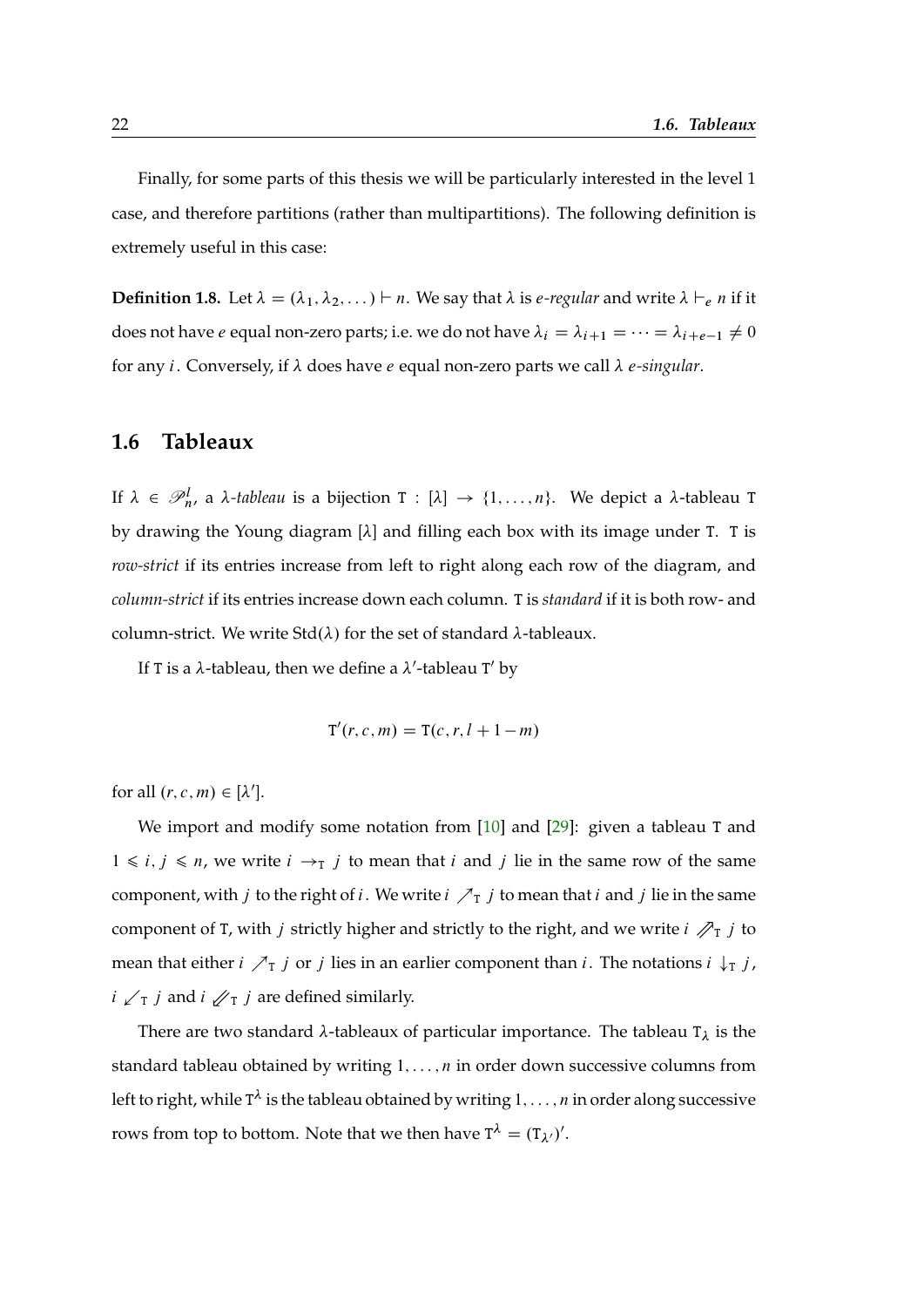**Example.** With  $\lambda = ((2^2), (2, 1^2), (3, 2))$  we have



The symmetric group  $\mathfrak{S}_n$  acts naturally on the left on the set of  $\lambda$ -tableaux. Given a  $\lambda$ -tableau T, we define the permutations  $w_T$  and  $w^T$  in  $\mathfrak{S}_n$  by

$$
w_{\rm T}T_{\lambda}=T=w^{\rm T}T^{\lambda}.
$$

We define the *column reading word* of a tableau T to be the word obtained by reading the entries of T down successive columns from left to right. Occasionally, the following result comparing fully commutative elements with the tableaux they correspond to will be useful.

<span id="page-22-0"></span>**Lemma 1.9 [\[5,](#page-168-6) Theorem 2.1].** Let  $\lambda \vdash n$ . A permutation  $w \in \mathfrak{S}_n$  is fully commutative if and *only if the column reading word of* wT *has no decreasing subsequence of length 3.*

*Remark.* Note that the above definition is independent of the choice of  $\lambda$ , since the column reading word of  $wT_\lambda$  is. In fact, in [\[5,](#page-168-6) Theorem 2.1], the result is not given in terms of the reading word of a tableau – instead the condition is that there exist  $i < j < k$  with  $w(i) > w(j) > w(k)$ .

Later we shall also need the following lemma; recall that  $\leq L$  denotes the left order on  $\mathfrak{S}_n$ .

**Lemma 1.10.** Suppose  $\lambda \in \mathcal{P}_n^l$  and S, T are  $\lambda$ -tableaux with  $w_S \leq_L w_T$ . If T is standard, then S *is standard.*

*Proof.* Using induction on  $l(w_T) - l(w_S)$ , we may assume  $l(w_T) = l(w_S) + 1$ , which means in particular that  $T = s_iS$  for some *i*. Since T is standard, the only way S could fail to be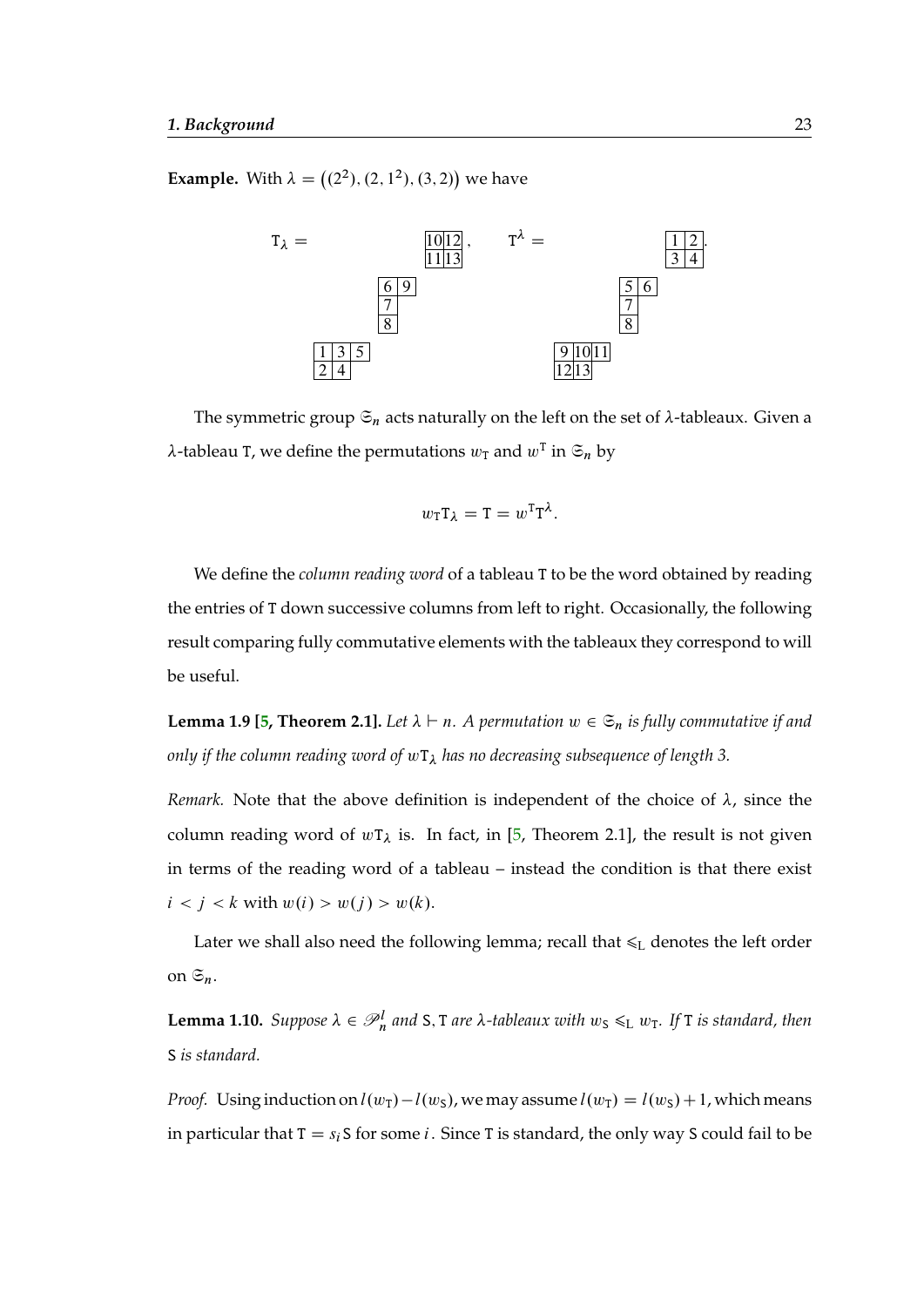standard is if  $i + 1$  occupies the node immediately below or immediately to the right of *i* in T. But either possibility means that *i* occurs before  $i + 1$  in the column reading word of T. In other words,  $w_T^{-1}(i) < w_T^{-1}(i+1)$ , but this means that  $l(w_S) > l(w_T)$ , a contradiction.

Now we introduce a dominance order on tableaux. If S, T are  $\lambda$ -tableaux, then we write S  $\triangleright$  T if and only if  $w_S \ge w_T$  (recall that  $\ge$  denotes the Bruhat order on  $\mathfrak{S}_n$ ). There should be no ambiguity in using the symbol  $\geq$  for both the dominance order on multipartitions and the dominance order on tableaux.

There is an alternative description of the dominance order on tableaux which will be very useful. If T is a  $\lambda$ -tableau and  $0 \le m \le n$ , we define  $T_{\mu m}$  to be the set of nodes of [ $\lambda$ ] whose entries are less than or equal to m. If T is row-strict, then  $T_{\downarrow m}$  is the Young diagram of an *l*-multicomposition of *m*, which we call Shape( $T_{\downarrow m}$ ). If T is standard, then Shape( $T_{\downarrow m}$ ) is an *l*-multipartition of *m*.

Now we have the following proposition. This is proved in the case  $l = 1$  in [\[33,](#page-170-4) Theorem 3.8] (where it is attributed to Ehresmann and James); in fact, the proof in [\[33\]](#page-170-4) carries over to the case of arbitrary *l* without any modification.

<span id="page-23-0"></span>**Proposition 1.11.** Suppose  $\lambda \in \mathcal{P}_n^l$  and S, T are row-strict  $\lambda$ -tableaux. Then S  $\leq$  T if and *only if* Shape( $S_{\downarrow m}$ )  $\leq$  Shape( $T_{\downarrow m}$ ) *for*  $m = 1, ..., n$ .

In Chapter [2,](#page-44-0) we shall briefly consider a natural analogue of this notion for columnstrict tableaux. Suppose  $\lambda \in \mathscr{P}_n^l$  and T is a column-strict  $\lambda$ -tableau; define the diagram  $T_{\downarrow m}$  as above, and define T<sup>'</sup>  $\downarrow_{m}$  to be the 'conjugate diagram' to T $_{\downarrow m}$ , that is

$$
\mathbf{T}'_{\downarrow m} = \{ (c, r, l + 1 - k) \mid (r, c, k) \in \mathbf{T}_{\downarrow m} \}.
$$

Then  $T'$  $\downarrow_{m}$  is the Young diagram of an *l*-multicomposition of *m*, which we denote Shape( $T_{\downarrow m}$ )'. Now we have the following statement, which can be deduced from Proposition [1.11](#page-23-0) by conjugating tableaux.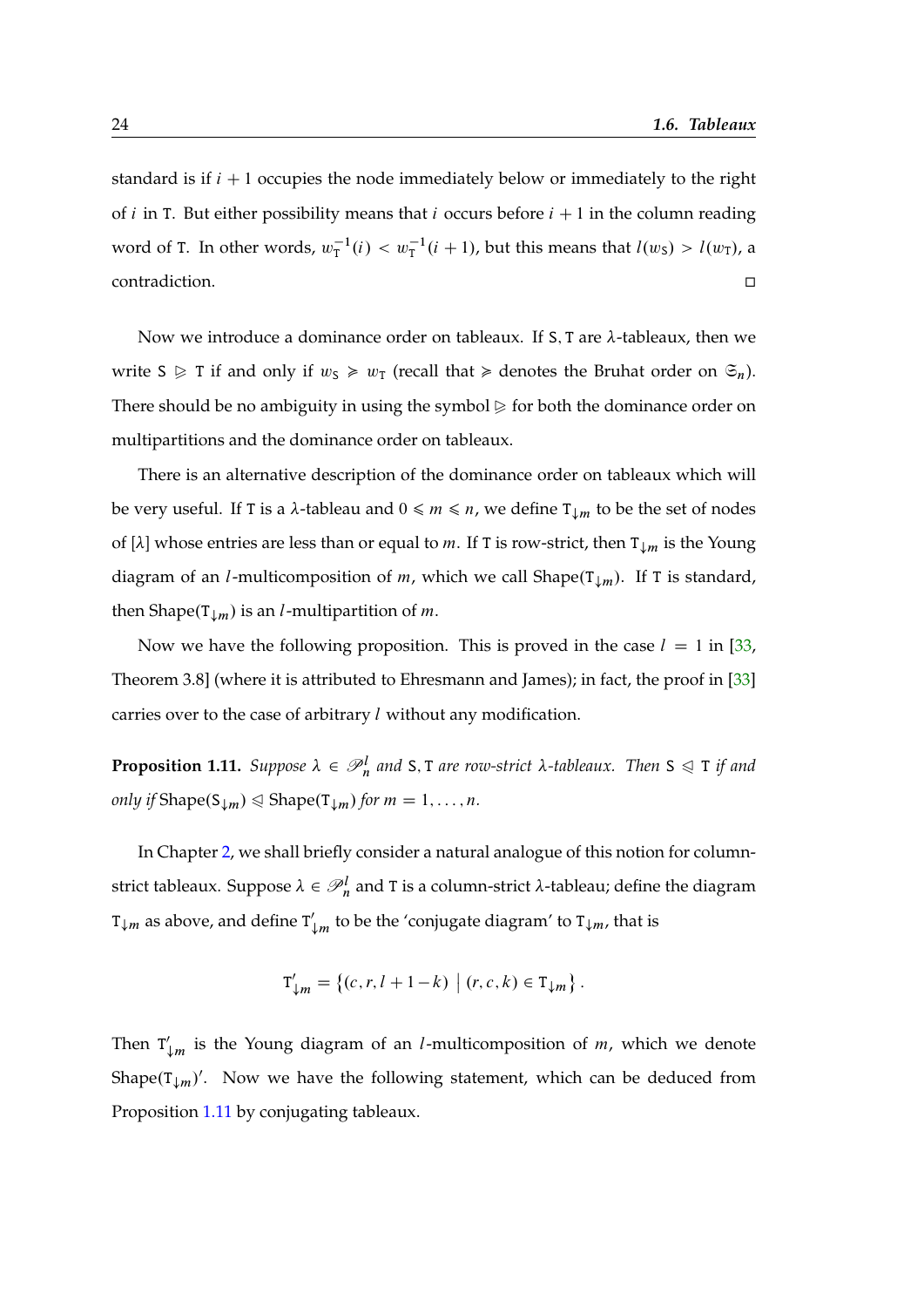**Proposition 1.12.** Suppose  $\lambda \in \mathcal{P}_n^l$  and S, T are column-strict  $\lambda$ -tableaux. Then S  $\leq$  T *if and only if* Shape $(S_{\downarrow m})' \geq$  Shape $(T_{\downarrow m})'$  *for*  $m = 1, ..., n$ *.* 

### <span id="page-24-0"></span>**1.7 Residues and degrees**

In this section we connect the Lie-theoretic set-up above with multipartitions and tableaux. We fix an *e*-multicharge  $\kappa = (\kappa_1, \ldots, \kappa_l)$ . We define the *residue* res  $A = \text{res}^{\kappa} A$ of a node  $A = (r, c, m) \in \mathbb{N} \times \mathbb{N} \times \{1, ..., l\}$  by

$$
res A = \kappa_m + (c - r) \pmod{e}.
$$

We say that A is an *i*-node if it has residue *i*. Given  $\lambda \in \mathcal{P}_n^l$ , we define the *content* of  $\lambda$ to be the element

$$
cont(\lambda) = \sum_{A \in [\lambda]} \alpha_{\text{res } A} \in Q^+.
$$

We then define the *defect* def( $\lambda$ ) of  $\lambda$  to be def(cont( $\lambda$ )).

If T is a  $\lambda$ -tableau, we define its *residue sequence* to be the sequence  $i(T) = (i_1, \ldots, i_n)$ , where  $i_r$  is the residue of the node  $T^{-1}(r)$ , for each r. The residue sequences of the tableaux  $T_{\lambda}$  and  $T^{\lambda}$  will be of particular importance, and we set  $i_{\lambda} := i(T_{\lambda})$  and  $i^{\lambda} :=$  $i(\mathsf{T}^{\lambda}).$ 

**Example.** Take  $\lambda = ((2^2), (2, 1^2), (3, 2))$  as in the last example, and suppose  $e = 4$  and  $\kappa = (1, 2, 0)$ . Then the residues of the nodes of  $\lambda$  are given by the following diagram.

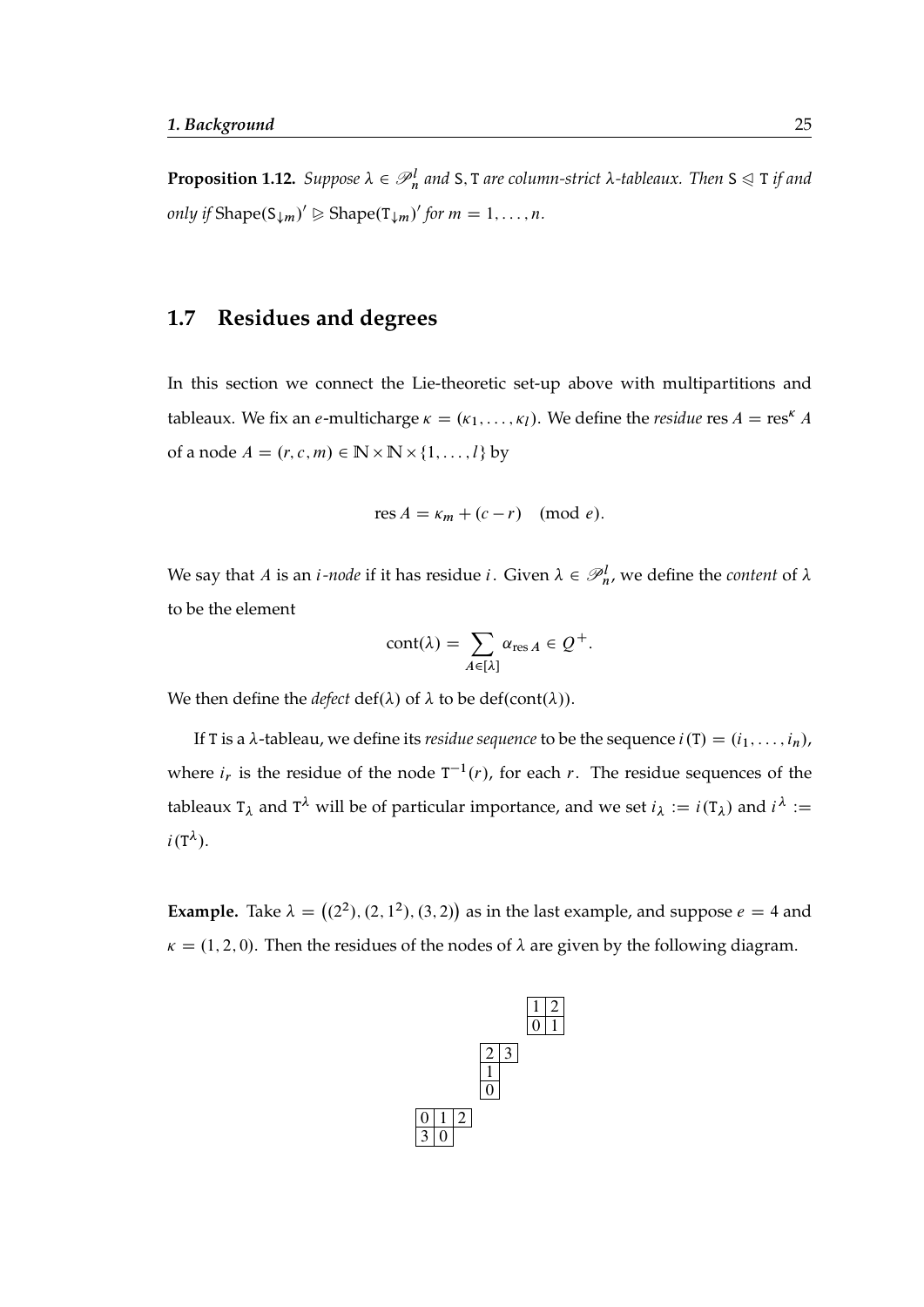:

So we have

 $i_{\lambda} = (0, 3, 1, 0, 2, 2, 1, 0, 3, 1, 0, 2, 1),$   $i^{\lambda} = (1, 2, 0, 1, 2, 3, 1, 0, 0, 1, 2, 3, 0).$ 

Now we recall from [\[10,](#page-169-7) §3.5] the degree and codegree of a standard tableau. Suppose  $\lambda \in \mathscr{P}_n^l$  and  $A$  is an *i*-node of  $\lambda$ . Set

$$
d_A(\lambda) := \left| \left\{ \begin{aligned} &\text{addable } i \text{-nodes of } \lambda \\ &\text{strictly below } A \end{aligned} \right\} \right| - \left| \left\{ \begin{aligned} &\text{removable } i \text{-nodes of} \\ &\lambda \text{ strictly below } A \end{aligned} \right\} \right|,
$$

and

$$
d^{A}(\lambda) := \left| \left\{ \begin{aligned} &\text{addable } i \text{-nodes of } \lambda \\ &\text{strictly above } A \end{aligned} \right\} \right| - \left| \left\{ \begin{aligned} &\text{removable } i \text{-nodes of} \\ &\lambda \text{ strictly above } A \end{aligned} \right\} \right|
$$

For  $T \in Std(\lambda)$  we define the *degree* of T recursively, setting deg $(T) := 0$  when T is the unique  $\emptyset$ -tableau. If  $T \in \text{Std}(\lambda)$  with  $|\lambda| > 0$ , let  $A = T^{-1}(n)$ , let  $T_{\le n}$  be the tableau obtained by removing this node and set

$$
\deg(T) := d_A(\lambda) + \deg(T_{\le n}).
$$

Similarly, define the *codegree* of T by setting  $codeg(T) := 0$  if T is the unique  $\emptyset$ -tableau, and

$$
codeg(T) := d^A(\lambda) + codeg(T_{
$$

for  $T \in Std(\lambda)$  with  $|\lambda| > 0$ . We note that the definitions of degree and codegree depend on the *e*-multicharge  $\kappa$ , and therefore we write deg<sup> $\kappa$ </sup> and codeg<sup> $\kappa$ </sup> when we wish to emphasise  $\kappa$ .

**Example.** Suppose  $e = 3$ ,  $\kappa = (1, 1)$  and T is the  $((2), (2, 1))$ -tableau

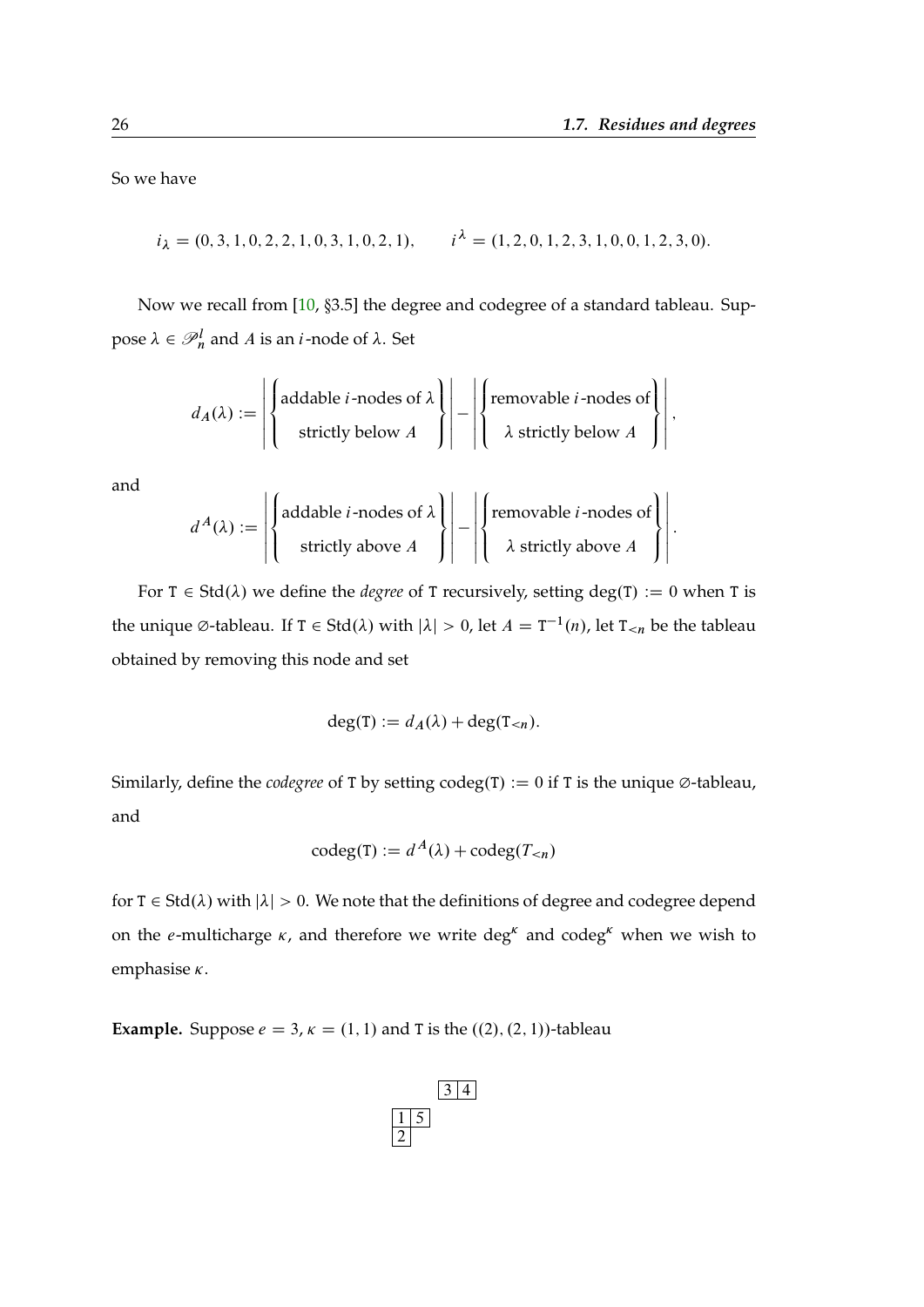which has residue sequence  $i(T) = (1, 0, 1, 2, 2)$ . Letting  $A = T^{-1}(5) = (1, 2, 2)$ , we find that  $d_A(\lambda) = 1$  and  $d^A(\lambda) = -1$ . Recursively one finds that for the tableau



we have deg $(T_{<5})$  = 2 and codeg $(T_{<5})$  = 1, so that deg $(T)$  = 3 and codeg $(T)$  = 0.

The degree, codegree of a standard  $\lambda$ -tableau are related to the defect of  $\lambda$  by the following result.

**Lemma 1.13 [\[10,](#page-169-7) Lemma 3.12].** *Suppose*  $\lambda \in \mathcal{P}_n^l$  and  $T \in \text{Std}(\lambda)$ *. Then* 

$$
deg(T) + codeg(T) = def(\lambda).
$$

#### <span id="page-26-0"></span>**1.8 Graded algebras**

In this thesis we shall be concerned with algebras which are  $\mathbb{Z}$ -graded. In general, one can define gradings by any group  $G$ , but we limit our definitions to the situation we are interested in. Recall that we have fixed a field F throughout.

**Definition 1.14.** Let A be an F-algebra. A  $(Z$ -)*grading* on A is a decomposition  $A =$  $\bigoplus_{i\in\mathbb{Z}}A_i$  as vector spaces such that  $A_iA_j\subseteq A_{i+j}$  for all  $i, j \in \mathbb{Z}$ . A *(Z<sub>r</sub>-)graded algebra* is an algebra with a chosen grading.

**Example.** 1. Any algebra A is a graded algebra with the trivial grading – i.e.  $A = A_0$ .

- 2. The archetypal example of a graded algebra is  $A = \mathbb{F}[x]$ . Here, we define  $A_i =$  $\langle x^i \rangle_F$  for all  $i \ge 0$  and  $A_i = 0$  if  $i < 0$ . In particular, A is positively graded.
- 3. More generally, we can take A to be the ring of Laurent polynomials  $\mathbb{F}[x, x^{-1}]$ . Here we set  $A_i = \langle x^i \rangle_F$  for all i to obtain a graded algebra structure.
- 4. Let  $A = M_{n \times n}(\mathbb{F})$  the ring of n by n matrices over  $\mathbb{F}$ . Set  $A_i = \langle E_{kl} | k l = i \rangle_{\mathbb{F}}$ where  $E_{kl}$  is the matrix unit with a 1 in position  $(k, l)$  and zeroes everywhere else.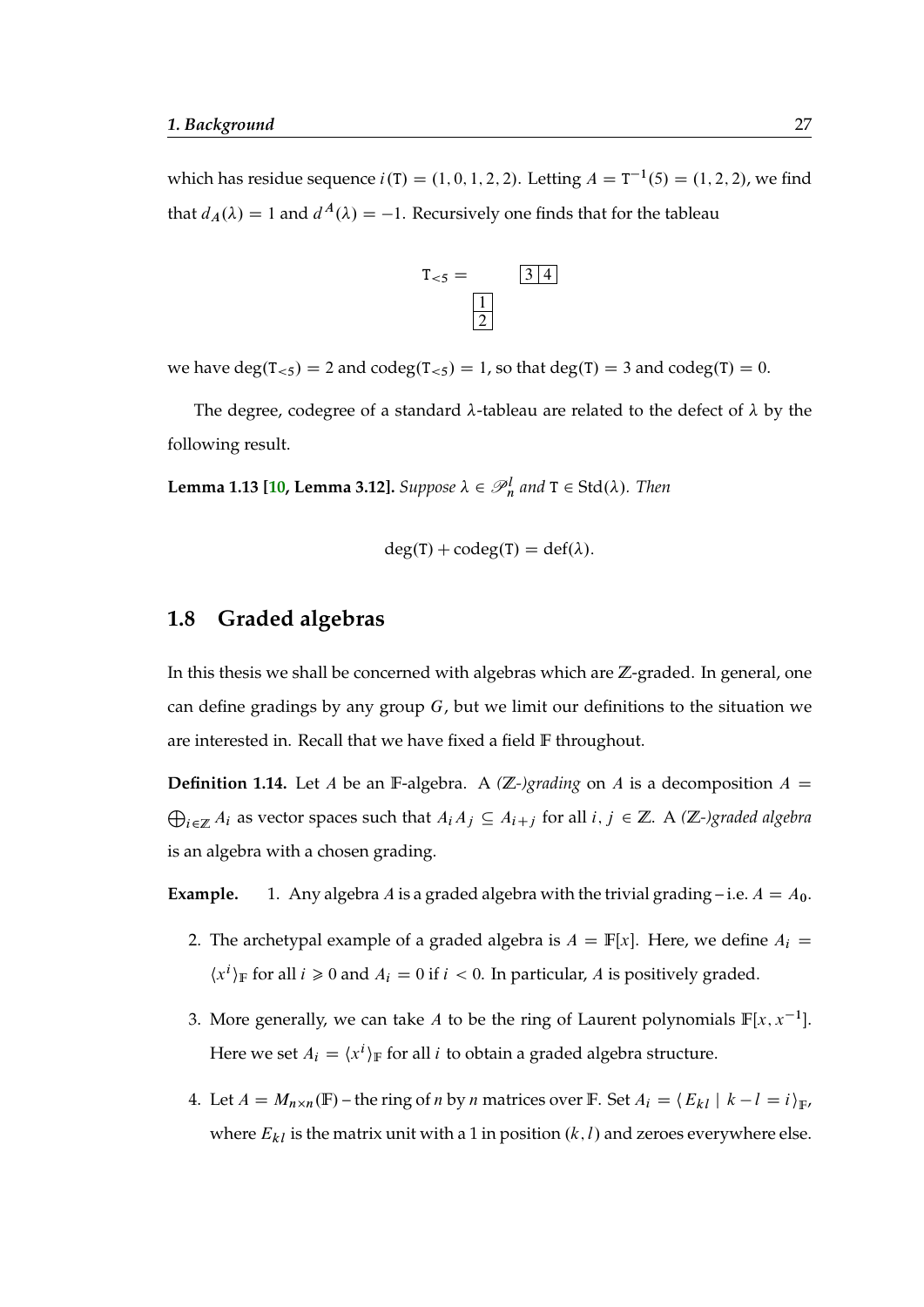**Definition 1.15.** If  $a \in A_i$ , we say that a is *homogeneous of degree i* and write deg $(a) = i$ .

**Definition 1.16.** Let A be a graded F-algebra and M be an A-module. A *grading* on M is a decomposition  $M = \bigoplus_{i \in \mathbb{Z}} M_i$  as vector spaces such that  $A_i M_j \subseteq M_{i+j}$  for all  $i, j \in \mathbb{Z}$ . A *graded module* is a module with a chosen grading. We write <u>M</u> for the module obtained from  $M$  by forgetting the grading.

**Example.** 1. For any graded algebra  $A$ , the (left) regular module  $_A A$  is a graded A-module.

2.  $A = \mathbb{F}[x]$  and  $M = \mathbb{F}^2$ , with x acting as

$$
\begin{pmatrix} 0 & 0 \\ 1 & 0 \end{pmatrix}.
$$

Set  $M_1 = \langle \begin{pmatrix} 1 \\ 0 \end{pmatrix}$  $\langle \begin{smallmatrix} 1\ 0 \end{smallmatrix} \rangle \rangle_\mathbb{F}$ ,  $M_2 = \langle \begin{smallmatrix} 0\ 1 \end{smallmatrix} \rangle$  $\binom{0}{1}$   $\ket{F}$  and  $M_j = 0$  for all  $j \neq 1, 2$ .

3.  $A = M_{n \times n}(\mathbb{F})$  and  $M = \mathbb{F}^n$ . Set  $M_i = \langle e_i \rangle_{\mathbb{F}}$  if  $1 \le i \le n$  and  $M_i = 0$  otherwise.

**Definition 1.17.** If *M* is a graded module and  $k \in \mathbb{Z}$ , define  $M \langle k \rangle$  to be the same module with  $(M\langle k\rangle)_i = M_{i-k}$ . We call this a *degree shift* by k.

**Definition 1.18.** Let v be an indeterminate. We define the *graded dimension* of a graded module M to be

$$
\operatorname{grdim} M = \sum_{i \in \mathbb{Z}} M_i v^i.
$$

Note that grdim  $M\langle k \rangle = v^k$  grdim  $M$ .

**Definition 1.19.** Let A be a graded algebra. We say that a graded A-module is *irreducible*, or *simple*, if it has no non-trivial proper graded submodules.

Next we quote a useful result which tells us that, in terms of the representation theory, we do not lose information by considering grading, but in fact gain some.

**Theorem 1.20. [\[38,](#page-171-7) Theorems 4.4.4(v) & 9.6.8] and [\[4,](#page-168-7) Lemma 2.5.3].** *Let* A *be a finite dimensional graded algebra. Then:*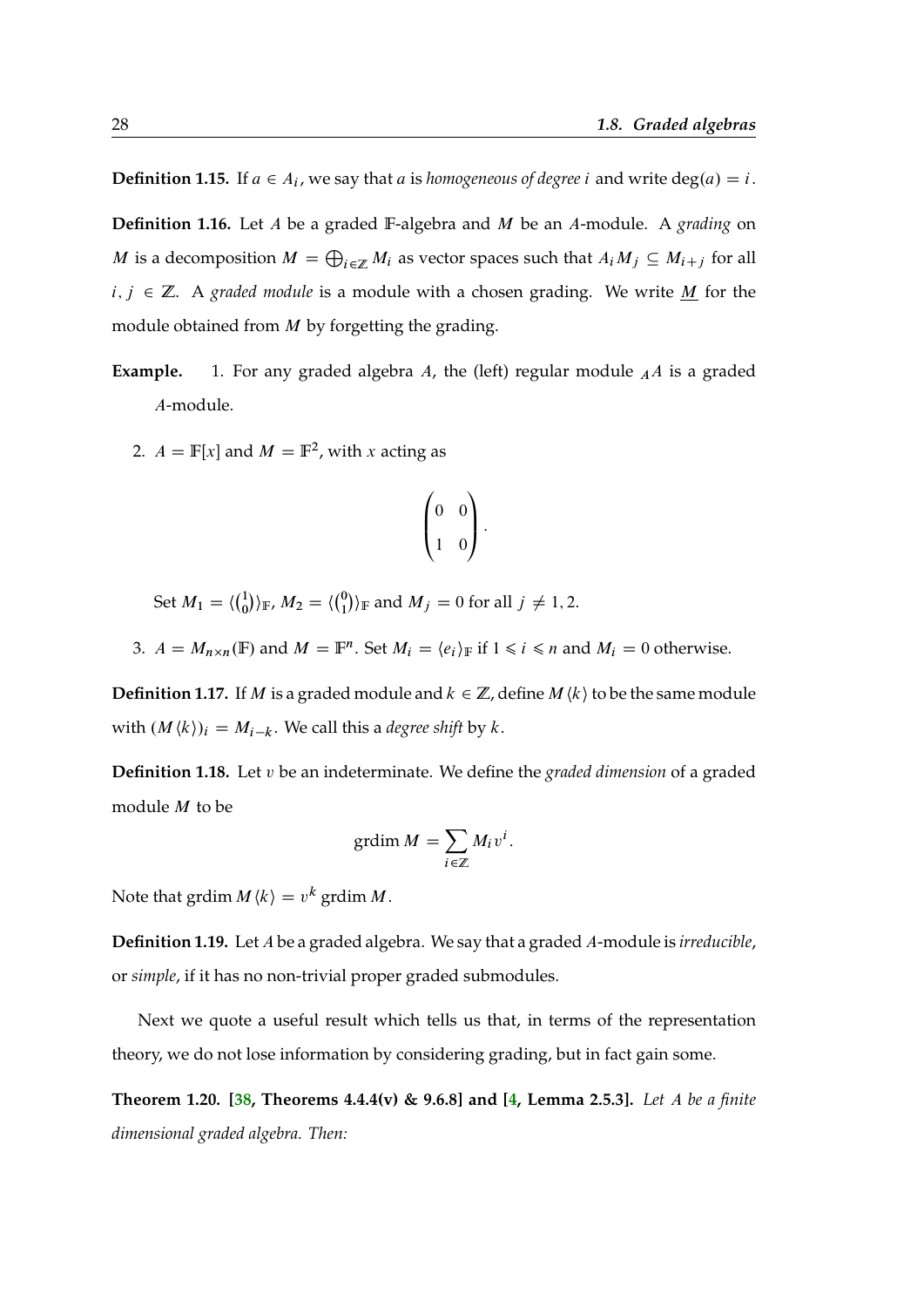- *1. If* M *is an irreducible graded* A*-module, then* M *is an irreducible* A*-module.*
- *2. If* M *is an irreducible* A*-module, then* M *can be graded; the grading is unique, up to degree shift and automorphism of* M*.*

**Definition 1.21.** Suppose A is a graded algebra and let M and N be graded A-modules. A map  $\varphi : M \to N$  is a *homogeneous homomorphism of degree r* if  $\varphi$  is a homomorphism of A-modules and  $\varphi(M_i) \subseteq N_{i+r}$  for all *i*.

**Example.** If  $\varphi$  is the identity map on ungraded modules  $\underline{M} \to M \langle i \rangle$ , then  $\varphi$  lifts naturally to a homogeneous homomorphism of degree i.

**Proposition 1.22.** *If* A *is a graded algebra and* M *is a finitely generated (graded)* A*-module, then*  $Hom(M, N)$  *can be graded. That is,*  $Hom(M, N)$  *has a basis of homogeneous homomorphisms.* 

*Proof.* Suppose M is generated by homogeneous elements  $x_1, x_2, \ldots, x_r$  and  $\varphi \in \text{Hom}(M, N)$ . Then  $\varphi$  is completely determined by what it maps the generators to. Say

$$
\varphi(x_i) = \sum_{j \in \mathbb{Z}} n_{i,j} \quad \text{where } n_{i,j} \in N_j \text{ for each } j \text{ and only finitely many } n_{i,j} \text{ are non-zero.}
$$

Now, if we define  $\varphi_j : M \to N$  to be the map such that  $\varphi_j(x_i) = n_{i,\text{deg}(x_i) + j}$ , then  $\varphi_j$ is a homogeneous linear map of degree  $j$ . As only finitely many degrees arise in the image of  $\varphi$ ,  $\varphi$  is a sum of finitely many homogeneous maps  $\varphi_i$ . To see that each  $\varphi_i$ is a homomorphism, we simply consider degrees; suppose  $m \in M$  is homogeneous. Then  $m\varphi_i(x_i)$  is homogeneous of degree deg $(x_i) + j + \deg(m)$ . But since  $\varphi$  is a homomorphism, we know that  $m\varphi(x_i) = \varphi(mx_i) = \sum mn_{i,j}$  and thus that the constituent of  $\varphi(mx_i)$  of degree  $\deg(x_i) + j + \deg(m)$  is  $mn_{i,\deg(x_i)+j}$ . Thus  $\varphi_j(mx_i) = mn_{i,\deg(x_i)+j}$ and the proof is complete.  $\Box$ 

## <span id="page-28-0"></span>**1.9 KLR algebras**

We now give the definition of the algebras which will be our main object of study.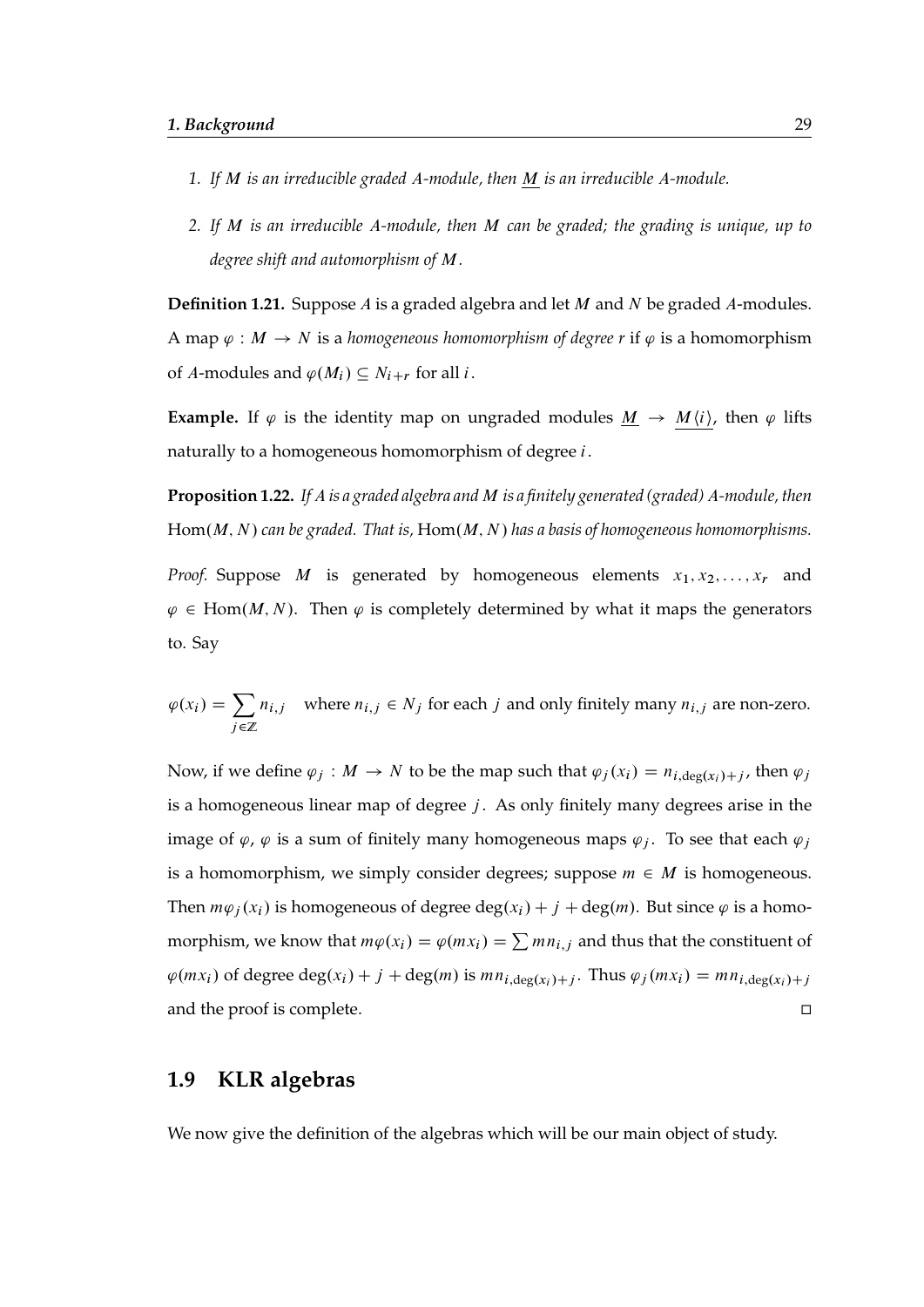Suppose  $\alpha \in Q^+$  has height *n*, and set

$$
I^{\alpha} = \{i \in I^n \mid \alpha_{i_1} + \cdots + \alpha_{i_n} = \alpha\}.
$$

Now define  $\mathcal{H}_\alpha$  to be the unital associative  $\mathbb{F}\text{-algebra with generating set}$ 

$$
\{e(i) | i \in I^{\alpha}\} \cup \{y_1, \ldots, y_n\} \cup \{\psi_1, \ldots, \psi_{n-1}\}\
$$

and relations

$$
e(i)e(j) = \delta_{i,j}e(i);
$$
  
\n
$$
\sum_{i \in I^{\alpha}} e(i) = 1;
$$
  
\n
$$
y_r e(i) = e(i)y_r;
$$
  
\n
$$
\psi_r e(i) = e(s_r i)\psi_r;
$$
  
\n
$$
y_r y_s = y_s y_r;
$$
  
\n
$$
\psi_r y_s = y_s \psi_r
$$
  
\nif  $s \neq r, r + 1$ ;  
\n
$$
\psi_r \psi_s = \psi_s \psi_r
$$
  
\nif  $|r - s| > 1$ ;  
\n
$$
y_r \psi_r e(i) = (\psi_r y_{r+1} - \delta_{i_r, i_{r+1}}) e(i);
$$
  
\n
$$
y_{r+1} \psi_r e(i) = (\psi_r y_r + \delta_{i_r, i_{r+1}}) e(i);
$$
  
\nif  $i_r = i_{r+1}$ ,  
\n
$$
\psi_r^2 e(i) = \begin{cases} 0 & \text{if } i_r = i_{r+1}, \\ 0 & \text{if } i_{r+1} \neq i_r, i_r \pm 1, \\ 0 & \text{if } i_r \rightarrow i_{r+1}, \\ (y_r - y_{r+1})e(i) & \text{if } i_r \in i_{r+1}, \\ (y_{r+1} - y_r)(y_r - y_{r+1})e(i) & \text{if } i_r \geq i_{r+1} \end{cases}
$$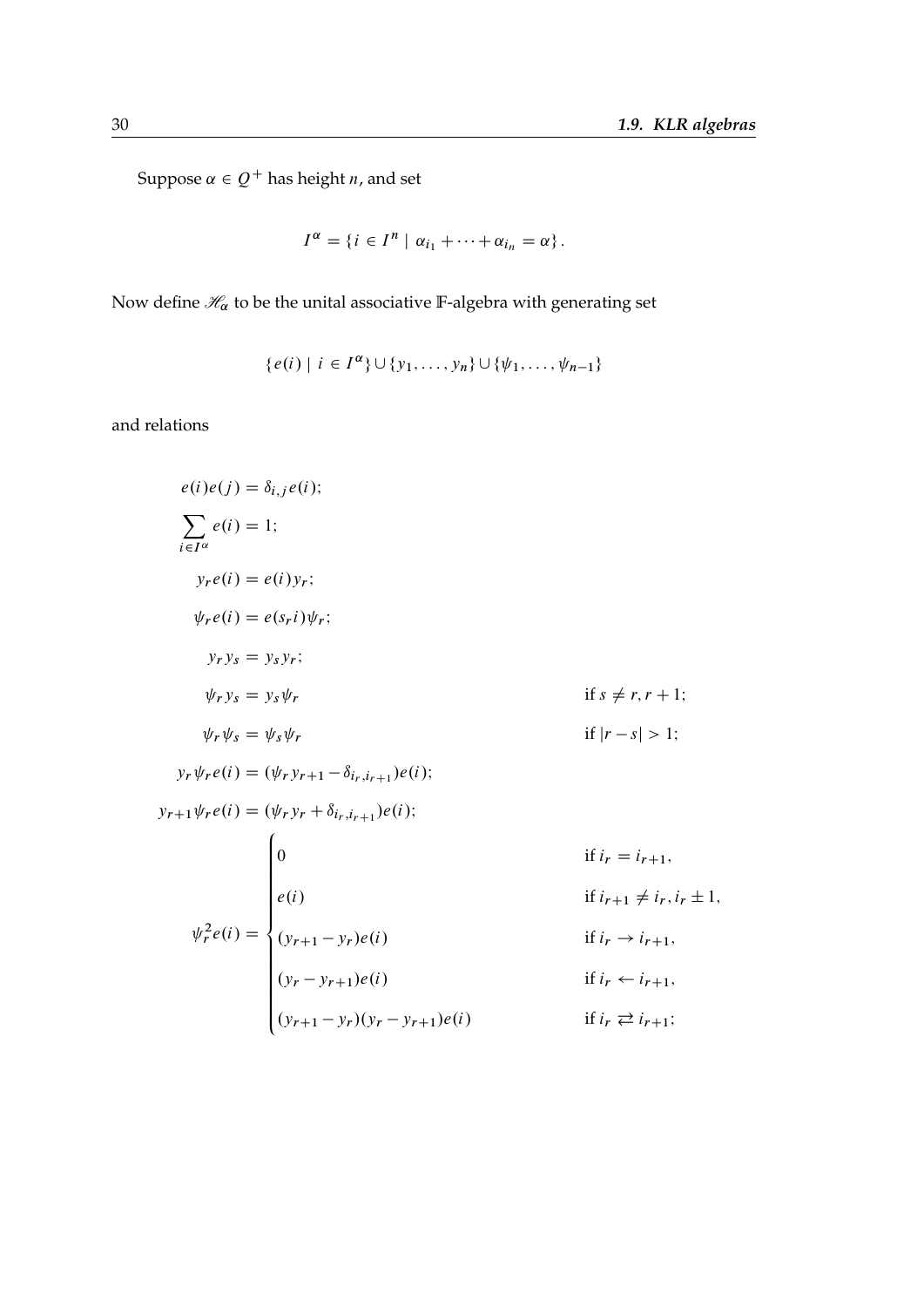$$
\psi_r \psi_{r+1} \psi_r e(i) = \begin{cases}\n(\psi_{r+1} \psi_r \psi_{r+1} + 1) e(i) & \text{if } i_{r+2} = i_r \to i_{r+1}, \\
(\psi_{r+1} \psi_r \psi_{r+1} - 1) e(i) & \text{if } i_{r+2} = i_r \leftarrow i_{r+1}, \\
(\psi_{r+1} \psi_r \psi_{r+1} + y_r - 2y_{r+1} + y_{r+2}) e(i) & \text{if } i_{r+2} = i_r \rightleftarrows i_{r+1}, \\
(\psi_{r+1} \psi_r \psi_{r+1}) e(i) & \text{otherwise};\n\end{cases}
$$

for all admissible  $r, s, i, j$ .

The *affine Khovanov–Lauda–Rouquier algebra* or *quiver Hecke algebra*  $\mathcal{H}_n$  is defined to be the direct sum  $\bigoplus_{\alpha}\mathscr{H}_{\alpha}$ , where the sum is taken over all  $\alpha\in\mathcal{Q}^+$  of height  $n.$ 

#### *Remarks.*

- 1. We use the same notation for the generators  $\psi_r$  and  $y_s$  for different  $\alpha$ ; when using these generators, we shall always make it clear which algebra  $\mathcal{H}_{\alpha}$  these generators are taken from.
- 2. When  $e < \infty$ , we can modify the above presentation of  $\mathcal{H}_{\alpha}$  to give a presentation for  $\mathcal{H}_n$ : we take the generating set  $\{e(i) | i \in I^n\} \cup \{y_1, \ldots, y_n\} \cup \{\psi_1, \ldots, \psi_{n-1}\},\$ and replace the relation  $\sum_{i \in I^{\alpha}} e(i) = 1$  with  $\sum_{i \in I^{n}} e(i) = 1$ . The generator  $\psi_{i}$ in this presentation is just the sum of the corresponding generators  $\psi_r$  of the individual algebras  $\mathscr{H}_{\alpha}$  in the direct sum  $\bigoplus_{\alpha}\mathscr{H}_{\alpha}$ , and similarly for  $y_s$ . When  $e = \infty$  we cannot do this, since the set  $I^n$  is infinite (in fact,  $\mathcal{H}_n$  is non-unital in this case).

The following result can easily be checked from the definition of  $\mathcal{H}_{\alpha}$ .

**Lemma 1.23 [\[8,](#page-168-5) Corollary 1].** *There is a Z-grading on the algebra*  $\mathcal{H}_{\alpha}$  such that for all *admissible* r *and* i*,*

$$
deg(e(i)) = 0
$$
,  $deg(y_r) = 2$ ,  $deg(\psi_r e(i)) = -a_{i_r i_{r+1}}$ .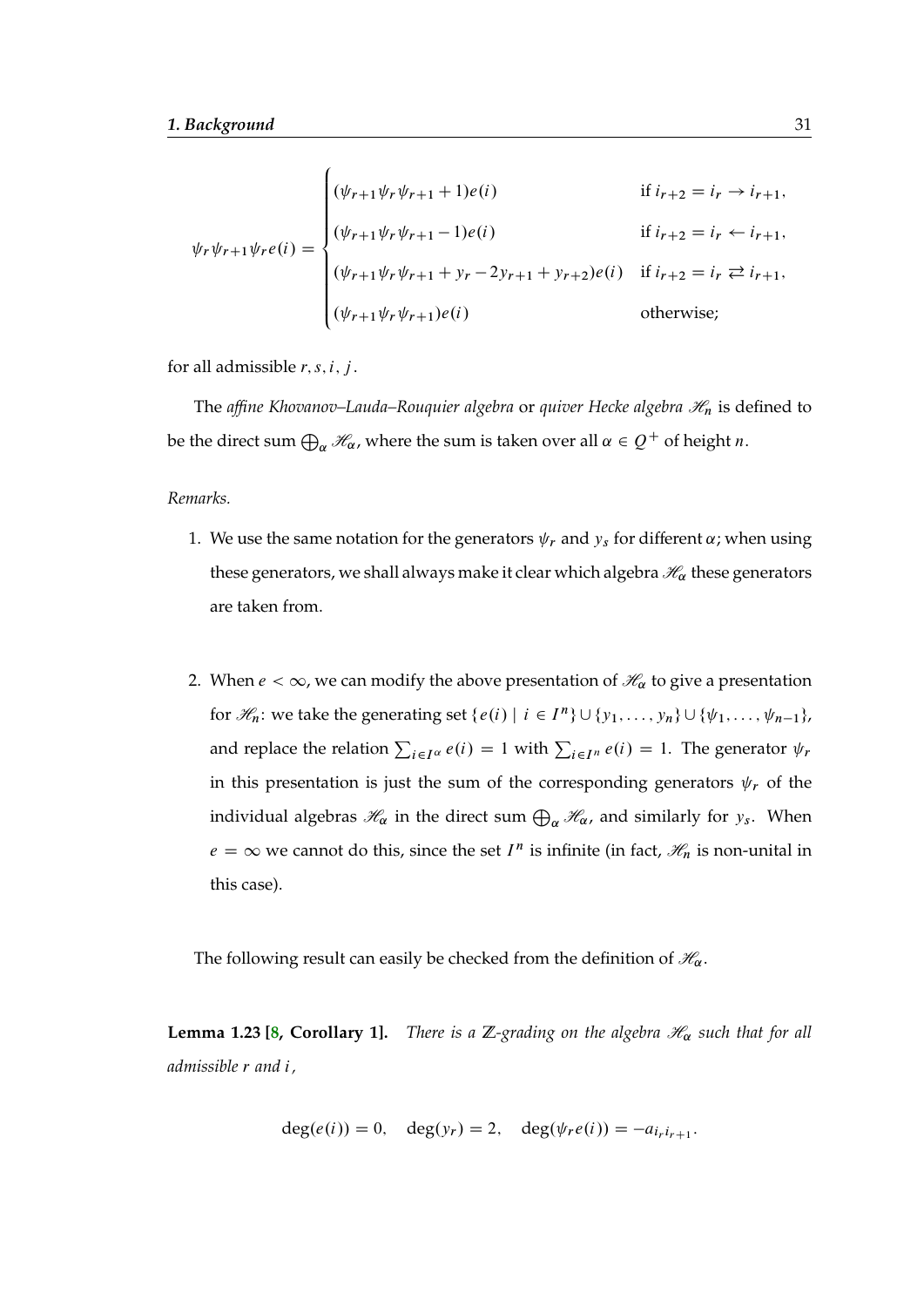#### **Shift maps**

Recall from Section [1.1](#page-14-1) that shift<sub>k</sub> :  $\mathfrak{S}_m \to \mathfrak{S}_n$  denotes the homomorphism defined by  $s_i \mapsto s_{i+k}$ . We now define the corresponding maps for the algebras  $\mathcal{H}_{\alpha}$ .

**Definition 1.24.** Suppose  $1 \le m \le n$  and  $0 \le k \le n-m$ , and that  $\alpha, \beta \in Q^+$  with  $\alpha$  of height n and  $\beta$  of height m. Given  $i \in I^{\beta}$ , define  $J_i := \{j \in I^{\alpha} \mid j_{s+k} = i_s \text{ for } 1 \leq s \leq m\}$ , and let  $e(i)^{+k} = \sum_{j \in J_i} e(j)$ . Now define the homomorphism shift<sub>k</sub> :  $\mathscr{H}_{\beta} \to \mathscr{H}_{\alpha}$  by

$$
e(i) \mapsto e(i)^{+k}, \qquad \psi_r e(i) \mapsto \psi_{r+k} e(i)^{+k}, \qquad y_r e(i) \mapsto y_{r+k} e(i)^{+k}.
$$

It is easy to check from the definition of  $\mathcal{H}_{\alpha}$  that shift<sub>k</sub> is a degree-preserving (nonunital) homomorphism of algebras. Moreover, the PBW-type basis theorem for  $\mathcal{H}_{\alpha}$  in [\[27,](#page-170-1) Theorem 2.5] and [\[39,](#page-171-3) Theorem 3.7] shows that if  $\beta \le \alpha$  then shift<sub>k</sub> is injective (obviously shift<sub>k</sub> is the zero map if  $\beta \nleq \alpha$ ).

#### **Cyclotomic algebras and the Brundan–Kleshchev isomorphism theorem**

Given  $\alpha \in Q^+$  and an e-multicharge  $\kappa = (\kappa_1, \ldots, \kappa_l) \in I^l$ , we define  $\mathcal{H}_\alpha^{\kappa}$  to be the quotient of  $\mathcal{H}_{\alpha}$  by the *cyclotomic relations* 

$$
y_1^{(\Lambda_{\kappa} | \alpha_{i_1})} e(i) = 0 \text{ for } i \in I^{\alpha}.
$$

The *cyclotomic KLR algebra*  $\mathscr{H}_n^{\kappa}$  is then defined to be the sum  $\bigoplus_{\alpha}\mathscr{H}_{\alpha}^{\kappa}$ . Here we sum over all  $\alpha \in Q^+$  of height *n*, though in fact only finitely many of the summands will be non-zero, so (even when  $e = \infty$ )  $\mathcal{H}_n^{\kappa}$  is a unital algebra. Note that the algebra  $\mathcal{H}_n^{\kappa}$ depends only on  $\{k_1, \ldots, k_l\}$  and not on  $\kappa$ .

**Example.** Of particular interest to us in some parts of this thesis will be the case when  $l = 1$ . Here, the cyclotomic relations simplify to

$$
y_1 = 0,
$$
  

$$
e(i) = 0 \quad \text{for } i_1 \neq 0.
$$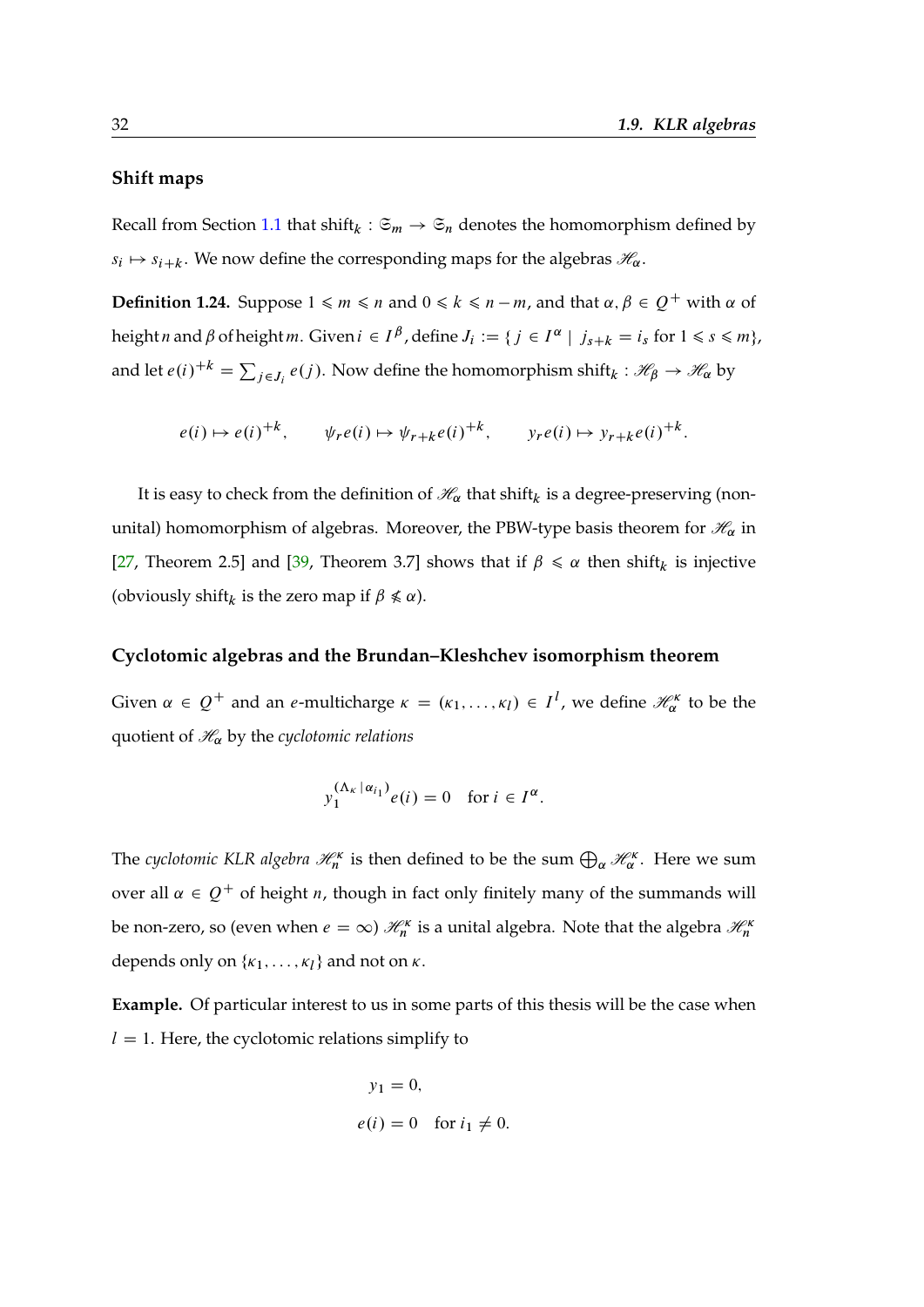Note that the embedding shift $_0$  passes naturally into the cyclotomic quotients.

Next, we state a stunning result of Brundan and Kleshchev.

**Theorem 1.25 [\[8,](#page-168-5) Main Theorem].** If  $e = \infty$  or e is not divisible by char(F), and  $\kappa_i \equiv a_i$ (mod *e*), then  $\mathcal{H}_n^{\kappa}$  is isomorphic to the Ariki–Koike algebra  $\mathcal{H}_{F,q,Q}(\mathbb{Z}/l\mathbb{Z}\wr \mathfrak{S}_n)$  with q a primitive eth root of unity and parameters  $Q = (q^{a_i}, \ldots, q^{a_l})$ . Similarly, if  $e = \text{char}(\mathbb{F})$ , then  $\mathcal{H}_n^{\kappa}$  is isomorphic to a degenerate Ariki–Koike algebra; in particular, when  $l = 1$ ,  $\mathcal{H}_n^{\kappa}$  is *isomorphic to the group algebra*  $\mathbb{F} \mathfrak{S}_n$ *.* 

As a consequence, the Ariki–Koike algebras, and in particular the Hecke algebras of type A and (in positive characteristic)  $\mathbb{F} \mathfrak{S}_n$  are non-trivially Z-graded. This theorem motivates our choice of notation  $\mathcal{H}_n$  for the KLR algebra.

**Corollary 1.26.** *Suppose*  $q \neq q' \in \mathbb{F}$  are primitive eth roots of unity. Then  $\mathcal{H}_{\mathbb{F},q,Q}(\mathbb{Z}/l\mathbb{Z})$  $\mathfrak{S}_n) \cong \mathcal{H}_{\mathbb{F},q',Q}(\mathbb{Z}/l\mathbb{Z}\wr \mathfrak{S}_n)$  as  $\mathbb{F}\text{-}algebras.$ 

## <span id="page-32-0"></span>**1.10 Specht modules**

We now recall the universal graded row and column Specht modules introduced by Kleshchev, Mathas and Ram; we closely follow [\[29,](#page-170-5) §§5,7], and refer the reader there for further details.

Fix an *e*-multicharge  $\kappa$ . Suppose  $\lambda \in \mathcal{P}_n^l$ , and let  $\alpha = \text{cont}(\lambda)$ . Say that a node  $A = (r, c, m) \in [\lambda]$  is a *column Garnir node* if  $(r, c + 1, m) \in [\lambda]$ . The *column Garnir belt* **B**<sub>A</sub> is defined to be the set of nodes

$$
\mathbf{B}_A = \{ (s, c, m) \in [\lambda] \mid s \geq r \} \cup \{ (s, c + 1, m) \in [\lambda] \mid s \leq r \}.
$$

Suppose  $T_{\lambda}(r, c, m) = a$  and  $T_{\lambda}(r, c + 1, m) = b$ . Then we define the *column Garnir tableau* G<sub>A</sub> to be the  $\lambda$ -tableau which agrees with T<sub> $\lambda$ </sub> outside of **B**<sub>A</sub> and has entries  $a, a + 1, \ldots, b$  in  $\mathbf{B}_A$  in order from top right down to bottom left.

A *column* (A-)brick is a set of e nodes  $\{(i, j, m), (i + 1, j, m), \ldots, (i + e - 1, j, m)\} \subseteq \mathbf{B}_A$ such that  $res(i, j, m) = res A$ . Thus  $B_A$  is a disjoint union of the bricks it contains along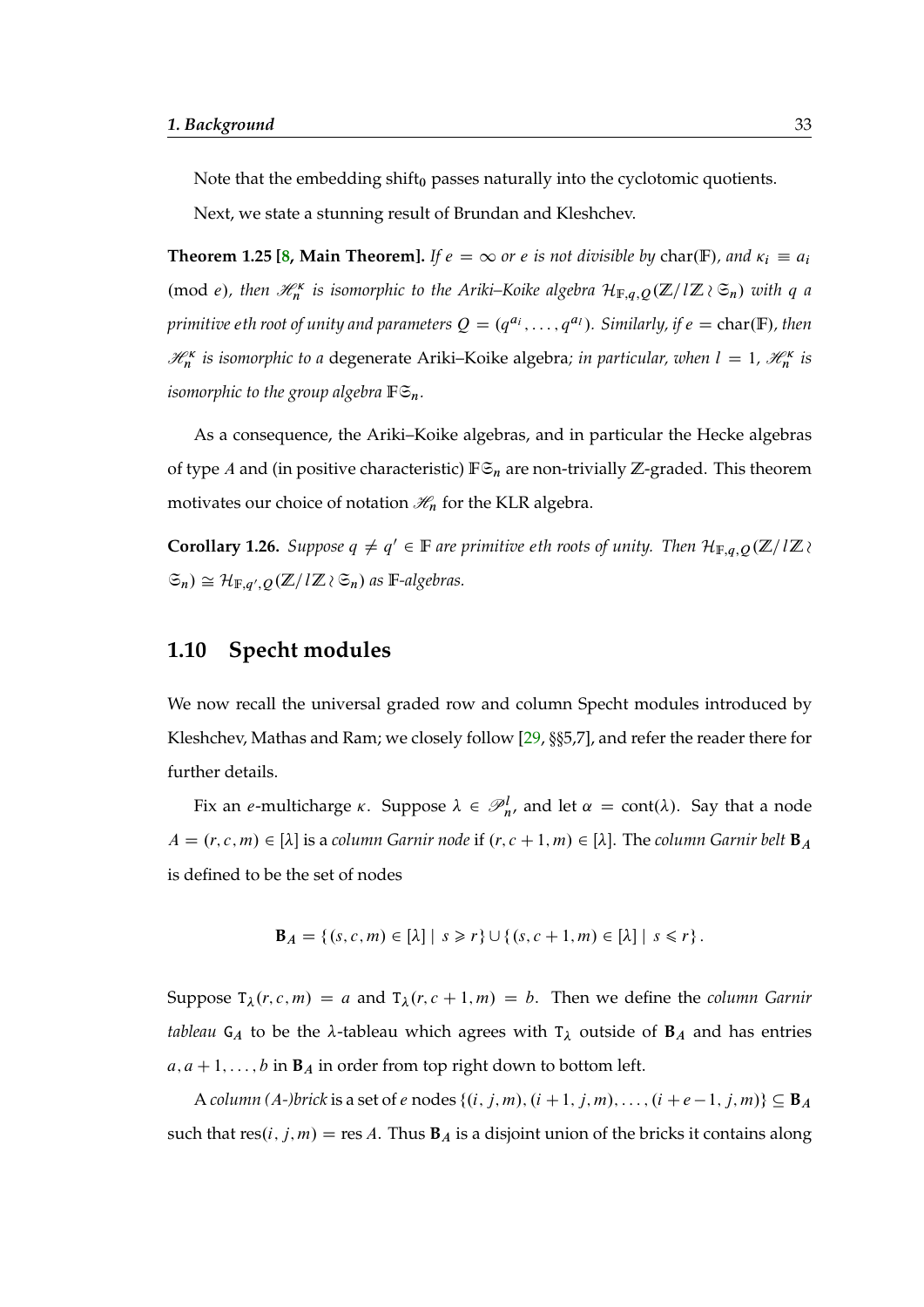with less than  $e$  nodes at the bottom of column  $c$  and less than  $e$  nodes at the top of column  $c + 1$ , none of which are contained in a brick.

**Example.** Let  $e = 2$  and  $\lambda = ((3, 2^2, 1^4), (2, 1))$ . Look at the Garnir node  $A = (3, 1, 1)$ . Then



For each  $w \in \mathfrak{S}_n$  we fix a *preferred reduced expression*  $w = s_{r_1} \ldots s_{r_a}$ , and define  $\psi_w := \psi_{r_1} \dots \psi_{r_a}$ . Note that the elements  $\psi_w$  may depend on the choice of preferred reduced expressions, since the  $\psi_r$  do not satisfy the braid relations. However, if w is fully commutative,  $\psi_w$  is uniquely determined.

Let k be the number of bricks in **B**<sub>A</sub>. Label the bricks  $B_A^1, B_A^2, \ldots, B_A^k$  in **B**<sub>A</sub> from top right to bottom left.

If  $k > 0$ , let *d* be the smallest entry of  $B_A^1$  in  $G_A$ . For each  $1 \le r < k$ , define *brick transpositions*

$$
w_A^r := \prod_{a=d+re-e}^{d+re-1} (a, a+e)
$$

which transpose the bricks  $B_A^r$  and  $B_A^{r+1}$  $\binom{r+1}{A}$ , and the related elements

$$
\sigma_A^r := (-1)^e \psi_{w_A^r} \in \mathcal{H}_\alpha \quad \text{and} \quad \tau_A^r := (\sigma_A^r + 1) \in \mathcal{H}_\alpha.
$$

Define Gar<sub>A</sub> to be the set of all column-strict  $\lambda$ -tableaux obtained from G<sub>A</sub> by brick permutations (i.e. products of elements  $w_A^r$ ). We recall some basic facts from [\[29\]](#page-170-5):

- Every  $T \in \text{Gar}_A \setminus \{G_A\}$  is standard.
- There exists a unique minimal tableau in  $Gar_A$ , which we denote  $T_A$ .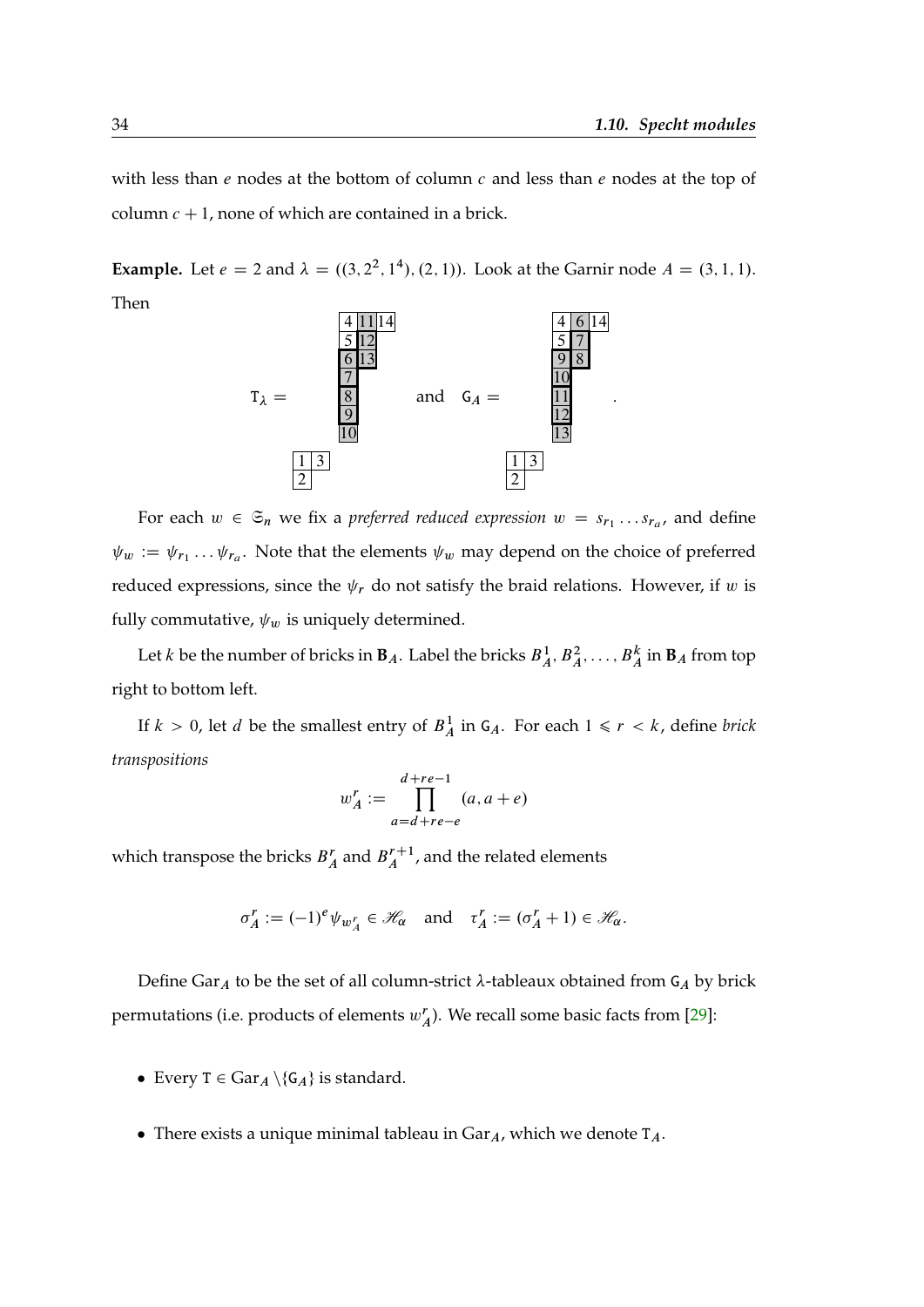- For each S  $\in$  Gar<sub>A</sub>, we can write  $w_S = u_Sw_{T_A}$ , where  $l(w_S) = l(u_S) + l(w_{T_A})$ , and  $w_{\mathsf{S}}, u_{\mathsf{S}}$  and  $w_{\mathsf{T}_A}$  are all fully commutative (by Lemma [1.9,](#page-22-0) for example). We therefore have elements  $\psi_S$ ,  $\psi_{u_S}$  and  $\psi_{T_A}$  of  $\mathcal{H}_{\alpha}$  with  $\psi_S = \psi_{u_S} \psi_{T_A}$  all independent of choice of reduced expression.
- If  $u_S = w_A^{r_1} w_A^{r_2}$  $\frac{r_2}{A} \ldots w_A^{r_a}$  $\int_A^{r_a}$  then  $\tau_A^{u_s} = \tau_A^{r_1}$  $\int_A^{r_1} \tau_A^{r_2}$  $\tau_A^{r_2} \ldots \tau_A^{r_a}$  $\frac{a}{A}$  is also independent of the choice of reduced expression, as  $s_{r_1} \dots s_{r_a}$  is fully commutative. If  $S = T_A$  then by convention we set  $\tau_A^{u_S} = 1$ .

**Definition 1.27.** Let  $A \in [\lambda]$  be a column Garnir node. The *column Garnir element* is

$$
\mathsf{g}_A := \sum_{\mathsf{S} \in \operatorname{Gar}_A} \tau_A^{u_{\mathsf{S}}} \psi_{\mathsf{T}_A} \in \mathscr{H}_\alpha.
$$

In fact, as defined in [\[29\]](#page-170-5), the column Garnir element  $g_A$  also involves an idempotent  $e(i)$  which depends on  $\lambda$  and makes  $g_A$  homogeneous, but this term can be omitted without affecting the Garnir relation given below.

**Example.** Continuing the previous example, we have

$$
T_A = \frac{\frac{4}{5} \frac{6}{11}}{\frac{7}{12}}
$$
  

$$
T_A = \frac{\frac{9}{9}}{\frac{10}{13}}
$$
  

$$
\frac{1}{2}
$$

and  $\text{Gar}_A = {\text{T}_A, w_A^2 \text{T}_A, w_A^1 w_A^2 \text{T}_A}.$  Now

$$
Q_A = (1 + \tau_A^2 + \tau_A^1 \tau_A^2) \psi_{T_A}
$$
  
=  $(1 + (\sigma_A^2 + 1) + (\sigma_A^1 + 1)(\sigma_A^2 + 1)) \psi_{T_A}$   
=  $(3 + 2\sigma_A^2 + \sigma_A^1 + \sigma_A^1 \sigma_A^2) \psi_{T_A}$   
=  $(3 + 2\psi_{10}\psi_{11}\psi_9\psi_{10} + \psi_8\psi_9\psi_7\psi_8 + \psi_8\psi_9\psi_{10}\psi_{11}\psi_9\psi_{10}) \cdot \psi_6\psi_7\psi_8\psi_9\psi_{12}\psi_{11}\psi_{10}.$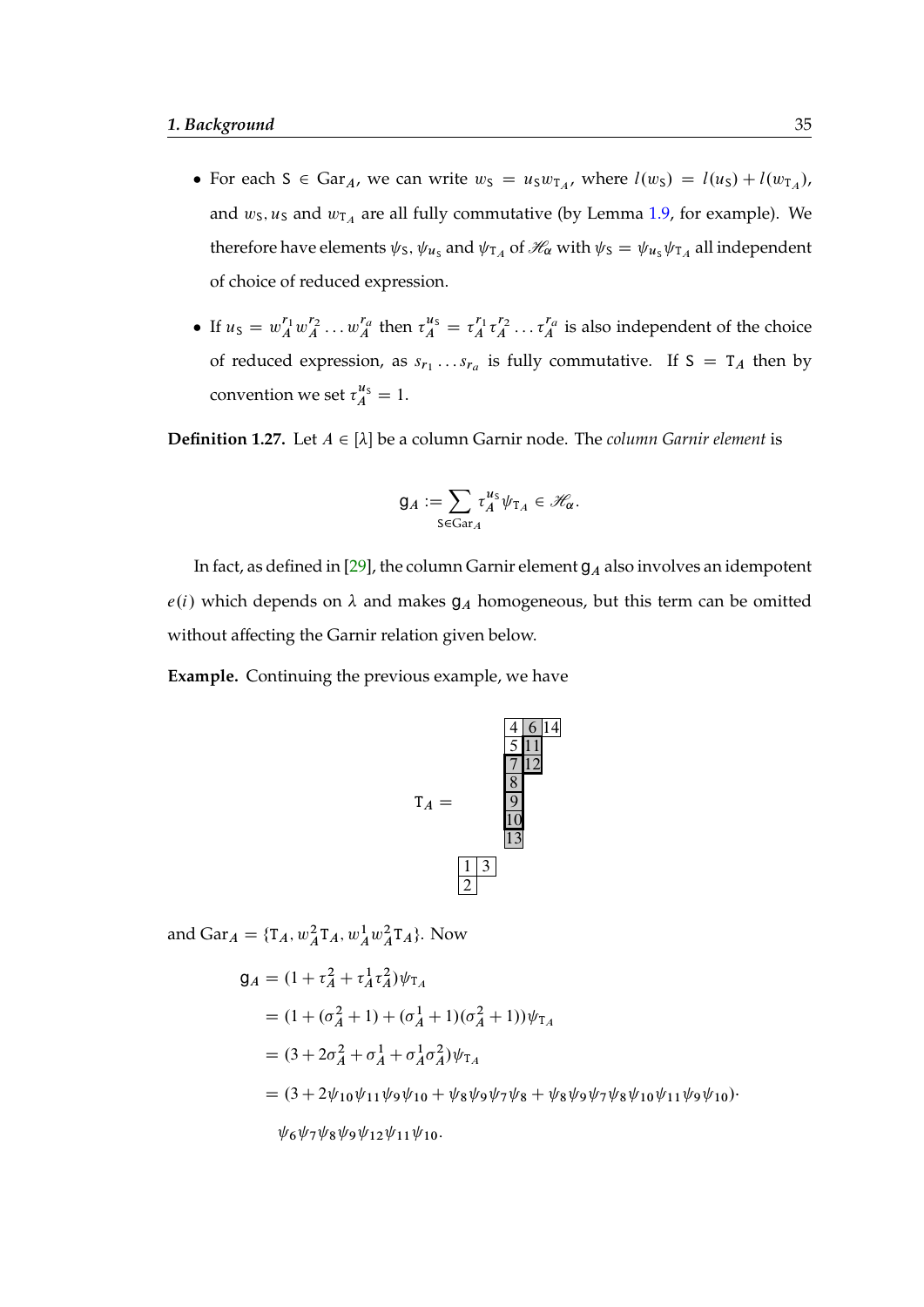Now define the *column Specht module*  $S_{\lambda|\kappa}$  to be the graded  $\mathcal{H}_{\alpha}$ -module generated by the vector  $z_{\lambda}$  of degree codeg(T<sub> $\lambda$ </sub>) subject to the following relations:

- 1.  $e(i_\lambda)z_\lambda = z_\lambda;$
- 2.  $v_r z_{\lambda} = 0$  for all  $r = 1, \ldots, n;$
- 3.  $\psi_r z_\lambda = 0$  for all  $r = 1, ..., n 1$  such that  $r \downarrow_{T_\lambda} r + 1$ ;
- 4.  $g_A z_{\lambda} = 0$  for all column Garnir nodes  $A \in \lambda$ .

We may relax notation and just write  $S_{\lambda}$ , if the *e*-multicharge  $\kappa$  is understood. In Chapter [2](#page-44-0) we shall mostly consider  $S_\lambda$  as an  $\mathcal{H}_n$ -module, by setting  $\mathcal{H}_\beta S_\lambda = 0$  for  $\beta \neq \alpha$ . Thus we have  $\mathscr{H}_n$ -modules  $S_{\lambda|\kappa}$  for all e-multicharges  $\kappa$  and all  $\lambda \in \mathscr{P}_n^l$ .

*Remark.* In the previous example, our Garnir element involved a superfluous term – the term  $\sigma_A^1 = \psi_8 \psi_9 \psi_7 \psi_8$  acts as zero on the Specht module's generator and can thus be omitted. Similarly, terms arising in the Garnir relations are not, in general, reduced expressions. Work to clarify reduced expressions for Garnir relations can be found in [\[17\]](#page-169-8).

The main purpose of Chapter [2](#page-44-0) will be to study the space of  $\mathcal{H}_n$ -homomorphisms  $S_{\lambda} \to S_{\mu}$ , for  $\lambda, \mu \in \mathscr{P}_n^l$ . The following result is obvious from the definitions.

**Lemma 1.28.** Suppose  $\lambda, \mu \in \mathcal{P}_n^l$ , and let  $\alpha = \text{cont}(\lambda)$ . If  $\text{Hom}_{\mathcal{H}_n}(S_\lambda, S_\mu) \neq 0$ , then  $cont(\mu) = \alpha$  (and in particular  $det(\lambda) = det(\mu)$ ), and  $Hom_{\mathcal{H}_n}(S_\lambda, S_\mu) = Hom_{\mathcal{H}_\alpha}(S_\lambda, S_\mu)$ .

We shall also need to consider row Specht modules; for these, the definitions are largely obtained by 'conjugating' the definitions for column Specht modules. Fix  $\kappa$ ,  $\lambda$ and  $\alpha$  as above. Say that a node  $A = (r, c, m) \in [\lambda]$  is a *row Garnir node* if  $(r + 1, c, m) \in [\lambda]$ , and define the *row Garnir belt*

$$
\mathbf{B}^A = \{ (r, d, m) \in [\lambda] \mid d \geq c \} \cup \{ (r+1, d, m) \in [\lambda] \mid d \leq c \}.
$$

This belt is used to define a *row Garnir element* g <sup>A</sup>. We refer the reader to [\[29,](#page-170-5) Definition 5.8] for the definition of this – it is morally the same as the column Garnir element, with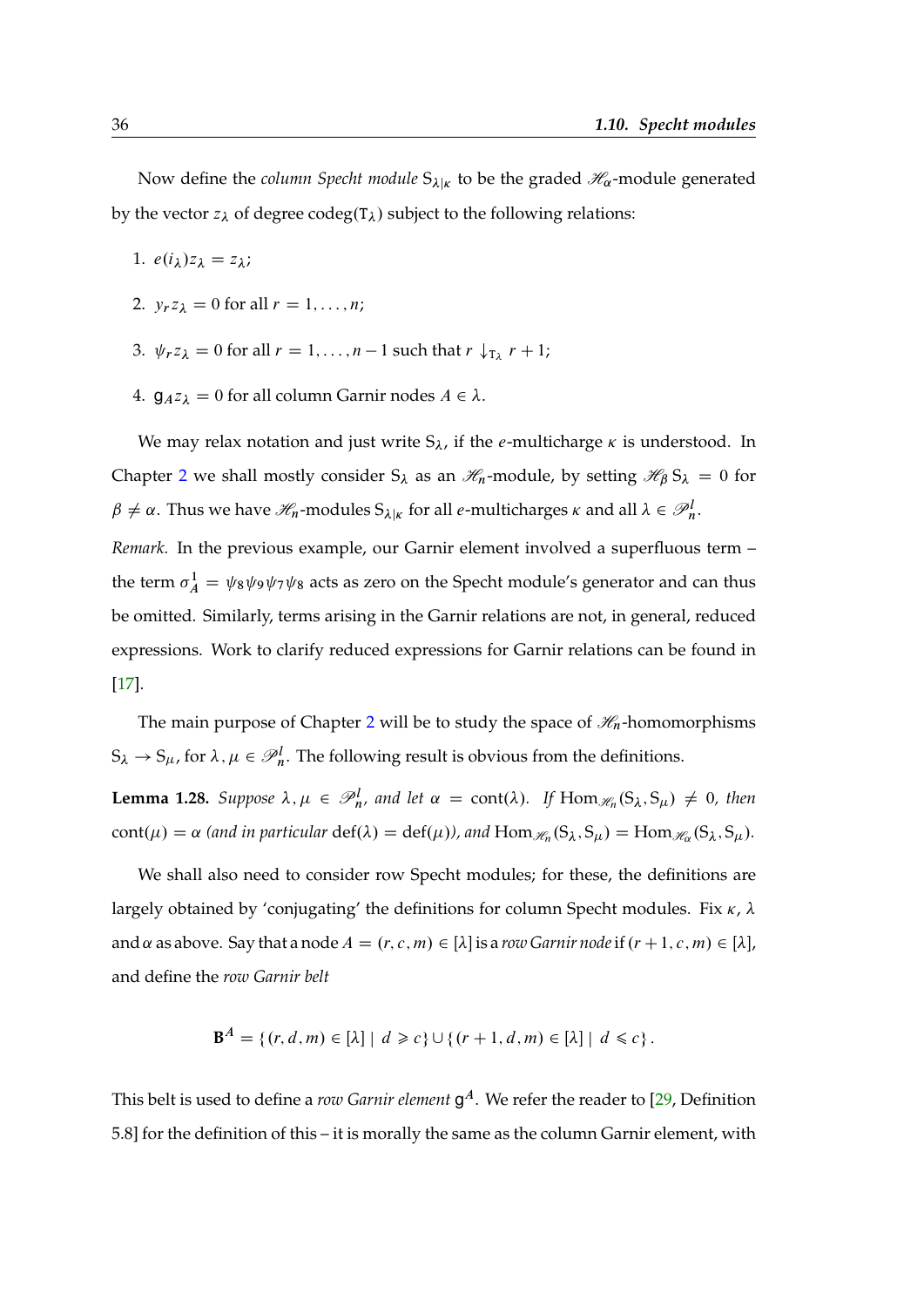conjugation applied throughout. In Chapter [2,](#page-44-0) where we consider these row Specht modules, we will note the key facts we need to know about  $\mathsf{g}^A$ .

Now we can define the *row Specht module*  $S^{\lambda}$ , which is the graded  $\mathscr{H}_{\alpha}$ -module generated by the vector  $z^{\lambda}$  of degree deg(T<sup> $\lambda$ </sup>) subject to the relations

- 1.  $e(i^{\lambda})z^{\lambda} = z^{\lambda};$
- 2.  $y_r z^{\lambda} = 0$  for all  $r = 1, \ldots, n;$
- 3.  $\psi_r z^{\lambda} = 0$  for all  $r = 1, \ldots, n 1$  such that  $r \to_{T^{\lambda}} r + 1$ ;
- 4.  $g^Az^{\lambda}=0$  for all row Garnir nodes  $A\in\lambda$ .

We define basis elements for the row and column Specht modules as follows. Recall that for each tableau  $T \in \text{Std}(\lambda)$  we have fixed a preferred reduced expression  $s_{r_1} \ldots s_{r_d}$ for the permutation  $w_T$ , and define  $\psi_T := \psi_{r_1} \dots \psi_{r_a}$  and  $v_T := \psi_{T} z_{\lambda}$ . Similarly, we fix a preferred reduced expression  $s_{t_1}\ldots s_{t_b}$  for  $w^T$ , and set  $\psi^T:=\psi_{t_1}\ldots \psi_{t_b}$  and  $v^T:=\psi^T z^\lambda$ .

Note that the elements  $v<sub>T</sub>$  and  $v<sup>T</sup>$  may depend on the choice of preferred reduced expressions, since the  $\psi_r$  do not satisfy the braid relations. However, the following results are independent of the choices made.

**Lemma 1.29 [\[29,](#page-170-0) Propositions 5.14 & 7.14].** Suppose  $\lambda \in \mathcal{P}_n^l$  and  $T \in \text{Std}(\lambda)$ . Then  $deg(v^T) = deg(T)$  *and*  $deg(v_T) = codeg(T)$ *.* 

**Lemma 1.30 [\[29,](#page-170-0) Corollaries 6.24 & 7.20].** Suppose  $\lambda \in \mathcal{P}_n^l$ . Then  $\{v^T \mid T \in \text{Std}(\lambda)\}\$  is an  $\mathbb{F}\text{-}basis$  for  $S^{\lambda}$ , and  $\{v_{T} \mid T \in \text{Std}(\lambda)\}$  is an  $\mathbb{F}\text{-}basis$  for  $S_{\lambda}$ .

**Lemma 1.31 [\[10,](#page-169-0) Lemma 4.4].** *Suppose*  $\lambda \in \mathscr{P}_n^l$ . *Then for any*  $T \in Std(\lambda)$ ,  $e(i)v_T = \delta_{i,i_T}v_T$ .

In spite of the dependence of these bases on the choices of preferred reduced expressions, we refer to the bases  $\{v^T \mid T \in \text{Std}(\lambda)\}\$  and  $\{v_T \mid T \in \text{Std}(\lambda)\}\$  as the *standard bases* for  $S^{\lambda}$  and  $S_{\lambda}$  respectively.

For the remainder of this section we summarise some basic results about the action of  $\mathcal{H}_{\alpha}$  on  $S_{\lambda}$ . Many of these results are cited from [\[10\]](#page-169-0), where they are stated for row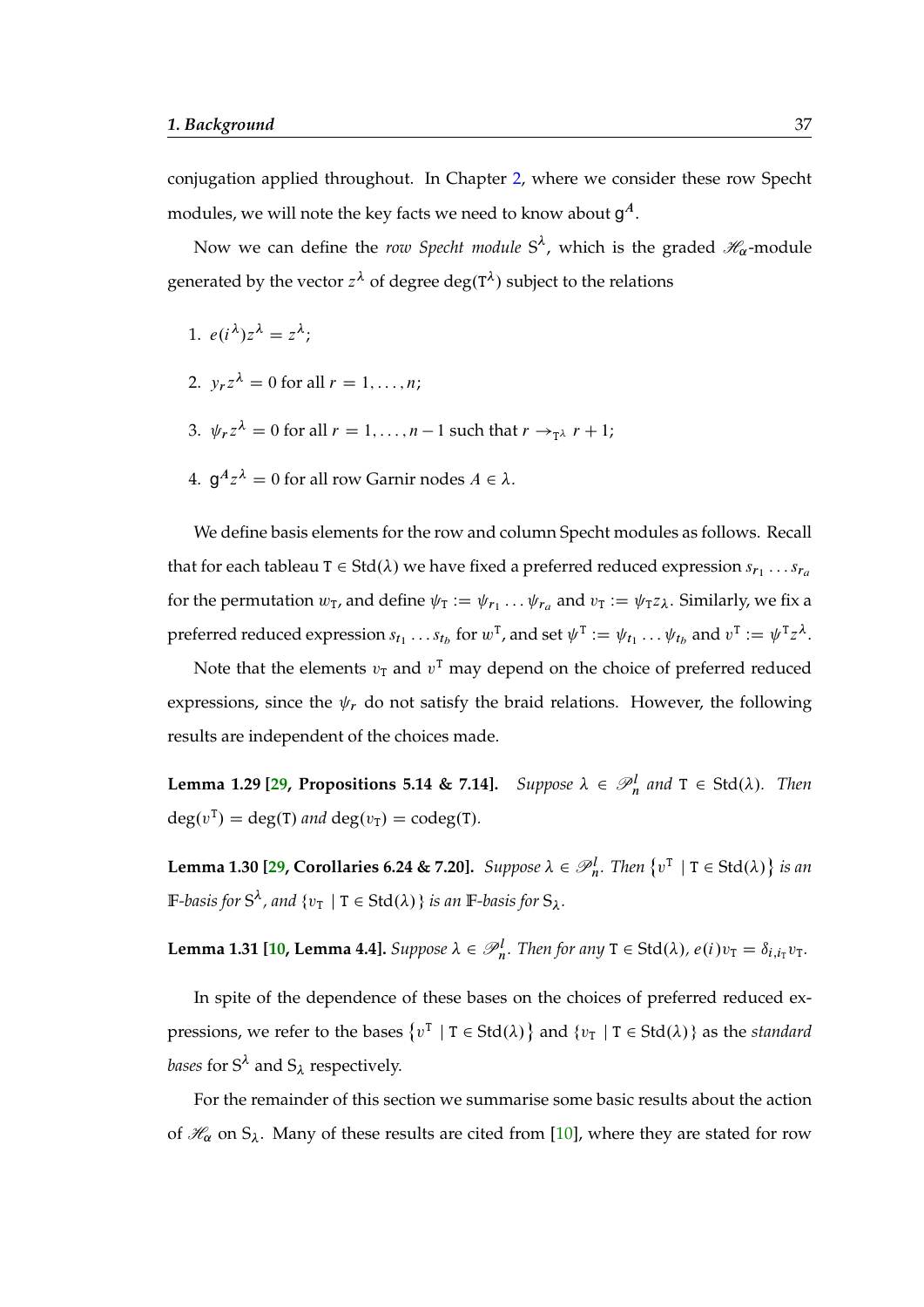Specht modules. In this thesis we concentrate as far as possible on column Specht modules, so we translate all the results to this setting. Throughout we fix  $\lambda \in \mathscr{P}_n^l$ , and let  $\psi_1, \ldots, \psi_{n-1}$  refer to the generators of  $\mathcal{H}_{\alpha}$ , where  $\alpha = \text{cont}(\lambda)$ . Recall that if S, T are standard  $\lambda$ -tableaux, then we write S  $\geq$  T to mean that  $w_S \geq w_T$ .

<span id="page-37-0"></span>**Lemma 1.32 [\[10,](#page-169-0) Theorem 4.10(i)].** Suppose  $T \in \text{Std}(\lambda)$ , and  $s_{j_1} \ldots s_{j_r}$  is any reduced expression for  $w_T$ . Then  $\psi_{j_1} \dots \psi_{j_r} z_\lambda - v_T$  is a linear combination of basis elements  $v_U$  for  $U \triangleleft T$ .

<span id="page-37-4"></span>**Lemma 1.33 [\[10,](#page-169-0) Lemma 4.9].** *Suppose*  $T \in \text{Std}(\lambda)$  *and that*  $j - 1 \rightarrow_T j$  *or*  $j - 1 \downarrow_T j$ *. Then*  $\psi_{j-1}v_T$  *is a linear combination of basis elements*  $v_U$  *for*  $U \triangleleft T$ *.* 

<span id="page-37-1"></span>**Lemma 1.34 [\[10,](#page-169-0) Lemma 4.8].** *Suppose*  $T \in \text{Std}(\lambda)$  *and*  $1 \le i \le n$ *. Then*  $y_i v_T$  *is a linear combination of basis elements*  $v_U$  *for*  $U \triangleleft T$ *.* 

We'll use Lemmas [1.32](#page-37-0) and [1.34](#page-37-1) to prove the following similar result, which is suggested but not proved in the proof of [\[10,](#page-169-0) Theorem 4.10].

<span id="page-37-2"></span>**Lemma 1.35.** *Suppose*  $T \in \text{Std}(\lambda)$  *and*  $j - 1 \mathcal{U}_T j$ *. Then*  $\psi_{j-1}v_T$  *is a linear combination of basis elements*  $v_U$  *for*  $U \le T$ *.* 

We begin with the following simple observation.

<span id="page-37-3"></span>**Lemma 1.36.** *Suppose*  $T \in \text{Std}(\lambda)$ *. Then*  $j - 1 \nleq T j$  *if and only if*  $w_T$  *has a reduced expression beginning with*  $s_{i-1}$ .

*Proof.* Both conditions are equivalent to the condition that  $w_T^{-1}(j-1) > w_T^{-1}(j)$ .  $\Box$ 

*Proof of Lemma* [1.35.](#page-37-2) By Lemma [1.36,](#page-37-3)  $w<sub>T</sub>$  has a reduced expression of the form  $s_{j-1}s_{k_1}\ldots s_{k_r}$ . Using Lemma [1.32](#page-37-0) we have

$$
v_{\mathrm{T}} = \psi_{j-1} \psi_{k_1} \dots \psi_{k_r} z_{\lambda} + \sum_{\substack{\mathrm{U} \in \mathrm{Std}(\lambda) \\ \mathrm{U} \leq \mathrm{T}}} a_{\mathrm{U}} v_{\mathrm{U}}
$$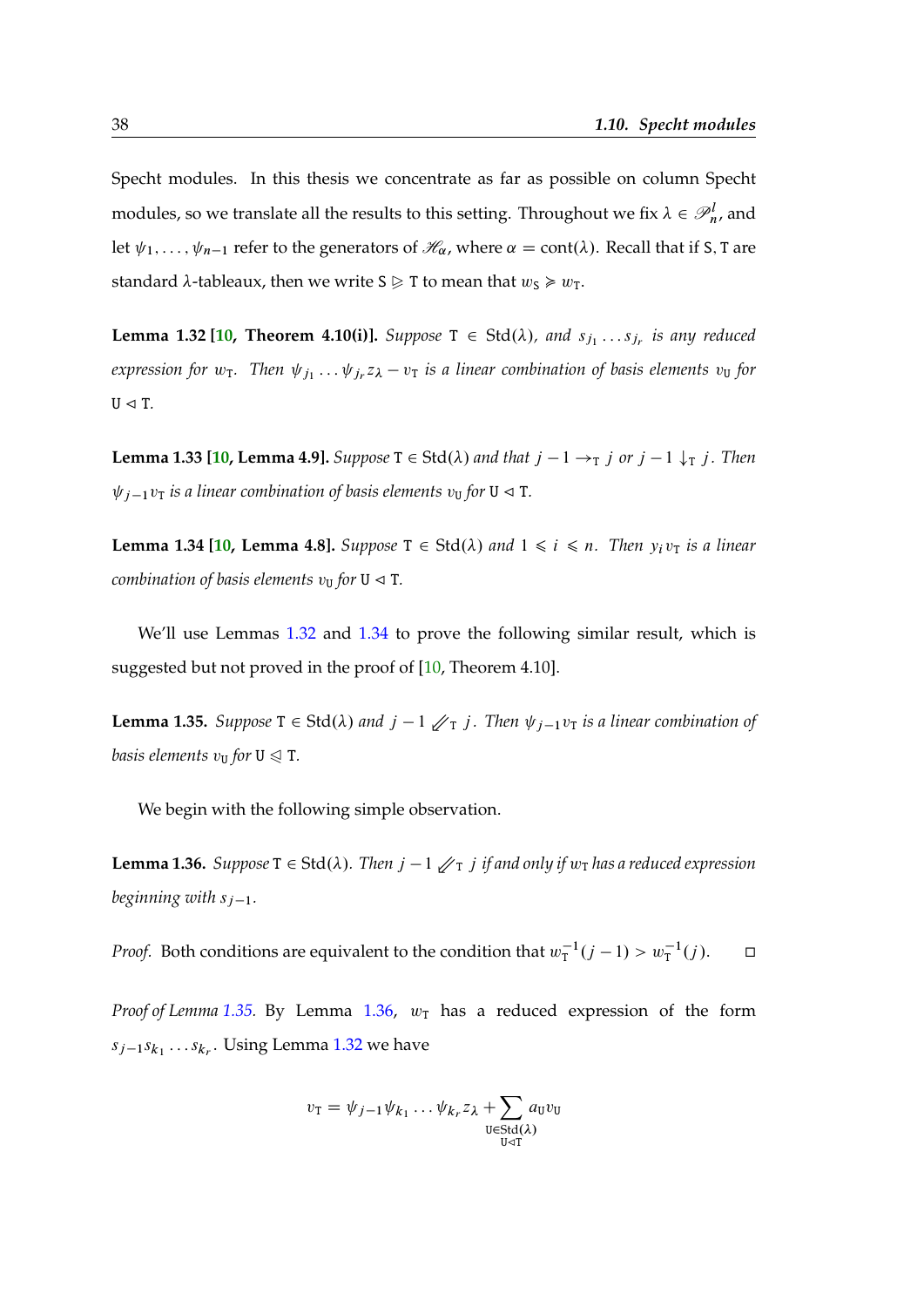for some  $a_U \in \mathbb{F}$ . So

$$
\psi_{j-1}v_{\mathsf{T}} = \psi_{j-1}^2 \psi_{k_1} \dots \psi_{k_r} z_{\lambda} + \sum_{\substack{\mathsf{U} \in \text{Std}(\lambda), \\ \mathsf{U} \leq \mathsf{T} \\ \mathsf{U} \leq \mathsf{T}}} a_{\mathsf{U}} \psi_{j-1} v_{\mathsf{U}}.
$$
\n
$$
(*)
$$

Using the KLR relations (and moving the appropriate idempotent  $e(i)$  through), the first term on the right-hand side becomes  $g\psi_{k_1} \dots \psi_{k_r} z_\lambda$ , where g is a polynomial in  $y_1, \ldots, y_n$ . Now  $s_{k_1} \ldots s_{k_r}$  is a reduced expression for the standard tableau S =  $s_{j-1}$ T, so by Lemma [1.32](#page-37-0) we have

$$
\psi_{k_1}\dots\psi_{k_r}z_\lambda=v_{\mathsf{S}}+\sum_{\substack{\mathtt{V}\in\mathsf{Std}(\lambda),\\ \mathtt{V}\triangleleft\mathsf{S}}}\mathit{b}_{\mathtt{V}}v_{\mathtt{V}}
$$

for some  $b_v \in \mathbb{F}$ . So (since S  $\leq$  T) the first term on the right-hand side of (\*) is a linear combination of terms of the form  $gv_\text{V}$  for  $\text{V} \in \text{Std}(\lambda)$  with  $\text{V} \triangleleft \text{T}$ . By Lemma [1.34](#page-37-1) this reduces to a linear combination of basis elements  $v<sub>V</sub>$  for  $V \triangleleft T$ .

Now consider each of the remaining terms  $\psi_{j-1}v_{\text{U}}$  in (\*). If  $j-1 \swarrow_{\text{U}} j$ , then by induction on the Bruhat order  $\psi_{j-1}v_{\text{U}}$  is a linear combination of basis elements  $v_{\text{V}}$  for  $V \le U \le T$ , so we can ignore any such U. If  $j - 1 \rightarrow_U j$  or  $j - 1 \downarrow_U j$ , then we apply Lemma [1.33](#page-37-4) to get the same conclusion. If  $j - 1 \mathcal{D}_U j$ , let R be the tableau obtained by swapping  $j - 1$  and j in U; then a reduced expression for  $w_R$  may be obtained by adding  $s_{j-1}$  at the start of a reduced expression for  $w_U$ , and we have R  $\leq$  T by Lemma [1.2.](#page-15-0) So by Lemma [1.32](#page-37-0) again,

$$
\psi_{j-1}v_{\mathtt{U}}=v_{\mathtt{R}}+\sum_{\mathtt{W}\lhd \mathtt{R}}c_{\mathtt{W}}v_{\mathtt{W}}
$$

for some  $c_W \in \mathbb{F}$ , and we are done.

<span id="page-38-0"></span>**Lemma 1.37.** Suppose  $\lambda \in \mathcal{P}_n^l$ , and  $T \in \text{Std}(\lambda)$ . Suppose  $j_1, \ldots, j_r \in \{1, \ldots, n-1\}$ , and that when  $\psi_{j_1} \dots \psi_{j_r}$ z is expressed as a linear combination of standard basis elements,  $v_{\texttt{T}}$ appears with non-zero coefficient. Then the expression s<sub>j1</sub> . . . s<sub>jr</sub> has a reduced expression for  $w_T$  *as a subexpression.* 

$$
\Box
$$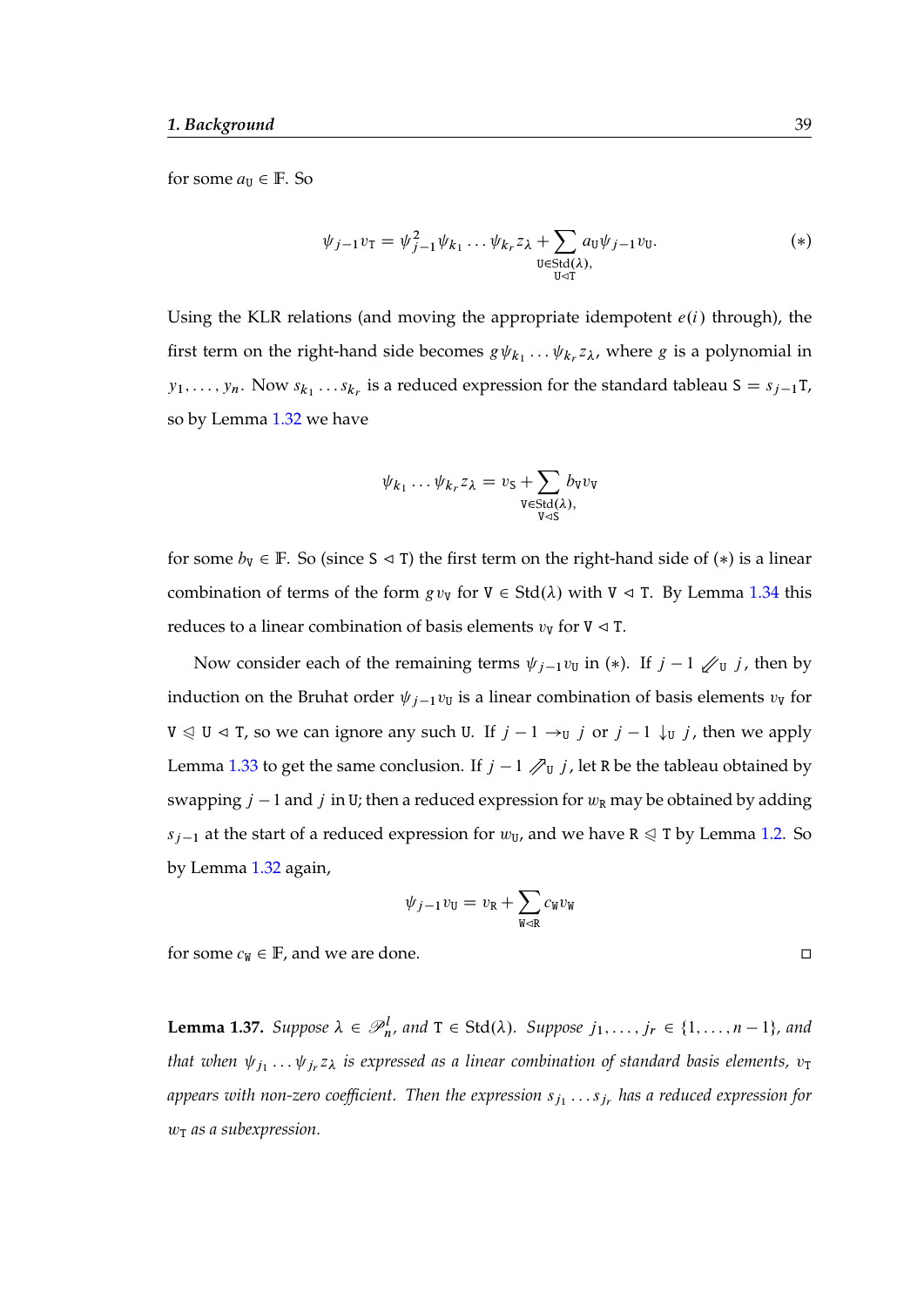*Proof.* We proceed by induction on r, with the case  $r = 0$  trivial. Let  $j = j_1$ . Then by assumption  $v_T$  appears with non-zero coefficient in  $\psi_i v_S$ , where  $S \in \text{Std}(\lambda)$  and  $v_S$ appears with non-zero coefficient in  $\psi_{j_2}\dots \psi_{j_r}$   $z_\lambda$  . By induction the expression  $s_{j_2}\dots s_{j_r}$ has a subexpression which is a reduced expression for  $w_S$ , so if  $w_T \leq w_S$  (i.e. if  $T \leq S$ ) then we are done. By Lemma [1.33](#page-37-4) and Lemma [1.35,](#page-37-2) this happens if  $j \rightarrow_S j + 1$ ,  $j \downarrow_S j + 1$ or  $j \nless s_j + 1$ . So we can assume that  $j \nless s_j + 1$ . But in this case  $w_T = s_j w_S$ , with  $l(w_T) = l(w_S) + 1$ , so  $w_T$  has a reduced expression obtained by adding  $s_i$  at the start of a reduced expression for  $w_s$ . So again the result follows by induction.

## <span id="page-39-2"></span>**1.11** Specht modules for  $\mathcal{H}_n^{\kappa}$  and homomorphisms

Throughout Chapter [2](#page-44-0) we consider the Specht module  $S_{\lambda}$  as a module for the *affine* algebra  $\mathcal{H}_{\alpha}$  (where  $\alpha = \text{cont}(\lambda)$ ) and by extension for the algebra  $\mathcal{H}_n$ . In fact, it is not hard to show that  $S_\lambda$  is annihilated by the element  $y_1^{(\Lambda_\kappa|\alpha_{i_1})}$  $\int_1^{(1)} e^{i t} e^{i t}$  for every *i*, so that  $S_\lambda$  is a module for the cyclotomic algebra  $\mathcal{H}_n^{\kappa}$  introduced in Section [1.9;](#page-28-0) we show this with the following lemmas and proposition.

<span id="page-39-0"></span>**Lemma 1.38.** *Suppose* T *is a*  $\lambda$ -tableau. Then  $v<sub>T</sub>$  *is a linear combination of basis elements*  $v<sub>U</sub>$ *labelled by tableaux*  $U \triangleleft T$ .

*Proof.* This proof proceeds almost identically to that of [\[37,](#page-171-0) Corollary 5.10], and we omit it here.

<span id="page-39-1"></span>**Lemma 1.39.** *Suppose*  $T \in Std(\lambda)$ *. Then*  $y_1v_T$  *is a linear combination of basis elements*  $v_U$ *labelled by tableaux* U *in which the number 1 lies strictly to the left of where it lies in* T*.*

*Proof.* Suppose that  $w_T(k) = 1 - i.e.$  for some *m* the entry 1 appears in the node  $(1, 1, m)$ of T, and k appears in the node  $(1, 1, m)$  of  $T_{\lambda}$ . Then  $w_T$  has a reduced expression  $ws_1 s_2 \dots s_{k-1}$ , where  $w = s_{i_1} \dots s_{i_r}$  for some  $i_1, \dots, i_r > 1$ . By Lemma [1.32,](#page-37-0)

$$
v_{\text{T}} = \psi_w \psi_1 \psi_2 \dots \psi_{k-1} z_{\lambda} + \sum_{\text{S}\vartriangleleft \text{T}} a_{\text{S}} v_{\text{S}}
$$
 for some  $a_{\text{S}} \in \mathbb{F}$ .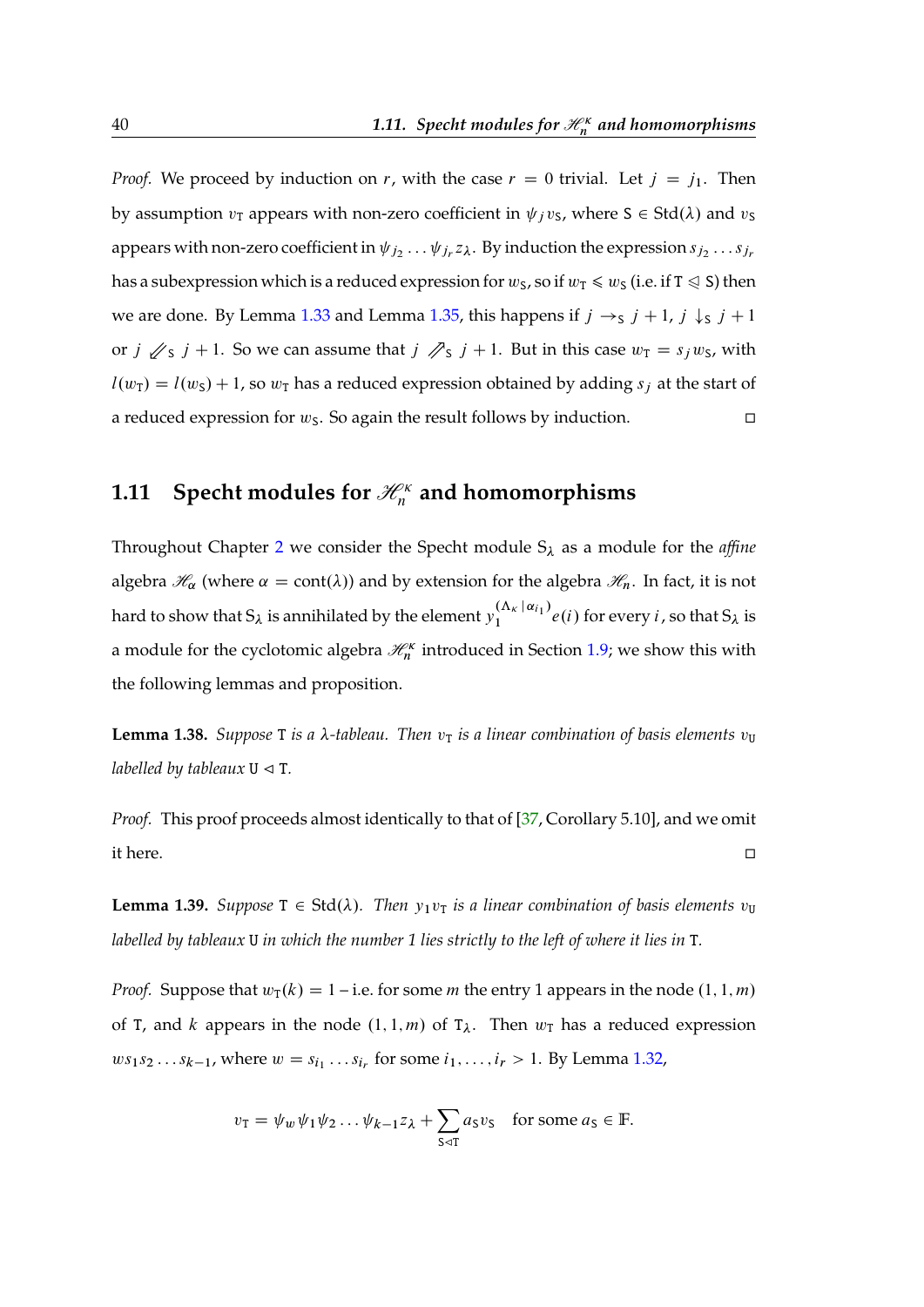Note that the condition S  $\triangleleft$  T is equivalent to  $w_S \prec ws_1 s_2 \ldots s_{k-1}$ . It follows that

$$
y_1v_T = \psi_{i_1} \dots \psi_{i_r} y_1 \psi_1 \psi_2 \dots \psi_{k-1} z_\lambda + \sum_{S \triangleleft T} a_S y_1 v_S
$$
  
= 
$$
\sum_{i=0}^{k-1} b_i \psi_{i_1} \dots \psi_{i_r} \psi_1 \psi_2 \dots \psi_{i-1} \psi_{i+1} \dots \psi_{k-1} z_\lambda + \sum_{\substack{1 \le i \le k-1 \\ w_U \prec w_S \cdot 1 \dots s_{i-1} s_i + 1 \dots s_{k-1}}} c_{U,i} v_U \text{ for some } c_{U,i} \in \mathbb{F}
$$

for  $b_i = 0$  or 1. Now we note that for each *i*,

$$
w_0 \prec ws_1 \ldots s_{i-1} s_{i+1} \ldots s_{k-1} = ws_{i+1} \ldots s_{k-1} s_1 \ldots s_{i-1}
$$

and thus

$$
\psi_{i_1} \dots \psi_{i_r} \psi_1 \psi_2 \dots \psi_{i-1} \psi_{i+1} \dots \psi_{k-1} z_\lambda = v_\nu + \sum_{\mathbf{W} \prec \mathbf{V}} d_{\mathbf{W}} v_\mathbf{W}
$$
 for some  $d_{\mathbf{W}} \in \mathbb{F}$ 

where  $w_{\mathbf{V}}(i) = 1$ , whenever  $\psi_{i_1} \dots \psi_{i_r} \psi_1 \psi_2 \dots \psi_{i-1} \psi_{i+1} \dots \psi_{k-1} z_{\lambda} \neq 0$ . For if  $\mathbf{V}^{-1}(i) \neq i$  $(1, c, m')$  for some  $c, m'$ , it follows from the presentation of  $S_{\lambda}$  that  $\psi_{i-1} z_{\lambda} = 0$ . Similarly, if  $V^{-1}(i) = (1, c, m')$  for some  $c > 1$  there is a Garnir relation  $\psi_x \psi_{x+1} \dots \psi_{i-1} z_\lambda = 0$  for some  $x \ge 1$ . So certainly V is a tableau with  $V^{-1}(i) = (1, 1, m')$  for some  $m' < m$ , since  $i < k$ . If V is non-standard, then the most dominant term will in fact be indexed by an even less dominant tableau, by Lemma [1.38.](#page-39-0) Since all other basis elements occurring in  $y_1v_T$  are  $v_S$  for S  $\triangleleft$  V, we have that they must also satisfy the desired property, since  $Shape(V_{\downarrow 1}) \geq$  Shape $(S_{\downarrow 1})$ .

**Proposition 1.40.**  $y_1^{(\Lambda_K | \alpha_{i_1})}$  $\int_1^{(\Lambda_K | \alpha_{i_1})} e(i) S_{\lambda} = 0$  for all *i*.

*Proof.* We need to show that  $y_1^{x(i)}$  $\chi_i^{(i)} e(i) S_{\lambda} = 0$  for any *i*, where  $x(i) = (\Lambda | \alpha_{i_1})$  is the number of times  $i_1$  appears in the *e*-multicharge  $\kappa$  – note that this means there are at most  $x(i)$  different places where the number 1 can appear in a standard  $\lambda$ -tableau with residue sequence i.

So suppose for a contradiction that there is a standard tableau T such that  $y_1^{x(i)}$  $\chi_1^{(i)} e(i) v_{\text{T}} \neq 0$ . Applying Lemma [1.39](#page-39-1)  $x(i)$  times, we find a sequence of standard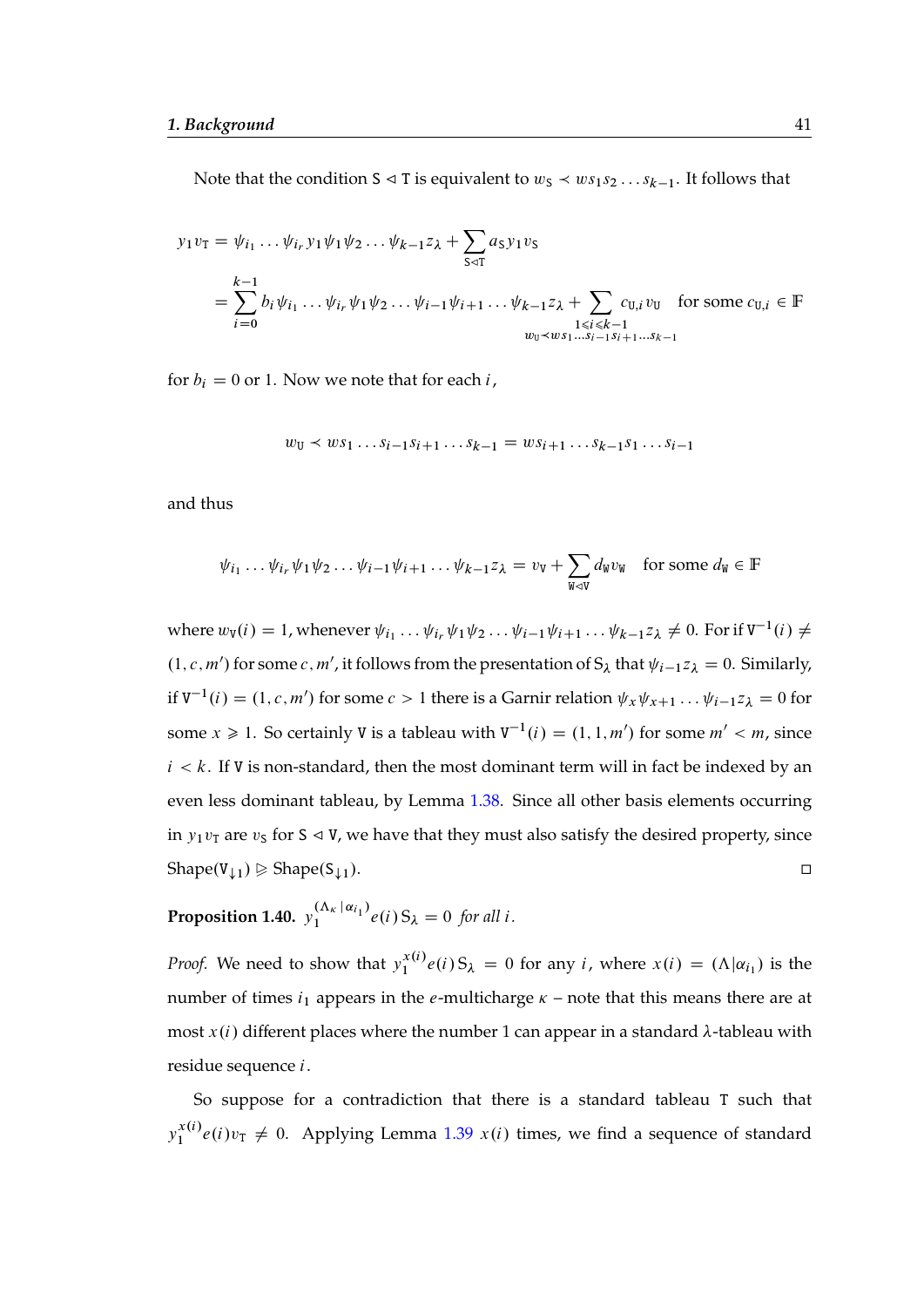$\lambda$ -tableaux T, U<sub>1</sub>, U<sub>2</sub>, ..., U<sub>x(i)</sub>, which all have residue sequence *i* and which have the number 1 in successively more leftward positions. Hence there are at least  $x(i) + 1$  different places where the number 1 can occur in a standard  $\lambda$ -tableau of residue sequence  $i - a$  contradiction!

In Chapter [2](#page-44-0) we shall almost entirely be studying the space of  $\mathcal{H}_n$ -homomorphisms between two Specht modules  $S_{\lambda}$  and  $S_{\mu}$  defined for the same e-multicharge  $\kappa$ , and clearly in this situation  $\mathcal{H}_n$ -homomorphisms between these two modules are the same as  $\mathcal{H}_n^{\kappa}$ -homomorphisms. In view of the Brundan–Kleshchev isomorphism theorem Theorem [1.25,](#page-32-0) the results of this chapter can therefore be viewed as statements about homomorphisms between Specht modules for (degenerate) Ariki–Koike algebras, and so they generalise the results of Fayers and Lyle for homomorphisms between Specht modules for the symmetric group [\[18,](#page-169-1) Theorem 2.1], and of Lyle and Mathas for Hecke algebras of type  $A$  [\[30,](#page-170-1) Theorem 1.1].

In Chapter [3](#page-78-0) we will be interested in the case  $l = 1$ ; in fact we will be studying decomposability of Specht modules for the Hecke algebra of type A. The following basic results for Specht modules in this setting will be useful for our purposes.

**Theorem 1.41.**  $S_{\lambda}$  *is decomposable if and only if*  $S_{\lambda}$ *' is.* 

*Proof.* The result follows from [\[13,](#page-169-2) Theorem 3.5].

**Definition 1.42.** For each  $\lambda \vdash n$  we define a module  $D_{\lambda} := hd(S_{\lambda})$ .

**Theorem 1.43 [\[12,](#page-169-3) Theorem 7.6].** *If*  $e = \infty$ ,  $\{S_{\lambda} | \lambda \vdash n\}$  *is a complete set of pairwise non-isomorphic simple modules for*  $\mathcal{H}_{F,q}(\mathfrak{S}_n)$ *. If*  $e \neq \infty$ ,  $\{D_\lambda \mid \lambda \vdash_e n\}$  *is a complete set of pairwise non-isomorphic simple modules for*  $\mathcal{H}_{F,q}(\mathfrak{S}_n)$ *.* 

*Remark.* For the Ariki–Koike algebra (of level  $l > 1$ ) the corresponding result is much more complicated. Even in the  $e = \infty$  case, the Specht modules are not in general simple.

**Theorem 1.44.** *If*  $e \neq 2$ , *or if*  $\lambda$  *is* 2*-regular*, *then*  $S_{\lambda}$  *is indecomposable.*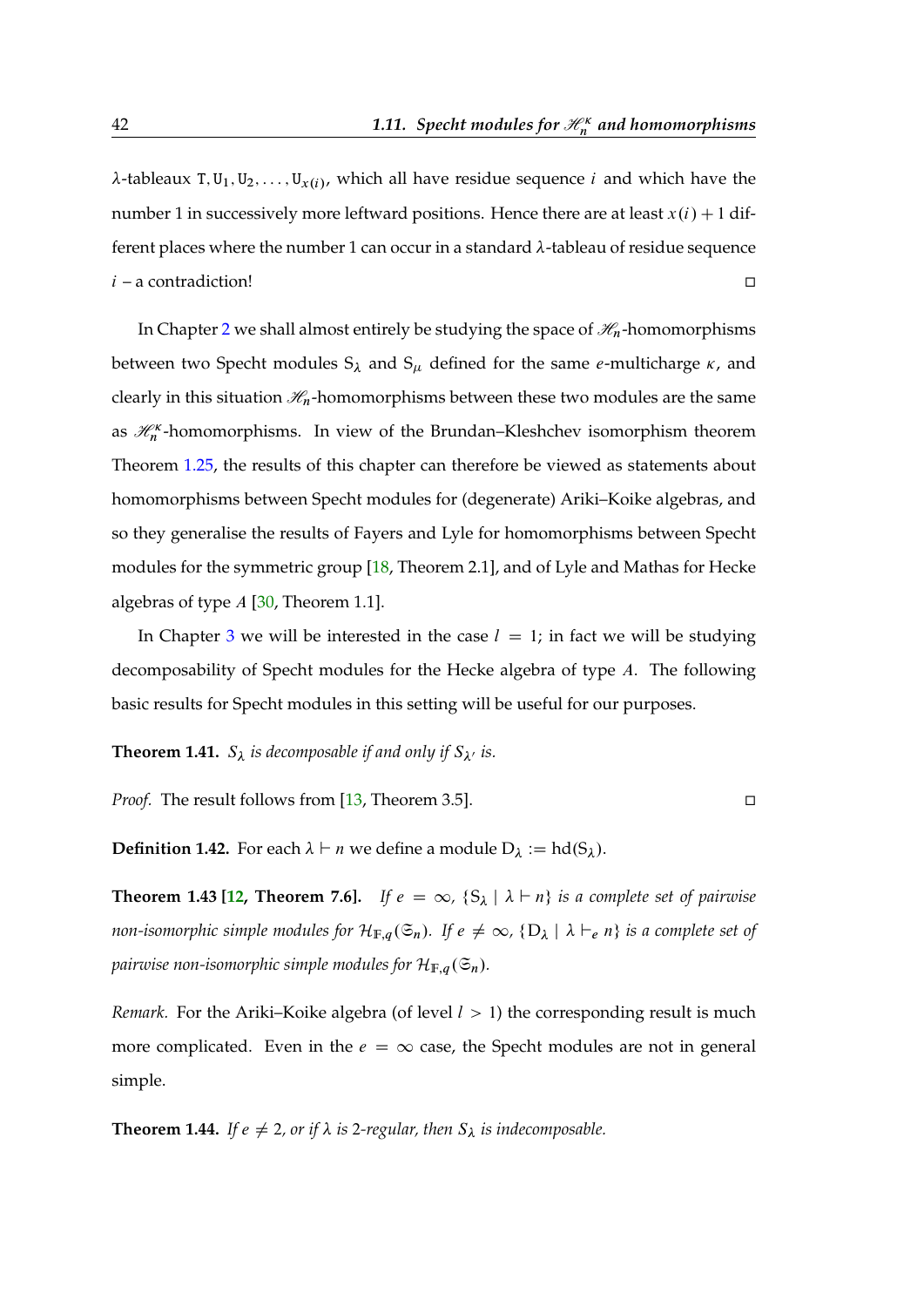*Proof.* The result follows from [\[14,](#page-169-4) Corollary 8.7] using a similar argument to that used by James to prove the analogous result for the symmetric group in [\[24,](#page-170-2) Theorem 13.13].

In view of this last result, we would like to determine which Specht modules  $S_\lambda$  are decomposable when  $\lambda$  is 2-singular and  $e = 2$ . In Chapter [3](#page-78-0) we will focus on (and fully solve) the special case where  $\lambda = (a, 1^b)$  for  $b \ge 2$ .

Note that throughout this thesis, GAP [\[20\]](#page-169-5) has been used for calculations and examples; in particular, we thank Matt Fayers for his GAP packages which have allowed the computations of homomorphisms between Specht modules to take place – this has been a great source for examples and conjectures!

## **1.12** Decomposition numbers when  $l = 1$

In Chapter [4](#page-136-0) we will be interested in the graded decomposition numbers for  $H =$  $\mathcal{H}_{F,q}(\mathfrak{S}_n)$ . Here we shall recall some basic definitions and results pertaining to decomposition numbers. Note that this framework may be extended to higher levels – i.e. to arbitrary KLR algebras. However, as we do not discuss decomposition numbers (or even simple modules) when  $l > 1$ , we introduce them only in the simpler context of cyclotomic KLR algebras for  $l = 1$ . We will let  $p = char(F)$  throughout.

We begin by discussing the classical (ungraded) decomposition numbers.

**Definition 1.45.** Let  $\lambda \vdash n$  and  $\mu \vdash_e n$ . The *decomposition number*  $d_{\lambda\mu} = [S_{\lambda} : D_{\mu}]$  is defined to be the multiplicity of the simple module  $D_{\mu}$  as a composition factor of  $S_{\lambda}$ . The *decomposition matrix*  $D^{e,p} = (d_{\lambda\mu})$  has rows indexed by partitions and columns indexed by e-regular partitions.

**Theorem 1.46 [\[12,](#page-169-3) Theorem 7.6].** *Let*  $\lambda \vdash n$  *and*  $\mu \vdash_e n$ *. Then* 

- $d_{\mu\mu} = 1$ *;*
- $d_{\lambda\mu} = 0$  if  $\lambda \triangleright \mu$ .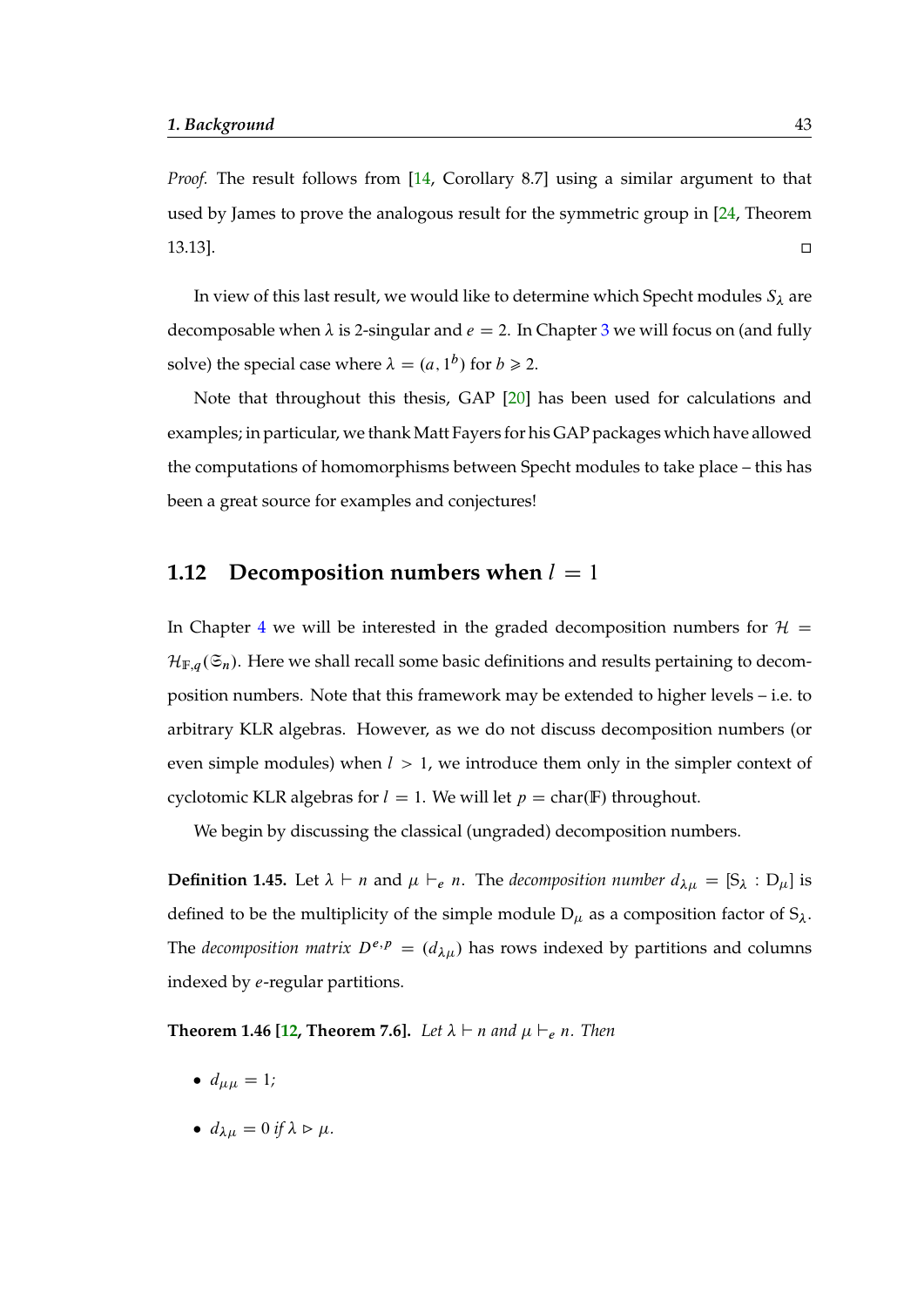**Theorem 1.47 [\[33,](#page-170-3) Theorem 6.35].** *There exists a square unitriangular matrix*  $A_p$  =  $(a_{\lambda\mu})_{\lambda,\mu\vdash_{e}n}$  with entries  $a_{\lambda\mu}\in\mathbb{Z}$ , whose rows and columns are indexed by e-regular partitions, *such that*  $D^{e,p} = D^{e,0}A_p$ . Furthermore, the entries  $a_{\lambda\mu}$  of  $A_p$  are in fact non-negative integers. A<sup>p</sup> *is called the* adjustment matrix*.*

Next, we shall look at these decomposition matrices with the extra structure afforded by the grading on  $H$ .

A graded version of the famous Jordan–Hölder Theorem exists and may be proved completely analogously to the classical version. This in turn means we have a welldefined notion of graded composition factors. Furthermore, Theorem [1.20](#page-27-0) tells us exactly what these composition factors may be (i.e. ungraded simple modules with their unique gradings, up to degree shifts). Note that when defined as the head of the Specht module  $S_{\mu}$ , the simple module  $D_{\mu}$  has a canonical grading, not just up to shift. In our graded setting, let  $\alpha_i$  be the number of times  $D_\mu\langle i\rangle$  appears as a composition factor of  $S_\lambda$ . Note that  $\sum_{i\in\mathbb{Z}}\alpha_i=[S_\lambda:D_\mu]$ . This motivates the following definition:

**Definition 1.48.** We define the *graded decomposition number*

$$
d_{\lambda\mu}(v) = [S_{\lambda} : D_{\mu}]_v := \sum_{i \in \mathbb{Z}} \alpha_i v^i.
$$

The *graded decomposition matrix*  $D^{e,p}(v) = (d_{\lambda\mu}(v))$  has rows indexed by partitions and columns indexed by e-regular partitions.

*Remark.* Setting  $v = 1$  in the above definition recovers the decomposition number  $[S_{\lambda}:D_{\mu}].$ 

**Theorem 1.49 [\[9,](#page-168-0) Theorem 5.17].** *There exists a square unitriangular matrix*  $A_p(v)$  =  $(a_{\lambda\mu}(v))_{\lambda,\mu\vdash_{e}n}$  with entries  $a_{\lambda\mu}(v)\in\mathbb{Z}[v,v^{-1}]$  symmetric in  $v, v^{-1}$ , whose rows and columns *are indexed by e-regular partitions, such that*  $D^{e,p}(v) = D^{e,0}(v)A_p(v)$ *. Furthermore, the entries*  $a_{\lambda\mu}(v)$  *of*  $A_p(v)$  *in fact have non-negative coefficients.*  $A_p(v)$  *is called the* graded adjustment matrix*.*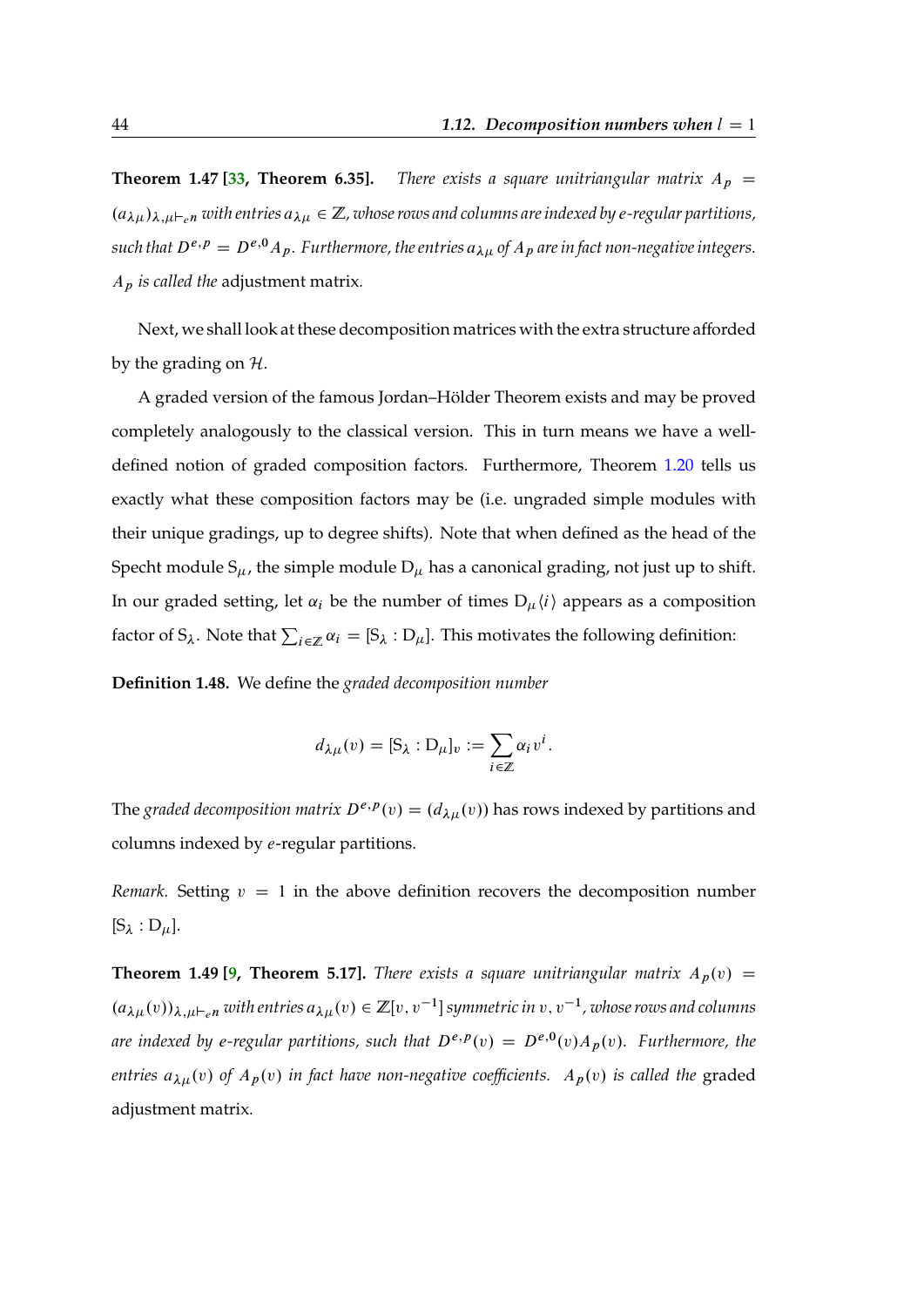# <span id="page-44-0"></span>**Chapter 2**

# **Graded column removal**

In this chapter we consider the space of homomorphisms between two given Specht modules for the (affine) KLR algebra. However, our results concerning row and column removal will only apply to homomorphisms of a certain kind, which we call *dominated* homomorphisms. But as we shall see in Theorem [2.7,](#page-49-0) in many cases all homomorphisms between Specht modules are dominated.

In spite of the comments in Section [1.11,](#page-39-2) we restrict attention entirely to the affine algebra  $\mathcal{H}_n$  in this chapter. This is because we occasionally (in particular, in Theorem [2.17\)](#page-56-0) need to compare Specht modules defined for different e-multicharges.

Recall the presentation given in Section [1.10](#page-32-1) for Specht modules. For our purposes in this chapter, it will suffice to give  $g_A$  explicitly in a special case which we will use in the proof of Proposition [2.11,](#page-51-0) and record some useful properties of  $g_A$  which apply in general.

For our special case, we suppose that A is a Garnir node of  $\lambda$  of the form  $(1, c, m)$ . If *a* is the entry in node *A* of  $T_{\lambda}$  and *b* is the entry in node  $(1, c + 1, m)$ , then  $g_A$  =  $\psi_a \psi_{a+1} \dots \psi_{b-1}$ , regardless of the value of *e*.

Now suppose  $A = (r, c, m)$  is an arbitrary Garnir node of  $\lambda$ . Then in T<sub> $\lambda$ </sub> the nodes of  **are occupied by the integers**  $a, a + 1, \ldots, b$  **for some**  $a < b$ **. We will only rely on the** following properties: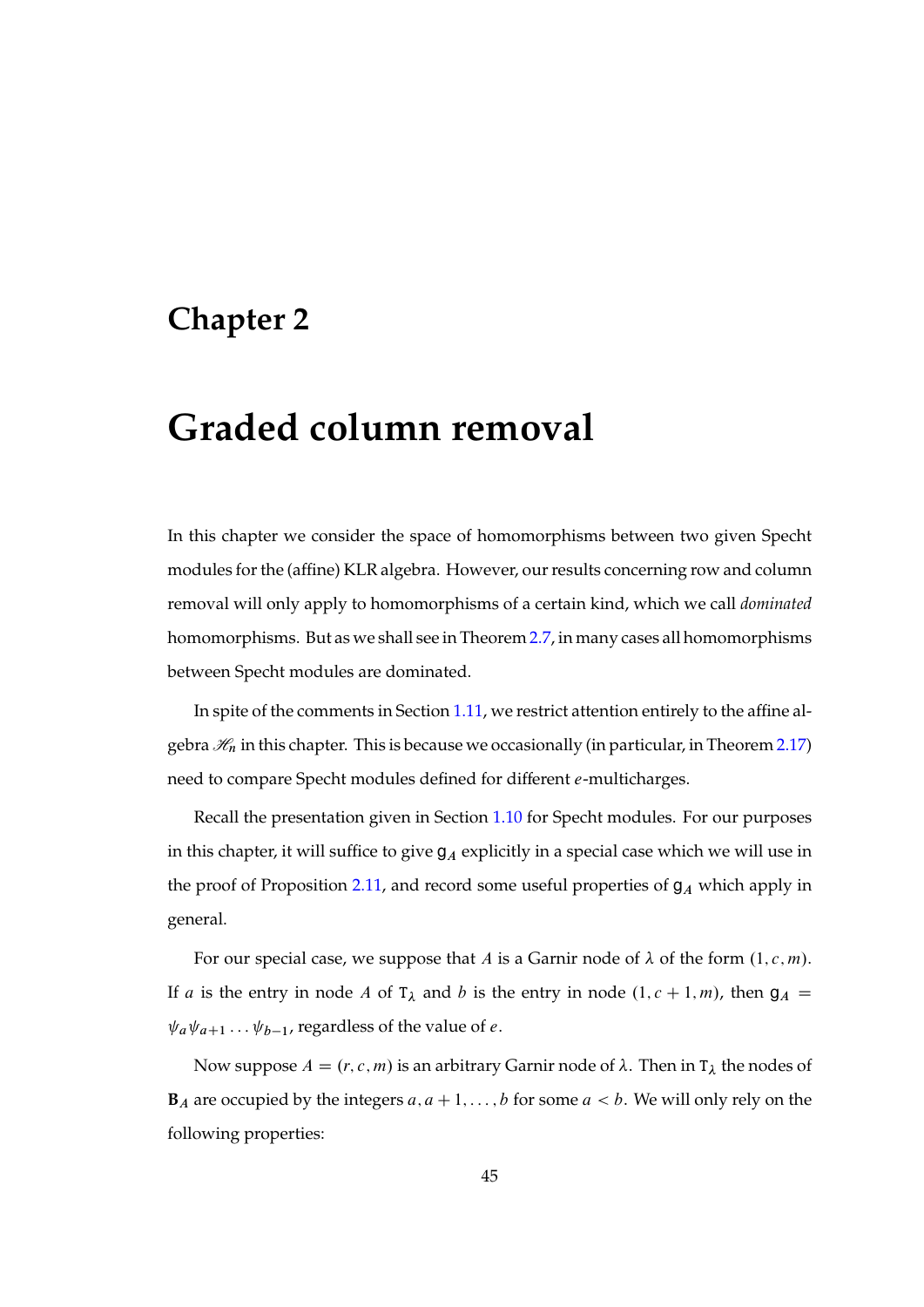- $g_A$  is a linear combination of products of the form  $\psi_{i_1} \dots \psi_{i_d}$  where  $a \le i_1, \dots, i_d$ b;
- $g_A$  depends only on e, r, a and the length of the column containing A.

Similarly, we make note of the following facts about *row Garnir element* g A:

- in  $T^{\lambda}$  the nodes of  $B^A$  are occupied by the integers  $a, a + 1, ..., b$  for some  $a < b$ ;
- $\bullet \, g^A$  is a linear combination of products of the form  $\psi_{i_1} \dots \psi_{i_d}$  where  $a \leq i_1, \dots, i_d < b$ b;
- $\mathfrak{g}^A$  depends only on *e*, *c*, *a* and the length of the row containing *A*.

#### **2.1 -dominated tableaux**

Suppose  $\lambda, \mu \in \mathcal{P}_n^l$  and  $T \in \text{Std}(\mu)$ . Given  $0 \leq j \leq n$ , we say that T is  $\lambda$ -column*dominated on*  $1, \ldots, j$  if each  $i \in \{1, \ldots, j\}$  appears at least as far to the left in T as it does in  $T_{\lambda}$ . We say simply that T is  $\lambda$ -column-dominated if it is  $\lambda$ -column-dominated on  $1, \ldots, n$ . We remind the reader of our unusual convention for drawing Young diagrams, in which a node  $(r, c, m)$  lies to the left of  $(r', c', m')$  if either  $m > m'$  or  $(m = m'$  and  $c \leqslant c'$ ).

We write Std<sub> $\lambda(\mu)$ </sub> for the set of  $\lambda$ -column-dominated standard  $\mu$ -tableaux. It is easy to see that  $Std_{\lambda}(\mu)$  is non-empty if and only if  $\lambda \ge \mu$ , and that  $Std_{\mu}(\mu) = \{T_{\mu}\}.$ 

We say T is *weakly*  $\lambda$ -column-dominated on  $1, \ldots, j$  if each  $i \in \{1, \ldots, j\}$  appears in a component at least as far to the left in T as it does in  $T_{\lambda}$ . We say that T is weakly  $\lambda$ -column-dominated if it is weakly  $\lambda$ -column-dominated on  $1, \ldots, n$ .

We also introduce row-dominance. Say that  $T \in \text{Std}(\mu)$  is  $\lambda$ -row-dominated if each  $i \in \{1, \ldots, n\}$  appears at least as high in T as it does in T<sup> $\lambda$ </sup>. We write Std $\lambda(\mu)$  for the set of  $\lambda$ -row-dominated standard  $\mu$ -tableaux, which is non-empty if and only if  $\lambda \leq \mu$ .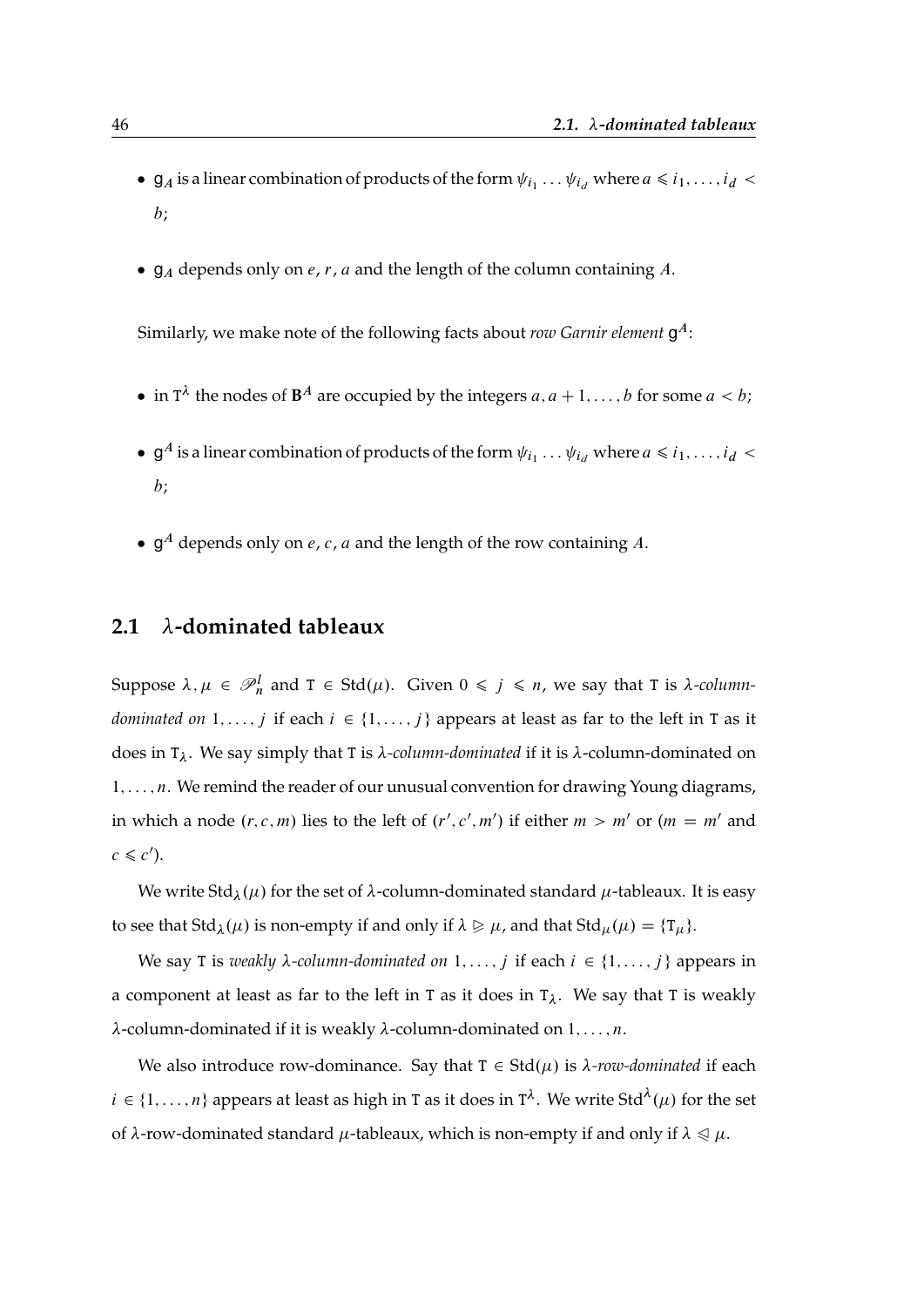

 $\lambda$ -column-dominated on 1, ..., 4 but not  $\lambda$ -column-dominated, as the entry 5 appears further to the right (second column of the first component) than it does in  $T_{\lambda}$  (where it appears in the *first* column of the first component). Transposing the entries 5 and 6 yields a  $\lambda$ -column-dominated tableau.

Now, 
$$
T^{\lambda} =
$$
  $\frac{1}{4} \frac{2}{5}$  and so the tableau  $\frac{1}{6}$   $\frac{1}{2} \frac{3}{4}$  is  $\lambda$ -row-dominated

on 1, ..., 4 but not  $\lambda$ -row-dominated, as the entry 5 appears lower (in the first row of the second component) than it does in  $T^{\lambda}$  (where it appears in the second row of the *first* component). Transposing the entries 5 and 6 yields a  $\lambda$ -row-dominated tableau.

Since we shall primarily be considering column Specht modules, we shall often simply say ' $\lambda$ -dominated' meaning ' $\lambda$ -column-dominated'.

We give a helpful alternative characterisation of the  $\lambda$ -dominated and -row-dominated properties.

<span id="page-46-2"></span>**Lemma 2.1.** *Suppose*  $\lambda, \mu \in \mathcal{P}_n^l$ , and  $S \in \text{Std}(\mu)$ *.* 

- <span id="page-46-1"></span>*1.* S *is*  $\lambda$ -column-dominated on  $1, \ldots, j$  *if and only if* Shape $((T_{\lambda})_{\downarrow m}) \geq$  Shape $(S_{\downarrow m})$  *for all*  $m = 1, \ldots, j$ .
- <span id="page-46-0"></span>2. S *is*  $\lambda$ -row-dominated on  $1, \ldots, j$  *if and only if*  $\text{Shape}(\mathsf{T}^{\lambda})_{\downarrow m}$ )  $\triangleleft$   $\text{Shape}(\mathsf{S}_{\downarrow m})$  *for all*  $m = 1, \ldots, j$ .

*Proof.* We prove only [\(2\)](#page-46-0); the proof of [\(1\)](#page-46-1) is analogous. Suppose first that S is not  $\lambda$ row-dominated on  $1, \ldots, j$ . Choose an entry  $m \leq j$  which appears strictly lower in S than in T<sup> $\lambda$ </sup>, and let  $\tau =$  Shape $((T^{\lambda})_{\downarrow m})$  and  $\sigma =$  Shape $(S_{\downarrow m})$ . Suppose that m appears in position  $(r, c, k)$  in  $T^{\lambda}$ . The construction of  $T^{\lambda}$  means that the entries  $1, \ldots, m-1$  all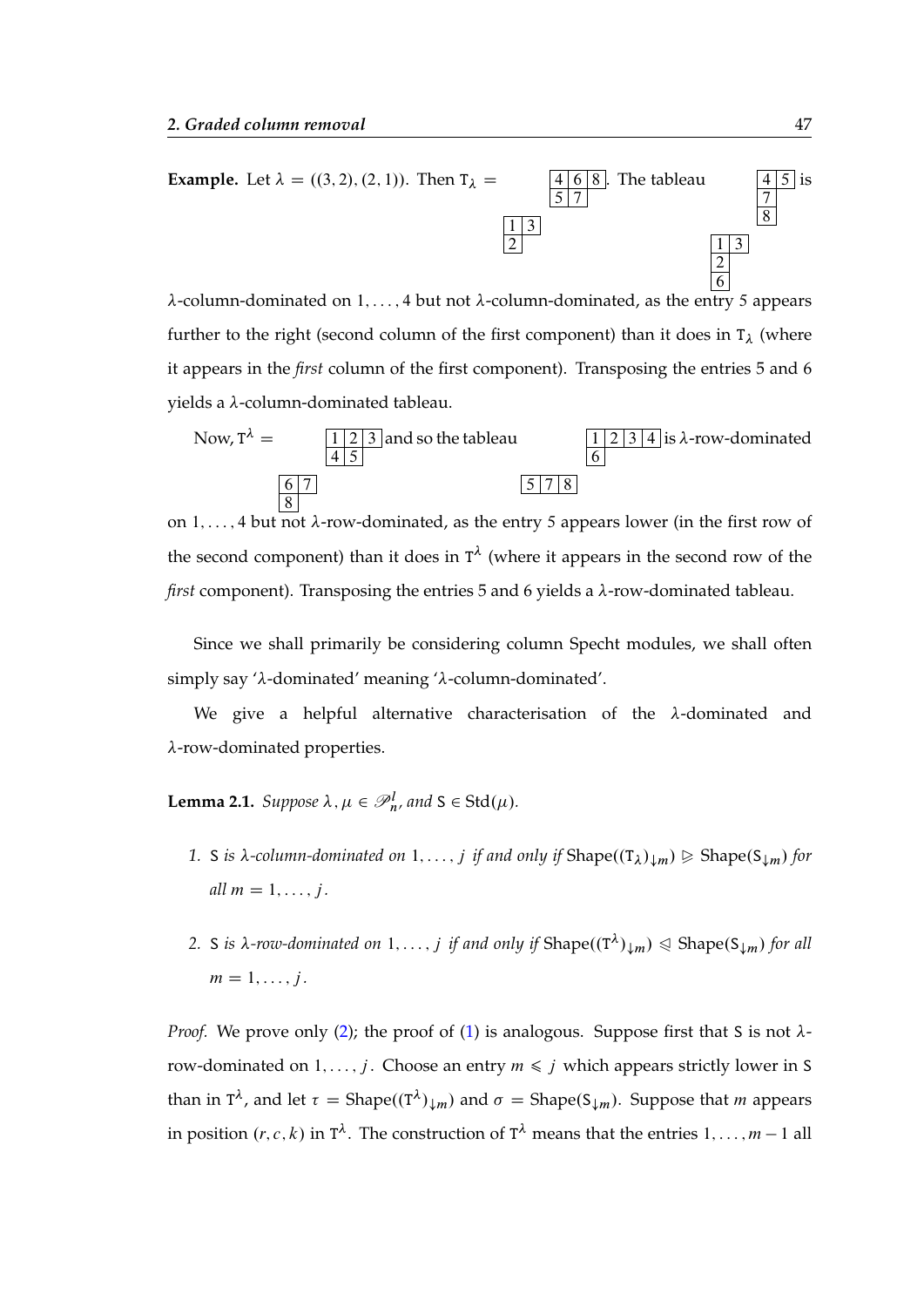appear at least as high as  $m$  in T<sup> $\lambda$ </sup>, and so

$$
|\tau^{(1)}| + \cdots + |\tau^{(k-1)}| + \tau_1^{(k)} + \cdots + \tau_r^{(k)} = m.
$$

On the other hand, *m* appears below row *r* of component  $k$  in  $S$ , so

$$
|\sigma^{(1)}| + \dots + |\sigma^{(k-1)}| + \sigma_1^{(k)} + \dots + \sigma_r^{(k)} < m.
$$

Hence  $\tau \ntriangleleft \sigma$ .

Conversely, suppose  $\text{Shape}(T^{\lambda}_{\downarrow m}) \ntrianglelefteq \text{Shape}(S_{\downarrow m})$  for some  $m \leq j$ ; choose such an  $m$ , and let  $\tau = \text{Shape}(T^{\lambda}_{\downarrow m})$  and  $\sigma = \text{Shape}(S_{\downarrow m})$ . Since  $\tau \nleq \sigma$ , there are  $r, k$  such that

$$
|\tau^{(1)}| + \cdots + |\tau^{(k-1)}| + \tau_1^{(k)} + \cdots + \tau_r^{(k)} > |\sigma^{(1)}| + \cdots + |\sigma^{(k-1)}| + \sigma_1^{(k)} + \cdots + \sigma_r^{(k)}.
$$

If we let  $d = |\tau^{(1)}| + \cdots + |\tau^{(k-1)}| + \tau_1^{(k)} + \cdots + \tau_r^{(k)}$ , then  $d \leq m$  and the integers  $1, \ldots, d$ all appear in row r of component k or higher in  $T^{\lambda}$ . Since  $|\sigma^{(1)}| + \cdots + |\sigma^{(k-1)}| +$  $\sigma_1^{(k)} + \cdots + \sigma_r^{(k)} < d$ , at least one of the integers  $1, \ldots, d$  appears in S below row r of component *k*. So there is some  $i \leq j$  which appears lower in S than in  $T^{\lambda}$ , so S is not  $\lambda$ -row-dominated on  $1, \ldots, j$ .

<span id="page-47-1"></span><span id="page-47-0"></span>**Corollary 2.2.** *Suppose*  $\lambda, \mu \in \mathcal{P}_n^l$ , and  $S, T \in \text{Std}(\mu)$ *.* 

- 1. If S is  $\lambda$ -dominated on  $1, \ldots, j$  and  $S \geq T$ , then T is  $\lambda$ -dominated on  $1, \ldots, j$ . In *particular, if*  $S \in \text{Std}_{\lambda}(\mu)$  *and*  $S \geq T$ *, then*  $T \in \text{Std}_{\lambda}(\mu)$ *.*
- <span id="page-47-3"></span>2. If S is  $\lambda$ -row-dominated on  $1, \ldots, j$  and  $S \leq T$ , then T is  $\lambda$ -row-dominated on  $1, \ldots, j$ . In particular, if  $S \in \text{Std}^{\lambda}(\mu)$  and  $S \leq T$ , then  $T \in \text{Std}^{\lambda}(\mu)$ .

<span id="page-47-2"></span>**Lemma 2.3.** *Suppose*  $\lambda, \mu \in \mathcal{P}_n^l$ , and  $T, U \in \text{Std}(\mu)$  with  $U \leq T$ *. If*  $T$  *is weakly*  $\lambda$ -dominated *on*  $1, \ldots, j$ , then so is U.

*Proof.* The proof follows almost identically to that of Corollary [2.2\(](#page-47-0)[1\)](#page-47-1), with the exception of  $m_i$  needing to denote the sum of sizes of components which are at least as far to the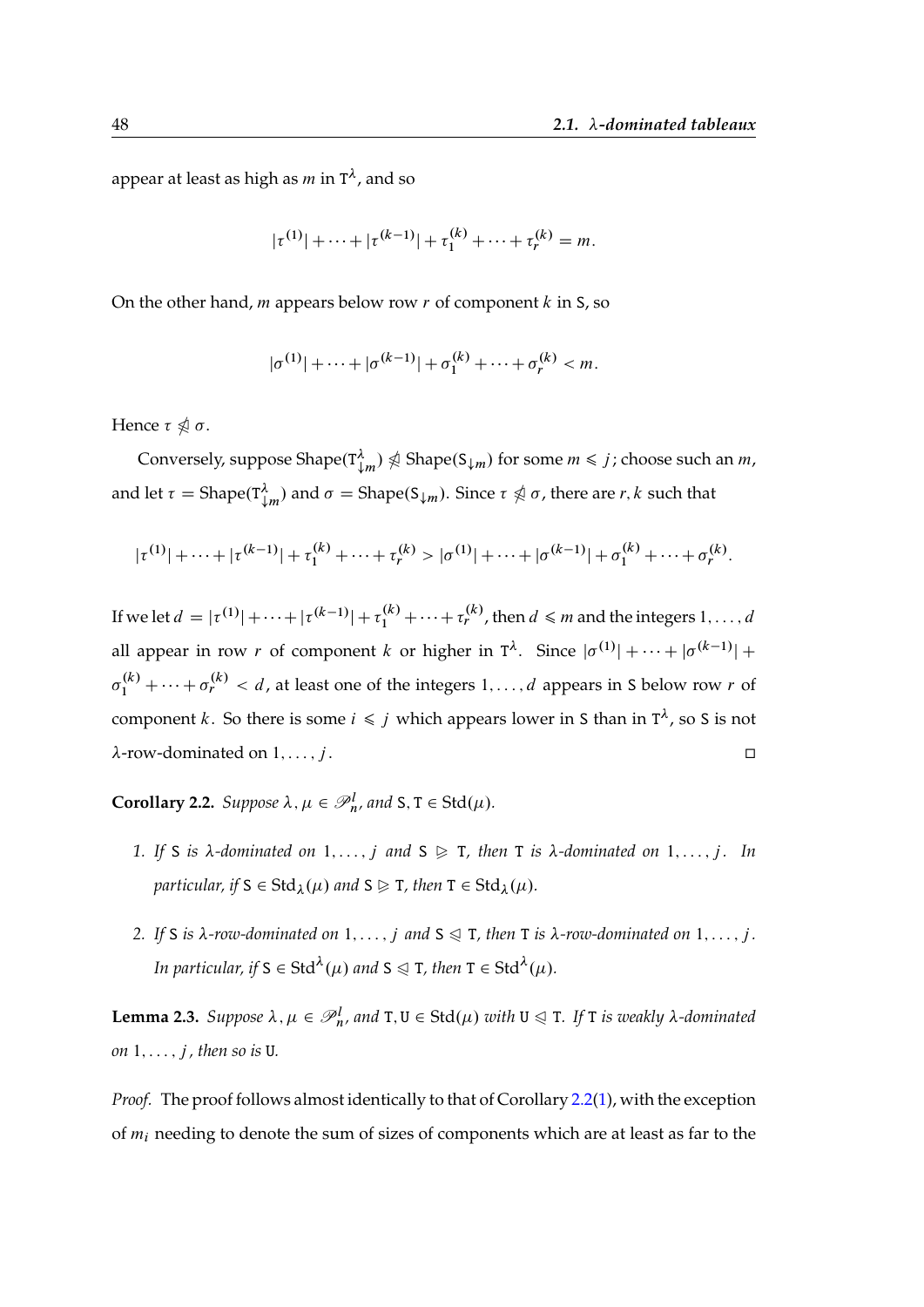left as the component containing *i* in  $T_{\lambda}$ .

#### **2.2 Dominated homomorphisms**

Given  $\lambda,\mu\in\mathscr{P}_n^l$ , we want to consider the space of  $\mathscr{H}_n$ -homomorphisms  $\varphi: S_\lambda\to S_\mu$ with the property that  $\varphi(z_\lambda)$  lies in the F-span of  $\{v_\lambda \mid S \in \text{Std}_\lambda(\mu)\}$ . But we need to show that this notion is well-defined.

<span id="page-48-0"></span>**Proposition 2.4.** Suppose  $\lambda, \mu \in \mathcal{P}_n^l$ . Then the subspace  $\{v_S \mid S \in \text{Std}_\lambda(\mu)\}_F$  of  $S_\mu$  is *independent of the choice of standard basis elements*  $v_s$ *.* 

*Proof.* Let *V* denote the space  $\langle v_s | S \in \text{Std}_{\lambda}(\mu) \rangle_F$ , and take  $T \in \text{Std}_{\lambda}(\mu)$ . Let  $s_{j_1} \ldots s_{j_r}$ be a new reduced expression for  $w_T$ , and let  $v'_T = \psi_{j_1} \dots \psi_{j_r} z_\mu$  (where  $\psi_1, \dots, \psi_{n-1}$  are taken to lie in  $\mathscr{H}_{cont(\lambda)}$ ). Let  $V'$  be the space obtained from  $V$  by replacing  $v<sub>T</sub>$  with  $v'_{\lambda}$  $\frac{7}{1}$  in the spanning set  $\{v_{\mathsf{S}} \mid \mathsf{S} \in \text{Std}_{\lambda}(\mu)\}\$ ; it suffices to show that  $V = V'$ . By Lemma [1.32,](#page-37-0)

$$
v'_{\mathsf{T}} = v_{\mathsf{T}} + \sum_{\mathsf{U} \triangleleft \mathsf{T}} a_{\mathsf{U}} v_{\mathsf{U}}
$$
 for some  $a_{\mathsf{U}} \in \mathbb{F}$ .

By Corollary [2.2](#page-47-0)[\(1\)](#page-47-1), each  $v_U$  with  $U \le T$  lies in V, and so  $v'_T \in V$ . Hence  $V' \subseteq V$ ; but since the elements  $v_S$  are linearly independent,  $\dim_{\mathbb{F}} V = \dim_{\mathbb{F}} V' = |Std_{\lambda}(\mu)|$ . So  $V' = V$ .  $v' = V$ .

In view of Proposition [2.4](#page-48-0) and an analogue for row-dominated tableaux, the following definition makes sense.

**Definition 2.5.** Suppose  $\lambda, \mu \in \mathcal{P}_n^l$ . If  $\varphi \in \text{Hom}_{\mathcal{H}_n}(S_\lambda, S_\mu)$ , we say that  $\varphi$  is *(column-) dominated* if  $\varphi(z_\lambda) \in \langle v_s | S \in \text{Std}_\lambda(\mu) \rangle_F$ . We write DHom  $\mathcal{H}_n(S_\lambda, S_\mu)$  for the space of dominated homomorphisms from  $S_{\lambda}$  to  $S_{\mu}$ .

Similarly, if  $\chi \in \mathrm{Hom}_{\mathscr{H}_n}(S^\lambda,S^\mu)$ , we say that  $\chi$  is *row-dominated* if  $\chi(z^\lambda) \in \{v^S \mid S \in$ Std $\lambda^{\lambda}(\mu)\rangle_{\mathbb{F}}$ , and we write DHom $_{\mathscr{H}_n}(S^\lambda,S^\mu)$  for the space of row-dominated homomorphisms from  $S^{\lambda}$  to  $S^{\mu}$ .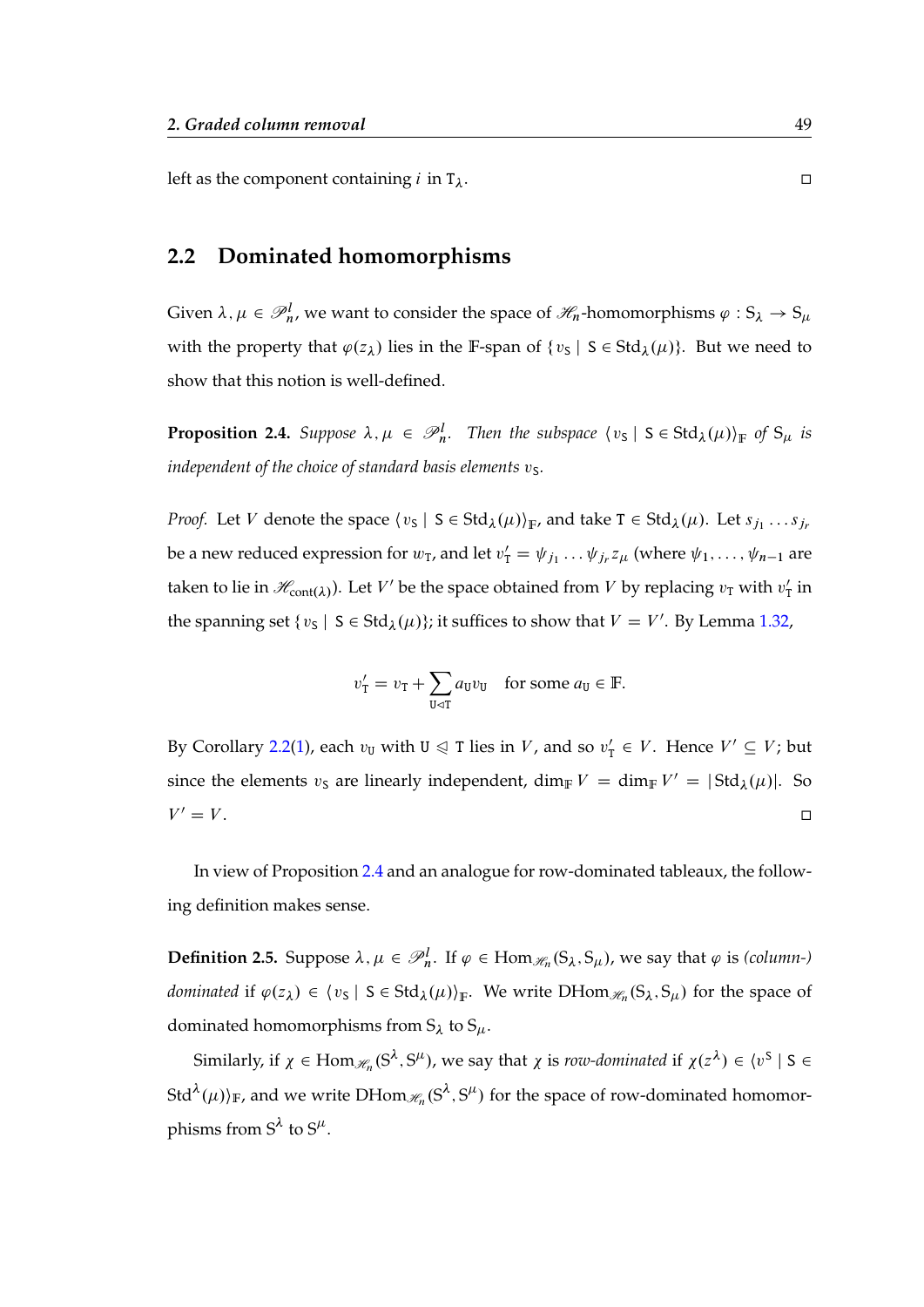**Proposition 2.6.** DHom $_{\mathscr{H}_n}(S_\lambda, S_\mu)$  and DHom $_{\mathscr{H}_n}(S^\lambda, S^\mu)$  are graded subspaces of  $\text{Hom}_{\mathscr{H}_n}(S_\lambda, S_\mu)$  and  $\text{Hom}_{\mathscr{H}_n}(S^\lambda, S^\mu)$  respectively. That is,  $\text{DHom}_{\mathscr{H}_n}(S_\lambda, S_\mu)$  and  $\operatorname{DHom}_{\mathscr H_n}(\operatorname{S}^\lambda,\operatorname{S}^\mu)$  are spanned by homogeneous homomorphisms.

*Proof.* The proof proceeds almost identically to the proof of the fact that  $\text{Hom}_{\mathscr{H}_n}(S_\lambda,S_\mu)$ is graded; see Proposition [1.22.](#page-28-1) The important additional observation is that  $\langle v_s | S \in \text{Std}_{\lambda}(\mu) \rangle_F$  is a graded subspace of  $S_{\mu}$  by Proposition [2.4.](#page-48-0)

The rest of this section is devoted to showing that in certain cases every Specht homomorphism is dominated. Specifically, we shall prove the following.

<span id="page-49-0"></span>**Theorem 2.7.** *Suppose*  $e \neq 2$  *and that*  $\kappa_1, \ldots, \kappa_l$  *are distinct. Then*  $\text{Hom}_{\mathscr{H}_n}(S_\lambda, S_\mu)$  =  $\text{DHom}_{\mathscr{H}_n}(S_\lambda, S_\mu)$ .

*Remark.* The hypotheses that  $e \neq 2$  and that  $\kappa_1, \ldots, \kappa_l$  are distinct are equivalent to the condition that  $\mathcal{H}_n^{\kappa}$  has exactly 2l isomorphism classes of one-dimensional modules. These hypotheses also appear in Rouquier's work [\[40,](#page-171-1) Theorems 6.6, 6.8, 6.13] on 1 faithful quasi-hereditary covers of cyclotomic Hecke algebras. The following small examples show that these hypotheses are essential in Theorem [2.7;](#page-49-0) in fact, they show that Specht modules labelled by different multipartitions can be isomorphic without these assumptions.

- 1. Take  $e = 2$ ,  $\kappa = (0)$ ,  $\lambda = ((1^2))$  and  $\mu = ((2))$ . Then there is a non-zero homomorphism  $S_{\lambda} \to S_{\mu}$  defined by  $z_{\lambda} \mapsto z_{\mu}$ , though the tableau  $T_{\mu} = \boxed{1 \ 2}$  is not  $\lambda$ -dominated. So  $\text{Hom}_{\mathscr{H}_n}(S_\lambda, S_\mu) \neq \{0\} = \text{DHom}_{\mathscr{H}_n}(S_\lambda, S_\mu)$ .
- 2. For any *e*, take  $\kappa = (0,0)$ ,  $\lambda = (\emptyset, (1))$  and  $\mu = ((1), \emptyset)$ . Then  $z_{\lambda} \mapsto z_{\mu}$  again defines a non-zero homomorphism  $S_{\lambda} \rightarrow S_{\mu}$ , though  $T_{\mu}$  is not  $\lambda$ -dominated.

The proof of Theorem [2.7](#page-49-0) requires several preliminary results. We fix  $\lambda, \mu \in \mathcal{P}_n^l$ and an e-multicharge  $\kappa$  of level l throughout. If cont( $\lambda$ )  $\neq$  cont( $\mu$ ), then by Lemma [1.28](#page-35-0)  $\text{Hom}_{\mathscr{H}_n}(S_\lambda, S_\mu) = 0$ , so that Theorem [2.7](#page-49-0) is trivially true. So we assume that cont $(\lambda) =$ cont( $\mu$ ). In the results below,  $\psi_1, \ldots, \psi_{n-1}$  are elements of  $\mathcal{H}_{cont(\lambda)}$ .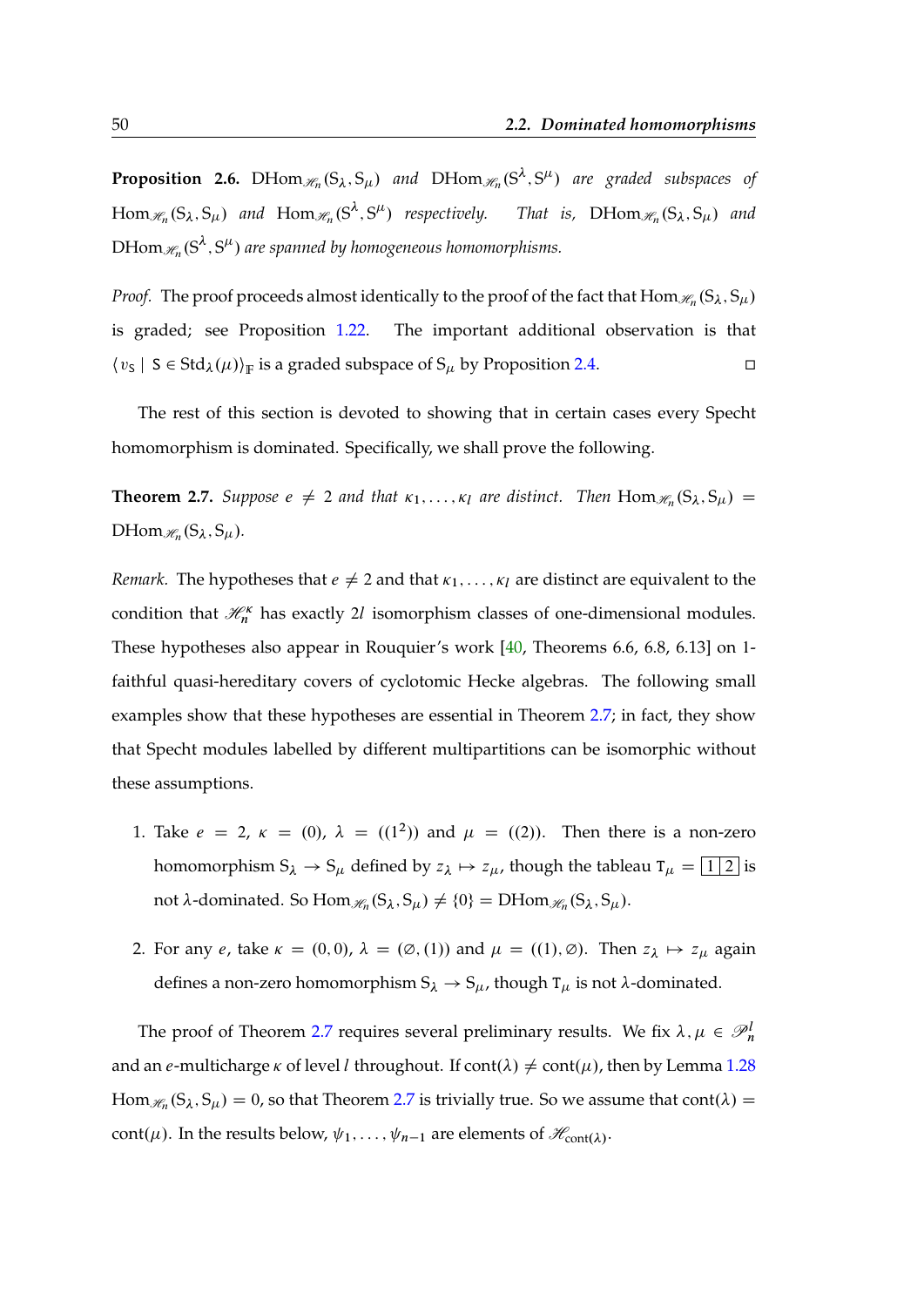<span id="page-50-0"></span>**Lemma 2.8.** *Suppose*  $j \in \{2, ..., n\}$  *with*  $j - 1 \downarrow_{T_{\lambda}} j$ , and  $T \in \text{Std}(\mu)$  *is*  $\lambda$ -dominated on  $1, \ldots, j$ . Then  $\psi_{j-1}v_{\overline{1}}$  *is a linear combination of basis elements*  $v_{\text{U}}$  *for standard tableaux* U *which are*  $\lambda$ -dominated on  $1, \ldots, j$ .

*Proof.* If  $j - 1 \rightarrow_\text{T} j$  or  $j - 1 \downarrow_\text{T} j$  or  $j - 1 \not\swarrow_\text{T} j$ , then the result follows from Corollary [2.2](#page-47-0)[\(1\)](#page-47-1) together with either Lemma [1.33](#page-37-4) or Lemma [1.35.](#page-37-2) The remaining possibility is that  $j - 1 \nearrow_T j$ . But now if we let S be the standard tableau  $s_{j-1}T$ , then by Lemma [1.32](#page-37-0)  $\psi_{j-1}v_T = v_S + \sum_{U \triangleleft S} b_U v_U$  for some  $b_U \in \mathbb{F}$ . Clearly, since T is  $\lambda$ -dominated on  $1, \ldots, j$ and  $j - 1$ , j lie in the same column of  $T_{\lambda}$ , S is also  $\lambda$ -dominated on  $1, \ldots, j$ . Corol-lary [2.2](#page-47-0)[\(1\)](#page-47-1) completes the proof.  $\square$ 

<span id="page-50-1"></span>**Proposition 2.9.** *Suppose*  $e \neq 2$ *, and that*  $\varphi : S_{\lambda} \to S_{\mu}$  *is a homomorphism, and write* 

$$
\varphi(z_{\lambda}) = \sum_{\mathbf{T} \in \text{Std}(\mu)} a_{\mathbf{T}} v_{\mathbf{T}} \quad \text{for some } a_{\mathbf{T}} \in \mathbb{F}.
$$

*Suppose*  $j \in \{2, \ldots, n\}$  *with*  $j - 1 \downarrow_{T_{\lambda}} j$ , and that each **T** *for which*  $a_T \neq 0$  *is*  $\lambda$ -dominated on  $1, \ldots, j-1$ . Then each T for which  $a_{\text{T}} \neq 0$  is  $\lambda$ -dominated on  $1, \ldots, j$ .

*Proof.* The fact that  $j - 1 \quad \downarrow_{T_\lambda} j$  means that  $\psi_{j-1}z_\lambda = 0$ , so we must have  $\sum_{T \in Std(\mu)} a_T \psi_{j-1} v_T = 0$ . Assuming the proposition is false, there is at least one T which is not  $\lambda$ -dominated on  $1, \ldots, j$  such that  $a_T \neq 0$ ; choose such a T which is  $\geq$ maximal. Since T is  $\lambda$ -dominated on  $1, \ldots, j - 1$ , the entry j lies in a column strictly to the right of  $j - 1$  in T. We claim that we cannot have  $j - 1 \rightarrow_T j$ . If this is the case, then the residue sequence  $i(T)$  satisfies  $i(T)_i = i(T)_{i-1} + 1$ . However, since f is a homomorphism and  $v<sub>T</sub>$  appears with non-zero coefficient in  $\varphi(z_{\lambda})$ , we must have  $i(T) = i_{\lambda}$ , and the fact that  $j - 1 \downarrow_{T_{\lambda}} j$  means that  $(i_{\lambda})_j = (i_{\lambda})_{j-1} - 1$ . Since  $e \neq 2$ , this is a contradiction.

Hence  $j - 1 \nearrow_T j$ , so the tableau S :=  $s_{j-1}T$  is standard, and if we write  $\psi_{j-1}v_T$  as a linear combination of standard basis elements, then  $v<sub>S</sub>$  occurs with coefficient 1. We claim that  $v_S$  does not occur in any other  $\psi_{j-1}v_{T}$  when  $a_{T'}\neq 0$ : if T' is not  $\lambda$ -dominated on 1, ..., *j*, then (defining S' analogously to S) we have  $\psi_{j-1}v_{T'} = v_{S'} + \sum_{U \triangleleft S'} c_U v_U$  for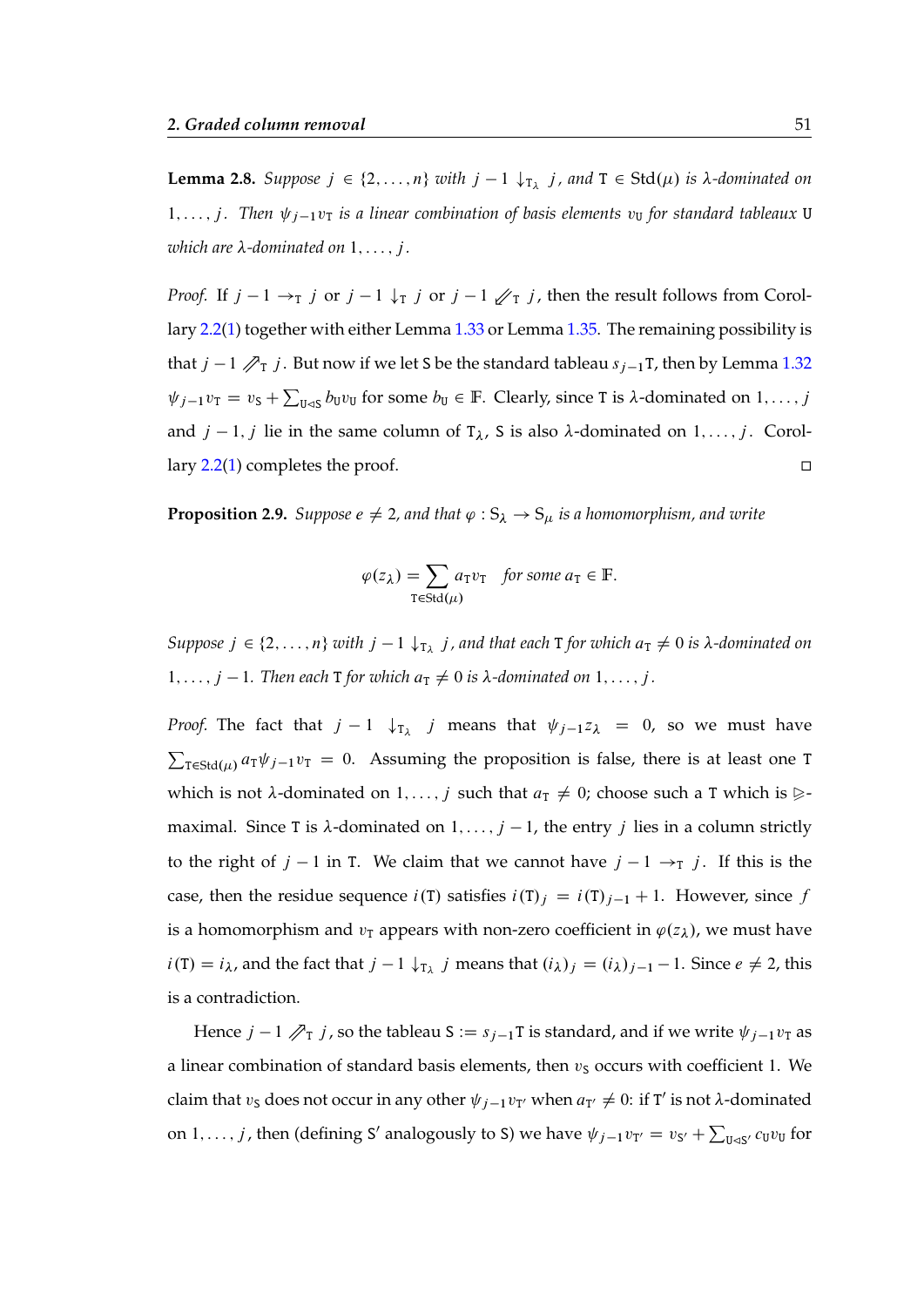some  $c_U \in \mathbb{F}$ ; but the fact that T  $\nleq$  T' (by our choice of T being  $\geq$ -maximal) means that S  $\nleq S \nleq S'$ , so  $v_S$  cannot occur. On the other hand, if T' is  $\lambda$ -dominated on  $1, \ldots, j$ , then the result follows from Lemma [2.8,](#page-50-0) since S is not  $\lambda$ -dominated on  $1, \ldots, j$ .

So  $v_S$  occurs with non-zero coefficient in  $\sum_{T \in \text{Std}(\mu)} a_T \psi_{j-1} v_T$ , a contradiction.  $\Box$ 

We now turn our attention to the case where  $j$  is in the top row of its component in  $T_{\lambda}$ .

<span id="page-51-1"></span>**Lemma 2.10.** Suppose  $1 \le a \le j \le n$ ,  $j - 1 \nearrow_{T_{\lambda}} j$  and that the entries a and j ap*pear in the same component of*  $T_{\lambda}$ . If  $T \in Std(\mu)$  *is weakly*  $\lambda$ -dominated on  $1, \ldots, j$  then  $\psi_a \psi_{a+1} \dots \psi_{j-1} v_{\text{T}}$  *is a linear combination of basis elements*  $v_{\text{U}}$  *for standard tableaux* U *which are weakly*  $\lambda$ -dominated on  $1, \ldots, j$ .

*Proof.* We argue by induction on  $l(s_a s_{a+1} \ldots s_{j-1}) = j - a$ . If  $j - a = 0$ , the result is trivial. So suppose  $a < j$ , and assume by induction that  $\psi_{a+1} \dots \psi_{j-1} v_{\text{T}}$  is a linear combination of basis elements  $v_U$  which are weakly  $\lambda$ -dominated on  $1, \ldots, j$ . We want to show that for each  $v_U$ ,  $\psi_a v_U$  is a linear combination of basis elements  $v_{U'}$  for standard tableaux U' which are weakly  $\lambda$ -dominated on  $1, \ldots, j$ .

If  $a \rightarrow_U a + 1$  or  $a \downarrow_U a + 1$  or  $a \not\swarrow_U a + 1$ , then the result follows from Lemma [2.3](#page-47-2) together with either Lemma [1.33](#page-37-4) or Lemma [1.35.](#page-37-2) The remaining possibility is that  $a \nearrow$ <sub>U</sub>  $a + 1$ . Let S be the standard tableau  $s_a$ U. Then by Lemma [1.32,](#page-37-0)  $\psi_a v_\text{U} = v_\text{S} + \sum_{\text{U}'\triangleleft\text{S}} a_{\text{U}'} v_{\text{U}'}$ for some  $a_{U'} \in \mathbb{F}$ .

Recalling that U is weakly  $\lambda$ -dominated on  $1, \ldots, j$  and that  $a, a + 1$  are in the same component of  $T_{\lambda}$ , S is weakly  $\lambda$ -dominated on  $1, \ldots, j$  and Lemma [2.3](#page-47-2) completes the proof.

<span id="page-51-0"></span>**Proposition 2.11.** *Suppose*  $\varphi$  :  $S_\lambda \rightarrow S_\mu$  *is a homomorphism with* 

$$
\varphi(z_{\lambda}) = \sum_{\mathbf{T} \in \text{Std}(\mu)} a_{\mathbf{T}} v_{\mathbf{T}} \quad \text{for some } a_{\mathbf{T}} \in \mathbb{F}.
$$

*Suppose*  $j \in \{2, ..., n\}$  *with either*  $j - 1 \nearrow_{T_{\lambda}} j$  *or*  $j - 1 \rightarrow_{T_{\lambda}} j$ , and that each **T** for *which*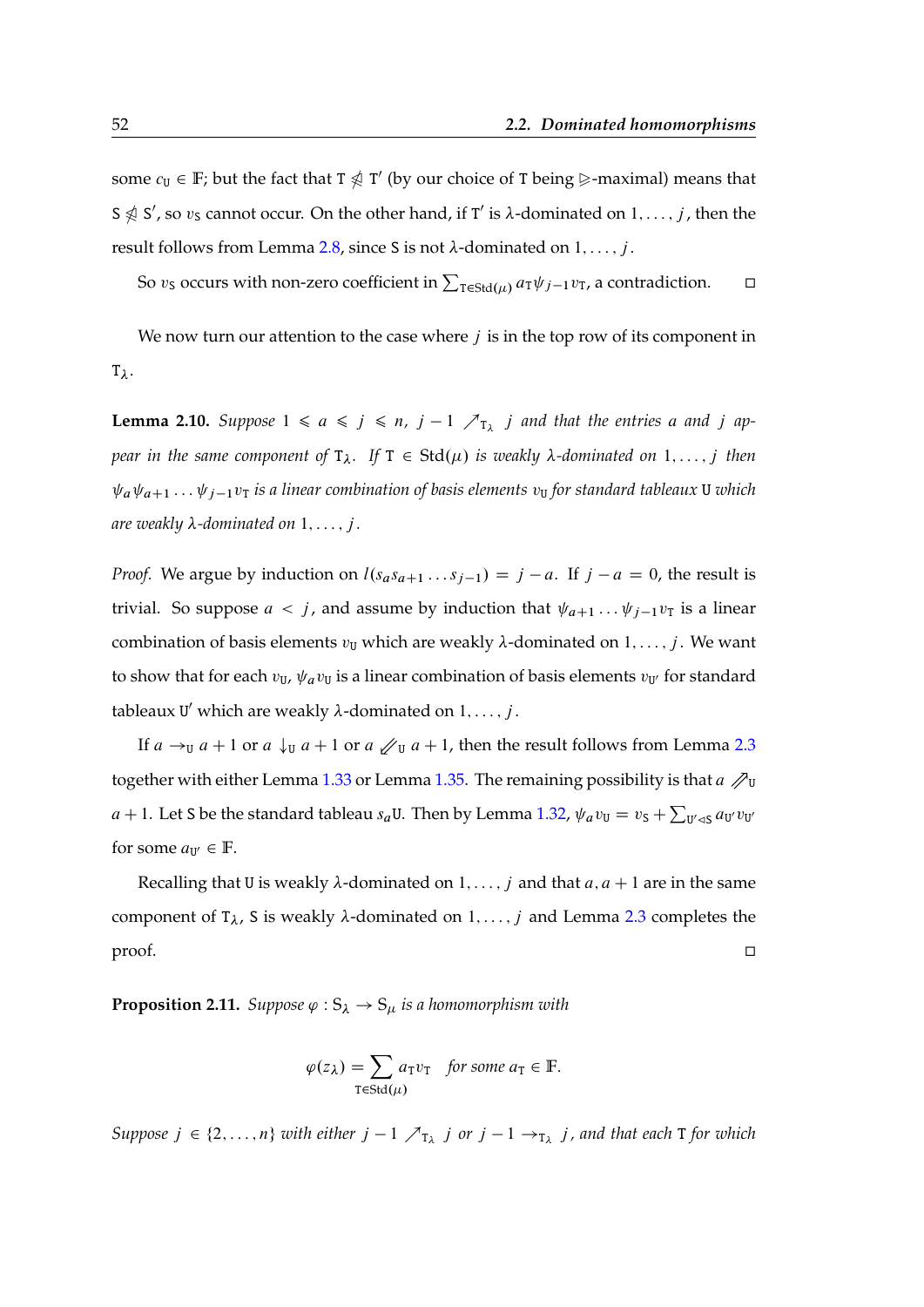$a_T \neq 0$  *is*  $\lambda$ -dominated on  $1, \ldots, j-1$ . Then each T for which  $a_T \neq 0$  *is*  $\lambda$ -dominated on  $1, \ldots, j$ .

*Proof.* The proof follows the same lines as Proposition [2.9.](#page-50-1) The condition that  $j - 1 \nearrow_{T_\lambda}$ j or  $j-1 \to_{T_{\lambda}} j$  means that  $S_{\lambda}$  satisfies a Garnir relation  $\psi_a \psi_{a+1} \dots \psi_{j-1} z_{\lambda} = 0$ , where *a* is the entry immediately to the left of *j* in  $T_{\lambda}$ ; since *f* is a homomorphism, we therefore have  $\sum_{T \in \text{Std}(\mu)} a_T \psi_a \dots \psi_{j-1} v_T = 0$ . Assuming the result is false, there is at least one T which is not  $\lambda$ -dominated on  $1, \ldots, j$  such that  $a_T \neq 0$ ; choose such a T which is  $\ge$ -maximal. Since T is  $\lambda$ -dominated on  $1, \ldots, j - 1$ , but not  $1, \ldots, j$ , we have  $j - 1$   $\mathcal{P}_T$  j. In fact j - 1 and j are in different components of T: if not, what is the entry immediately to the left of j in T? It must be some  $k < j$ , since T is standard, but by assumption  $k$  is strictly left of  $j$  in  $T_{\lambda}$  and hasn't moved to the right in T.

Let S denote the standard tableau  $s_a s_{a+1} \ldots s_{j-1}$ T. Then  $l(w_S) = l(w_T) + j - a$ , so that when we write  $\psi_a \psi_{a+1} \dots \psi_{j-1} v_{\text{T}}$  as a linear combination of standard basis elements,  $v_S$  occurs with coefficient 1. We claim that  $v_S$  does not occur with non-zero coefficient in  $\psi_a \psi_{a+1} \dots \psi_{j-1} v_{T'}$  for any other T' with  $a_{T'} \neq 0$ : if T' is not  $\lambda$ -dominated on 1, ..., *j*, then (defining S' analogously to S) we have  $\psi_a \psi_{a+1} \dots \psi_{j-1} v_{T'} = v_{S'} +$  $\sum_{U\triangleleft S'} b_U v_U$  for some  $b_U \in \mathbb{F}$ ; but the fact that  $T \nleq T'$  (by our choice of T) means that S  $\nleq S \nleq S'$ , so  $v_S$  cannot occur. On the other hand, if T' is  $\lambda$ -dominated on  $1, \ldots, j$ , then the result follows from Lemma [2.10,](#page-51-1) since S is not weakly  $\lambda$ -dominated on  $1, \ldots, j$  as  $j - 1$ and  $j$  are in different components of  $T$ .

So  $v_S$  occurs with non-zero coefficient in  $\sum_{T\in \text{Std}(\mu)} a_T \psi_a \psi_{a+1} \dots \psi_{j-1} v_T$ , a contradiction.

The last thing we need for the proof of Theorem [2.7](#page-49-0) is the following.

<span id="page-52-0"></span>**Lemma 2.12.** *Suppose*  $\kappa_1, \ldots, \kappa_l$  *are distinct, and that*  $T \in Std(\mu)$  *satisfies*  $i(T) = i_\lambda$ . If T *is*  $\lambda$ -dominated on  $1, \ldots, j-1$  and j appears in the (1, 1)-position of its component in  $T_{\lambda}$ , then  $T$  *is*  $\lambda$ -dominated on  $1, \ldots, j$ .

*Proof.* Suppose not; then j appears in T strictly to the right of where it appears in  $T_{\lambda}$ . This means that *j* must appear in the  $(1, 1)$ -node of some component of T, since otherwise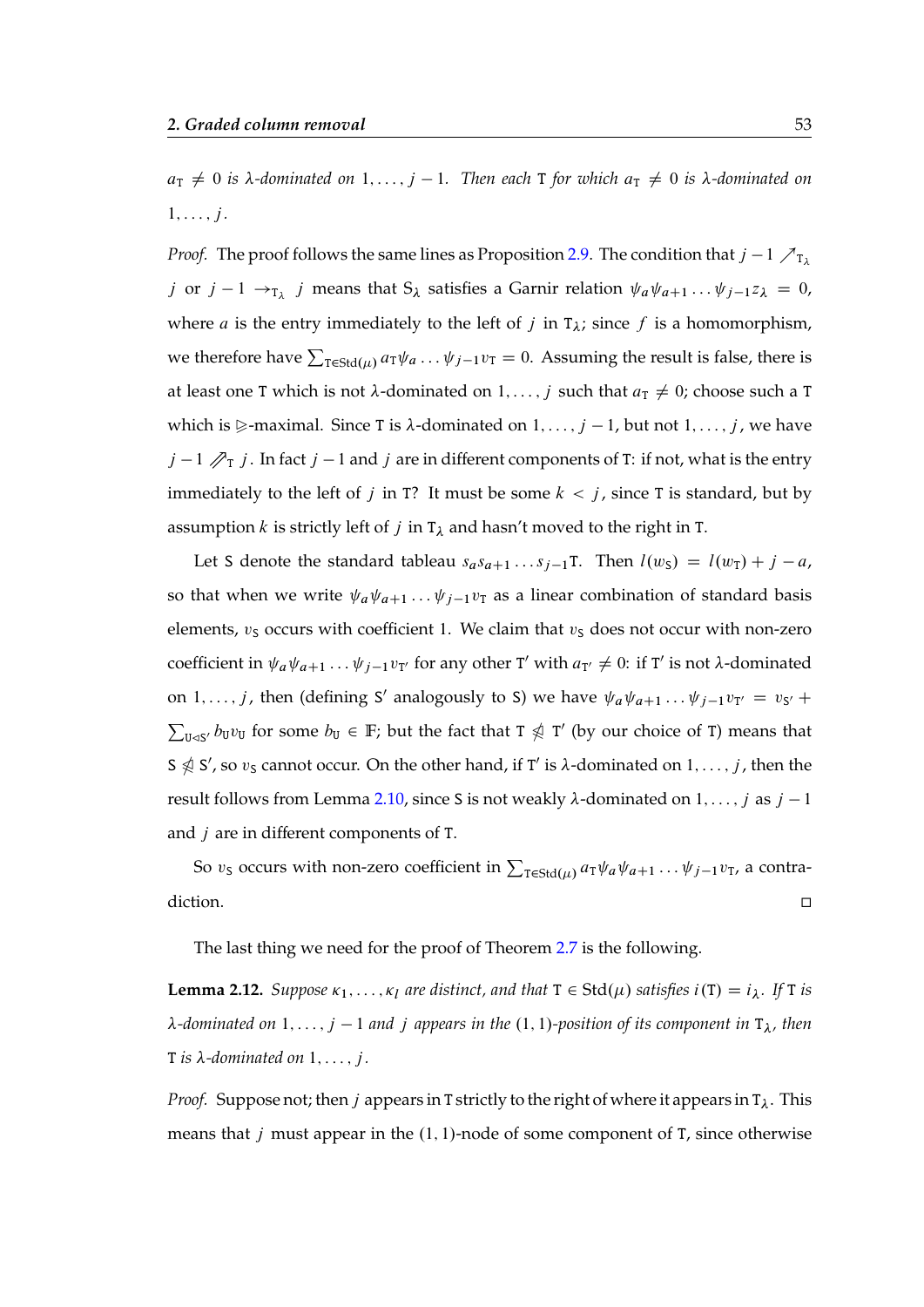there would be a smaller entry immediately above or to the left of  $j$ , contradicting the assumption that T is  $\lambda$ -dominated on  $1, \ldots, j - 1$ .

So there are  $1 \le r < s \le l$  such that  $T_{\lambda}(1, 1, s) = j = T(1, 1, r)$ . Hence  $\kappa_s = (i_{\lambda})_j$  $i(T)_j = \kappa_r$ , contrary to the assumption.

*Proof of Theorem [2.7.](#page-49-0)* Suppose  $\varphi$  :  $S_\lambda \rightarrow S_\mu$  is a homomorphism, and write

$$
\varphi(z_{\lambda}) = \sum_{\tau \in \text{Std}(\mu)} a_{\tau} v_{\tau} \quad \text{for some } a_{\tau} \in \mathbb{F}.
$$

We must show that every T for which  $a_T \neq 0$  is  $\lambda$ -dominated. In fact, we show by induction on j that every such T is  $\lambda$ -dominated on  $1, \ldots, j$ , with the case  $j = 0$ being vacuous. So suppose  $j \ge 1$ , and assume by induction that T is  $\lambda$ -dominated on  $1, \ldots, j - 1$ . Note that since  $\varphi$  is a homomorphism, we have  $i(T) = i_{\lambda}$ .

If  $j = 1$  or j lies in an earlier component of  $T_{\lambda}$  than  $j - 1$ , then j lies in the (1, 1)-node of its component in  $T_{\lambda}$ . So by Lemma [2.12](#page-52-0) T is  $\lambda$ -dominated on  $1, \ldots, j$ . The remaining possibilities are that  $j > 1$  and that one of

$$
j-1 \downarrow_{T_{\lambda}} j
$$
,  $j-1 \rightarrow_{T_{\lambda}} j$ ,  $j-1 \nearrow_{T_{\lambda}} j$ 

occurs; these cases are dealt with in Propositions [2.9](#page-50-1) and [2.11.](#page-51-0)

We immediately see the following interesting result.

**Corollary 2.13.** Suppose  $e \neq 2$  and that  $\kappa_1, \ldots, \kappa_l$  are distinct. If  $\lambda, \mu \in \mathcal{P}_n^l$  with  $\text{Hom}_{\mathscr{H}_n}(S_\lambda, S_\mu) \neq \{0\},\$ then  $\lambda \geq \mu$ . Furthermore (since  $\text{Std}_\lambda(\lambda) = \{T_\lambda\}$ )  $\text{Hom}_{\mathscr{H}_n}(S_\lambda, S_\lambda)$  is *one-dimensional. In particular,* S *is indecomposable.*

*Remark.* Note that if  $e = 2$  then  $S_{\lambda}$  may be decomposable. For example, when  $l = 1$ and char(F)  $\neq$  3, the Specht module S<sub>((5,12))</sub> is decomposable; this was shown in [\[24,](#page-170-2) Example 23.10(iii)] in the case char( $F$ ) = 2, and we show it in Theorem [3.37](#page-133-0) in odd characteristic.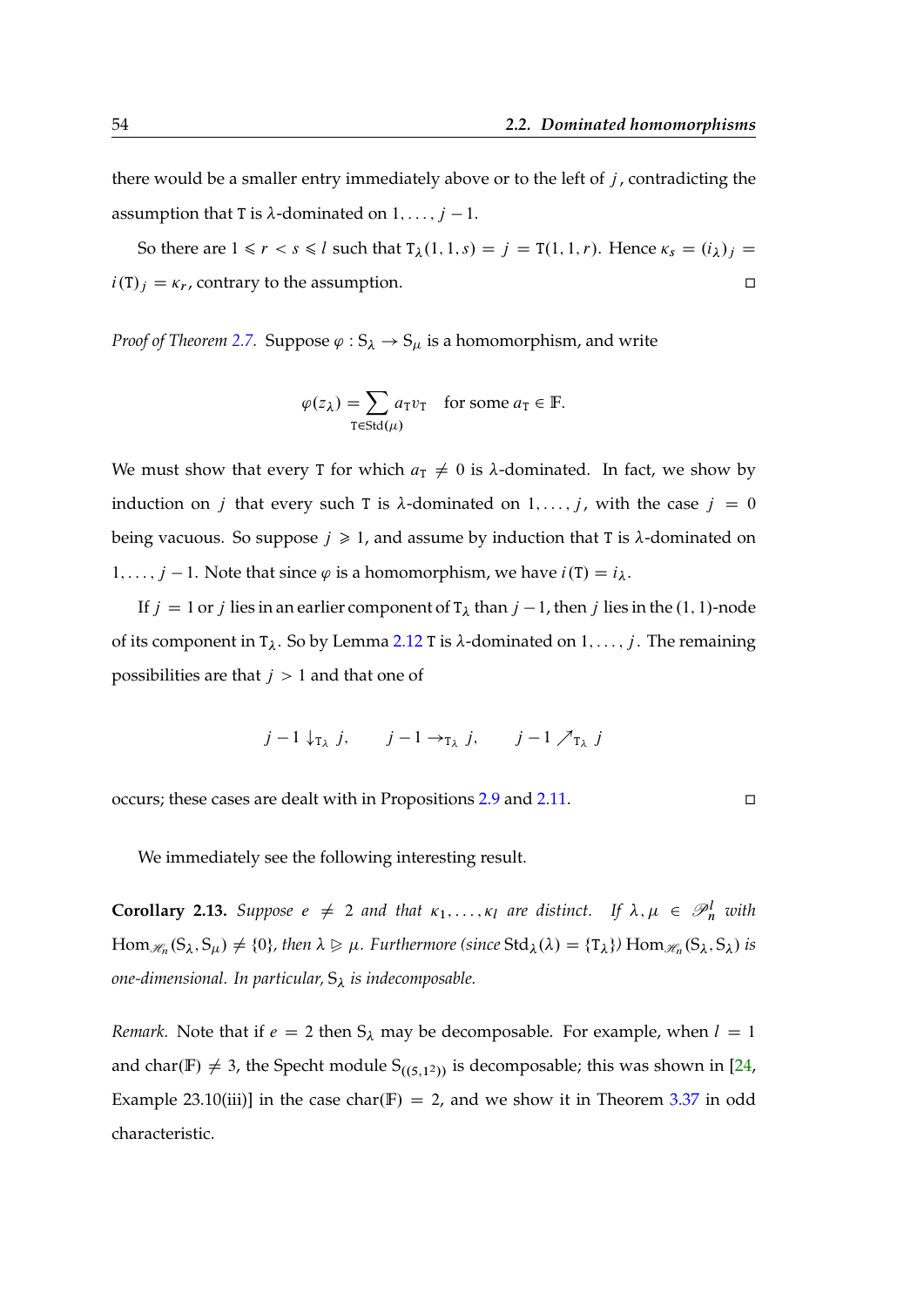Similarly, when  $\kappa_i = \kappa_j$  for some  $i \neq j$ , we can have decomposable Specht modules: take  $\kappa = (0,0)$ ,  $e = 3$  and  $\lambda = ((3), (3))$ . Then {id,  $\varphi$ } form a basis for End<sub>*H*6</sub>(S<sub> $\lambda$ </sub>), where  $\varphi$  is given by  $\varphi(z_\lambda) = \psi_3 \psi_2 \psi_1 \psi_4 \psi_3 \psi_2 \psi_5 \psi_4 \psi_3 z_\lambda$ . It can be checked that  $\varphi^2(z_\lambda) =$  $-2\varphi(z_{\lambda})$ , and thus the endomorphisms id  $+1/2\varphi$  and  $-1/2\varphi$  are idempotents whenever char(F)  $\neq$  2.

In particular,  $S_{((3),(3))}$  is decomposable if and only if char(F)  $\neq$  2.

In exactly the same way, we can prove the corresponding result for row Specht modules.

**Theorem 2.14.** Suppose  $e \neq 2$  and that  $\kappa_1, \ldots, \kappa_l$  are distinct, and  $\lambda, \mu \in \mathcal{P}_n^l$ . Then  $D\text{Hom}_{\mathscr{H}_n}(S^{\lambda}, S^{\mu}) = \text{Hom}_{\mathscr{H}_n}(S^{\lambda}, S^{\mu}).$  Hence  $\text{Hom}_{\mathscr{H}_n}(S^{\lambda}, S^{\mu}) \neq \{0\}$  only if  $\lambda \leq \mu$ ,  $\operatorname{Hom}_{\mathscr{H}_n}(S^\lambda,S^\lambda)$  is one-dimensional, and  $S^\lambda$  is indecomposable.

#### **2.3 Duality for dominated homomorphisms**

In this section we consider the relationship between row and column Specht modules, as well as between Specht modules labelled by conjugate multipartitions. These relationships are encapsulated in [\[29,](#page-170-0) Theorems 7.25 and 8.5], from which it follows that a (generalised) column-removal theorem for homomorphisms between Specht modules is equivalent to the corresponding row-removal theorem. The main result of this section, which requires considerable additional work, is that the same is true for dominated homomorphisms.

<span id="page-54-0"></span>Following [\[29,](#page-170-0) §3.2], let  $\tau : \mathcal{H}_{\alpha} \to \mathcal{H}_{\alpha}$  denote the anti-automorphism which fixes all the generators  $e(i)$ ,  $y_r$ ,  $\psi_s$ , and define  $\tau : \mathcal{H}_n \to \mathcal{H}_n$  by combining these maps for all  $\alpha$ . If  $M = \bigoplus_{d \in \mathbb{Z}} M_d$  is a graded  $\mathcal{H}_n$ -module, let  $M^{\circledast}$  denote the graded module with  $M_d^{\circledast} = \text{Hom}_{\mathbb{F}}(M_{-d}, \mathbb{F})$  for each d, with  $\mathcal{H}_n$ -action given by  $(hf)m = f(\tau(h)m)$  for  $m \in M$ ,  $f \in M^{\circledast}$  and  $h \in \mathcal{H}_n$ . Recall from Section [1.8](#page-26-0) that for  $k \in \mathbb{Z}$ ,  $M\langle k \rangle$  denotes the same module with the grading shifted by k, i.e.  $M \langle k \rangle_d = M_{d-k}$ . Finally, recall the defect def $(\lambda)$  of a multipartition from Section [1.7.](#page-24-0)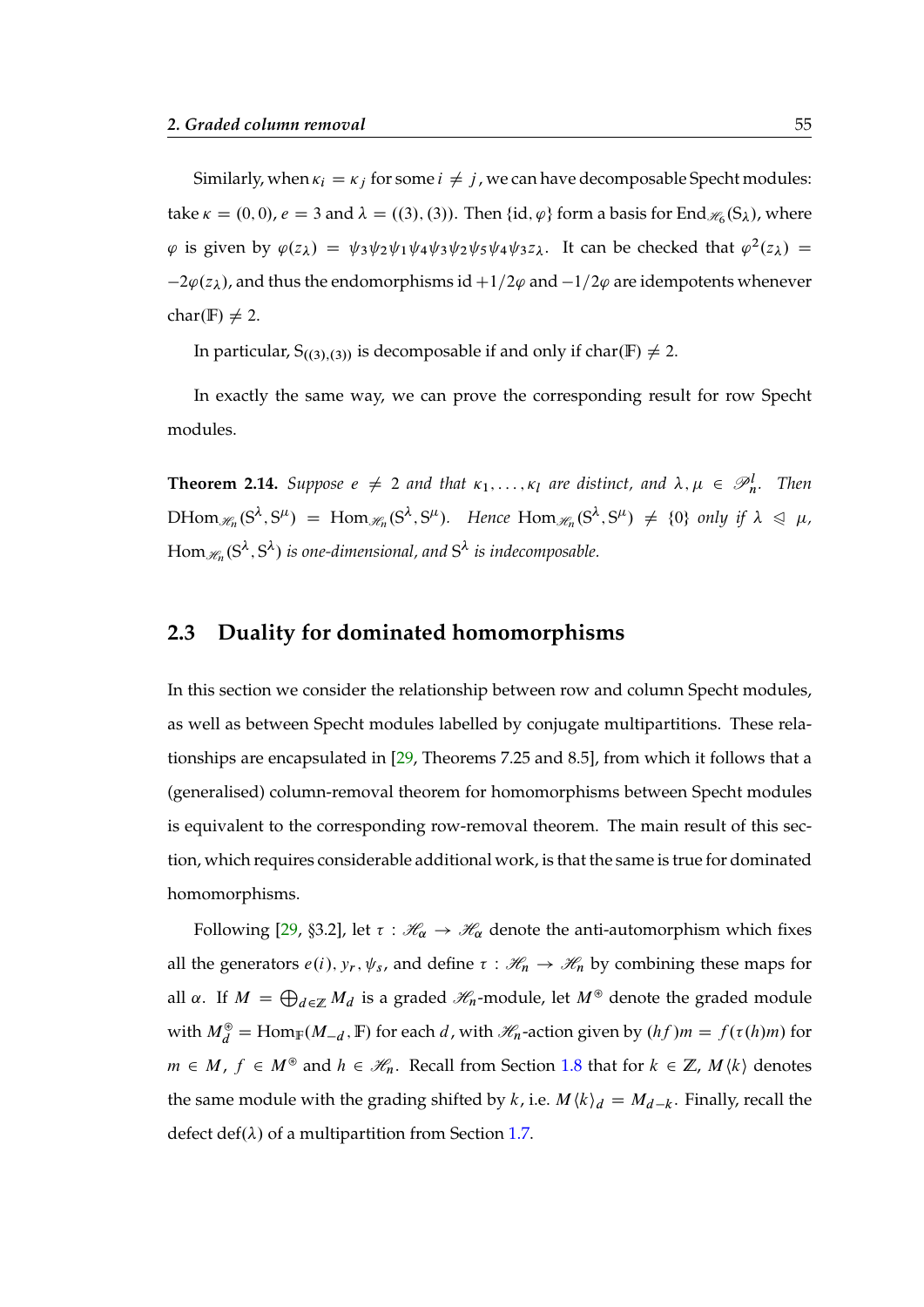**Theorem 2.15 [\[29,](#page-170-0) Theorem 7.25].** *Suppose*  $\lambda \in \mathscr{P}_n^l$ . *Then* 

$$
S^{\lambda} \cong (S_{\lambda})^{\circledast} \langle \text{def}(\lambda) \rangle \quad \text{and} \quad S_{\lambda} \cong (S^{\lambda})^{\circledast} \langle \text{def}(\lambda) \rangle.
$$

Now suppose  $\lambda, \mu \in \mathscr{P}_n^l$ . Applying Theorem [2.15](#page-54-0) to both  $\lambda$  and  $\mu$  gives an isomorphism of graded vector spaces

$$
\text{Hom}_{\mathscr{H}_n}(S^{\mu}, S^{\lambda}) \cong \text{Hom}_{\mathscr{H}_n}(S^{\circ}_{\mu} \langle \text{def}(\mu) \rangle, S^{\circ}_{\lambda} \langle \text{def}(\lambda) \rangle);
$$

since by Lemma [1.28](#page-35-0) def $(\lambda) = \text{def}(\mu)$  for any  $\lambda$  and  $\mu$  with  $\text{Hom}_{\mathscr{H}_n}(S^{\mu}, S^{\lambda}) \neq \{0\}$ , this yields an isomorphism of graded vector spaces

$$
\text{Hom}_{\mathscr{H}_n}(S^{\mu},S^{\lambda})\cong \text{Hom}_{\mathscr{H}_n}(S^{\circ}_{\mu},S^{\circ}_{\lambda}).
$$

The anti-automorphism  $\tau$  is homogeneous of degree zero, so  $\mathrm{Hom}_{\mathscr{H}_{n}}(S^{\circ}_{\mu},S^{\circ}_{\lambda})$  $\binom{6}{\lambda}$  is canonically isomorphic as a graded vector space to  $\mathrm{Hom}_{\mathscr{H}_n}(\mathrm{S}_\lambda,\mathrm{S}_\mu)$ , and hence we have an isomorphism of graded vector spaces

$$
\Theta: \text{Hom}_{\mathscr{H}_n}(S_{\lambda}, S_{\mu}) \stackrel{\sim}{\longrightarrow} \text{Hom}_{\mathscr{H}_n}(S^{\mu}, S^{\lambda}).
$$

<span id="page-55-0"></span>Our aim is to prove the following.

**Proposition 2.16.** Suppose  $\lambda, \mu \in \mathscr{P}_n^l$ , and let  $\Theta$  :  $\text{Hom}_{\mathscr{H}_n}(S_\lambda, S_\mu) \to \text{Hom}_{\mathscr{H}_n}(S^\mu, S^\lambda)$  be the bijection above. Then  $\Theta(\mathrm{DHom}_{\mathscr{H}_n}(S_\lambda,S_\mu)) = \mathrm{DHom}_{\mathscr{H}_n}(S^\mu,S^\lambda).$ 

We shall prove Proposition [2.16](#page-55-0) below. First we examine the consequences for row and column removal. In order to be able to compare row and column removal, we combine Proposition [2.16](#page-55-0) with a result which relates to an analogue of the sign representation of the symmetric group. Following [\[29,](#page-170-0) §3.3], let sgn :  $\mathcal{H}_{\alpha} \to \mathcal{H}_{\alpha}$  denote the automorphism which maps  $e(i) \mapsto e(-i)$ ,  $y_r \mapsto -y_r$  and  $\psi_s \mapsto -\psi_s$  for all  $i, r, s$ , and define sgn :  $\mathcal{H}_n \to \mathcal{H}_n$  by combining these maps for all  $\alpha$ . Given a graded  $\mathcal{H}_n$ -module *M*, let  $M^{\text{sgn}}$  denote the same graded vector space with the action of  $\mathcal{H}_n$  twisted by sgn.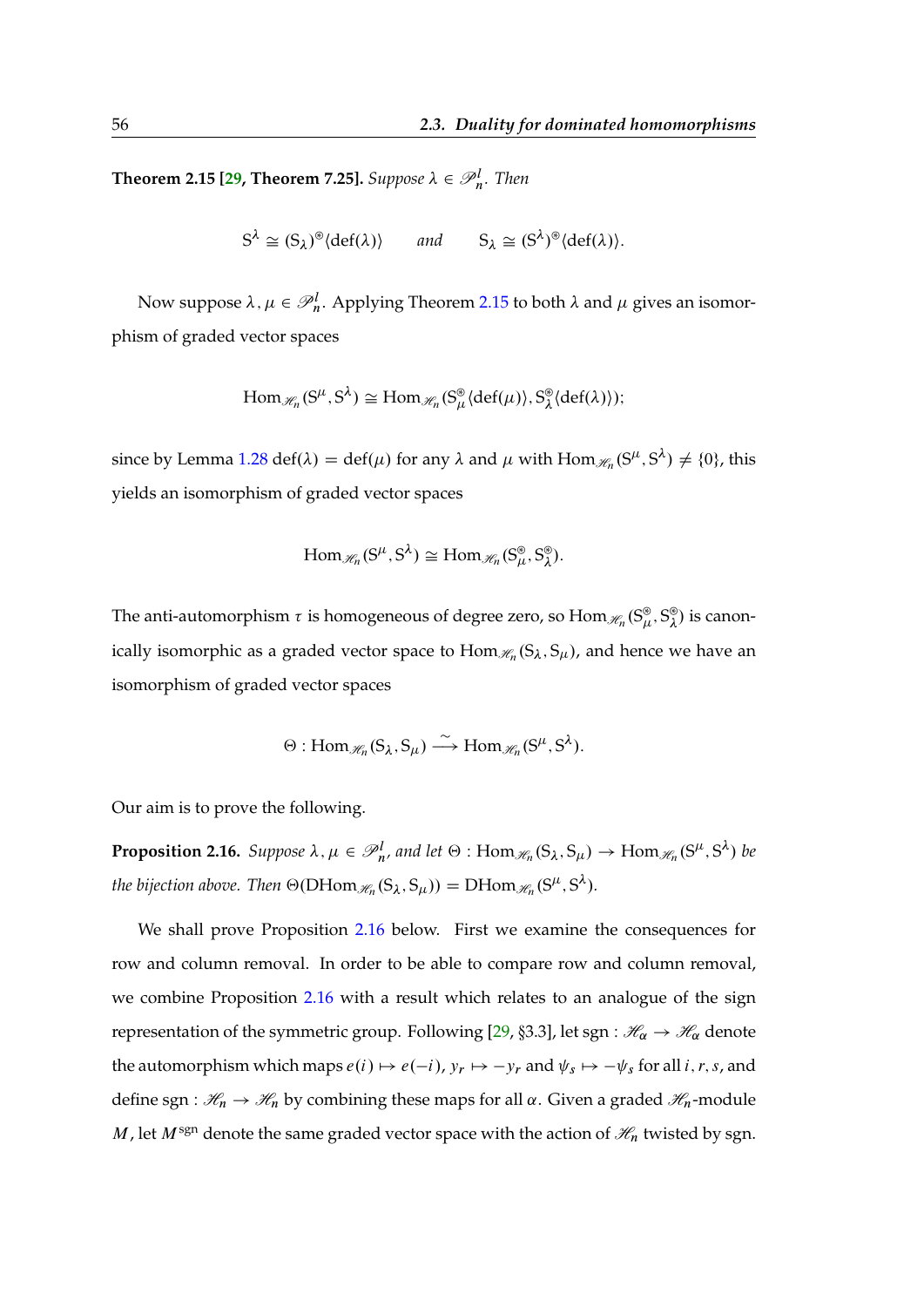Recall that if  $\lambda$  is a multipartition, then  $\lambda'$  denotes the conjugate multipartition to  $\lambda$ , and that if  $S \in \text{Std}(\lambda)$ , then  $S' \in \text{Std}(\lambda')$  denotes the conjugate tableau to S. Also define the *conjugate* e-multicharge  $\kappa' := (-\kappa_1, \ldots, -\kappa_1)$ . Now the following is immediate from the construction of row and column Specht modules.

<span id="page-56-0"></span>**Theorem 2.17 [\[29,](#page-170-0) Theorem 8.5].** Suppose  $\lambda \in \mathscr{P}_n^l$ . Then there is an isomorphism  $(S^{\lambda|\kappa})^{\text{sgn}} \cong$  $S_{\lambda'|\kappa'}$  of  $\mathcal{H}_n$ -modules, given by  $v^{\text{S}} \mapsto v_{\text{S'}}$ .

*Remark.* Theorem [2.17](#page-56-0) is one place where it is essential that we consider Specht modules as modules for  $\mathcal{H}_n$ , rather than its cyclotomic quotients, since the two modules involved are defined relative to different e-multicharges.

Now suppose  $\lambda, \mu \in \mathscr{P}_n^l$ . Since sgn is a homogeneous automorphism of  $\mathscr{H}_n$ , we have an equality of graded vector spaces

$$
\text{Hom}_{\mathscr{H}_n}((S^{\mu|\kappa})^{\text{sgn}}, (S^{\lambda|\kappa})^{\text{sgn}}) = \text{Hom}_{\mathscr{H}_n}(S^{\mu|\kappa}, S^{\lambda|\kappa}), \tag{*}
$$

Combining this with Theorem [2.17,](#page-56-0) we have an isomorphism of graded vector spaces

$$
\text{Hom}_{\mathcal{H}_n}(S_{\mu'|\kappa'}, S_{\lambda'|\kappa'}) \cong \text{Hom}_{\mathcal{H}_n}(S^{\mu|\kappa}, S^{\lambda|\kappa}).\tag{\dagger}
$$

 $\ddot{\phantom{1}}$ 

Applying Theorem [2.15](#page-54-0) yields an isomorphism of graded vector spaces

$$
\text{Hom}_{\mathcal{H}_n}(S_{\mu'|\kappa'}, S_{\lambda'|\kappa'}) \cong \text{Hom}_{\mathcal{H}_n}(S_{\lambda|\kappa}, S_{\mu|\kappa}).\tag{\ddagger}
$$

<span id="page-56-1"></span>We want to show that the same holds for dominated homomorphisms; this is immediate when  $e > 2$  and  $\kappa_1, \ldots, \kappa_l$  are distinct, by Theorem [2.7.](#page-49-0) In general, we observe that  $(*)$ remains true with Hom replaced by DHom, and the explicit form of the isomorphism in Theorem [2.17](#page-56-0) shows that (†) does too, since  $S \in \text{Std}_{\mu'}(\lambda')$  if and only if  $S' \in \text{Std}^{\mu}(\lambda)$ . Finally, Proposition [2.16](#page-55-0) shows that  $(\ddagger)$  remains true for DHom too. So we have the following theorem.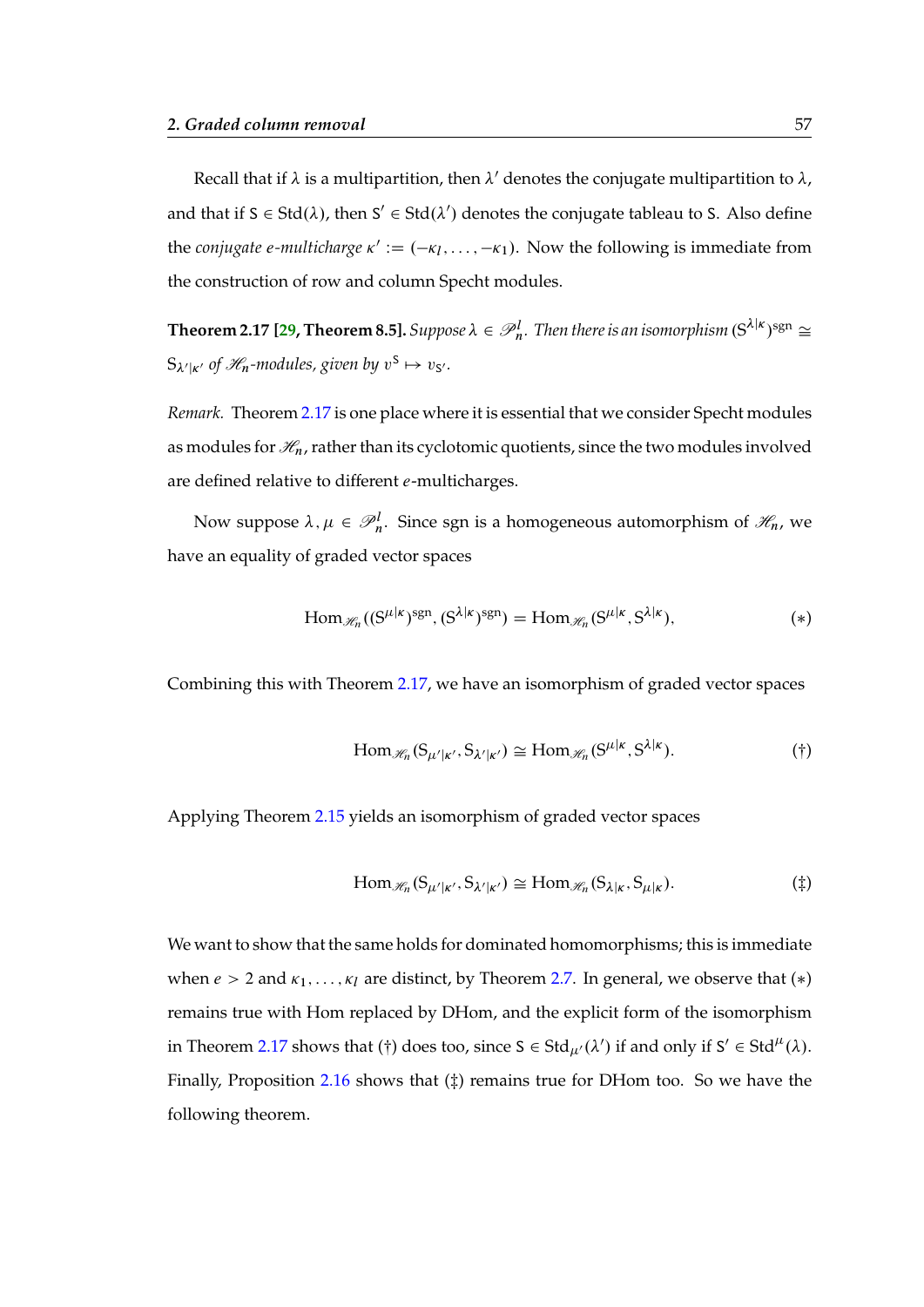**Theorem 2.18.** Suppose  $\lambda, \mu \in \mathcal{P}_n^l$ . Then there is an isomorphism of graded vector spaces

$$
\text{DHom}_{\mathscr{H}_n}(S_{\lambda|\kappa}, S_{\mu|\kappa}) \cong \text{DHom}_{\mathscr{H}_n}(S_{\mu'|\kappa'}, S_{\lambda'|\kappa'}).
$$

It remains to prove Proposition [2.16;](#page-55-0) for the remainder of this section, all Specht modules are defined for the  $e$ -multicharge  $\kappa$ .

We begin by recalling how the isomorphism  $S^{\lambda} \cong S^{\circ}_{\lambda}$  $\frac{\omega}{\lambda}$  (def( $\lambda$ )) in Theorem [2.15](#page-54-0) is constructed. Given the standard basis  $\{v_T | T \in Std(\lambda)\}\$  for  $S_\lambda$ , let  $\{f^T | T \in Std(\lambda)\}\$ be the dual basis for  $S^{\circ}_{\lambda}$ ; although the elements  $f^{\text{T}}$  in general depend on the choice of the elements  $v<sub>T</sub>$  (i.e. on the choice of preferred reduced expressions), it is easy to see that the element  $f^{T^{\lambda}}$  does not: by Lemma [1.32](#page-37-0) we know that if  $s_{j_1} \ldots s_{j_r}$  is a reduced expression for  $w_T$  then  $\psi_{j_1} \dots \psi_{j_r} z_\lambda$  and  $v_T$  only differ by a linear combination of  $v_U$  for U ⊲ T. Since T<sup> $\lambda$ </sup> is the  $\triangleleft$ -maximal standard  $\lambda$ -tableau,  $v_{\text{T}^{\lambda}}$  will never appear as such an error term when choosing different reduced expressions for the elements  $v_T$ , and thus  $f^{T^{\lambda}}$  is independent of such a choice.

The isomorphism  $\theta^{\lambda}: S^{\lambda} \to S_{\lambda}^{\circledast}$  $\frac{\mathcal{P}}{\lambda} \langle \det(\lambda) \rangle$  in Theorem [2.15](#page-54-0) is defined (see [\[29,](#page-170-0) Theorem 7.25]) by  $\theta(z^{\lambda}) = f^{T^{\lambda}}$ .

<span id="page-57-1"></span>**Lemma 2.19.** Suppose  $\lambda \in \mathscr{P}_n^l$ , and let  $\theta^{\lambda}: S^{\lambda} \to S_{\lambda}^{\circ}$  $_{\lambda}^{\circledast}\langle\text{def}(\lambda)\rangle$  be the isomorphism constructed *above.*

- <span id="page-57-0"></span>1. For any  $S \in \text{Std}(\lambda)$  we have  $\theta^{\lambda}(v^S) \in \langle f^T | T \in \text{Std}(\lambda), T \geq S \rangle_F$ .
- 2.  $\theta^{\lambda}$  maps the space  $\{v^{\mathsf{S}} \mid \mathsf{S} \in \mathsf{Std}^{\mu}(\lambda)\}_\mathbb{F}$  bijectively to the space  $\{f^{\mathsf{S}} \mid \mathsf{S} \in \mathsf{Std}^{\mu}(\lambda)\}_\mathbb{F}$ .

#### *Proof.*

1. For each  $T \in \text{Std}(\lambda)$ , write  $\tau(\psi^S)v_T = \sum_{U \in \text{Std}(\lambda)} a_{TU}v_U$ . Then one can check that the definitions give  $\theta^{\lambda}(v^{\mathsf{S}}) = \sum_{\mathsf{T} \in \text{Std}(\lambda)} a_{\mathsf{T} \mathsf{T}^{\lambda}} f^{\mathsf{T}}$ . So it suffices to show that  $a_{\mathsf{T} \mathsf{T}^{\lambda}} = 0$ when  $T \not\triangleright S$ . Clearly, to prove this, it is sufficient to show this in the case where  $\mathbb{F} = \mathbb{C}$ , and so (as in the proof of [\[29,](#page-170-0) Theorem 7.25]) we can invoke the proof of [\[21,](#page-169-6) Proposition 6.19]; here  $\theta^{\lambda}$  is given in the form  $x \mapsto \{x, -\}$ , for a bilinear form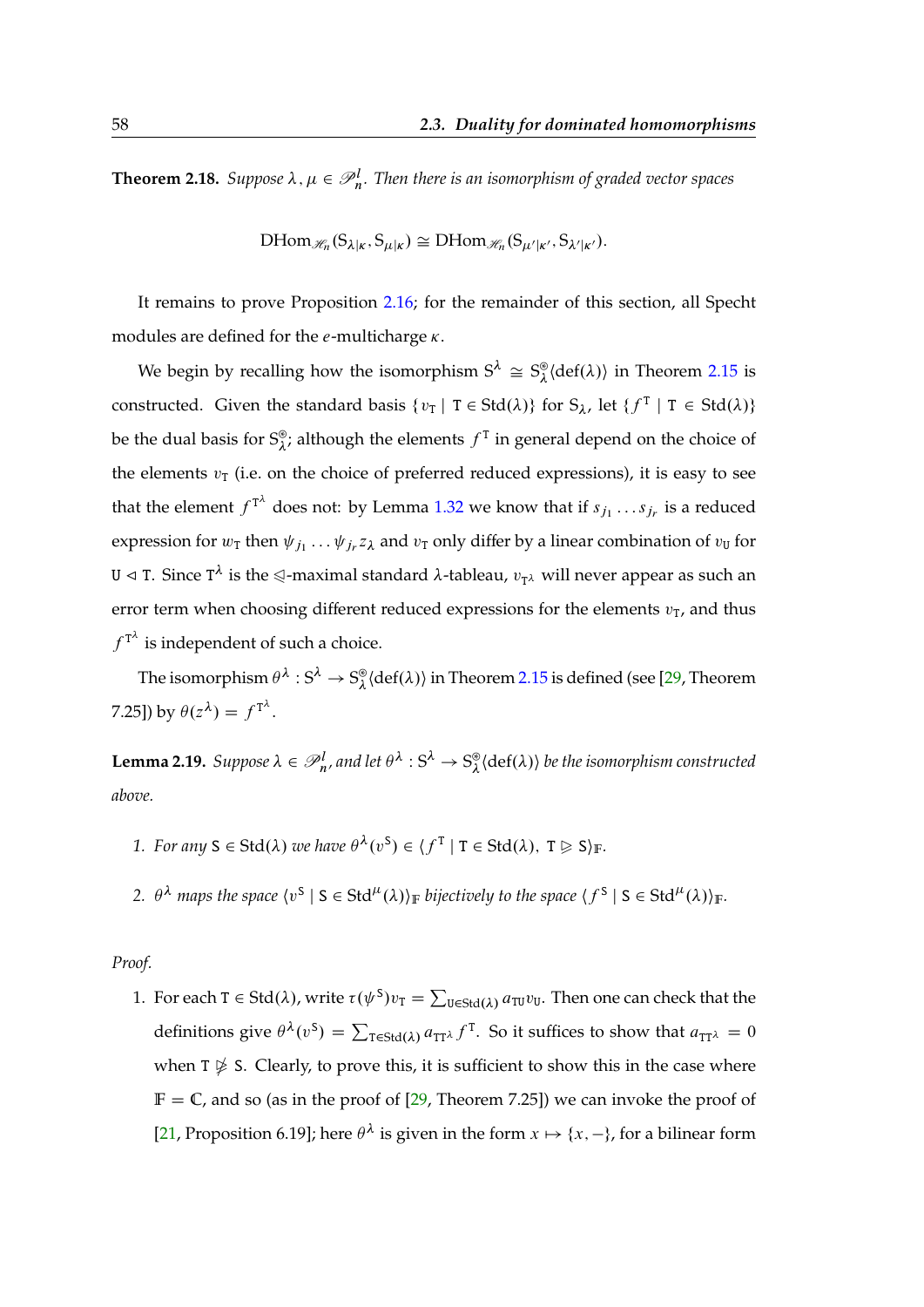{, } :  $S^{\lambda} \times S_{\lambda} \langle \text{def}(\lambda) \rangle \to \mathbb{C}$  satisfying  $\{v^S, v_T\} = 0$  unless  $T \geqslant S$ , which is exactly what we want.

2. From [\(1\)](#page-57-0) and Corollary [2.2](#page-47-0)[\(2\)](#page-47-3) we have  $\theta^{\lambda}(v^{\mathsf{S}}) \in \langle f^{\mathsf{T}} \, | \, \mathsf{T} \in \mathsf{Std}^{\mu}(\lambda) \rangle_{\mathbb{F}}$  whenever S  $\in$  $\operatorname{Std}^\mu(\lambda)$ , so  $\theta^\lambda\left(\langle v^{\texttt{S}} \mid \texttt{S} \in \operatorname{Std}^\mu(\lambda)\rangle\right) \subseteq \langle f^{\texttt{S}} \mid \texttt{S} \in \operatorname{Std}^\mu(\lambda)\rangle.$  But  $\theta^\lambda$  is an isomorphism of vector spaces and

$$
\dim_{\mathbb{F}}\langle v^S \mid S \in \text{Std}^{\mu}(\lambda) \rangle_{\mathbb{F}} = \left| \text{Std}^{\mu}(\lambda) \right| = \dim_{\mathbb{F}}\langle f^S \mid S \in \text{Std}^{\mu}(\lambda) \rangle_{\mathbb{F}},
$$

so in fact 
$$
\theta^{\lambda} ((v^s \mid S \in \text{Std}^{\mu}(\lambda))_{\mathbb{F}}) = (f^s \mid S \in \text{Std}^{\mu}(\lambda))_{\mathbb{F}}
$$
.

<span id="page-58-0"></span>**Lemma 2.20.** Suppose  $\lambda, \mu \in \mathscr{P}_n^l$ . Suppose  $S \in \text{Std}(\lambda)$  and  $U$  *is a*  $\lambda$ -tableau such that  $w_S \geq w_U$ *and that for every*  $1 \le i \le n$  *the number i appears in* U *weakly to the right of where it appears in*  $T^{\mu}$ *. Then*  $S \in \text{Std}^{\mu}(\lambda)$ *.* 

*Proof.* Using Lemma [2.1](#page-46-2)[\(2\)](#page-46-0) we just need to show that  $Shape(S_{\downarrow m}) \geq$   $Shape(T^{\mu}_{\downarrow})$  $\mu \choose \downarrow m$  for all  $m$ . Let  $U_c$  be the column-strict tableau which is column-equivalent to U. Then by Proposition [1.1](#page-14-0)  $w_{\text{U}} \geq w_{\text{U}_c}$ . By Proposition [1.12,](#page-23-0) we have that Shape $((\text{U}_c)_{\downarrow m})'$  $\geq$ Shape( $S_{\downarrow m}$ )' for all *m*. Furthermore, the condition that every entry in U<sub>c</sub> lies weakly to the right of where it lies in  $T^{\mu}$  is equivalent to every entry in  $(U_c)'$  lying weakly below where it lies in  $(T^{\mu})'$ , so we necessarily have that  $Shape((U_c)_{\downarrow m})' \triangleleft Shape(T^{\mu}_{\downarrow}$  $\binom{\mu}{\downarrow m}$ ' for all *m*. Reapplying Proposition [1.12,](#page-23-0) we have  $w_{U_c} \ge w_{T^{\mu}}$ .

<span id="page-58-1"></span>**Lemma 2.21.** Suppose  $\lambda, \mu \in \mathcal{P}_n^l$ ,  $S \in \text{Std}(\lambda) \setminus \text{Std}^{\mu}(\lambda)$  and  $T \in \text{Std}_{\lambda}(\mu)$ . Then when  $\psi_S v_T$ *is expressed in terms of the standard basis*  $\{v_{\text{U}} \mid \text{U} \in \text{Std}(\mu)\}$ , the coefficient of  $v_{\text{T}}\mu$  is zero.

*Proof.* Suppose to the contrary that  $v_T \mu$  does appear with non-zero coefficient in  $\psi_S v_T =$  $\psi_{\rm S}\psi_{\rm T}z_\mu$ . Let  $s_{i_1}\dots s_{i_a}$  and  $s_{j_1}\dots s_{j_b}$  be the preferred reduced expressions for  $w_{\rm S}$  and  $w_{\rm T}$ respectively. Then by Lemma [1.37](#page-38-0) there is a reduced expression for  $w_{\text{T}}\mu$  occurring as a subexpression of  $s_{i_1} \ldots s_{i_a} s_{j_1} \ldots s_{j_b}$ . If we separate this reduced expression into two parts, which occur as subexpressions of  $s_{i_1} \ldots s_{i_a}$  and  $s_{j_1} \ldots s_{j_b}$  respectively, and let  $w, x$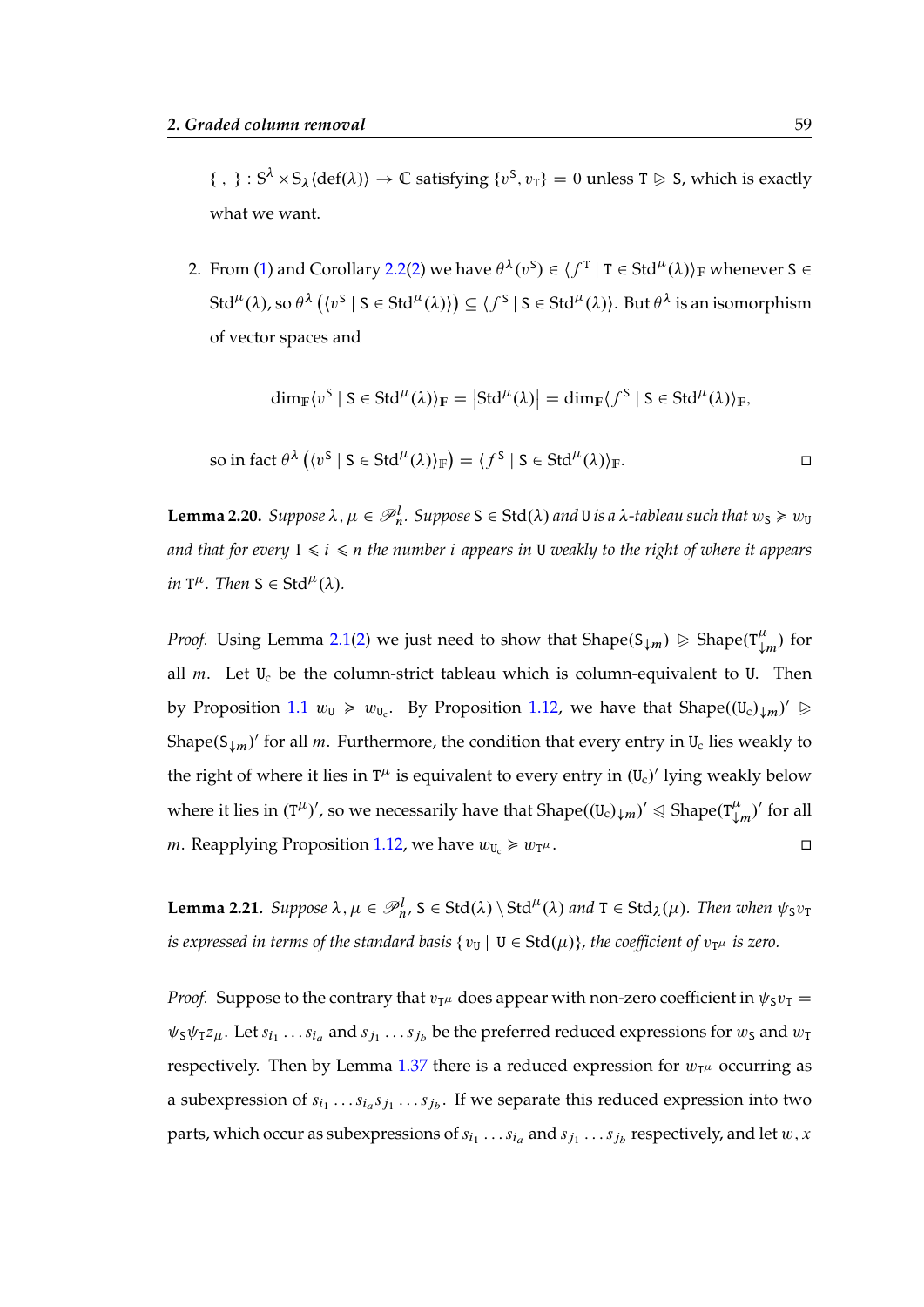denote the corresponding elements of  $\mathfrak{S}_n$ , then we have

$$
w \leq w_S
$$
,  $x \leq w_T$ ,  $wx = w_{T^{\mu}}$ , and  $l(w) + l(x) = l(w_{T^{\mu}})$ .

Putting  $V = xT_{\mu}$ , we have  $V \in Std(\mu)$  by Lemma [1.10,](#page-22-0) and in fact  $V \in Std_{\lambda}(\mu)$  (using Corollary [2.2](#page-47-0)[\(1\)](#page-47-1), because  $w_{\text{V}} \leq w_{\text{T}}$  and  $T \in \text{Std}_{\lambda}(\mu)$ . If we let  $U = wT_{\lambda}$  then, as functions  $[\mu] \rightarrow [\lambda],$ 

$$
U^{-1}T^{\mu} = T_{\lambda}^{-1}xT_{\mu} = T_{\lambda}^{-1}V.
$$

The fact that V is  $\lambda$ -dominated can be expressed as saying that the map  $T_{\lambda}^{-1}$  $V_{\lambda}^{-1}V : [\mu] \rightarrow [\lambda]$ maps any node of  $\mu$  to a node weakly to the right. So each entry of U appears weakly to the right of where it appears in  $T^{\mu}$ , i.e. U satisfies the hypotheses of Lemma [2.20.](#page-58-0) Hence by Lemma [2.20](#page-58-0) S  $\in$  Std<sup> $\mu$ </sup>( $\lambda$ ), contrary to the hypothesis.

*Proof of Proposition [2.16.](#page-55-0)* We shall prove that  $\Theta(DHom_{\mathscr{H}_n}(S_\lambda, S_\mu)) \subseteq DHom_{\mathscr{H}_n}(S^\mu, S^\lambda);$ the same argument with  $\lambda$  and  $\mu$  interchanged and with row and column Specht modules interchanged proves the opposite containment.

Suppose  $\varphi \in \text{DHom}_{\mathcal{H}_n}(S_\lambda, S_\mu)$ , and write  $\varphi(z_\lambda) = \sum_{T \in \text{Std}_\lambda(\mu)} a_T v_T$  for some  $a_T \in \mathbb{F}$ . Let  $\varphi^{\circledast}: S^{\circledast}_{\mu} \to S^{\circledast}_{\lambda}$  $^\circledast_\lambda$  denote the dual map. We want to show that the homomorphism  $\Theta(\varphi)$ which corresponds to  $\varphi^{\circledast}$  via Theorem [2.15](#page-54-0) is row-dominated, i.e.  $\Theta(\varphi)(z^{\mu}) \in \{v^{\mathsf{S}} \mid \mathsf{S} \in \mathsf{S}\}$ Std<sup> $\mu$ </sup>( $\lambda$ ))<sub>F</sub>. By the construction of the isomorphism  $S^{\mu} \to S^{\circledast}_{\mu}$  and by Lemma [2.19,](#page-57-1) this is the same as saying that  $\varphi^{\circledast}(f^{T^{\mu}}) \in \langle f^S \mid S \in \text{Std}^{\mu}(\lambda) \rangle_F$ ; in other words,  $\varphi^{\circledast}(f^{T^{\mu}})(v_S) = 0$ when  $S \in \text{Std}(\lambda) \setminus \text{Std}^{\mu}(\lambda)$ .

The dual map  $\varphi^{\circledast}$  is given by  $f \mapsto f \circ \varphi$ . In particular,  $\varphi^{\circledast}(f^{T^{\mu}}) = f^{T^{\mu}} \circ \varphi$ , which maps  $v_S$  to the coefficient of  $v_T\mu$  in  $\varphi(v_S) = \sum_{T \in \text{Std}_\lambda(\mu)} a_T \psi_S v_T$ . By Lemma [2.21](#page-58-1) this coefficient is zero when  $S \notin Std^{\mu}(\lambda)$ , and the result follows.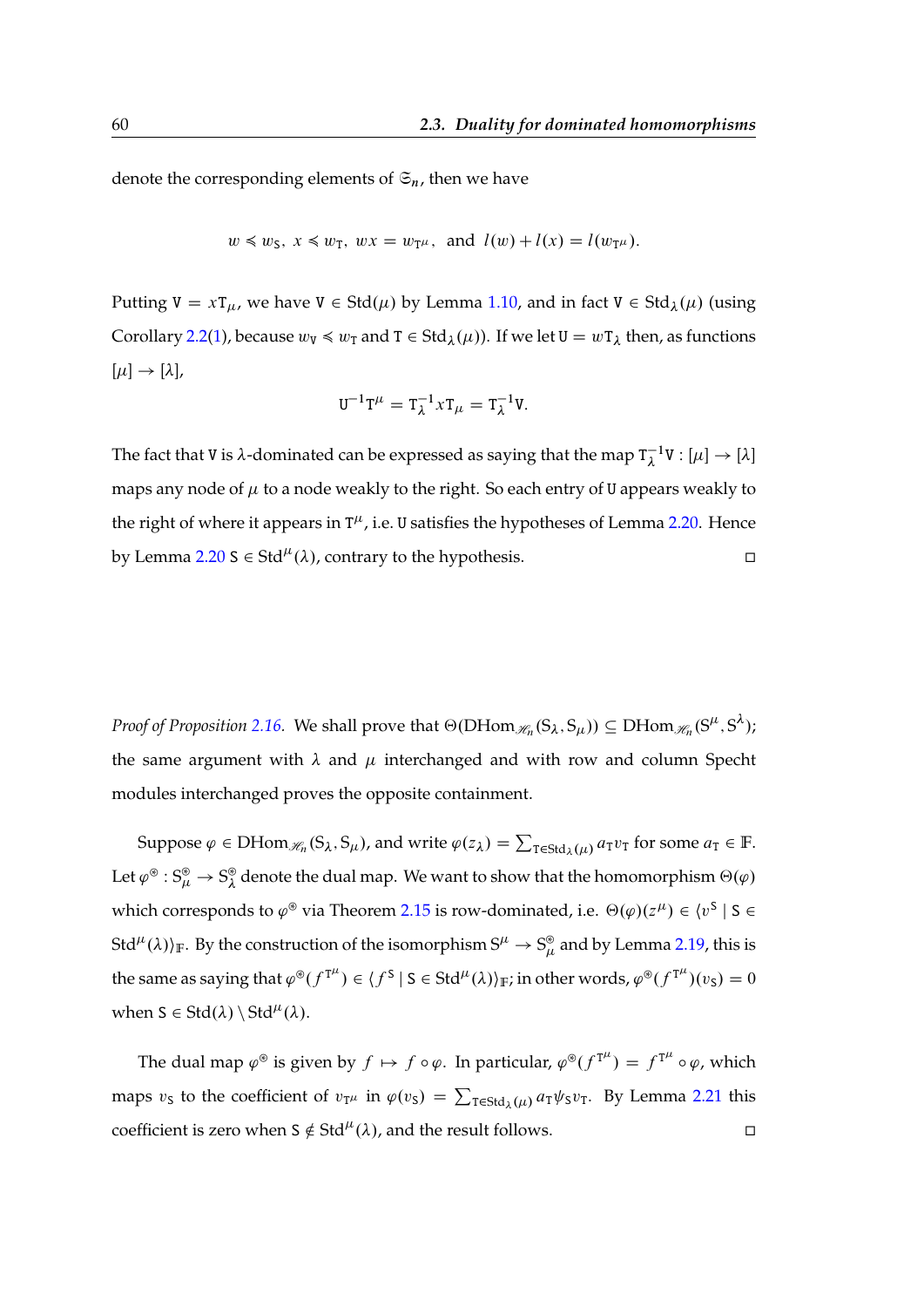### **2.4 Generalised column removal for multipartitions**

Now we come to the main results of the chapter, which give row and column removal theorems for dominated homomorphisms between Specht modules.

**Definition 2.22.** Suppose  $\lambda = (\lambda^{(1)}, \ldots, \lambda^{(l)}) \in \mathcal{P}_n^l$ . For any  $1 \leq m \leq l$  and any  $c \geq 0$ , define  $\lambda_1^{(m),c}$  $\lambda^{(m),c}$  to be the partition consisting of all nodes in the first c columns of  $\lambda^{(m)}$ , and  $\lambda_{\rm r}^{(m),c}$  the partition consisting of all nodes after the first  $c$  columns of  $\lambda^{(m)}.$  That is,

$$
(\lambda_1^{(m),c})_i = \min\left\{\lambda_i^{(m)}, c\right\}, \qquad (\lambda_\mathbf{r}^{(m),c})_i = \max\left\{\lambda_i^{(m)} - c, 0\right\} \qquad \text{for all } i \geq 1.
$$

Now define

$$
\lambda_{\rm r} = \lambda_{\rm r}(c, m) = (\lambda^{(1)}, \dots, \lambda^{(m-1)}, \lambda_{\rm r}^{(m),c}),
$$
  

$$
\lambda_{\rm l} = \lambda_{\rm l}(c, m) = (\lambda_{\rm l}^{(m),c}, \lambda^{(m+1)}, \dots, \lambda^{(l)}).
$$

Here is an enlightening pictorial representation of this construction, with  $l = 3$ ,  $m = 2$ and  $c = 3$ .



Now we consider tableaux. Suppose  $\lambda_1, \lambda_r$  are as above, and let  $n_1 = |\lambda_1|$  and  $n_r = |\lambda_r|$ .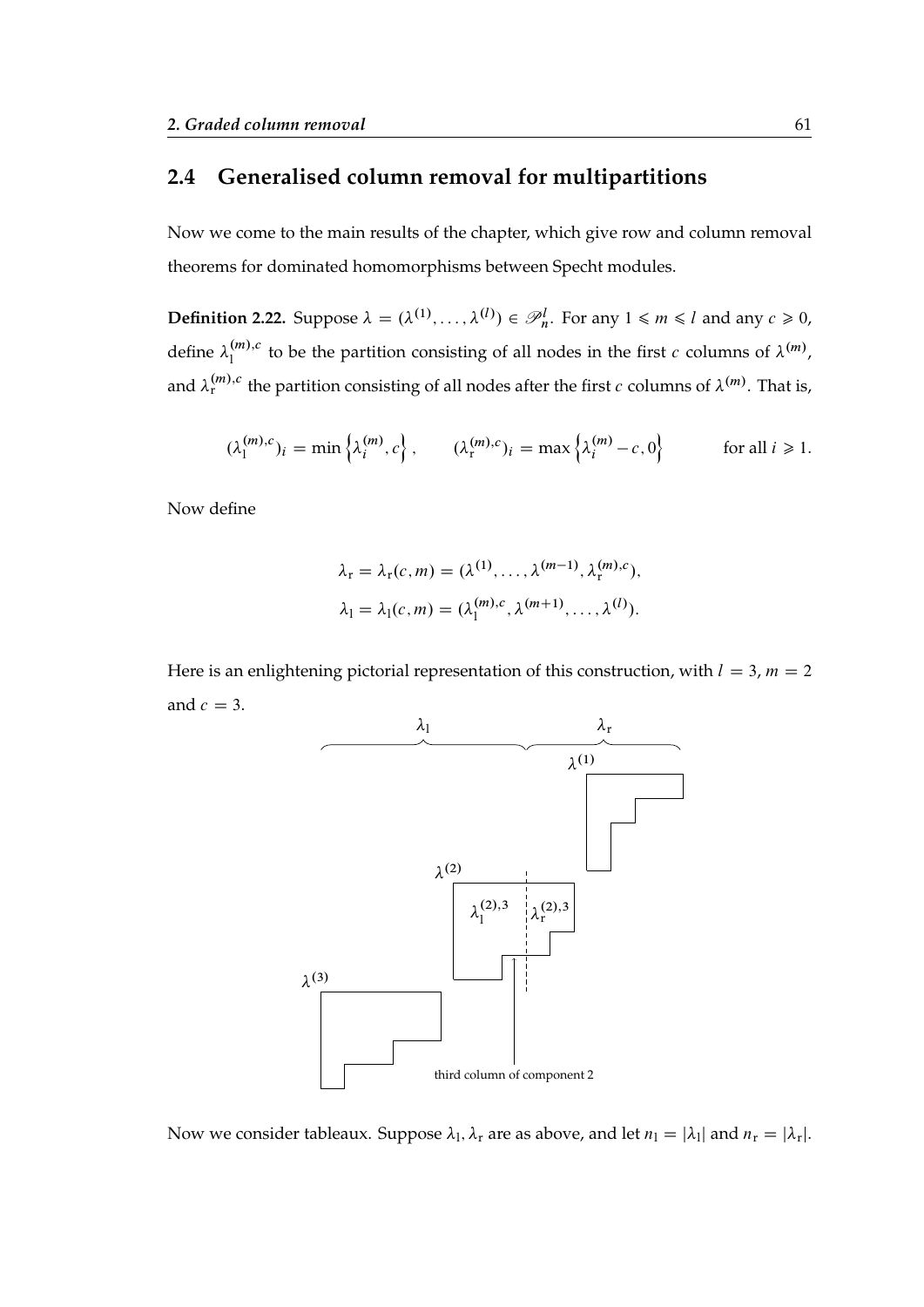Given a  $\lambda_1$ -tableau T<sub>1</sub> and a  $\lambda_r$ -tableau T<sub>r</sub>, define T<sub>1</sub>#T<sub>r</sub> to be the  $\lambda$ -tableau obtained by filling in the entries  $1, \ldots, n_1$  as they appear in  $T_1$ , and then filling in the entries  $n_1 + 1, \ldots, n$  as  $1, \ldots, n_r$ , respectively, appear in  $T_r$ . If  $T_l \in Std(\lambda_l)$  and  $T_r \in Std(\lambda_r)$ then  $T_1 \# T_r \in \text{Std}(\lambda)$ . Conversely, observe that if  $T \in \text{Std}(\lambda)$  and the integers  $1, \ldots, n_1$  all appear in T in column c of component m or further to the left, then T has the form  $T_1 \# T_r$ for some  $T_1 \in \text{Std}(\lambda_1)$  and  $T_r \in \text{Std}(\lambda_r)$ . We write  $\text{Std}_{1r}(\lambda)$  for the set of  $T \in \text{Std}(\lambda)$  with this property.

**Example.** Take  $l = 3$  and  $\lambda = ((3), (2^2), (2, 1))$ . Taking  $m = 2$  and  $c = 1$ , we get

$$
\lambda_1 = ((1^2), (2, 1)), \qquad \lambda_r = ((3), (1^2)).
$$

If we choose



then we obtain

$$
T_1 \# T_r =
$$
 7810.  
 $\frac{16}{39}$   
 $\frac{24}{5}$ 

#### **2.5 Simple row and column removal**

<span id="page-61-0"></span>**Theorem 2.23** (Graded Column Removal). Suppose  $\lambda, \mu \in \mathcal{P}_n^l$  and  $1 \leq m \leq l$ . Suppose *that*  $\lambda^{(m+1)} = \cdots = \lambda^{(l)} = \mu^{(m+1)} = \cdots = \mu^{(l)} = \emptyset$ , and  $k := (\lambda^{(m)'})_1 = (\mu^{(m)'})_1$ . Let  $\lambda_r = \lambda_r(1, m), \mu_r = \mu_r(1, m)$  and  $\kappa_r = (\kappa_1, \ldots, \kappa_{m-1}, \kappa_m + 1)$ . Then

$$
\text{DHom}_{\mathscr{H}_n}(S_{\lambda|\kappa},S_{\mu|\kappa})\cong \text{DHom}_{\mathscr{H}_{n-k}}(S_{\lambda_r|\kappa_r},S_{\mu_r|\kappa_r})
$$

*as graded vector spaces over* F*.*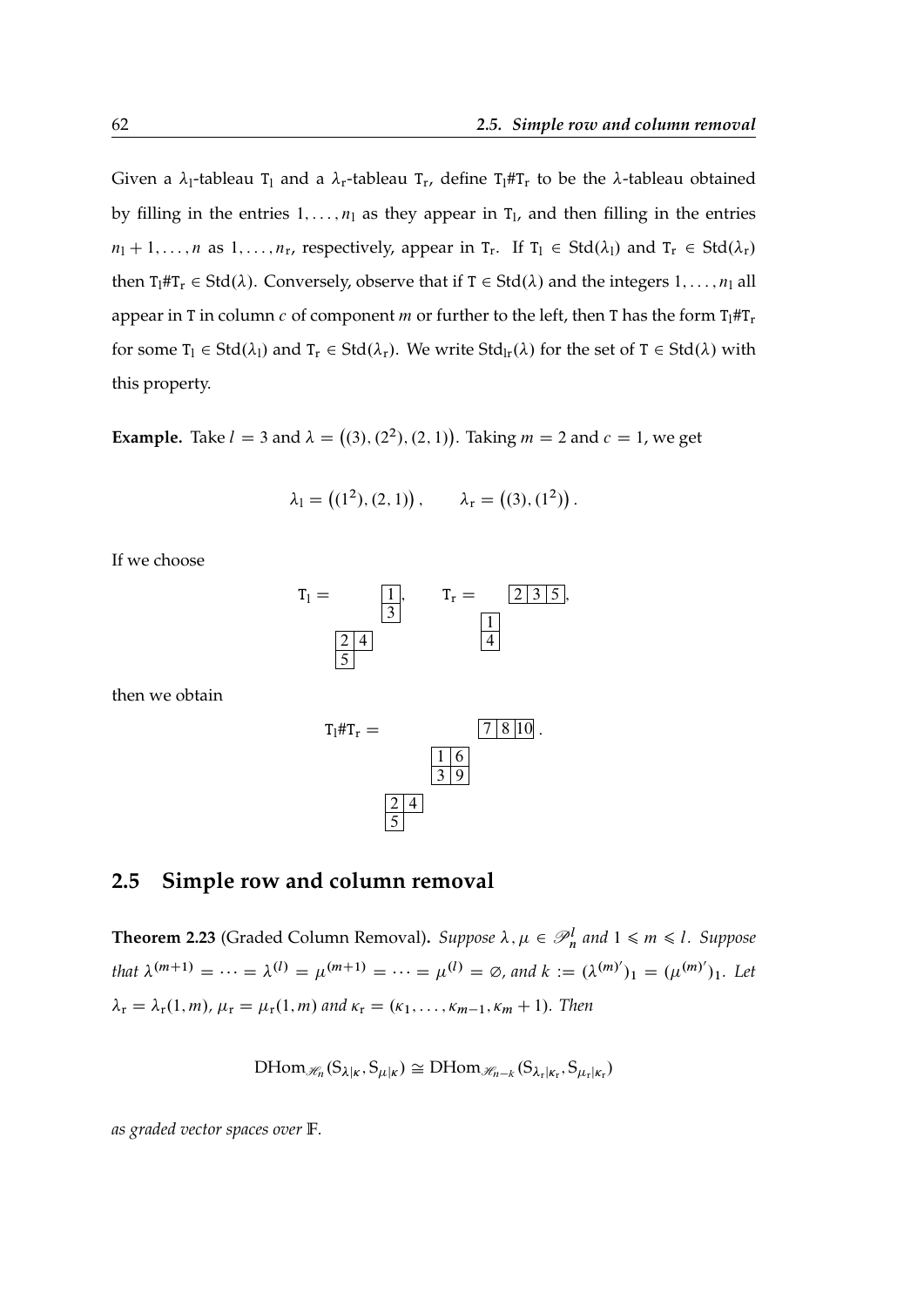#### *Remarks.*

1. Recalling Theorem [2.7,](#page-49-0) this result in fact implies that

$$
\text{Hom}_{\mathscr{H}_n}(S_{\lambda|\kappa},S_{\mu|\kappa})\cong \text{Hom}_{\mathscr{H}_{n-k}}(S_{\lambda_r|\kappa_r},S_{\mu_r|\kappa_r})
$$

when  $e \neq 2$  and  $\kappa_1, \ldots, \kappa_l$  are distinct.

2. In light of the first example after Theorem [2.7,](#page-49-0) the above result is clearly false if we instead consider all homomorphisms, without any restrictions on  $e$  or  $\kappa$ . Indeed, building on this same example, we see that when  $e = 2$  and  $\kappa = (0)$ ,  $\text{Hom}_{\mathscr{H}_4}(S_{((2^2))}, S_{((3,1))}) = \{0\}$  (whereas  $\text{Hom}_{\mathscr{H}_2}(S_{((1^2))}, S_{((2))}) \neq \{0\}$ ). To see that  $\text{Hom}_{\mathscr{H}_4}(S_{((2^2))}, S_{((3,1))}) = \{0\}$ , note that the only  $(3, 1)$ -tableaux with residue sequence  $i_{((2^2))} = (0, 1, 1, 0)$  are  $T_{((3,1))}$  and  $S = s_2T_{((3,1))}$ , which have degrees  $+1$ and -1 respectively. The Garnir element  $\psi_3 \psi_2$  does not kill  $z_{((3,1))}$  (as  $\psi_3 \psi_2 z_{((3,1))}$ is an element of the standard basis of  $S_{((3,1))}$ , and  $y_2 \psi_2 z_{((3,1))} = -z_{((3,1))} \neq 0$ .

*Proof.* We construct the isomorphism explicitly in the KLR setting. First note that we may assume  $\lambda \ge \mu$ , since otherwise  $Std_{\lambda_r}(\mu_r) = Std_{\lambda}(\mu) = \emptyset$  and the result is immediate. We also observe that  $\text{cont}(\lambda) = \text{cont}(\mu)$  if and only if  $\text{cont}(\lambda_r) = \text{cont}(\mu_r)$ ; if these conditions do not hold then the result is trivial since both homomorphism spaces are zero, so we assume  $\text{cont}(\lambda) = \text{cont}(\mu)$ , and set  $\alpha := \text{cont}(\lambda)$ ,  $\beta := \text{cont}(\lambda_r)$ .

For this proof we make an assumption about the choice of preferred reduced expressions defining the standard bases for  $S_{\mu_r|\kappa_r}$  and  $S_{\mu|\kappa}$ . Given  $T \in \text{Std}_{\lambda_r}(\mu_r)$ , we define  $T^+ := T_{\mu_1}$ #T, where

$$
\mu_1 = \mu_1(1,m) = \left( (1^k), \emptyset, \ldots, \emptyset \right) \in \mathscr{P}_k^{l-m+1}.
$$

In other words,  $T^+$  is obtained from T by increasing each entry by  $k$ , adding the column  $\overline{1}$  at the left of component m, and then adding  $l - m$  empty components at the end.  $\overline{k}$ 

Now recall the maps (both denoted shift<sub>k</sub>) from  $\mathfrak{S}_{n-k}$  to  $\mathfrak{S}_n$  and from  $\mathcal{H}_\beta$  to  $\mathcal{H}_\alpha$ .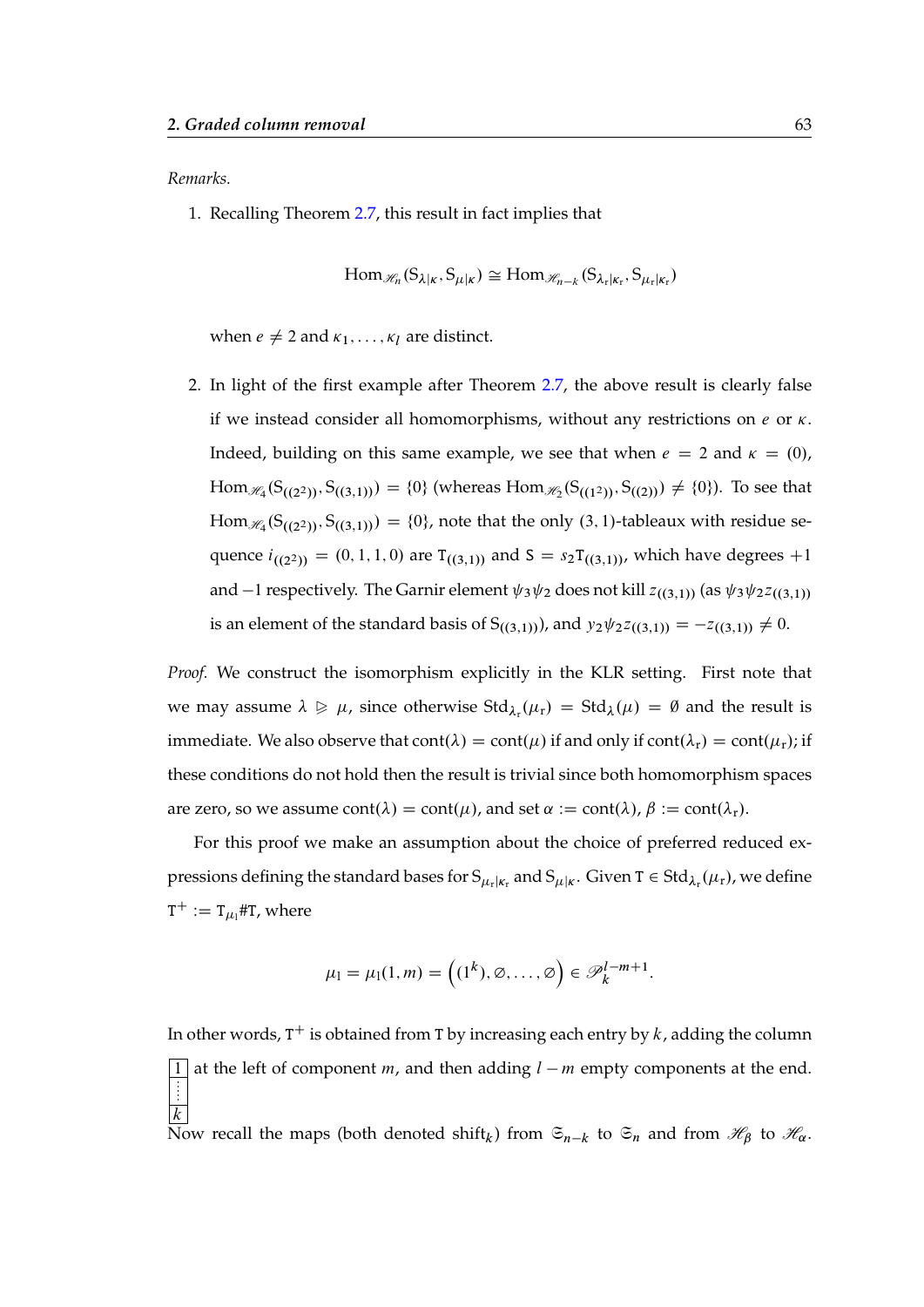Observe that for  $T \in \text{Std}_{\lambda_{\tau}}(\mu_{r})$  we have  $w_{T^{+}} = \text{shift}_{k}(w_{T})$ . By choosing compatible reduced expressions for  $w_{T+}$  and  $w_T$ , we may assume that  $\psi_{T+} = \text{shift}_k(\psi_T)$  as well.

Now let  $c = (\lambda_{r}^{(m)})_1^{\prime}$  $\mathbf{I}_1'$ . Then the entries  $1, \ldots, c$  all appear in the first column of component *m* in  $T_{\lambda_r}$ , and hence if  $T \in Std_{\lambda_r}(\mu_r)$  these entries all appear in the first column of component *m* of T. In particular,  $w_T$  fixes  $1, \ldots, c$ , so  $\psi_T$  only involves terms  $\psi_j$  for  $j > c$ ; hence  $\psi_{T+}$  only involves terms  $\psi_j$  for  $j > k + c$ .

Now suppose  $\varphi_r \in \text{DHom}_{\mathscr{H}_{n-k}}(\mathsf{S}_{\lambda_r|\kappa_r}, \mathsf{S}_{\mu_r|\kappa_r})$ . Then

$$
\varphi_{\mathbf{r}}(z_{\lambda_{\mathbf{r}}}) = \sum_{\mathbf{T} \in \text{Std}_{\lambda_{\mathbf{r}}}(\mu_{\mathbf{r}})} a_{\mathbf{T}} v_{\mathbf{T}} \quad \text{for some } a_{\mathbf{T}} \in \mathbb{F}.
$$

We define  $\varphi : S_{\lambda | \kappa} \to S_{\mu | \kappa}$  by

$$
\varphi(z_{\lambda}) = \sum_{T \in \text{Std}_{\lambda_T}(\mu_r)} a_T v_{T^+}.
$$

We must verify that this does indeed define a homomorphism, i.e. that  $h\varphi(z_\lambda) = 0$ whenever  $h \in Ann(z_\lambda)$ . (Here and henceforth we write  $Ann(z_\lambda)$  for the annihilator of  $z_\lambda$ .) Firstly, note that if  $T \in \text{Std}_{\lambda_r}(\mu_r)$  with  $a_T \neq 0$ , then T has residue sequence  $i_{\lambda_r}$ ; this implies that T<sup>+</sup> has residue sequence  $i_\lambda$ , so that  $e(i_\lambda)\varphi(z_\lambda) = \varphi(z_\lambda)$ , as required. For the other relations, observe from the defining relations for the column Specht module that shift<sub>k</sub>(Ann( $z_{\lambda_r}$ ))  $\subseteq$  Ann( $z_{\lambda}$ ) (and similarly for  $\mu_r$  and  $\mu$ ). Now for  $k < j \le n$  we have  $y_{j-k} \in \text{Ann}(z_{\lambda_r})$ , so (since  $\varphi_r$  is a homomorphism)  $y_{j-k} \sum_{\tau} a_{\tau} \psi_{\tau} \in \text{Ann}(z_{\mu_r})$ . Hence

$$
Ann(z\mu) \ni shiftk \left(yj-k \sum_{T} a_{T} \psi_{T}\right) = yj \sum_{T} a_{T} \psi_{T} +
$$

so that  $y_j \varphi(z_\lambda) = 0$ . A similar statement applies to  $\psi_j$  whenever  $k < j < n$  with  $j \downarrow_{T_\lambda} j + 1$ , and to any Garnir element  $g_A$  where A does not lie in the first column of component m.

It remains to check the generators of  $\text{Ann}(z_{\lambda})$  which do not lie in shift<sub>k</sub>  $(\text{Ann}(z_{\lambda_{\text{r}}}))$ , i.e. the elements  $y_1, \ldots, y_k$ ,  $\psi_1, \ldots, \psi_{k-1}$  and  $g_A$  for A of the form  $(j, 1, m)$  with  $1 \leq j \leq c$ .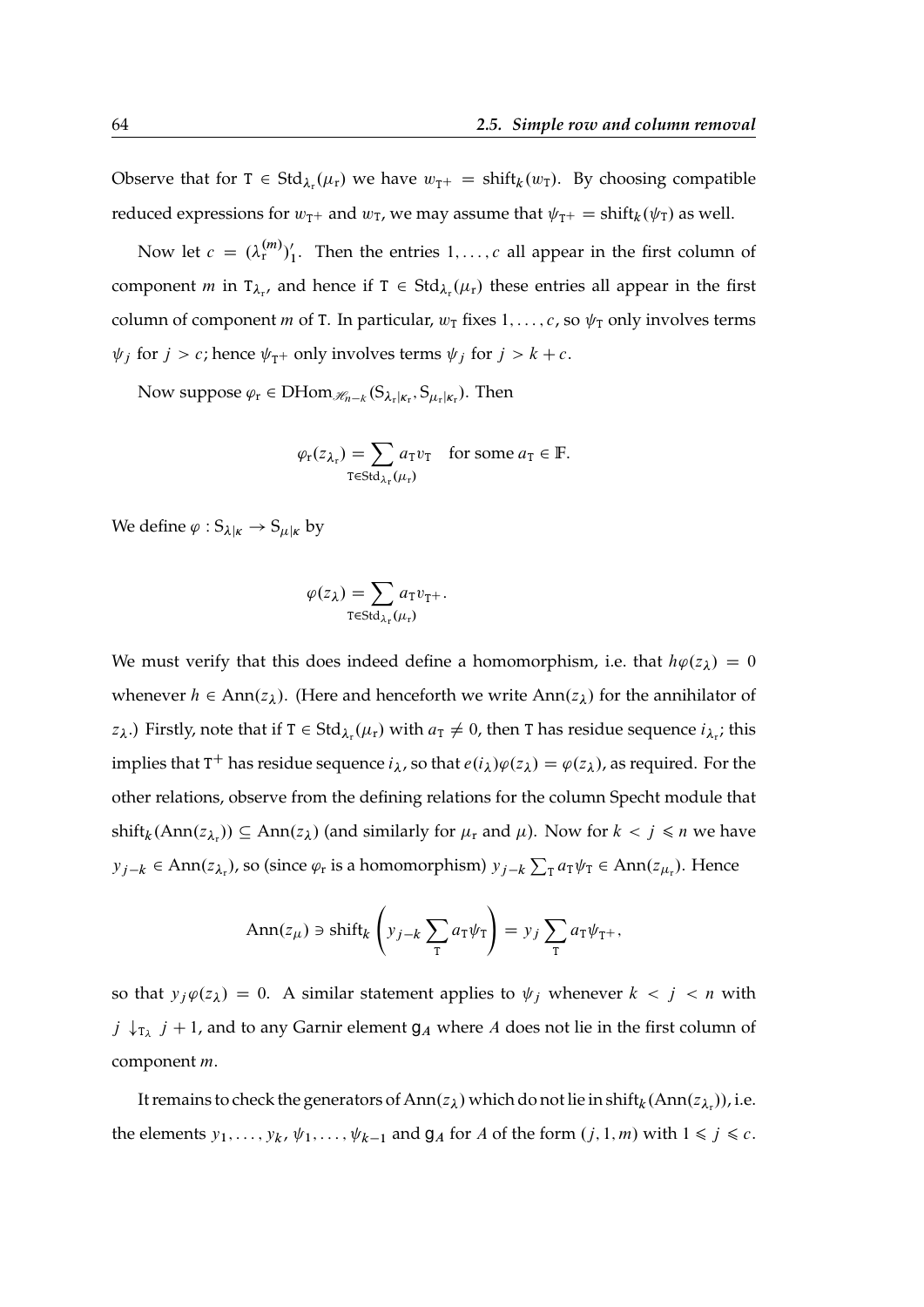Let h denote any of these elements, and observe that since each  $\psi_{T+}$  is a product of terms  $\psi_i$  with  $i > k + c$ , h commutes with  $\psi_{T+}$  (note that if  $h = \mathsf{g}_{(j,1,m)}$ , then h only involves terms  $\psi_i$  for  $i < k + c$ ). Hence

$$
h\varphi(z_{\lambda}) = h\sum_{\mathbf{T}} a_{\mathbf{T}}\psi_{\mathbf{T}^+} z_{\mu} = \sum_{\mathbf{T}} a_{\mathbf{T}}\psi_{\mathbf{T}^+} h z_{\mu} = 0,
$$

since  $h \in \text{Ann}(z_\mu)$ .

So Ann $(z_{\lambda})\varphi(z_{\lambda}) = 0$ , and  $\varphi$  is a well-defined homomorphism. So we have a map  $\Phi$  : DHom $_{\mathscr{H}_{n-k}}(S_{\lambda_r|\kappa_r},S_{\mu_r|\kappa_r})\to$  DHom $_{\mathscr{H}_n}(S_{\lambda|\kappa},S_{\mu|\kappa})$  given by  $\varphi_r\mapsto \varphi$ , and  $\Phi$  is obviously linear. To show that  $\Phi$  is bijective, we construct its inverse. Any  $S \in \text{Std}_{\lambda}(\mu)$ must have entries  $1, \ldots, k$  in order down the first column of its *m*th component; that is,  $S = T^+$  for some  $T \in Std_{\lambda_r}(\mu_r)$ . So given  $\theta \in DHom_{\mathcal{H}_n}(S_{\lambda|\kappa}, S_{\mu|\kappa})$ , we can write

$$
\theta(z_{\lambda}) = \sum_{\tau \in \text{Std}_{\lambda_{\tau}}(\mu_{\tau})} a_{\tau} v_{\tau+} \quad \text{for some } a_{\tau} \in \mathbb{F}.
$$

Applying (a simpler version of) the above argument in reverse, we see that we have a homomorphism  $\theta_r : S_{\lambda_r} \to S_{\mu_r}$  given by

$$
\theta_{\mathbf{r}}(z_{\lambda_{\mathbf{r}}}) = \sum_{\mathbf{T} \in \mathrm{Std}_{\lambda_{\mathbf{r}}}(\mu_{\mathbf{r}})} a_{\mathbf{T}} v_{\mathbf{T}}.
$$

So we get a linear map  $DHom_{\mathscr{H}_n}(S_{\lambda|\kappa},S_{\mu|\kappa}) \to DHom_{\mathscr{H}_{n-k}}(S_{\lambda_r|\kappa_r},S_{\mu_r|\kappa_r})$  which is a two-sided inverse to  $\Phi$ , and hence  $\Phi$  is a bijection.

Finally, to show that we have an isomorphism of graded vector spaces, we show that  $\Phi$  is homogeneous of degree 0. That is, if  $0 \neq \varphi_r \in DHom_{\mathscr{H}_{n-k}}(S_{\lambda_r|\kappa_r}, S_{\mu_r|\kappa_r})$  is homogeneous, then  $\varphi$  is also homogeneous with deg( $\varphi$ ) = deg( $\varphi$ <sub>r</sub>). To see this, we write

$$
\varphi_{\mathbf{r}}(z_{\lambda_{\mathbf{r}}}) = \sum_{\mathbf{T} \in \text{Std}_{\lambda_{\mathbf{r}}}(\mu_{\mathbf{r}})} a_{\mathbf{T}} v_{\mathbf{T}} \quad \text{for some } a_{\mathbf{T}} \in \mathbb{F}.
$$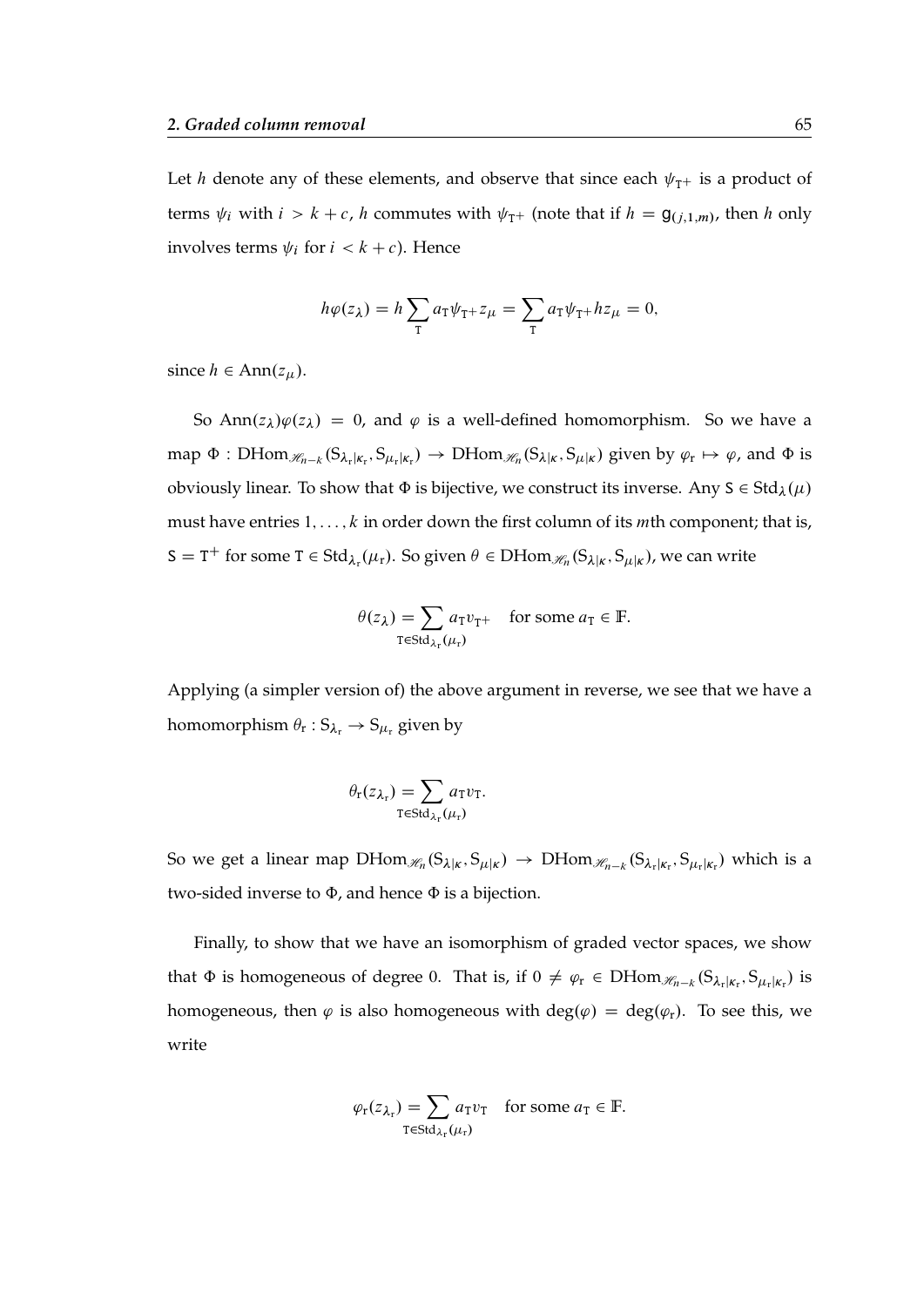Then

 $\varphi(z_\lambda) = \sum$  $T \in Std_{\lambda_{r}}(\mu_{r})$  $a_{\text{T}}v_{\text{T}}$ +,

and for each T with  $a_T \neq 0$  we have

$$
codeg^{k}(T^{+})-codeg^{k}(T_{\lambda})=codeg^{k_{R}}(T)-codeg^{k_{R}}(T_{\lambda_{r}})=deg(\varphi_{r}).
$$

Hence  $\varphi$  is homogeneous of degree deg $(\varphi_r)$ .

Now we make corresponding definitions for row removal.

**Definition 2.24.** Suppose  $\lambda \in \mathcal{P}_n^l$ . For any  $1 \leq m \leq l$  and any  $r \geq 0$ , define

$$
\lambda_t^{(m),r} = (\lambda_1^{(m)}, \ldots, \lambda_r^{(m)}, 0, 0, \ldots), \qquad \lambda_b^{(m),r} = (\lambda_{r+1}^{(m)}, \lambda_{r+2}^{(m)}, \ldots).
$$

Now let

$$
\lambda_{t} = \lambda_{t}(r, m) = (\lambda^{(1)}, \dots, \lambda^{(m-1)}, \lambda_{t}^{(m), r}),
$$
  

$$
\lambda_{b} = \lambda_{b}(r, m) = (\lambda_{b}^{(m), r}, \lambda^{(m+1)}, \dots, \lambda^{(l)}),
$$

and set  $n_t = |\lambda_t|$  and  $n_b = |\lambda_b|$ .

<span id="page-65-0"></span>**Corollary 2.25** (Graded Row Removal). Suppose  $\lambda, \mu \in \mathcal{P}_n^l$  and  $1 \leq m \leq l$ . Suppose that  $\lambda^{(1)} = \cdots = \lambda^{(m-1)} = \mu^{(1)} = \cdots = \mu^{(m-1)} = \emptyset$ , and  $k := \lambda_1^{(m)} = \mu_1^{(m)}$  $\binom{m}{1}$ . Let  $\lambda_{\rm b} = \lambda_{\rm b}(1,m)$ ,  $\mu_{\rm b} = \mu_{\rm b}(1,m)$  and  $\kappa_{\rm b} = (\kappa_m - 1, \kappa_{m+1}, \ldots, \kappa_l)$ . Then

$$
DHom_{\mathscr{H}_{n}}(S_{\lambda|\kappa},S_{\mu|\kappa})\cong DHom_{\mathscr{H}_{n-k}}(S_{\lambda_{b}|\kappa_{b}},S_{\mu_{b}|\kappa_{b}})
$$

*as graded vector spaces over* F*.*

*Proof.*

$$
\text{DHom}_{\mathcal{H}_n}(S_{\lambda|\kappa}, S_{\mu|\kappa}) \cong \text{DHom}_{\mathcal{H}_n}(S_{\mu'|\kappa'}, S_{\lambda'|\kappa'}) \qquad \text{by Theorem 2.18,}
$$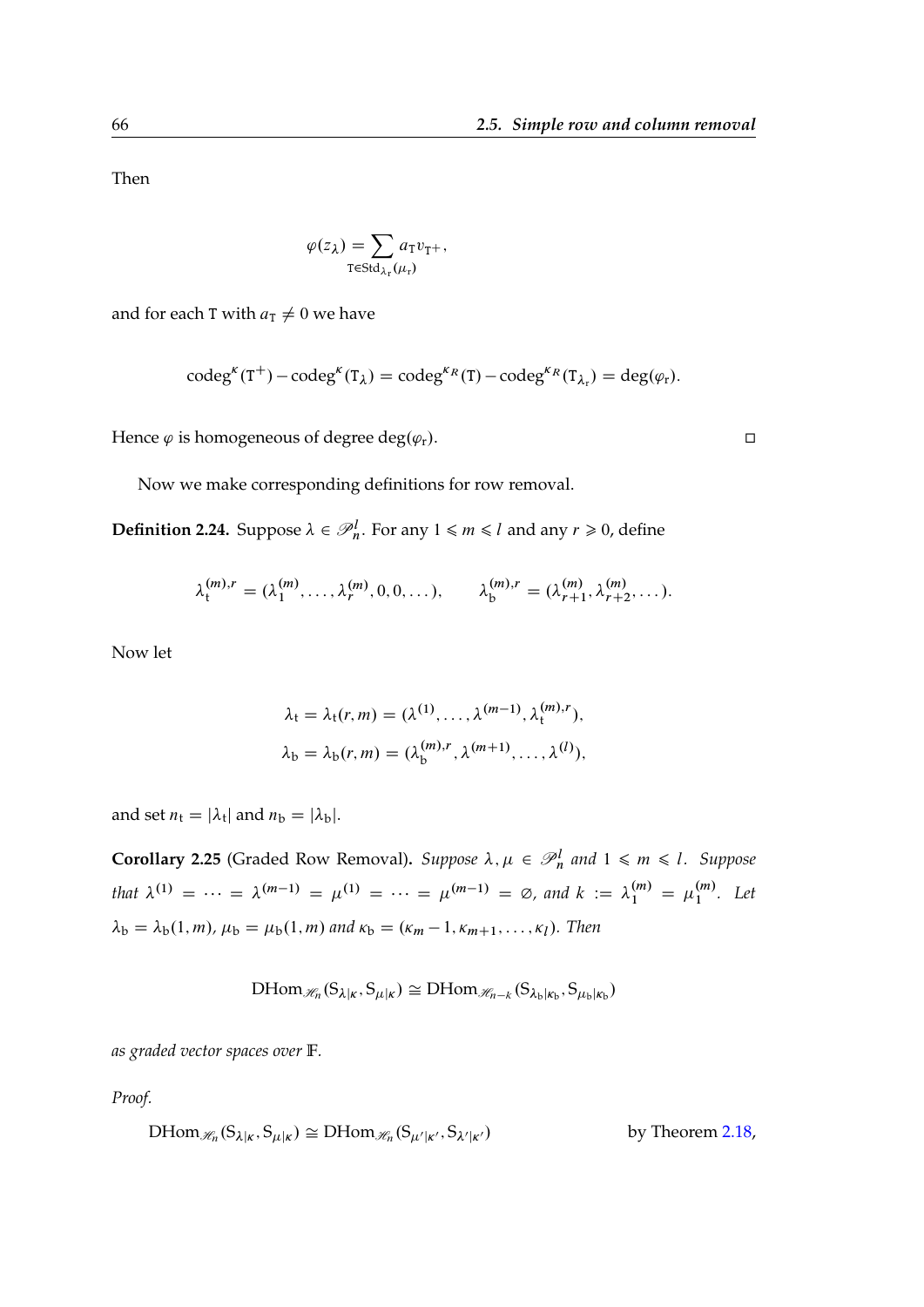$$
\cong \text{DHom}_{\mathscr{H}_{n-k}}(S_{(\mu_b)'|(\kappa_b)'}, S_{(\lambda_b)'|(\kappa_b)'}) \qquad \text{by Theorem 2.23,}
$$
  

$$
\cong \text{DHom}_{\mathscr{H}_{n-k}}(S_{\lambda_b|\kappa_b}, S_{\mu_b|\kappa_b}) \qquad \text{by Theorem 2.18 again.} \quad \square
$$

Now we prove a 'final column removal' theorem, where we assume that the rightmost non-empty columns of  $\lambda$  and  $\mu$  are in the same place and of the same length.

<span id="page-66-0"></span>**Theorem 2.26** (Final Column Removal). Suppose  $\lambda, \mu \in \mathcal{P}_n^l$  and  $1 \leq m \leq l$ . Suppose  $\lambda^{(1)} = \cdots = \lambda^{(m-1)} = \mu^{(1)} = \cdots = \mu^{(m-1)} = \emptyset, d := \lambda_1^{(m)} = \mu_1^{(m)}$  $\binom{m}{1}$  and  $k := (\lambda^{(m)})'_d =$  $(\mu^{(m)})'$  $d_{d}$ . Let  $\lambda_1 = \lambda_1(d-1,m)$ ,  $\mu_1 = \mu_1(d-1,m)$  and  $\kappa_1 = (\kappa_m, \ldots, \kappa_l)$ . Then

$$
\text{DHom}_{\mathscr{H}_n}(S_{\lambda|\kappa},S_{\mu|\kappa})\cong \text{DHom}_{\mathscr{H}_{n-k}}(S_{\lambda_1|\kappa_1},S_{\mu_1|\kappa_1})
$$

*as graded vector spaces over* F*.*

*Proof.* We first use Corollary [2.25](#page-65-0) to remove the first k rows of length d from both  $\lambda^{(m)}$ and  $\mu^{(m)}$ . We obtain

$$
\text{DHom}_{\mathscr{H}_n}(S_{\lambda|\kappa},S_{\mu|\kappa})\cong \text{DHom}_{\mathscr{H}_{n-dk}}(S_{\lambda_b|\kappa_b},S_{\mu_b|\kappa_b})
$$

where  $\lambda_b = \lambda_b(k, m)$ ,  $\mu_b = \mu_b(k, m)$  and  $\kappa_b = (\kappa_m - k, \kappa_2, \dots, \kappa_l)$ . We then use Corol-lary [2.25](#page-65-0) again to add k rows of length  $d-1$  to the top of both  $\lambda_b^{(m)}$  $\binom{m}{b}$  and  $\mu_b^{(m)}$  $b^{(m)}$ . We obtain

$$
\text{DHom}_{\mathscr{H}_{n-dk}}(S_{\lambda_b|\kappa_b},S_{\mu_b|\kappa_b})\cong \text{DHom}_{\mathscr{H}_{n-k}}(S_{\lambda_l|\kappa_l},S_{\mu_l|\kappa_l}),
$$

which gives the result.

It will be helpful below to be able to give a direct construction for final column removal, as done in the proof of Theorem [2.23](#page-61-0) for first column removal. We assume the hypotheses and notation of Theorem [2.26,](#page-66-0) and for ease of notation we assume that  $S_\lambda$  and  $S_\mu$  are defined using the  $e$ -multicharge  $\kappa$  , while  $S_{\lambda_1}$  and  $S_{\mu_1}$  are defined using  $\kappa_1.$ We can also assume that  $\text{cont}(\lambda) = \text{cont}(\mu) =: \alpha$ , and hence  $\text{cont}(\lambda_1) = \text{cont}(\mu_1) =: \beta$ .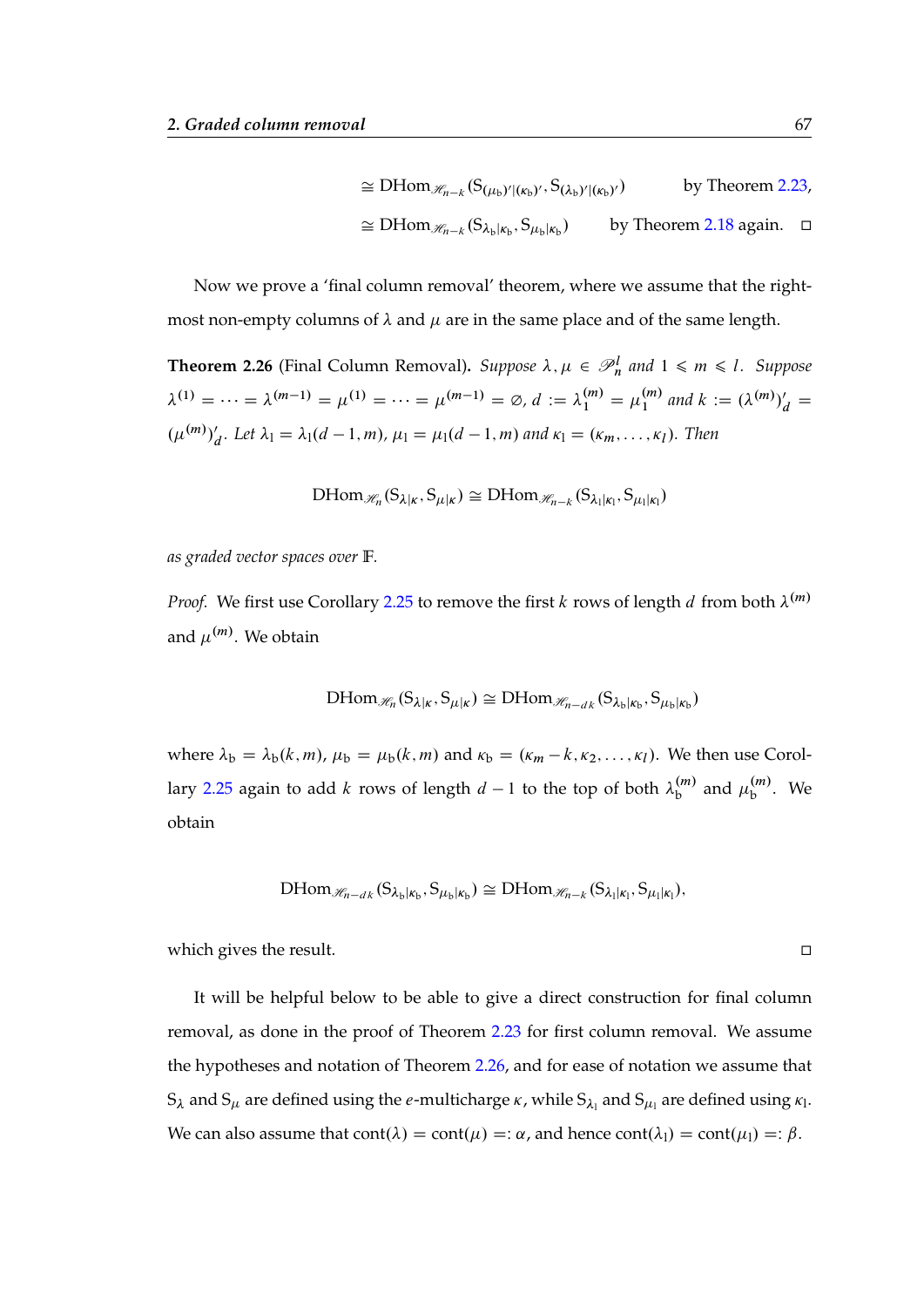We identify  $\mathfrak{S}_{n-k}$  with its image under the map shift<sub>0</sub> :  $\mathfrak{S}_{n-k} \to \mathfrak{S}_n$ , and similarly for  $\mathcal{H}_{\beta}$  and  $\mathcal{H}_{\alpha}$ . As in the proof of Theorem [2.23](#page-61-0) we make an assumption on preferred reduced expressions: given a standard  $\mu$ <sub>1</sub>-tableau T, we define T<sup>+</sup> to be the standard  $\mu$ -tableau obtained by adding a column with entries  $n - k + 1, \ldots, n$  at the right of component *m*; then we have  $w_{T^+} = w_T$ , and we assume that our preferred reduced expressions have been chosen in such a way that  $\psi_{T^+} = \psi_T$ .

<span id="page-67-0"></span>**Lemma 2.27.** With the above notation, we have  $\text{Ann}(z_{\lambda_1}) = \text{Ann}(z_{\lambda}) \cap \mathcal{H}_{\beta}$ .

*Proof.* It follows directly from the presentation for column Specht modules that Ann $(z_{\lambda_1}) \subseteq \text{Ann}(z_{\lambda}) \cap \mathcal{H}_{\beta}$ , so we must show the opposite containment. Consider the  $\mathcal{H}_{\beta}$ -submodule  $\mathcal{H}_{\beta}z_{\lambda}$  of  $S_{\lambda}$  generated by  $z_{\lambda}$ . For any  $T \in Std(\lambda_1)$  we have  $v_{T^+} = \psi_{T^+} z_\lambda = \psi_{T^Z \lambda} \in \mathcal{H}_{\beta} z_\lambda$ , and the  $v_{T^+}$  are linearly independent, so dim<sub>F</sub>  $\mathcal{H}_{\beta} z_\lambda \geq$  $|\operatorname{Std}(\lambda_1)| = \dim_{\mathbb{F}} S_{\lambda_1}$ . So we have

$$
\dim_{\mathbb{F}} \mathcal{H}_{\beta} z_{\lambda} \geq \dim_{\mathbb{F}} \mathcal{H}_{\beta} z_{\lambda_1},
$$

i.e.

$$
\dim_{\mathbb{F}} \frac{\mathscr{H}_{\beta}}{\mathrm{Ann}(z_{\lambda}) \cap \mathscr{H}_{\beta}} \geq \dim_{\mathbb{F}} \frac{\mathscr{H}_{\beta}}{\mathrm{Ann}(z_{\lambda_1})},
$$

and so Ann $(z_{\lambda_1}) \supseteq \text{Ann}(z_{\lambda}) \cap \mathcal{H}_{\beta}$ .

Now we consider dominated homomorphisms. Observe that since  $\lambda$  and  $\mu$  have the same last column,  $Std_{\lambda}(\mu) = \{T^+ \mid T \in Std_{\lambda_1}(\mu_1)\}\.$  So if  $\varphi \in DHom_{\mathscr{H}_{n}}(S_{\lambda}, S_{\mu})$ , then we can write

$$
\varphi(z_{\lambda}) = \sum_{\mathbf{T} \in \text{Std}_{\lambda_1}(\mu_1)} a_{\mathbf{T}} v_{\mathbf{T}} + \text{ with } a_{\mathbf{T}} \in \mathbb{F}.
$$

Then we can define a homomorphism

$$
\varphi^-:S_{\lambda_1|\kappa_1}\longrightarrow S_{\mu_1|\kappa_1}
$$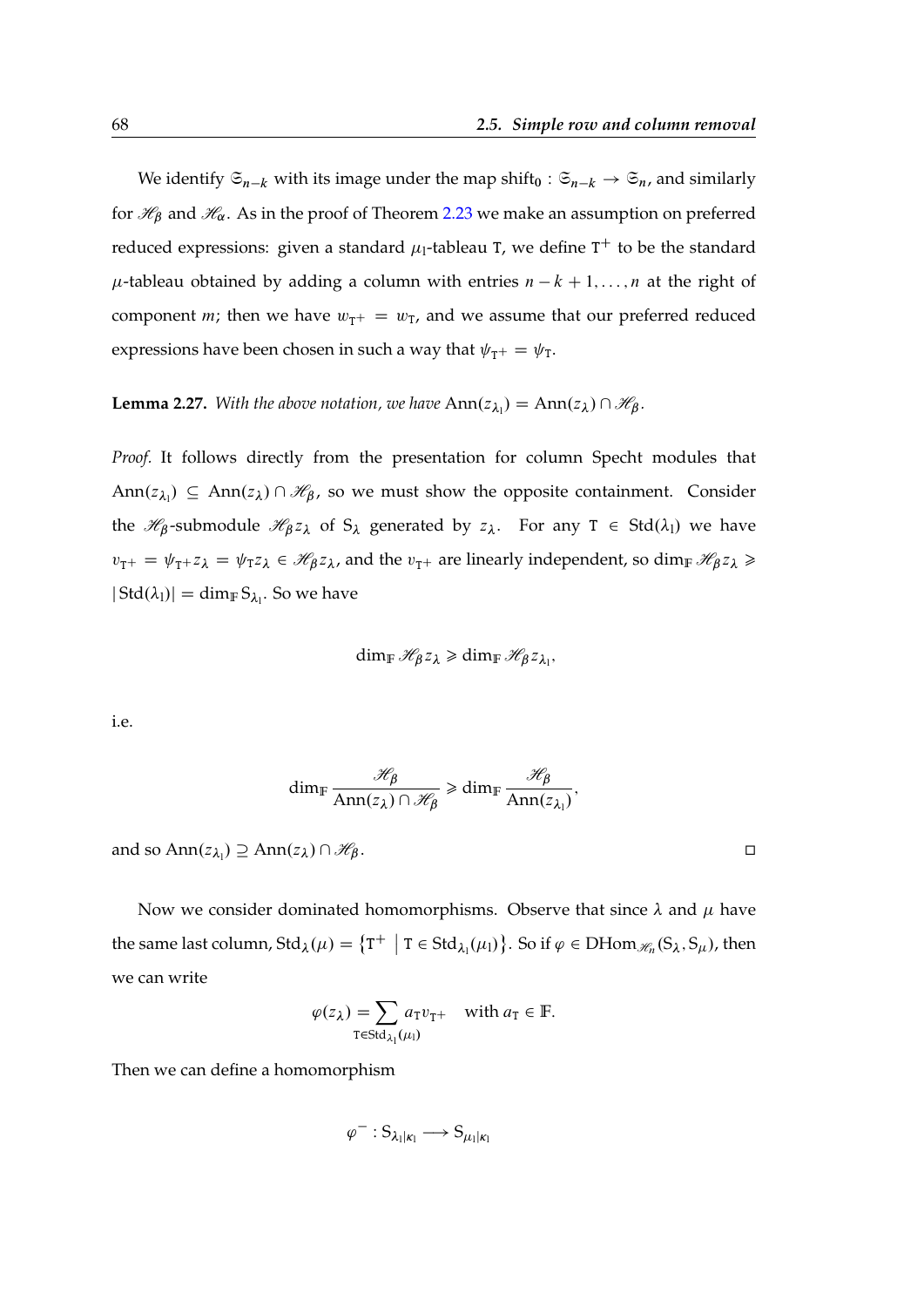$$
z_{\lambda_1} \longmapsto \sum_{\tau \in \text{Std}_{\lambda_1}(\mu_1)} a_{\tau} v_{\tau}.
$$

To see that this definition yields a well-defined homomorphism, we must show that  $h \sum_{\tau} a_{\tau} v_{\tau} = 0$  whenever  $h \in Ann(z_{\lambda_1})$ . By Lemma [2.27](#page-67-0) we have  $h \in Ann(z_{\lambda})$ , and hence (since  $\varphi$  is a homomorphism)  $h \sum_{\tau} a_{\tau} v_{\tau^+} = 0$ ; in other words,  $h \sum_{\tau} a_{\tau} \psi_{\tau} \in$ Ann $(z_\mu)$ . We also have  $h \sum_{\tau} a_{\tau} \psi_{\tau} \in \mathcal{H}_{\beta}$ , so by Lemma [2.27](#page-67-0) again (with  $\lambda$  replaced by  $\mu$ )  $h \sum_{\text{T}} a_{\text{T}} \psi_{\text{T}} \in \text{Ann}(z_{\mu_1})$ , as required.

So we have a map  $\varphi \mapsto \varphi^- : \text{DHom}_{\mathscr{H}_n}(S_{\lambda|\kappa}, S_{\mu|\kappa}) \to \text{DHom}_{\mathscr{H}_{n-k}}(S_{\lambda_1|\kappa_1}, S_{\mu_1|\kappa_1})$ . This is obviously an injective map of degree 0, and hence (by Theorem [2.26\)](#page-66-0) a graded isomorphism.

#### **2.6 Generalised column removal**

Armed with first column removal and final column removal, we can now consider generalised column removal. In what follows, we fix  $c \ge 0$  and  $1 \le m \le l$ , and for any  $v \in \mathcal{P}_n^l$  we write  $v_l = v_l(c, m)$  and  $v_r = v_r(c, m)$ . We suppose  $\lambda, \mu \in \mathcal{P}_n^l$ , and assume that  $|\lambda_1| = |\mu_1| =: n_1$ , so that  $|\lambda_r| = |\mu_r| = n - n_1 =: n_r$ . We also assume that  $\lambda \ge \mu$ . This assumption implies that  $\lambda_1 \triangleright \mu_1$  and  $\lambda_r \triangleright \mu_r$ , which in particular gives

$$
(\lambda^{(m)})'_c \ge (\mu^{(m)})'_c \ge (\mu^{(m)})'_{c+1}
$$

so that it is possible to define a multipartition  $\lambda_1 \# \mu_r \in \mathcal{P}_n^l$  with  $(\lambda_1 \# \mu_r)_1 = \lambda_1$  and  $(\lambda_1 \# \mu_r)_r = \mu_r.$ 

We write  $\kappa_1 = (\kappa_m, \ldots, \kappa_l)$ ,  $\kappa_r = (\kappa_1, \ldots, \kappa_m + c)$ ,  $\mathcal{H}_1 = \mathcal{H}_{n_1}$  and  $\mathcal{H}_r = \mathcal{H}_{n_r}$ . For ease of notation, we will assume throughout the following that the Specht modules  $S_{\lambda}$ ,  $S_{\mu}$ and  $S_{\lambda_1\#\mu_r}$  are defined using the  $e$ -multicharge  $\kappa$ , while  $S_{\lambda_1}$  and  $S_{\mu_1}$  are defined using  $\kappa_1$ and  $S_{\lambda_r}$  and  $S_{\mu_r}$  are defined using  $\kappa_r$ .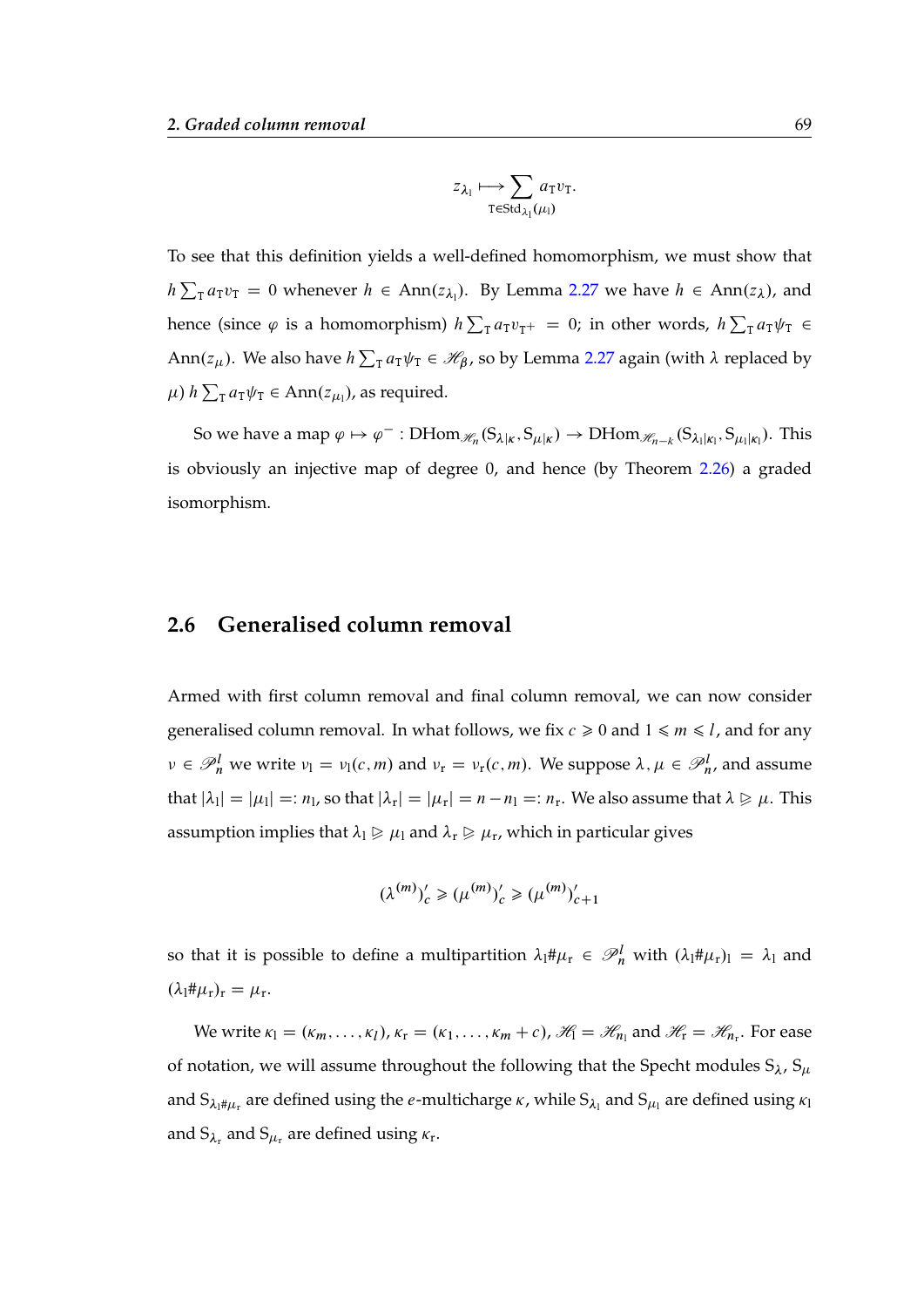Suppose  $\varphi_1 \in \text{DHom}_{\mathscr{H}_1}(S_{\lambda_1},S_{\mu_1})$  and  $\varphi_r \in \text{DHom}_{\mathscr{H}_r}(S_{\lambda_r},S_{\mu_r})$ , and write

$$
\varphi_1(z_{\lambda_1}) = \sum_{S \in \text{Std}_{\lambda_1}(\mu_1)} a_S v_S, \qquad \varphi_r(z_{\lambda_r}) = \sum_{T \in \text{Std}_{\lambda_r}(\mu_r)} b_T v_T
$$

with coefficients  $a_S, b_T \in \mathbb{F}$ . If there is a homomorphism  $\varphi : S_\lambda \to S_\mu$  satisfying

$$
\varphi(z_{\lambda}) = \sum_{\substack{S \in \text{Std}_{\lambda_1}(\mu_1) \\ T \in \text{Std}_{\lambda_r}(\mu_r)}} a_S b_T v_{S\#T},
$$

then we write  $\varphi = \varphi_1 \# \varphi_r$ , and say that  $\varphi$  is a *product homomorphism*.

<span id="page-69-0"></span>**Lemma 2.28.** *Every product homomorphism*  $S_{\lambda} \rightarrow S_{\mu}$  *factors through*  $S_{\lambda_1 \# \mu_{\tau}}$ *.* 

*Proof.* Suppose that  $\varphi = \varphi_1 \# \varphi_r$  is a product homomorphism, and as above write

$$
\varphi_1(z_{\lambda_1}) = \sum_{S \in \text{Std}_{\lambda_1}(\mu_1)} a_S v_S, \qquad \varphi_r(z_{\lambda_r}) = \sum_{T \in \text{Std}_{\lambda_r}(\mu_r)} b_T v_T.
$$

Now define

$$
\varphi_{l} \# \mathrm{id} : S_{\lambda_{l} \# \mu_{r}} \longrightarrow S_{\mu}, \qquad \qquad \mathrm{id} \# \varphi_{r} : S_{\lambda} \longrightarrow S_{\lambda_{l} \# \mu_{r}},
$$
\n
$$
z_{\lambda_{l} \# \mu_{r}} \longmapsto \sum_{S \in \mathrm{Std}_{\lambda_{l}}(\mu_{l})} a_{S} v_{S \# T_{\mu_{r}}}, \qquad \qquad z_{\lambda} \longmapsto \sum_{T \in \mathrm{Std}_{\lambda_{r}}(\mu_{r})} b_{T} v_{T_{\lambda_{l}} \# T}.
$$

Then  $\varphi_1$ # id and id # $\varphi_r$  are both  $\mathcal{H}_n$ -homomorphisms; this follows from the direct constructions of column removal homomorphisms in the proof of Theorem [2.23](#page-61-0) and fol-lowing the proof of Theorem [2.26.](#page-66-0) Clearly  $(\varphi_1 \# id) \circ (id \# \varphi_r) = \varphi$ , so  $\varphi$  factors through  $S_{\lambda_1\# \mu_r}$ . .

**Proposition 2.29.** Assume the hypotheses (on  $\lambda$  and  $\mu$ ) and notation above. Then every  $\varphi \in \mathrm{DHom}_{\mathscr{H}_n}(\mathsf{S}_\lambda,\mathsf{S}_\mu)$  is a sum of product homomorphisms.

*Proof.* We may assume that  $cont(\lambda) = cont(\mu)$  (since otherwise there are no non-zero homomorphisms  $S_{\lambda} \rightarrow S_{\mu}$ ). So for this proof we write  $\alpha := \text{cont}(\lambda)$  and define shift<sub>0</sub>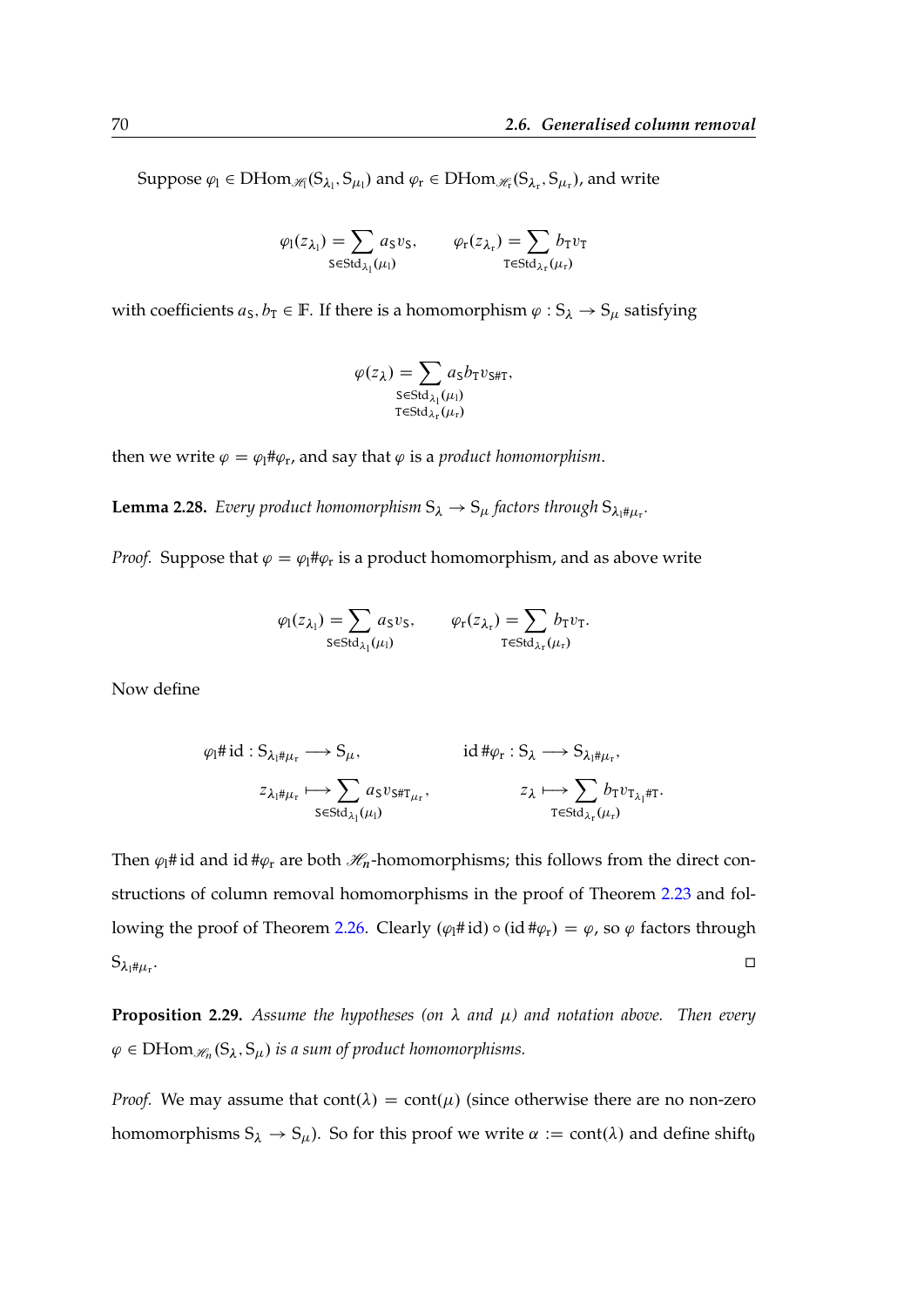to be the map from  $\mathcal{H}_1$  to  $\mathcal{H}_\alpha$  obtained by combining the maps shift<sub>0</sub> :  $\mathcal{H}_\beta \to \mathcal{H}_\alpha$  for all  $\beta \in Q^+$  of height  $n_1$ ; similarly, shift<sub>n<sub>1</sub></sub> denotes the map from  $\mathscr{H}_r$  to  $\mathscr{H}_\alpha$  obtained by combining the maps shift $_{n_1}: \mathscr{H}_{\beta} \to \mathscr{H}_{\alpha}$  for all  $\beta \in \mathcal{Q}^+$  of height  $n_r$ .

For this proof we make an assumption about the choice of preferred reduced expressions similar to that in the proof of Theorem [2.26.](#page-66-0) Specifically, we assume that these expressions have been chosen in such a way that if  $S \in \text{Std}_{\lambda_1}(\mu_1)$  and  $T \in \text{Std}_{\lambda_r}(\mu_r)$ , then the preferred expression for  $w_{\text{S#T}}$  is just the concatenation of the preferred expression for  $w_S$  with the expression obtained by applying shift<sub>n<sub>1</sub></sub> to every term in the preferred expression for  $w_T$ . Hence  $\psi_{\text{S#T}} = \psi_{\text{S}} \text{shift}_{n_1}(\psi_T)$ .

Now we show that every dominated homomorphism  $S_{\lambda} \rightarrow S_{\mu}$  is a sum of product homomorphisms. To do this, we first discuss dominated tableaux. Note that the conditions on  $\lambda$  and  $\mu$  imply that  $Std_{\lambda}(\mu) = \{T_1 \# T_r \mid T_1 \in Std_{\lambda_1}(\mu_1), T_r \in Std_{\lambda_r}(\mu_r)\}$ . Choose a total order  $\blacktriangleright$  on Std<sub> $\lambda(\mu)$ </sub> with the property that if R, S  $\in$  Std $_{\lambda_1}(\mu_1)$  and T, U  $\in$  $\operatorname{Std}_{\lambda_{\mathrm{r}}}(\mu_{\mathrm{r}})$ , then

$$
R\#T \blacktriangleright R\#U \Longleftrightarrow S\#T \blacktriangleright S\#U \qquad \text{and} \qquad R\#T \blacktriangleright S\#T \Longleftrightarrow R\#U \blacktriangleright S\#U.
$$

(For example, we could do this by choosing total orders  $\blacktriangleright_1$ ,  $\blacktriangleright_r$  on  $Std_{\lambda_1}(\mu_1)$ ,  $Std_{\lambda_r}(\mu_r)$ and setting  $V \triangleright W$  if and only if  $V_1 \triangleright_{i} W_1$  or  $(V_1 = W_1$  and  $V_r \triangleright_{r} W_r)$ .)

Now suppose  $\varphi : S_{\lambda} \to S_{\mu}$  is a non-zero dominated homomorphism, and write  $\varphi(z_\lambda) = \sum_{T \in Std_\lambda(\mu)} a_T v_T$  with each  $a_T \in \mathbb{F}$ . Let U be the largest tableau (with respect to  $\blacktriangleright$ ) such that  $a_U \neq 0$ , and proceed by induction on U.

**Claim.** Let U denote the set of tableaux  $T \in Std_{\lambda}(\mu)$  such that  $T_r = U_r$ . Then there is an  $\mathcal{H}_1$ -homomorphism

$$
\varphi_1^{\mathrm{U}}: \mathrm{S}_{\lambda_1} \longrightarrow \mathrm{S}_{\mu_1}
$$

$$
z_{\lambda_1} \longmapsto \sum_{T \in \mathcal{U}} a_{T} v_{T_1}
$$

:

*Proof.* First we make an observation, which follows from the construction of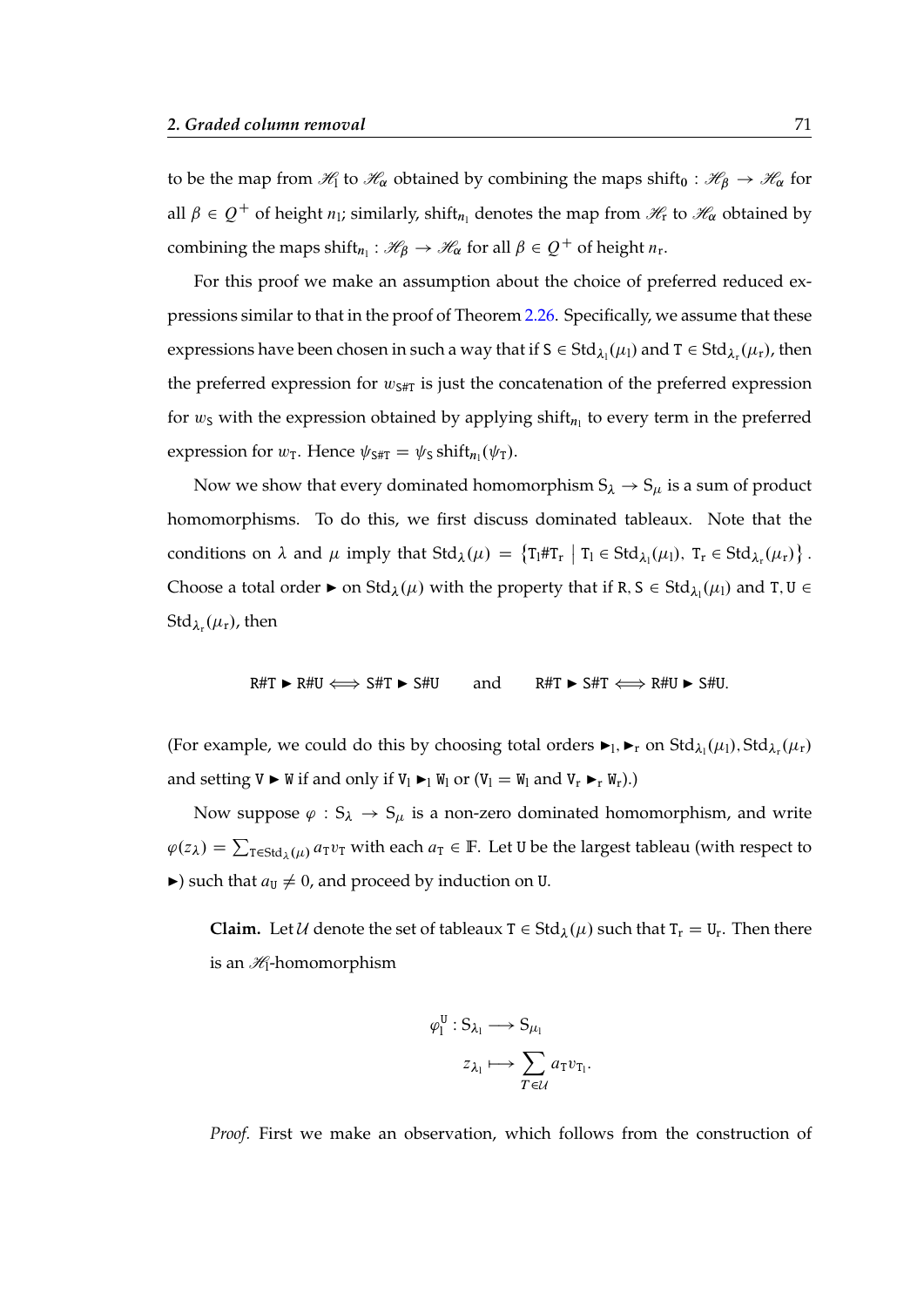Specht modules and our assumptions on preferred reduced expressions. If  $W \in \text{Std}_{\lambda}(\mu)$  and  $h \in \mathcal{H}_1$ , and we write  $hv_{W_1} = \sum_{T \in \text{Std}(\mu_1)} b_T v_T$ , then  $\text{shift}_0(h)v_W =$  $\sum_{T \in Std(\mu_l)} b_T v_{T\#W_r}$ . In particular, shift<sub>0</sub> $(h)v_W$  is a linear combination of basis elements  $v_S$  for  $S \in \text{Std}_{lr}(\mu)$  with  $S_r = W_r$ .

Now take  $h \in Ann(z_{\lambda_1})$ . Then  $\text{shift}_0(h) \in Ann(z_{\lambda})$ , so  $\text{shift}_0(h) \sum_{T \in \text{Std}_{\lambda}(\mu)} a_T v_T =$ 0 (because  $\varphi$  is a homomorphism). If we look just at  $\operatorname{shift}_0(h)\sum_{\mathtt{T}\in\mathcal{U}}a_{\mathtt{T}}v_{\mathtt{T}}$ , then by the previous paragraph this lies in  $\langle v_T | T \in Std_{lr}(\mu), T_r = U_r \rangle_F$ , while  $\text{shift}_0(h) \sum_{T \notin \mathcal{U}} a_T v_T$  lies in  $\langle v_T | T \in \text{Std}_{lr}(\mu), T_r \neq U_r \rangle_F$ . The  $v_T$  are linearly independent, and hence

$$
\langle\, \text{$v_T$} \mid\, T \in Std_{lr}(\mu),\; T_r = U_r \rangle_{\mathbb{F}} \cap \langle\, \text{$v_T$} \mid\, T \in Std_{lr}(\mu),\; T_r \neq U_r \rangle_{\mathbb{F}} = 0.
$$

Hence  $\text{shift}_0(h) \sum_{\text{T} \in \mathcal{U}} a_{\text{T}} v_{\text{T}} = 0.$ 

Define a linear map  $\#U_r : S_{\mu_1} \to S_{\mu}$  by  $v_T \mapsto v_{T\#U_r}$  for  $T \in Std(\mu_1)$ . Then, from above, we have

$$
(hm)\#U_r = h(m\#U_r)
$$

for any  $h \in \mathcal{H}_1$  and any  $m \in S_{\mu_1}$ . So for each  $h \in Ann(z_{\lambda_1})$ , we have  $h\sum_{\text{T}\in\mathcal{U}}a_{\text{T}}v_{\text{T}_1}=0.$ 

We can do essentially the same thing left and right interchanged; that is, if we let  $\mathcal{U}' = {\text{T}} \in \text{Std}_{\lambda}(\mu) \mid {\text{T}}_1 = {\text{U}}_1$ , then we have an  $\mathscr{H}_{r}$ -homomorphism

$$
\varphi_{\mathbf{r}}^{\mathbf{U}} : \mathbf{S}_{\lambda_{\mathbf{r}}} \longrightarrow \mathbf{S}_{\mu_{\mathbf{r}}}
$$

$$
z_{\lambda_{\mathbf{r}}} \longmapsto \sum_{\mathbf{T} \in \mathcal{U}'} a_{\mathbf{T}} v_{\mathbf{T}_{\mathbf{r}}}.
$$

As in the proof of Lemma [2.28,](#page-69-0) we construct homomorphisms

$$
\phi_l^U\#\, id:S_{\lambda_l\#\mu_r}\longrightarrow S_\mu\quad\text{ and }\quad id\,\#\phi_r^U:S_\lambda\longrightarrow S_{\lambda_l\#\mu_r},
$$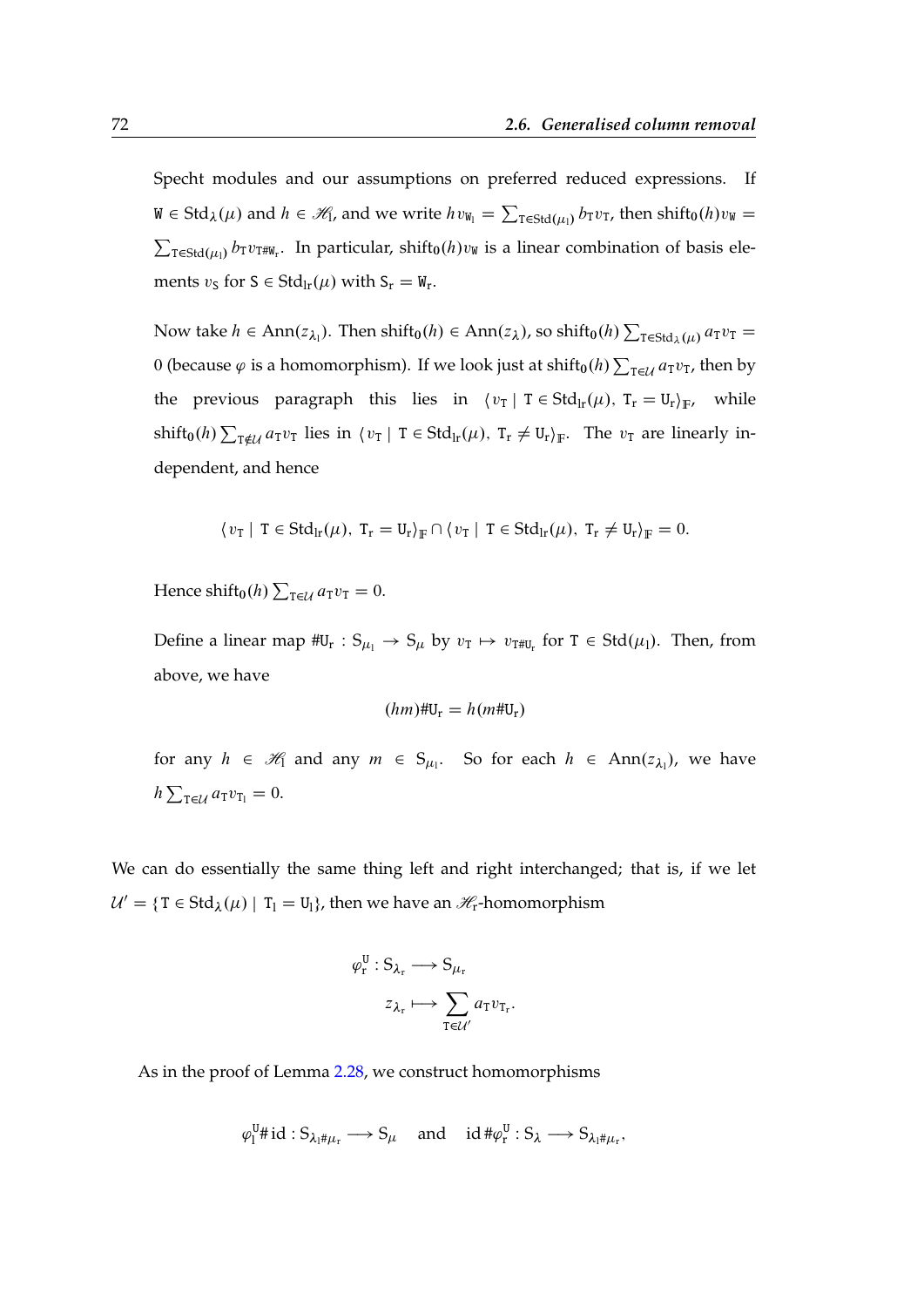whose composition is the product homomorphism  $\varphi_1^{\text{U}}$  $E_1^{\text{U}}\#\varphi_r^{\text{U}}: \mathsf{S}_{\lambda} \to \mathsf{S}_{\mu}$ .  $v_{\text{U}}$  appears with non-zero coefficient (namely  $a^2_\mathrm{U}$ ) in  $\varphi^\mathrm{U}_\mathrm{l}$  $L_1^{\mathrm{U}}\# \varphi_r^{\mathrm{U}}$ , and U is maximal (with respect to the order ightharpoonup is in this property. So if we consider the homomorphism  $\xi := \varphi - \frac{1}{\varphi}$  $\frac{1}{a_U}\varphi_l\# \varphi_r$ , then (if  $\xi \neq 0$ ) the most dominant tableau occurring with non-zero coefficient in  $\xi$  is smaller than U. By induction  $\xi$  is a sum of product homomorphisms, and hence so is  $\varphi$ .  $\Box$ 

<span id="page-72-0"></span>Now we can prove our main result.

**Theorem 2.30** (Generalised graded column removal). Suppose  $\lambda, \mu \in \mathcal{P}_n^l$ ,  $c \ge 0$  and  $1 \le m \le l$  and define  $\lambda_1, \lambda_r, \mu_1, \mu_r$  as in Section [2.4.](#page-60-0) Assume  $|\lambda_1(c, m)| = |\mu_1(c, m)| =: n_1$  and  $|\lambda_r(c, m)| = |\mu_r(c, m)| =: n_r$  for some fixed  $c \ge 0$  and  $1 \le m \le l$  and define  $\mathcal{H}_l = \mathcal{H}_{n_l}$  and  $\mathscr{H}_{\rm r} = \mathscr{H}_{n_{\rm r}}.$ 

- 1. For any  $\varphi_1 \in \text{DHom}_{\mathscr{H}_1}(S_{\lambda_1}, S_{\mu_1})$  and  $\varphi_r \in \text{DHom}_{\mathscr{H}_r}(S_{\lambda_r}, S_{\mu_r})$ , there is a product homo $morphism \varphi_1 \# \varphi_r \in \text{DHom}_{\mathscr{H}_n}(S_\lambda, S_\mu).$
- 2. *The map*  $\varphi_1 \otimes \varphi_r \mapsto \varphi_1 \sharp \varphi_r$  defines an isomorphism of graded  $\mathbb{F}\text{-vector spaces}$

$$
DHom_{\mathscr{H}}(S_{\lambda_1},S_{\mu_1})\otimes DHom_{\mathscr{H}_r}(S_{\lambda_r},S_{\mu_r})\cong DHom_{\mathscr{H}_n}(S_{\lambda},S_{\mu}).
$$

*Proof.* First suppose  $\lambda \nsuparrow \mu$ . Then  $Std_{\lambda}(\mu) = \emptyset$ , so  $DHom_{\mathcal{H}_{n}}(S_{\lambda}, S_{\mu}) = 0$ . Furthermore, we have either  $\lambda_1 \not\geq \mu_1$  or  $\lambda_r \not\geq \mu_r$ , so that either DHom $_{\mathscr{H}_1}(S_{\lambda_1}, S_{\mu_1}) = 0$  or DHom  $_{\mathcal{H}_{\rm r}}(S_{\lambda_{\rm r}}, S_{\mu_{\rm r}}) = 0$ . So the result follows.

So we can assume that  $\lambda \ge \mu$ , which allows us to define the multipartition  $\lambda_1 \# \mu_r$  as above. Applying Theorem [2.23](#page-61-0) repeatedly, we have

$$
D\text{Hom}_{\mathscr{H}_n}(S_{\lambda},S_{\lambda_l\# \mu_r})\cong D\text{Hom}_{\mathscr{H}_r}(S_{\lambda_r},S_{\mu_r}).
$$

Similarly, by Theorem [2.26](#page-66-0) applied repeatedly we have

$$
DHom_{\mathscr{H}_{n}}(S_{\lambda_{l}\# \mu_{r}},S_{\mu})\cong DHom_{\mathscr{H}}(S_{\lambda_{l}},S_{\mu_{l}}).
$$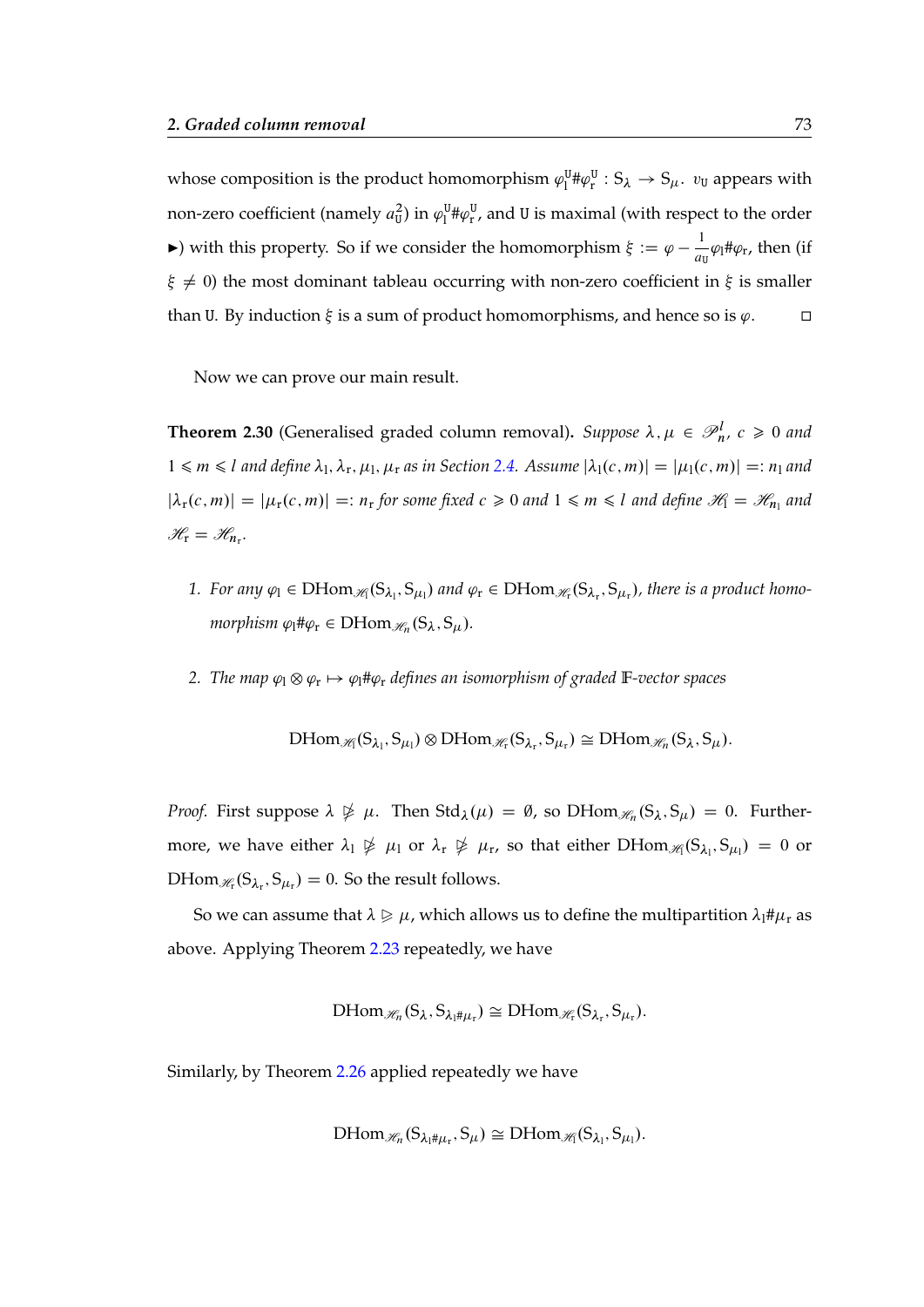Combining these isomorphisms, and using the explicit constructions given above, we have an isomorphism of graded vector spaces

$$
\begin{aligned}\n\text{DHom}_{\mathscr{H}_I}(S_{\lambda_I}, S_{\mu_I}) \otimes \text{DHom}_{\mathscr{H}_r}(S_{\lambda_r}, S_{\mu_r}) &\xrightarrow{\sim} \text{DHom}_{\mathscr{H}_n}(S_{\lambda_I \# \mu_r}, S_{\mu}) \otimes \text{DHom}_{\mathscr{H}_n}(S_{\lambda}, S_{\lambda_I \# \mu_r}) \\
&\xrightarrow{\varphi_I \otimes \varphi_r \longmapsto (\varphi_I \# id)} \otimes (id \# \varphi_r).\n\end{aligned}
$$

Composition of homomorphisms yields a map

$$
\omega: DHom_{\mathscr{H}_{n}}(S_{\lambda_{1}\# \mu_{r}}, S_{\mu})\otimes DHom_{\mathscr{H}_{n}}(S_{\lambda}, S_{\lambda_{1}\# \mu_{r}}) \longrightarrow DHom_{\mathscr{H}_{n}}(S_{\lambda}, S_{\mu})
$$

which is homogeneous of degree zero, and by Lemma [2.28](#page-69-0) and Proposition [2.29](#page-69-1)  $\omega$  is surjective. So we have a surjective map

$$
\begin{aligned} \mathrm{DHom}_{\mathscr{H}_I}(S_{\lambda_1},S_{\mu_1})\otimes \mathrm{DHom}_{\mathscr{H}_r}(S_{\lambda_r},S_{\mu_r})&\longrightarrow \mathrm{DHom}_{\mathscr{H}_n}(S_{\lambda},S_{\mu})\\ &\varphi_l\otimes \varphi_r\longmapsto \varphi_l\#\varphi_r. \end{aligned}
$$

This map is easily seen to be injective, and the result follows.

#### **2.7 Generalised row removal**

Now we consider generalised row removal for homomorphisms between column Specht modules. Fix  $1 \le m \le l$  and  $r \ge 0$ , and for any  $v \in \mathcal{P}_n^l$  write  $v_t = v_t(r, m)$ ,  $\nu_{\mathbf{b}} = \nu_{\mathbf{b}}(r,m)$ . Suppose  $\lambda, \mu \in \mathcal{P}_n^l$  with  $|\lambda_t| = |\mu_t| =: n_t$ , so that  $|\lambda_{\mathbf{b}}| = |\mu_{\mathbf{b}}| = n - n_t =:$  $n_b$ . Set  $\kappa_t = (\kappa_1, \ldots, \kappa_m)$  and  $\kappa_b = (\kappa_m - r, \kappa_{m+1}, \ldots, \kappa_l)$ , and write  $\mathcal{H}_t = \mathcal{H}_{n_t}$  and  $\mathcal{H}_b = \mathcal{H}_{n_b}$ . In what follows we shall take  $S_{\lambda}$  and  $S_{\mu}$  to be defined with respect to the *e*-multicharge  $\kappa$  ,  $S_{\lambda_t}$  and  $S_{\mu_t}$  with respect to  $\kappa_t$ , and  $S_{\lambda_b}$  and  $S_{\mu_b}$  with respect to  $\kappa_b$ .

With this notation in place, we can state a generalised row-removal theorem for homomorphisms. This follows from Theorem [2.30](#page-72-0) using Theorem [2.18](#page-56-0) in the same way that Corollary [2.25](#page-65-0) is deduced from Theorem [2.23.](#page-61-0)

<span id="page-73-0"></span>**Theorem 2.31** (Generalised graded row removal). Suppose  $\lambda$  ,  $\mu \in \mathscr{P}_n^l$ ,  $r \geqslant 0$  and  $1 \leqslant m \leqslant$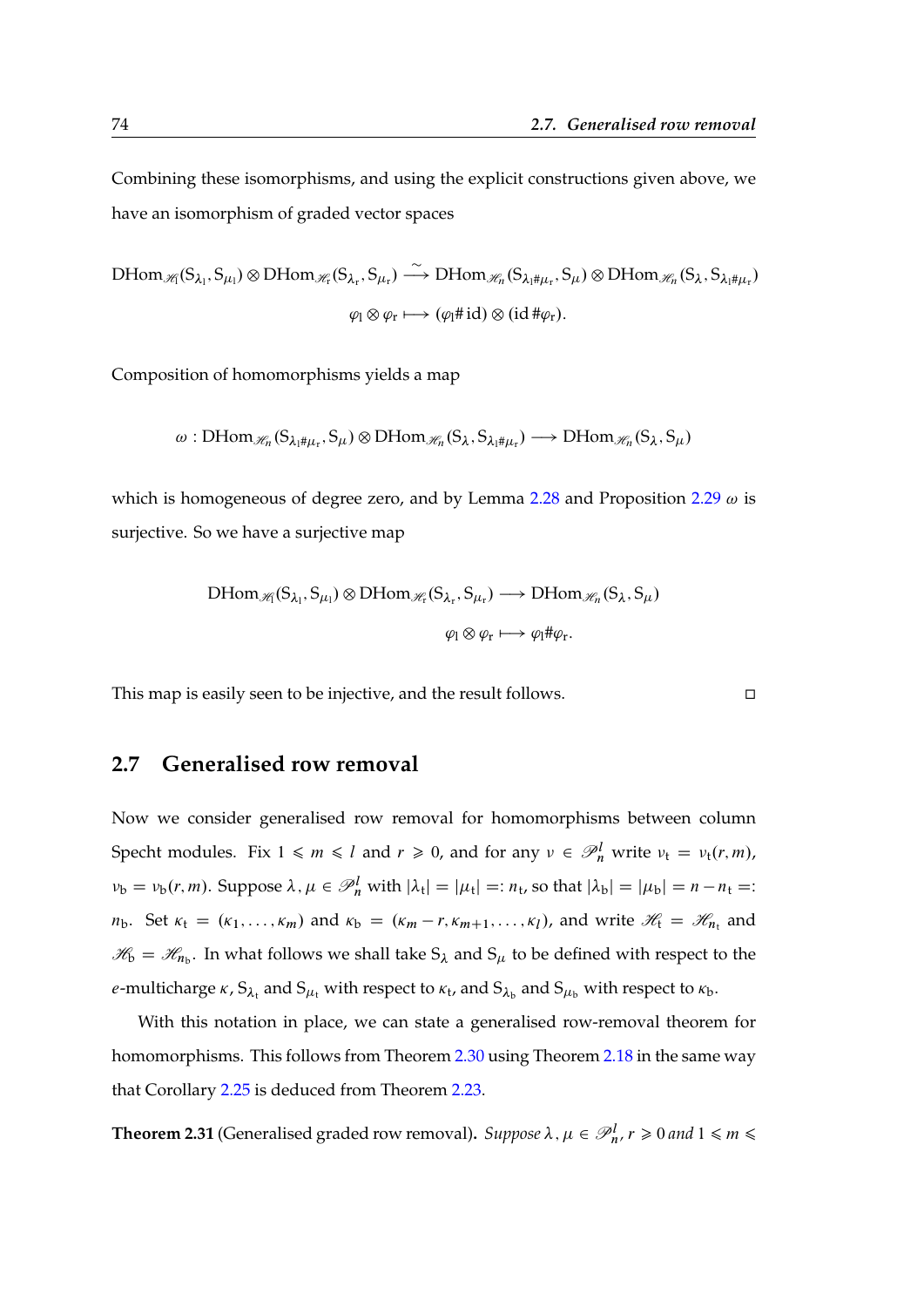l and define  $\lambda_{\rm t}, \lambda_{\rm b}, \mu_{\rm t}, \mu_{\rm b}, n_{\rm t}, n_{\rm b}, \mathscr{H}_{\rm t}, \mathscr{H}_{\rm b}$  as above. Then there is an isomorphism of graded F*-vector spaces*

$$
DHom_{\mathscr{H}_t}(S_{\lambda_t},S_{\mu_t})\otimes DHom_{\mathscr{H}_b}(S_{\lambda_b},S_{\mu_b})\cong DHom_{\mathscr{H}_n}(S_{\lambda},S_{\mu}).
$$

Our proof of Theorem [2.30](#page-72-0) gives a direct construction of the column-removal isomorphism, but a direct construction for row removal seems to be hard to obtain, especially using the standard bases for column Specht modules. The difficulty seems to arise when passing through the isomorphism  $\theta^\lambda$  from Theorem [2.15,](#page-54-0) which does not preserve the standard bases.

**Example.** Take  $e = 2$  and  $\kappa = (0, 1, 0)$ . Let  $\lambda = ((1^2), (2, 1^3), (1))$  and  $\mu = ((1), (3, 1), (3))$ , and take  $(m, r) = (2, 1)$ , so that  $\lambda_t = ((1^2), (2))$ ,  $\lambda_b = ((1^3), (1))$  and  $\mu_t = \mu_b = ((1), (3))$ . Set  $\kappa_t = (0, 1)$  and  $\kappa_b = (0, 0)$ . Then (regardless of the field F) the graded dimensions of DHom  $_{\mathcal{H}_4}(S_{\lambda_t|k_t},S_{\mu_t|k_t})$  and DHom  $_{\mathcal{H}_4}(S_{\lambda_b|k_b},S_{\mu_b|k_b})$  are v and 1 respectively. So by Theorem [2.31](#page-73-0) the graded dimension of DHom  $_{\mathscr{H}_8}(S_{\lambda|\kappa},S_{\mu|\kappa})$  is v. The unique (up to scaling) homomorphisms

 $S_{\lambda_t} \longrightarrow S_{\mu_t}$ ,  $S_{\lambda_b} \longrightarrow S_{\mu_b}$ ,  $S_{\lambda} \longrightarrow S_{\mu_b}$ 

are given by

$$
z_{\lambda_t} \longmapsto v_S
$$
,  $z_{\lambda_b} \longmapsto v_T$ ,  $z_{\lambda} \longmapsto v_U + 2v_V$ ,

where

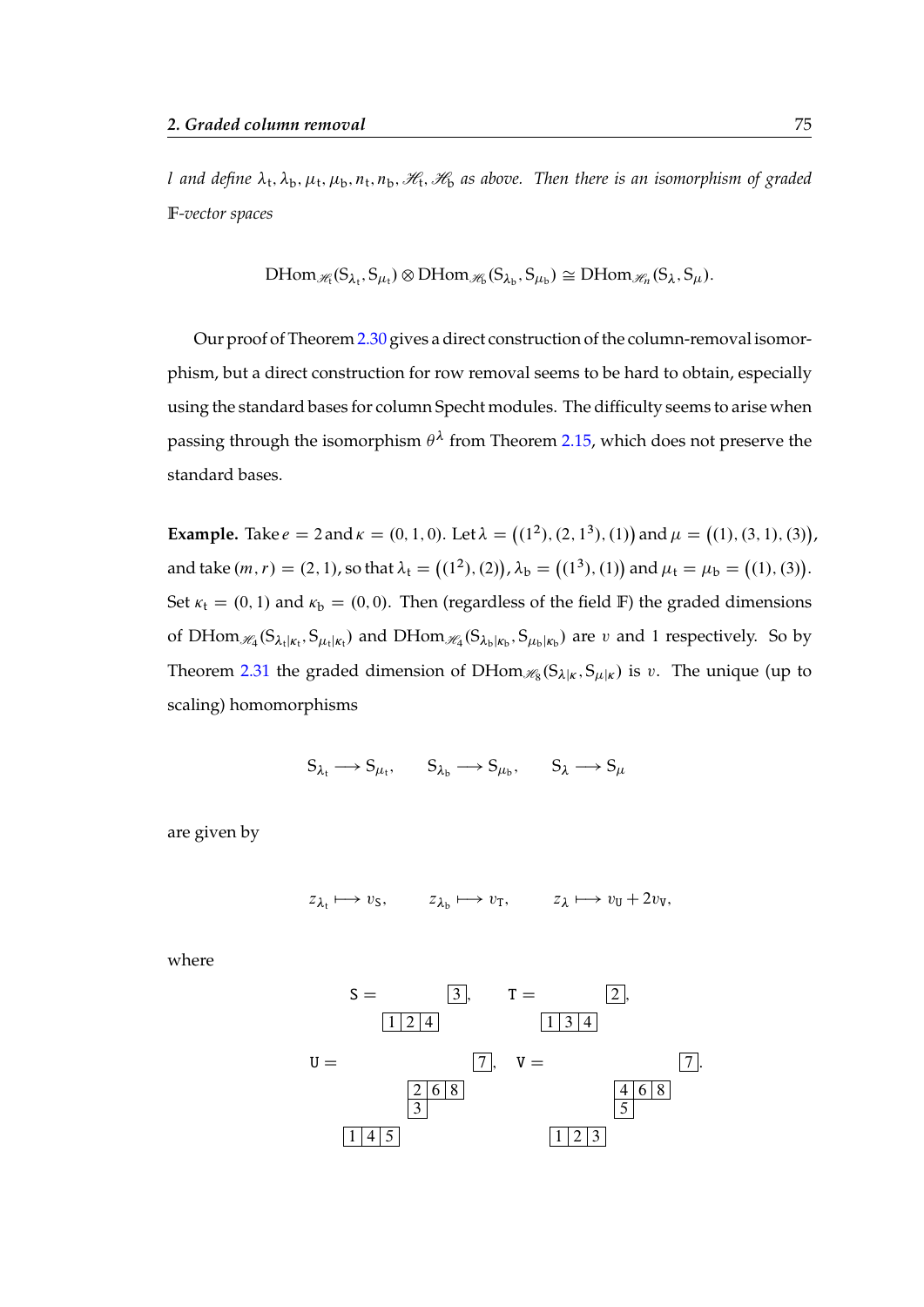It seems hard to reconcile these homomorphisms when expressed in this form, except perhaps in characteristic 2. (Note that the incompatibility of these expressions is not an artefact of the choice of preferred reduced expressions – the standard basis elements appearing in this example are independent of the choice of reduced expressions.)

In order to obtain an explicit row-removal construction, it seems to be necessary to use a different basis for the Specht module. Suppose we have  $\lambda_{\rm b}$ ,  $\lambda_{\rm t}$ ,  $\mu_{\rm b}$  and  $\mu_{\rm t}$  as above, with  $|\mu_t| = n_t = |\lambda_t|$ . Partition the set  $\{1, \ldots, n\}$  into two sets  $S_b$  and  $S_t$ , by defining  $S_b$ to be the set of integers in the bottom part of  $T_{\lambda}$  and  $S_t$  the set of integers in the top part; that is,

$$
S_{\mathbf{b}} = \{ \mathbf{T}_{\lambda}(s, c, k) \mid (s, c, k) \in [\lambda] \text{ and either } k > m \text{ or } k = m \text{ and } s > r \},
$$
\n
$$
S_{\mathbf{t}} = \{ \mathbf{T}_{\lambda}(s, c, k) \mid (s, c, k) \in [\lambda] \text{ and either } k < m \text{ or } k = m \text{ and } s \leq r \}.
$$

Let lab<sub>b</sub>: {1, ...,  $n_b$ }  $\rightarrow S_b$  and lab<sub>t</sub>: {1, ...,  $n_t$ }  $\rightarrow S_t$  be the unique order-preserving bijections.

Now given a  $\mu_b$ -tableau T and a  $\mu_t$ -tableau S, define a  $\mu$ -tableau T#RS by composing lab<sub>b</sub> with T and lab<sub>t</sub> with S and 'gluing' in the natural way.

**Lemma 2.32.** Suppose  $\lambda$  and  $\mu$  satisfy the conditions above. If  $T \in \text{Std}_{\lambda_b}(\mu_b)$  and  $S \in$  $Std_{\lambda_t}(\mu_t)$ , then  $T#_R S \in Std_{\lambda}(\mu)$ .

*Proof.* First we show that  $T#_R S$  is standard. Suppose A and B are nodes in the same component of  $[\mu]$ , with B either immediately to the right of A or immediately below A; then we require  $T#_R S(B) > T#_R S(A)$ . This is clear from the fact that S and T are standard and the functions  $lab<sub>t</sub>$  and  $lab<sub>b</sub>$  are order-preserving, except in the case where  $A = (r, b, m)$  and  $B = (r + 1, b, m)$  for some  $1 \le b \le \mu_{r+1}^{(m)}$ . So assume we are in this situation.

Let  $k = \lambda_{r+1}^{(m)}$ . Then the first k columns of  $\lambda_t^{(m)}$  $t_t^{(m)}$  all have length r. Since Std<sub> $\lambda_t(\mu_t)$ </sub> is non-empty we have  $\lambda_t \ge \mu_t$ , and hence the first k columns of  $\mu_t^{(m)}$  $t^{(m)}$  all have length  $r$ also. Hence (since S is  $\lambda_t$ -dominated) S agrees with  $T_{\lambda_t}$  on these columns. So we have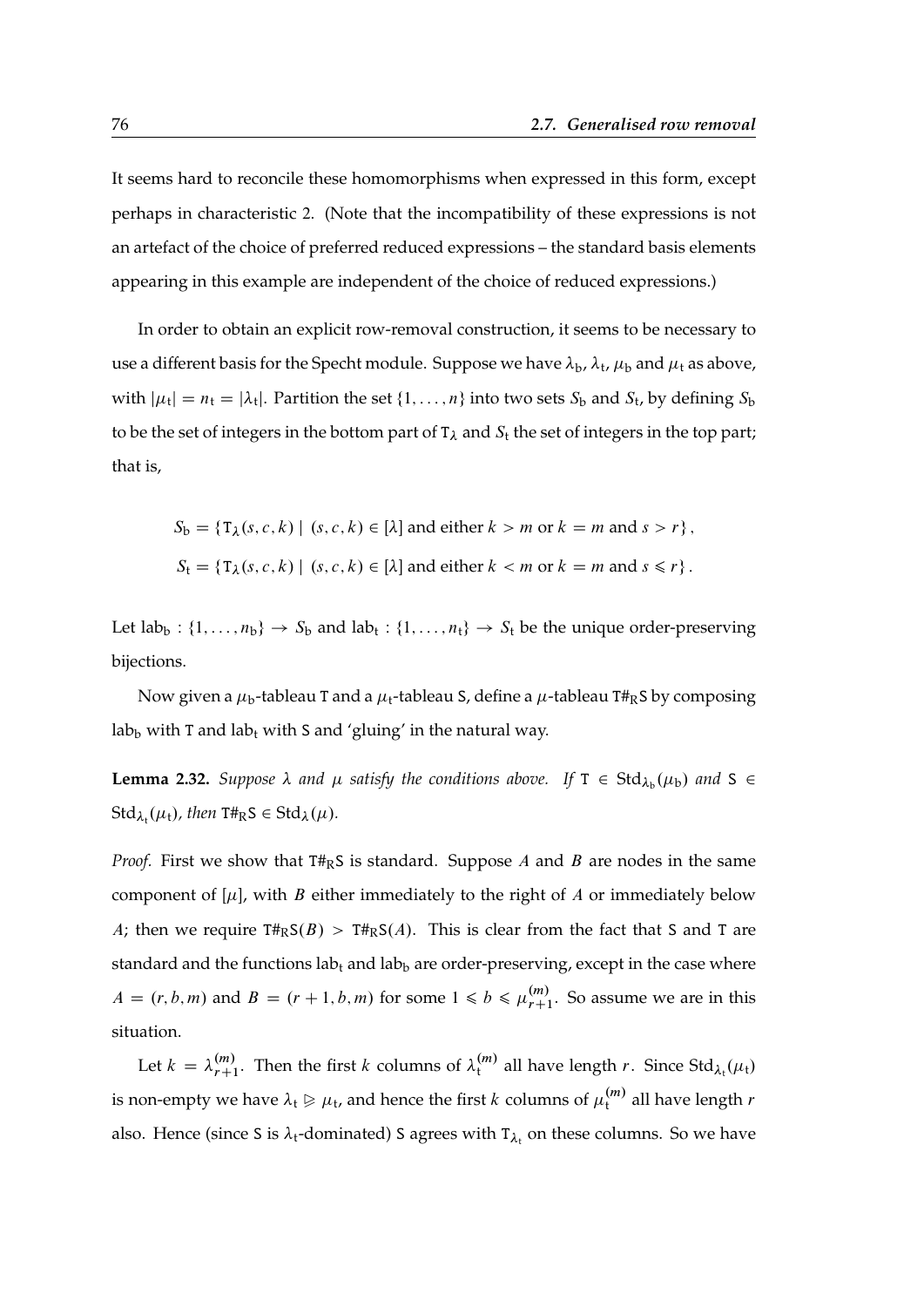$T#_R S(A) = lab_t(T_{\lambda_t}(A)) = T_{\lambda}(A).$ 

We also have  $\lambda_b \ge \mu_b$  since  $Std_{\lambda_b}(\mu_b) \ne \emptyset$ , so that  $k \ge \mu_{r+1}^{(m)} \ge b$  (and in particular  $B \in [\lambda]$ ). Since T is  $\lambda_{\rm b}$ -dominated, we have T $(1, b, 1) \ge T_{\lambda_{\rm b}}(1, b, 1)$ , so that

$$
T\#_R S(B) = lab_b(T(1, b, 1)) \geq lab_b(T_{\lambda_b}(1, b, 1)) = T_{\lambda}(B).
$$

So T#RS(A) =  $T_{\lambda}(A) < T_{\lambda}(B) \leq T#$ RS(B), as required.

To see that T#RS is  $\lambda$ -dominated, it suffices to note that since  $S \in \text{Std}_{\lambda_t}(\mu_t)$ , every element of  $S_t$  appears in lab<sub>t</sub>(S) at least as far to the left as it appears in  $T_\lambda$ , and likewise for  $T \in Std_{\lambda_b}(\mu_b)$  and elements of  $S_b$ .

Now we can give a conjectured explicit construction for the generalised row-removal isomorphism for homomorphisms. Recall from Section [2.3](#page-54-1) the basis  $\{f_T \mid T \in \text{Std}(\mu)\}\$ for  $(S^{\mu})^{\circledast}$ ; using Theorem [2.15](#page-54-0) and shifting the degree of each  $f_T$  by  $def(\mu)$ , we can regard  $\{f_T \mid T \in Std(\mu)\}\$ as a basis for  $S_\mu$ . Note that by the analogue of Lemma [2.19\(](#page-57-0)[2\)](#page-57-1) for column Specht modules, any  $\varphi \in \mathrm{DHom}_{\mathscr{H}_n}(S_\lambda, S_\mu)$  can be written as

$$
\varphi(z_{\lambda}) = \sum_{\tau \in \text{Std}_{\lambda}(\mu)} a_{\tau} f_{\tau} \quad \text{for some } a_{\tau} \in \mathbb{F}.
$$

<span id="page-76-0"></span>**Conjecture 2.33.** Suppose  $\lambda, \mu \in \mathcal{P}_n^l$ ,  $r \geq 0$  and  $1 \leq m \leq n$ . Define  $\lambda_t, \lambda_b, \mu_t, \mu_b, n_t, n_b, \mathcal{H}_t$ ,  $\mathscr{H}_{b}$  as above, and assume  $|\mu_t| = n_t$ . Suppose  $\varphi_t \in \text{DHom}_{\mathscr{H}_t}(S_{\lambda_t}, S_{\mu_t})$  and  $\varphi_{\rm b} \in {\rm DHom}_{\mathcal{H}_{\rm b}}({\rm S}_{\lambda_{\rm b}},{\rm S}_{\mu_{\rm b}})$ , and write

$$
\varphi_{b}(z_{\lambda_{b}}) = \sum_{T \in \text{Std}_{\lambda_{b}}(\mu_{b})} a_{T} f_{T}, \qquad \varphi_{t}(z_{\lambda_{t}}) = \sum_{S \in \text{Std}_{\lambda_{t}}(\mu_{t})} b_{S} f_{S}
$$

with  $a_T, b_S \in \mathbb{F}$ . Then there is an  $\mathscr{H}_n$ -homomorphism  $\varphi_b \#_{R} \varphi_t : S_{\lambda} \to S_{\mu}$  satisfying

$$
\varphi_{\mathsf{b}} \#_{\mathsf{R}} \varphi_{\mathsf{t}}(z_{\lambda}) = \sum_{\substack{\mathsf{T} \in \text{Std}_{\lambda_{\mathsf{b}}}}(\mu_{\mathsf{b}}) \\ \mathsf{s} \in \text{Std}_{\lambda_{\mathsf{t}}}(\mu_{\mathsf{t}})}} a_{\mathsf{T}} b_{\mathsf{S}} f_{\mathsf{T} \#_{\mathsf{R}}} \mathsf{s}.
$$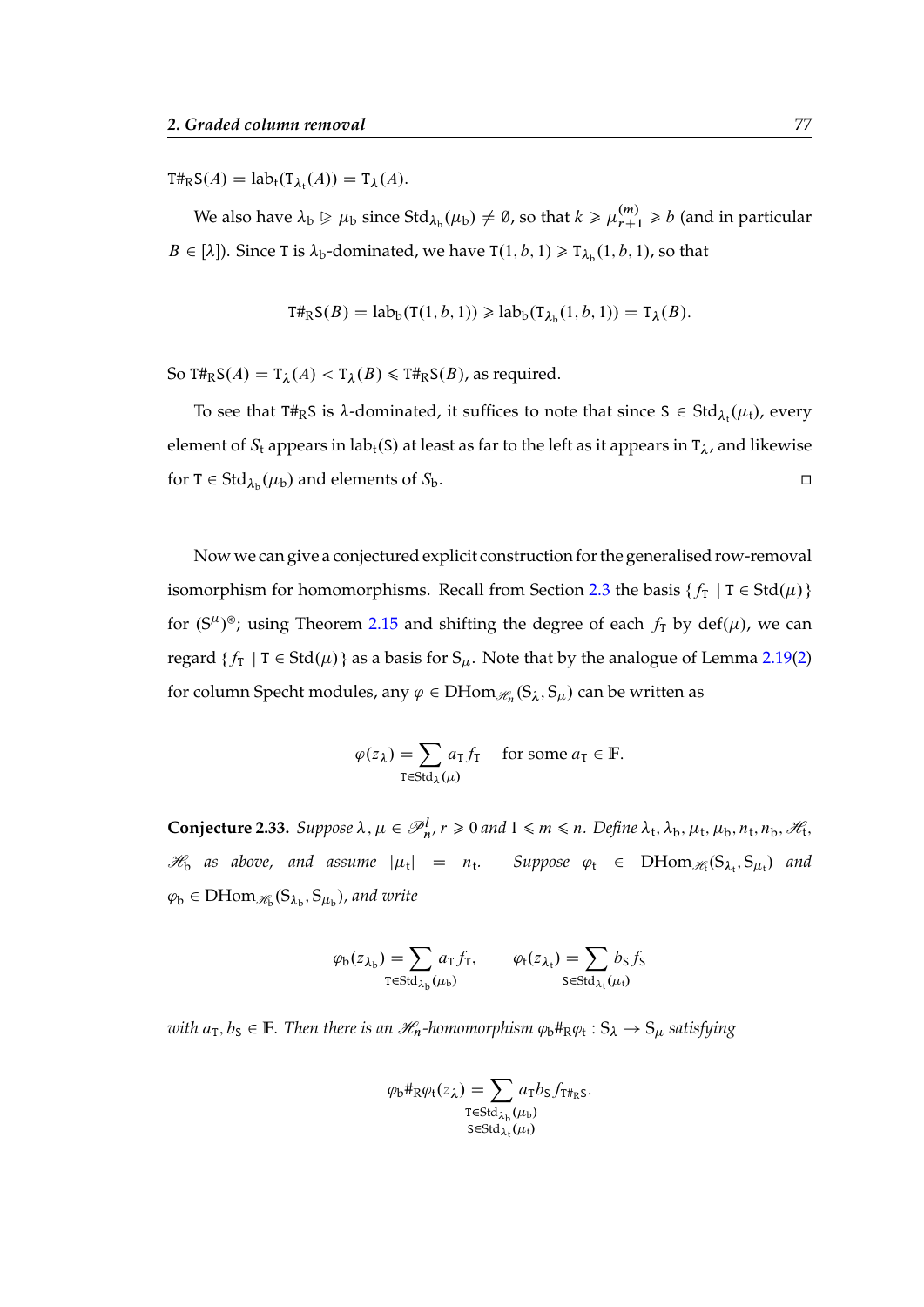**Example.** Retaining the notation from the last example, we have



so that  $S_t = \{2, 6, 7, 8\}$  and  $S_b = \{1, 3, 4, 5\}$ . Taking S, T and U as in the last example, we get  $T#_R S = U$ . It is easy to check that

$$
f_{\mathsf{S}} = v_{\mathsf{S}}, \qquad f_{\mathsf{T}} = v_{\mathsf{T}}, \qquad f_{\mathsf{U}} = v_{\mathsf{U}} + 2v_{\mathsf{V}},
$$

so the conjecture holds in this case.

*Remark.* If Conjecture [2.33](#page-76-0) is true, then we have a map of graded F-vector spaces

$$
\mathrm{DHom}_{\mathcal{H}_b}(S_{\lambda_b}, S_{\mu_b}) \otimes \mathrm{DHom}_{\mathcal{H}_t}(S_{\lambda_t}, S_{\mu_t}) \longrightarrow \mathrm{DHom}_{\mathcal{H}_n}(S_{\lambda}, S_{\mu})
$$

$$
\varphi_b \otimes \varphi_t \longmapsto \varphi_b \#_R \varphi_t.
$$

This map is obviously linear, and (since the  $f<sub>T</sub>$  are linearly independent) injective. Hence by Theorem [2.31](#page-73-0) it is a bijection. So we have an explicit construction for the generalised row-removal isomorphism.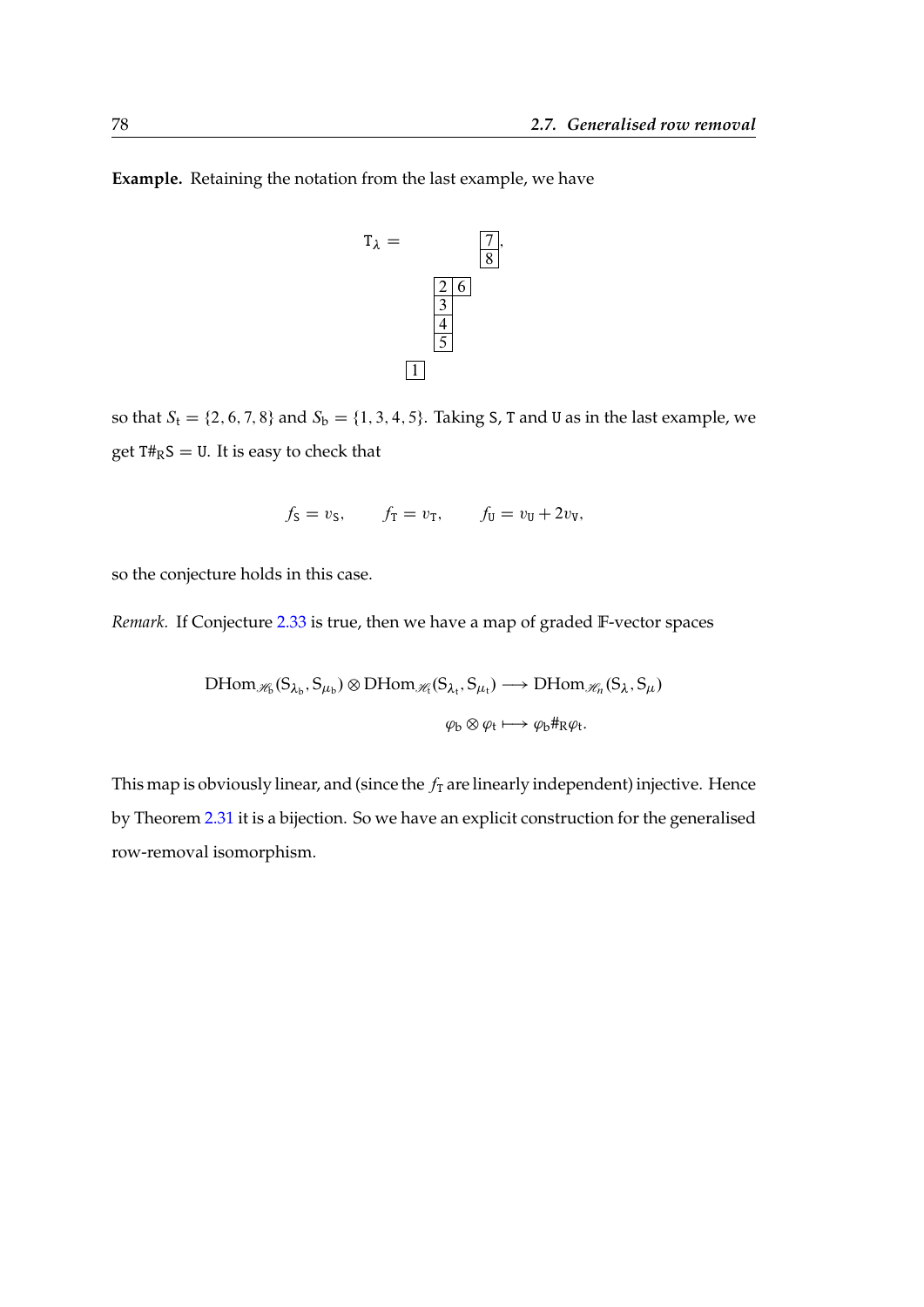# **Chapter 3**

# **Decomposable Specht modules**

In this chapter, we will investigate Specht modules for the KLR algebra in level 1 with  $e = 2$ ; that is, the Iwahori–Hecke algebra in quantum characteristic 2.

Recall from Theorem [1.44](#page-41-0) that if  $e \neq 2$ , it is known that all Specht modules for the Hecke algebra are indecomposable. When  $e = 2$  this is not the case; determining which Specht modules are decomposable is an open and very difficult problem, even for the symmetric group (i.e. when char( $F$ ) = 2). After Murphy's result for hook partitions in [\[36\]](#page-171-0), no further progress was made until the paper of Dodge and Fayers [\[16\]](#page-169-0), where they were able to show that many Specht modules indexed by partitions of the form  $(a, 3, 1<sup>b</sup>)$  are decomposable, giving necessary and sufficient conditions for this.

Here we take a different approach. We would like to extend Murphy's result for the symmetric group to the Hecke algebra. We study Specht modules indexed by hook partitions, for the Hecke algebra, and determine exactly when they are decomposable. This is all studied using the KLR setting outlined in Chapter [1.](#page-14-0) For the reader's ease, we start by restricting the presentations of the (cyclotomic) KLR algebra and its Specht modules to the relevant case.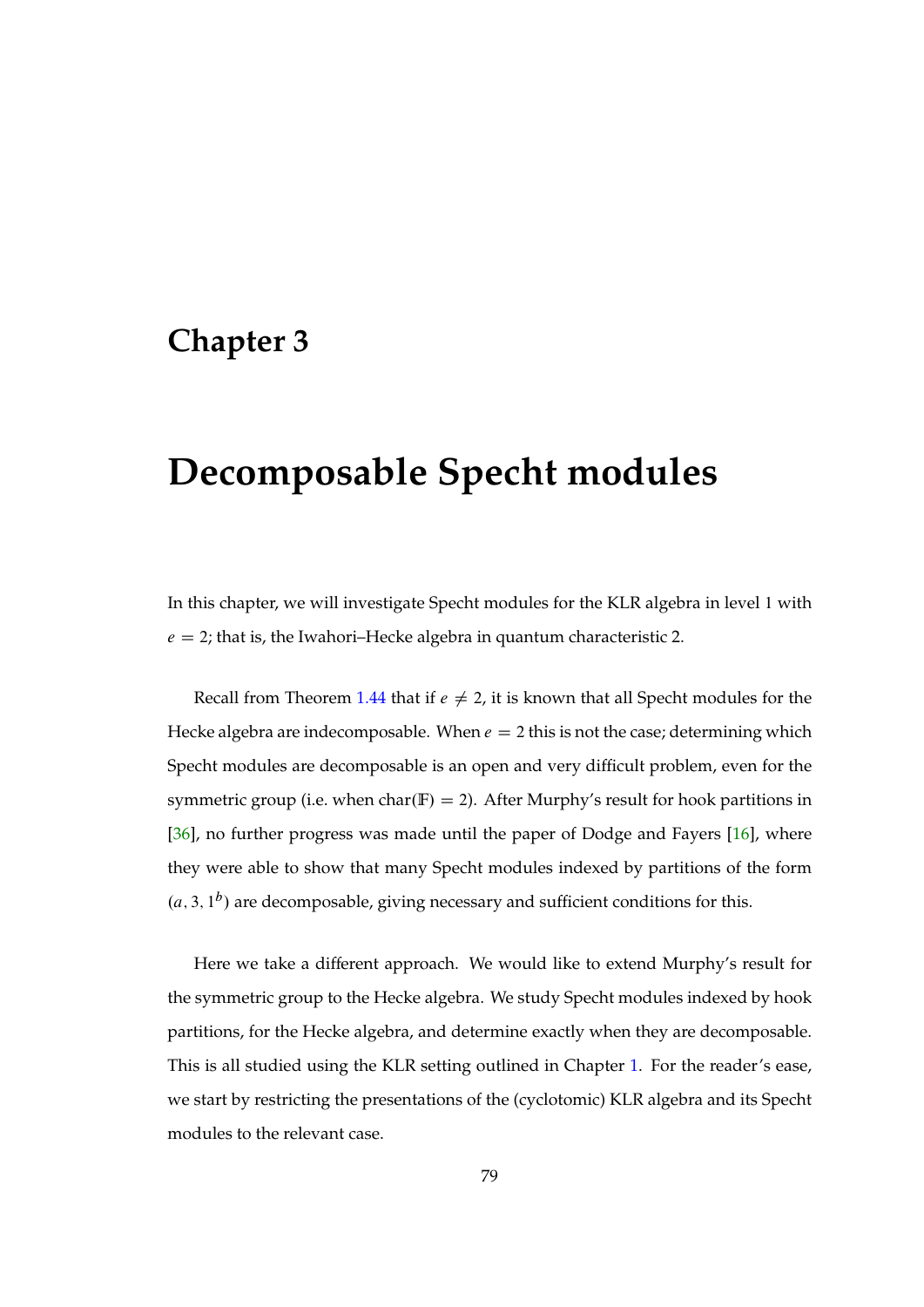## **3.1** KLR algebras for  $l = 1$ ,  $e = 2$

When  $e = 2$  (that is  $q = -1$ ), the Hecke algebra  $\mathcal{H} = \mathcal{H}_n = \mathcal{H}_{F,q}(\mathfrak{S}_n)$  is isomorphic to the cyclotomic KLR algebra  $\mathscr{H}^{(0)}_n$  with the following presentation:

*Generators*  $\{e(i) | i \in \{0, 1\}^n\} \cup \{y_1, \ldots, y_n\} \cup \{\psi_1, \ldots, \psi_{n-1}\}.$ *Relations*  $e(i)e(j) = \delta_{i,j} e(i);$  $\sum$  $i \in \{0,1\}^n$  $e(i) = 1;$  $y_r e(i) = e(i) y_r$ ;  $\psi_r e(i) = e(s_r i) \psi_r$  $y_r y_s = y_s y_r$  $\psi_r v_s = v_s \psi_r$  if  $s \neq r, r + 1$ ;  $\psi_r \psi_s = \psi_s \psi_r$  if  $|r - s| > 1$ ;  $y_r \psi_r e(i) = (\psi_r y_{r+1} - \delta_{i_r, i_{r+1}}) e(i);$  $y_{r+1}\psi_r e(i) = (\psi_r y_r + \delta_{i_r, i_{r+1}})e(i);$  $\psi_r^2 e(i) =$ 8  $\int$  $\overline{\mathcal{L}}$ 0 if  $i_r = i_{r+1}$ ,  $(y_{r+1} - y_r)(y_r - y_{r+1})e(i)$  if  $i_r \neq i_{r+1}$ ;  $\psi_r \psi_{r+1} \psi_r e(i) =$ 8  $\int$  $\overline{\mathcal{L}}$  $(\psi_{r+1}\psi_r\psi_{r+1})e(i)$  if  $i_r = i_{r+1}$  or  $i_{r+1} = i_{r+2}$ ,  $(\psi_{r+1}\psi_r\psi_{r+1} + y_r - 2y_{r+1} + y_{r+2})e(i)$  otherwise;  $y_1 = 0;$  $e(i) = 0$  if  $i_1 = 1$ .

Note that we have taken the usual convention  $\kappa = (0)$  here, though in fact we always have  $\mathscr{H}^{(\kappa_1)}_n\cong\mathscr{H}^{(\kappa_2)}_n$  for any  $\kappa_1,\kappa_2\in I$ . To see this, note that if  $r$  is the rotation of the quiver  $\Gamma$  which maps the vertex labelled by j to the vertex labelled by  $j + 1$  for each  $j \in I$ , then there is an automorphism of  $\mathcal{H}_n$  mapping  $e(i) \mapsto e(r(i))$ ,  $y_k \mapsto y_k$ ,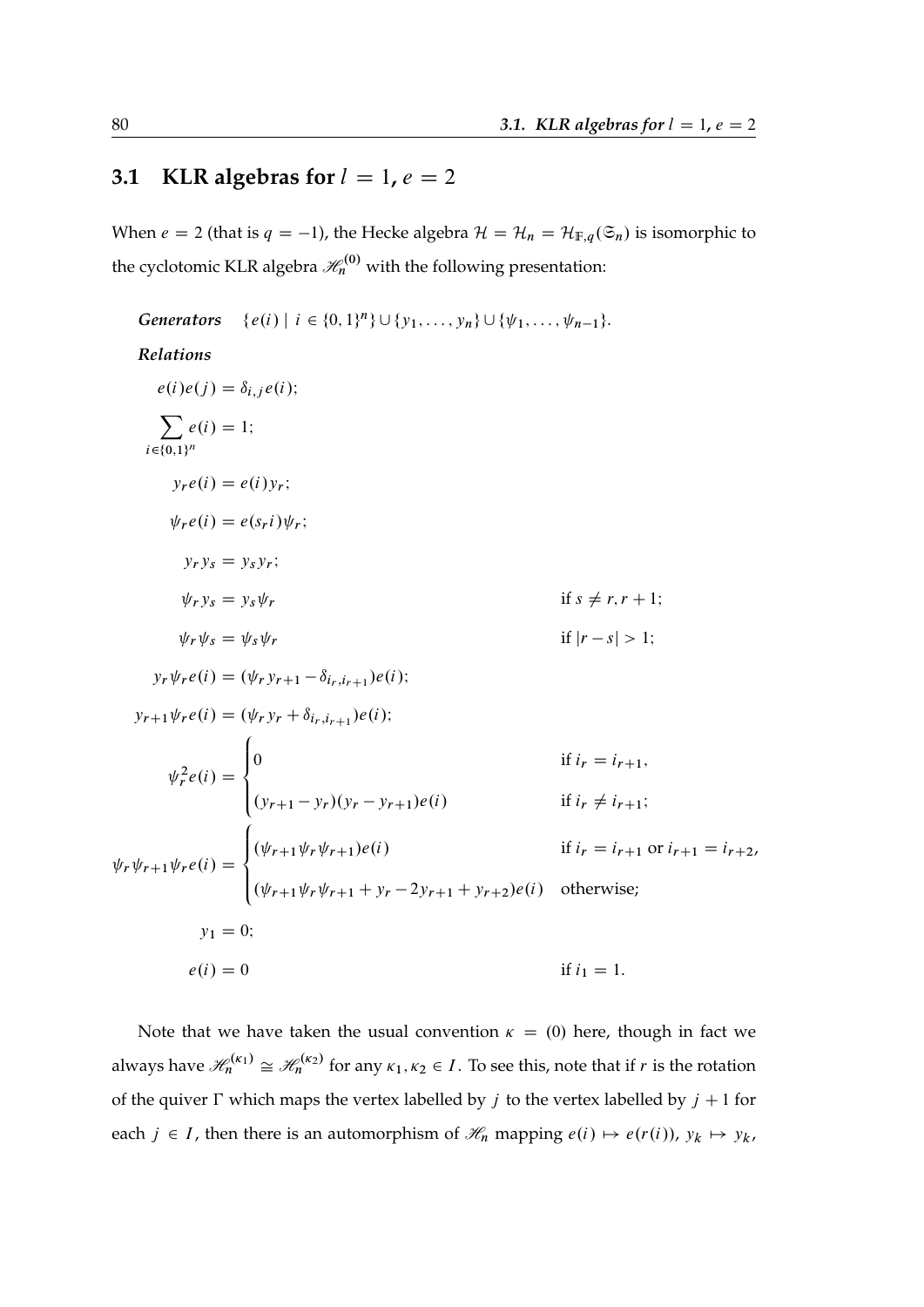$\psi_k \mapsto \psi_k$  for all  $i \in I^n$  and all admissible k. This automorphism maps the cyclotomic ideal corresponding to an *e*-multicharge  $\kappa$  to that corresponding to  $r(\kappa)$ . In view of Brundan and Kleshchev's isomorphism theorem, we identify  $\mathscr{H}^{(0)}_n$  with  $\mathcal{H} = \mathcal{H}_n$  in this chapter.

*Remark.* Recall the remarks after we first defined  $\mathcal{H}_n$  in Section [1.9](#page-28-0) – since  $e = 2$ , introducing the generators  $y_r$  and  $\psi_s$  here makes sense; they are the sums of corresponding generators in the algebras  $\mathcal{H}_{\alpha}$ . In fact, we can also see the validity of the presentation because of the fact that we are taking a cyclotomic quotient, as discussed at the end of Section [1.9.](#page-28-0)

#### **3.2 Specht modules for hook partitions**

For the remainder of the chapter, we fix  $n = a + b$  and  $\lambda = (a, 1^b)$ . That is,  $\lambda$  is a hook partition of n. Specialising our homogeneous presentation from Section [1.10](#page-32-0) to hook partitions, we have

$$
S_{\lambda} = \langle z_{\lambda} \mid e(i_{\lambda})z_{\lambda} = z_{\lambda}, y_{k}z_{\lambda} = 0 \,\forall k, \,\psi_{j}z_{\lambda} = 0 \,\forall j \neq b+1, \,\psi_{1}\psi_{2} \dots \psi_{b+1}z_{\lambda} = 0 \rangle.
$$

It's useful to note that in the case of hook partitions, the standard basis  $\{v_T \mid T \in \text{Std}(\lambda)\}\$ is independent of our choice of reduced expression for  $w_T$ , since each  $w_T$  is fully commutative. We can, for example, appeal to Lemma [1.9](#page-22-0) in order to see this.

**Example.** Let  $\lambda = (3, 1^2)$ . It is easy to check that End<sub>H</sub> $(S_{\lambda})$  has a basis {id,  $\varphi$ } where  $\varphi$ is given by  $\varphi(z_\lambda) = \psi_3 \psi_2 \psi_4 \psi_3 z_\lambda = v_{\text{T}^{\lambda}}$ . Moreover,  $\varphi^2(z_\lambda) = -2\varphi(z_\lambda)$ , so id  $+1/2\varphi$  and  $-1/2\varphi$  are both idempotents so long as char(F)  $\neq$  2. In particular, S<sub> $\lambda$ </sub> is decomposable if and only if char(F)  $\neq$  2.

Furthermore, since there are only two non-trivial idempotent endomorphisms (along with the idempotents id and the zero map), we expect  $S_{\lambda}$  to decompose into a direct sum of two indecomposable summands. If we look at the decomposition matrix for  $\mathcal{H}_5$  when  $e = 2$ ,  $p \neq 2$  (see for instance, the appendix of [\[25\]](#page-170-0)) then we see that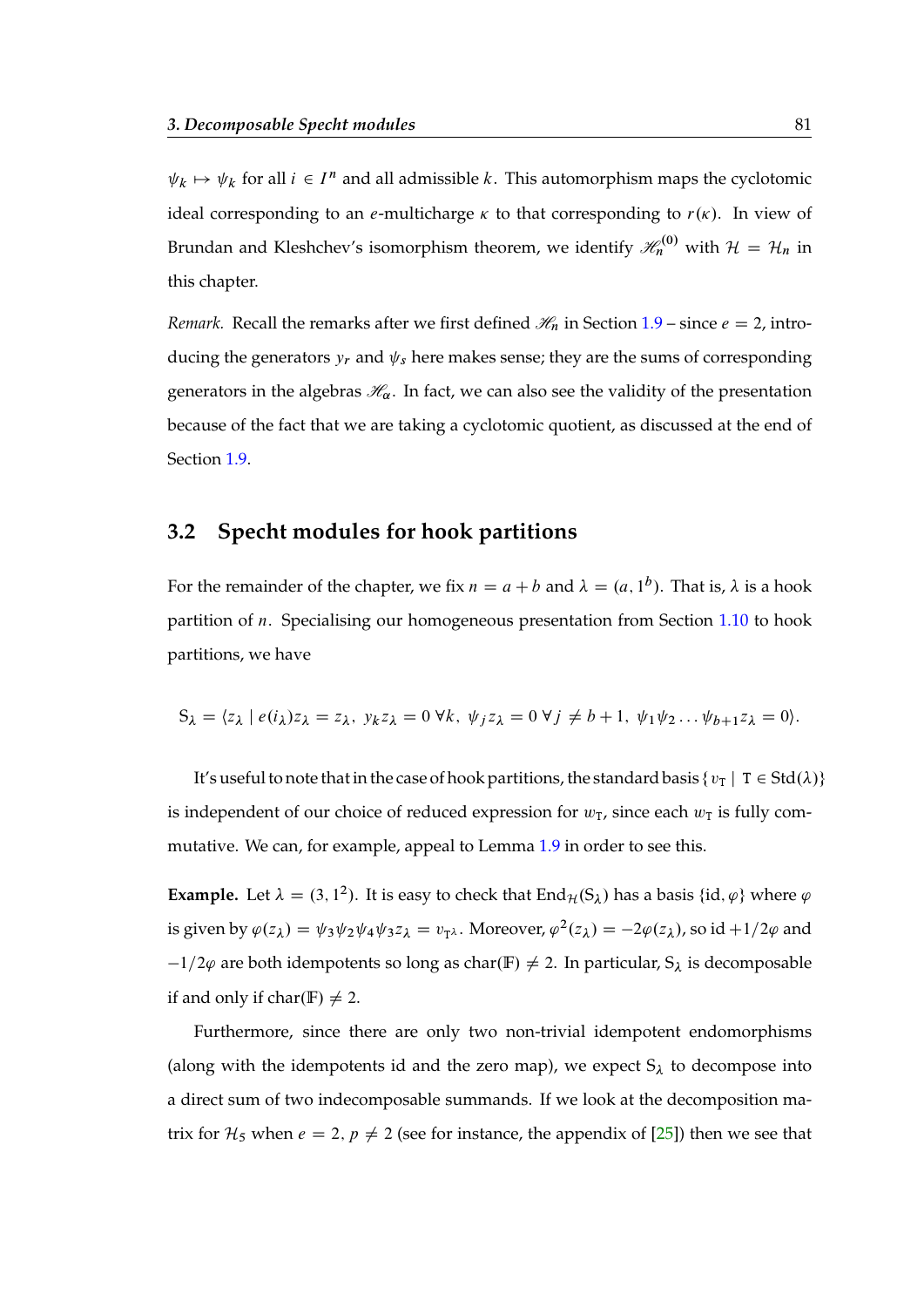$S_{\lambda}$  has composition factors  $D_{(5)}$  and  $D_{(3,2)}$ , each appearing once. Now,  $z_{\lambda}$  and  $\varphi(z_{\lambda})$  are both annihilated by  $y_1, \ldots, y_5, \psi_1, \psi_2, \psi_4$ , and it is easy to check that  $\psi_3 \varphi(z_\lambda) = -2\psi_3 z_\lambda$ . Thus we see that im(id +1/2 $\varphi$ )  $\cong$  D<sub>(5)</sub> and it follows that im $(-1/2\varphi) \cong D_{(3,2)}$ . It is also quite easy to see that im $\left(-\frac{1}{2\varphi}\right)$  is spanned by  $\{v_T \mid T \neq T_\lambda\}$ .

A less direct approach to this example would be to consider the fact that, by [\[13,](#page-169-1) Theorem 3.5],  $S_{(3,2)}$  is self-dual up to a twist by the sign representation. Since  $e = 2$ , the sign representation is isomorphic to the trivial representation, so  $S_\lambda$  is in fact selfdual. Now, since  $S_\lambda$  has exactly two composition factors, which are non-isomorphic, it follows that it must be decomposable.

When char(F) = 2, D<sub>(5)</sub> appears as a composition factor of  $S_{\lambda}$  twice, which is why this second argument no longer applies.

Decomposability of Specht modules for hook partitions was solved by Murphy in the case of the symmetric group (i.e. when char( $F$ ) = 2):

<span id="page-81-0"></span>**Theorem 3.1 [\[36,](#page-171-0) Theorem 4.5].** *Suppose* char( $F$ ) = 2*. Then*  $S_{(a,1^b)}$  *is indecomposable if* and only if n is even or  $a - 1 \equiv b \pmod{2^L}$  where  $2^{L-1} \leq b < 2^L$ .

Using this result, we will be able to assume char(F)  $\neq$  2 where necessary. The following result will also reduce our workload later on.

<span id="page-81-1"></span>**Theorem 3.2.** Suppose a is odd and b is even. Then  $S_{(a,1^b)}$  is decomposable if and only if  $S_{(a+1,1^{b+1})}$  is.

*Proof.* For any  $r \ge 0$  and any *i*, functors

$$
e_i^{(r)} : \mathcal{H}_{n+r} \text{-mod} \longrightarrow \mathcal{H}_n \text{-mod}
$$
  
 $f_i^{(r)} : \mathcal{H}_n \text{-mod} \longrightarrow \mathcal{H}_{n+r} \text{-mod}$ 

are introduced in [\[7,](#page-168-0) Section 2.2]. These functors are exact, and have the following property: if  $M$  is a non-zero module and we let  $\varepsilon_i(M) := \max\{r \mid e_i^{(r)}M \neq 0\}$ , then:

[\[7,](#page-168-0) Lemma 2.12] If D is a simple module, then  $e_i^{(\varepsilon_i(D))}$  is simple.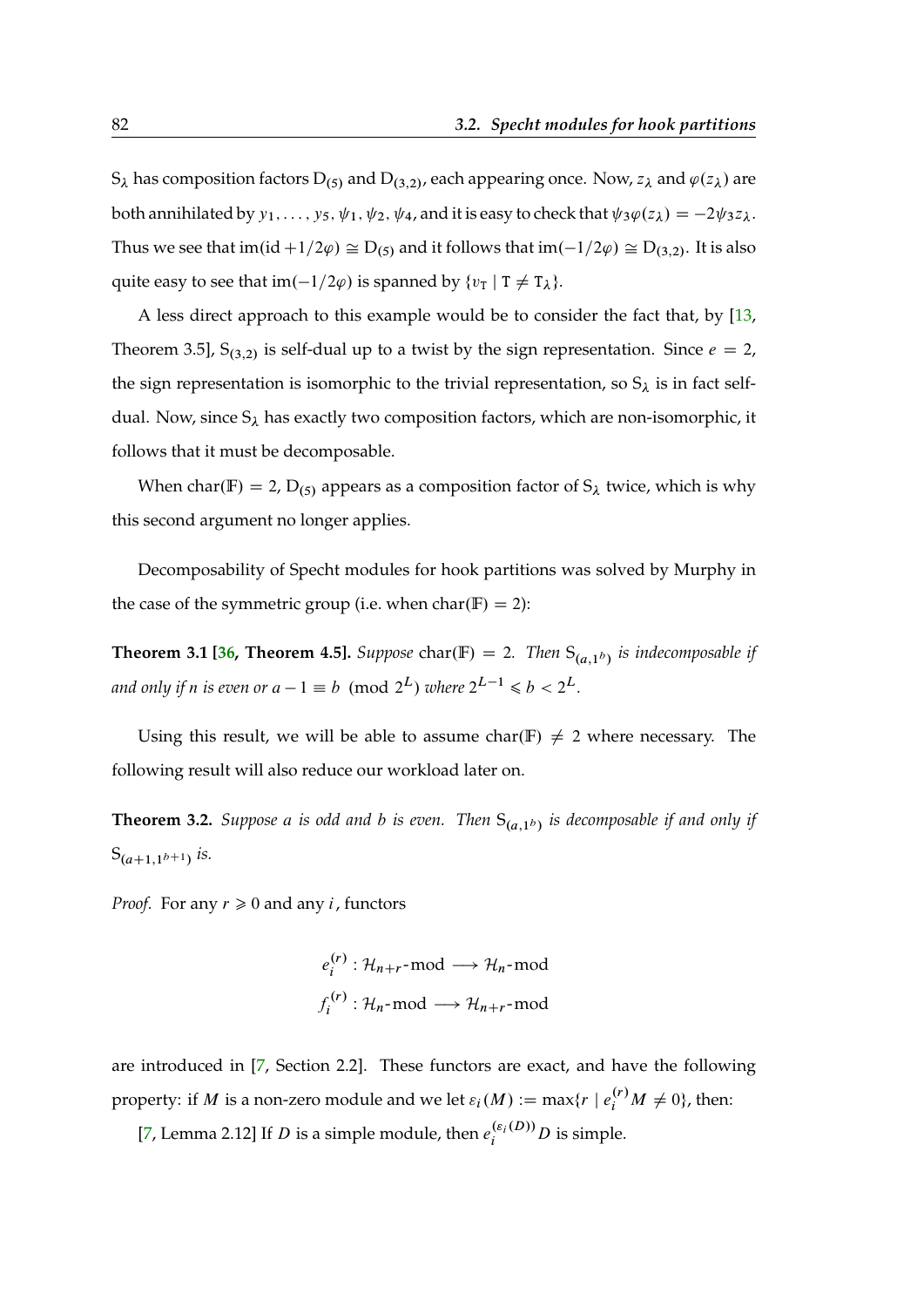Since  $e_i^{(r)}$  $i_j^{(r)}$  is exact, we have  $\varepsilon_i(D) \leq \varepsilon_i(M)$  when D is a composition factor of M, and so by the above lemma we deduce that the composition length of  $e_i^{(\varepsilon_i(M))}M$  is at most the composition length of M, with equality if and only if  $\varepsilon_i(D) = \varepsilon_i(M)$  for all composition factors D of M.

A corresponding result holds with  $f_i$ ,  $\varphi_i$  in place of  $e_i$ ,  $\varepsilon_i$ .

Now consider Specht modules. By [\[7,](#page-168-0) Lemma 2.4] and [7, Equations (7)&(8)],  $e_i^{(r)}$ i and  $f_i^{(r)}$  $\int_{i}^{\mathcal{C}(V)}$  can be interpreted as restriction and induction, respectively, followed by projection onto particular blocks. In view of the block classification for Hecke algebras of type A [\[31,](#page-170-1) Theorem 2.11] and the branching rules for induction and restriction of Specht modules ([\[12,](#page-169-2) Theorem 7.4] and [\[3,](#page-168-1) Proposition 1.9] respectively), we deduce that  $\varepsilon_i(S_\lambda)$  is the number of removable nodes of  $\lambda$  of residue *i*, and  $e_i^{(\varepsilon_i(S_\lambda))}$  $\int_{i}^{(e_i(s_\lambda))} S_\lambda$  is the Specht module labelled by the partition obtained by removing these nodes. A corresponding statement holds for  $f_i$  and addable nodes.

In particular, when  $e = 2$ , a is odd and b is even, let  $\lambda = (a, 1^b)$  and  $\mu = (a + 1, 1^{b+1})$ . Then  $\varepsilon_1(S_\mu) = \varphi_1(S_\lambda) = 2$ , and  $e_1^{(2)}$  $_{1}^{(2)}$  S<sub> $\mu$ </sub> = S<sub> $\lambda$ </sub>,  $f_1^{(2)}$  $S_{1}^{(2)}S_{\lambda}=S_{\mu}.$ 

In view of the above results, this means that  $S_\lambda$  and  $S_\mu$  have the same composition length and that  $e_1^{(2)}D \neq 0$  for every composition factor D of  $S_\mu$ . Hence (again by exactness)  $e_1^{(2)}N \neq 0$  for every submodule N of  $S_\mu$ . Hence if  $S_\mu$  is decomposable, then so is  $S_\lambda$ . The same argument the other way round shows that if  $S_\lambda$  is decomposable, then so is  $S_{\mu}$ .

**Example.** We illustrate the idea behind this proof with  $\lambda = (3, 1^2)$  and  $\mu = (4, 1^3)$ .  $\varepsilon_1(S_\mu) = \varphi_1(S_\lambda) = 2$ , so  $e_1^{(2)}$  $_{1}^{(2)}$  S<sub> $\mu$ </sub>  $\cong$  S<sub> $\lambda$ </sub> and  $f_1^{(2)}$  $S_1^{(2)}$  S<sub> $\lambda \cong S_\mu$ </sub> while  $e_1^{(3)}$  $f_1^{(3)}S_\mu = f_1^{(3)}$  $S_{\lambda} = 0.$ As seen in the example preceding Theorem [3.1,](#page-81-0)  $S_{\lambda}$  has two composition factors when char(F)  $\neq 2$  and it follows that S<sub> $\mu$ </sub> does too. It follows that  $f_1^{(2)}D_{(5)} \neq 0 \neq f_1^{(2)}D_{(3,2)}$ and so  $S_{\mu} \cong f_1^{(2)} D_{(5)} \oplus f_1^{(2)} D_{(3,2)}$ .

Conversely, if char(F) = 2 we've seen that  $S_{\lambda}$  is indecomposable. If  $S_{\mu}$  were decomposable, then applying the functor  $e_1^{(2)}$  $1<sup>(2)</sup>$  to each direct summand would yield a decomposition of  $S_{\lambda}$ , and thus a contradiction.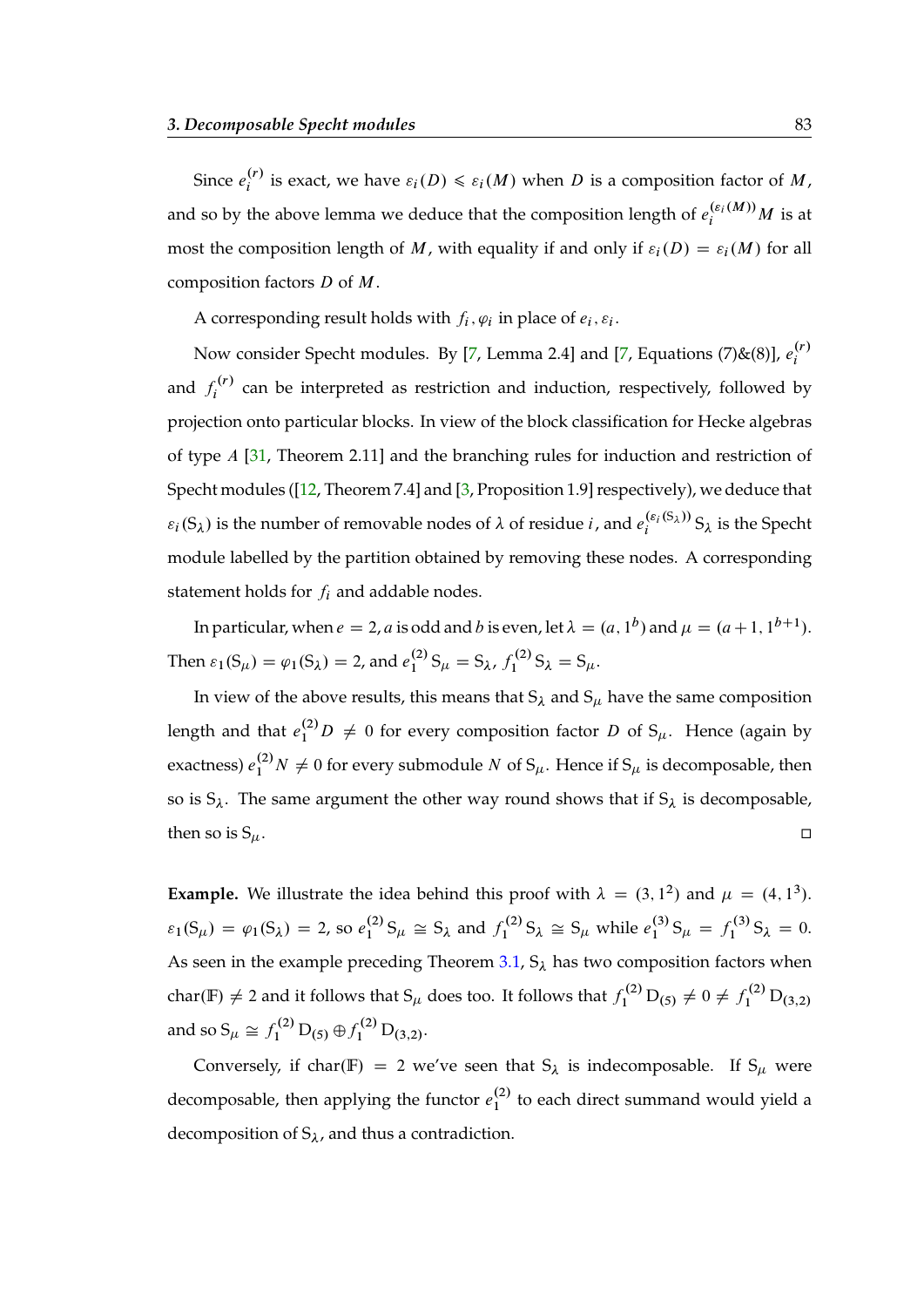Suppose f is an H-endomorphism of  $S_\lambda$ . We have  $z_\lambda = e(i_\lambda)z_\lambda$ , so we have  $f(z_\lambda) \in e(i_\lambda) S_\lambda$ . Now consider the standard basis  $\{v_\tau \mid T \in \text{Std}(\lambda)\}\)$ . Lemma [1.31](#page-36-0) tells us that  $e(i)v_T = \delta_{i,i_T} v_T$  for any  $T \in \text{Std}(\lambda)$ . Hence  $\{v_T \mid T \in \text{Std}(\lambda)\} \cap e(i) S_\lambda = \{v_T \mid i_T = i\}$ . In particular,  $f(z_{\lambda})$  is a linear combination of elements in

$$
\mathscr{D} := \{ v_{\mathsf{T}} \mid \mathsf{T} \in \mathrm{Std}(\lambda) \} \cap e(i_{\lambda}) S_{\lambda} = \{ v_{\mathsf{T}} \mid i_{\mathsf{T}} = i_{\lambda} \}.
$$

This is at the core of our approach to understanding  $\text{End}_{\mathcal{H}}(S_{\lambda})$ .

**Definition 3.3.** When  $\lambda = (a, 1^b)$ , we define the *arm* to be the set of nodes  $\{(1, 2), (1, 3), \ldots, (1, a)\}\$  of  $\lambda$  and the *leg* to be the set of nodes  $\{(2, 1), (3, 1), \ldots, (b + 1, 1)\}.$ 

Now, we separate our problem into cases where  $a$  and  $b$  are odd or even. When  $b$  is even, we have  $i_{\lambda} = 0101...01$ . If b is odd, however, we have  $i_{\lambda} = 0101...011010...10$ , where we have a repetition in the positions  $b + 1$  and  $b + 2$ .

**Lemma 3.4.** *Suppose b is even and*  $v_T \in \mathcal{D}$ . *Then for all*  $1 \le i \le \lceil n/2 \rceil - 1$ ,  $2i + 1$  *appears directly after* 2*i in* T. That *is, if* 2*i is in the leg of* T *then* 2*i* + 1 *is directly below it, and if* 2*i is in the arm of* T *then*  $2i + 1$  *is directly to the right of it.* 

*Proof.* In defining  $i_{\lambda}$ , we assign all nodes of [ $\lambda$ ] in which  $T_{\lambda}$  contains an even entry a 1 and all others a 0. First, we note that since b is even and  $v_T \in \mathcal{D}$ , the final node in the leg of  $\lambda$  has residue 0. This ensures that if 2*i* is in the leg of T there must be some entry immediately below it.

By induction on  $i > 1$ , assume that  $2i + 1$  appears directly after  $2i$  in T, for all  $i < k$ . Suppose our assertion is false for  $i = k$ . We assume without loss of generality that 2k is in the leg of T and  $2k + 1$  is in the arm. Now by induction any even number,  $2j < 2k$ , is immediately followed by  $2j + 1$ . This forces  $2k + 1$  to be adjacent to  $2j + 1$  for some  $j < k$ , and  $v_{\text{T}} \notin \mathcal{D}$ .

The fact that entries must stick together in these pairs motivates our next definition.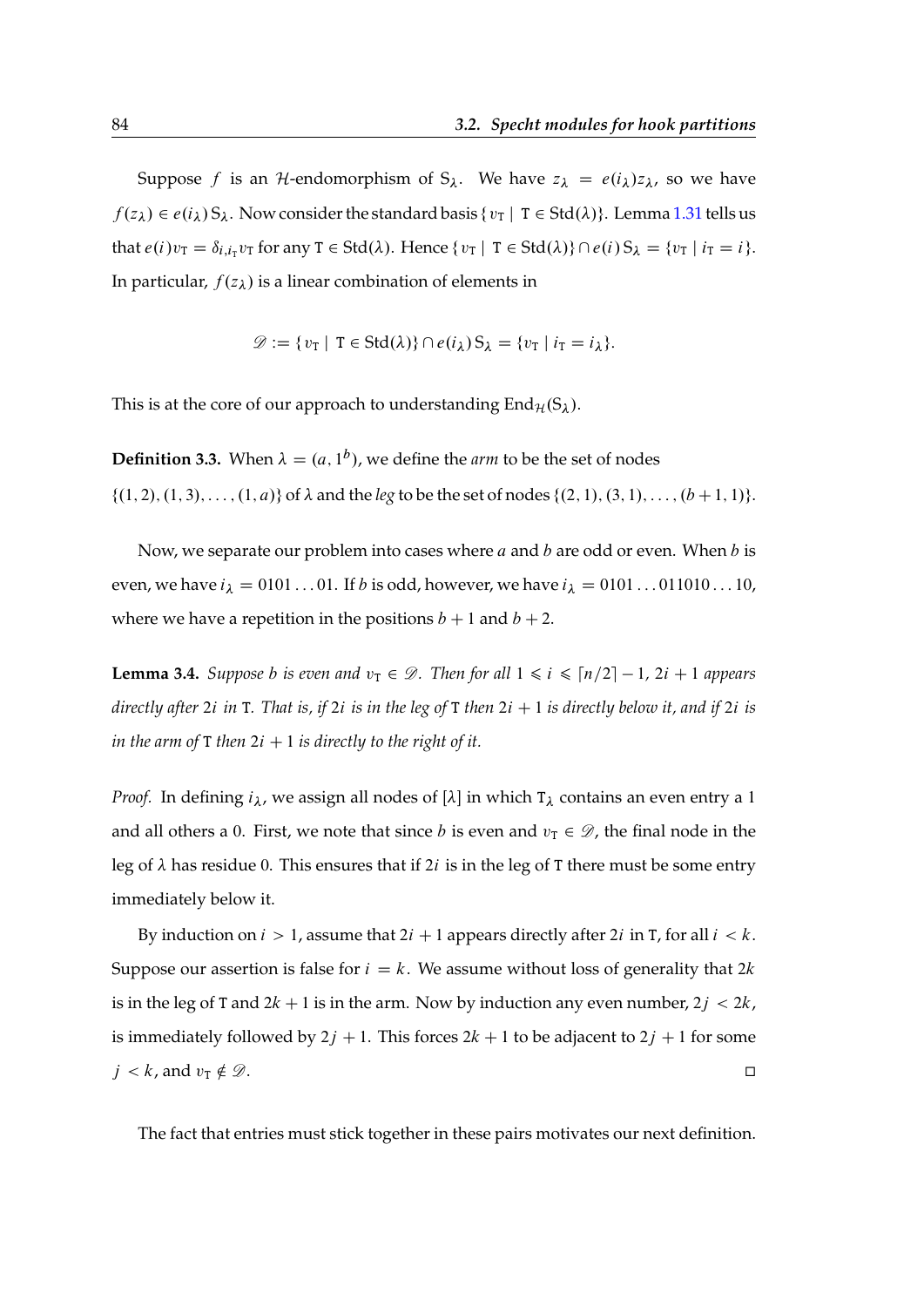**Definition 3.5.** We will call the pair of entries  $2i$ ,  $2i + 1$  for  $1 \le i \le \lceil n/2 \rceil - 1$  a *domino*. We will denote the domino by  $[2i, 2i + 1]$  or  $D_i$ . We define a *domino tableau* to be any  $\lambda$ -tableau T such that  $v_T \in \mathscr{D}$ . We denote the set of domino tableaux by Dom( $\lambda$ ).

*Remark.*  $\mathscr{D} = \{v_{\text{T}} \mid \text{T} \in \text{Dom}(\lambda)\}\$ is a basis of  $e(i_{\lambda})S_{\lambda}$ .

We will now begin by solving the simplest cases, where  $n$  is even.

### **3.3** Decomposability of  $S_{(a,1^b)}$  when *n* is even

First, we will look at the case where  $a$  and  $b$  are both even.

<span id="page-84-0"></span>**Lemma 3.6.** *Suppose*  $T \in \text{Std}(\lambda)$  *and*  $1 < i < n$ . *If*  $i$ ,  $i + 1, ..., n$  *all lie in the arm of*  $T$  *then*  $\psi_i v_\text{T} = 0$ . If *i* lies in the leg of T and  $i + 1$  lies in the arm, then  $\psi_i v_\text{T} = v_\text{U}$ , where U is obtained *from* **T** *by swapping i* and  $i + 1$ .

*Proof.* First, suppose  $i, i + 1, ..., n$  all lie in the arm of T for some  $1 < i < n$ . Then  $v<sub>T</sub>$ cannot possibly involve  $\psi_j$  for any  $j > i - 2$ . It follows that  $\psi_i$  commutes with each generator  $\psi_i$  appearing in  $v<sub>T</sub>$  and the result follows from the Specht module relations.

To prove the second part of the lemma, we note that  $w_T^{-1}(i) < w_T^{-1}(i + 1)$ . This is easily seen since  $w_{\text{T}}^{-1}(j)$  is the number that occupies the same node in T<sub> $\lambda$ </sub> that  $j$  occupies in T. Hence if  $s_{i_1}s_{i_2}...s_{i_r}$  is a reduced expression for  $w_T$ , then  $s_i s_{i_1} s_{i_2}...s_{i_r}$  is a reduced expression for  $s_i w_T$ . So  $\psi_i v_T = v_U$ .

<span id="page-84-1"></span>**Theorem 3.7.** If a and b are both even, then  $\text{End}_{\mathcal{H}}(S_{\lambda})$  is one-dimensional. In particular,  $S_{\lambda}$ *is indecomposable.*

*Proof.* Suppose  $f \in End_{\mathcal{H}}(S_{\lambda})$ . Then by the above remark,

$$
f(z_{\lambda}) = \sum_{\mathbf{T} \in \text{Dom}(\lambda)} \alpha_{\mathbf{T}} v_{\mathbf{T}} \quad \text{for some } \alpha_{\mathbf{T}} \in \mathbb{F}.
$$

Then by Lemma [3.6,](#page-84-0) acting on the left by  $\psi_{n-1}$  annihilates all  $v_T$  for tableaux T which do not have  $D_{\frac{n-2}{2}}$  in their leg. Now, for any  $T \in Dom(\lambda)$  which does have  $D_{\frac{n-2}{2}}$  in the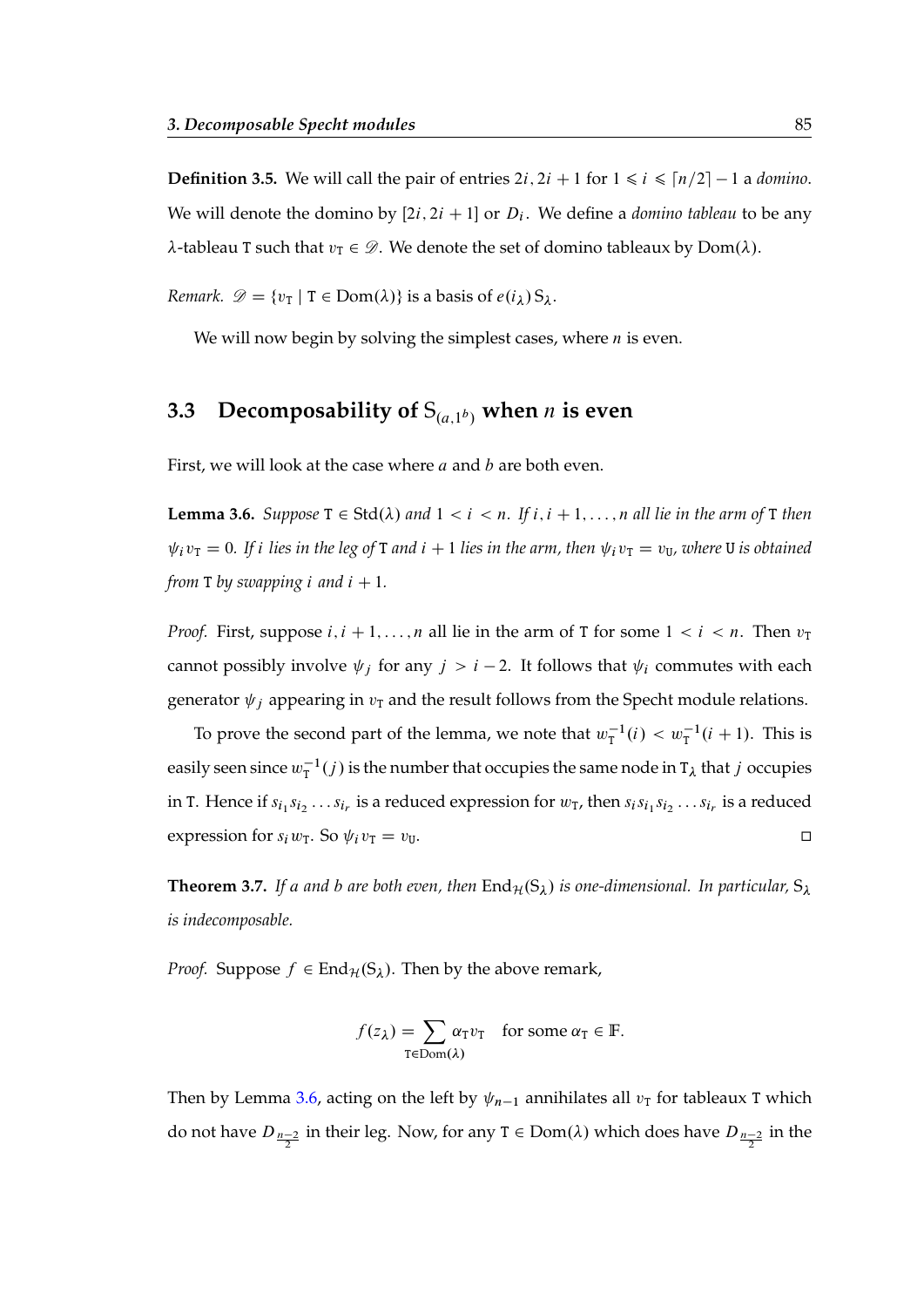leg, Lemma [3.6](#page-84-0) gives us that  $\psi_{n-1}v_T = v_{s_{n-1}T} \neq 0$ . Since  $\psi_{n-1}f(z_\lambda) = 0$ , we must have  $\alpha_{\text{T}} = 0$  for all T which have  $D_{\frac{n-2}{2}}$  in the leg.

In this way, we act on  $f(z_\lambda)$  by  $\psi_{n+1-2i}$  for  $i = 1, 2, ..., (a-2)/2$ , to annihilate all  $v_{\rm T}$  for tableaux T which do not have  $D_{\frac{n-2i}{2}}$  in the leg. At each step, we apply Lemma [3.6](#page-84-0) to deduce that  $\alpha_T = 0$  if T has  $D_{\frac{n-2i}{2}}$  in the leg.

Therefore  $f(z_{\lambda}) = \alpha z_{\lambda}$  for some  $\alpha \in \mathbb{F}$  and the result follows.

Next, we look at the case where  $a$  and  $b$  are both odd.

**Theorem 3.8.** *If a and b are both odd, then*  $\text{End}_{\mathcal{H}}(S_{\lambda})$  *is one-dimensional. In particular,*  $S_{\lambda}$  *is indecomposable.*

*Proof.* The result follows from Theorem [3.7](#page-84-1) by application of Theorem [1.41.](#page-41-1) □

#### **3.4** KLR actions on  $\mathscr{D}$  when *n* is odd

When  $n$  is odd, much more work must be done. By Theorem [1.41,](#page-41-1) we can assume throughout this section that  $b < n/2$ .

Using Theorem [3.2,](#page-81-1) we can focus on the case where a is odd and b is even, as it is slightly easier to work with. The case where  $a$  is even and  $b$  is odd will then follow.

Recall that  $\mathcal{D} = \{v_T \mid T \in Dom(\lambda)\}\$ is a basis of  $e(i_\lambda)S_\lambda$ . At this point we introduce some new notation which is much needed to keep things tidy!

**Definition 3.9.** We define  $\Psi_j := \psi_j \psi_{j+1} \psi_{j-1} \psi_j$ . For  $3 \leq x \leq y \leq n-2$  two odd integers, we then define:

$$
\Psi_{x}^{\mathcal{Y}} := \Psi_{y} \Psi_{y-2} \dots \Psi_{x} \quad \text{and} \quad \Psi_{x}^{\mathcal{Y}} := \Psi_{x} \Psi_{x+2} \dots \Psi_{y}.
$$

If  $y < x$  we consider both of the above defined terms to be the identity element of our field.

*Remark.* Given some  $T \in Dom(\lambda)$ , let 2d be the number of entries in the leg of T which differ from the entries in the corresponding nodes of  $T_{\lambda}$ . Notice that these will consist of the final d dominoes in the leg, since  $T \in \text{Std}(\lambda)$ .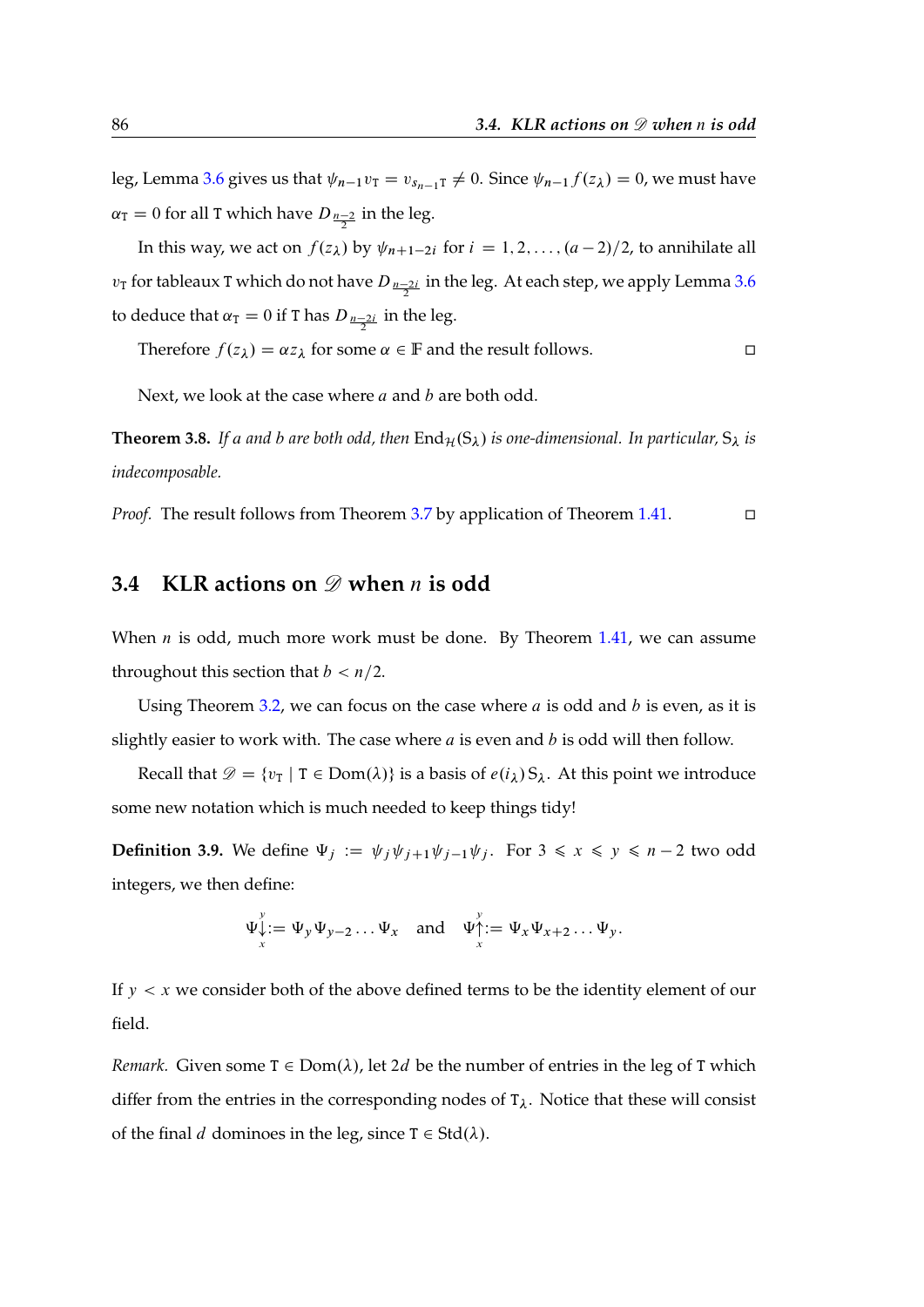Let  $j'_1$  $i'_1, \ldots, j'_d$  be the odd numbers (in ascending order) in the *d* dominoes in the leg of T which differ from the corresponding entries in  $T_{\lambda}$  and define  $j_i := j'_i - 2$  for each *i*. For example, if  $\lambda = (7, 1^6)$  then



Then  $d = 2$  and we see that  $j_1 = 7$  and  $j_2 = 11$ .

Now, we can see that  $v<sub>T</sub>$  can be written as the reduced expression

$$
\Psi \downarrow^{j_1} \Psi \downarrow^{j_2} \dots \Psi \downarrow^{j_d} z_{\lambda}.
$$
  
 $b+3-2d$   $b+5-2d$   $b+1$ 

We will refer to this as the *normal form* for  $v_T$ . Notice that  $j_{i+1} > j_i$  for all  $i = 1, ..., d - 1$ . It will be useful to note that if  $v_T \in \mathcal{D}$  is in our normal form, then any expression obtained from it by deleting  $\Psi$  terms from the left is also an element in  $\mathscr{D}$ .

**Definition 3.10.** Let  $T \in Dom(\lambda)$ . We define the length  $r(T)$  of T to be the number of  $\Psi$ terms in the normal form of  $v_T$ .

In the next three results, we examine the actions of the generators of  $H$  on the elements of  $\mathscr{D}$ .

<span id="page-86-0"></span>**Lemma 3.11.**

$$
e(i_{\lambda})\Psi_{j} = \Psi_{j}e(i_{\lambda}) \qquad \text{for all } j,
$$
  
\n
$$
y_{k}\Psi_{j} = \Psi_{j}y_{k} \qquad \text{for all } k \geq j+3 \text{ and for all } k \leq j-2,
$$
  
\n
$$
\psi_{k}\Psi_{j} = \Psi_{j}\psi_{k} \qquad \text{for all } k \geq j+3 \text{ and for all } k \leq j-3.
$$

*Proof.* Clear from the definition of  $\Psi_j$  and the defining relations.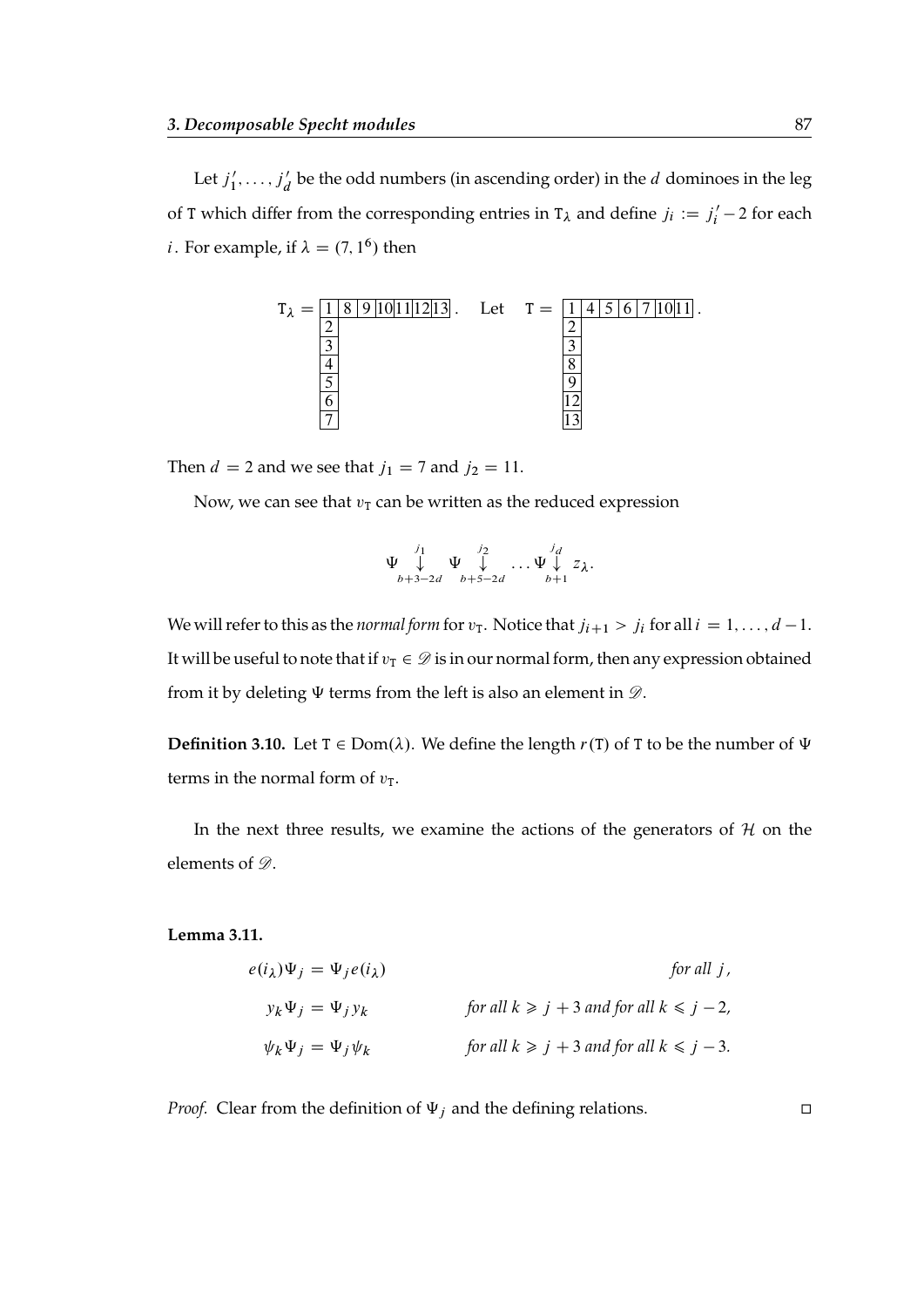**Proposition 3.12.** *Suppose*  $T \in Dom(\lambda)$ *. Then* 

$$
y_k v_\text{T} = 0 \text{ for all } k; \tag{A}
$$

$$
\psi_k v_{\rm T} = 0 \text{ for all even } k; \tag{B}
$$

$$
\psi_1 v_{\rm T} = 0. \tag{C}
$$

*Proof.* Let  $(A_r)$  denote the statement that  $(A)$  holds for all T with  $r(T) = r$ , and define  $(B_r)$  similarly. We first prove  $(A_r)$  and  $(B_r)$  simultaneously, by induction on r.

First we must show that  $(A_0)$  and  $(B_0)$  hold. In this case,  $v_T = z_\lambda$  and the defining relations give our result immediately.

Now, let 
$$
v_T = \Psi \bigcup_{b+3-2d}^{j_1} \Psi \bigcup_{b+5-2d}^{j_2} \dots \Psi \bigcup_{b+1}^{j_d} z_{\lambda}
$$
 be in normal form for some *d*, and define

$$
v_{\mathrm{T}_{(2)}} := \Psi \underset{b+5-2d}{\downarrow} \dots \Psi \underset{b+1}{\downarrow} z_{\lambda}.
$$

We will show that  $(A_{r-1})\&(B_{r-1}) \Rightarrow (A_r)$ . We split our problem into 5 cases:

- 1.  $k = j_1 + 2$ ,
- 2.  $k = j_1 + 1$ ,
- 3.  $k = j_1$ ,
- 4.  $k = j_1 1$ ,
- 5. All other  $k$ .

We can now solve each case quite simply!

1. 
$$
y_{j_1+2}v_{T} = \psi_{j_1}\psi_{j_1-1}(y_{j_1+2}\psi_{j_1+1}e(s_{j_1}\cdot i_{\lambda}))\psi_{j_1}\Psi \downarrow^{j_1-2} v_{T_{(2)}}
$$
  
\n
$$
= \psi_{j_1}\psi_{j_1-1}(\psi_{j_1+1}y_{j_1+1}+1)\psi_{j_1}\Psi \downarrow^{j_1-2} v_{T_{(2)}}
$$
  
\n
$$
= \Psi_{j_1}\underbrace{y_{j_1}\Psi \downarrow^{j_1-2} v_{T_{(2)}}}_{\psi+3-2d} v_{T_{(2)}} + \psi_{j_1}\psi_{j_1-1}\psi_{j_1}\Psi \downarrow^{j_1-2} v_{T_{(2)}}
$$
  
\n
$$
= 0 \text{ by } (A_{r-1})
$$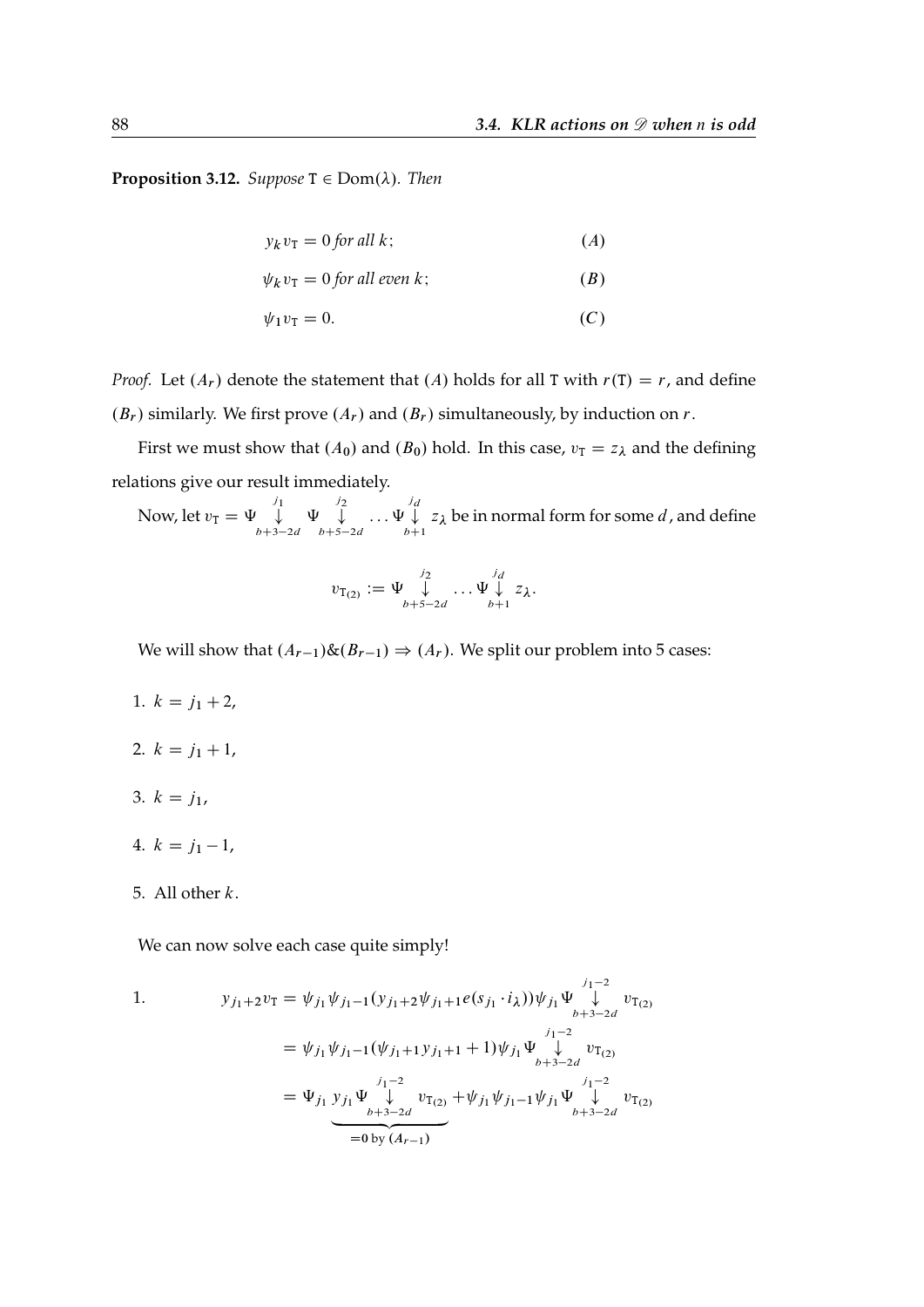$$
= (\psi_{j_1-1}\psi_{j_1}\psi_{j_1-1} - y_{j_1-1} + 2y_{j_1} - y_{j_1+1})\psi \downarrow^{j_1-2} v_{T_{(2)}} \n= \psi_{j_1-1}\psi_{j_1}\psi_{j_1-1}\psi \downarrow^{j_1-2} v_{T_{(2)}} - y_{j_1-1}\psi \downarrow^{j_1-2} v_{T_{(2)}} \n= 0 \text{ by } (B_{r-1}) \qquad \qquad \text{so } (A_{r-1}) \n+ 2 y_{j_1}\psi \downarrow^{j_1-2} v_{T_{(2)}} - y_{j_1+1}\psi \downarrow^{j_1-2} v_{T_{(2)}} \n= 0 \text{ by } (A_{r-1}) \qquad \qquad \text{so } (A_{r-1}) \n= 0 \text{ by } (A_{r-1})
$$
\n= 0.

2. 
$$
y_{j_1+1}v_T = (y_{j_1+1}\psi_{j_1}e(s_{j_1}\cdot i_\lambda))\psi_{j_1+1}\psi_{j_1-1}\psi_{j_1}\psi \downarrow_{b+3-2d}^{j_1-2} v_{T_{(2)}}
$$
  
\n
$$
= \psi_{j_1}\psi_{j_1+1}(y_{j_1}\psi_{j_1-1}e(s_{j_1}\cdot i_\lambda))\psi_{j_1}\psi \downarrow_{b+3-2d}^{j_1-2} v_{T_{(2)}}
$$
  
\n
$$
= \psi_{j_1}\psi_{j_1+1}(\psi_{j_1-1}y_{j_1-1}+1)\psi_{j_1}\psi \downarrow_{b+3-2d}^{j_1-2} v_{T_{(2)}}
$$
  
\n
$$
= \Psi_{j_1} y_{j_1-1}\psi \downarrow_{b+3-2d}^{j_1-2} v_{T_{(2)}} + \psi_{j_1}\psi_{j_1+1}\psi_{j_1}\psi \downarrow_{b+3-2d}^{j_1-2} v_{T_{(2)}}
$$
  
\n
$$
= 0 \text{ by } (A_{r-1})
$$
  
\n
$$
= (\psi_{j_1+1}\psi_{j_1}\psi_{j_1+1} + y_{j_1}-2y_{j_1+1}+y_{j_1+2})\psi \downarrow_{b+3-2d}^{j_1-2} v_{T_{(2)}}
$$
  
\n
$$
= 0 \text{ by } (A_{r-1}) \text{ and } (B_{r-1}).
$$

3. 
$$
y_{j_1} v_T = (y_{j_1} \psi_{j_1} e(s_{j_1} \cdot i_\lambda)) \psi_{j_1+1} \psi_{j_1-1} \psi_{j_1} \psi \downarrow_{b+3-2d}^{j_1-2} v_{T_{(2)}}
$$
  
\n
$$
= \psi_{j_1} (y_{j_1+1} \psi_{j_1+1} e(s_{j_1} \cdot i_\lambda)) \psi_{j_1-1} \psi_{j_1} \psi \downarrow_{b+3-2d}^{j_1-2} v_{T_{(2)}}
$$
  
\n
$$
= \psi_{j_1} (\psi_{j_1+1} y_{j_1+2} - 1) \psi_{j_1-1} \psi_{j_1} \psi \downarrow_{b+3-2d}^{j_1-2} v_{T_{(2)}}
$$
  
\n
$$
= \psi_{j_1} y_{j_1+2} \psi \downarrow_{b+3-2d} v_{T_{(2)}}
$$
  
\n
$$
= 0 \text{ by } (A_{r-1})
$$
  
\n
$$
-(\psi_{j_1-1} \psi_{j_1} \psi_{j_1-1} - y_{j_1-1} + 2y_{j_1} - y_{j_1+1}) \psi \downarrow_{b+3-2d}^{j_1-2} v_{T_{(2)}}
$$
  
\n
$$
= 0 \text{ by } (A_{r-1}) \text{ and } (B_{r-1}).
$$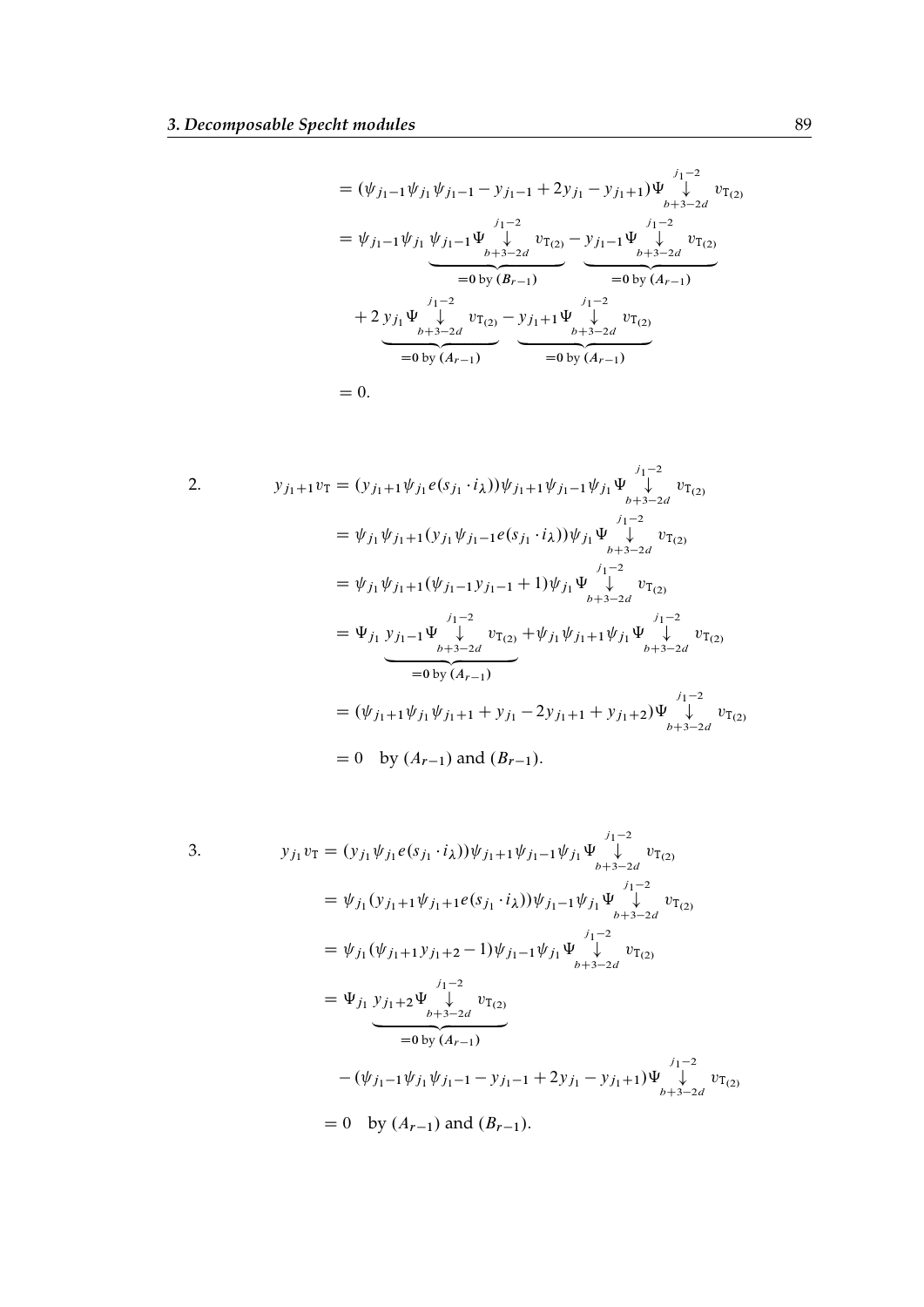4. 
$$
y_{j_1-1}v_T = \psi_{j_1}\psi_{j_1+1}(y_{j_1-1}\psi_{j_1-1}e(s_{j_1}\cdot i_\lambda))\psi_{j_1}\psi_{\downarrow}^{j_1-2}v_{T_{(2)}}
$$
  
\n
$$
= \psi_{j_1}\psi_{j_1+1}(\psi_{j_1-1}y_{j_1}-1)\psi_{j_1}\psi_{\downarrow}^{j_1-2}v_{T_{(2)}}
$$
  
\n
$$
= \Psi_{j_1}y_{j_1+1}\psi_{\downarrow}^{j_1-2}v_{T_{(2)}}
$$
  
\n
$$
= 0 \text{ by } (A_{r-1})
$$
  
\n
$$
-(\psi_{j_1+1}\psi_{j_1}\psi_{j_1+1}+y_{j_1}-2y_{j_1+1}+y_{j_1+2})\psi_{\downarrow}^{j_1-2}v_{T_{(2)}}
$$
  
\n
$$
= 0 \text{ by } (A_{r-1}) \text{ and } (B_{r-1}).
$$

5. Now suppose  $k \neq j_1 + 2, j_1 + 1, j_1$  or  $j_1 - 1$ . Then

$$
y_k v_T = \Psi_{j_1} y_k \Psi \bigvee_{b+3-2d}^{j_1-2} v_{T_{(2)}}
$$
 by Lemma 3.11  
= 0 by  $(A_{r-1})$ .

Next, we show that  $(A_{r-1})\&(B_{r-1}) \Rightarrow (B_r)$ . Once again we split this into the following cases:

- 1.  $k = j_1 + 1$ ,
- 2.  $k = j_1 1$ ,
- 3. All other  $k$ .

1. 
$$
\psi_{j_1+1}v_T = (\psi_{j_1+1}\psi_{j_1}\psi_{j_1+1}e(s_{j_1}\cdot i_\lambda))\psi_{j_1-1}\psi_{j_1}\psi\bigdownarrow^{j_1-2}_{b+3-2d}v_{T_{(2)}}
$$
  
\n
$$
= \psi_{j_1}\psi_{j_1+1}(\psi_{j_1}\psi_{j_1-1}\psi_{j_1}e(i_\lambda))\psi\bigdownarrow^{j_1-2}_{b+3-2d}v_{T_{(2)}}
$$
  
\n
$$
= \psi_{j_1}\psi_{j_1+1}(\psi_{j_1-1}\psi_{j_1}\psi_{j_1-1}-y_{j_1-1}+2y_{j_1}-y_{j_1+1})\psi\bigdownarrow^{j_1-2}_{b+3-2d}v_{T_{(2)}}
$$
  
\n
$$
= 0 \text{ by }(A_{r-1}) \text{ and }(B_{r-1}).
$$

2. 
$$
\psi_{j_1-1} v_T = (\psi_{j_1-1} \psi_{j_1} \psi_{j_1-1} e(s_{j_1} \cdot i_\lambda)) \psi_{j_1+1} \psi_{j_1} \psi \downarrow^{j_1-2} v_{T_{(2)}}
$$

$$
= \psi_{j_1} \psi_{j_1-1} (\psi_{j_1} \psi_{j_1+1} \psi_{j_1} e(i_\lambda)) \psi \downarrow^{j_1-2} v_{T_{(2)}}
$$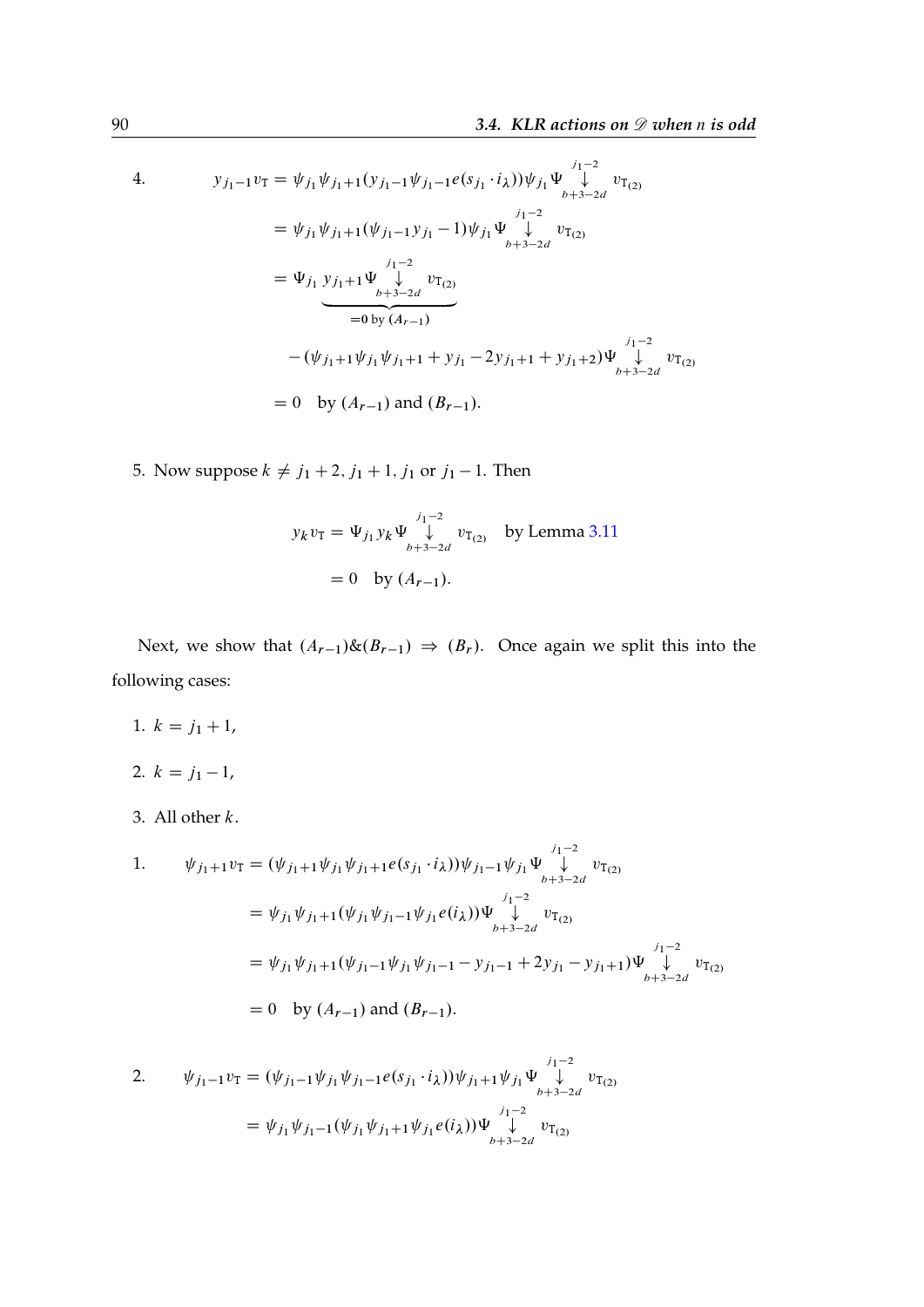$$
= \psi_{j_1}\psi_{j_1-1}(\psi_{j_1+1}\psi_{j_1}\psi_{j_1+1} + y_{j_1} - 2y_{j_1+1} + y_{j_1+2})\Psi \bigcup_{b+3-2d}^{j_1-2} v_{T(2)}
$$
  
= 0 by  $(A_{r-1})$  and  $(B_{r-1})$ .

3. Now suppose k is even but  $k \neq j_1 + 1$  or  $j_1 - 1$ . Then

$$
\psi_k v_T = \Psi_{j_1} \psi_k \Psi \bigvee_{b+3-2d}^{j_1-2} v_{T_{(2)}}
$$
 by Lemma 3.11  
= 0 by  $(B_{r-1})$ .

And so, our results follow.

Now, we prove (C). If  $d < b/2$ , then  $\Psi_3$  does not occur in  $v<sub>T</sub>$ , and so  $\psi_1$  commutes with all  $\Psi$  terms in  $v<sub>T</sub>$  and the result is clear. So suppose  $d=b/2$ . Then  $v<sub>T</sub> = \Psi \downarrow$  $\bigvee_{3}^{j_1} \Psi \bigvee_{5}^{j_2}$ 5  $\ldots \Psi \downarrow$  $\mathcal{L}_{b+1}$   $z_{\lambda}$ . It's easy to see that

$$
\psi_1 \psi_2 \dots \psi_i \Psi \bigvee_{i+2}^{j_{(i+2d-b+1)/2}} \Psi = \Psi \bigvee_{i+4}^{j_{(i+2d-b+1)/2}} \psi_{i+2} \psi_{i+3}(\psi_1 \psi_2 \dots \psi_{i+2}).
$$

Applying this for  $i = 1, 3, \ldots, b - 1$  in turn, we obtain

$$
\psi_1 v_{\text{T}} = \Psi_{\zeta}^{\smash{j_1}} \Psi_{\zeta}^{\smash{j_2}} \dots \Psi_{\zeta}^{\smash{j_d}} \psi_3 \psi_4 \dots \psi_{b+2} \psi_1 \psi_2 \dots \psi_{b+1} z_{\lambda},
$$

which is zero in view of the Garnir relation  $\psi_1 \psi_2 ... \psi_{b+1} z_{\lambda} = 0$ .

*Alternative proof.* A shorter but less direct proof of  $(A)$  and  $(B)$  can be given using the grading on  $H$  and  $S_\lambda$ , closely mimicking the proof of [\[29,](#page-170-2) Lemma 4.4]. We notice that every domino tableau has codegree  $b/2$ , since each domino in the leg contributes precisely +1 to the codegree. So  $e(i_\lambda) S_\lambda$  is homogeneous of degree  $b/2$ . Now,  $y_k v_\text{T} \in$  $e(i_\lambda) S_\lambda$ , but deg $(y_k v_\text{T}) = \text{deg}(y_k) + \text{deg}(v_\text{T}) = 2 + b/2$ . Hence  $y_k v_\text{T} = 0$ .

Similarly, if k is even,  $\psi_k v_\text{T} \in e(s_k i_\lambda) S_\lambda = 0$ , since no standard tableau has residue sequence  $s_k i_\lambda$ . To see this, we may build up any standard  $\lambda$ -tableau and note that once we have placed  $1, 2, \ldots, k - 1$  of residues  $0, 1, \ldots, 0$  respectively, the next entry must

$$
\qquad \qquad \Box
$$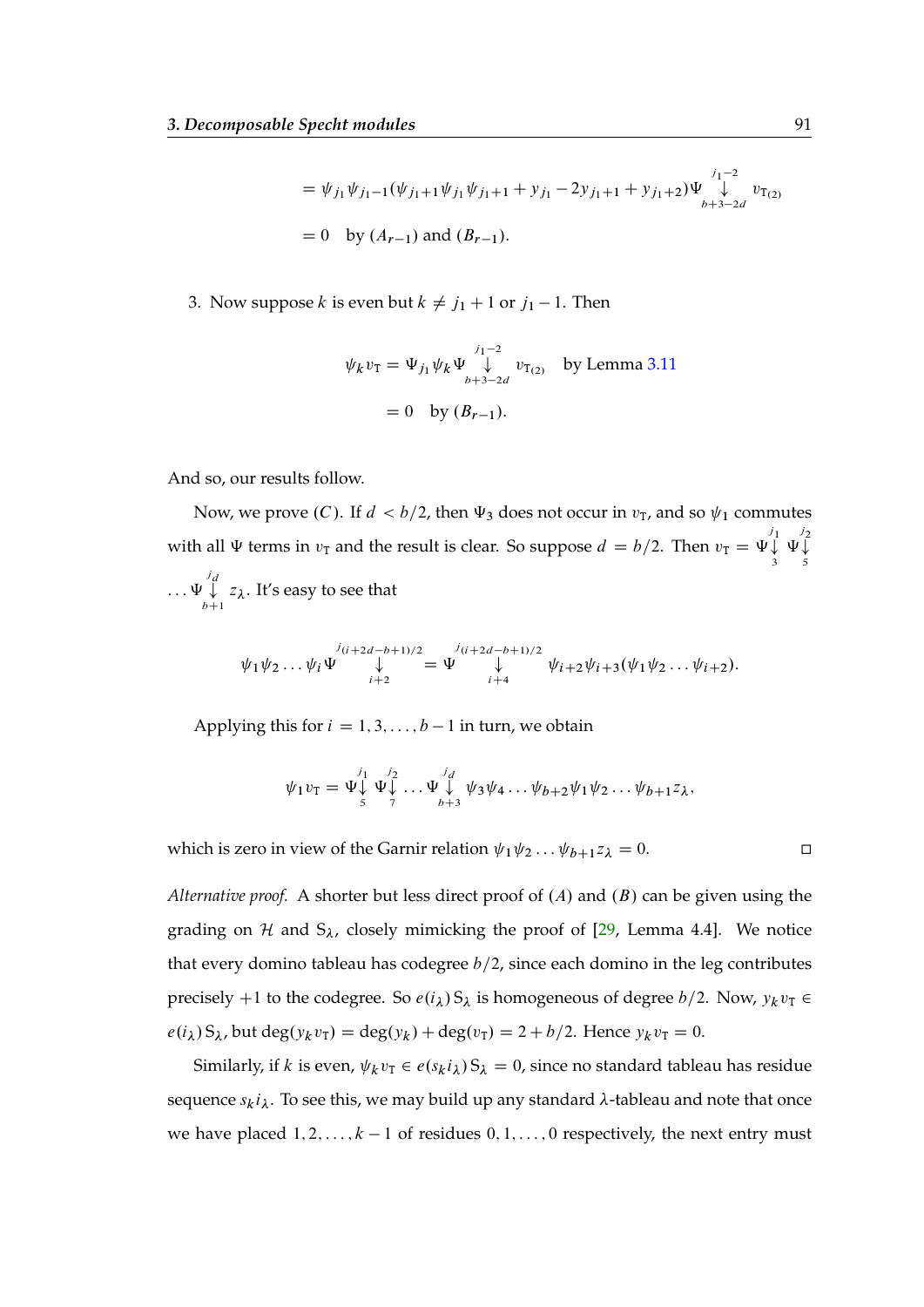have residue 1.

<span id="page-91-1"></span><span id="page-91-0"></span>**Lemma 3.13.** *Suppose j is odd and*  $T \in Dom(\lambda)$ *. Then* 

$$
1. \ \psi_j \Psi_j v_\text{T} = -2\psi_j v_\text{T},
$$

- <span id="page-91-2"></span>2.  $\psi_j \Psi_{j+2} \Psi_j v_T = \psi_j v_T$ ,
- 3.  $\Psi_j \psi_{j+2} v_T = 0$ ,
- <span id="page-91-3"></span>*4.*  $\psi_j \Psi_{j-2} \Psi_j v_T = \psi_j v_T$ ,

$$
5. \ \Psi_j \psi_{j-2} v_{\mathcal{T}} = 0.
$$

*Proof.*

1. 
$$
\psi_j \Psi_j e(i_\lambda) v_{\text{T}} = (\psi_j^2 e(s_j \cdot i_\lambda)) \psi_{j+1} \psi_{j-1} \psi_j v_{\text{T}}
$$
  
\n
$$
= (-y_j^2 - y_{j+1}^2 + 2y_j y_{j+1}) \psi_{j+1} \psi_{j-1} \psi_j v_{\text{T}}
$$
  
\n
$$
= -\psi_{j+1} y_j (y_j \psi_{j-1} e(s_j \cdot i_\lambda)) \psi_j v_{\text{T}}
$$
  
\n
$$
- y_{j+1} (y_{j+1} \psi_{j+1} e(s_j \cdot i_\lambda)) \psi_{j-1} \psi_j v_{\text{T}}
$$
  
\n
$$
+ 2y_j (y_{j+1} \psi_{j+1} e(s_j \cdot i_\lambda)) \psi_{j-1} \psi_j v_{\text{T}}
$$
  
\n
$$
= -\psi_{j+1} y_j (\psi_{j-1} y_{j-1} + 1) \psi_j v_{\text{T}}
$$
  
\n
$$
- y_{j+1} (\psi_{j+1} y_{j+2} - 1) \psi_{j-1} \psi_j v_{\text{T}}
$$
  
\n
$$
+ 2y_j (\psi_{j+1} y_{j+2} - 1) \psi_{j-1} \psi_j v_{\text{T}}
$$
  
\n
$$
= -\psi_{j+1} y_j \psi_j v_{\text{T}} + \psi_{j-1} y_{j+1} \psi_j v_{\text{T}} - 2(y_j \psi_{j-1} e(s_j \cdot i_\lambda)) \psi_j v_{\text{T}}
$$
  
\n
$$
= -\psi_{j+1} \psi_j y_{j+1} v_{\text{T}} + \psi_{j-1} \psi_j y_j v_{\text{T}} - 2(\psi_{j-1} y_{j-1} + 1) \psi_j v_{\text{T}}
$$
  
\n
$$
= -2\psi_j v_{\text{T}}.
$$

2.,3.,4.& 5. We have

$$
\psi_j \Psi_{j+2} \Psi_j e(i_\lambda) v_T = \psi_{j+2} \psi_{j+3} (\psi_j \psi_{j+1} \psi_j e(s_{j+2} \cdot s_j \cdot i_\lambda)) \psi_{j+2} \psi_{j+1} \psi_{j-1} \psi_j
$$
  
=  $\psi_{j+2} \psi_{j+3} (\psi_{j+1} \psi_j \psi_{j+1} + y_j - 2y_{j+1} + y_{j+2}) \cdot$   
 $\psi_{j+2} \psi_{j+1} \psi_{j-1} \psi_j v_T$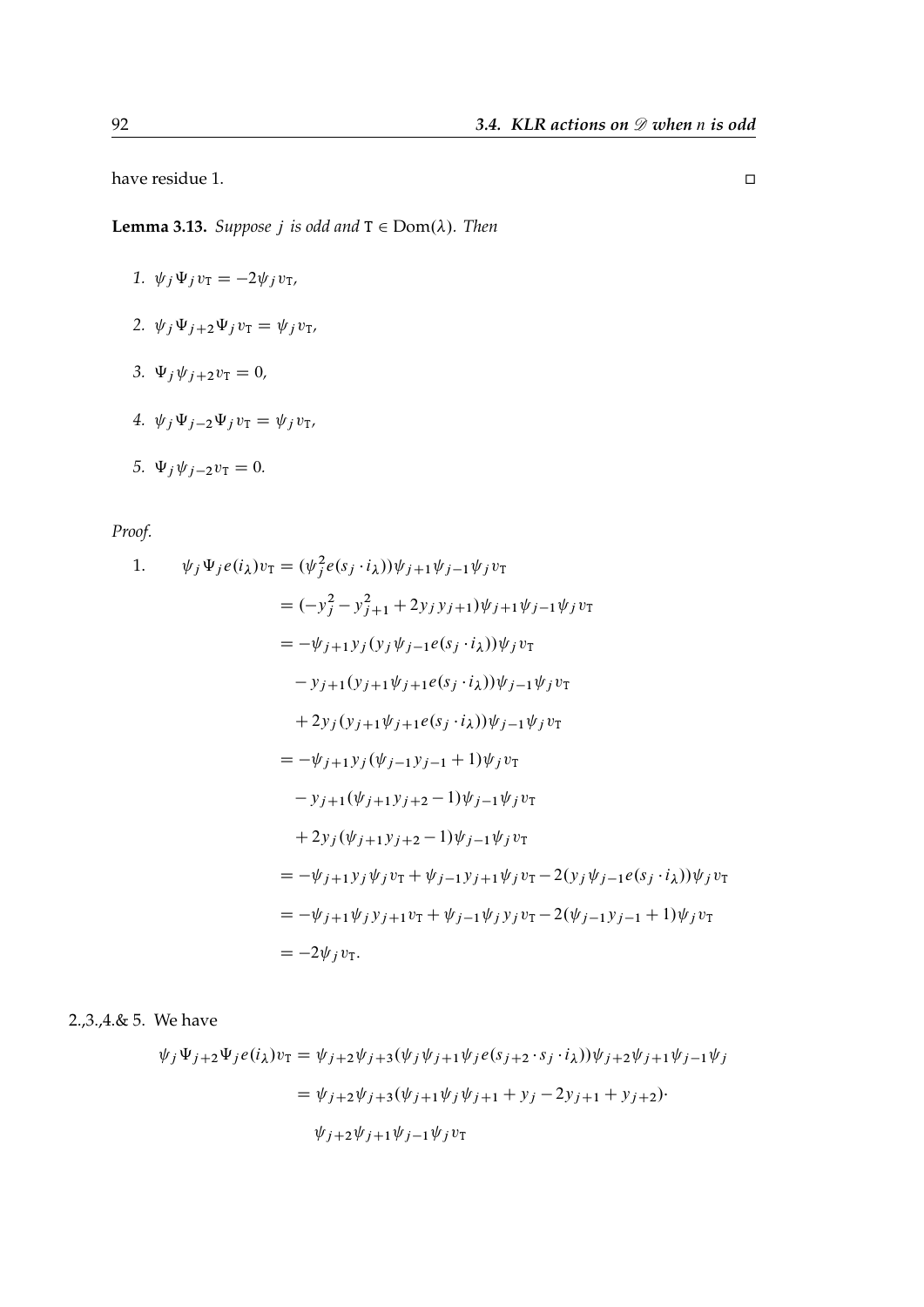$$
= \psi_{j+2}\psi_{j+3}\psi_{j+1}\psi_{j}(\psi_{j+1}\psi_{j+2}\psi_{j+1}e(s_{j}\cdot i_{\lambda}))\psi_{j-1}\psi_{j}v_{T}
$$
\n
$$
+ \psi_{j+2}\psi_{j+3}\psi_{j+2}\psi_{j+1}(y_{j}\psi_{j-1}e(s_{j}\cdot i_{\lambda}))\psi_{j}v_{T}
$$
\n
$$
-2\psi_{j+2}\psi_{j+3}\psi_{j+2}(y_{j+1}\psi_{j+1}e(s_{j}\cdot i_{\lambda}))\psi_{j-1}\psi_{j}v_{T}
$$
\n
$$
+ \psi_{j+2}\psi_{j+3}\psi_{j+2}(y_{j+1}\psi_{j+2}e(s_{j}\cdot i_{\lambda}))\psi_{j-1}\psi_{j}v_{T}
$$
\n
$$
= \psi_{j+2}\psi_{j+3}\psi_{j+1}\psi_{j}v_{j+2}\psi_{j+1}\psi_{j+2}\psi_{j-1}\psi_{j}v_{T}
$$
\n
$$
+ \psi_{j+2}\psi_{j+3}\psi_{j+2}\psi_{j+1}(\psi_{j-1}y_{j-1}+1)\psi_{j}v_{T}
$$
\n
$$
-2\psi_{j+2}\psi_{j+3}\psi_{j+2}\psi_{j+1}\psi_{j+2}-1)\psi_{j-1}\psi_{j}v_{T}
$$
\n
$$
+ \psi_{j+2}\psi_{j+3}\psi_{j+2}e(s_{j}\cdot i_{\lambda})\psi_{j+1}\psi_{j-1}\psi_{j}v_{T}
$$
\n
$$
= \Psi_{j+2}\Psi_{j}\psi_{j+2}v_{T} + \psi_{j+2}\psi_{j+3}\psi_{j+2}\psi_{j+1}\psi_{j-1}\psi_{j}v_{T}
$$
\n
$$
+ ( \psi_{j+2}\psi_{j+3}\psi_{j+2}e(s_{j}\cdot i_{\lambda}))\psi_{j-1}\psi_{j}v_{T}
$$
\n
$$
+ 2(\psi_{j+2}\psi_{j+3}\psi_{j+2}e(s_{j}\cdot i_{\lambda}))\psi_{j-1}\psi_{j}v_{T}
$$
\n
$$
+ 2(\psi_{j+2}\psi_{j+3}\psi_{j+2}\psi_{j+1}\psi_{j-1}\psi_{j}v_{T}
$$
\n
$$
+ \psi
$$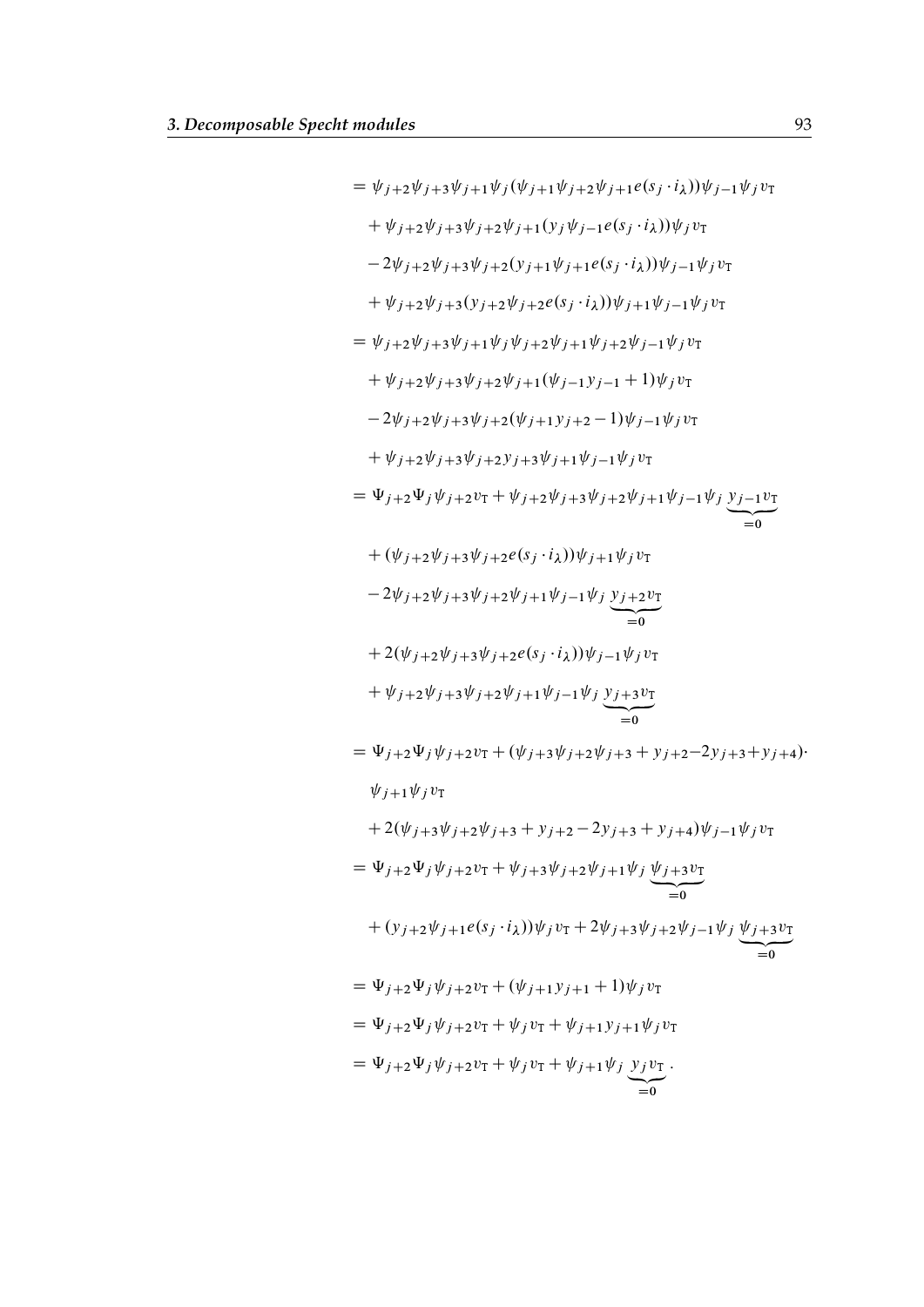We also have

$$
\psi_j \Psi_{j-2} \Psi_j e(i_\lambda) v_T = \psi_{j-2} \psi_{j-3} (\psi_j \psi_{j-1} \psi_j e(s_{j-2} \cdot s_j \cdot i_\lambda)) \psi_{j-2} \psi_{j+1} \psi_{j-1} \psi_j v_T
$$
  
\n
$$
= \psi_{j-2} \psi_{j-3} (\psi_{j-1} \psi_j \psi_{j-1} - y_{j-1} + 2y_j - y_{j+1}).
$$
  
\n
$$
\psi_{j-2} \psi_{j+1} \psi_{j-1} \psi_j v_T
$$
  
\n
$$
= \psi_{j-2} \psi_{j-3} \psi_{j-1} \psi_j (\psi_{j-1} \psi_{j-2} \psi_{j-1} e(s_j \cdot i_\lambda)) \psi_{j+1} \psi_j v_T
$$
  
\n
$$
- \psi_{j-2} \psi_{j-3} \psi_{j-2} \psi_{j+1} (y_j \psi_{j-1} e(s_j \cdot i_\lambda)) \psi_j v_T
$$
  
\n
$$
+ 2\psi_{j-2} \psi_{j-3} \psi_{j-2} \psi_{j+1} (y_j \psi_{j-1} e(s_j \cdot i_\lambda)) \psi_j v_T
$$
  
\n
$$
- \psi_{j-2} \psi_{j-3} \psi_{j-2} (y_{j+1} \psi_{j+1} e(s_j \cdot i_\lambda)) \psi_{j-1} \psi_j v_T
$$
  
\n
$$
= \psi_{j-2} \psi_{j-3} \psi_{j-1} \psi_j \psi_{j-2} \psi_{j-1} \psi_{j-2} \psi_{j+1} \psi_j v_T
$$
  
\n
$$
+ 2\psi_{j-2} \psi_{j-3} \psi_{j-2} \psi_{j+1} (\psi_{j-1} y_{j-1} + 1) \psi_j v_T
$$
  
\n
$$
- \psi_{j-2} \psi_{j-3} \psi_{j-2} (\psi_{j+1} y_{j+2} - 1) \psi_{j-1} \psi_j v_T
$$
  
\n
$$
= \psi_{j-2} \psi_j \psi_{j-2} v_T - \psi_{j-2} \psi_{j-3} \psi_{j-2} \psi_{j+1} \psi_j v_T
$$
  
\n
$$
+ 2(\psi_{j-2} \psi_{
$$

So we have

$$
\psi_j \Psi_{j+2} \Psi_j v_T = \psi_j v_T + \Psi_{j+2} \Psi_j \psi_{j+2} v_T \tag{*}
$$

$$
\psi_j \Psi_{j-2} \Psi_j v_T = \psi_j v_T + \Psi_{j-2} \Psi_j \psi_{j-2} v_T. \tag{**}
$$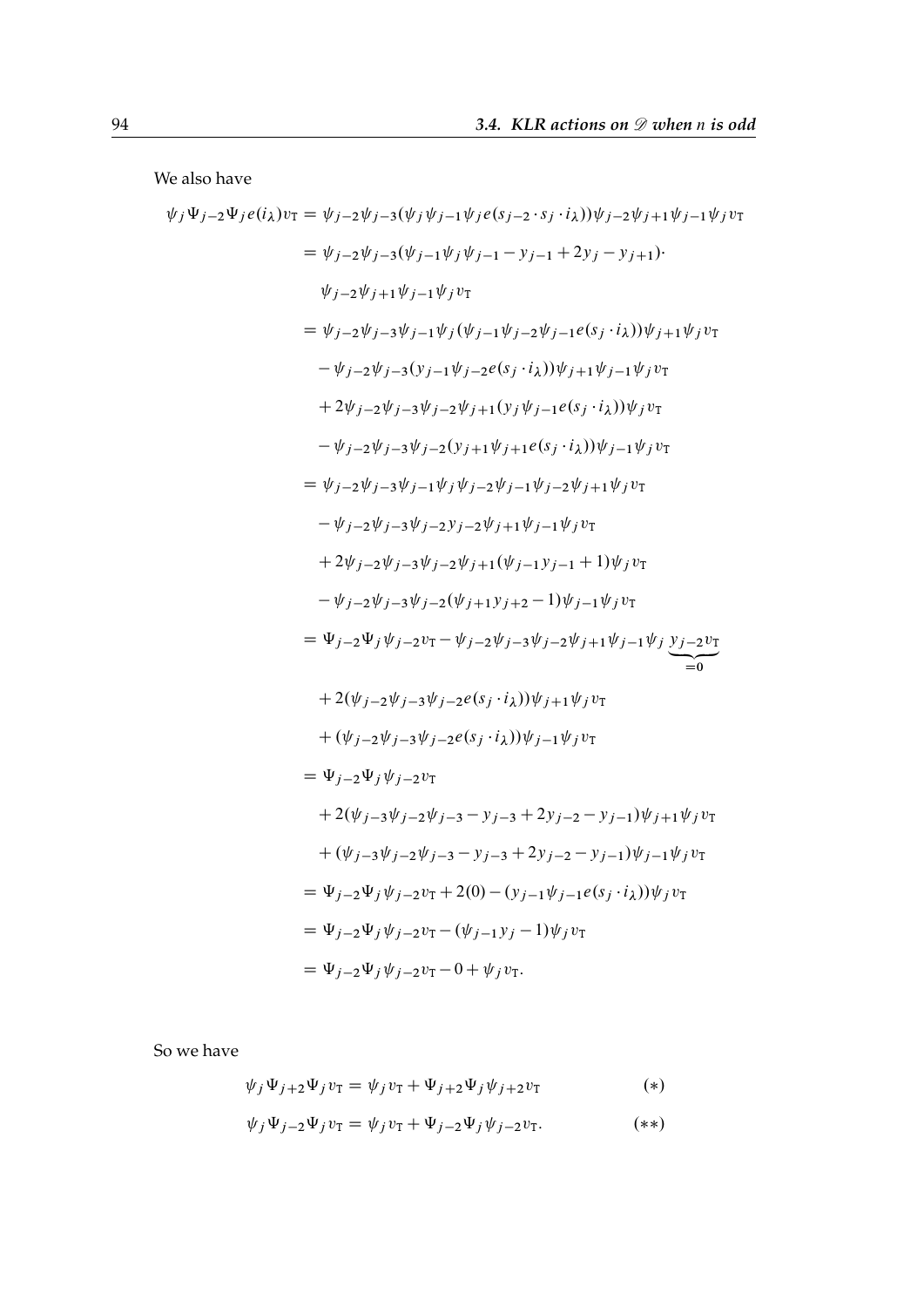Now all four statements will follow if we can show that 3 and 5 hold. We will proceed by proving both simultaneously by induction on  $r(T)$ . That is, we will prove that

$$
\Psi_j \psi_{j+2} v_T = 0 \text{ for any odd } j \text{ and } r(T) = r,
$$
\n(A<sub>r</sub>)

$$
\Psi_j \psi_{j-2} v_T = 0 \text{ for any odd } j \text{ and } r(T) = r,
$$
\n(B<sub>r</sub>)

by simultaneous induction on  $r$ .

First, we prove that  $(A_r)$  follows if  $(A_s)$  and  $(B_s)$  hold for all  $s < r$ .

 $(A_0)$  is clearly true. We have  $\Psi_j \psi_{j+2} z_{\lambda} = \psi_j \psi_{j+1} \psi_{j-1} \psi_{j+2} \psi_j z_{\lambda} = 0$  since at least one of  $\psi_i$ ,  $\psi_{i+2}$  must annihilate  $z_{\lambda}$ .

Now let  $r > 0$ . Suppose  $v_T = \Psi \downarrow$  $\begin{array}{cc} j_1 & j_2 \\ \downarrow & \Psi & \downarrow \\ b+3-2d & b+5- \end{array}$  $\bigvee_{b+5-2d}^{j_2} \ldots \Psi \bigvee_{b+5}^{j_d}$  $\bigcup\limits_{b+1}$   $z_{\lambda}$  is in normal form and define  $v_{\text{T}'} := \Psi \bigvee^{j_1-2}$  $j_1-2$   $j_2$ <br>  $\downarrow \qquad \Psi \qquad \downarrow$ <br>  $b+3-2d$   $b+5 \bigvee_{b+5-2d}^{j_2} \ldots \Psi \bigvee_{b+5}^{j_d}$  $\bigcup_{b+1} z_{\lambda}$ .

If  $j_1 \ge j + 6$  or  $j_1 \le j - 4$ , then we clearly have  $\Psi_j \psi_{j+2} v_T = \Psi_{j_1} \Psi_j \psi_{j+2} v_{T'}$  and our result follows by  $(A_{r-1})$ . So we break our proof up for the remaining four possibilities.

(a) Suppose  $j_1 = j + 4$ . We will write  $v_{T_{(2)}} := \Psi^{-\frac{j_2}{2}}$  $\begin{array}{c} \n\downarrow j_2 \\
\downarrow \qquad \qquad \downarrow j_4 \\
\downarrow b+5-2d \qquad \qquad \downarrow b+ \n\end{array}$  $\bigcup_{b+1}^{a} z_{\lambda}$ . If  $b+3$  –  $2d = j + 4$  also, we have

$$
\Psi_j \psi_{j+2} v_{\mathsf{T}} = \Psi_j \psi_{j+2} \Psi_{j+4} v_{\mathsf{T}_{(2)}}
$$
  
= 0,

as we have a  $\psi_j$  which commutes with everything to its right, given that the lowest indexed  $\Psi$ -term in  $v_{\text{T}_{(2)}}$  is  $\Psi_{j+6}$ .

If 
$$
b + 3 - 2d < j + 4
$$
, by (\*) we have  
\n
$$
\Psi_j(\psi_{j+2}\Psi_{j+4}\Psi_{j+2})\Psi \downarrow \psi_{\Gamma_{(2)}} = \Psi_j(\psi_{j+2} + \Psi_{j+4}\Psi_{j+2}\psi_{j+4})\Psi \downarrow \psi_{\Gamma_{(2)}}
$$
\n
$$
= 0 \text{ by } (A_s) \text{ for some } s < r,
$$
\nas  $\Psi \downarrow \psi_{\Gamma_{(2)}} \in \mathcal{D}.$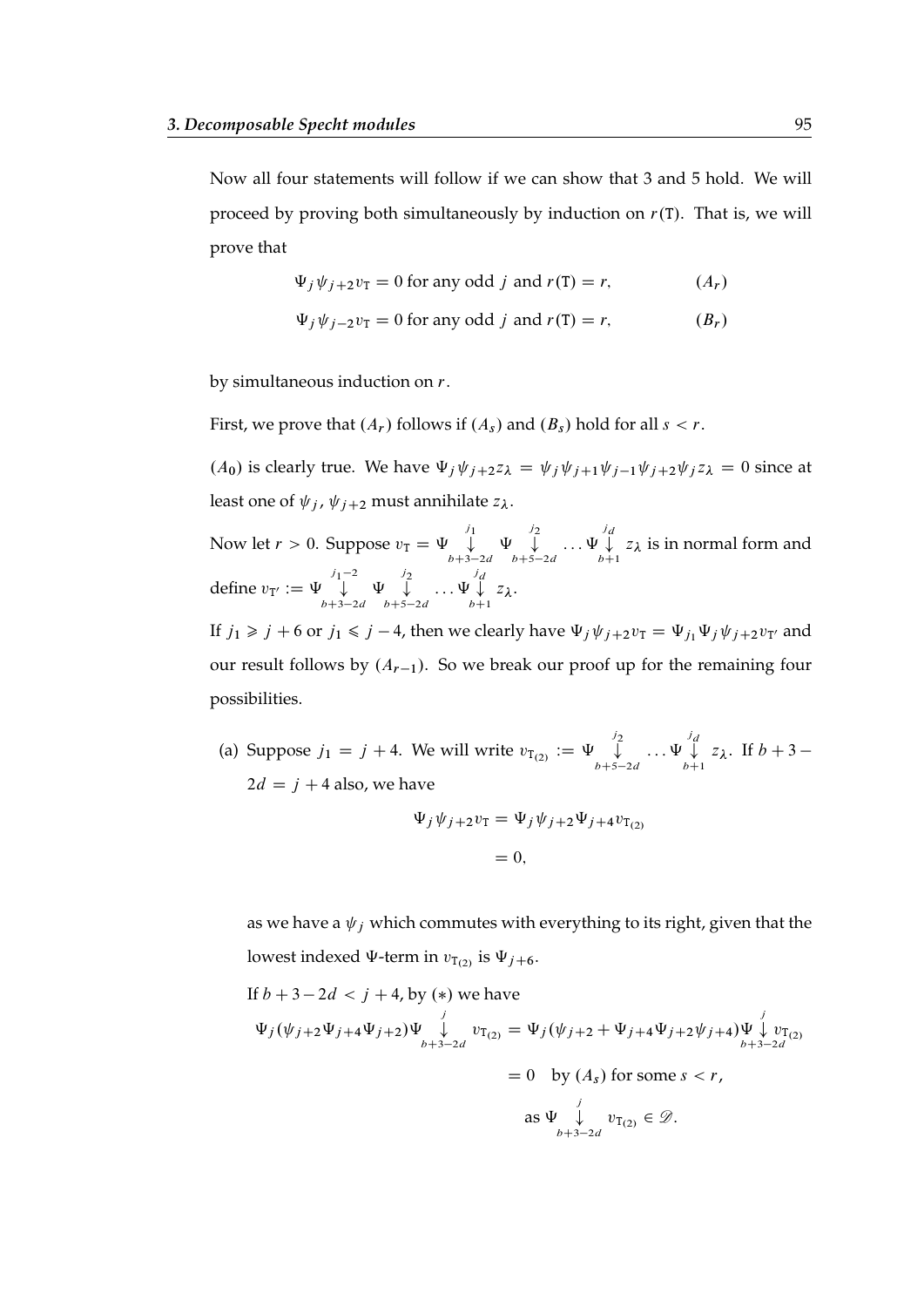(b) Suppose  $j_1 = j + 2$ . Then we have

$$
\Psi_j \psi_{j+2} \Psi_{j+2} v_{T'} = -2\Psi_j \psi_{j+2} v_{T'}
$$
 by part 1,  
= 0 by  $(A_{r-1})$ , as  $r(T') = r - 1$ .

(c) Suppose  $j_1 = j$ . Then we have

$$
\Psi_j \psi_{j+2} \Psi_j v_{T'} = -2\Psi_j \psi_{j+2} v_{T'}
$$
 by part 1,  
= 0 by  $(A_{r-1})$ .

- (d) Suppose  $j_1 = j 2$ . We will write  $v_{T_{(3)}} := \Psi \sqrt{\frac{1}{j}}$  $\begin{array}{ccc} & & j_3 & & j_d \\ \Psi \downarrow & \ldots \Psi \downarrow \\ b+7-2d & & b+ \end{array}$  $\Psi\downarrow z_{\lambda}$ . Here, we must divide into further subcases.
	- i. Suppose  $j_2 \ge j + 4$ . Then we have

$$
\Psi_{j}\psi_{j+2}v_{T} = \Psi_{j}\psi_{j+2}\Psi\bigcup_{b+3-2d}^{j-2}\Psi\bigcup_{j+6}^{j-2}\Psi_{j+4}\Psi_{j+2}\Psi\bigcup_{b+5-2d}^{j}v_{T_{(3)}}\n= \Psi\bigcup_{j+6}^{j-2}\Psi_{j}\Psi\bigcup_{b+3-2d}^{j-2}\Psi_{j+4}\Psi_{j+2}\Psi\bigcup_{b+5-2d}^{j}v_{T_{(3)}}\n= \Psi\bigcup_{j+6}^{j-2}\Psi_{j}\Psi\bigcup_{b+3-2d}^{j-2}\Psi_{j+4}\Psi_{j+2}\Psi_{j+4}\Psi\bigcup_{b+5-2d}^{j}v_{T_{(3)}}\text{ by } (*)\n= \Psi\bigcup_{j+6}^{j-2}\Psi_{j}\Psi_{j+2}\Psi\bigcup_{b+3-2d}^{j-2}\Psi\bigcup_{b+5-2d}^{j}v_{T_{(3)}}+0\n\text{ by } (A_{s}) \text{ for some } s < r, \text{ as } \Psi\bigcup_{b+5-2d}^{j}v_{T_{(3)}} \in \mathcal{D},
$$
\n
$$
= 0 \text{ by } (A_{s'}) \text{ for some } s' < r, \text{ as } \Psi\bigcup_{b+3-2d}^{j-2}\Psi\bigcup_{b+5-2d}^{j-2}v_{T_{(3)}}\in \mathcal{D}.
$$

ii. Suppose  $j_2 = j + 2$ . Then we have

$$
\Psi_{j}\psi_{j+2}v_{T} = \Psi_{j}\psi_{j+2}\Psi\bigdownarrow^{j-2}\Psi_{j+2}\Psi\bigdownarrow^{j}v_{T_{(3)}}\n= \Psi_{j}\Psi\bigdownarrow^{j-2}\psi_{j+2}\Psi_{j+2}\Psi\bigdownarrow^{j}v_{T_{(3)}}\n= -2\Psi_{j}\Psi\bigdownarrow^{j-2}\psi_{j+2}\Psi\bigdownarrow^{j}v_{T_{(3)}}\n= -2\Psi_{j}\Psi\bigdownarrow^{j-2}\psi_{j+2}\Psi\bigdownarrow^{j}v_{T_{(3)}} by part 1,\n= -2\Psi_{j}\psi_{j+2}\Psi\bigdownarrow^{j-2}\Psi\bigdownarrow^{j}v_{T_{(3)}}\n= -2\Psi_{j}\psi_{j+2}\Psi\bigdownarrow^{j-2}\Psi\bigdownarrow^{j}v_{T_{(3)}}\n= 0 by (A_{s}) for some s < r, as \Psi\bigdownarrow^{j-2}\Psi\bigdownarrow^{j}v_{T_{(3)}} \in \mathcal{D}.
$$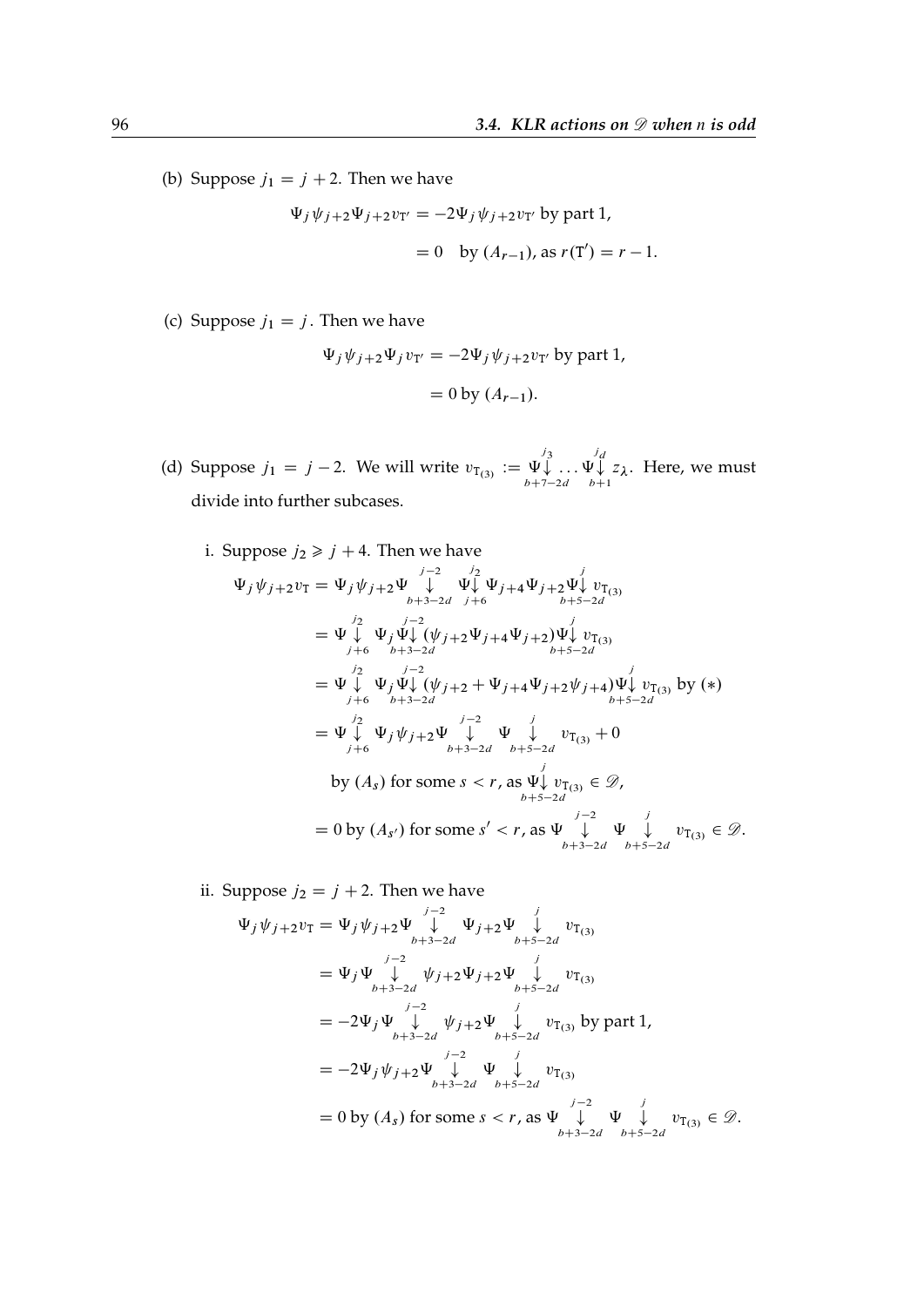iii. Suppose  $j_2 = j$ . Then we have  $\Psi_j \psi_{j+2} v_{\text{T}} = \Psi_j \psi_{j+2} \Psi \bigvee^{j-2}$  $\bigvee_{b+3-2d}^{j-2} \Psi_j \Psi \bigvee_{b+5-j}^{j-2}$  $v_{\text{T}_{(3)}}$ <br> $v_{\text{T}_{(3)}}$  $= \psi_j \psi_{j+1} \psi_{j-1} \psi_{j+2} \psi_{j-2}$  $=:\psi_*$  $(\psi_j \psi_{j-1} \psi_j e(s_{j-2} \cdot s_j \cdot i_\lambda))$  $\psi_{j-3}\psi_{j-2}\psi_{j+1}\psi_{j-1}\psi_j\Psi \bigvee^{j-4}$  $\bigvee_{b+3-2d}^{j-4} \Psi \bigvee_{b+5-j}^{j-2}$  $v_{\text{T}_{(3)}}$ <br> $v_{\text{T}_{(3)}}$  $=:\!\!v_{\text{T}''}\in\!\mathscr{D}$  $=\psi_*(\psi_{i-1}\psi_i\psi_{i-1}-y_{i-1}+2y_i-y_{i+1})$  $\psi_{j-3} \psi_{j-2} \psi_{j+1} \psi_{j-1} \psi_j v_{T''}$  $= \psi_* \psi_{j-1} \psi_j \psi_{j-3} (\psi_{j-1} \psi_{j-2} \psi_{j-1} e(s_j \cdot i_\lambda)) \psi_{j+1} \psi_j v_{T''}$  $-\psi_*\psi_{j-3}(y_{j-1}\psi_{j-2}e(s_j\cdot i_\lambda))\psi_{j+1}\psi_{j-1}\psi_j v_{T''}$  $+2\psi_*\psi_{j-3}\psi_{j-2}\psi_{j+1}(y_j\psi_{j-1}e(s_j\cdot i_\lambda))\psi_j v_{T''}$  $-\psi_*\psi_{j-3}\psi_{j-2}(y_{j+1}\psi_{j+1}e(s_j\cdot i_\lambda))\psi_{j-1}\psi_j v_{T''}$  $= \psi_* \psi_{j-1} \psi_j \psi_{j-3} \psi_{j-2} \psi_{j-1} \psi_{j-2} \psi_{j+1} \psi_j v_{T''}$  $-\psi_*\psi_{j-3}\psi_{j-2}\psi_{j-2}\psi_{j+1}\psi_{j-1}\psi_j v_{T''}$  $+2\psi_*\psi_{j-3}\psi_{j-2}\psi_{j+1}(\psi_{j-1}y_{j-1}+1)\psi_j v_{T''}$  $-\psi_*\psi_{j-3}\psi_{j-2}(\psi_{j+1}y_{j+2}-1)\psi_{j-1}\psi_j v_{T''}$  $= \psi_* \psi_{j-1} \psi_{j-3} \psi_{j-2} \Psi_j \psi_{j-2} v_{T''}$  $= 0 \text{ by } (B_{r-2})$  $-0 + 0$  $+ 2 \psi_j \psi_{j+1} \psi_{j-1} \psi_{j+2}$  $=:\psi^*$  $\psi_{j-2} \psi_{j-3} \psi_{j-2} \psi_{j+1} \psi_j v_{T''}$  $-0 + \psi^* \psi_{j-2} \psi_{j-3} \psi_{j-2} \psi_{j-1} \psi_j v_{T''}$ =  $2\psi^*(\psi_{j-2}\psi_{j-3}\psi_{j-2}e(s_j \cdot i_\lambda))\psi_{j+1}\psi_j v_{T''}$  $+\psi^*(\psi_{j-2}\psi_{j-3}\psi_{j-2}e(s_j\cdot i_\lambda))\psi_{j-1}\psi_jv_{T''}$  $= 2\psi^*(\psi_{j-3}\psi_{j-2}\psi_{j-3}-y_{j-3}+2y_{j-2}-y_{j-1})\psi_{j+1}\psi_jv_{T''}$  $+\psi^*(\psi_{j-3}\psi_{j-2}\psi_{j-3}-y_{j-3}+2y_{j-2}-y_{j-1})\psi_{j-1}\psi_jv_{T''}$  $= 2\psi^* \psi_{j-3} \psi_{j-2} \psi_{j+1} \psi_j \psi_{j-3} v_{T''}$  $= 0$  as  $j-3$  is even  $-0 + 0 - 0$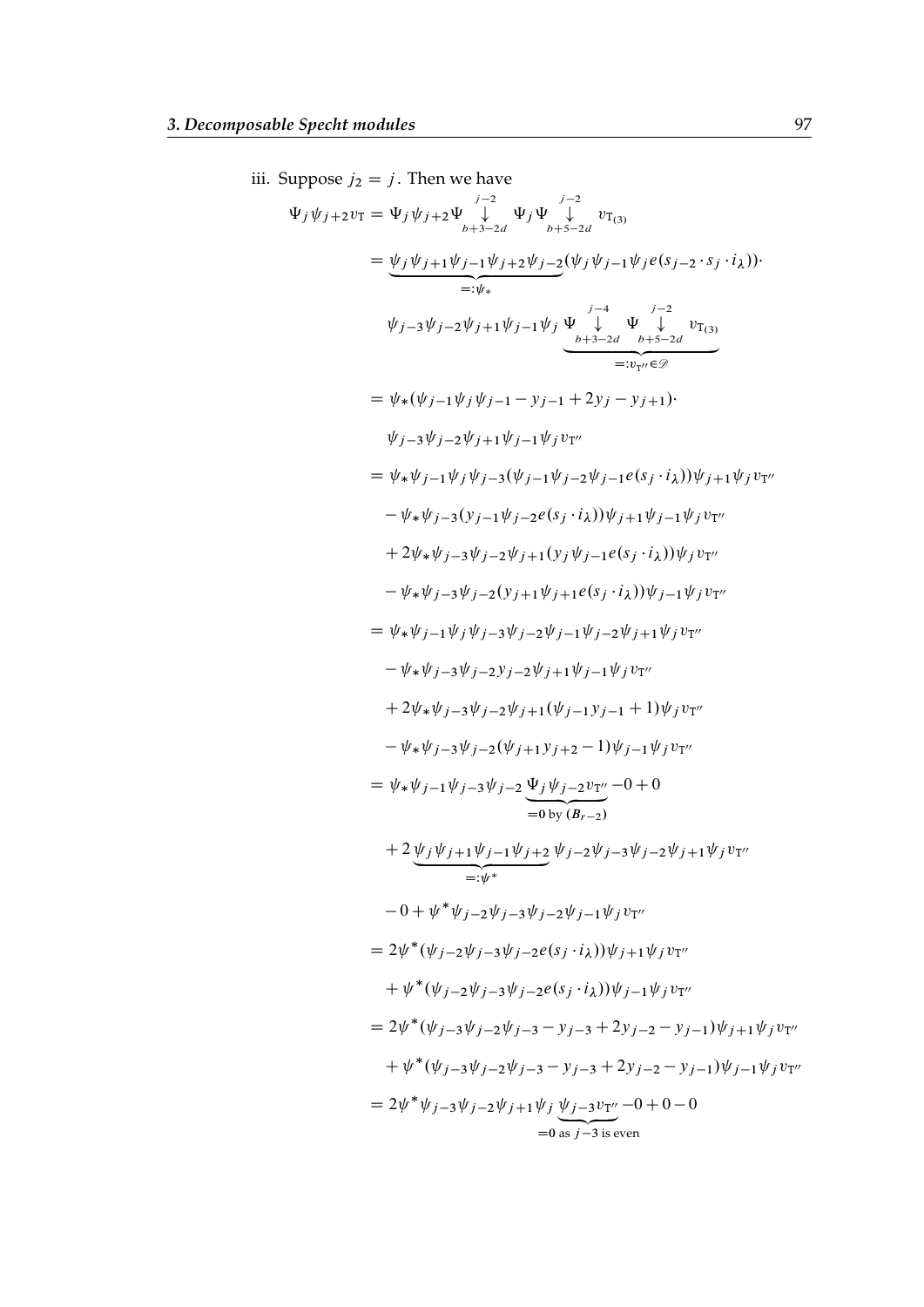+ 
$$
\psi^* \psi_{j-3} \psi_{j-2} \psi_{j-1} \psi_j \psi_{j-3} v_{T''}
$$
 -0 + 0  
\n-  $\psi^* (y_{j-1} \psi_{j-1} e(s_j \cdot i_\lambda)) \psi_j v_{T''}$   
\n=  $-\psi^* (\psi_{j-1} y_j - 1) \psi_j v_{T''}$   
\n=  $-\psi^* \psi_{j-1} \psi_j y_{j+1} v_{T''} + \psi^* \psi_j v_{T''}$   
\n= -0 +  $\underline{\Psi}_j \psi_{j+2} v_{T''}$   
\n= 0 by  $(A_{r-2})$ 

Next, we show that  $(B_r)$  follows if  $(A_s)$  and  $(B_s)$  hold for all  $s < r$ .

For  $(B_0)$ , we have  $\Psi_j \psi_{j-2} z_\lambda = \psi_j \psi_{j+1} \psi_{j-1} \psi_{j-2} \psi_j z_\lambda = 0$  as at least one of  $\psi_j$ ,  $\psi_{j-2}$  must annihilate  $z_{\lambda}$ .

Now suppose  $r > 0$ .

If  $j_1 \geq j_1 + 4$  or  $j_1 \leq j_0 - 6$ , then we clearly have  $\Psi_j \psi_{j-2} v_T = \Psi_{j_1} \Psi_j \psi_{j-2} v_T$ and our result follows from  $(B_{r-1})$ . Once again, we break the proof up for the remaining four possible values of  $j_1$ .

(a) Suppose  $j_1 = j + 2$ . If  $b + 3 - 2d = j + 2$  then we have  $\Psi_j \psi_{j-2} v_{\text{T}} = \Psi_j \psi_{j-2} \Psi_{j+2} v_{\text{T}}_{(2)}$  $= 0$ 

as  $\psi_{i-2}$  commutes with everything to its right, since the lowest indexed term in  $v_{\text{T}_{(2)}}$  is  $\Psi_{j+4}$ .

If 
$$
b + 3 - 2d \le j
$$
, we have  
\n
$$
\Psi_j \psi_{j-2} v_T = \Psi_j \psi_{j-2} \Psi_{j+2} \Psi_j \Psi \bigvee_{b+3-2d}^{j-2} v_{T_{(2)}}
$$
\n
$$
= \underbrace{\psi_j \psi_{j+1} \psi_{j-1} \psi_{j-2} \psi_{j+2} \psi_{j+3} (\psi_j \psi_{j+1} \psi_j e(s_{j+2} \cdot s_j \cdot i_\lambda))}_{=: \psi_*}
$$
\n
$$
\psi_{j+2} \psi_{j+1} \psi_{j-1} \psi_j \Psi \bigvee_{b+3-2d}^{j-2} v_{T_{(2)}}
$$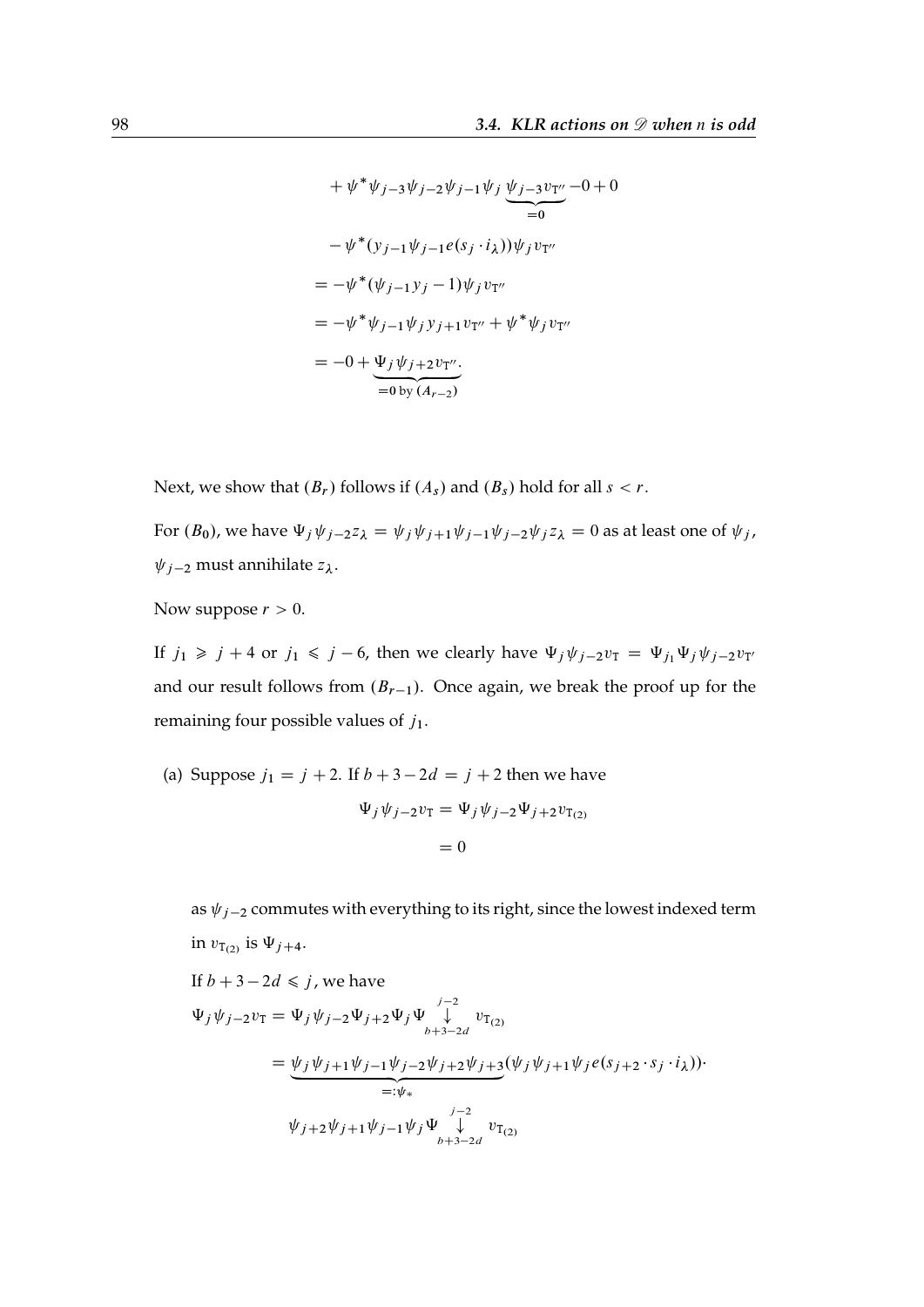$$
= \psi_{*}(\psi_{j+1}\psi_{j}\psi_{j+1} + y_{j} - 2y_{j+1} + y_{j+2})
$$
\n
$$
\psi_{j+2}\psi_{j+1}\psi_{j-1}\psi_{j}\Psi_{\substack{j=2 \ p+\lambda-2d}}^{j=2} v_{T_{(2)}}
$$
\n
$$
= \psi_{*}\psi_{j+1}\psi_{j}(\psi_{j+1}\psi_{j+2}\psi_{j+1}e(s_{j}\cdot i_{\lambda}))\psi_{j-1}\psi_{j}\Psi_{\substack{j=2 \ p+\lambda-2d}}^{j=2} v_{T_{(2)}}
$$
\n
$$
+ \psi_{*}\psi_{j+2}\psi_{j+1}(y_{j}\psi_{j-1}e(s_{j}\cdot i_{\lambda}))\psi_{j}\Psi_{\substack{j=2 \ p+\lambda-2d}}^{j=2} v_{T_{(2)}}
$$
\n
$$
-2\psi_{*}\psi_{j+2}(y_{j+1}\psi_{j+1}e(s_{j}\cdot i_{\lambda}))\psi_{j-1}\psi_{j}\Psi_{\substack{j=2 \ p+\lambda-2d}}^{j=2} v_{T_{(2)}}
$$
\n
$$
+ \psi_{*}(y_{j+2}\psi_{j+2}e(s_{j}\cdot i_{\lambda}))\psi_{j+1}\psi_{j-1}\psi_{j}\Psi_{\substack{j=2 \ p+\lambda-2d}}^{j=2} v_{T_{(2)}}
$$
\n
$$
+ \psi_{*}\psi_{j+2}\psi_{j+1}\psi_{j+2}\psi_{j-1}\psi_{j}\Psi_{\substack{j=2 \ p+\lambda-2d}}^{j=2} v_{T_{(2)}}
$$
\n
$$
+ \psi_{*}\psi_{j+2}(\psi_{j+1}y_{j+2}-1)\psi_{j-1}\psi_{j}\Psi_{\substack{j=2 \ p+\lambda-2d}}^{j=2} v_{T_{(2)}}
$$
\n
$$
+ \psi_{*}\psi_{j+2}\psi_{j+1}\psi_{j-1}\psi_{j}\Psi_{\substack{j=2 \ p+\lambda-2d}}^{j=2} v_{T_{(2)}}
$$
\n
$$
+ \psi_{*}\psi_{j+2}y_{j+3}\psi_{j+1}\psi_{j-1}\psi_{j}\Psi_{\substack{j=2 \ p=\lambda}^{j=2}}^{j=2} v_{T_{(2)}}
$$
\n
$$
+ 0 + \psi_{j}\psi_{j
$$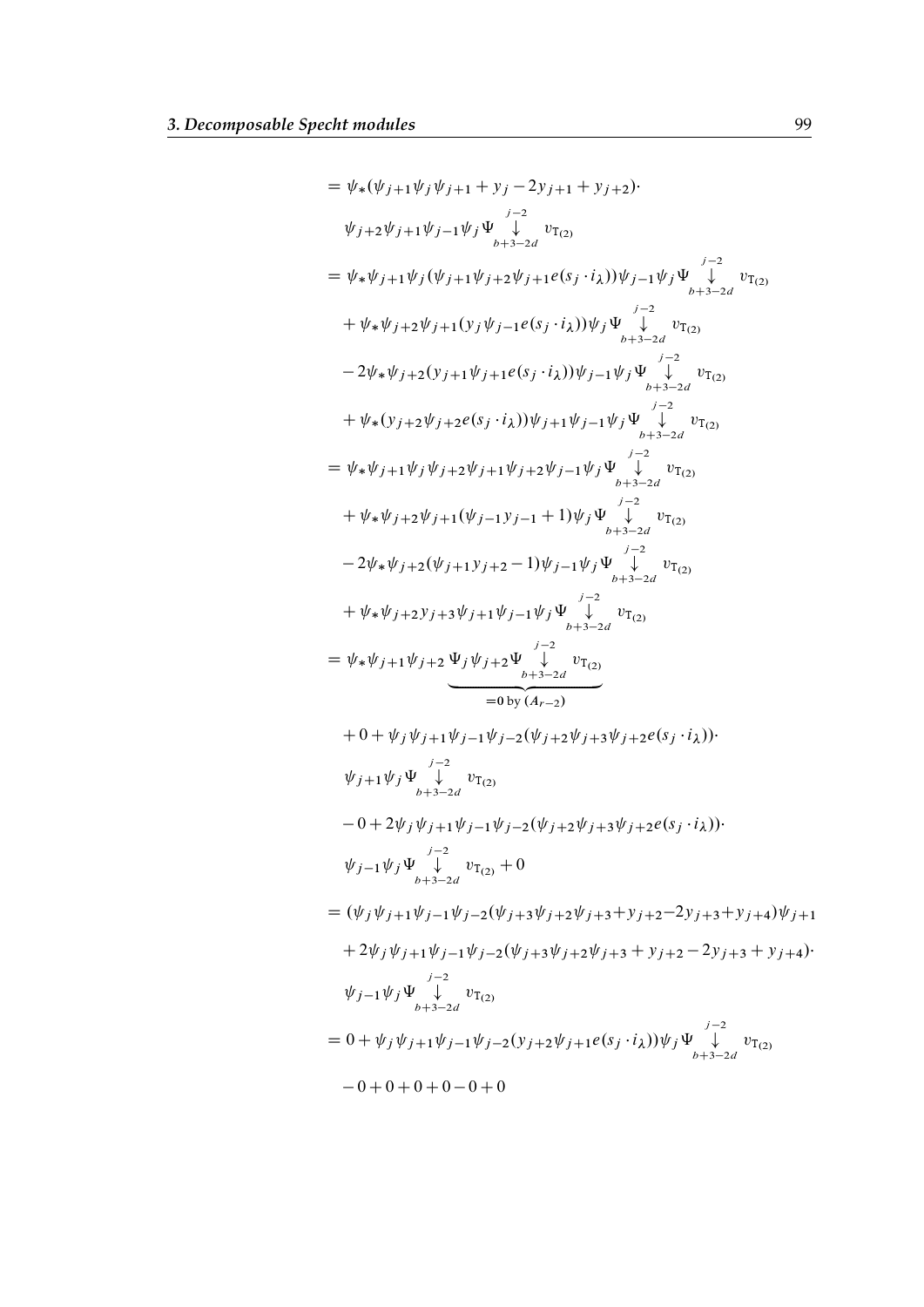$$
= \psi_j \psi_{j+1} \psi_{j-1} \psi_{j-2} (\psi_{j+1} y_{j+1} + 1) \psi_j \Psi \bigvee_{b+3-2d}^{j-2} v_{T_{(2)}}
$$
  
= 0 + \Psi\_j \psi\_{j-2} \Psi \bigvee\_{b+3-2d}^{j-2} v\_{T\_{(2)}}  
= 0 by  $(B_{r-2})$ .

(b) Suppose  $j_1 = j$ . Then we have

$$
\Psi_j \psi_{j-2} v_T = -2\Psi_j \psi_{j-2} v_{T'} \text{ by part 1,}
$$

$$
= 0 \text{ by } (B_{s-1}).
$$

(c) Suppose  $j_1 = j - 2$ . Then we have

$$
\Psi_j \psi_{j-2} v_T = -2\Psi_j \psi_{j-2} v_{T'} \text{ by part 1,}
$$

$$
= 0 \text{ by } (B_{r-1}).
$$

(d) Suppose  $j_1 = j - 4$ . We divide into subcases.

i. Suppose 
$$
j_2 \ge j + 2
$$
. Then we have  
\n
$$
\Psi_j \psi_{j-2} v_T = \Psi_j \psi_{j-2} \Psi_{j-4} \Psi \downarrow \Psi \downarrow \Psi_{j+2} \Psi_j \Psi_{j+2} \Psi_j \Psi_{k-5-2d}^{j-2}
$$
\n
$$
= \psi_j \psi_{j+1} \psi_{j-1} \psi_{j-2} \Psi_{j-4} \Psi \downarrow \Psi \downarrow \Psi_{k-5-2d}^{j-6}
$$
\n
$$
= \psi_j \psi_{j+1} \psi_{j-1} \psi_{j-2} \Psi_{j-4} \Psi \downarrow \Psi \downarrow \Psi_{k-3-2d}^{j-6}
$$
\n
$$
= \psi_j \psi_{j+1} \psi_{j-1} \psi_{j-2} \Psi_{j-4} \Psi \downarrow \Psi \downarrow \Psi \downarrow \psi_j \Psi_{j+2} \Psi_j \psi_{j+2}.
$$
\n
$$
\Psi \downarrow \qquad v_{T_{(3)}} \text{ by } (*)
$$
\n
$$
= \Psi_j \psi_{j-2} \Psi \downarrow \Psi \downarrow \Psi \downarrow \Psi_{k-3-2d}
$$
\n
$$
= \Psi_j \psi_{j-2} \Psi \downarrow \Psi \downarrow \Psi \downarrow \qquad v_{T_{(3)}}
$$
\n
$$
+ 0 \text{ by } (A_s) \text{ for some } s < r, \text{ as } \Psi \downarrow \qquad v_{T_{(3)}} \in \mathcal{D},
$$
\n
$$
= 0 \text{ by } (\mathcal{B}_{s'}) \text{ for some } s' < r, \text{ as } \Psi \downarrow \Psi \downarrow \Psi \downarrow \qquad v_{T_{(3)}} \in \mathcal{D}.
$$
\n
$$
= 0 \text{ by } (\mathcal{B}_{s'}) \text{ for some } s' < r, \text{ as } \Psi \downarrow \Psi \downarrow \Psi \downarrow \qquad v_{T_{(3)}} \in \mathcal{D}.
$$

ii. Suppose  $j_2 = j$ . Then we have

$$
\Psi_j \psi_{j-2} v_T = \Psi_j \psi_{j-2} \Psi \bigvee_{b+3-2d}^{j-4} \Psi_j \Psi \bigvee_{b+5-2d}^{j-2} v_{T_{(3)}}
$$
  
=  $-2\Psi_j \psi_{j-2} \Psi \bigvee_{b+3-2d}^{j-4} \Psi \bigvee_{b+5-2d}^{j-2} v_{T_{(3)}}$  by part 1,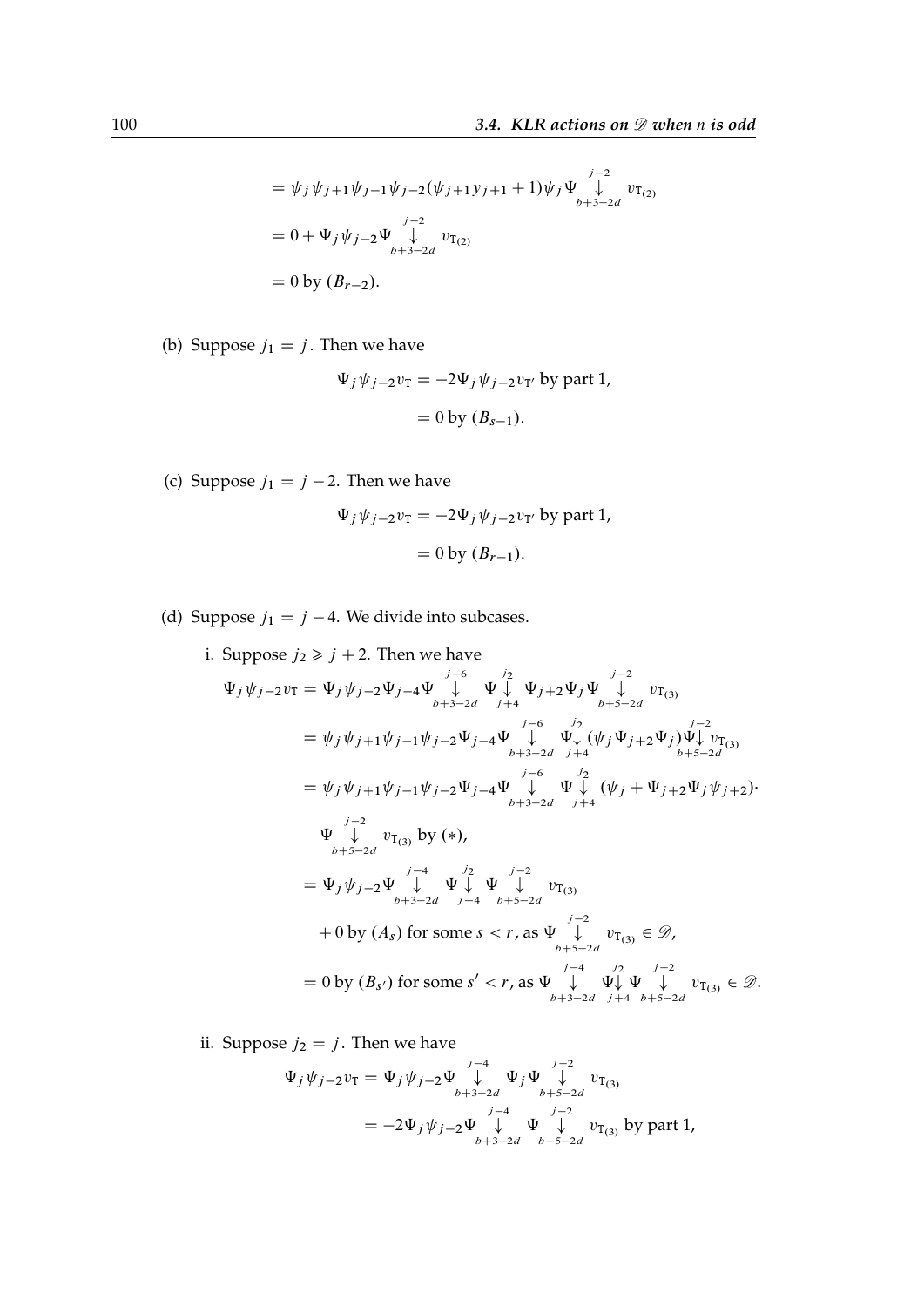$$
=0\text{ by }(B_{r-1}),\text{ as } \Psi\bigcup_{b+3-2d}^{j-4}\Psi\bigcup_{b+5-2d}^{j-2}v_{T_{(3)}}\in\mathscr{D}.
$$

iii. Suppose 
$$
j_2 = j - 2
$$
. Then we have  
\n
$$
\Psi_j \psi_{j-2} v_T = \Psi_j \psi_{j-2} \Psi_{j-4} \Psi_{j-2} \Psi_{j-\frac{1}{2}} \Psi_{j-\frac{1}{2}} \Psi_{j-\frac{1}{2} v_{\frac{1}{2} v_{\frac{1}{2} v_{\frac{1}{2} v_{\frac{1}{2} v_{\frac{1}{2} v_{\frac{1}{2} v_{\frac{1}{2} v_{\frac{1}{2} v_{\frac{1}{2} v_{\frac{1}{2} v_{\frac{1}{2} v_{\frac{1}{2} v_{\frac{1}{2} v_{\frac{1}{2} v_{\frac{1}{2} v_{\frac{1}{2} v_{\frac{1}{2} v_{\frac{1}{2} v_{\frac{1}{2} v_{\frac{1}{2} v_{\frac{1}{2} v_{\frac{1}{2} v_{\frac{1}{2} v_{\frac{1}{2} v_{\frac{1}{2} v_{\frac{1}{2} v_{\frac{1}{2} v_{\frac{1}{2} v_{\frac{1}{2} v_{\frac{1}{2} v_{\frac{1}{2} v_{\frac{1}{2} v_{\frac{1}{2} v_{\frac{1}{2} v_{\frac{1}{2} v_{\frac{1}{2} v_{\frac{1}{2} v_{\frac{1}{2} v_{\frac{1}{2} v_{\frac{1}{2} v_{\frac{1}{2} v_{\frac{1}{2} v_{\frac{1}{2} v_{\frac{1}{2} v_{\frac{1}{2} v_{\frac{1}{2} v_{\frac{1}{2} v_{\frac{1}{2} v_{\frac{1}{2} v_{\frac{1}{2} v_{\frac{1}{2} v_{\frac{1}{2} v_{\frac{1}{2} v_{\frac{1}{2} v_{\frac{1}{2} v_{\frac{1}{2} v_{\frac{1}{2} v_{\frac{1}{2} v_{\frac{1}{2} v_{\frac{1}{2} v_{\frac{1}{2} v_{\frac{1}{2} v_{\frac{1}{2} v_{\frac{1}{2} v_{\frac{1}{2} v_{\frac{1}{2} v_{\frac{1}{2} v_{\frac{1}{2} v_{\frac{1}{2} v_{\frac{1}{2} v_{\frac{1}{2} v_{\frac{1}{2} v_{\frac{1}{2} v_{\frac{1}{2} v_{
$$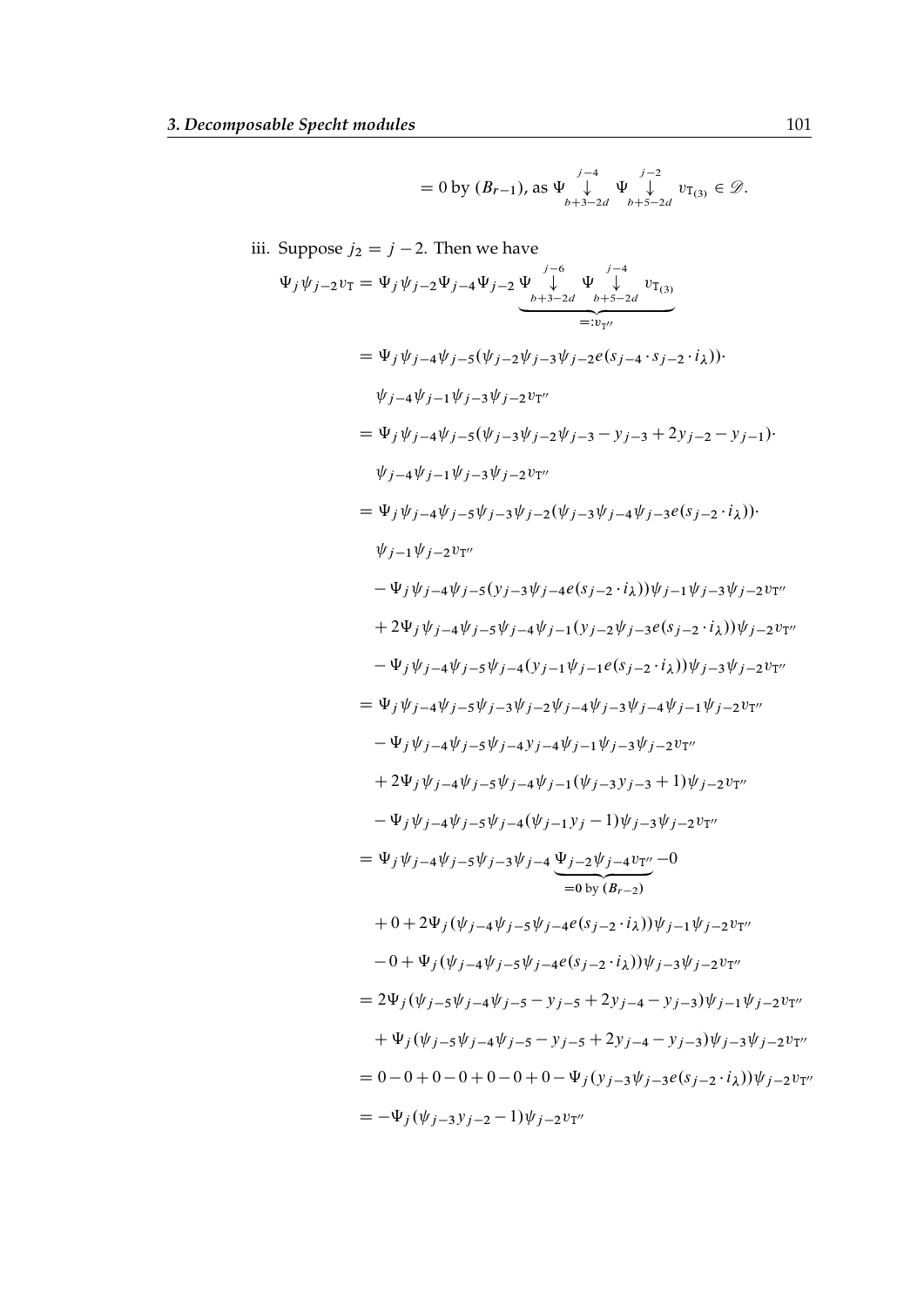$= 0 + \Psi_j \psi_{j-2} v_{T''}$  $= 0$  by  $(B_{r-2}).$ 

Note that both inductive steps are possible because  $v_{T''} \in \mathscr{D}$ .

This completes our proof of statements 2–5. □

In the next two results, we are concerned with how the Garnir element  $\psi_1 \psi_2 \dots \psi_{b+1}$ acts on elements of  $\mathscr{D}$ .

**Lemma 3.14.** *Suppose j is odd with*  $3 \le j \le n - 2$ *, and*  $T \in Dom(\lambda)$ *. Then* 

- *1. For all odd*  $n 2 \ge i \ge j + 4$ ,  $\psi_1 \psi_2 ... \psi_j \psi_i v_{\text{T}} = \Psi_i \psi_1 \psi_2 ... \psi_j v_{\text{T}}$ .
- 2.  $\psi_1 \psi_2 \dots \psi_j \Psi_{j+2} v_{\mathcal{I}} = \psi_{j+2} \psi_{j+3} \psi_1 \psi_2 \dots \psi_{j+2} v_{\mathcal{I}}.$
- 3.  $\psi_1 \psi_2 \dots \psi_i \Psi_i v_{\text{T}} = -2 \psi_1 \psi_2 \dots \psi_i v_{\text{T}}.$

4. 
$$
\psi_1 \psi_2 \dots \psi_j \Psi_{j-2} v_T = \Psi_{j-1} \psi_1 \psi_2 \dots \psi_j v_T + \psi_j \psi_{j-1} \psi_1 \psi_2 \dots \psi_{j-2} v_T
$$
.

*5. For all odd*  $3 \le i \le j - 4$ *,* 

$$
\psi_1\psi_2\ldots\psi_j\Psi_i v_{\rm T}=\Psi_{i+1}\psi_1\psi_2\ldots\psi_j v_{\rm T}+\psi_{i+2}\psi_{i+1}\psi_{i+3}\psi_{i+4}\ldots\psi_j\psi_1\psi_2\ldots\psi_i v_{\rm T}.
$$

*Proof.* 1 and 2 follow immediately from definitions and the commuting relations between  $\psi$  generators. 3 follows immediately from Lemma [3.13.](#page-91-0) So only statements 4 and 5 require any real work!

4. 
$$
\psi_1 \psi_2 \dots \psi_j \Psi_{j-2} v_T = \underbrace{\psi_1 \psi_2 \dots \psi_{j-4}}_{=: \psi^*} \psi_{j-3}(\psi_{j-2} \psi_{j-1} \psi_{j-2} e(s_j \cdot s_{j-2} \cdot i_\lambda)) \cdot
$$

$$
\psi_j \psi_{j-1} \psi_{j-3} \psi_{j-2} v_T
$$

$$
= \psi^* \psi_{j-3}(\psi_{j-1} \psi_{j-2} \psi_{j-1} + y_{j-2} - 2y_{j-1} + y_j) \cdot
$$

$$
\psi_j \psi_{j-1} \psi_{j-3} \psi_{j-2} v_T
$$

$$
= \psi_{j-1} \psi^* \psi_{j-3} \psi_{j-2}(\psi_{j-1} \psi_j \psi_{j-1} e(s_{j-2} \cdot i_\lambda)) \psi_{j-3} \psi_{j-2} v_T
$$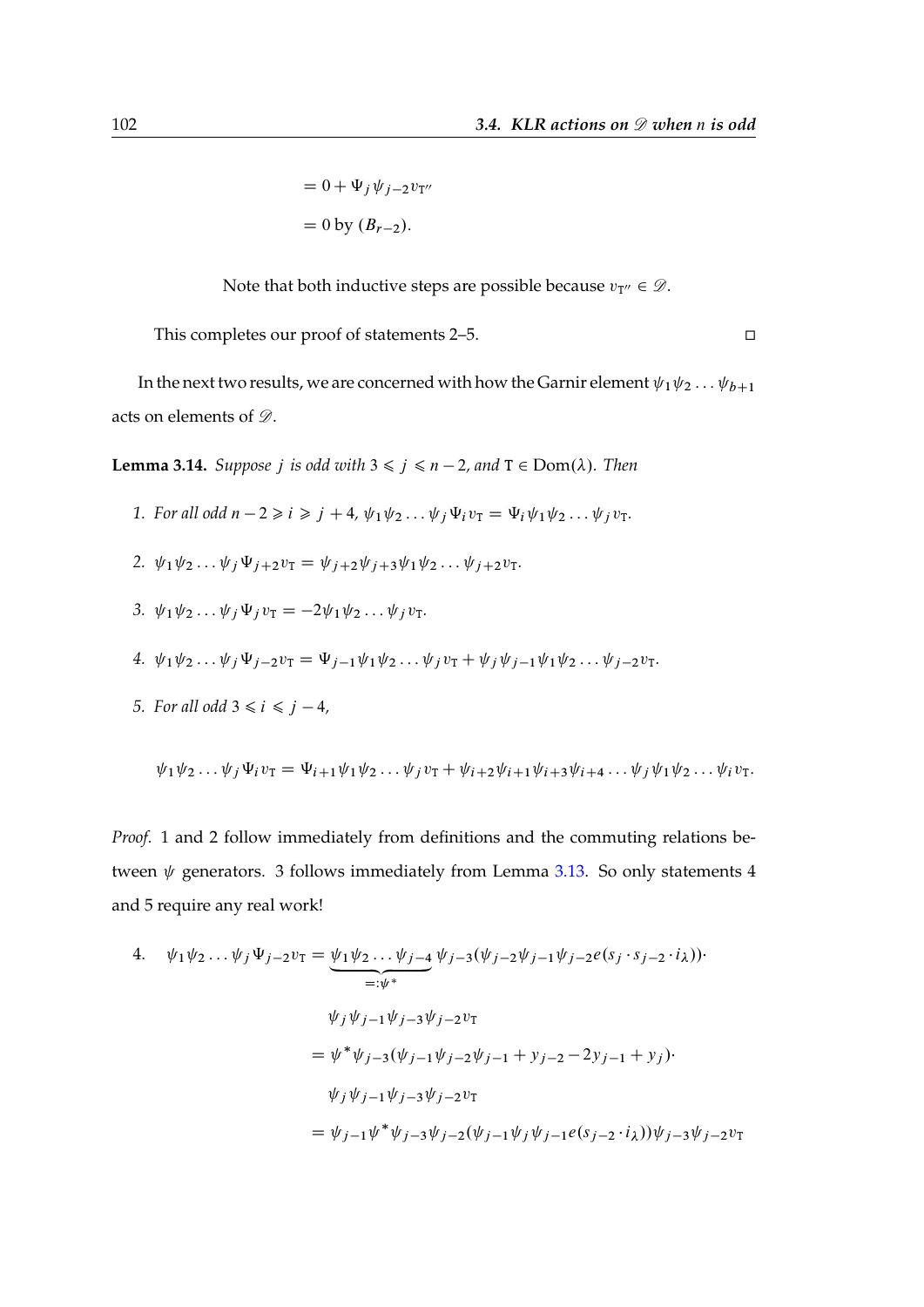+ 
$$
\psi_j \psi_{j-1} \psi^* \psi_{j-3} (y_{j-2} \psi_{j-3} e(s_{j-2} \cdot i_\lambda)) \psi_{j-2} v_T
$$
  
\n-  $2 \psi_j \psi^* \psi_{j-3} (y_{j-1} \psi_{j-1} e(s_{j-2} \cdot i_\lambda)) \psi_{j-3} \psi_{j-2} v_T$   
\n+  $\psi^* \psi_{j-3} (y_j \psi_j e(s_{j-2} \cdot i_\lambda)) \psi_{j-1} \psi_{j-3} \psi_{j-2} v_T$   
\n=  $\psi_{j-1} \psi^* \psi_{j-3} \psi_{j-2} (\psi_j \psi_{j-1} \psi_j) \psi_{j-3} \psi_{j-2} v_T$   
\n+  $\psi_j \psi_{j-1} \psi^* \psi_{j-3} (\psi_{j-3} y_{j-3} + 1) \psi_{j-2} v_T$   
\n-  $2 \psi_j \psi^* \psi_{j-3} (\psi_{j-1} y_j - 1) \psi_{j-3} \psi_{j-2} v_T$   
\n+  $\psi^* \psi_{j-3} (\psi_j y_{j+1}) \psi_{j-1} \psi_{j-3} \psi_{j-2} v_T$   
\n=  $\psi_{j-1} \psi_j \psi^* (\psi_{j-3} \psi_{j-2} \psi_{j-3} e(s_{j-1} \cdot s_j \cdot s_{j-2} \cdot i_\lambda))$   
\n $\psi_{j-1} \psi_j \psi_{j-2} v_T$   
\n+  $0 + \psi_j \psi_{j-1} \psi^* \psi_{j-3} \psi_{j-2} v_T$   
\n-  $0 + 2 \psi_j \psi^* (\psi_{j-2}^2 e(s_{j-2} \cdot i_\lambda)) \psi_{j-2} v_T + 0$   
\n=  $\psi_{j-1} \psi_j \psi^* (\psi_{j-2} \psi_{j-3} \psi_{j-2}) \psi_{j-1} \psi_j \psi_{j-2} v_T$   
\n+  $\psi_j \psi_{j-1} \psi^* \psi_{j-3} \psi_{j-2} v_T + 0$   
\n=  $\psi_{j-1} \psi_j \psi_{j-2} \psi^* \psi_{j-3} (\psi_{j-2} \psi_{j-1})$ 

5. Let *i* be odd and  $4 \le i \le j - 4$ . Then

$$
\psi_1 \psi_2 \dots \psi_j \Psi_i v_T = \underbrace{\psi_1 \psi_2 \dots \psi_{i-2}}_{\psi_*} \psi_{i-1} \psi_i \psi_{i+1} \psi_{i+2} \Psi_i \psi_{i+3} \underbrace{\psi_{i+4} \dots \psi_j}_{\psi^*} v_T
$$
\n
$$
= \psi_* \psi_{i-1} (\psi_i \psi_{i+1} \psi_i e(s_{i+2} \cdot s_i \cdot s_{i+4} \cdot s_{i+6} \cdots s_j \cdot i_\lambda)) \cdot
$$
\n
$$
\psi_{i+2} \psi_{i+1} \psi_{i-1} \psi_i \psi_{i+3} \psi^* v_T
$$
\n
$$
= \psi_* \psi_{i-1} (\psi_{i+1} \psi_i \psi_{i+1} + y_i - 2y_{i+1} + y_{i+2}) \cdot
$$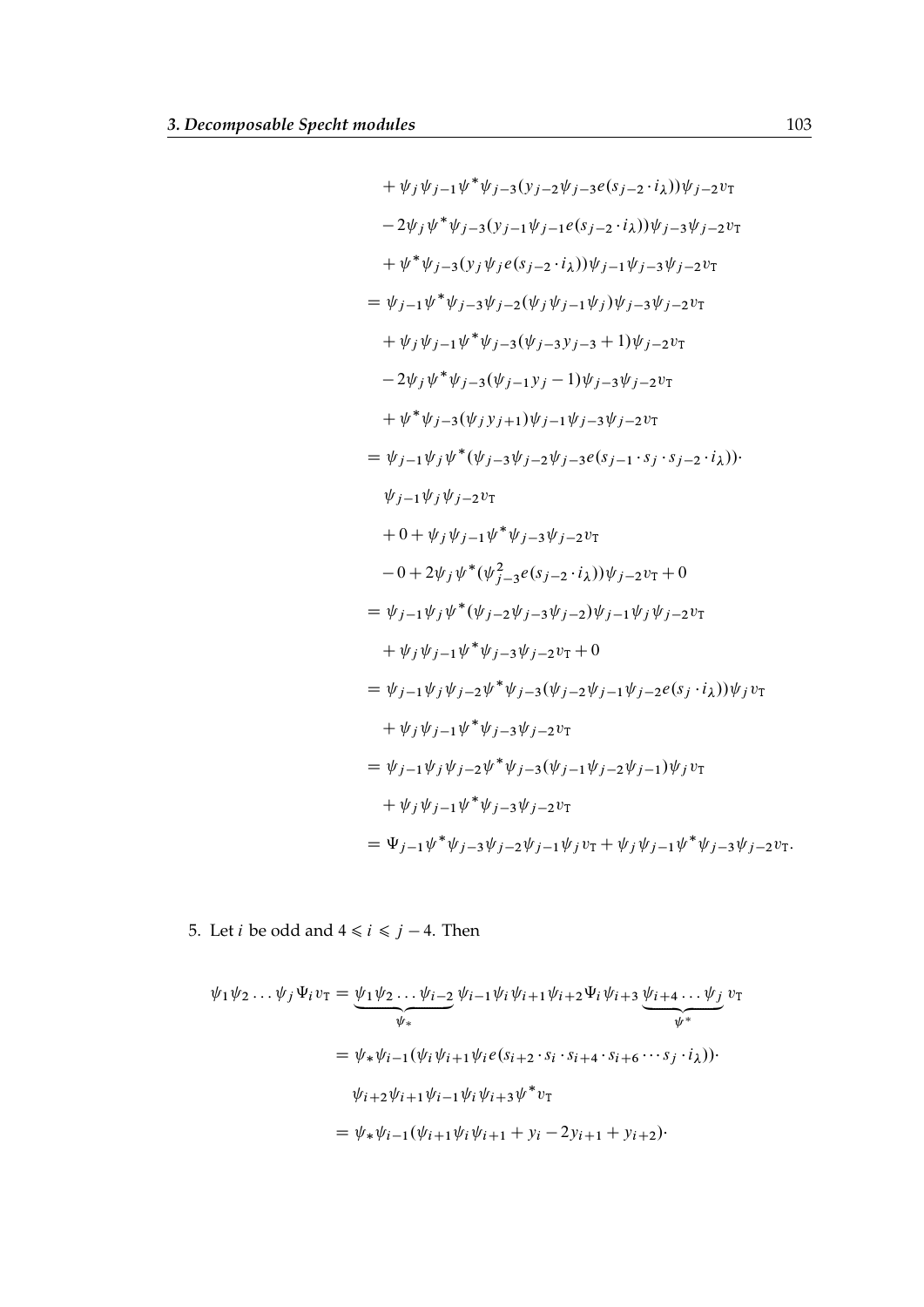$\psi_{i+2}\psi_{i+1}\psi_{i-1}\psi_i\psi_{i+3}\psi^*v_1$ =  $\psi_{i+1} \psi_* \psi_{i-1} \psi_i (\psi_{i+1} \psi_{i+2} \psi_{i+1} e(s_i \cdot s_{i+4} \cdot s_{i+6} \cdots s_j \cdot i_\lambda))$  $\psi_{i-1} \psi_i \psi_{i+3} \psi^* v_{\text{T}}$  $+\psi_{i+2}\psi_{i+1}\psi_{*}\psi_{i-1}(y_{i}\psi_{i-1}e(s_{i}\cdot s_{i+4}\cdot s_{i+6}\cdots s_{j}\cdot i_{\lambda}))$  $\psi_i \psi_{i+3} \psi^* v_{\text{T}}$  $-2\psi_{i+2}\psi_{*}\psi_{i-1}(y_{i+1}\psi_{i+1}e(s_i\cdot s_{i+4}\cdot s_{i+6}\cdots s_j\cdot i_\lambda))$  $\psi_{i-1} \psi_i \psi_{i+3} \psi^* v_{\text{T}}$  $+ \psi_* \psi_{i-1} (y_{i+2} \psi_{i+2} e(s_i \cdot s_{i+4} \cdot s_{i+6} \cdots s_j \cdot i_\lambda))$  $\psi_{i+1} \psi_{i-1} \psi_i \psi_{i+3} \psi^* v_{\text{T}}$ =  $\psi_{i+1} \psi_* \psi_{i-1} \psi_i (\psi_{i+2} \psi_{i+1} \psi_{i+2}) \psi_{i-1} \psi_i \psi_{i+3} \psi^* v_{\mathcal{I}}$  $+\psi_{i+2}\psi_{i+1}\psi_{i}\psi_{i-1}(\psi_{i-1}y_{i-1}+1)\psi_{i}\psi_{i+3}\psi^*v_{T}$  $-2\psi_{i+2}\psi_{*}\psi_{i-1}(\psi_{i+1}y_{i+2}-1)\psi_{i-1}\psi_{i}\psi_{i+3}\psi^{*}v_{T}$  $+\psi_* \psi_{i-1}(\psi_{i+2} y_{i+3}) \psi_{i+1} \psi_{i-1} \psi_i \psi_{i+3} \psi^* v_{\text{T}}$ =  $\psi_{i+1}\psi_{i+2}\psi_*(\psi_{i-1}\psi_i\psi_{i-1}e(s_{i+1}\cdot s_{i+2}\cdot s_i\cdot s_{i+4}\cdots s_j\cdot i_\lambda))$  $\psi_{i+1}\psi_{i+2}\psi_i\psi_{i+3}\psi^*v_{\text{T}} + 0 + \psi_{i+2}\psi_{i+1}\psi_*\psi_{i-1}\psi_i\psi_{i+3}\psi^*v_{\text{T}}$  $-0+2\psi_{i+2}\psi_{*}(\psi_{i-1}^{2}e(s_{i}\cdot s_{i+4}\cdot s_{i+6}\cdots s_{j}\cdot i_{\lambda}))\psi_{i}\psi_{i+3}\psi^{*}v_{T}$  $+\psi_{i+2}\psi_{i+1}\psi_*(\psi_{i-1}^2e(s_i\cdot s_{i+4}\cdot s_{i+6}\cdots s_j\cdot i_\lambda))\psi_i y_{i+3}\psi_{i+3}\psi^* v_T$ =  $\psi_{i+1} \psi_{i+2} \psi_*(\psi_i \psi_{i-1} \psi_i) \psi_{i+1} \psi_{i+2} \psi_i \psi_{i+3} \psi^* v_1$  $+ \psi_{i+2} \psi_{i+1} \psi_{i+3} \psi^* \psi_* \psi_{i-1} \psi_i v_\text{T} + 0 + 0$  $=\psi_{i+1}\psi_{i+2}\psi_i\psi_*\psi_{i-1}(\psi_i\psi_{i+1}\psi_i e(s_{i+2}\cdot s_{i+4}\cdots s_i\cdot i_\lambda)).$  $\psi_{i+2}\psi_{i+3}\psi^*v_{\mathsf{T}} + \psi_{i+2}\psi_{i+1}\psi_{i+3}\psi^*\psi_*\psi_{i-1}\psi_i v_{\mathsf{T}}$ =  $\psi_{i+1} \psi_{i+2} \psi_i \psi_* \psi_{i-1} (\psi_{i+1} \psi_i \psi_{i+1}) \psi_{i+2} \psi_{i+3} \psi^* v_T$  $+\psi_{i+2}\psi_{i+1}\psi_{i+3}\psi^*\psi_*\psi_{i-1}\psi_i v_{\text{T}}$ =  $\Psi_{i+1} \psi_* \psi_{i-1} \psi_i \psi_{i+1} \psi_{i+2} \psi_{i+3} \psi^* v_1$  $+\psi_{i+2}\psi_{i+1}\psi_{i+3}\psi^*\psi_*\psi_{i-1}\psi_i v_T.$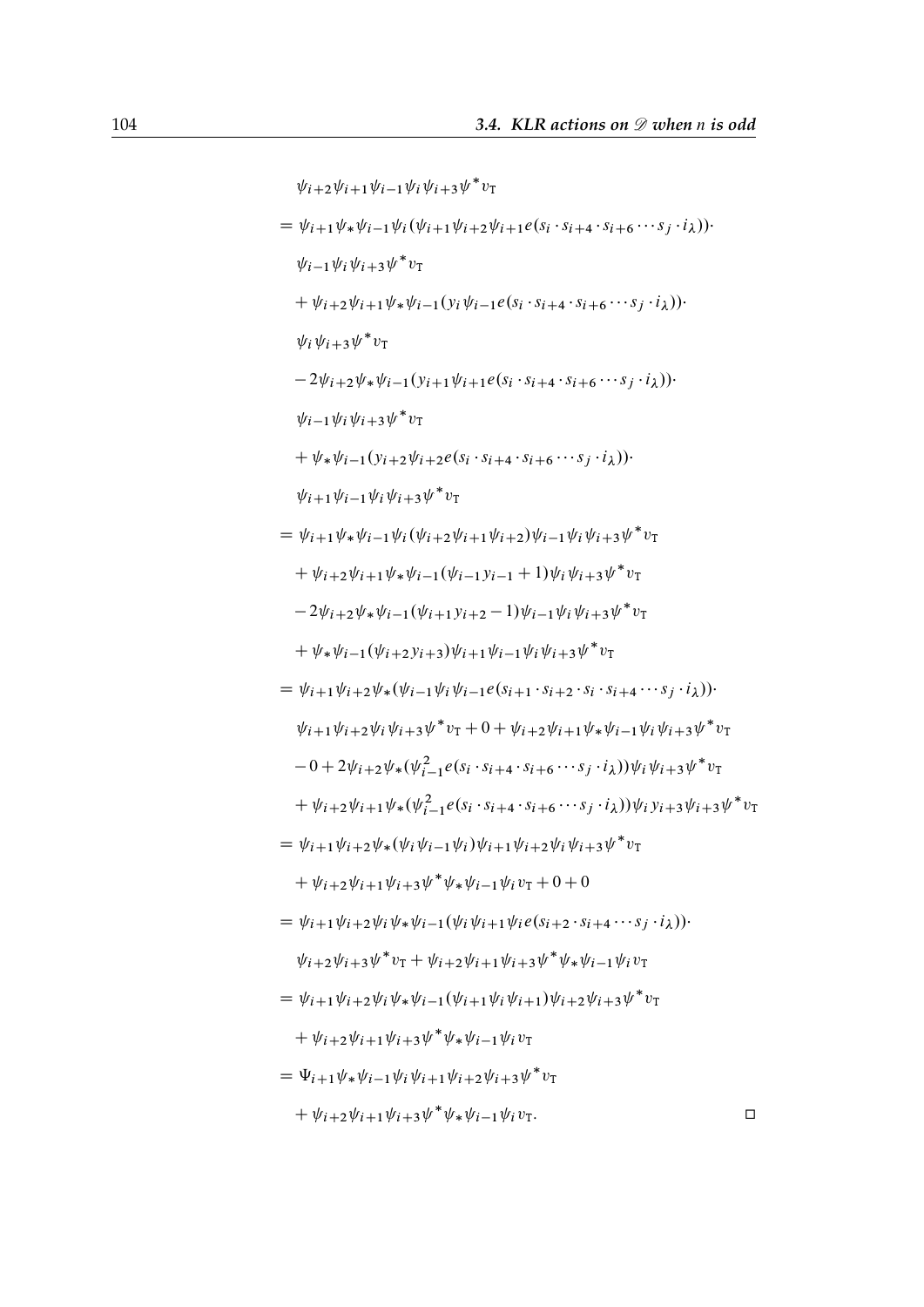**Proposition 3.15.** *Let*  $T \in Dom(\lambda)$ *. Then*  $\psi_1 \psi_2 \dots \psi_{b+1} v_T = 0$ *.* 

*Proof.* Repeated application of the above lemma yields  $\psi_1 \psi_2 \dots \psi_{b+1} v_{\text{T}}$  as a sum of expressions ending in  $\psi_1 \psi_2 \dots \psi_j z_\lambda$  for various odd values of  $j \geq 3$ . In all cases the relations of the Specht module give us our result.

Having determined the actions of most relators in the presentation of  $S_{\lambda}$  on each element of  $\mathscr{D}$ , it remains to calculate the actions of the generators  $\psi_j$  when  $3 \leq j \leq n-2$ and  $j$  is odd. The rest of this section is devoted to this endeavour. Note that in order to prove the main result of the chapter, the contents of the rest of this section are not necessary, and were thus omitted from [\[43\]](#page-171-1). However, to calculate endomorphisms for  $S_{\lambda}$  (and in particular, to find the endomorphism given in Proposition [3.30\)](#page-118-0) we originally computed the remaining actions, which is why we include them in this thesis.

We begin by looking at when basis vectors  $v_T \in \mathcal{D}$  have reduced expressions in which certain terms  $\Psi_j$  appear on the left.

#### <span id="page-104-0"></span>**Lemma 3.16.** *Let*  $T \in Dom(\lambda)$ *. Then*

- *1.*  $v<sub>T</sub>$  *has a reduced expression with*  $\Psi$ *<sub><i>i*</sub> on the left (cf. Lemma [3.13](#page-91-0) [\(1\)](#page-91-1)) if and only if **T** *has*  $[j - 1, j]$  *in the arm and*  $[j + 1, j + 2]$  *in the leg.*
- 2.  $v_T$  *has a reduced expression with*  $\Psi_{j+2}\Psi_j$  *on the left (cf. Lemma [3.13](#page-91-0) [\(2\)](#page-91-2)) if and only if* T has  $[j - 1, j]$  and  $[j + 1, j + 2]$  in the arm and  $[j + 3, j + 4]$  in the leg.
- *3.*  $v<sub>T</sub>$  *has a reduced expression with*  $\Psi_{j-2}\Psi_j$  *on the left (cf. Lemma [3.13](#page-91-0) [\(4\)](#page-91-3)) if and only if* T has  $[j - 3, j - 2]$  *in the arm and*  $[j - 1, j]$  *and*  $[j + 1, j + 2]$  *in the leg.*
- *Proof.* 1. First, suppose that  $\Psi_i$  can be moved to the left of some reduced expression for  $v<sub>T</sub>$  using the commuting braid relations only. Then in the normal form for  $v<sub>T</sub>$ we must have only terms  $\Psi_k$  with  $k \leq j - 4$  or  $k \geq j + 4$  appearing further left than  $\Psi_j$  in the expression.  $\Psi_j$  corresponds to putting the domino  $[j + 1, j + 2]$  in the leg of T by transposing it with  $[j - 1, j]$ , which moves to the arm. Since, by our hypothesis,  $\Psi_{i+2}$  cannot appear to the left of  $\Psi_i$ ,  $[j + 1, j + 2]$  must remain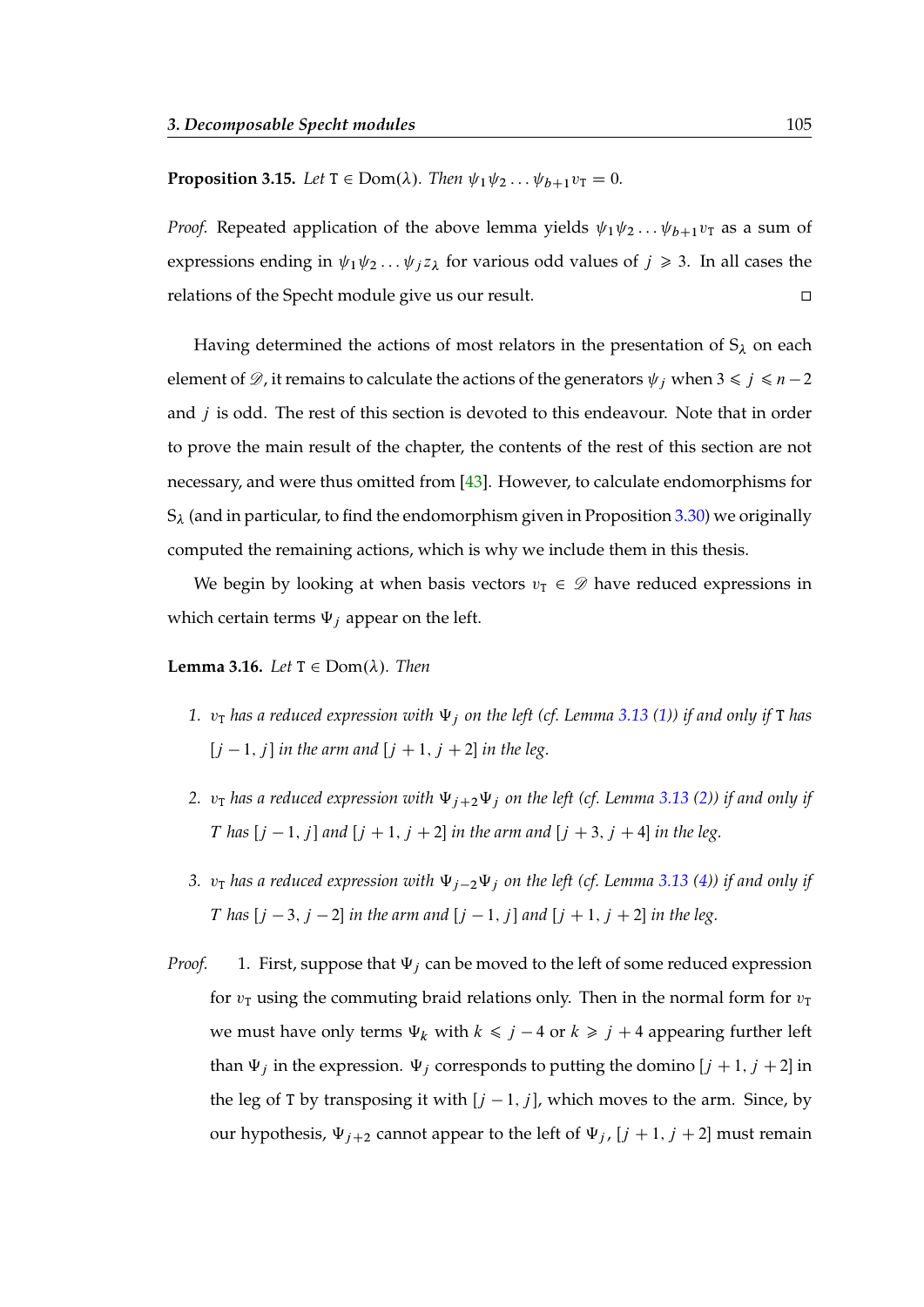in the leg and any  $\Psi_k$  terms to the left of  $\Psi_j$  correspond to placing the dominoes higher up the leg. Therefore we have  $k \le j - 2$ . But since we can't have  $k = j - 2$ , again by our hypothesis, we must have  $k \le j - 4$ . And so,  $[j - 1, j]$  stays in the arm of T.

Conversely, suppose we have  $[j - 1, j]$  in the arm of T and  $[j + 1, j + 2]$  in the leg. Then the normal form for  $v<sub>T</sub>$  has a  $\Psi_j$  which places the domino  $[j + 1, j + 2]$  in the leg, and all  $\Psi_k$  terms to the left of this place the dominoes higher in the leg. Since  $[j - 1, j]$  does not appear in the leg of T, and since T must be standard, we know that these terms all have  $k \le j - 4$ . Our result follows immediately.

2.& 3. These both follow by applying part 1 twice.  $\square$ 

<span id="page-105-1"></span><span id="page-105-0"></span>**Corollary 3.17.** Let *j* be odd and suppose that  $T \in Dom(\lambda)$  with corresponding  $v_T \in \mathcal{D}$ . Then

- *1. Suppose* **T** *has the dominoes*  $[j 1, j]$  *and*  $[j + 1, j + 2]$  *in the arm and*  $[j + 3, j + 4]$ *in the leg, and let* S *be the standard λ*-tableau which agrees with T outside of these three *dominoes, but has them permuted so that the domino*  $[j - 1, j]$  *lies in the leg (note that*  $S \le T$ *). Then*  $\psi_j v_T = \psi_j v_S$ .
- 2. *Suppose* **T** has the domino  $[j 3, j 2]$  in the arm and the dominoes  $[j 1, j]$  and  $[j + 1, j + 2]$  *in the leg, and let* S *be the standard*  $\lambda$ -tableau which agrees with T outside *of these three dominoes, but has them permuted so that the domino*  $[j + 1, j + 2]$  *lies in the arm (note that*  $S \leq T$ *). Then*  $\psi_j v_T = \psi_j v_S$ *.*

*Proof.* The result follows immediately from Lemmas [3.13](#page-91-0) and [3.16.](#page-104-0)

We now have some concrete actions of the  $\psi_j$  on our elements of  $\mathscr{D}$ . However, these actions do not necessarily give us a reduced form for  $\psi_j v_T$ . In fact, it isn't even clear when these may be zero! These are the problems we seek to tackle next.

**Lemma 3.18.** *Let*  $T \in Dom(\lambda)$  *with corresponding*  $v_T \in \mathcal{D}$  *and let*  $3 \le j \le n-2$  *be odd. Then* T *satisfies precisely one of the following four conditions with respect to* j *:*

1. The domino  $[j - 1, j]$  is in the arm of **T** but  $[j + 1, j + 2]$  is in the leg.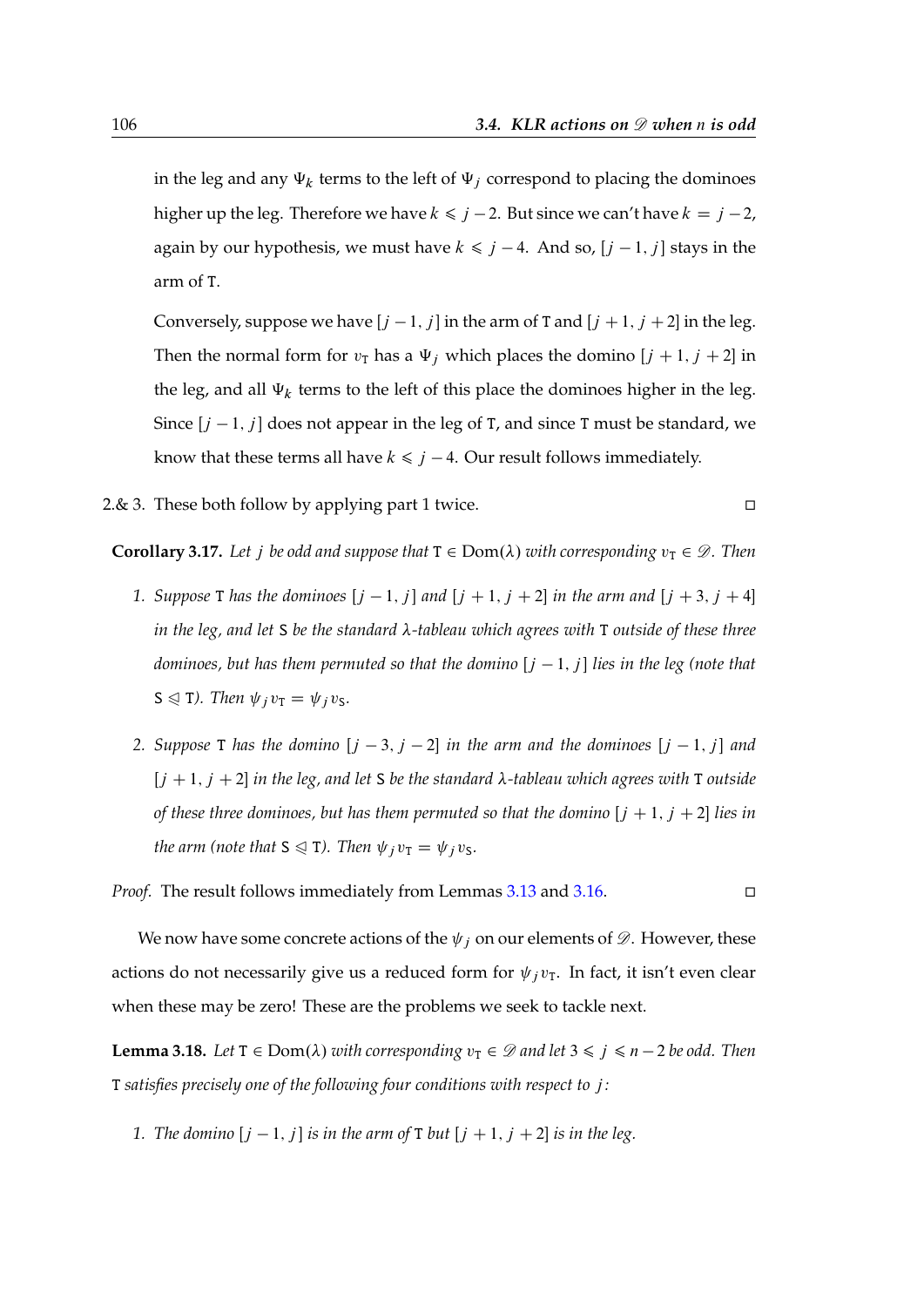- <span id="page-106-0"></span>2. *The dominoes*  $[j - 1, j]$  *and*  $[j + 1, j + 2]$  *are in the arm of* **T**.
- *3. The domino*  $[i 1, j]$  *is in the leg of* **T** *but*  $[i + 1, j + 2]$  *is in the arm.*
- 4. The dominoes  $[i 1, j]$  and  $[i + 1, i + 2]$  are in the leg of **T**.

*Proof.* Clear.

We must now work towards computing the  $\psi_i$  actions on tableaux  $v_\text{T} \in \mathscr{D}$  in each case of the above proposition. First we will look at case [2.](#page-106-0) That is, we want a reduced expression for  $\psi_j v_\text{T}$  when the dominoes  $[j - 1, j]$ ,  $[j + 1, j + 2]$  and  $[j + 3, j + 4]$  all appear in the arm of T (otherwise we appeal to Corollary  $3.17$  [\(1\)](#page-105-1)). We begin by dismissing the "degenerate" situation – if  $v<sub>T</sub>$  only involves terms  $\Psi_k$  for  $k \le j - 4$  (a trivial example being when  $T = T_{\lambda}$ ) then clearly  $\psi_i v_T = 0$ . Likewise we may assume  $j \neq n-2$ , as it does not make sense to talk about the domino  $[j + 3, j + 4]$  here; the case  $j = n - 2$  is easily dealt with in Proposition [3.27](#page-114-0) [\(2\)](#page-114-1).

Suppose we have  $\Psi_j$  appearing in the sequence  $\Psi \overleftrightarrow{\downarrow}$  for some  $\ell$  but not any sequences  $k_{\ell}$ further left in the normal form of  $v_T$ . Note that when  $\ell = 1$ , we have the sequence of dominoes [2, 3], [4, 5], ...,  $[j + r - 1, j + r]$  in the arm of T for  $r \ge 4$  if  $k_1 = 3$ . Otherwise, the domino  $[k_1 - 3, k_1 - 2]$  is in the leg.

Furthermore, in the sequence  $\Psi \!\!\downarrow^{^{j_1}}$  $k<sub>1</sub>$  $\ldots \Psi^{j_{\ell-1}}$  $k_{\ell-1}$ all  $\Psi$  terms have subscript at most  $j - 4$ , as  $[j - 1, j]$  is in the arm. This tells us that  $\psi_j$  commutes with all of these terms, so we will introduce the notation  $\Psi^*:=\Psi \smash\downarrow^{\jmath_1}$  $k<sub>1</sub>$  $\ldots \Psi^{j_{\ell-1}}$  $k_{\ell-1}$ for the duration of solving of our case [2.](#page-106-0)

**Lemma 3.19.** Let  $v_T \in \mathcal{D}$  have normal form  $v_T = \Psi \downarrow$  $k<sub>1</sub>$  $\ldots \Psi \downarrow^{j_d}$ kd  $z_{\lambda}$ , for  $d \geq 1$ . Suppose  $j \in \{3, \ldots, n-2\}$  *is odd and suppose*  $\ell$  *is minimal such that*  $k_{\ell} \le j \le j_{\ell}$ . Then  $j_{\ell+i-1} \ge 4i + j$ *for all*  $i = 1, 2, ..., d - \ell + 1$  *if and only if we have*  $\psi_i v_\text{T} = 0$ *.* 

*Proof.* We shall first prove the *only if* part of the lemma. First note immediately that our condition implies  $r \geq 4$ , so this part of the lemma always applies to tableaux of the form we are interested in. We will prove it by induction on  $d - \ell + 1$ . If  $d - \ell + 1 = 1$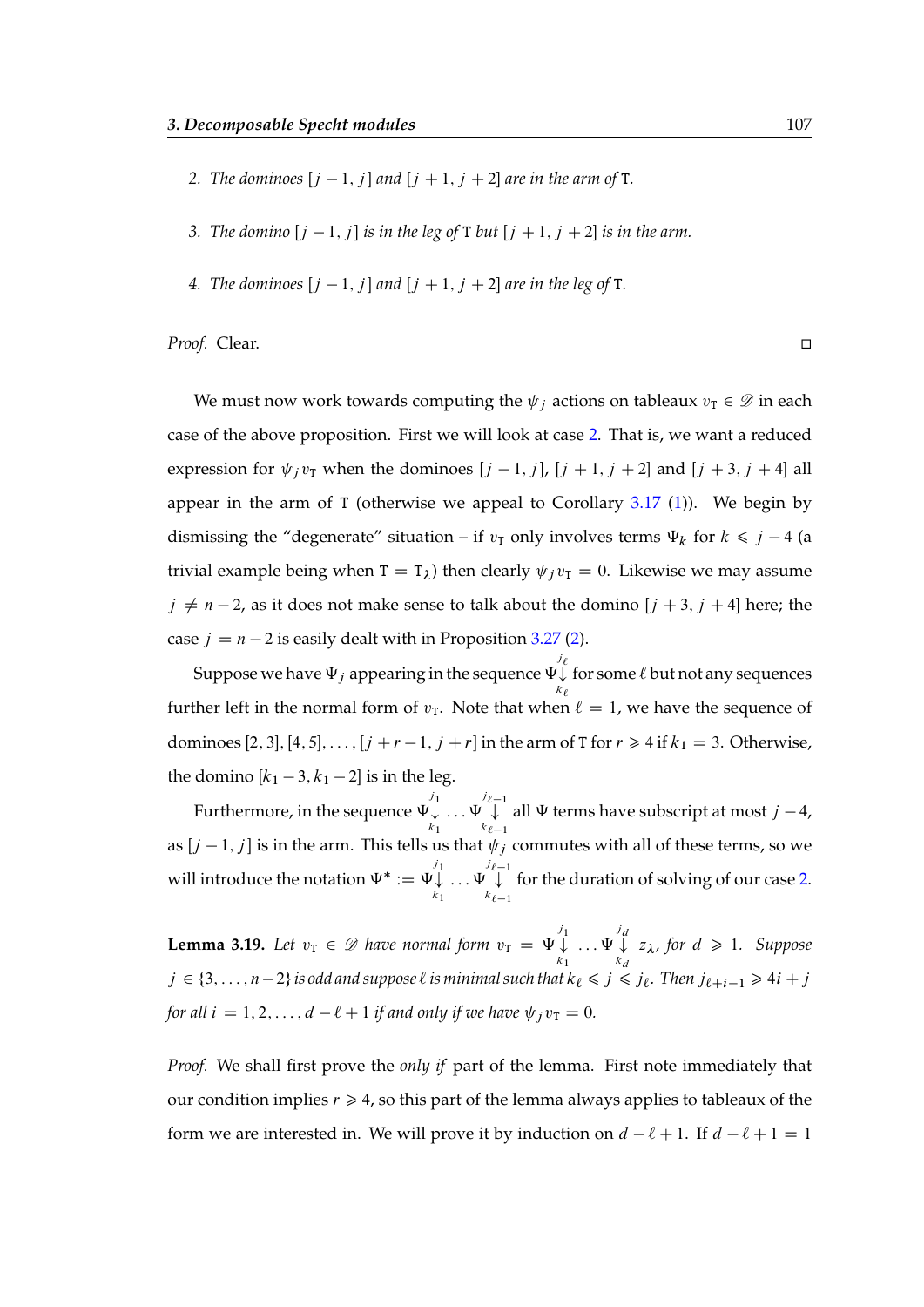(that is,  $d = \ell$ ), we have only the condition  $r \ge 4$ , so

$$
\psi_j v_T = \psi_j \Psi^* \Psi \downarrow \psi_{j+4} \Psi_{j+2} \Psi_j \Psi \downarrow j-2 \chi
$$
  
\n
$$
= \psi_j \Psi^* \Psi \downarrow \psi_{j+4} \Psi \downarrow j-2 \chi \text{ by Lemma 3.13 (2)}
$$
  
\n
$$
= \psi_j \Psi^* \Psi \downarrow \psi_{j+6} \psi \downarrow j-2 \chi \text{ by Lemma 3.13 (2)}
$$
  
\n
$$
= \psi_j \Psi^* \Psi \downarrow \Psi \downarrow \Psi_{j+4} \Psi_{k_{\ell}}
$$
  
\n
$$
= 0.
$$

Note  $\Psi \stackrel{j_\ell}{\downarrow}$  $\bigvee_{j=6}^{j_{\ell}}$  and  $\Psi \downarrow$ <br> $\downarrow_{k_{\ell}}$  $k_{\ell}$ may be empty, but our condition guarantees that we have  $\Psi_{j+4}$ there to give our zero.

Now suppose we have  $v_{\texttt{T}} = \Psi \smash{\downarrow}^{j_1}$  $k<sub>1</sub>$  $\ldots \Psi_{\downarrow}^{j_d}$ kd  $z_{\lambda}$  for some  $d > \ell$ , with the hypothesised conditions on  $v_T$ . Then from our base case we have

$$
\psi_j v_{\text{T}} = \psi_j \Psi^* \Psi \downarrow \psi \downarrow \psi \downarrow \psi_{j+4} \Psi \downarrow \psi \downarrow \dots \Psi \downarrow \chi \downarrow \chi.
$$

Now  $k_{\ell} \leq j \leq j_{\ell}$  implies that  $k_{\ell+1} \leq j+4 \leq j_{\ell+1}$ , so in order to complete our induction we need to show that  $j_{\ell+i} \geq 4i + (j + 4)$  for  $i = 1, 2, ..., d - \ell$ . But this follows immediately from our conditions on  $v_T$ .

Conversely, let *t* be minimal such that  $j_{\ell+t-1} < 4t + j$ . If  $t = 1$  we have  $r \le 2$ , so only have the cases  $r = 0$  and  $r = 2$  to consider. But these are both dealt with using Lemma [3.16](#page-104-0) and Corollary [3.17;](#page-105-0) we see in both cases that  $\psi_i v_\text{T} \neq 0$ , and we are done.

Now suppose  $t > 1$ . By minimality of t we have  $j_{\ell+t-2} \ge 4t - 4 + j$  and so  $j_{\ell+t-1} \ge j_{\ell+t-2} + 2 \ge 4t - 2 + j$ . So we in fact have  $j_{\ell+t-1} = 4t - 2 + j$ .

**Claim.** For each  $1 \le i \le t - 1$ ,

$$
\psi_j v_\text{T} = \psi_j \Psi^* \left( \Psi \downarrow \Psi \downarrow \Psi \downarrow \Psi \downarrow \dots \Psi \downarrow \downarrow \psi \downarrow \downarrow \dots \Psi \downarrow \downarrow \psi \downarrow \downarrow \dots \Psi \downarrow \downarrow \psi \downarrow \downarrow \dots \Psi \downarrow \downarrow \psi \downarrow \dots \Psi \downarrow \downarrow z_\lambda.
$$

*Proof.* We prove the claim by induction on *i*. When  $i = 1$  we have already seen that  $\psi_j v_\text{T} = \psi_j \Psi^* \Psi \downarrow^{j-2}$  $k_{\ell}$  $\Psi \downarrow^j$  $\bigvee_{j+4} \Psi$  $\int$  $k_{\ell+1}$  $\ldots \Psi_{\downarrow}^{j_d}$ kd  $z_{\lambda}$ , as claimed.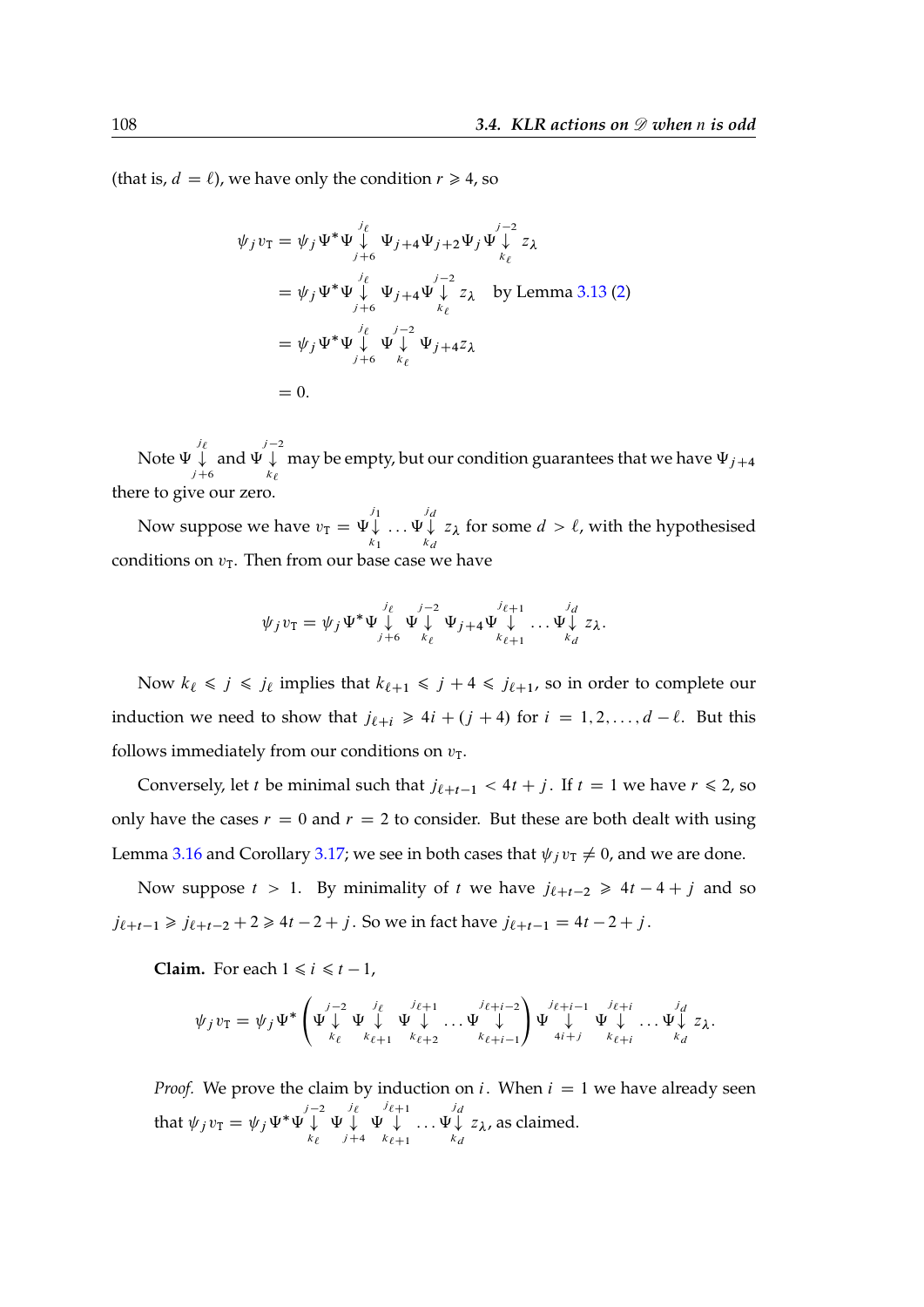Now suppose, by induction, that we have

 <sup>j</sup> v<sup>T</sup> D <sup>j</sup> ‰ ‰ j2 # k` ‰ j` # k`C1 ‰ j`C1 # k`C2 : : : ‰ j`Ci3 # k`Ci2 ! ‰ j`Ci2 # 4iCj4 ‰ j`Ci1 # k`Ci1 : : : ‰ jd # kd z:

As  $i \le t - 1$  we have  $j_{\ell+i-1} \ge 4i + j$  and so

$$
\Psi \downarrow \Psi \downarrow \Psi \downarrow ... \Psi \downarrow z_{\lambda} = \Psi \downarrow \Psi \downarrow \Psi \downarrow 2\Lambda
$$
\n
$$
\Psi \downarrow \Psi \downarrow ... \Psi \downarrow z_{\lambda} = \Psi \downarrow \Psi \downarrow \Psi \downarrow 2\Lambda
$$
\n
$$
\Psi \downarrow ... \Psi \downarrow z_{\lambda}
$$
\n
$$
\Psi \downarrow ... \Psi \downarrow z_{\lambda}
$$
\n
$$
\Psi \downarrow ... \Psi \downarrow z_{\lambda}
$$
\n
$$
\Psi \downarrow ... \Psi \downarrow z_{\lambda}
$$
\n
$$
\downarrow \downarrow z_{\lambda}
$$
\n
$$
\downarrow \downarrow z_{\lambda}
$$
\n
$$
= \Psi \downarrow \Psi \downarrow \Psi \downarrow \Psi \downarrow ... \Psi \downarrow z_{\lambda}
$$
\n
$$
= \Psi \downarrow \Psi \downarrow \Psi \downarrow ... \Psi \downarrow z_{\lambda}
$$
\n
$$
= \Psi \downarrow \Psi \downarrow \Psi \downarrow ... \Psi \downarrow z_{\lambda}
$$
\n
$$
= \Psi \downarrow \Psi \downarrow ... \Psi \downarrow z_{\lambda}
$$
\n
$$
\downarrow \downarrow z_{\lambda}
$$
\n
$$
= \Psi \downarrow \Psi \downarrow ... \Psi \downarrow z_{\lambda}
$$

Now, using the above claim,

$$
\psi_j v_T = \psi_j \Psi^* \left( \Psi \downarrow \Psi \downarrow \Psi \downarrow \Psi \downarrow \dots \Psi \downarrow \downarrow \psi_{\ell+1-3} \right) \Psi \downarrow \downarrow^{j_{\ell+1-2}}
$$
\n
$$
\Psi \downarrow \Psi \downarrow \dots \Psi \downarrow \downarrow^{j_{\ell+1-1}} \psi \downarrow^{j_{\ell+1-1}} \psi \downarrow^{j_{\ell+1-1}} \psi \downarrow^{j_{\ell+1-1}} \psi \downarrow^{j_{\ell+1-1}} \dots \Psi \downarrow^{j_{\ell+1-1}} \psi \downarrow^{j_{\ell+1}} \dots \Psi \downarrow^{j_{\ell+1-2}} \psi \downarrow^{j_{\ell+1-2}} \psi \downarrow^{j_{\ell+1-2}} \psi \downarrow^{j_{\ell+1-2}} \psi \downarrow^{j_{\ell+1}} \dots \Psi \downarrow^{j_{\ell}} \psi \downarrow^{j_{\ell+1}} \dots \Psi \downarrow^{j_{\ell+1}} \psi \downarrow^{j_{\ell+1}} \dots \Psi \downarrow^{j_{\ell+1}} \xi_{\ell}
$$
\n
$$
= \psi_j \Psi^* \Psi \downarrow \Psi \downarrow \Psi \downarrow \dots \Psi \downarrow \Psi \downarrow \Psi \downarrow \dots \Psi \downarrow^{j_{\ell+1-1}} \xi_{\ell+1} \dots \xi_{\ell} \downarrow^{j_{\ell+1-1}} \xi_{\ell+1} \dots \xi_{\ell} \downarrow^{j_{\ell+1-1}} \xi_{\ell+1}
$$
\n
$$
= 4t - 2 + j.
$$

<span id="page-108-0"></span>We can easily see that this final term is in our normal form, and is therefore a reduced expression (and, in particular, non-zero).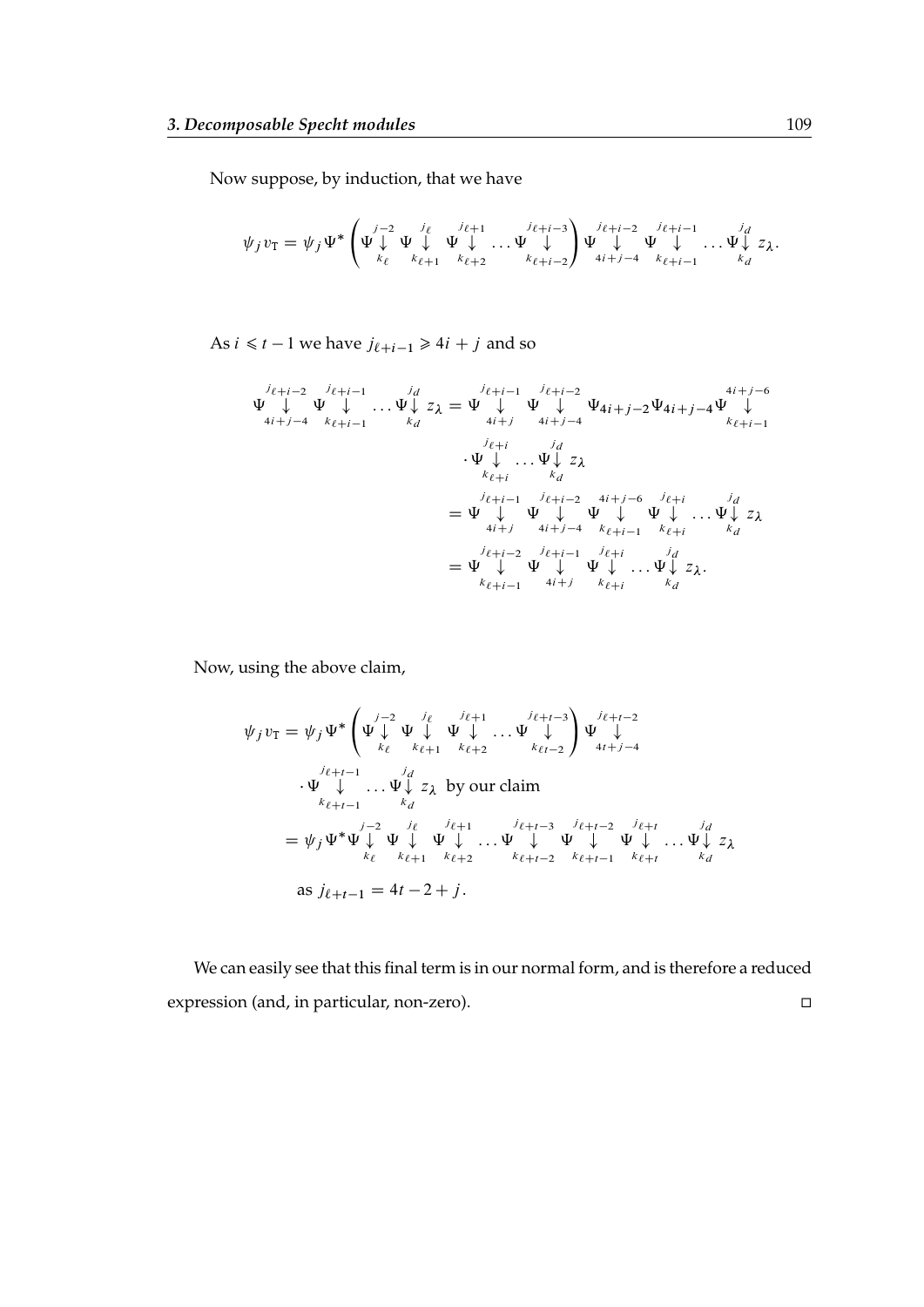#### **Definition 3.20.** Suppose



where the section of the arm  $[j - 1, j], [x_1, y_1], \ldots, [x_t, y_t]$  contains  $t + 1$  dominoes and the section of the leg  $[j_{\ell} + 1, j_{\ell} + 2], \ldots, [j_{s'} + 1, j_{s'} + 2]$  contains t dominoes. Here we have  $s = \ell + t - 2$  and  $s' = s + 1$  for neatness. Then we define  $(T)^{t, j}$  to be the standard  $\lambda$ -tableau obtained from T by moving the domino  $[j_{s'}+1, j_{s'}+2]$  to the arm and the domino  $[j - 1, j]$  to the leg; this can be seen as cyclically permuting the above  $2t + 1$ dominoes "anticlockwise" by one space but keeping all other entries the same as T. That is,



with all omitted entries as in T.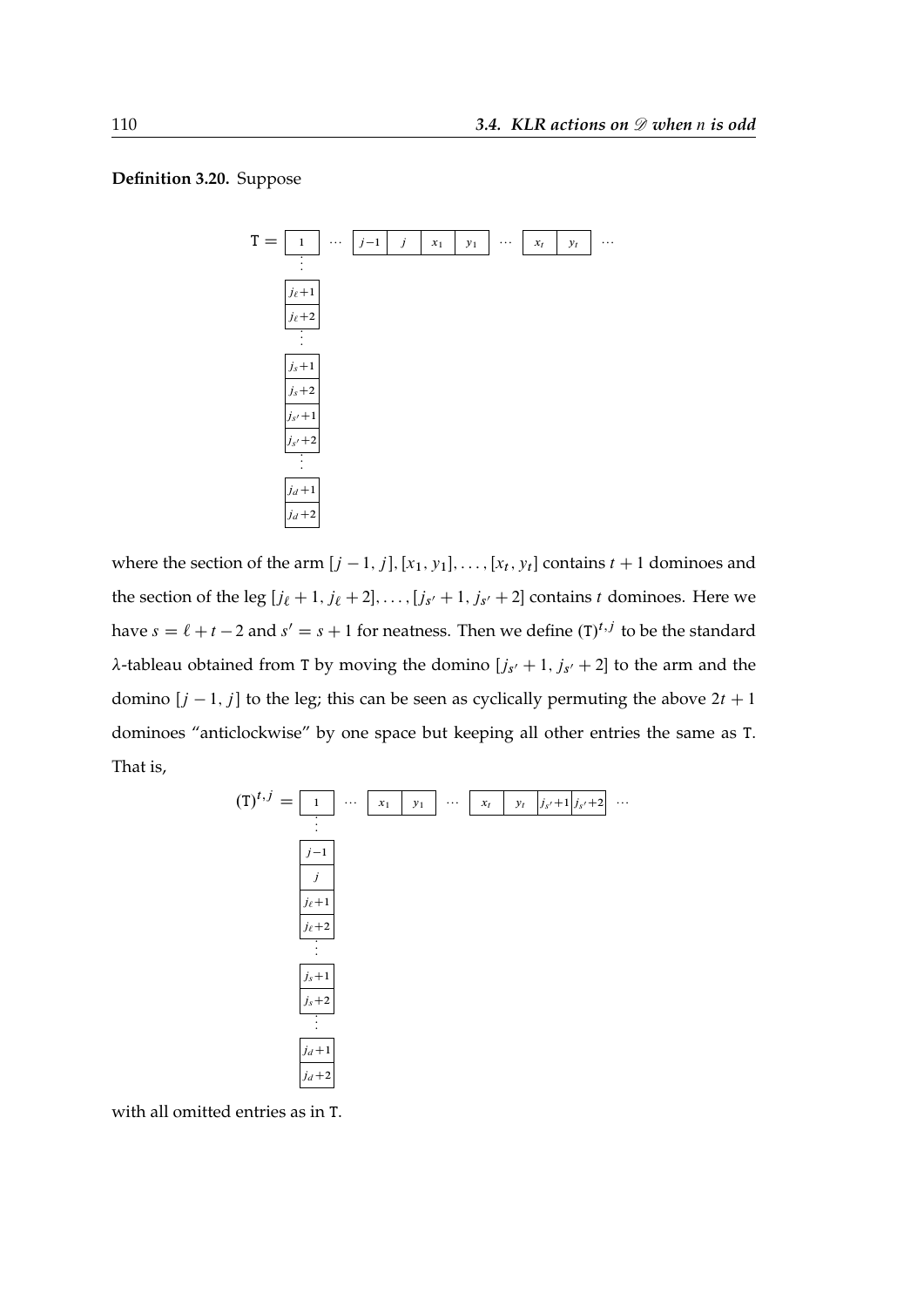**Example.** Let  $\lambda = (7, 1^8)$  and  $j = 5$ . If



Note that in this example  $v_{\text{T}} = \Psi \hat{\downarrow}$ 9 11<br> $\downarrow \Psi \downarrow$ <br>5 7  $\begin{array}{cc} 11 & 13 \\ \downarrow \Psi \downarrow \\ 7 & 9 \end{array}$  $\downarrow$   $z_{\lambda}$  and  $v_{(T)^{2.5}} = \Psi_{\downarrow}^9$  $\begin{array}{c} 9 \\ \downarrow \ \Psi \downarrow \ 7 \end{array}$  $\downarrow$   $z_{\lambda}$ .

<span id="page-110-0"></span>**Corollary 3.21.** *Suppose*  $T \in Dom(\lambda)$  *and the dominoes*  $[j - 1, j]$ ,  $[j + 1, j + 2]$  *and*  $[j +$ 3,  $j + 4$  are all in the arm of **T**. Let  $v_T = \Psi \downarrow$  $k<sub>1</sub>$  $\ldots \Psi \downarrow$ kd  $z_{\lambda}$ . That is, for some  $\ell$  the arm of **T** *has dominoes*  $[k_{\ell} - 1, k_{\ell}], [k_{\ell} + 1, k_{\ell} + 2], \ldots, [j - 1, j], [j + 1, j + 2], \ldots, [j + r - 1, j + r],$ *where*  $r \ge 4$  *and* if  $k_{\ell} \ne 3$  *the domino*  $[k_{\ell} - 3, k_{\ell} - 2]$  *is in the leg of* T*. Suppose*  $\psi_j v_T \ne 0$  *and* let t be minimal such that  $j_{\ell+t-1} < 4t + j$ . Then  $\psi_j v_\text{T} = \psi_j v_{(\text{T})^{t,j}}$ , which is in reduced form. *Remark.* Note that, as we saw in the proof of Lemma [3.19,](#page-106-0) our minimality condition on t ensures  $(j_{s'} = j_{\ell+t-1} = 4t - 2 + j$ .

Also, since the corollary is telling us that  $\psi_j v_{(\text{T})^{t,j}}$  is in reduced form, we know that  $y_2 \geq j + r$ . If not, the rotation action would be moving the domino  $[j_{s'} + 1, j_{s'} + 2]$ somewhere into the middle of the sequence  $[j - 1, j], \ldots, [j + r - 1, j + r]$ . But  $j + r =$  $j_{\ell} \le j_{s'} < j_{s'} + 2$ , so  $(T)^{t,j}$  would not be standard, and therefore our corresponding  $(v_T)^t$  would not be in reduced form.

Finally, note that for tableaux of the case [2](#page-106-1) form but with  $[j + 3, j + 4]$  is in the leg, our result agrees with this lemma, with  $t = 1$ .

*Proof.* From the proof of Lemma [3.19](#page-106-0) we have

$$
\psi_j(v_1) = \psi_j \Psi^* \Psi \downarrow^{\quad j-2} \Psi \downarrow^{\quad j_{\ell+1}} \Psi \downarrow^{\quad j_{\ell+1-3}} \Psi \downarrow^{\quad j_{\ell+l-2}} \Psi \downarrow^{\quad j_{\ell+l-2}} \Psi \downarrow^{\quad j_{\ell+l}} \Psi \downarrow^{\quad j_{\ell}} \dots \Psi \downarrow^{\quad j_d} z_{\lambda}
$$

which is in reduced form. But this is precisely the result we need. To see why  $t + 1$ of the dominoes in the arm are changed, we notice that the dominoes moved are all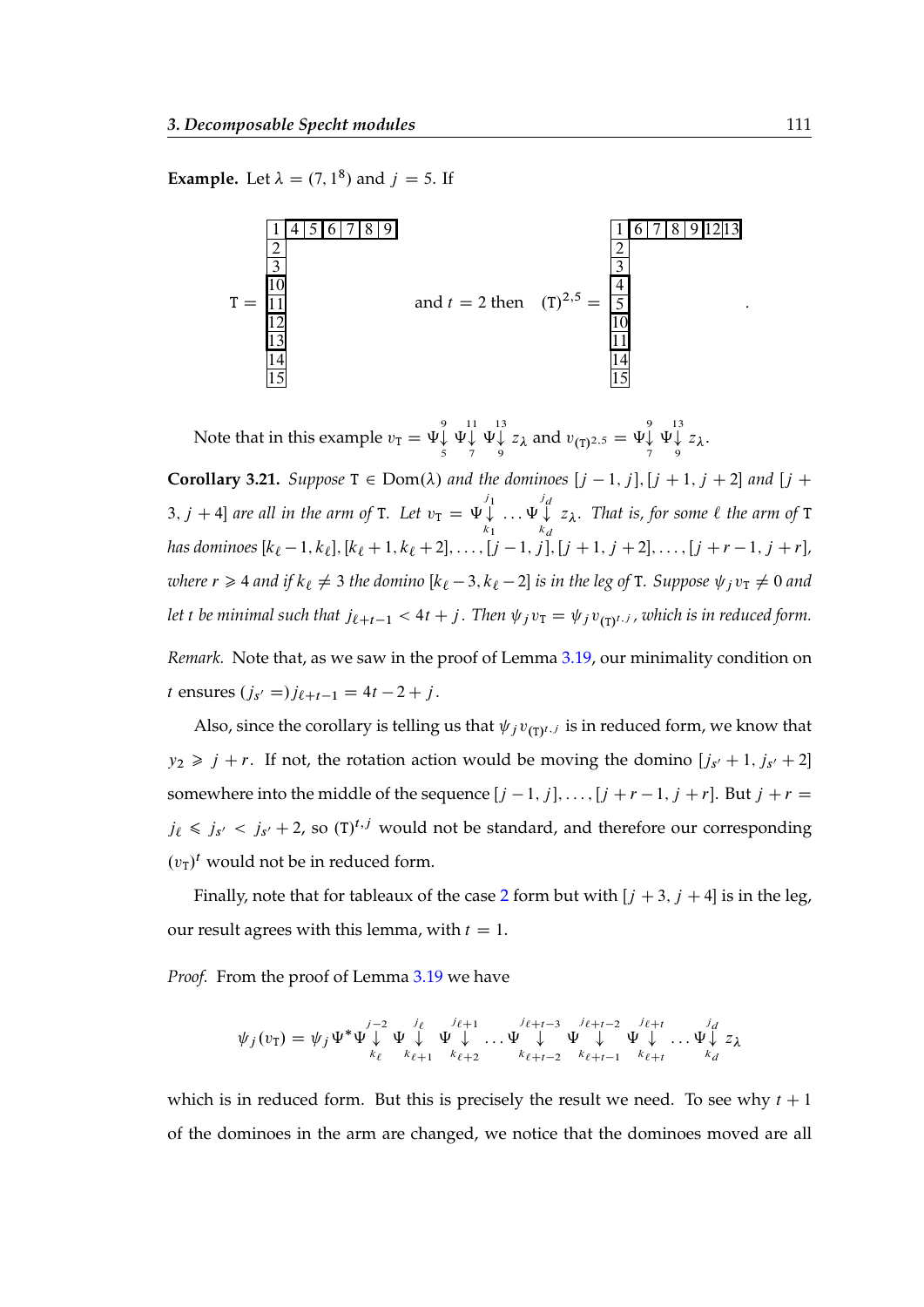dominoes from  $[j - 1, j]$  to  $[j_{\ell+t-1} + 1, j_{\ell+t-1} + 2] = [j + 4t - 1, j + 4t]$ . There are in total  $2t + 1$  of these dominoes, and t of them are in the leg.

Next, we look at the final remaining unsolved case, case [4](#page-106-2) from Lemma [3.18.](#page-105-0) This time we are interested in finding a reduced expression for  $\psi_i v_T$ , when the dominoes  $[j - 3, j - 2], [j - 1, j]$  and  $[j + 1, j + 2]$  all appear in the leg of T, else we may appeal to Corollary [3.17](#page-105-1) [\(2\)](#page-105-2). Again, we begin by dismissing the "degenerate" case – if  $v<sub>T</sub>$  only involves terms  $\Psi_k$  for  $k \ge j + 4$  (once again,  $T = T_{\lambda}$  is a trivial example of this) then clearly  $\psi_i v_\text{T} = 0$ . We may assume  $j \neq 3$ , where it does not make sense to consider the domino  $[j - 3, j - 2]$ ; the case  $j = 3$  is easily dealt with in Proposition [3.27](#page-114-0) [\(4\)](#page-115-0).

**Definition 3.22.** Let  $T \in Dom(\lambda)$ . Then  $v_T$  can be written in the following form, which we will call *reverse normal form*, or *RNF*:

$$
v_{\mathrm{T}} = \Psi^{\dagger}_{j_1} \Psi^{\dagger}_{j_2} \dots \Psi^{\dagger}_{j_d} z_{\lambda}
$$

with  $j_{i+1} < j_i$  and  $k_{i+1} = k_i - 2$  for all  $i = 1, 2, ..., d$ . Once again,  $k_d = b + 1$ .

*Remark.* The existence of the RNF of  $v<sub>T</sub>$  can be realised as placing dominoes in the arm of T, as opposed to our normal form which acted to place the dominoes in the leg. Explicitly, the RNF is placing the dominoes  $[j_d - 1, j_d], [j_{d-1} - 1, j_{d-1}], \ldots, [j_1 - 1, j_1]$ at the start of the arm, while any further dominoes the same as in  $T_{\lambda}$  obviously do not have any impact on the expression.

Suppose  $\ell$  is minimal such that  $\Psi_j$  appears in the sequence  $\Psi \!\!\uparrow$  $j_{\ell}$ in the RNF of  $v_T$ . Having the dominoes  $[j - 3, j - 2], [j - 1, j]$  and  $[j + 1, j + 2]$  in the leg of T is then equivalent to the conditions  $j_\ell \le j - 4$  and  $k_\ell \ge j$ . Then we have

<span id="page-111-0"></span>**Lemma 3.23.** Let  $v_T \in \mathscr{D}$  have RNF  $v_T = \Psi \uparrow$  $\frac{j_1}{j_2}$  $\Psi$ <sup>k<sub>2</sub></sup>  $j_2$  $\ldots \Psi^{\kappa_d}$ jd  $z_{\lambda}$ , for  $d \geq 1$ , with  $j_{\ell} \leq j - 4$  and  $k_{\ell} \ge j$ . Then  $j_{\ell+i-1} \le j - 4i$  for all  $i = 1, 2, ..., d - \ell + 1$  if and only if  $\psi_j v_{\text{T}} = 0$ .

<span id="page-111-1"></span>*Proof.* With some minor tweaking of notation and indices, the proof follows the proof of Lemma [3.19](#page-106-0) almost identically.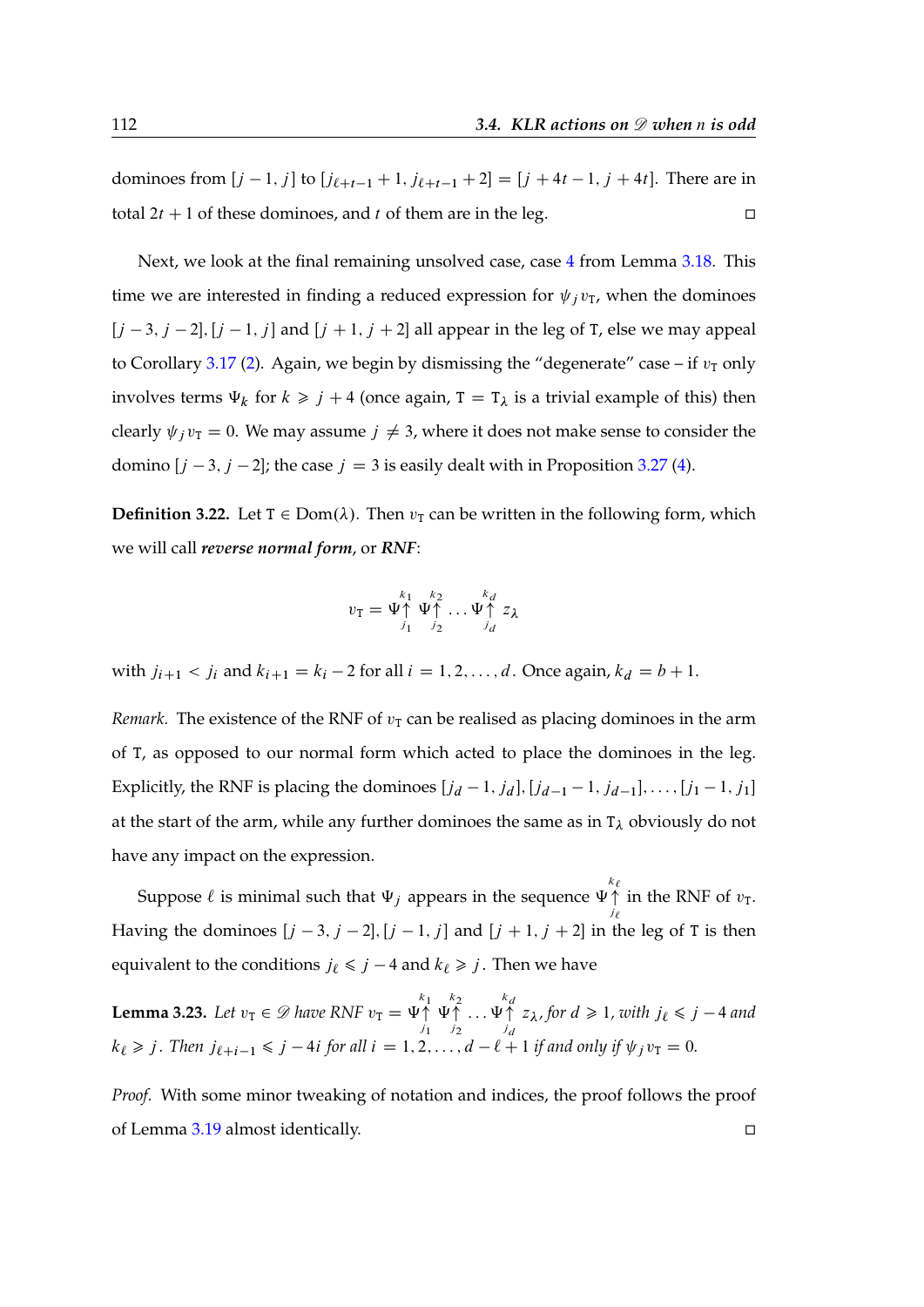#### **Definition 3.24.** Suppose



where the section of the leg  $[x_1, y_1], \ldots, [j-1, j], [j+1, j+2]$  contains  $t + 1$  dominoes and the section of the arm  $[j_{s'}-1, j_{s'}], [j_s-1, j_s], \ldots, [j_{\ell}-1, j_{\ell}]$  contains t dominoes. Here, as in Definition [3.20](#page-108-0) we have  $s = \ell + t - 2$  and  $s' = s + 1$  for neatness. Then we define  $(T)^{t,j^*}$  to be the standard  $\lambda$ -tableau obtained from T by moving the domino  $[j + 1, j + 2]$  to the arm and the domino  $[j_{s'} - 1, j_{s'}]$  to the leg; this can be seen as cyclically permuting these  $2t + 1$  dominoes "anticlockwise" by one space but keeping all other entries the same as they are in T. That is,



with all omitted entries as in T.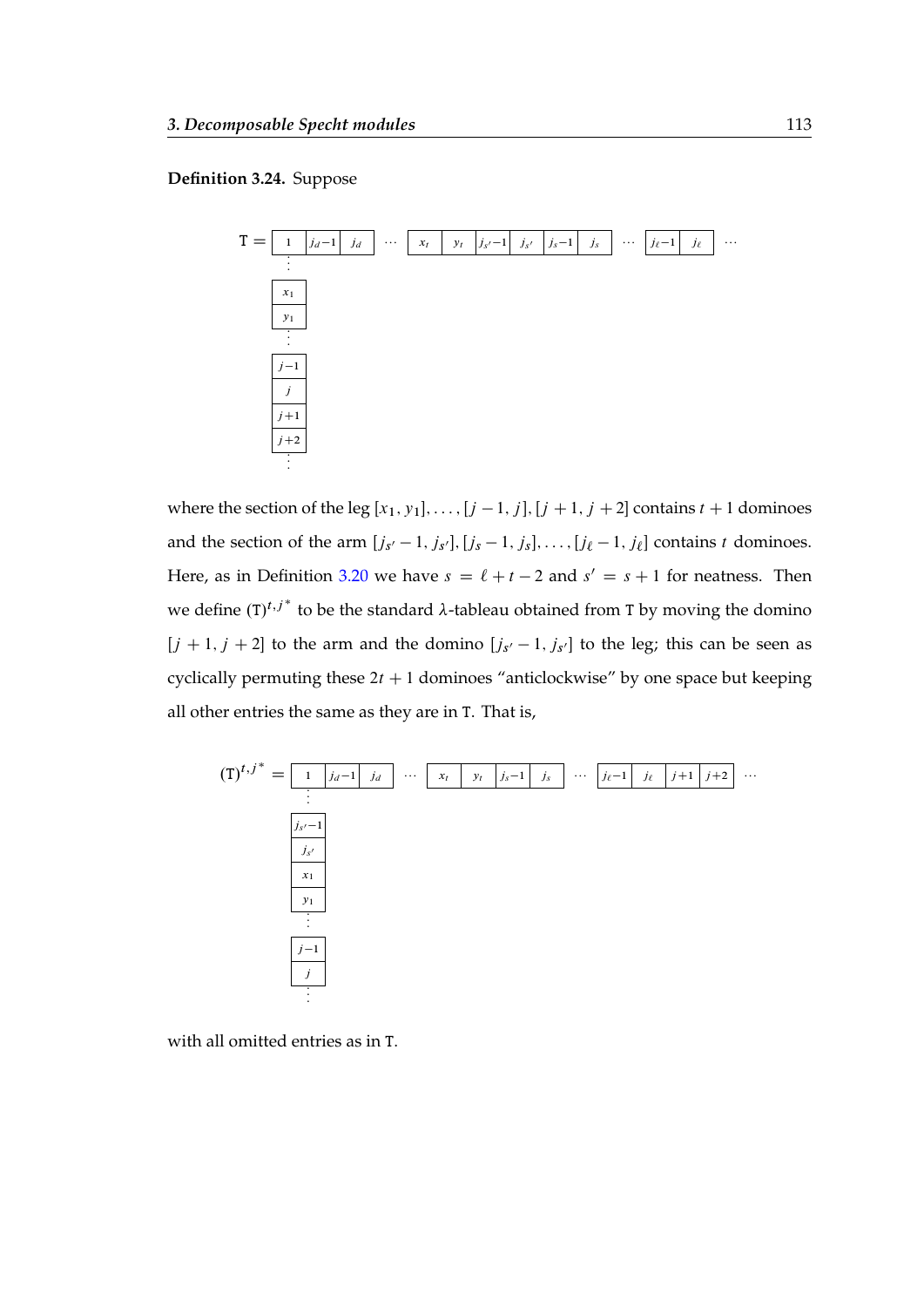**Example.** Let  $\lambda = (7, 1^8)$  and  $j = 13$ . If



Note that in this example  $v_{\texttt{T}} = \Psi \overset{\text{\rm o}}{\downarrow}$ 9 11<br> $\downarrow \Psi \downarrow$ <br>5 7  $\begin{array}{cc} 11 & 13 \\ \downarrow \Psi \downarrow \\ 7 & 9 \end{array}$  $\downarrow^{13} z_{\lambda} = \Psi_{9}^{13}$ 13 11<br>↑ Ψ↑<br>9 7 11 9<br>↑ Ψ↑<br>7 5  $\int_{5}^{9} z_{\lambda}$  and  $v_{(T)^{2,13^*}} = \Psi_{9}^{11}$ 11 9<br>↑ Ψ↑<br>9 5  $\int\limits_{5}^{x} z_{\lambda}$ .

<span id="page-113-0"></span>**Corollary 3.25.** *Suppose*  $T \in \text{Dom}(\lambda)$  *and the dominoes*  $[j - 3, j - 2]$ ,  $[j - 1, j]$  *and*  $[j +$ 1,  $j + 2$  are all in the leg of **T**. Let  $v_T = \Psi \uparrow$  $\frac{j_1}{j_2}$  $\ldots \Psi^{k_d}$ jd z*. That is, for some* x *the leg of* T *has consecutive dominoes*  $[x, x + 1]$ ,  $[x + 2, x + 3]$ , ...,  $[j - 3, j - 2]$ ,  $[j - 1, j]$ , ...,  $[j + r -$ 1,  $j + r$ , where  $r \ge 2$ . Suppose  $\psi_j v_\text{T} \neq 0$  and let t be minimal such that  $j_{\ell+t-1} > j - 4t$ . Then  $\psi_j v_{\mathsf{T}} = \psi_j v_{(\mathsf{T})^{t,j}}$ , which is in reduced form.

*Proof.* Analogously to Corollary [3.21,](#page-110-0) this follows immediately from Lemma [3.23.](#page-111-0) □

*Remark.* For a given tableau T in the form of Lemma [3.18](#page-105-0) [\(2\)](#page-106-1) or Lemma [3.18](#page-105-0) [\(4\)](#page-106-2), we have an equivalent way of calculating directly from T exactly when a certain  $\psi_i$  acts on  $v<sub>T</sub>$  to give zero or a "rotation" as in Definition [3.20](#page-108-0) or Definition [3.24,](#page-111-1) and what t should be for the latter. Suppose T has the dominoes  $[j - 1, j], [j + 1, j + 2]$  and  $[j + 3, j + 4]$  in the arm, and we wish to act on  $v<sub>T</sub>$  by  $\psi_j$ . Examine, the dominoes containing  $j, j + 2, j + 4, \ldots$  in the natural order. Count how many are in the arm and how many are in the leg as we go along. If at any stage we have counted  $t + 1$  dominoes in the arm and  $t$  in the leg, for some  $t$ , we stop. We have found the  $t$  in Corollary [3.21](#page-110-0) and we can perform the corresponding rotation. If we reach the final domino (that is, the domino  $[n-1, n]$ ) without ever satisfying this condition,  $\psi_i v_T = 0$ .

In the case of Lemma [3.18](#page-105-0) [\(4\)](#page-106-2), we have an analogous algorithm. Suppose we have a tableau T with the dominoes  $[j - 3, j - 2], [j - 1, j]$  and  $[j + 1, j + 2]$  in the leg. This time, we count the dominoes containing  $j + 2$ ,  $j$ ,  $j - 2$ , ... and stop if at some stage we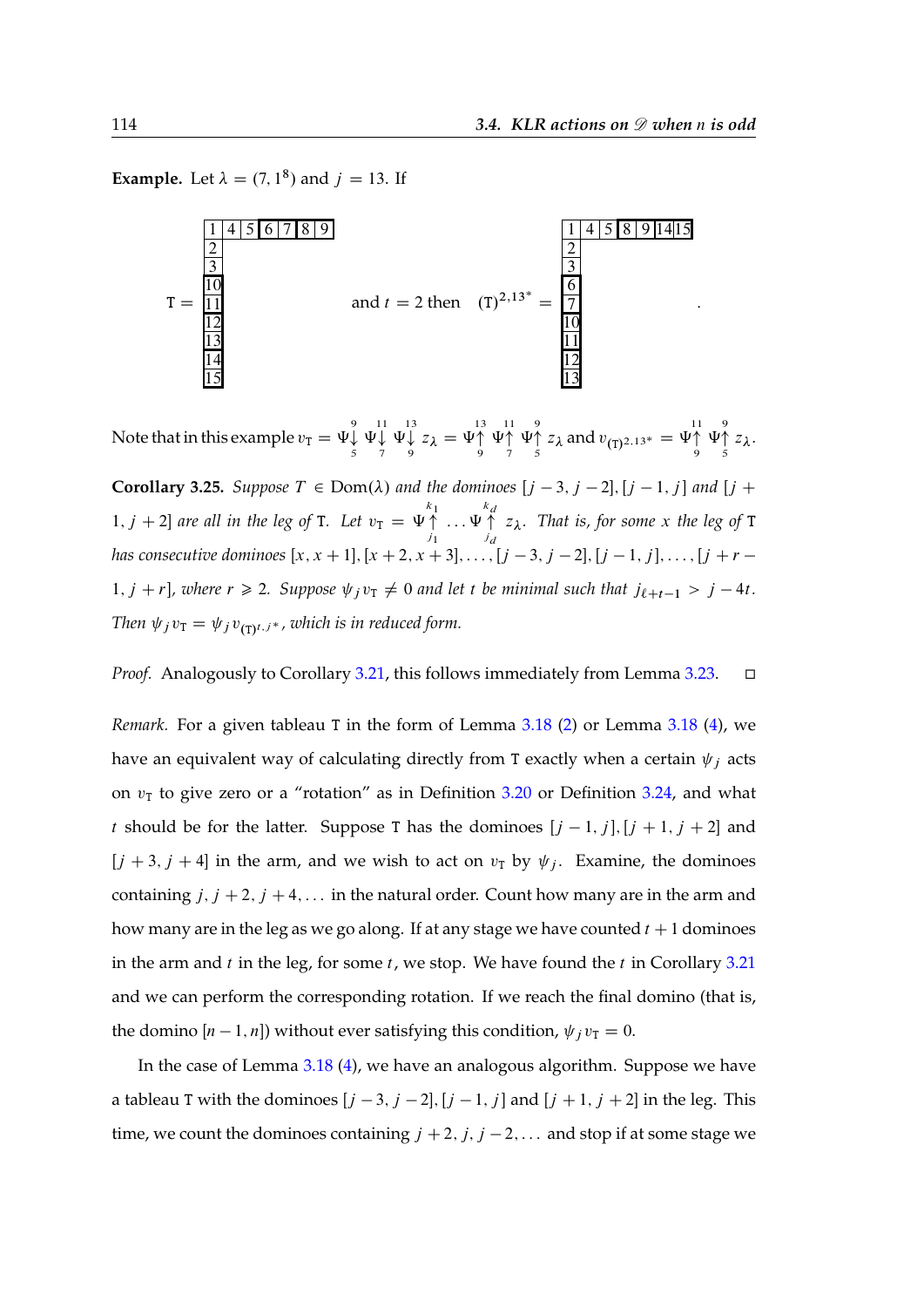have counted  $t + 1$  dominoes in the leg and t dominoes in the arm. This gives us the t seen in Corollary [3.25](#page-113-0) and we can find the necessary tableau. If we reach the domino [2, 3] and our condition has not been satisfied at any point, we once again have 0.

<span id="page-114-1"></span>**Proposition 3.26.** *The algorithms in the previous remarks yield the correct reduced form for*  $\psi_i v_{\text{T}}$ .

*Proof.* We prove this for the first algorithm; the second may be proved analogously. Our proof is mainly just a translation between the language of the algorithm and the language of Corollary [3.21.](#page-110-0) Let  $\ell$  be minimal such that  $k_{\ell} \leq j \leq j_{\ell}$ ; equivalently, the first domino in the leg our algorithm counts is  $[j_\ell + 1, j_\ell + 2]$ . Note that for each *i*, we have that  $[j_{\ell+i-1} + 1, j_{\ell+i-1} + 2]$  is the *i* th domino we count in the leg. When counting the ith leg domino during the running of our algorithm, we must have counted at least  $i + 2$  arm dominoes, else the algorithm would terminate. Therefore we have, in total, counted at least  $2i + 2$  dominoes, starting with  $[j - 1, j]$  and thus  $j_{\ell+i-1} \ge j + 4i$ . If our algorithm gets to the final domino without ever satisfying the condition that we have counted one more domino in the arm than in the leg, it is clear that this inequality holds for all *i* and Lemma [3.19](#page-106-0) tells us that  $\psi_j v_T = 0$ . Otherwise, counting the *t*th domino in the leg, where t satisfies the desired property, we have counted exactly  $2t + 1$  dominoes, and therefore  $j_{\ell+t-1} = j + 4t - 2$ . Appealing to Corollary [3.21](#page-110-0) completes the proof. Note that when  $t = 1$ , this agrees with Corollary [3.17.](#page-105-1)

In particular the following proposition gives actions of  $\psi_j$  on  $v_T$  in each case of Lemma [3.18.](#page-105-0)

#### <span id="page-114-2"></span><span id="page-114-0"></span>**Proposition 3.27.**

- 1. Suppose the domino  $[j 1, j]$  is in the arm of **T** but  $[j + 1, j + 2]$  is in the leg. Then  $v_T = \Psi_j v_S$ , where  $v_S$  *is the tableau obtained from* T *by transposing the dominoes* [ $j - 1$ ,  $j$ ] and  $[j + 1, j + 2]$ , and  $\psi_j v_\text{T} = -2\psi_j v_\text{S}$ , which is in reduced form.
- <span id="page-114-3"></span>2. *Suppose the dominoes*  $[j - 1, j]$  *and*  $[j + 1, j + 2]$  *are in the arm of* **T**.

```
If i = n - 2, then \psi_{n} \to v = 0.
```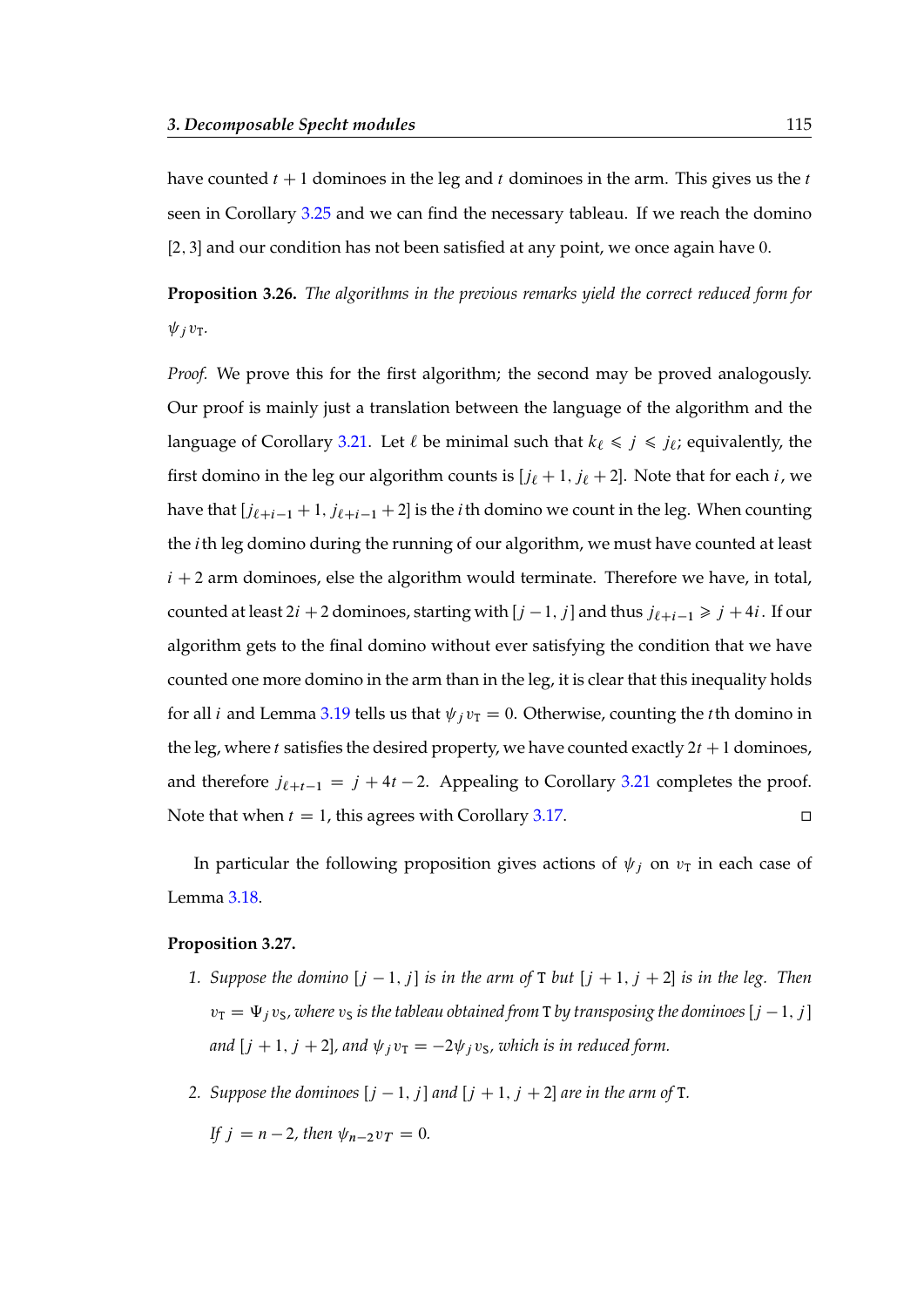*If for every*  $k \in \{j + 2, j + 4, ..., n\}$ , more of the dominoes  $[j + 1, j + 2], ..., [k - 1, k]$ *lie in the arm of* T *than in the leg, then*  $\psi_i v_\text{T} = 0$ *. Otherwise,*  $\psi_i v_\text{T} = \psi_i v_\text{U}$ *, where* U *is given in Proposition* [3.26](#page-114-1) *and*  $\psi_i v_{\text{U}}$  *is in reduced form.* 

- <span id="page-115-1"></span>*3. Suppose the domino*  $[j - 1, j]$  *is in the leg of* T *but*  $[j + 1, j + 2]$  *is in the arm. Then*  $\psi_i v_T$  *is already in reduced form.*
- <span id="page-115-0"></span>4. Suppose the dominoes  $[j - 1, j]$  and  $[j + 1, j + 2]$  are in the leg of **T**.

*If*  $j = 3$  *then*  $\psi_3 v_T = 0$ *.* 

*If for every*  $k \in \{j, j - 2, ..., 3\}$ , more of the dominoes  $[j - 1, j], ..., [k - 1, k]$  lie in the *leg of* T *than in the arm, then*  $\psi_j v_T = 0$ *. Otherwise,*  $\psi_j v_T = \psi_j v_U$ *, where* U *is given in Proposition* [3.26](#page-114-1) *and*  $\psi_i v_{\text{U}}$  *is in reduced form.* 

*Proof.* Case [3](#page-115-1) falls out naturally as *j* is in the leg and  $j + 1$  is in the arm. Cases [1,](#page-114-2) [2](#page-114-3) (if  $[j + 3, j + 4]$  $[j + 3, j + 4]$  $[j + 3, j + 4]$  is in the leg of T) and 4 (if  $[j - 3, j - 2]$  is in the arm of T) follow from Lemma [3.16](#page-104-0) and Corollary [3.17.](#page-105-1) The remaining parts of cases [2](#page-114-3) and [4](#page-115-0) are handled by Proposition [3.26.](#page-114-1)

We have now given all actions of the KLR generators on elements of  $\mathscr{D}$ . This information was crucial in our discovery of the endomorphism  $f$  given in Proposition [3.30.](#page-118-0)

<span id="page-115-2"></span>**Lemma 3.28.** dim $(\text{End}_{\mathcal{H}}(S_{\lambda})) \leq 1 + b/2$ .

*Proof.* Define M to be a matrix whose columns are indexed by  $T \in Dom(\lambda)$  (in increasing order with respect to  $\geq$ ), and whose rows are indexed by pairs  $(j, T)$  for  $3 \leq j \leq n - 2$ odd,  $j \neq b + 1$  and  $T \in Dom(\lambda)$ . The entry of M in position  $((j, T), S)$  is the coefficient of  $v_{s_jT}$  when  $\psi_j v_S$  is written as a linear combination of elements of  $\mathscr{D}$ . Thus we may consider End<sub>H</sub> $(S_{\lambda})$  as the nullspace of M, and we have only defined M up to reordering of rows.

First we note that every action of  $\psi_j$  on  $v_\text{T} \in \mathcal{D}$  yields a linear combination of basis vectors indexed by tableaux which are dominated by  $s_j$  T, unless  $\psi_j v_T$  is already a reduced  $\psi$ -expression (equivalently, T has the domino  $[j - 1, j]$  in the leg and the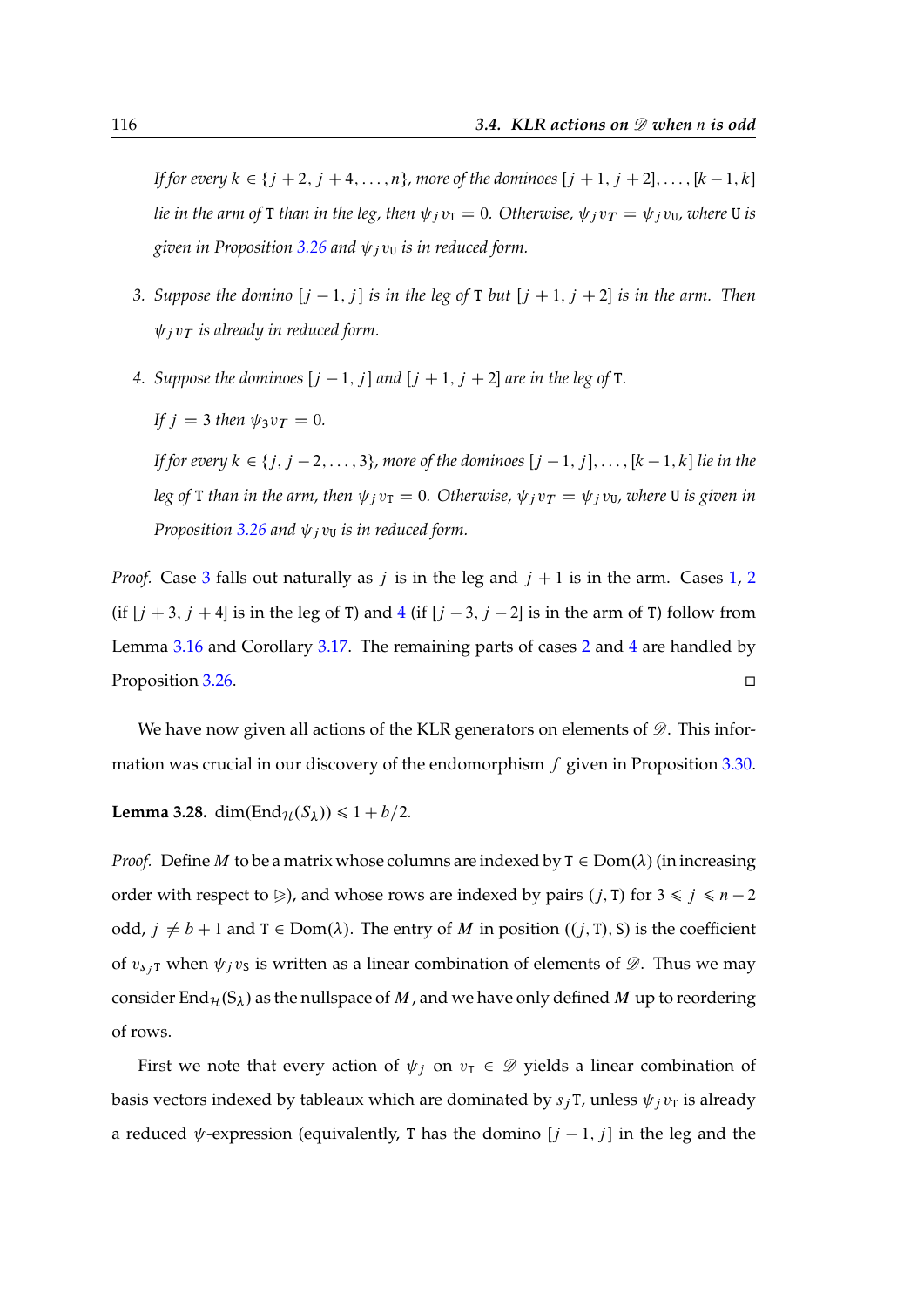domino  $[j + 1, j + 2]$  in the arm). So, for  $j \neq b + 1$ ,  $\psi_j$  gives rise to a family of relations whose  $\ge$ -maximal term is some tableau with the domino  $[j - 1, j]$  in the leg and the domino  $[j + 1, j + 2]$  in the arm. In particular, if we take a submatrix  $M_j$  of M by only choosing rows with first index  $j$ , we have an upper triangular square matrix;  $M_j$ has a 1 on the diagonal whenever the entry corresponds to a tableau with the domino  $[j - 1, j]$  in the leg and the domino  $[j + 1, j + 2]$  in the arm.

But every tableau in  $Dom(\lambda)$  is of the above form for some odd  $j \neq b+1$ , except some of those with  $[b, b + 1]$  in the leg and  $[b + 2, b + 3]$  in the arm, and also the tableau  $T^{\lambda}$ . In the former case, the tableau can still be viewed as being in the above form for some  $j \neq b+1$  unless the leg dominoes come in two consecutive strings, the first ending in  $[b, b + 1]$  and the second ending in  $[n - 1, n]$ . So in fact, we only have  $b/2$ choices for the position of  $[b, b + 1]$  in the leg and the rest of the tableau is completely determined by this choice, if we would like the tableau not to correspond to a 1 on the diagonal of some submatrix  $M_i$ . So we have that the row rank of A is at least  $|Dom(\lambda)| - b/2 - 1$ , and thus the nullity of *M* is at most  $b/2 + 1$ .

**Example.** Let  $\lambda = (5, 1^4)$ . We have the following tableaux in Dom( $\lambda$ ):



We want to consider the actions of  $\psi_3$  and  $\psi_7$  on these six tableaux. The actions, easily deduced from Lemma [3.13,](#page-91-0) are as follows:

$$
\psi_3 v_{T_{\lambda}} = 0,
$$
  $\psi_7 v_{T_{\lambda}} = 0,$   
 $\psi_3 v_5 = v_{s_3}.$   $\psi_7 v_5 = v_{s_7}.$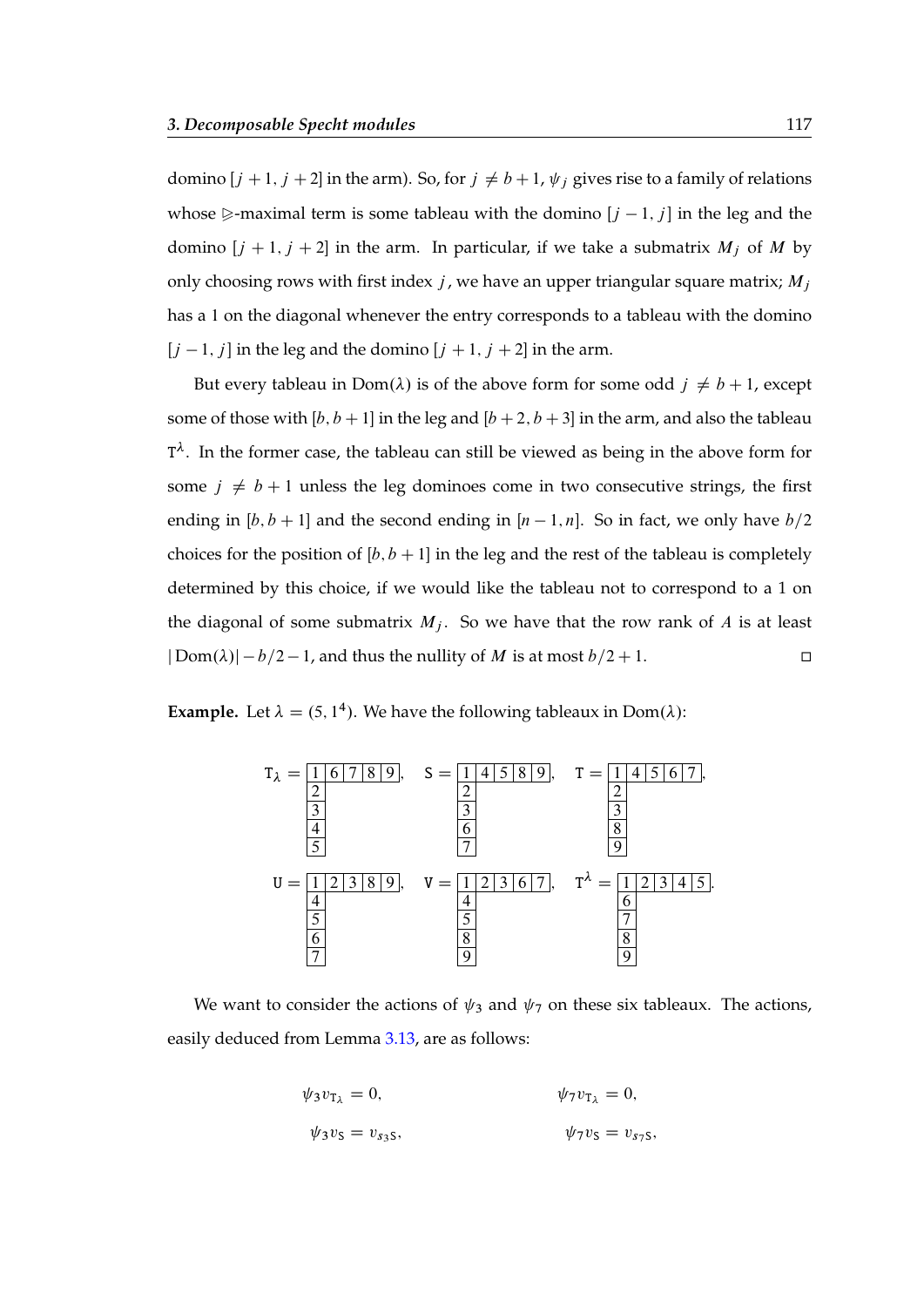| $\psi_3 v_{\rm T} = v_{s_3 {\rm T}},$                   | $\psi_7 v_{\rm T} = -2v_{s_7}$ s,            |
|---------------------------------------------------------|----------------------------------------------|
| $\psi_3 v_{\rm U} = -2v_{s_3}$ s,                       | $\psi_7 v_{\rm U} = v_{s_7 {\rm U}},$        |
| $\psi_3 v_{\rm V} = -2v_{s_3T}$                         | $\psi_7 v_{\rm V} = -2v_{s_7}v_{\rm V}$      |
| $\psi_3 v_{\mathrm{T}^{\lambda}} = v_{s_3 \mathrm{T}},$ | $\psi_7 v_{\rm T}$ $\lambda = v_{s_7}$ $v$ . |

So the matrix  $A$  in the above proof is as follows.

|                         | $T_{\lambda}$ | S | T  | U | V  | $T^{\lambda}$ |
|-------------------------|---------------|---|----|---|----|---------------|
| $T_{\lambda}$           |               |   |    |   |    |               |
| $\overline{S}$          |               |   |    | 2 |    |               |
| T                       |               |   |    |   | 2  |               |
| U                       |               |   |    |   |    |               |
| V                       |               |   |    |   |    |               |
| $T^{\lambda}$           |               |   |    |   |    |               |
| $T_\lambda$             |               |   |    |   |    |               |
| $\overline{\mathsf{S}}$ |               |   | .2 |   |    |               |
| T                       |               |   |    |   |    |               |
| U                       |               |   |    |   | -2 |               |
| V                       |               |   |    |   |    |               |
| $T^{\lambda}$           |               |   |    |   |    |               |

Note that the top half of the matrix corresponds to  $\psi_3$  (or  $j = 3$  if we are indexing the rows as in the proof) and the bottom half to  $\psi_7$ . It is clear that, as in the proof, the matrix has row rank at least 3, as we having leading terms "on the diagonal" in columns corresponding to S, T and U.

## **3.5** Decomposability of  $S_{(a,1^b)}$  when *n* is odd

We can now begin calculating  $H$ -endomorphisms of  $S_\lambda$ . We now know that  $f \in End_{\mathcal{H}}(S_{\lambda})$  if and only if

$$
f(z_{\lambda}) = \sum_{T \in \text{Dom}(\lambda)} \alpha_T v_T \quad \text{for some } \alpha_T \in \mathbb{F}
$$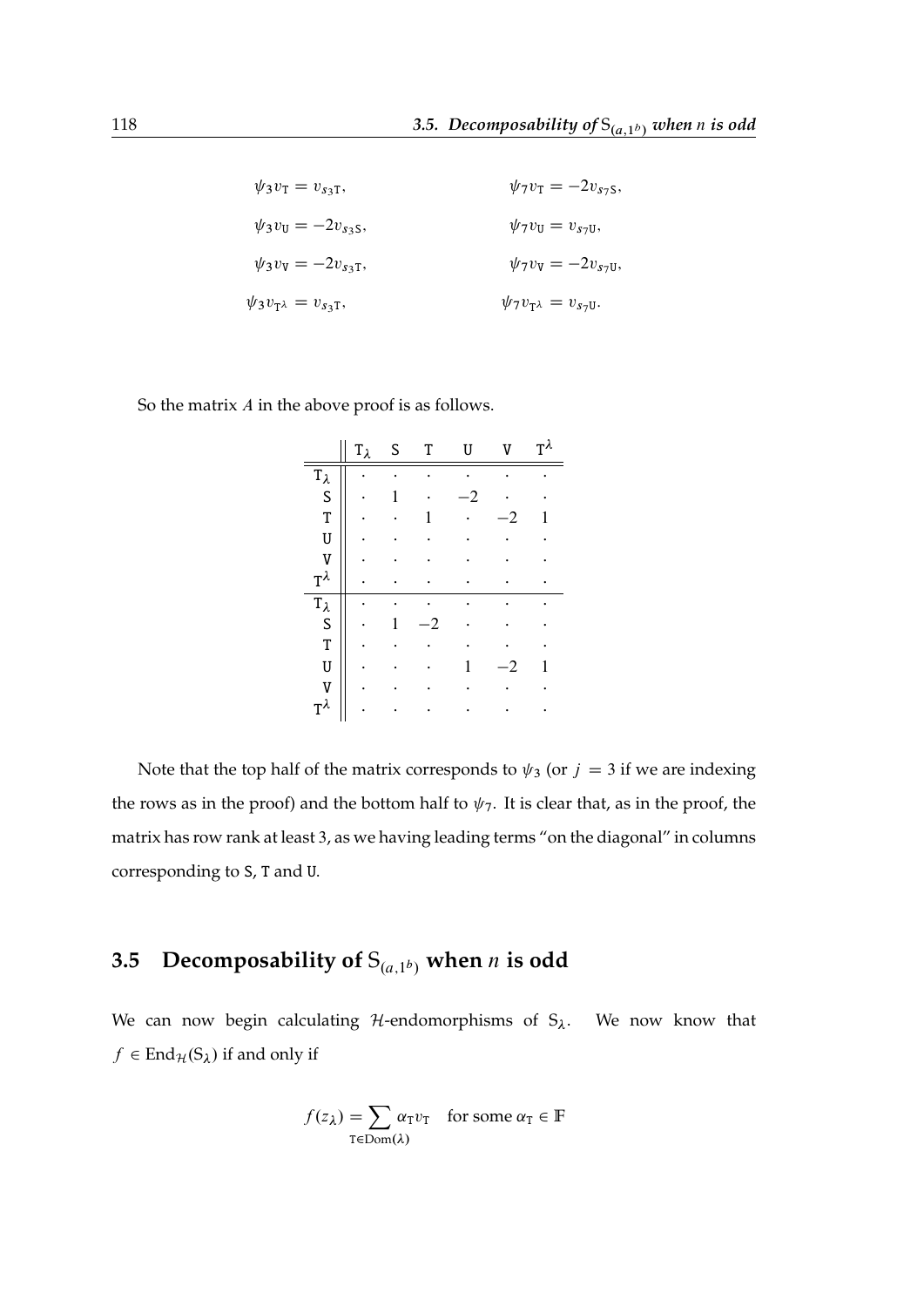with  $\psi_j f(z_\lambda) = 0$  for all odd  $j \neq b + 1$  with  $3 \le j \le n - 2$ .

**Definition 3.29.** Let *i*, *j* be odd integers with  $3 \le i \le b + 1 < j \le n$ . We will denote by  $T_{i,j}$  the tableau with dominoes {[2, 3], [4, 5], ..., [b, b + 1], [j - 1, j]} \{[i - 1, i]} in the leg.

Example. If 
$$
\lambda = (5, 1^4)
$$
 then  $T_{5,9} = \frac{1}{\begin{array}{|c|c|c|c|c|} \hline 1 & 4 & 5 & 6 & 7 \\ \hline 2 & & & & & 4 \\ \hline 3 & & & & & 5 \\ \hline 8 & & & & & 7 \\ \hline \end{array}}$  and  $T_{3,7} = \frac{1}{\begin{array}{|c|c|c|} \hline 1 & 2 & 3 & 8 & 9 \\ \hline 4 & & & & 5 \\ \hline 6 & & & & 7 \\ \hline \end{array}}$ .

*Remark.* We observe that the normal form for  $v_{\text{T}_{i,j}}$  is  $\Psi^{\flat -1}_{\uparrow}$  $\bigcap_{i}^{-1} \Psi \bigcup_{b+1}^{j-2}$  $\bigcup_{b+1} z_{\lambda}$ .

<span id="page-118-0"></span>**Proposition 3.30.** *Suppose* a *is odd and* b *is even. Then there exists an* H*-endomorphism* f *of* S<sub>λ</sub> given by

$$
f(z_{\lambda}) = \sum_{\substack{3 \le i \le b+1 \\ b+3 \le j \le n \\ i,j \text{ odd}}} \frac{i-1}{2} \cdot \frac{n+2-j}{2} v_{T_{i,j}}.
$$

*Proof.* All we need to show is that  $\psi_k f(z_\lambda) = 0$  for all odd  $k \neq b + 1$  with  $3 \le k \le n - 2$ . We will rely extensively on our previous results regarding the actions of  $\psi$  generators on tableaux.

First, notice that  $\psi_3 v_{\text{T}_{i,j}} = 0$  for all  $i \ge 7$ . So

$$
\psi_3 f(z_\lambda) = \psi_3 \left( \sum_j 2 \cdot \frac{n+2-j}{2} v_{T_{5,j}} + \frac{n+2-j}{2} v_{T_{3,j}} \right)
$$
  
= 
$$
\sum_j \frac{n+2-j}{2} (2\psi_3 \cdot v_{T_{5,j}} - 2\psi_3 \cdot v_{T_{5,j}})
$$
  
= 0.

Next, suppose  $5 \le k \le b - 1$ . We notice that  $\psi_k v_{T_{i,j}} = 0$  for all  $i \le k - 4$  and for all  $i \ge k + 4$ . So

$$
\psi_k f(z_\lambda) = \psi_k \left( \sum_j \frac{k+1}{2} \cdot \frac{n+2-j}{2} v_{T_{k+2,j}} + \frac{k-1}{2} \cdot \frac{n+2-j}{2} v_{T_{k,j}} + \frac{k-3}{2} \cdot \frac{n+2-j}{2} v_{T_{k-2,j}} \right)
$$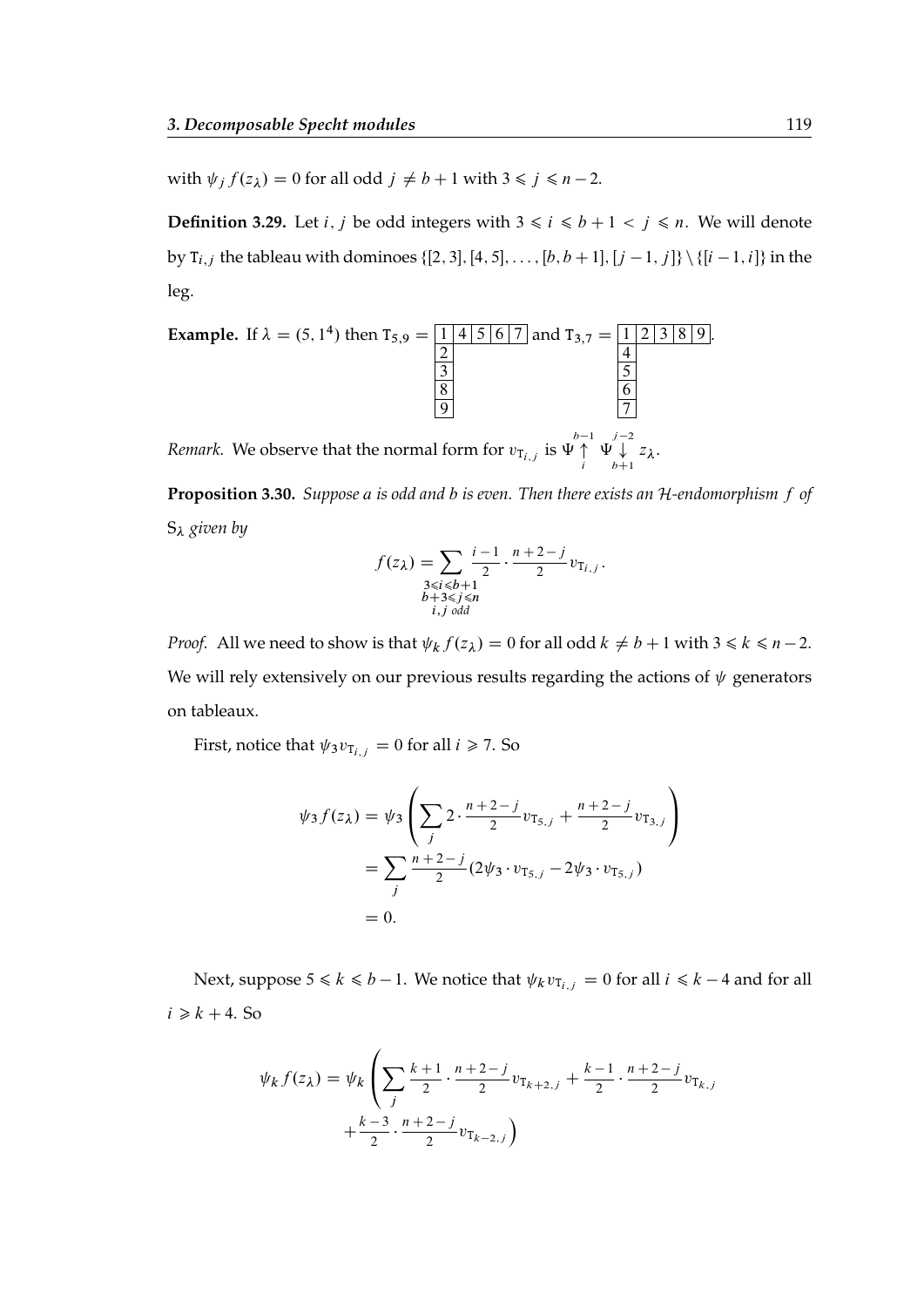$$
= \sum_{j} \frac{n+2-j}{2} \left( \frac{k+1}{2} - 2 \cdot \frac{k-1}{2} + \frac{k-3}{2} \right) \psi_k v_{T_{k+2,j}}
$$
  
= 0.

Now, for  $b + 3 \le k \le n - 4$ , we notice that  $\psi_k v_{T_{i,j}} = 0$  for all  $j \le k - 2$  and for all  $j \ge k + 6$ . So

$$
\psi_k f(z_\lambda) = \psi_k \left( \sum_i \frac{i-1}{2} \cdot \frac{n+2-k}{2} v_{T_{i,k}} + \frac{i-1}{2} \cdot \frac{n-k}{2} v_{T_{i,k+2}} + \frac{i-1}{2} \cdot \frac{n-k-2}{2} v_{T_{i,k+4}} \right)
$$
  
= 
$$
\sum_i \frac{i-1}{2} \left( \frac{n+2-k}{2} - 2 \cdot \frac{n-k}{2} + \frac{n-k-2}{2} \right) \psi_k v_{T_{i,k}}
$$
  
= 0.

Finally, we notice that  $\psi_{n-2}v_{T_{i,j}} = 0$  unless  $j = n - 2$  or n. So

$$
\psi_{n-2} f(z_{\lambda}) = \psi_{n-2} \left( \sum_{i} \frac{i-1}{2} \cdot 2 \cdot v_{T_{i,n-2}} + \frac{i-1}{2} v_{T_{i,n}} \right)
$$
  
= 
$$
\sum_{i} (i-1) \psi_{n-2} v_{T_{i,n-2}} - 2 \cdot \frac{i-1}{2} \psi_{n-2} v_{T_{i,n-2}}
$$
  
= 0.

**Example.** If  $\lambda = (5, 1^4)$ , then our endomorphism is given by

$$
f(z_{\lambda}) = 2v_{T_{3,7}} + 4v_{T_{5,7}} + v_{T_{3,9}} + 2v_{T_{5,9}} = 2\Psi_3\Psi_5z_{\lambda} + 4\Psi_5z_{\lambda} + \Psi_3\Psi_7\Psi_5z_{\lambda} + 2\Psi_7\Psi_5z_{\lambda}.
$$

*Remark.* This endomorphism allows us to tackle our decomposability question. In particular,  $S_\lambda$  can be decomposed into a direct sum of the generalised eigenspaces of f. That is  $E_x = \{v \in S_\lambda \mid (f - xI)^n v = 0 \text{ for some } n \in \mathbb{N}\}\$ for each eigenvalue x of f, and

$$
S_{\lambda} = \bigoplus_{x \text{ an eigenvalue of } f} E_x.
$$

From the definition of  $E_x$  it is clear that it is a non-zero  $H$ -module whenever x is an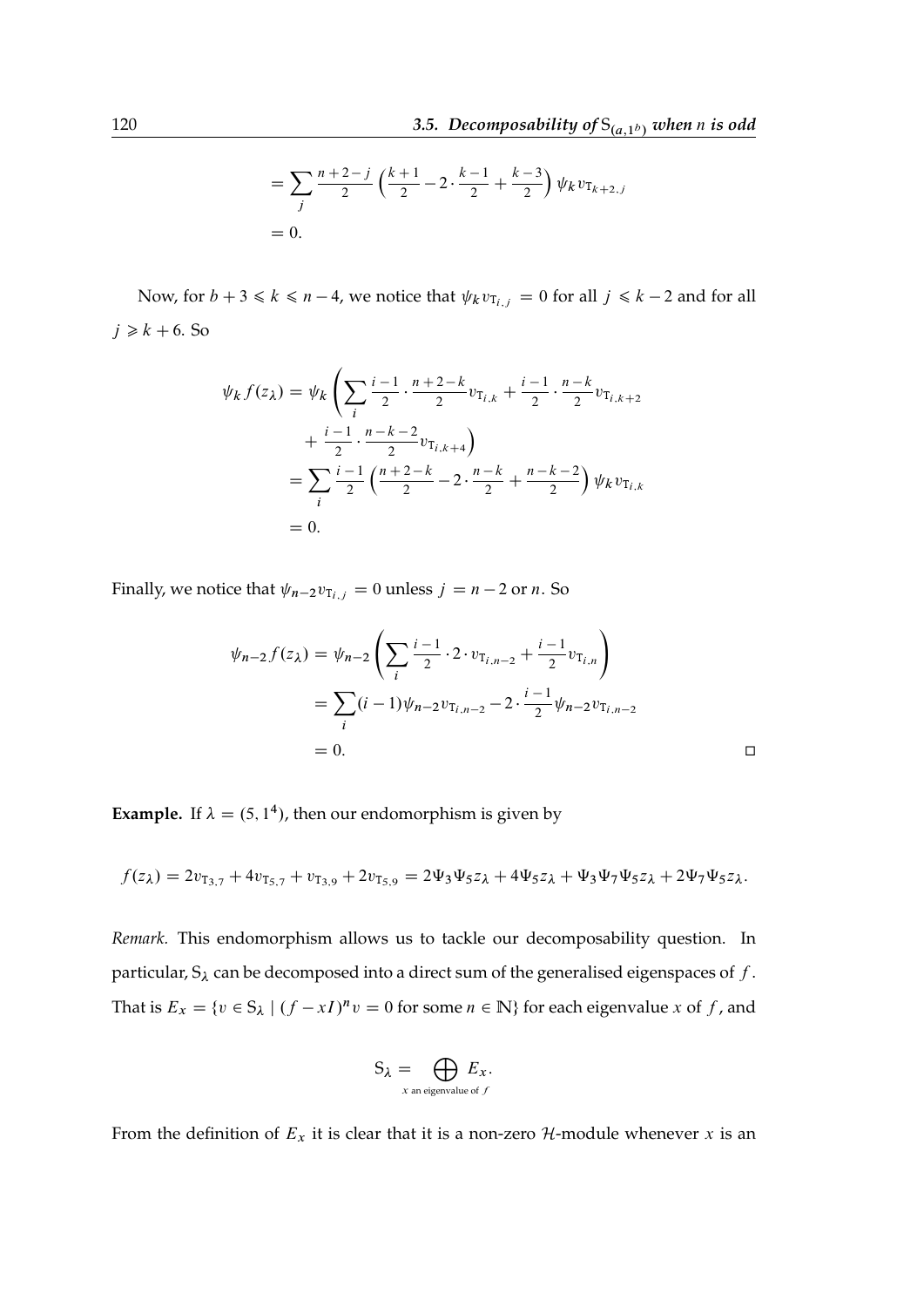eigenvalue of  $f$ . The existence of two distinct eigenvalues of  $f$  would ensure that we have at least two non-trivial summands in the decomposition above, and we would be done.

The following lemma will be used repeatedly in further proofs.

**Lemma 3.31.** *Suppose*  $x_1 \ge y_1 \ge 3$  *and*  $x_2 \ge y_2 \ge 3$  *are all odd numbers. Suppose also that*  $X \in e(i_\lambda) S_\lambda$ . Then we have the following cancellation relations:

*1. If*  $x_1 \ge x_2 \ge y_1$  *we have* 

$$
\Psi_{\mathcal{Y}_1}^{x_1} \Psi_{\mathcal{Y}_2}^{x_2} X = \Psi_{\mathcal{Y}_1}^{x_2 - 4} \Psi_{\mathcal{Y}_2}^{x_1} X.
$$

 $\mathbf{x}_1$ 

2. If  $x_2 \geq y_1 \geq y_2$  *we have* 

Proof. 1. 
$$
\Psi_{\downarrow}^{x_1} \Psi_{\downarrow}^{x_2} X = \Psi_{\downarrow}^{x_1} \Psi_{\downarrow}^{x_2} X.
$$
  
\nProof. 1. 
$$
\Psi_{\downarrow}^{x_1} \Psi_{\downarrow}^{x_2} X = \Psi_{x_2+2}^{x_1} \Psi_{x_2} \Psi_{x_2-2} \Psi_{\downarrow}^{x_2-4} \Psi_{\downarrow}^{x_2} X
$$

$$
= \Psi_{x_2+2}^{x_1} \Psi_{x_2} \Psi_{x_2-2} \Psi_{x_2} \Psi_{\downarrow}^{x_2-4} \Psi_{\downarrow}^{x_2-2} X
$$

$$
= \Psi_{x_2+2}^{x_1} \Psi_{x_2} \Psi_{\downarrow}^{x_2-4} \Psi_{\downarrow}^{x_2-2} X
$$

$$
= \Psi_{x_2+2}^{x_1} \Psi_{x_2} \Psi_{\downarrow}^{x_2-4} \Psi_{\downarrow}^{x_2-2} X
$$

$$
= \Psi_{x_2+2}^{x_2-4} \Psi_{x_1}^{x_1} \Psi_{x_2}^{x_2} X.
$$

 $\mathbf{x}_1$ 

 $x_2$ 

#### 2. The proof proceeds similarly to the previous case.  $\Box$

Now, we work towards computing the eigenvalues of  $f$ . It is clear that  $f$  acts on  $e(i_\lambda) S_\lambda$ ;  $f(v_\tau) \in e(i_\lambda) S_\lambda$  whenever  $T \in Dom(\lambda)$  by the nature of our actions of  $\psi$ generators on elements of  $\mathscr{D}$ . We will show that the action of f on  $e(i_\lambda) S_\lambda$  is triangular. Take T  $\in$  Dom( $\lambda$ ), and write  $v_T$  in normal form:

$$
v_{\mathrm{T}} = \Psi \underset{b+3-2d}{\downarrow} \Psi \underset{b+5-2d}{\downarrow} \dots \Psi \underset{b+1}{\downarrow} z_{\lambda}.
$$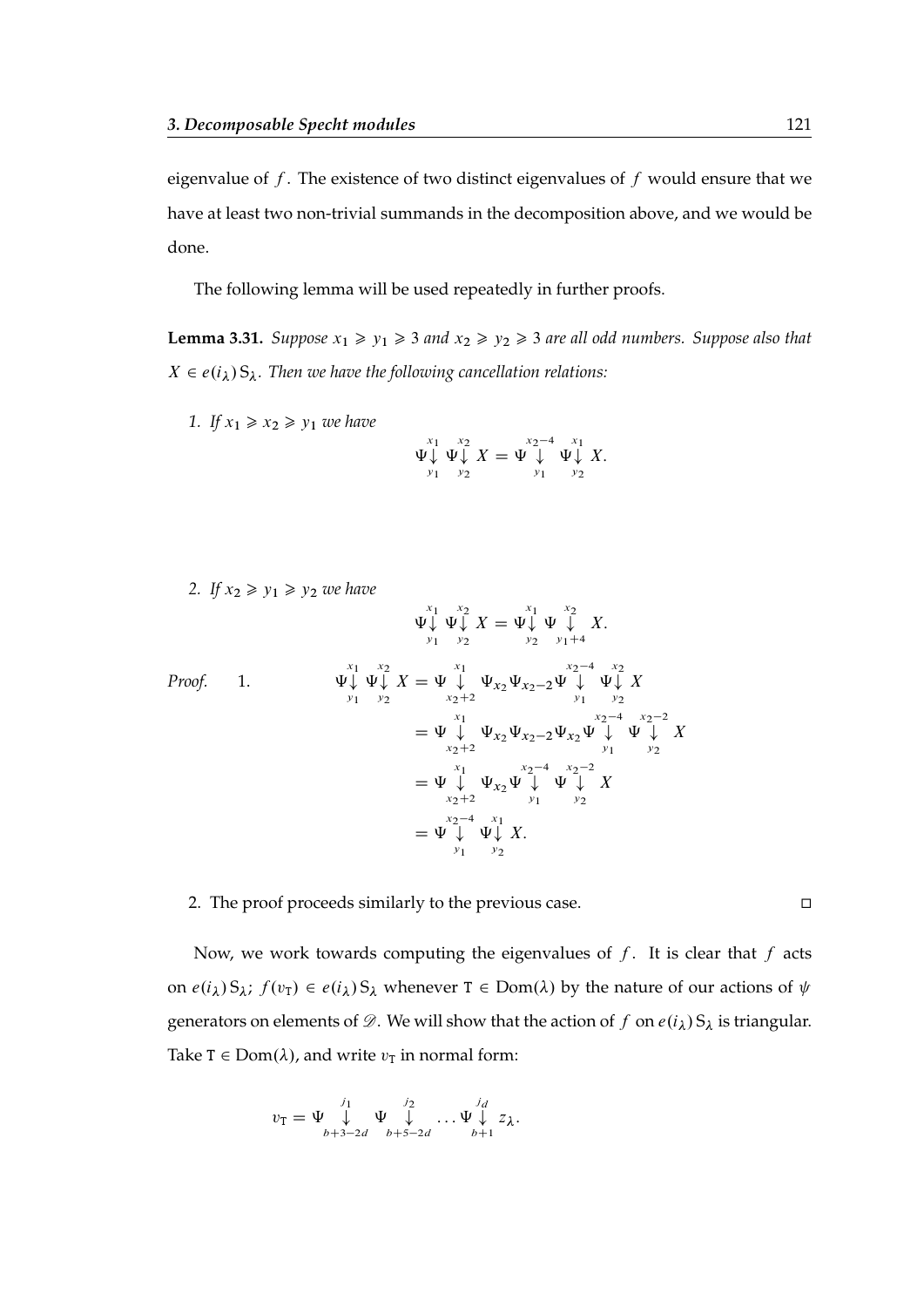Then we want to look at

$$
f(v_{T}) = \Psi \downarrow \Psi \downarrow \dots \Psi \downarrow \cdot f(z_{\lambda})
$$
  
= 
$$
\sum_{\substack{b+3-2d \\ 3 \le i \le b+1}} \frac{i-1}{2} \cdot \frac{n+2-j}{2} \Psi \downarrow \Psi \downarrow \dots \Psi \downarrow \dots \Psi \downarrow \cdot \Psi \uparrow \Psi \downarrow \cdot \Psi \downarrow \cdot \Psi \downarrow \cdot z_{\lambda}.
$$
  

$$
g_{\substack{3 \le i \le b+1 \\ b+3 \le j \le n \\ i, j \text{ odd}}} \Psi \downarrow \Psi \downarrow \dots \Psi \downarrow \dots \Psi \downarrow \Psi \uparrow \Psi \downarrow z_{\lambda}.
$$

We begin by looking at the simplified case where  $d = 1$ .

<span id="page-121-0"></span>**Lemma 3.32.** *Let*  $3 \le i \le b + 1 < j \le n$  *and*  $j_d \ge b + 1$ *. Then* 

$$
\Psi_{b+1}^{j_d} \psi_{+1}^{b-1} z_{\lambda} = \begin{cases}\n-2\Psi_{b+1}^{j_d} z_{\lambda} & \text{if } i = b+1 \text{ and } j = b+3, \\
\Psi_{b+1}^{j_d} z_{\lambda} & \text{if } i = b+1 \text{ and } j = b+5, \\
0 & \text{if } i = b+1 \text{ and } j \ge b+7, \\
\Psi_{b+1}^{j_d} \psi_{+1}^{b-1} z_{\lambda}^{j-2} & \Psi_{b+1}^{j-2} z_{\lambda} & \text{if } i = b-1 \text{ and } j = b+3, \\
\Psi_{b+1}^{b-3} \psi_{+1}^{j_d} \psi_{+1}^{j-2} z_{\lambda} & \text{if } i \le b-1 \text{ and } j_d \le j-4, \\
0 & \text{if } i < b-1 \text{ and } j_d \ge j-2 \text{ and } j = b+3, \\
0 & \text{if } i < b-1 \text{ and } j_d \ge j-2 \text{ and } j = b+3, \\
\Psi_{+}^{b-3} \psi_{+1}^{j-6} \psi_{+1}^{j_d} \psi_{+2\lambda}^{j} & \text{if } i \le b-1 \text{ and } j_d \ge j-2 \text{ and } j \ge b+5.\n\end{cases}
$$

*Proof.* First suppose  $i = b + 1$ . If  $j = b + 3$  we have

$$
\Psi_{b+1}^{j_d} \cdot \Psi_{b+1} z_\lambda = -2 \Psi_{b+1}^{j_d} z_\lambda.
$$

If  $j = b + 5$  we have

$$
\Psi_{b+1}^{j_d} \cdot \Psi_{b+3} \Psi_{b+1} z_{\lambda} = \Psi_{b+1}^{j_d} z_{\lambda}.
$$

If  $j \ge b + 7$  we have

$$
\Psi_\downarrow^{\ j_d} \cdot \Psi_\downarrow^{\ j-2} z_\lambda = \Psi_\downarrow^{\ j_d} \cdot \Psi_\downarrow^{\ j-2} z_\lambda \\_{b+1} \cdot \Psi_{b+1}^{\ j-2} \cdot \Psi_{b+1}^{\ k}
$$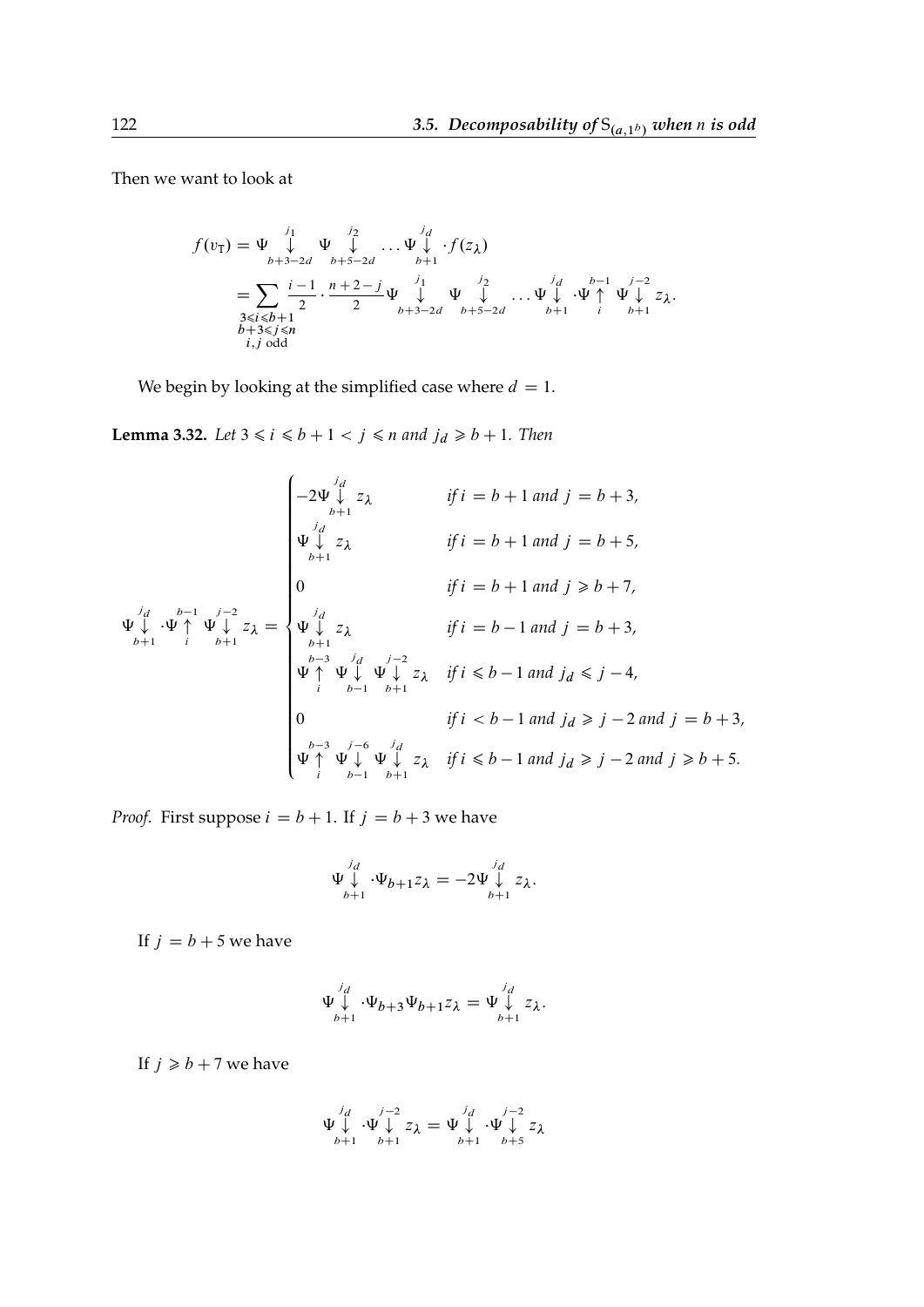$$
= 0.
$$

If  $i = b - 1$  and  $j = b + 3$  we have

$$
\Psi_{b+1}^{j_d} \cdot \Psi_{b-1} \Psi_{b+1} z_{\lambda} = \Psi_{b+1}^{j_d} z_{\lambda}.
$$

Next, suppose  $i \le b - 1$ . If  $j_d \le j - 4$  we already have an expression in reduced form and the commuting relations alone put it into our normal form to give the stated result.

So let  $j_d \ge j - 2$ . Suppose  $i < b - 1$  and  $j = b + 3$ . Then we have

$$
\Psi \downarrow \psi + \Psi \uparrow \psi + 1 \mathcal{Z} \downarrow \Psi + \Psi b + 1 \mathcal{Z} \downarrow \Psi
$$
\n
$$
= \Psi \downarrow \psi + \Psi \uparrow \psi + \Psi b + 1 \Psi b + 1 \mathcal{Z} \downarrow
$$
\n
$$
= \Psi \downarrow \psi + \Psi \uparrow \psi + \mathcal{Z} \downarrow
$$
\n
$$
= 0.
$$

Finally, let  $j \ge b + 5$ . Then we have

$$
\Psi \downarrow \downarrow \psi \uparrow \psi \uparrow \Psi \downarrow \downarrow z_{\lambda} = \Psi \uparrow \psi \downarrow \psi \downarrow \psi \downarrow z_{\lambda}
$$
\n
$$
= \Psi \uparrow \psi \downarrow \psi \downarrow \psi \downarrow z_{\lambda}
$$
\n
$$
= \Psi \uparrow \psi \downarrow \psi \downarrow z_{\lambda}
$$

which is reduced and in our normal form.

<span id="page-122-0"></span>**Proposition 3.33.** *Suppose*  $v_T = \Psi \downarrow \qquad \downarrow$  $\begin{array}{cc} j_1 & j_2 \\ \downarrow & \Psi & \downarrow \\ b+3-2d & b+5- \end{array}$  $\begin{array}{c} \n\downarrow j_2 \\
\downarrow \downarrow \dots \Psi \downarrow \\
b+5-2d \n\end{array}$  $\bigcup_{b+1}^{a} z_{\lambda} \in \mathscr{D}$  *is in reduced normal form, i and j are odd with*  $3 \le i \le b + 1 < j \le n$  *and let* 

$$
(*) = \Psi \downarrow \qquad \qquad \Psi \downarrow \qquad \qquad \dots \Psi \downarrow \qquad \qquad \dots \Psi \downarrow \qquad \qquad \dots \Psi \downarrow \qquad \qquad \Psi \uparrow \qquad \Psi \downarrow \qquad \qquad \dots \downarrow
$$
\n
$$
b+3-2d \qquad b+5-2d \qquad \qquad b+1 \qquad \qquad \dots \qquad \qquad \dots \downarrow
$$
\n
$$
b+1 \qquad \qquad \vdots \qquad \qquad \dots \downarrow
$$

*Then* (\*) *is a scalar multiple of either*  $v<sub>T</sub>$  *or some longer*  $\Psi$ -expression. In particular, (\*) *is a scalar multiple of*  $v<sub>T</sub>$  *in precisely the following cases:* 

$$
\Box
$$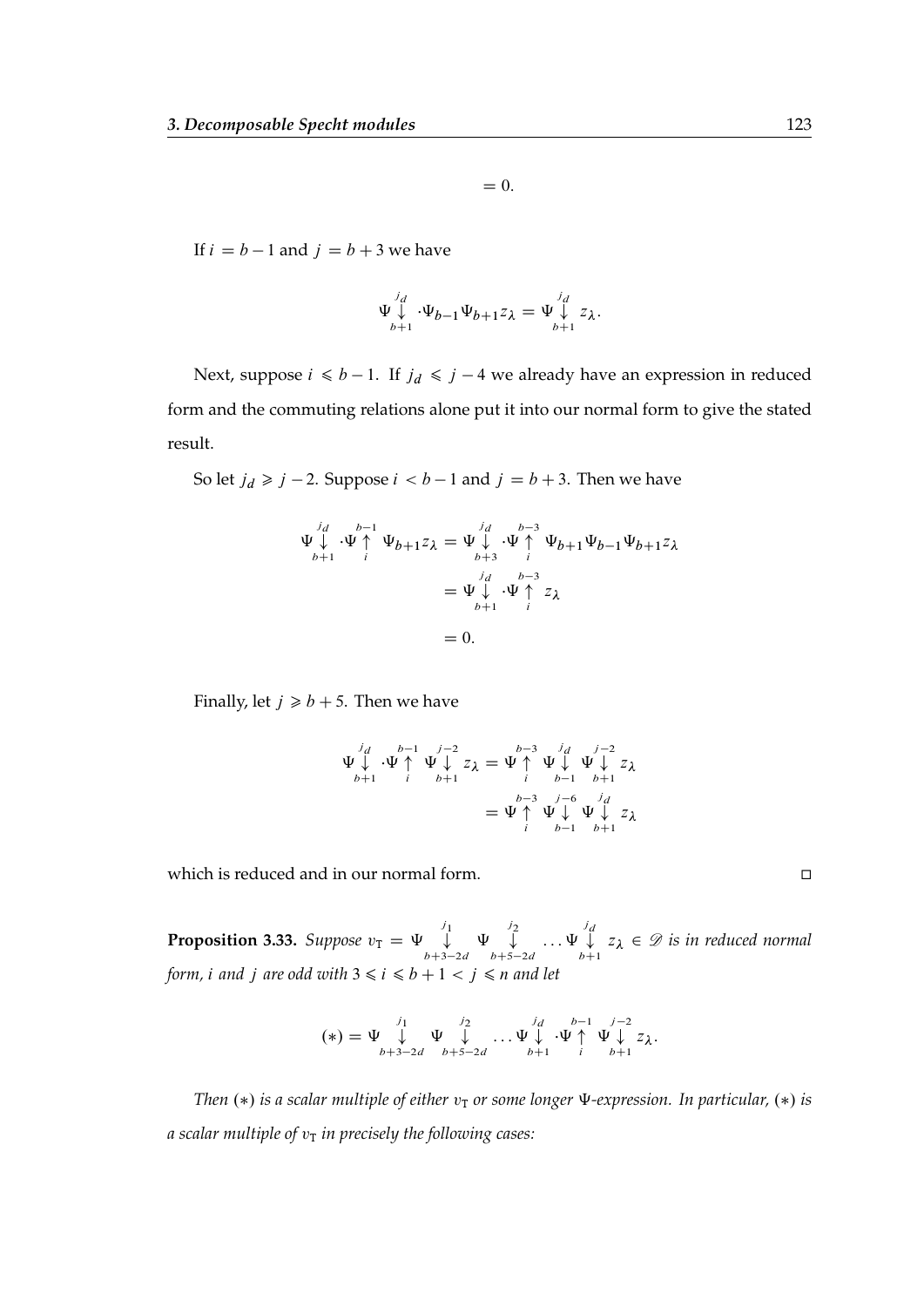```
(*) = v_T if
• i + j = 2b + 6, i \ge b + 3 - 2d, j_v \ge j - 4 - 4(d - v) for all v;
• i + j = 2b + 2, i \ge b + 1 - 2d and j_v \ge j - 2 - 4(d - v) for all v.
(*) = -2v_{\rm T} if
• i + j = 2b + 4, i \ge b + 3 - 2d and j_v \ge j - 2 - 4(d - v) for all v.
```
*Proof.* We will use the previous lemma and work down the cases in the order they appear above. We will always look to put expressions into reduced normal form.

- 1. Let  $d > 0$ . When  $i = b + 1$ , we can clearly see that we get  $(*) = -2v<sub>T</sub>$  when  $j = b + 3$ ,  $(*) = v<sub>T</sub>$  when  $j = b + 5$  and  $(*) = 0$  otherwise. It is also clear that when  $i = b - 1$  and  $j = b + 3$  we have  $(*) = v<sub>T</sub>$ , so in all further cases we will ignore this combination.
- 2. If  $i \le b 1$  and  $j_d \le j 4$ , we must split into two subcases.
	- (a) First suppose  $i \le b + 1 2d$ . Then we have

$$
\Psi \downarrow \Psi \downarrow \Psi \downarrow \dots \Psi \downarrow \psi + 1 \downarrow \psi + 1 \downarrow \psi + 1 \downarrow \psi + 1 \downarrow \psi + 1 \downarrow \psi + 1 \downarrow \psi + 1 \downarrow \psi + 1 \downarrow \psi + 1 \downarrow \psi + 1 \downarrow \psi + 1 \downarrow \psi + 1 \downarrow \psi + 1 \downarrow \psi + 1 \downarrow \psi + 1 \downarrow \psi + 1 \downarrow \psi + 1 \downarrow \psi + 1 \downarrow \psi + 1 \downarrow \psi + 1 \downarrow \psi + 1 \downarrow \psi + 1 \downarrow \psi + 1 \downarrow \psi + 1 \downarrow \psi + 1 \downarrow \psi + 1 \downarrow \psi + 1 \downarrow \psi + 1 \downarrow \psi + 1 \downarrow \psi + 1 \downarrow \psi + 1 \downarrow \psi + 1 \downarrow \psi + 1 \downarrow \psi + 1 \downarrow \psi + 1 \downarrow \psi + 1 \downarrow \psi + 1 \downarrow \psi + 1 \downarrow \psi + 1 \downarrow \psi + 1 \downarrow \psi + 1 \downarrow \psi + 1 \downarrow \psi + 1 \downarrow \psi + 1 \downarrow \psi + 1 \downarrow \psi + 1 \downarrow \psi + 1 \downarrow \psi + 1 \downarrow \psi + 1 \downarrow \psi + 1 \downarrow \psi + 1 \downarrow \psi + 1 \downarrow \psi + 1 \downarrow \psi + 1 \downarrow \psi + 1 \downarrow \psi + 1 \downarrow \psi + 1 \downarrow \psi + 1 \downarrow \psi + 1 \downarrow \psi + 1 \downarrow \psi + 1 \downarrow \psi + 1 \downarrow \psi + 1 \downarrow \psi + 1 \downarrow \psi + 1 \downarrow \psi + 1 \downarrow \psi + 1 \downarrow \psi + 1 \downarrow \psi + 1 \downarrow \psi + 1 \downarrow \psi + 1 \downarrow \psi + 1 \downarrow \psi + 1 \downarrow \psi + 1 \downarrow \psi + 1 \downarrow \psi + 1 \downarrow \psi + 1 \downarrow \psi + 1 \downarrow \psi + 1 \downarrow \psi + 1 \downarrow \psi + 1 \downarrow \psi + 1 \downarrow \psi + 1 \downarrow \psi + 1 \downarrow \psi + 1 \downarrow \psi + 1 \downarrow \psi + 1 \downarrow \psi + 1 \downarrow \psi + 1 \downarrow \psi + 1 \downarrow \psi + 1 \downarrow \psi + 1 \downarrow \psi
$$

The above expression is reduced and longer than  $v_T$ .

(b) If 
$$
i \ge b + 3 - 2d
$$
, say  $i = k_s - 2 = b - 1 - 2d + 2s$  for some  $s \ge 2$ , we have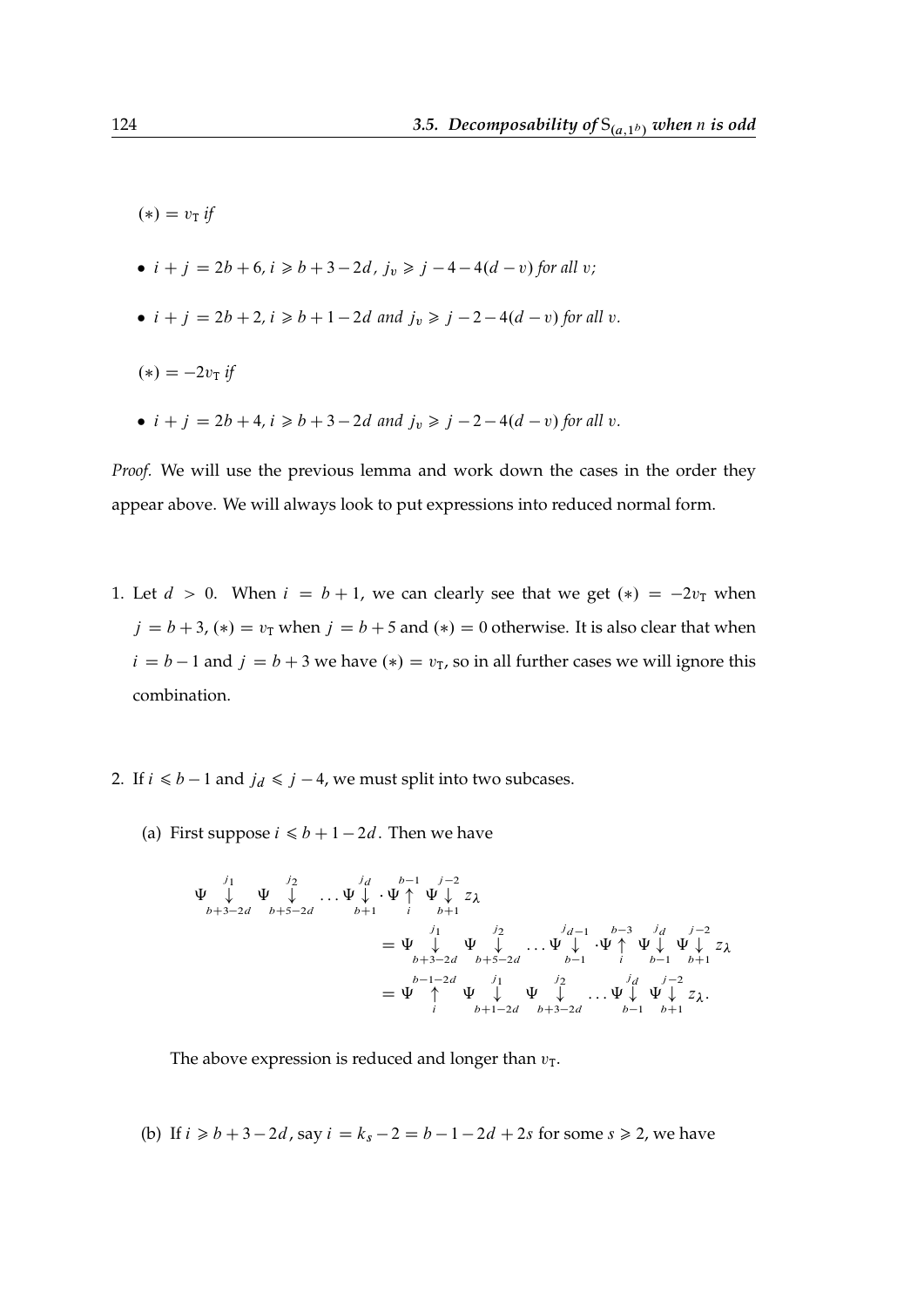$$
(*) = \underbrace{\Psi \downarrow}_{b+3-2d} \dots \Psi \downarrow}_{=: \Psi^* \downarrow}_{=: \Psi^*} \cdot \Psi \downarrow_{b-1-2(d-s)} \Psi \downarrow_{b+1-2(d-s)} \dots \Psi \downarrow_{b-1} \Psi \downarrow_{b+1} \dots \Psi \downarrow_{b+1} \Psi \downarrow_{b+1} \dots \downarrow_{b+1}
$$

**Claim.** Suppose for some  $s - 1 \le u \le d - 1$  we have  $j_v \ge b + 3 - 2(d + s - 1)$ 2v) for all  $s - 1 \le v \le u$ . Then the above expression is equal to

$$
\Psi^* \Psi \underset{b+1-2(d-s)}{\downarrow} \dots \Psi \underset{b+1+2(d-u)}{\downarrow} \Psi \underset{b+7-2(d+s-2u)}{\downarrow} \Psi \underset{b+3-2(d-u)}{\downarrow} \dots \Psi \underset{b-1}{\downarrow} \Psi \underset{b+1}{\downarrow} z_\lambda.
$$

If for the maximal such u we have  $u \le d - 2$ , the expression above is reduced and longer than  $v_T$ .

Assuming the claim to be true, we need to look at what happens if the condition in the claim holds for  $u = d - 1$ . In this instance, by the claim we have

$$
(*) = \Psi^* \Psi \downarrow \qquad \qquad \downarrow \qquad \downarrow \qquad \downarrow \qquad \downarrow \qquad \downarrow \qquad \downarrow \qquad \downarrow \qquad \downarrow \qquad \downarrow \qquad \downarrow \qquad \downarrow \qquad \downarrow \qquad \downarrow \qquad \downarrow \qquad \downarrow \qquad \downarrow \qquad \downarrow \qquad \downarrow \qquad \downarrow \qquad \downarrow \qquad \downarrow \qquad \downarrow \qquad \downarrow \qquad \downarrow \qquad \downarrow \qquad \downarrow \qquad \downarrow \qquad \downarrow
$$
\n
$$
= \begin{cases}\n-2v_{\text{T}} & \text{if } j = b + 5 + 2(d - s) \text{ and } j_d \geq b + 3 + 2(d - s), \\
v_{\text{T}} & \text{if } j = b + 7 + 2(d - s) \text{ and } j_d \geq b + 3 + 2(d - s), \\
0 & \text{if } j \geq b + 9 + 2(d - s) \text{ and } j_d \geq b + 3 + 2(d - s), \\
v_{\text{S}} & \text{otherwise, where } v_{\text{S}} \text{ is some expression longer than } v_{\text{T}}.\n\end{cases}
$$

Note that the first case above never actually occurs here, by the condition that  $j_d \le j - 4$ . We can see that we get  $(*) = v_T$  precisely when  $j_v \ge$  $b+3-2(d+s-2v)$  for all  $s-1 \le v \le d-1$  and  $j_d = b+3+2(d-s) = j-4$ .

*Proof of claim.* We prove the claim by induction on u. When  $u = s - 1$ , we have that  $j_{s-1} \ge b - 1 - 2(d - s)$  (which we already knew a priori) and  $j_s = b + 1 - 2(d - s)$ . Then

$$
\Psi^* \cdot \Psi \bigvee_{b-1-2(d-s)}^{b+1-2(d-s)} \Psi \bigvee_{b+1-2(d-s)}^{j_5+1} \dots \Psi \bigvee_{b-1}^{j_d} \Psi \bigvee_{b+1}^{j-2} z_{\lambda} = \Psi^* \cdot \Psi \bigvee_{b+1-2(d-s)}^{j_5+1} \dots \Psi \bigvee_{b-1}^{j_d} \Psi \bigvee_{b+1}^{j-2} z_{\lambda}
$$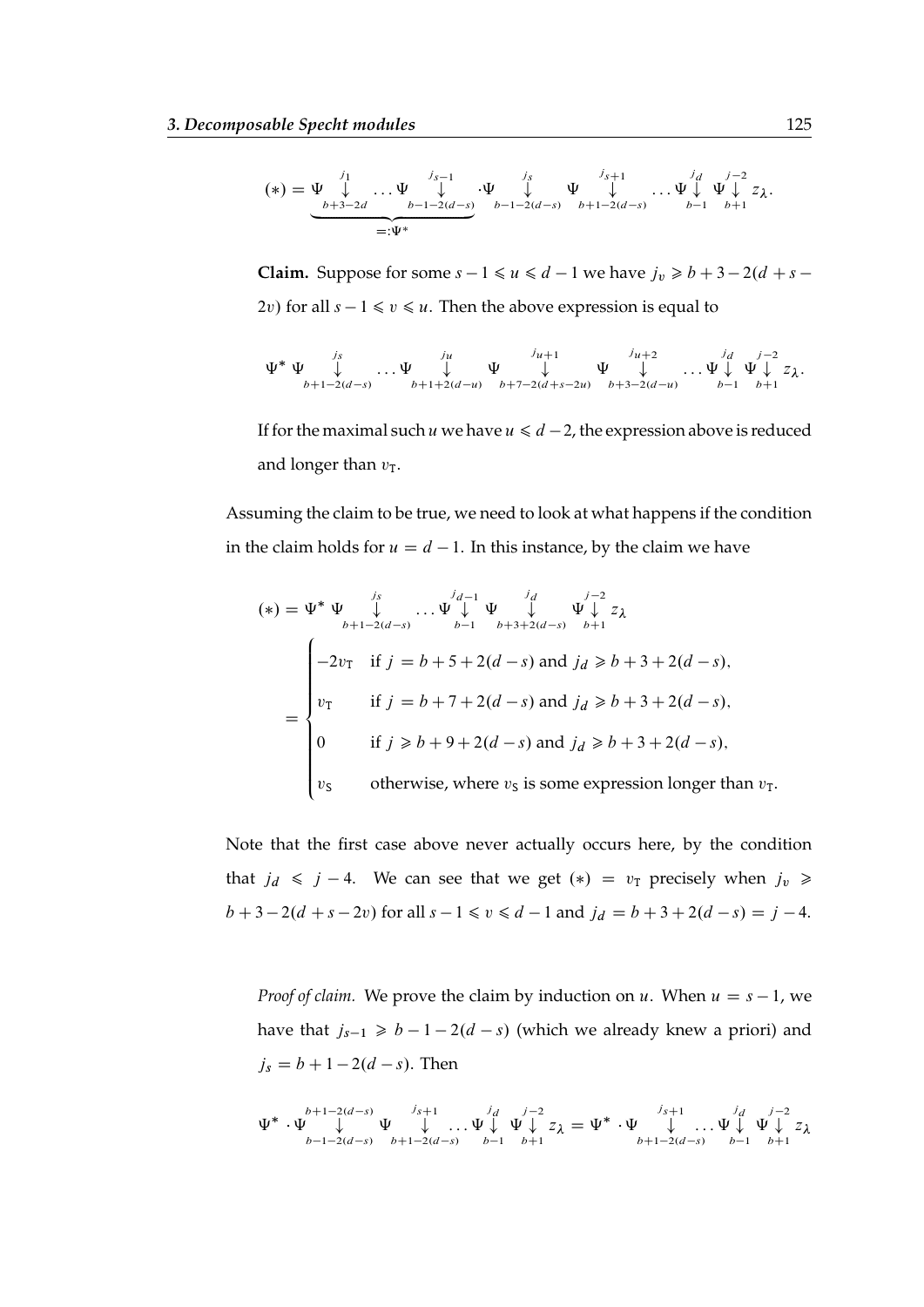and the claim holds.

Suppose the claim is true for some  $s - 1 \le u \le d - 2$ , and that  $j_v \ge b + 3 - 2(d + 1)$  $(s - 2v)$  for all  $s - 1 \le v \le u + 1$ . Then by induction, we have

‰ ‰ bC12.ds/ # b12.ds/ ‰ jsC1 # bC12.ds/ : : : ‰ jd # b1 ‰ j2 # bC1 z D ‰ ‰ js # bC12.ds/ : : : ‰ ju # bC1C2.du/ " ƒ' … DW‰ ‰ juC1 # bC72.dCs2u/ ‰ juC2 # bC32.du/ : : : ‰ jd # b1 ‰ j2 # bC1 z D ‰ ‰ ‰ juC1 # bC72.dCs2u/ ‰ juC2 # bC112.dCs2u/ ‰ bC52.dCs2u/ # bC32.du/ ‰ juC3 # bC52.du/ : : : ‰ jd # b1 ‰ j2 # bC1 z

since  $j_{u+1} \ge b + 7 - 2(d + s - 2u)$  by hypothesis

$$
= \Psi^* \Psi^{\dagger} \Psi \underset{b+3-2(d-u)}{\downarrow} \Psi \underset{b+11-2(d+s-2u)}{\downarrow} \Psi \underset{b+5-2(d-u)}{\downarrow} \Psi \underset{b+5-2(d-u)}{\downarrow} \dots \Psi \underset{b-1}{\downarrow} \Psi \underset{b+1}{\downarrow} z_{\lambda}
$$

and the claim is proved.

3. Next, we look at the final case,  $i \le b - 1$ ,  $j_d \ge j - 2$  and  $j \ge b + 5$ . We have that

$$
(*) = \Psi \downarrow \qquad \qquad \Psi \downarrow \qquad \qquad \downarrow \qquad \qquad \downarrow \qquad \qquad \downarrow \qquad \downarrow \qquad \downarrow \qquad \downarrow \qquad \downarrow \qquad \downarrow \qquad \downarrow \qquad \downarrow \qquad \downarrow \qquad \downarrow \qquad \downarrow \qquad \downarrow \qquad \downarrow \qquad \downarrow \qquad \downarrow \qquad \downarrow \qquad \downarrow \qquad \downarrow \qquad \downarrow \qquad \downarrow \qquad \downarrow \qquad \downarrow \qquad \downarrow \qquad \downarrow \qquad \downarrow \qquad \downarrow \qquad \downarrow \qquad \downarrow \qquad \downarrow \qquad \downarrow \qquad \downarrow \qquad \downarrow \qquad \downarrow \qquad \downarrow \qquad \downarrow \qquad \downarrow \qquad \downarrow \qquad \downarrow \qquad \downarrow \qquad \downarrow \qquad \downarrow \qquad \downarrow \qquad \downarrow \qquad \downarrow \qquad \downarrow \qquad \downarrow \qquad \downarrow \qquad \downarrow \qquad \downarrow \qquad \downarrow \qquad \downarrow \qquad \downarrow \qquad \downarrow \qquad \downarrow \qquad \downarrow \qquad \downarrow \qquad \downarrow \qquad \downarrow \qquad \downarrow \qquad \downarrow \qquad \downarrow \qquad \downarrow \qquad \downarrow \qquad \downarrow \qquad \downarrow \qquad \downarrow \qquad \downarrow \qquad \downarrow \qquad \downarrow \qquad \downarrow \qquad \downarrow \qquad \downarrow \qquad \downarrow \qquad \downarrow \qquad \downarrow \qquad \downarrow \qquad \downarrow \qquad \downarrow \qquad \downarrow \qquad \downarrow \qquad \downarrow \qquad \downarrow \qquad \downarrow \qquad \downarrow \qquad \downarrow \qquad \downarrow \qquad \downarrow \qquad \downarrow \qquad \downarrow \qquad \downarrow \qquad \downarrow \qquad \downarrow \qquad \downarrow \qquad \downarrow \qquad \downarrow \qquad \downarrow \qquad \downarrow \qquad \downarrow \qquad \downarrow \qquad \downarrow \qquad \downarrow \qquad \downarrow \qquad \downarrow \qquad \downarrow \qquad \downarrow \qquad \downarrow \qquad \downarrow \qquad \downarrow \qquad \downarrow \qquad \downarrow \qquad \downarrow \qquad \downarrow \qquad \downarrow \qquad \downarrow \qquad \downarrow \qquad \downarrow \qquad \downarrow \qquad \downarrow \qquad \downarrow \qquad \downarrow
$$

Once again, we split into subcases.

(a) First suppose  $i \le b + 1 - 2d$ . Then

$$
(*) = \Psi \uparrow \uparrow \psi \downarrow \qquad \qquad \Psi \downarrow \qquad \qquad \Psi \downarrow \qquad \qquad \psi \downarrow \qquad \qquad \dots \downarrow \qquad \qquad \Psi \downarrow \qquad \qquad \Psi \downarrow \qquad \Psi \downarrow \qquad \Psi \downarrow \qquad \qquad \mathcal{I}_{\lambda}.
$$

**Claim.** Suppose for some  $0 \le u \le d - 1$  we have  $j \le j_{d-v} + 4(v + 1)$  for all  $0 \le v \le u$  and  $j \ge b + 3 + 2v$  for all  $0 \le v \le u$ . Then

./ D ‰ b12d " i ‰ j1 # bC12d ‰ j2 # bC32d : : : ‰ jdu1 # b32u ‰ j64u # b12u ‰ jdu # bC12u : : : ‰ jd # bC1 z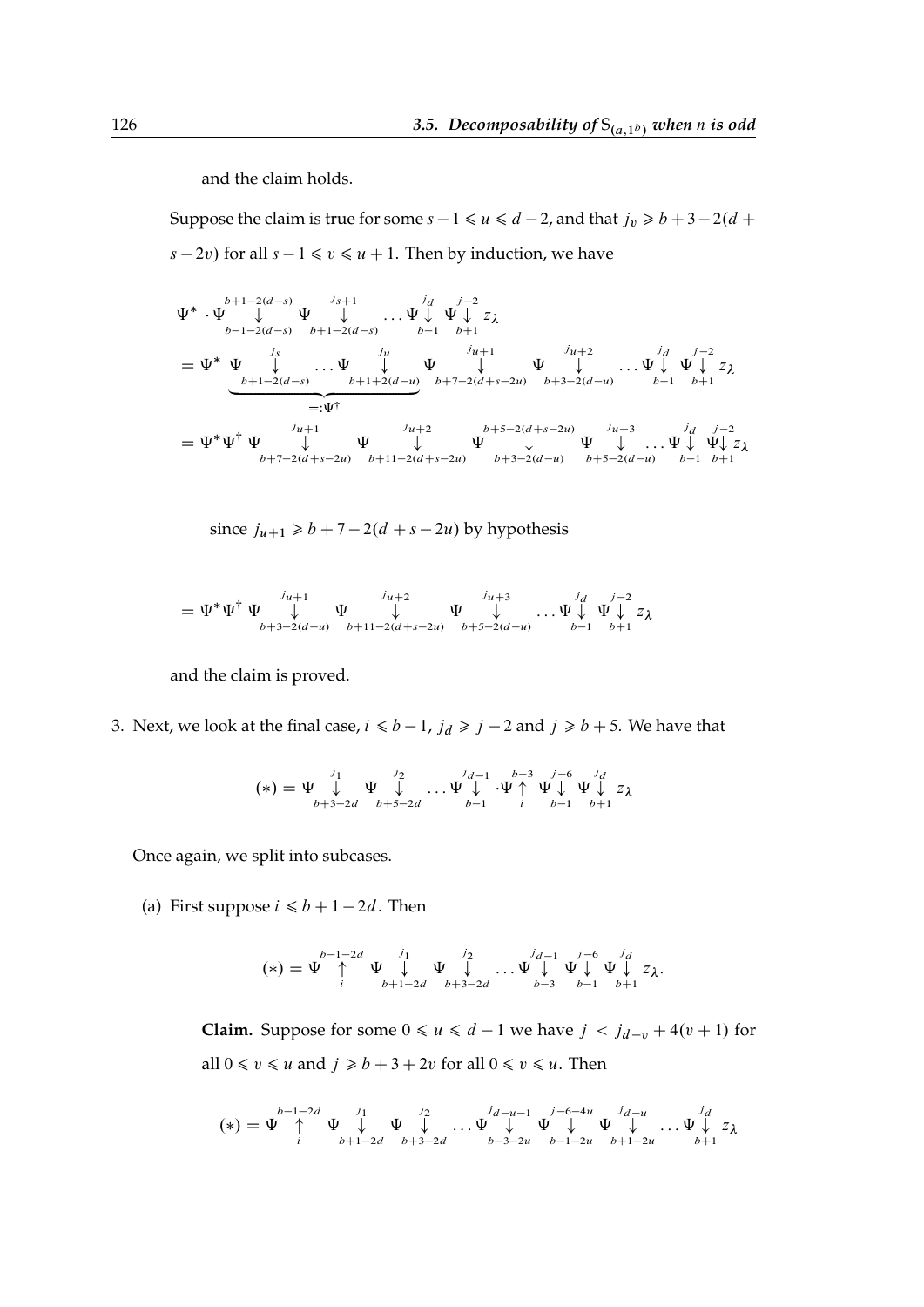and this expression is of length  $2(u + 1)$  less than the length of  $(*)$ . Furthermore, if we take the maximal such u and have  $u \le d - 2$  and  $j \ge b + 5 + 2u$ , it is reduced. If  $j = b + 3 + 2u$ , the expression is equal to 0.

*Proof.* We prove the claim by induction on u. If  $u = 0$ , the result follows immediately from Lemma [3.32.](#page-121-0) Now suppose the claim holds for some  $0 \le u \le d-2$ , and that  $j \le j_{d-v} + 4(v+1)$  for all  $0 \le v \le u+1$ , but  $j \ge j_{d-u-2} + 4(u+3)$  (if  $u \le d-3$ ). Then by induction, we have

./ D ‰ b12d " i ‰ j1 # bC12d ‰ j2 # bC32d : : : ‰ jdu2 # b52u " ƒ' … DW‰ ‰ jdu1 # b32u ‰ j64u # b12u ‰ jdu # bC12u : : : ‰ jd # bC1 z D ‰ ‰ jdu1 # j44u ‰j64u‰j84u‰j64u‰ j104u # b32u ‰ j84u # b12u ‰ jdu # bC12u : : : ‰ jd # bC1 z D ‰ ‰ j104u # b32u ‰ jdu1 # b12u ‰ jdu # bC12u : : : ‰ jd # bC1 z;

which is the claimed expression. In the induction step,  $2 \Psi$  terms have been deleted, which proves the length part of the claim. It is clear that if  $j < b+5+2u$  then the expression in the claim is 0 and likewise that when  $u \le d - 2$  (and  $j \ge b + 5 + 2u$ ), we have a reduced expression.

Now, let  $u$  be maximal under the conditions in the claim. First, suppose that  $u \le d - 2$ . By the claim, we can assume that  $j \ge b + 5 + 2u$ . This implies that  $\Psi \downarrow$ <sup>j-2</sup>  $\bigcup_{b+1}$  has length at least  $u + 2$ . Similarly,  $i \le b + 1 - 2d$  and  $u \le d - 2$  imply  $\Psi \uparrow$  also has length at least  $u + 2$ . So by the claim, once (\*) has been written in  $b-1$ i a reduced form, it has length at least 2 more than  $v_T$ .

But what if  $u = d - 1$ ? The above claim tells us that

$$
(*) = \Psi \underset{i}{\uparrow} \Psi \underset{b+1-2d}{\downarrow} v_T.
$$

This is zero unless  $j \ge b + 3 + 2d$ , in which case we have a (reduced) longer expression than  $v_T$ , or  $i \ge b + 1 - 2d$ . Note that in the latter case, we in fact have  $i = b + 1 - 2d$  because of the conditions on the subcase we are looking at.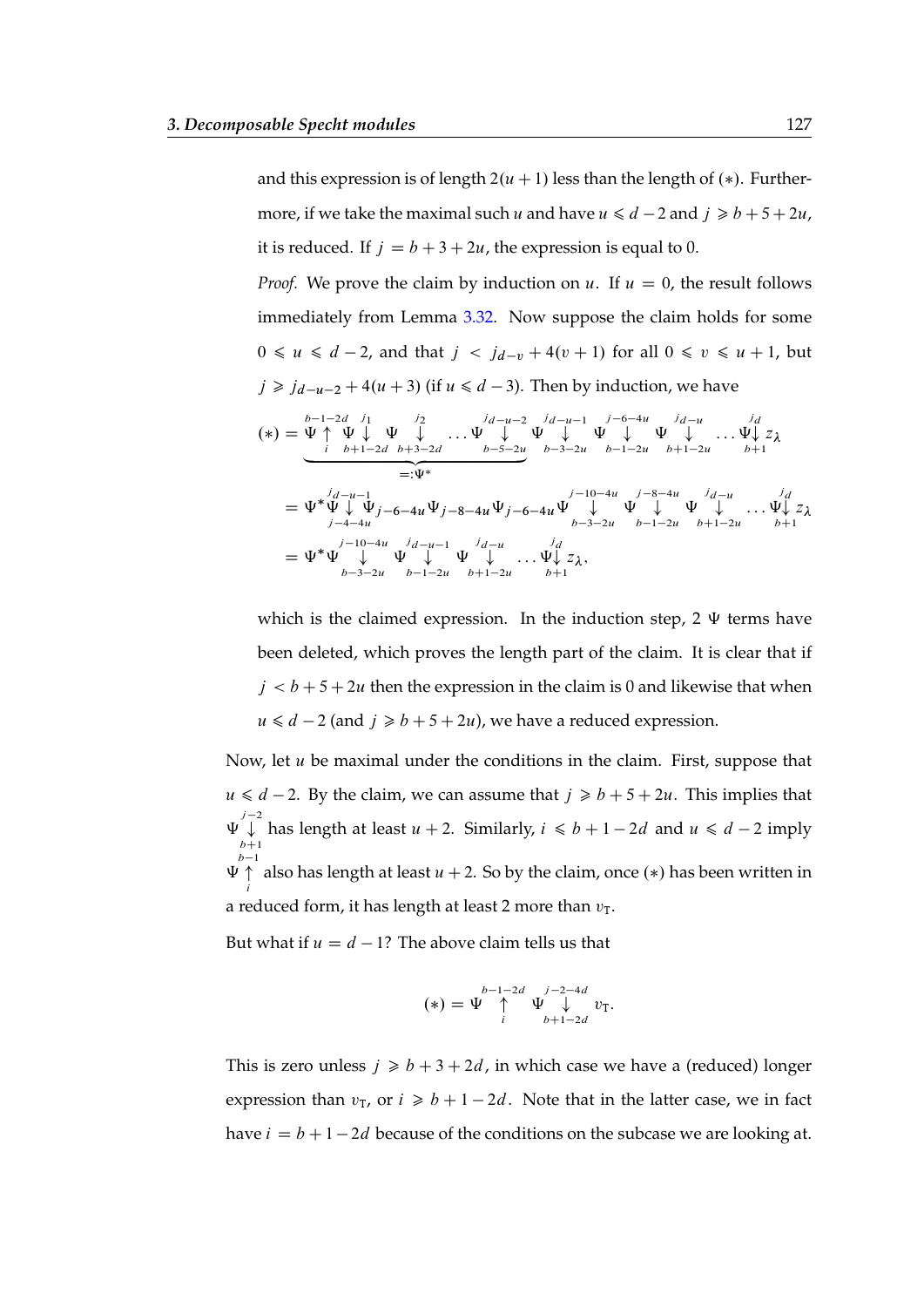Looking at this case, we assume  $j < b+3+2d$ , since  $j \ge b+3+2d$  yields an expression longer than  $v<sub>T</sub>$ . Under these conditions, we have  $(*) = v<sub>T</sub>$ .

(b) Finally, suppose that  $i \ge b + 3 - 2d$ . Say  $i = k_s - 2 = b - 1 - 2(d - s)$  for some  $s \ge 2$ . Then

$$
(*) = \Psi \downarrow^{j_1}_{b+3-2d} \dots \Psi \downarrow^{j_{s-1}}_{b-1-2(d-s)} \cdot \Psi \downarrow^{j_s}_{b-1-2(d-s)} \Psi \downarrow^{j_{s+1}}_{b+1-2(d-s)} \dots \Psi \downarrow^{j_d} \Psi \downarrow^{j-2}_{b-1} z_{\lambda}.
$$

**Claim 1.** Suppose we have  $-1 \le u \le d - s - 1$  with  $j_{s+v} \ge b + 3 - 2(d - s)$ s) + 4v for all  $-1 \le v \le u$ . Let

$$
\Psi^* := \Psi \downarrow \limits_{b+3-2d}^{j_1} \dots \Psi \downarrow \limits_{b+1-2(d-(s+u))}^{j_{s+u}}.
$$

Then

$$
(*) = \Psi^* \Psi \bigcup_{b+7-2(d-s-2u)}^{j_{s+u+1}} \Psi \bigcup_{b+3-2(d-(s+u))}^{j_{s+u+2}} \Psi \bigcup_{b+5-2(d-(s+u))}^{j_{s+u+3}} \dots \Psi \bigcup_{b-1}^{j_d} \Psi \bigcup_{b+1}^{j-2} z_{\lambda}.
$$

The above claim is proved by a simple but tedious induction, in the spirit of previous claims in this proof. Now first suppose we have  $u = d - s - 1$ satisfying the conditions in the claim, but also  $j_d \ge b + 3 + 2(d - s)$ . Then

$$
(*) = \Psi \downarrow^{j_1} \dots \Psi \downarrow^{j_{d-1}} \Psi \downarrow^{j_d} \Psi \downarrow^{j-2} z_{\lambda}
$$
  
\n
$$
= \begin{cases}\n-2T' & \text{if } j = b+5+2(d-s) \\
T' & \text{if } j = b+3+2(d-s) \\
0 & \text{otherwise.} \n\end{cases}
$$
  
\n
$$
= \begin{cases}\n-2T' & \text{if } j = b+3+2(d-s) \\
0 & \text{otherwise.}\n\end{cases}
$$

Otherwise, take  $u$  maximal, satisfying the conditions of Claim 1. We have

$$
(*) = \Psi^* \cdot \Psi \underset{b+3-2(d-(s+u))}{\downarrow} \Psi \underset{b+5-2(d-(s+u))}{\downarrow} \dots \Psi \underset{b+1}{\downarrow} \Psi \underset{b-1}{\downarrow} z_{\lambda},
$$

by the claim. Note that for these conditions on u to hold, we have  $j_{s+u}$  =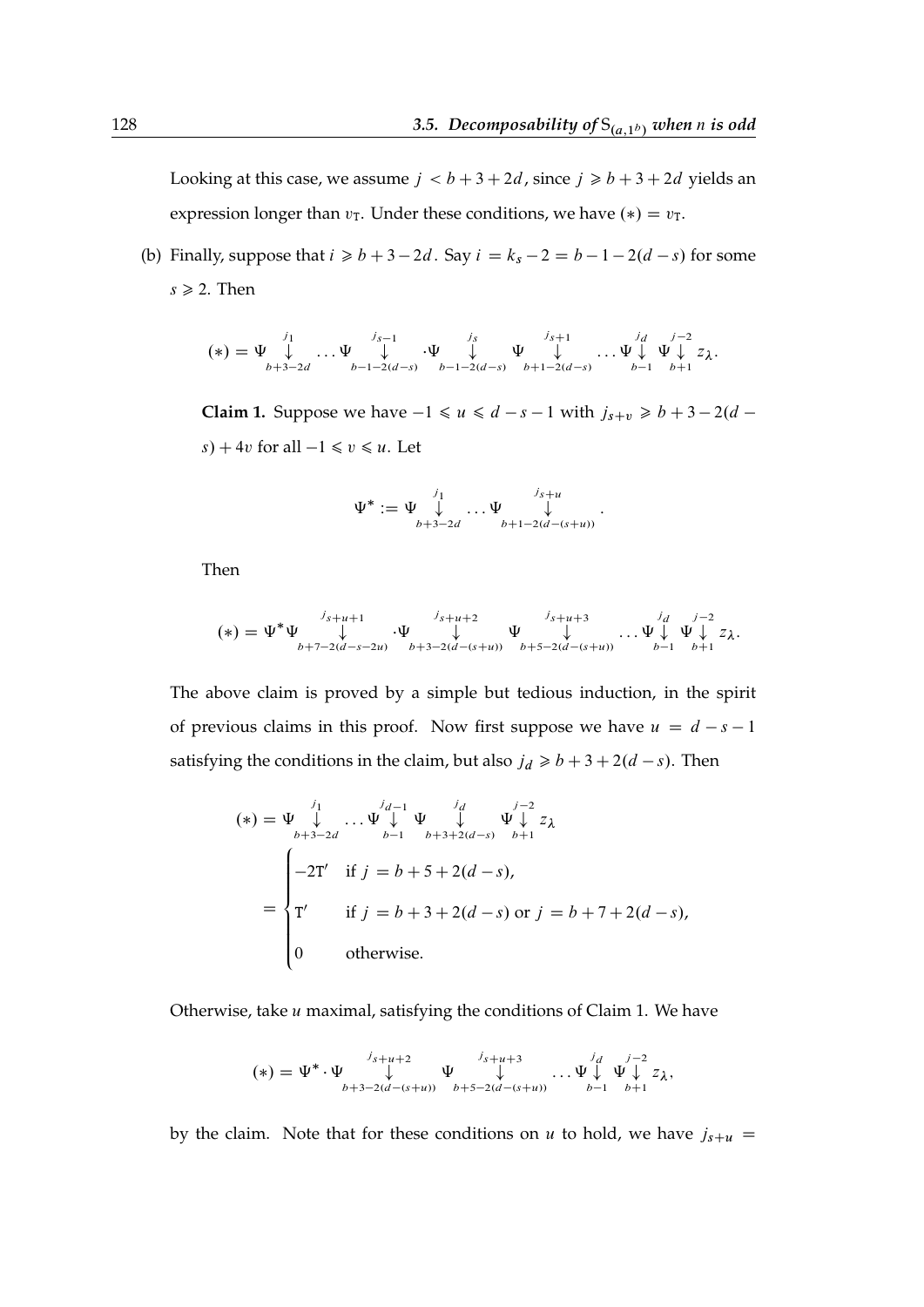$$
b+3-2(d-s)+4u
$$
 and  $j_{s+u+1} = b+5-2(d-s)+4u$ .

**Claim 2.** Let  $0 \le r \le d - s - u - 2$  be such that  $j_{d-v} \ge j - 2 - 4v$  for all  $0 \leq v \leq r$ . Then

$$
(*) = \Psi^* \Psi \underset{b+3-2(d-(s+u))}{\downarrow} \dots \Psi \underset{b-3-2r}{\downarrow} \Psi \underset{b-1-2r}{\downarrow} \Psi \underset{b+1-2r}{\downarrow} \Psi \underset{b+3-2r}{\downarrow} \dots \Psi \underset{b+1}{\downarrow} z_{\lambda}.
$$

If r is maximal such that  $j_{d-v} \geq j - 2 - 4v$  for all  $0 \leq v \leq r$  and  $r \leq$  $d - s - u - 3$ , then this expression is reduced.

Again, this claim can be proved by induction as with the previous claims. Note that the above term is zero unless  $j \ge b + 5 + 2r$ .

Whenever  $r \le d - s - u - 3$ , the reduced expression above is longer than  $v_T$ . To see why, note that we have the condition  $j_{s+u+1} = b + 5 - 2(d - s - 2u)$  from Claim 1. Since  $j_{i+1} \geq j_i + 2$ , this yields  $j_{d-r-1} \geq b + 1 + 2(u - r)$ . Now, we have assumed that  $j_{d-r-1} < j - 6 - 4r$ , so we can combine these inequalities to yield  $j \ge b + 9 + 2(u + r)$ .

We now have enough information to compare lengths. To leave this reduced form, we first deleted  $2u + 4 \Psi$  terms from  $(*)$  to arrive at the result from Claim 1. Next, we deleted  $2r + 2 \Psi$  terms to arrive at the result of Claim 2. So in total, we have deleted  $2(r + u + 3) =: \delta \Psi$  terms from  $(*)$  to leave a reduced expression.

Now, how many  $\Psi$  terms did we append to  $v<sub>T</sub>$  in the definition of  $(*)$ ? Call the number of terms appended  $\alpha$ . Since  $i = b - 1 - 2(d - s)$ ,  $\Psi \uparrow$  $\biguparrow_i$  is a product of  $d - s + 1 \Psi$  terms. Since  $j \ge b + 9 + 2(u + r)$ ,  $\Psi \downarrow^{j-2}$  $\int_{b+1}^{\infty}$  has length at least  $4 + u + r$ . So,  $\alpha \ge d + u + r - s + 5$ . By the definition of r, we have that  $d - s \ge r + u + 2$ , so  $\alpha \geq 2(u + r + 3) + 1 > \delta$ , and we are done.

Now suppose  $r = d - s - u - 2$  satisfies the conditions of Claim 2, and we are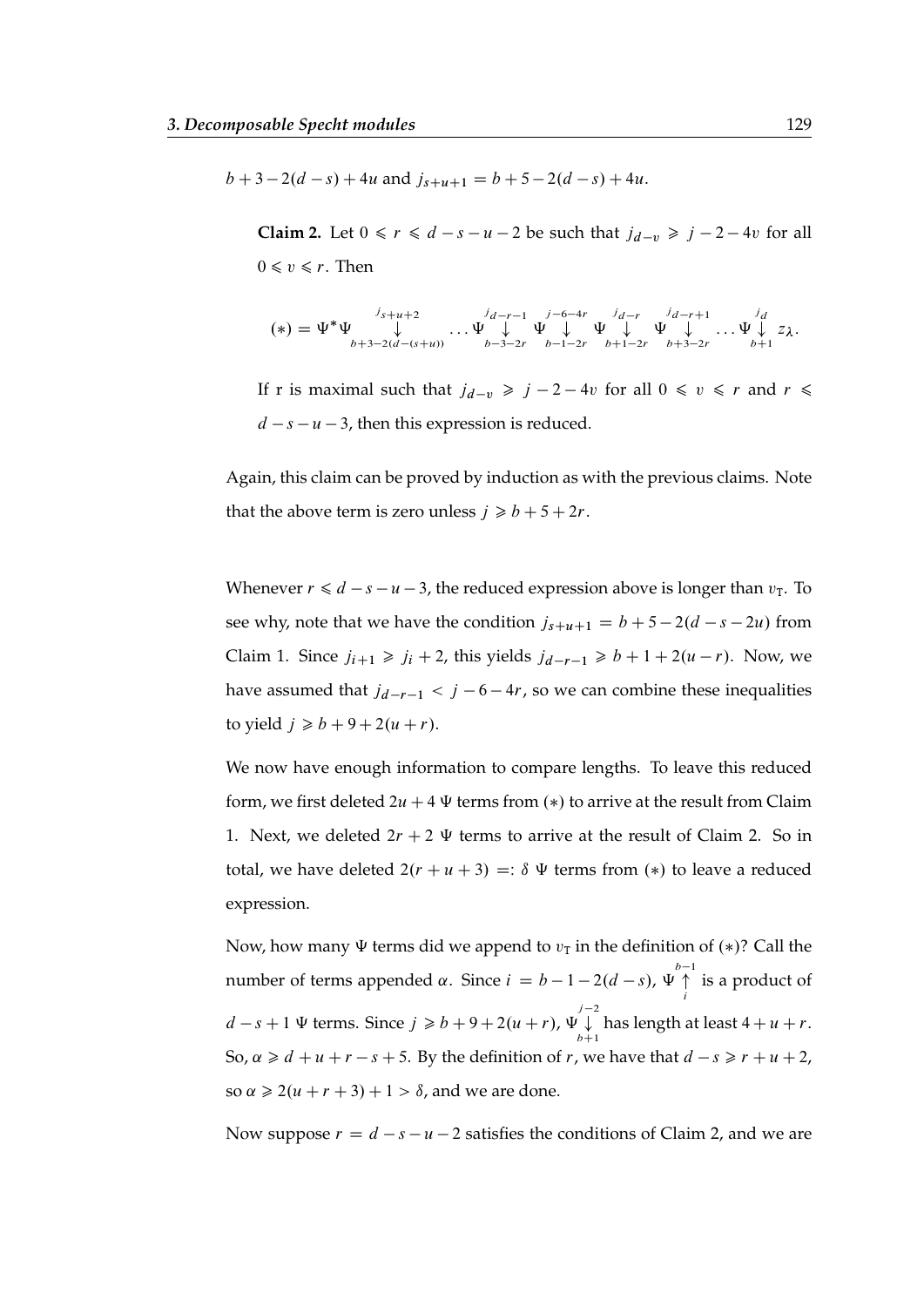left with a reduced expression. The claim tells us that the reduced expression is

$$
(*) = \Psi^* \Psi \bigvee_{b+3-2(d-(s+u))}^{j+2-4(d-(s+u))} \Psi \bigvee_{b+5-2(d-(s+u))}^{j_{s+u+2}} \dots \Psi \bigvee_{b+1}^{j_d} z_{\lambda}.
$$

Now, using the fact that  $j_{s+u} = b + 3 - 2(d - s) + 4u$ , we see that for this expression to be reduced we have  $j \ge b + 3 + 2(d - s)$ . Now, arguing as above, we have  $\delta = 2(r+u+3) = 2(d-s+1)$ , the length of  $\Psi \uparrow$  is once again  $d-s+1$ i and the length of  $\stackrel{j-2}{\downarrow}$  $\int_{b+1}^{\infty}$  is at least  $d - s + 1$ . Hence  $\alpha \geqslant \delta$ , with equality precisely when  $j = b + 3 + 2(d - s)$ , in which case we have  $(*) = v_T$ .

Now suppose  $r = d - s - u - 2$  satisfies the conditions of Claim 2, but we are not left with a reduced expression. Then

$$
(*) = \Psi^* \Psi \bigcup_{b+3-2(d-(s+u))}^{j+2-4(d-(s+u))} \Psi \bigcup_{b+5-2(d-(s+u))}^{j_{s+u+2}} \dots \Psi \bigcup_{b+1}^{j_d} z_{\lambda}
$$
  
=:\Psi\*\*

which is zero unless  $j \ge b + 1 + 2(d - (s + u))$ , and we have the following:

**Claim 3.** Let  $-1 \le x \le s + u - 1$  be such that  $j_{s+u-v} \ge j + 2 - 4(d + v - 1)$  $(s + u)$  for all  $-1 \le v \le x$ . Then

$$
(*) = \Psi \downarrow \dots \Psi \downarrow \qquad \qquad \downarrow \qquad \qquad \downarrow \qquad \qquad \downarrow \qquad \qquad \downarrow \qquad \qquad \downarrow \qquad \downarrow \qquad \downarrow \qquad \downarrow \qquad \downarrow \qquad \downarrow \qquad \downarrow \qquad \downarrow \qquad \downarrow \qquad \downarrow \qquad \downarrow \qquad \downarrow \qquad \downarrow \qquad \cdots \qquad \downarrow \qquad \downarrow \qquad \cdots \qquad \downarrow \qquad \downarrow \qquad \downarrow \qquad \cdots \qquad \downarrow \qquad \downarrow \qquad \cdots \qquad \downarrow \qquad \downarrow \qquad \cdots \qquad \downarrow \qquad \downarrow \qquad \cdots \qquad \downarrow \qquad \downarrow \qquad \downarrow \qquad \downarrow \qquad \downarrow \qquad \qquad \downarrow \qquad \downarrow \qquad \downarrow \qquad \downarrow \qquad \downarrow \qquad \downarrow \qquad \downarrow \qquad \downarrow \qquad \downarrow \qquad \downarrow \qquad \downarrow \qquad \downarrow \qquad \downarrow \qquad \downarrow \qquad \downarrow \qquad \downarrow \qquad \downarrow \qquad \downarrow \qquad \downarrow \qquad \downarrow \qquad \downarrow \qquad \downarrow \qquad \downarrow \qquad \downarrow \qquad \downarrow \qquad \downarrow \qquad \downarrow \qquad \downarrow \qquad \downarrow \qquad \downarrow \qquad \downarrow \qquad \downarrow \qquad \downarrow \qquad \downarrow \qquad \downarrow \qquad \downarrow \qquad \downarrow \qquad \downarrow \qquad \downarrow \qquad \downarrow \qquad \downarrow \qquad \downarrow \qquad \downarrow \qquad \downarrow \qquad \downarrow \qquad \downarrow \qquad \downarrow \qquad \downarrow \qquad \downarrow \qquad \downarrow \qquad \downarrow \qquad \downarrow \qquad \downarrow \qquad \downarrow \qquad \downarrow \qquad \downarrow \qquad \downarrow \qquad \downarrow \qquad \downarrow \qquad \downarrow \qquad \downarrow \qquad \downarrow \qquad \downarrow \qquad \downarrow \qquad \downarrow \qquad \downarrow \qquad \downarrow \qquad \downarrow \qquad \downarrow \qquad \downarrow \qquad \downarrow \qquad \downarrow \qquad \downarrow \qquad \downarrow \qquad \downarrow \qquad \downarrow \qquad \downarrow \qquad \downarrow \qquad \downarrow \qquad \downarrow \qquad \downarrow \qquad \downarrow \
$$

Note that if  $x \le s + u - 2$ , this term is zero unless  $j \ge b + 3 + 2(d + x - (s +$  $u$ ).

Take  $x$  to be the maximal such that the conditions in Claim 3 are met. First, suppose  $x \le s + u - 2$ . Then  $j_{s+u-x} \ge j + 2 - 4(d + x - (s + u))$  and  $j_{s+u-x-1}$  $j - 2 - 4(d + x - (s + u))$ . When  $x \le u - 1$ , we have our assumption in using Claim 1 that  $j_{s+u-x-1} \ge b - 1 - 2(d - s) + 4(u - x)$ . Comparing these inequalities yields  $j \ge b + 3 + 2(d - s)$ .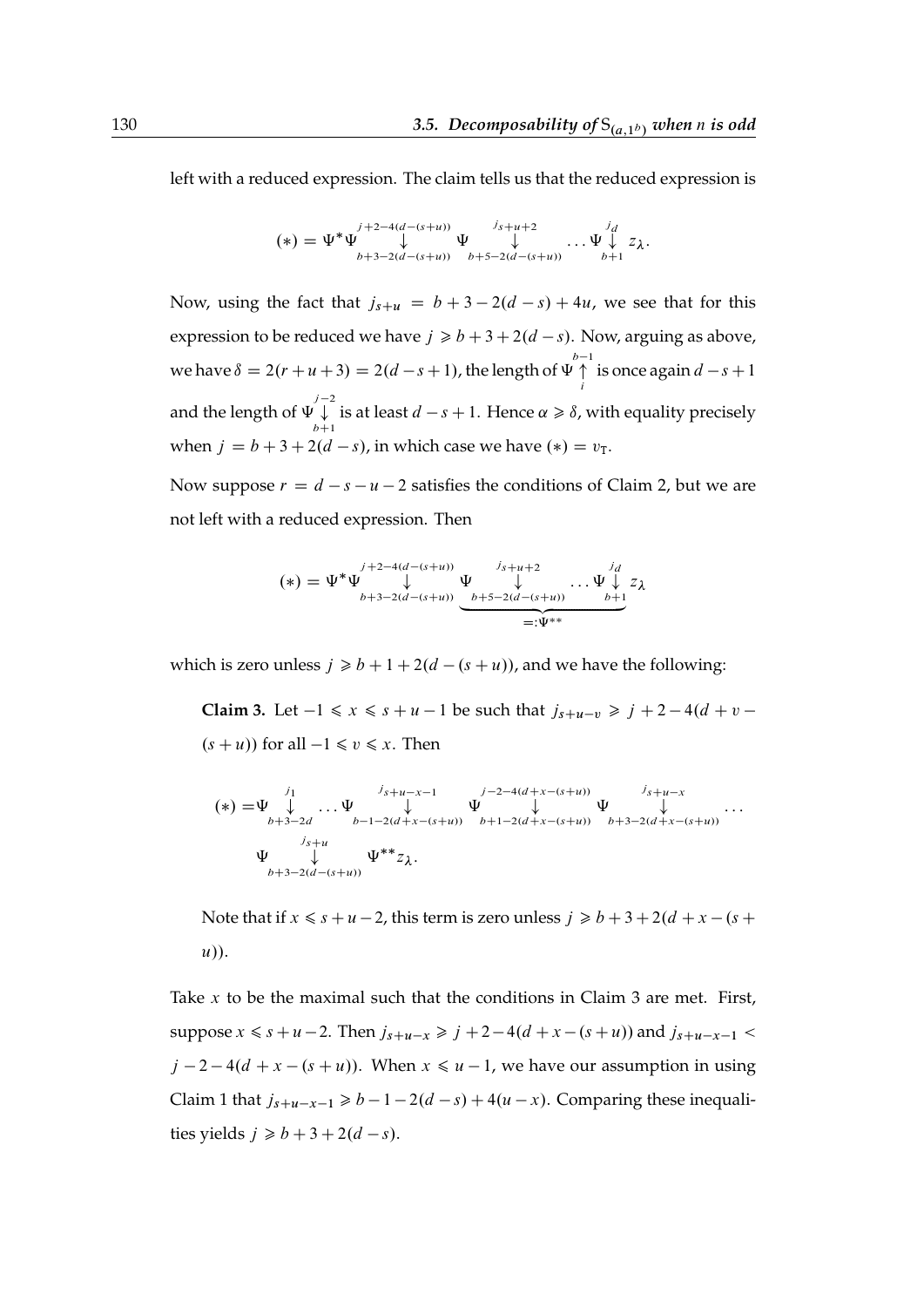Similarly if  $x \ge u$ ,  $j_{s+u-x-1} \ge b-1-2(d+x-(s+u))$  can be read off from the expression in Claim 3. But this yields  $j \ge b + 3 + 2((d - s) + (x - u)) \ge$  $b + 3 + 2(d - s)$ . Now in either case,

$$
b+3-2(d-s)+4u = j_{s+u} \text{ by the comment after Claim 1,}
$$
  
\n
$$
\geq j+2-4(d-(s+u)) \text{ by the conditions in Claim 3,}
$$
  
\n
$$
\geq b+5-2(d-s)+4u.
$$

We have a contradiction, and so if  $j_{s+u} \geq j + 2 - 4(d - (s + u))$  but  $j_1$  <  $j + 6 - 4d$ , we must have  $(*) = 0$ .

Now suppose  $x = s + u - 1$ . Then we have  $j \ge b - 1 + 2d$ , or else  $(*) = 0$  and we're done. So

$$
b+3-2d+2s+4u = j_{s+u}
$$
 by the comment after Claim 1,  
\n $\ge j+2-4(d-(s+u))$  by the conditions in Claim 3,  
\n $\ge b+1-2d+4(s+u)$ .

This implies  $s = 1$ , and so  $i = b + 1 - 2d$ . But this breaks the initial conditions of the subcase we are in, so we again have a contradiction. So in fact we never get terms that look like the expression in Claim 3;  $\Psi^*$  remains intact in the final reduced expression for  $(*)$ , if it is non-zero.

If we collect the cases where  $(*)$  is equal to a scalar multiple of  $v<sub>T</sub>$ , we get the following list:

$$
(*) = v_T \text{ if }
$$

- $i = b + 1$ ,  $j = b + 5$ ,  $d > 0$  from case 1;
- $b + 3 2d \le i \le b 1$ ,  $j = 2b + 6 i$ ,  $j_d = 2b + 2 i$ , and  $j_v \ge j 4 4(d v)$ for all  $v$  – from case 2(b);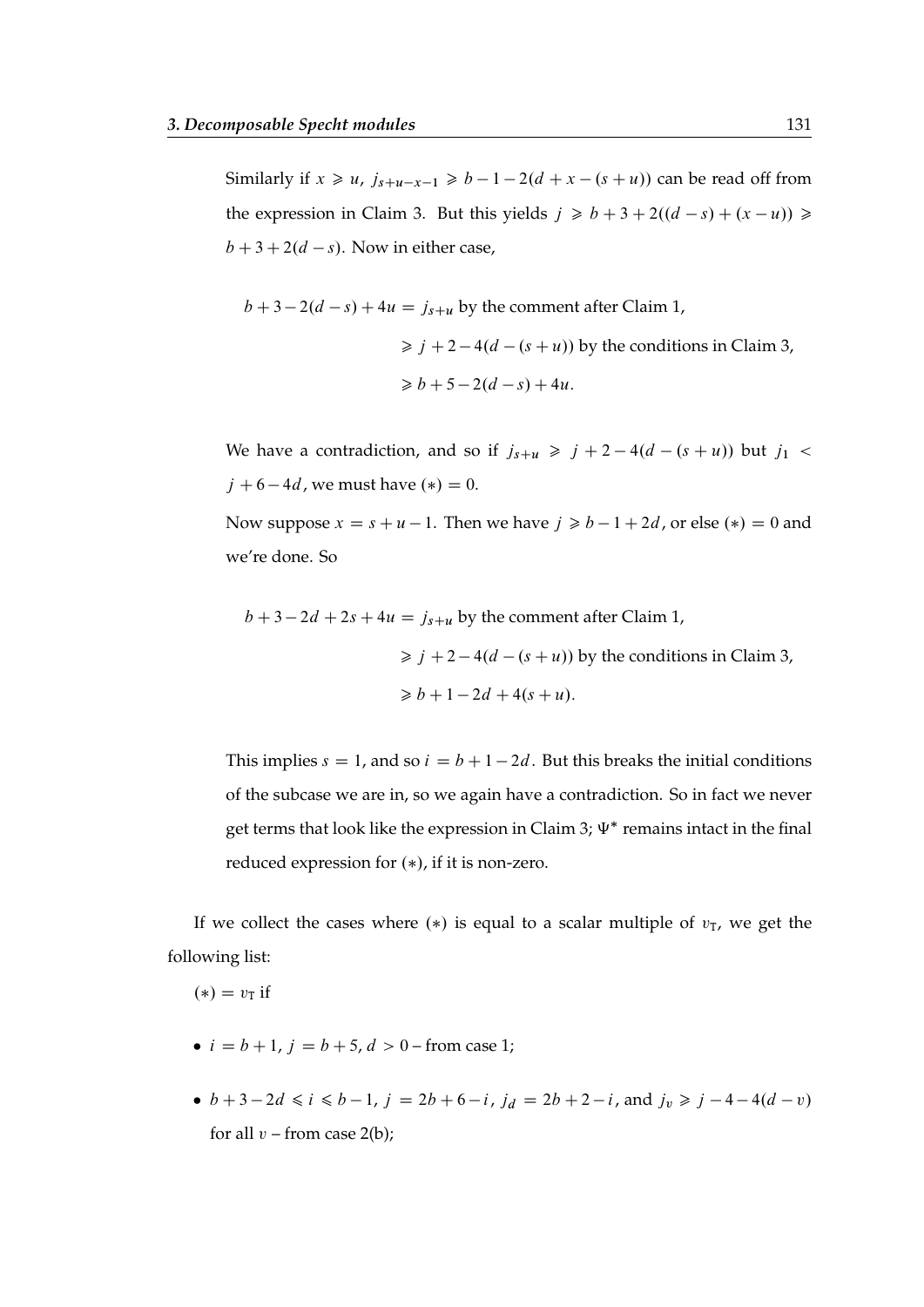- $b + 3 2d \le i \le b 1$ ,  $j = 2b + 6 i$  and  $j_v \ge j 4 4(d v)$  for all v from case 3(b);
- $i = b 1$ ,  $j = b + 3$ ,  $d > 0$  from case 1;
- $i = b + 1 2d$ ,  $j = b + 1 + 2d \ge b + 5$  and  $j_v \ge j 2 4(d v)$  for all v from case 3(a);
- $b + 3 2d \le i$ ,  $j = 2b + 2 i \ge b + 5$ ,  $j_d \ge j 2$  and  $j_v \ge j 2 4(d v)$  for all  $v$  – from case 3(b);
- $b + 3 2d \le i$ ,  $j = 2b + 2 i \ge b + 5$ ,  $j_d \ge j 2$  and  $j_v \ge j 4(d v)$  for all  $v$ from case 3(b).

These conditions can be written compactly as the first and second conditions in the statement of the proposition.

- $(*) = -2v_T$  if
- $i = b + 1$ ,  $j = b + 3$ ,  $d > 0$  from case 1;
- $b + 3 2d \le i \le b 1$ ,  $j = 2b + 4 i \ge b + 5$ , and  $j_v \ge j 2 4(d v)$  for all  $v$ from case 3(b).

These two conditions can be written compactly as the final condition in the statement of the proposition.  $\Box$ 

The above result immediately leads to the following crucial fact.

**Corollary 3.34.** *Order*  $\mathscr D$  *so that*  $v_U$  *comes after*  $v_T$  *whenever*  $r(U) > r(T)$ *. With respect to this ordering, the action of* f *on*  $e(i_\lambda) S_\lambda$  *is lower triangular. In particular, for each*  $T \in Dom(\lambda)$ *, the coefficient of*  $v<sub>T</sub>$  *in*  $f(v<sub>T</sub>)$  *is an eigenvalue of*  $f$ *.* 

**Proposition 3.35.** f *has the eigenvalues*

$$
-\frac{d}{2}(n-2d+1) \text{ for } d = 0, 1, ..., b/2.
$$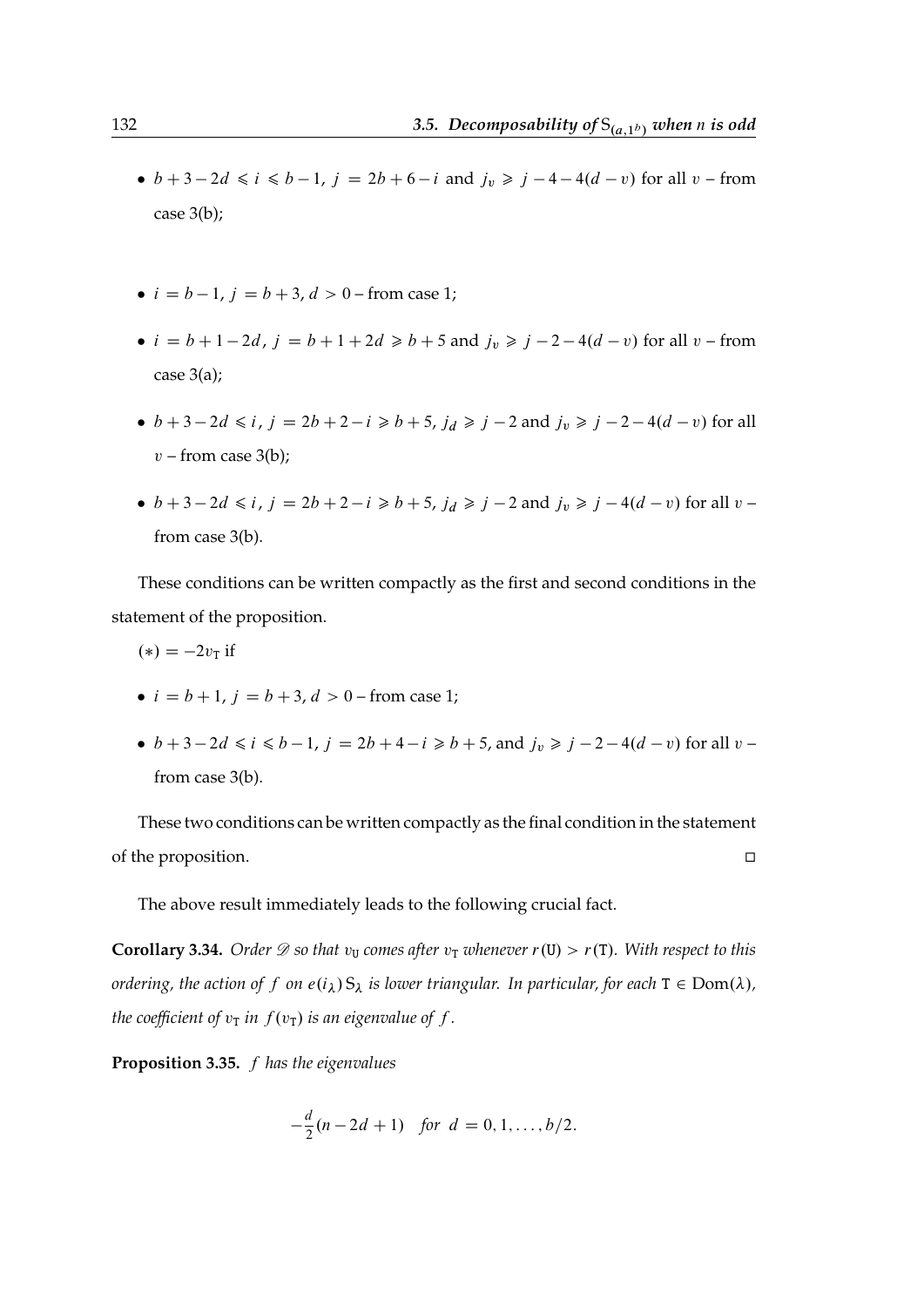*Proof.* Fix some  $d \in \{0, 1, ..., b/2\}$ . Let

$$
v_{\mathrm{T}} = \Psi \bigvee_{b+3-2d}^{n-2d} \dots \Psi \bigvee_{b-1}^{n-4} \Psi \bigvee_{b+1}^{n-2} z_{\lambda}.
$$

Using the three bullet points in Proposition [3.33,](#page-122-0) we will compute the eigenvalue  $\frac{d}{ }$  $\frac{a}{2}(n-2d+1)$  as the coefficient of  $v<sub>T</sub>$  in  $f(v<sub>T</sub>)$ . First, note that by choice of T the inequality on  $j_d$  for each bullet point is the strongest. So to check when the family of inequalities at the end of each bullet point holds, it suffices to only verify the inequality on  $j_d$ .

If  $i + j = 2b + 6$  and  $i \ge b + 3 - 2d$ , then we claim that the inequalities in the first bullet point are always satisfied by  $v<sub>T</sub>$ . For this, we need  $j<sub>d</sub> \ge 2b + 2 - i$ . Using that  $d \le b/2$  and  $n > 2b$  we also get that  $2b + 2 - i \le b - 1 + 2d \le 2b - 1 \le n - 2$ . So the inequalities always hold in the case of the first bullet point.

Now, if  $i + j = 2b + 2$  and  $i \ge b + 1 - 2d$ , we claim that the inequalities in the second bullet point are always satisfied by  $v_T$ . To see this, we must show that  $j_d \ge 2b - i$ . We have  $2b - i \le b - 1 + 2d \le 2b - 1 \le n - 2$  and so the inequalities always hold in the case of the second bullet point.

Finally,  $i + j = 2b + 4$  and  $i \ge b + 3 - 2d$ , then we claim that the inequalities in the third bullet point are always satisfied by  $v<sub>T</sub>$ . We need  $j<sub>d</sub> \ge 2b + 2 - i$  but have  $2b + 2 - i \le b - 1 + 2d \le 2b - 1 \le n - 2$  and we are done.

So now we only need to verify which pairs  $(i, j)$  satisfy the first two conditions in each bullet point. For the first bullet point, we have the pairs  $(b + 3 - 2d, b + c)$  $3 + 2d$ ,  $(b + 5 - 2d, b + 1 + 2d)$ , ...,  $(b + 1, b + 5)$ . For the second, we have the pairs  $(b+1-2d, b+1+2d), (b+3-2d, b-1-2d), \ldots, (b-1, b+3)$ . For the third, we have the pairs  $(b + 3 - 2d, b + 1 + 2d), (b + 5 - 2d, b - 1 + 2d), \ldots, (b + 1, b + 3)$ .

Recall that the coefficient of  $\Psi^{\overset{b-1}{\uparrow}}$  $\bigwedge_i^{-1} \Psi \bigvee_{b+1}^{j-2}$  $\int_{b+1}^{j-2} \ln f(z_{\lambda})$  is  $\frac{i-1}{2} \cdot \frac{n+2-j}{2}$  $\frac{2}{2}$ . Hence the coefficient of  $v_T$  in  $f(v_T)$  is

$$
\frac{1}{4}\sum_{r=0}^{d-1}(b-2r)(a-3-2r)+(b-2-2r)(a-1-2r)-2(b-2r)(a-1-2r)
$$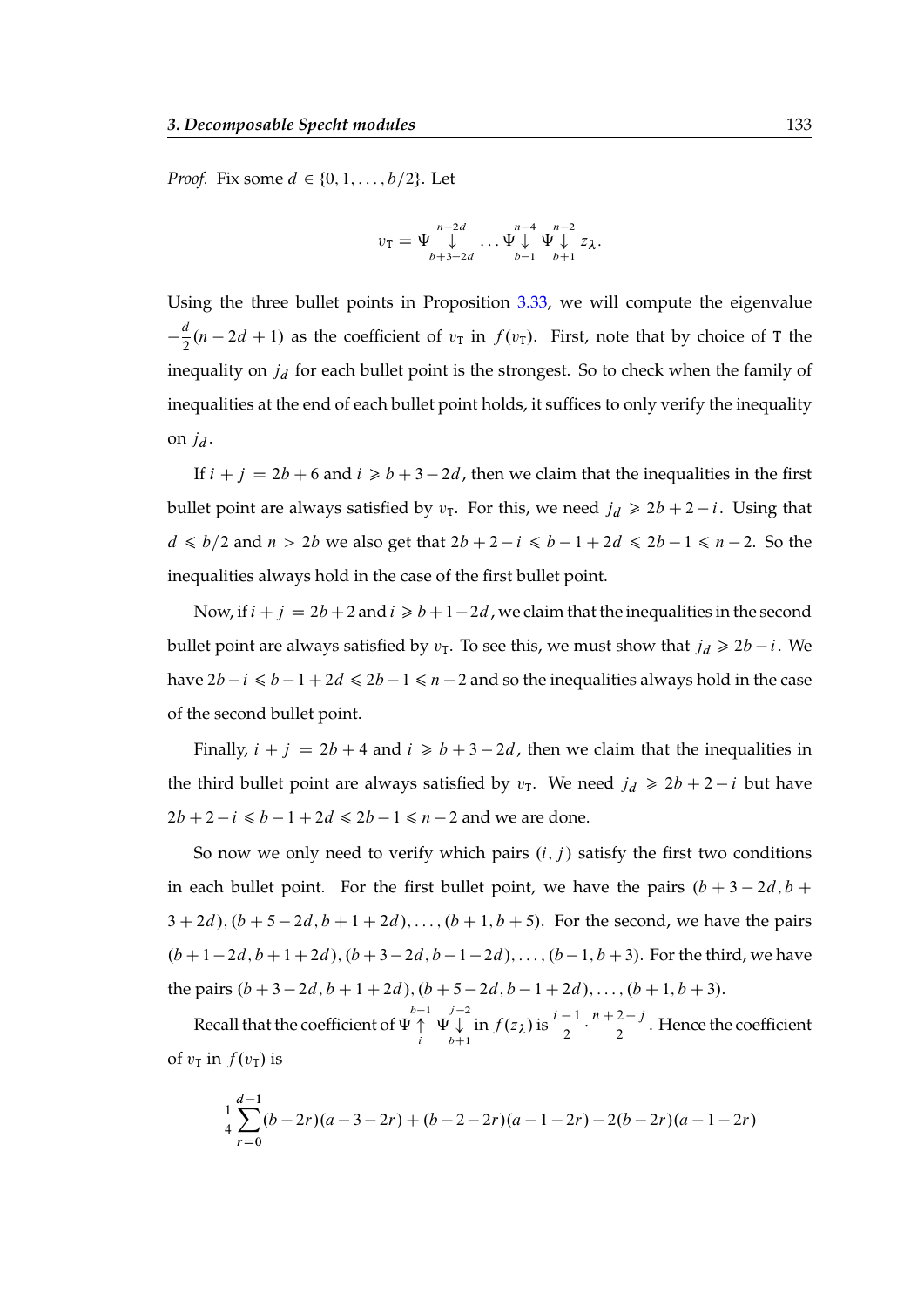$$
= \frac{1}{4} \sum_{r=0}^{d-1} 8r - 2(n-1)
$$
  
=  $-\frac{1}{2}d(n-1) + 2 \sum_{r=0}^{d-1} r$   
=  $-\frac{d}{2}(n-2d+1)$ .

*Remark.* The sequence of eigenvalues given above is

$$
0, -\frac{(n-1)}{2}, -(n-3), -\frac{3}{2}(n-5), \ldots, -\frac{b}{4}(a+1).
$$

If we write  $a = 2r + 1$  and  $b = 2s$  then this sequence can be rewritten as

$$
0, -(r+s), -2(r+s-1), -3(r+s-2), \ldots, -s(r+1).
$$

**Lemma 3.36.** *If*  $p \ge n$ , then  $\{1, f, f^2, \ldots, f^{b/2}\}$  is a basis of  $\text{End}_{\mathcal{H}}(S_\lambda)$ .

*Proof.* Since  $p \ge n$ , all  $b/2 + 1$  eigenvalues of f are distinct. Thus, we know that the minimal polynomial of f has  $b/2+1$  distinct linear factors, so  $\{1, f, f^2, \ldots, f^{b/2}\}$  are linearly independent.

*Remark.* Note also that our proof shows that we have an exhaustive list of eigenvalues of f, since we would otherwise have more that  $b/2 + 1$  linearly independent maps in End<sub>H</sub> $(S_{\lambda})$ , contradicting Lemma [3.28.](#page-115-2) We also see that the upper bound on the dimension of End<sub>H</sub> $(S_{\lambda})$  given in Lemma [3.28](#page-115-2) is obtained when  $p \ge n$ .

**Theorem 3.37.** Suppose char( $F$ )  $\neq$  2. Then  $S_{(a,1^b)}$  is decomposable if either  $b \ge 4$  or  $b = 2$ *with* char(**F**)  $\nmid \frac{n-1}{2}$  $\frac{1}{2}$ .

*Proof.* By the remark after Proposition  $3.30$ , it suffices to show that  $f$  has at least two distinct eigenvalues. When  $s \ge 2$ , 0,  $-\frac{(n-1)}{2}$  $\frac{(-1)}{2}$  and  $-(n-3)$  are three eigenvalues of f; if  $S_{(a,1^b)}$  were indecomposable, these would be equal. Since  $p \neq 2$ , this is impossible, and we have the desired result.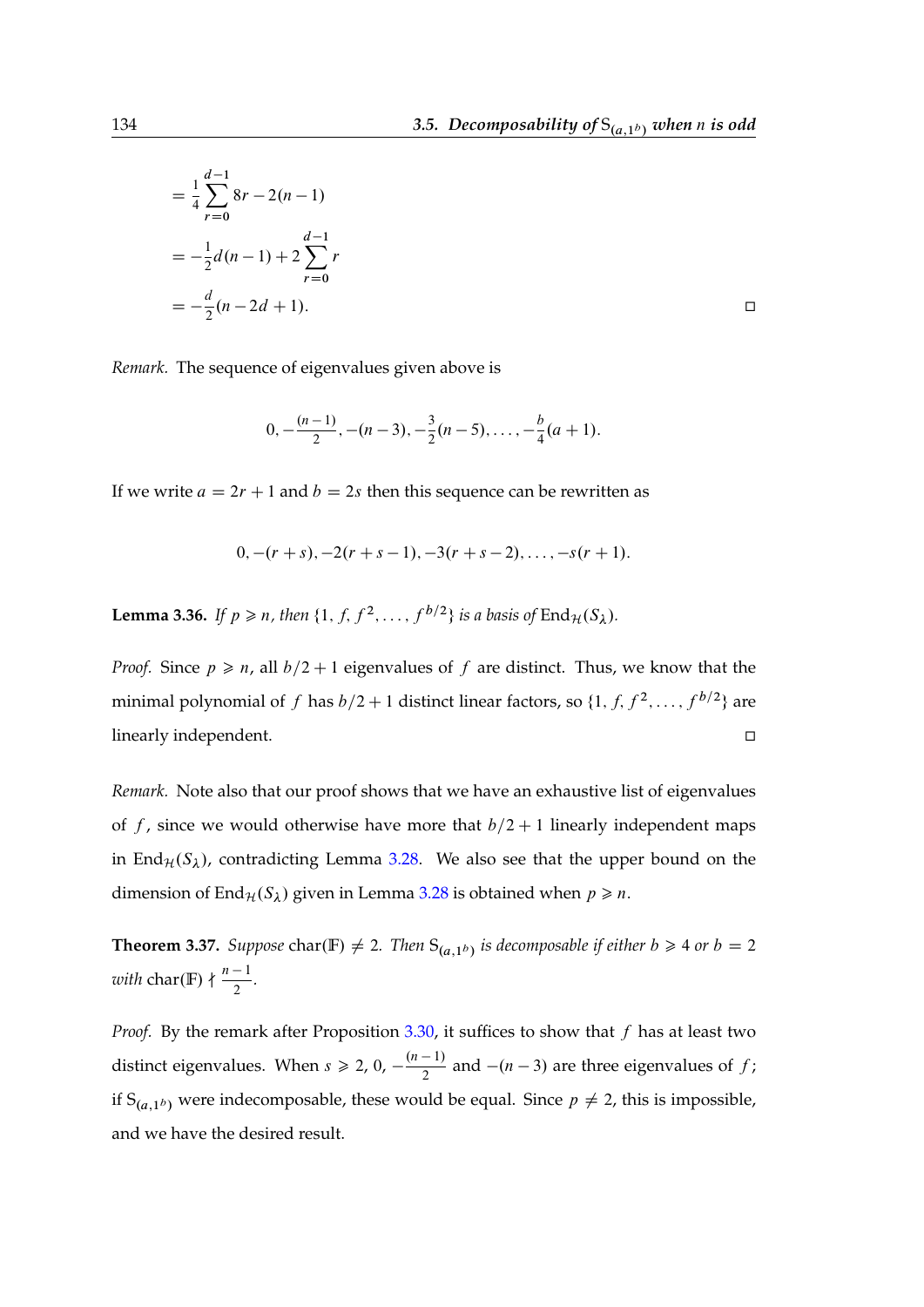When  $b = 2$  and char(F)  $\frac{n-1}{2}$  $\frac{-1}{2}$ , we have the distinct eigenvalues 0 and  $-\frac{(n-1)}{2}$  $\frac{1}{2}$  and we are done.

It remains to resolve the case  $a = 2r + 1$ ,  $b = 2$  when char.  $\boxed{\mathbb{F}}$   $\boxed{\frac{n-1}{2}}$  $\frac{1}{2}$ . We have

$$
f(z_{\lambda}) = r \cdot v_{T_{3,b+3}} + (r-1) \cdot v_{T_{3,b+5}} + \dots + v_{T_{3,n}} = \sum_{c=1}^{r} c \cdot \Psi \bigvee_{3}^{3+2(r-c)} z_{\lambda}.
$$

When  $b = 2$  and char(F)  $\frac{n-1}{2}$  $\frac{1}{2}$ , we will prove that  $S_\lambda$  is indecomposable by showing that End $_{\mathcal{H}}(S_{\lambda})$  has no non-trivial idempotents.

**Lemma 3.38.** Suppose a is odd. Then  $\{I, f\}$  is a basis of  $\text{End}_{\mathcal{H}}(\mathsf{S}_{(a,1^2)})$ , where I is the identity *map on*  $S_{(a,1^2)}$ .

*Proof.* Suppose we have  $g \in S_{(a,1^2)} \setminus \{I, f\}_F$ . Since the coefficient of  $v_{T_{3,n}}$  in f is 1, we can add multiples of  $I$  and  $f$  to assume without loss of generality that

$$
g(z_{\lambda}) = \sum_{j=2}^{(n-3)/2} \alpha_j v_{T_{3,2j+1}} = \sum_{j=2}^{(n-3)/2} \alpha_j \Psi^{2j-1}_{\frac{1}{3}} z_{\lambda}.
$$

We will show that applying the relations  $\psi_{n-2k}g(z_{\lambda}) = 0$  for  $k = 1, 2, ..., (n-5)/2$ yields  $\alpha_{(n-2k-1)/2} = 0$ . It then follows that g is the zero map, a contradiction.

Suppose, by induction on  $k$ , we have

$$
g(z_{\lambda}) = \sum_{j=2}^{(n-2k-1)/2} \alpha_j \Psi_{\downarrow}^{2j-1} z_{\lambda}.
$$

Then, acting on  $g(z_\lambda)$  by  $\psi_{n-2k}$  yields  $\alpha_{(n-2k-1)/2} \psi_{n-2k} \Psi^{n-2k-2}$  $\int_{3}^{\infty} z_{\lambda} = 0$  and we are done.

In order to find idempotents, we would like to know how to compose elements of our basis. This amounts to the following lemma.

<span id="page-134-0"></span>**Lemma 3.39.** Let  $a = 2r + 1$  and  $b = 2$ . Then  $f^2(z_\lambda) = -(r + 1)f(z_\lambda)$ .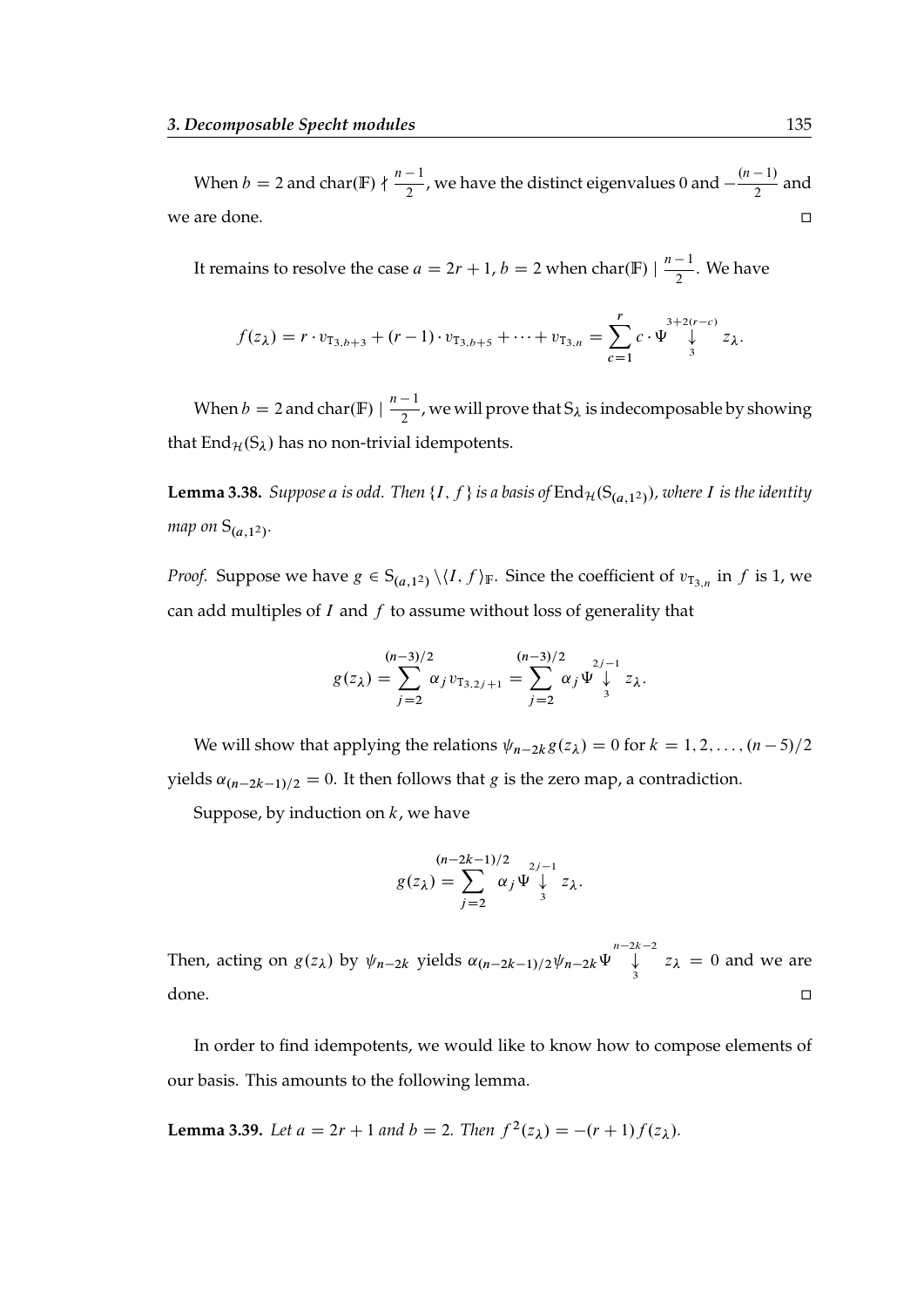*Proof.* Notice that  $\Psi_3 \cdot \Psi \downarrow^{3+2(r-c)}$  $\int_{3}^{8} z_{\lambda} = 0$  for all  $c \le r - 2$ . So

$$
f^{2}(z_{\lambda}) = \sum_{c=1}^{r} c \cdot \Psi \bigvee_{3}^{3+2(r-c)} f(z_{\lambda})
$$
  
= 
$$
\sum_{c=1}^{r} c \cdot \Psi \bigvee_{3}^{3+2(r-c)} (r - 1\Psi_{5}\Psi_{3}z_{\lambda} + r\Psi_{3}z_{\lambda})
$$
  
= 
$$
\sum_{c=1}^{r} c \cdot \Psi \bigvee_{3}^{3+2(r-c)} (-(r + 1)z_{\lambda})
$$
  
= 
$$
-(r + 1) f(z_{\lambda}).
$$

**Lemma 3.40.** *Suppose*  $a = 2r + 1$  *and* char(**F**)  $\left| \frac{n-1}{2} \right|$ 2 *. Then the only idempotents in*  $\mathrm{End}_{\mathcal{H}}(\mathrm{S}_{(a,1^2)})$  are 0 and *I*, and hence  $\mathrm{S}_{(a,1^2)}$  is indecomposable.

*Proof.* Let  $\alpha, \beta \in \mathbb{F}$ . Using Lemma [3.39,](#page-134-0) we have  $f^2(z_\lambda) = 0$  and therefore

$$
(\alpha I + \beta f)^2 = \alpha^2 I + 2\alpha\beta f.
$$

So  $\alpha I + \beta f$  is an idempotent if and only  $\alpha^2 = \alpha$  and  $2\alpha\beta = \beta$ . Whether  $\alpha = 0$  or  $\alpha = 1$ , we must have  $\beta = 0$ . The result follows.

With the aid of Murphy's result (Theorem [3.1\)](#page-81-0), we have now completely determined decomposability of the Specht modules  $S_{(a,1^b)}$ . We summarise our result in the following theorem.

**Theorem 3.41.** Suppose char(F)  $\neq$  2. Then  $S_{(a,1^b)}$  is indecomposable if and only if n is even, *or*  $b = 2$  *or* 3 *and* char(**F**)  $| \left\lceil \frac{a}{2} \right\rceil$ .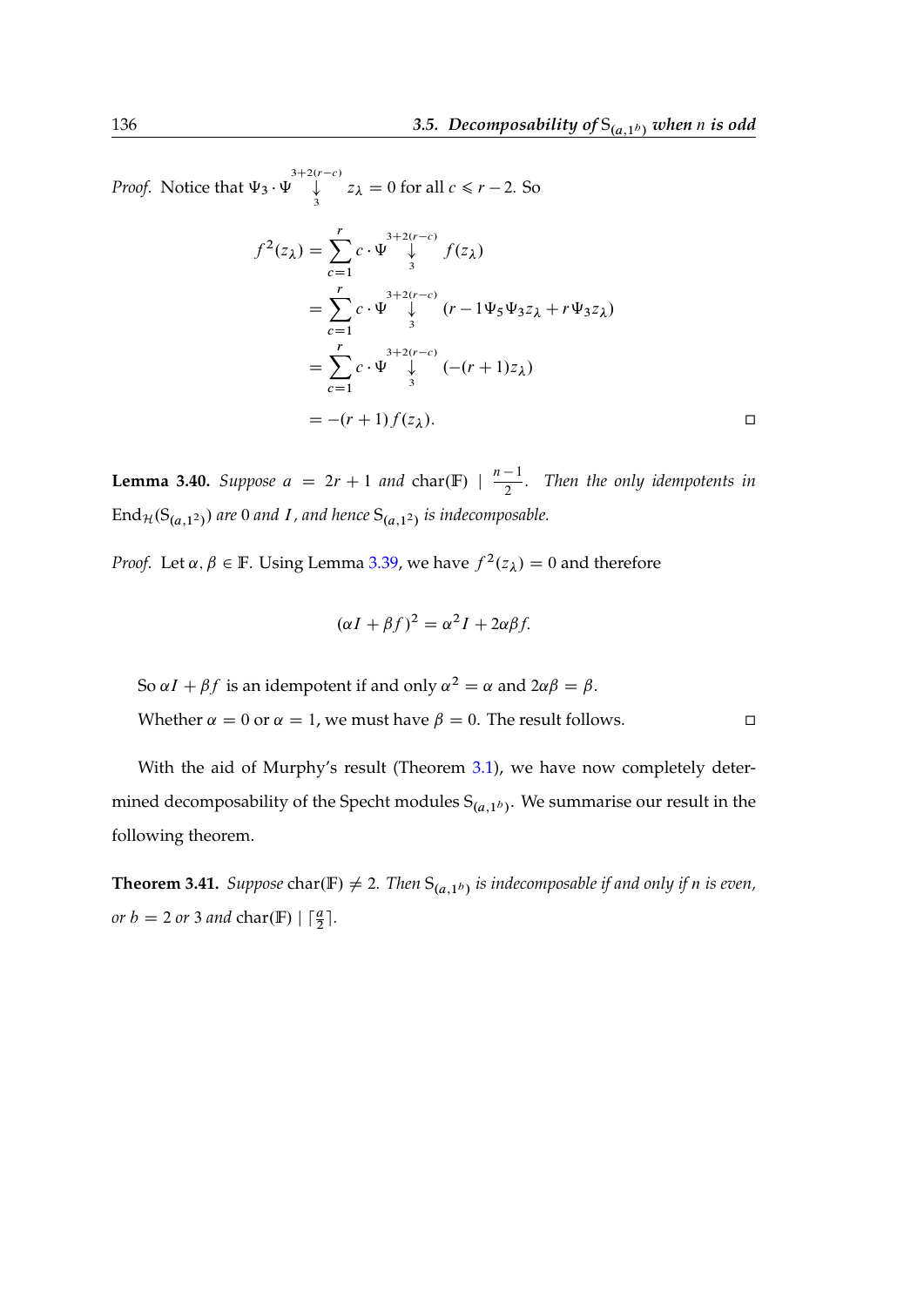## **Chapter 4**

# **Graded decomposition numbers for two-part partitions**

In this chapter, we will study the graded decomposition numbers for  $\mathcal{H} = \mathcal{H}_{F,q}(\mathfrak{S}_n)$ . This problem is extremely difficult in full generality, and we here restrict our attention to the case of two-part partitions. We make use of homogeneous homomorphisms between Specht modules to calculate these decomposition numbers. In the final section, we also investigate some exact sequences of these homomorphisms.

Recall from Section [1.12](#page-42-0) that the ungraded (classical) decomposition number  $[S_\lambda :$  ${\rm D}_\mu$  ] is defined to be the number of times  ${\rm D}_\mu$  appears as a composition factor of  ${\rm S}_\lambda$  , while the graded decomposition number  $[S_\lambda : D_\mu]_v$  also records the graded shift of each copy of  $D_{\mu}$  in  $S_{\lambda}$ .

We will now seek to determine all graded decomposition numbers  $[S_{\lambda}:D_{\mu}]_{\nu}$ , where  $\lambda$  and  $\mu$  are both two-part partitions.

*Remark.* The ungraded decomposition numbers here are known, with a relatively simple formula proved by Gordon James. Let  $p = char(F)$  and let e be the quantum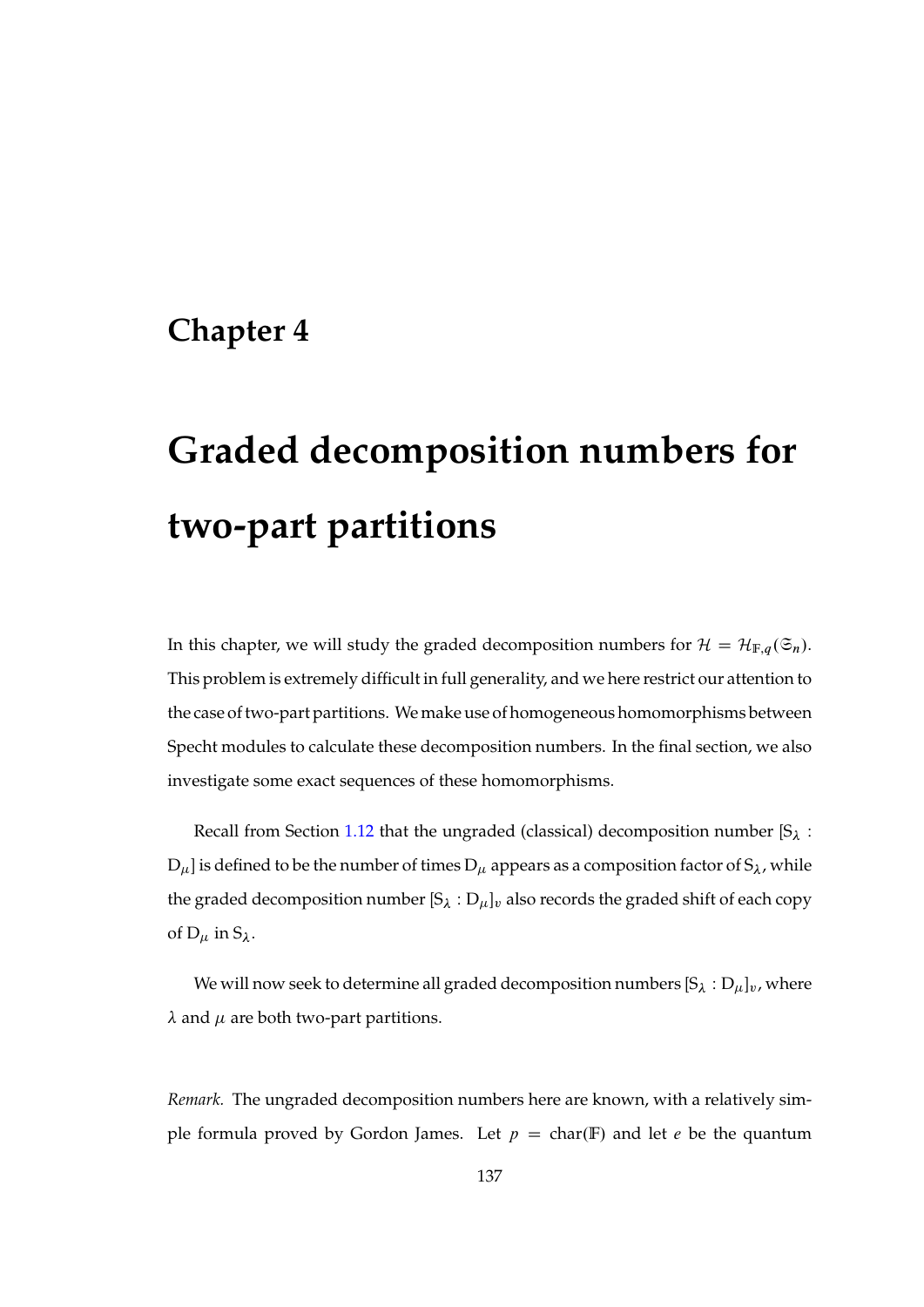characteristic of H. The function  $f_{e,p} : \mathbb{N} \times \mathbb{N} \to \{0, 1\}$  is defined as

$$
f_{e,p}(x, y) = \begin{cases} 1 & \text{if } \lfloor \frac{y}{e} \rfloor \leq p \lfloor \frac{x+1}{e} \rfloor \text{ and } e \mid y \text{ or } e \mid x - y + 1, \\ 0 & \text{otherwise,} \end{cases}
$$

where we say  $a \leq p b$  if the *p*-adic expansions of *a* and *b* are

$$
a = a_0 + a_1 p + a_2 p^2 + \dots + a_r p^r
$$
 and  $b = b_0 + b_1 p + b_2 p^2 + \dots + b_t p^t$ 

respectively, with  $a_i = 0$  or  $a_i = b_i$  for all i. Then if  $\lambda = (n - m, m)$  and  $\mu = (n - r, r)$ ,

$$
[S_{\lambda}:D_{\mu}]=f_{e,p}(n-2r,m-r).
$$

**Example.** Let  $e = p = 2$  and  $n = 6$ . We will use James's result to calculate the decomposition numbers for all two-part partitions of 6. First, since  $(6)$ ,  $(5, 1)$  and  $(4, 2)$  are all 2-regular, we know that the three corresponding Specht modules have simple heads  $D_{(6)}$ ,  $D_{(5,1)}$  and  $D_{(4,2)}$  respectively, giving 1s down the leading diagonal of the two-part component of the decomposition matrix. Next, we see that  $d_{(5,1)(6)} = f_{2,2}(6, 1) = 1$ since the condition  $0 \leq_2 3$  holds trivially and the condition "e | x – y + 1" is "2 | 6". Similarly,  $d_{(4,2)(5,1)} = d_{(3,3)(4,2)} = 1$  as each involves evaluating  $f_{2,2}(x, 1)$  for some even x; the condition  $0 \leq_2 \left\lfloor \frac{x+1}{e} \right\rfloor$  $\frac{+1}{e}$ ] is always satisfied trivially. Next  $d_{(4,2)(6)} = f_{2,2}(6,2) = 1$  as  $1 \nless 2$  3 and "e | y" becomes "2 | 2".  $d_{(3,3)(6)} = f_{2,2}(6,3) = 1$  as  $1 \leq_2 3$  and "e |  $x - y + 1$ " becomes "2 | 4". Finally,  $d_{(3,3)(5,1)} = f_{2,2}(4,2) = 0$  as 1  $\neq_2$  2. This yields the following submatrix of the decomposition matrix of H when  $e = p = 2$  (which is just  $\mathbb{F}\mathfrak{S}_6$ ).

|                                  | (6) | (5, 1) | (4, 2) |
|----------------------------------|-----|--------|--------|
| (6)                              |     |        |        |
|                                  |     |        |        |
|                                  |     |        |        |
| $(5, 1)$<br>$(4, 2)$<br>$(3, 3)$ |     |        |        |

**Definition 4.1.** We define  $D_2^{e,p}$  $e^{i\theta}$ ,  $p(v)$  to be the submatrix of the graded decomposition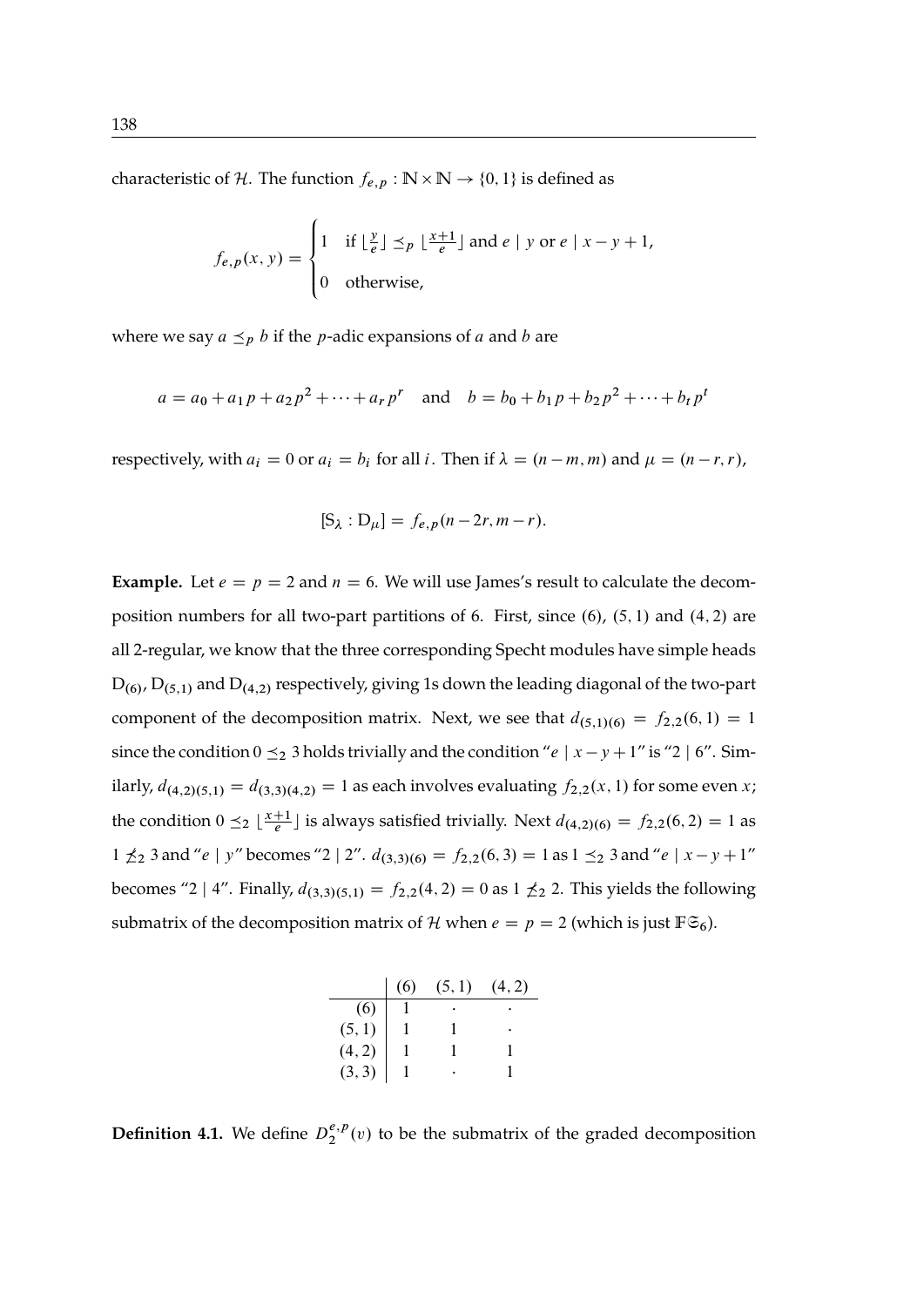matrix for  $H$  which corresponds to two-part partitions.

#### <span id="page-138-0"></span>**Theorem 4.2.** *Each column of*  $D_2^{e,p}$  $e^{e,p}_{2}(v)$  for  $p > 0$  is a sum of columns of  $D_2^{e,0}$  $\frac{e}{2}$ .

*Proof.* Since we know for any p that every entry of  $D_2^{e,p}$  $\binom{e, p}{2}(v)|_{v=1}$  is 0 or 1, the ungraded adjustment matrix (for any  $p$ ) must also have entries 0 or 1. By Theorem [1.49,](#page-43-0) entries of the graded adjustment matrix have non-negative coefficients and are symmetric in  $v, v^{-1}$ . So the graded adjustment matrix also consists of just 0s and 1s.

*Remark.* Using this theorem, it is sufficient to calculate graded decomposition numbers for  $p = 0$ . To calculate those for  $p > 0$ , there is a unique choice of entries obeying the above result. The author is extremely grateful to Sinéad Lyle, to whom this result must be attributed, for pointing it out.

We now give a presentation for the Specht modules (in the KLR setting) for two-part partitions, which we will use extensively.

**Definition 4.3.** For  $\lambda = (n - m, m)$ , Section [1.10](#page-32-0) gives us the presentation

$$
S_{\lambda} = \begin{cases} \n\psi_j z_{\lambda} = 0 \,\forall j = 1, 3, ..., 2m-1 \text{ or } j = 2m+1, 2m+2, ..., n-1, \\
\psi_j \psi_{j+1} z_{\lambda} = 0 \,\forall j = 1, 3, ..., 2m-1, \psi_j \psi_{j-1} z_{\lambda} = 0 \,\forall j = 3, 5, ..., 2m-1, \\
y_k z_{\lambda} = 0 \,\forall k, \quad e(i_{\lambda}) z_{\lambda} = z_{\lambda} \n\end{cases}
$$

*Remark.* For any two-part partition,  $\lambda$ , we have unique reduced expressions for standard  $\lambda$ -tableaux, up to applying the commuting relations on the  $\psi$  generators. So we get a well-defined basis  $\{v_T \mid T \in \text{Std}(\lambda)\}\$  of  $S_\lambda$  without having to worry about fixing any reduced expressions for elements of  $\mathfrak{S}_n$ .

### **4.1 Decomposition Numbers when**  $e = 2$

We here look at the case  $e = 2$ . In some ways, we expect this to be the hardest case to work with, partly because of the more involved relations on the generators  $\psi_i$ . We will split this into the two subcases where  $n$  is either even or odd. The parity here makes a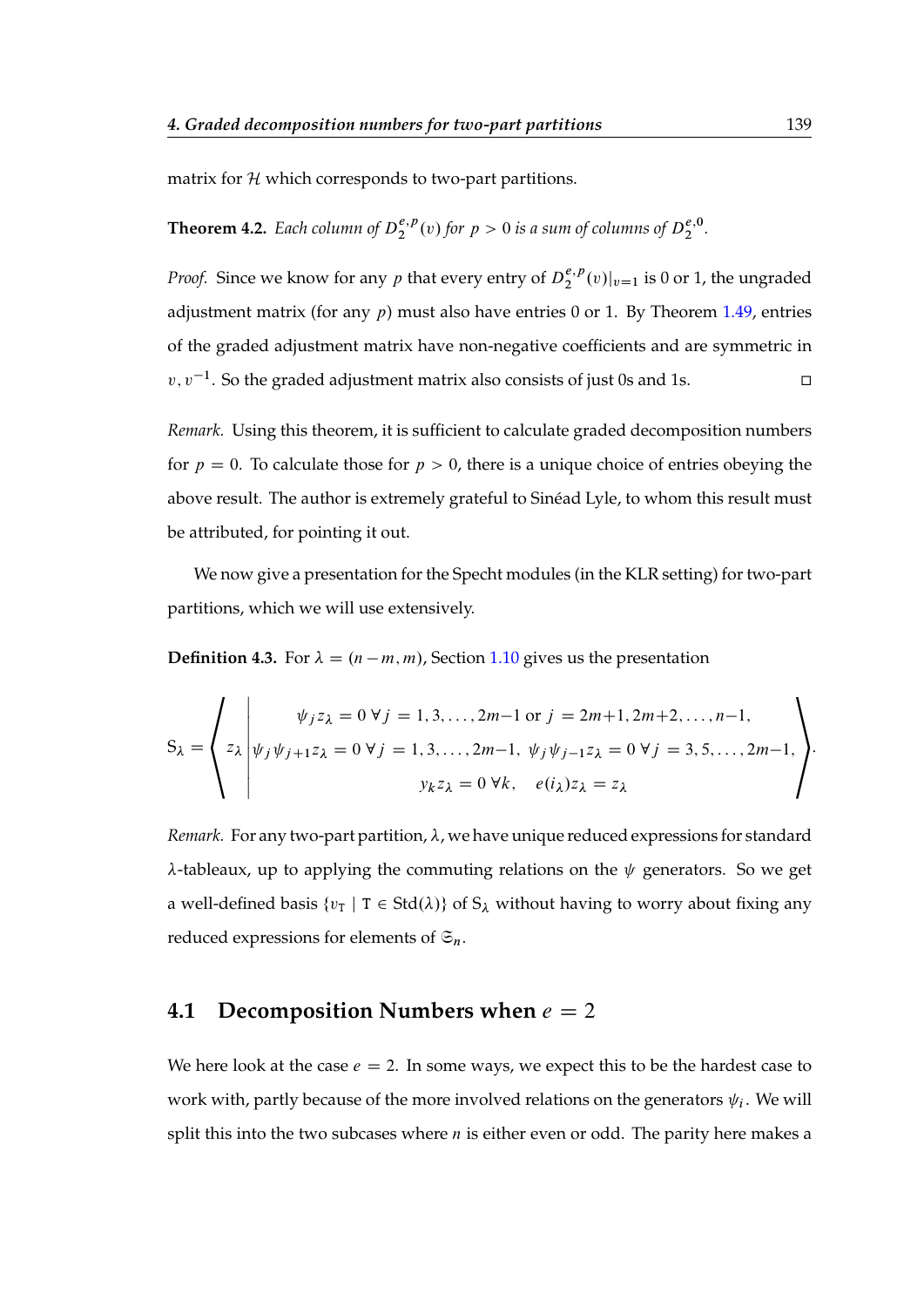difference to the block structure of  $H$ ; when *n* is even all Specht modules (for two-part partitions) lie in the same block, but when  $n$  is odd they are split between two different blocks, determined by the parity of  $m$ . However, we see that when  $n$  is odd the result is extremely simple.

**Theorem 4.4.** If n is odd, then  $[S_\lambda : D_\mu]_v = [S_\lambda : D_\mu]$  for any two-part partitions  $\lambda$  and  $\mu$  of n*.*

*Proof.* James's result tells us that when  $p = 0$ ,  $[S_{\lambda} : D_{\mu}] = \delta_{\lambda,\mu}$ . Application of Theorem [4.2](#page-138-0) completes the proof.

For the remainder of this section, we let  $n$  be even. All Specht modules lie in the same block so we would like to consider them simultaneously. We will start by calculating  $[S_{\lambda}: D_{(n)}]_{\nu}$  for all two part partitions  $\lambda = (n - m, m)$ . We obviously have  $[S_{(n)}:D_{(n)}]_v = 1.$ 

As in our work with hook partitions, we can see the following result.

**Lemma 4.5.** *Let*  $\lambda = (n-m, m)$ *. Then*  $e(i_{(n)}) S_{\lambda}$  *has a homogeneous basis indexed by standard "domino tableaux". That is, a basis*  $\mathcal{D} = \{v_T | T \in Dom(\lambda)\}\$  *indexed by the set*  $Dom(\lambda)$  *of standard tableaux where the entries i and*  $i + 1$  *appear consecutively in the same row, for all even*  $2 \le i \le n - 2$ *.* 

*Remark.* If *m* is odd, then every element of  $\mathscr{D}$  is homogeneous of degree 1, as the entry *n* must be placed at the end of the second row. If *m* is even, every element of  $\mathscr{D}$  is homogeneous of degree 0.

**Lemma 4.6.** Let T be a standard  $(n - m, m)$ -tableau with residue sequence  $i_{(n)}$ . Then  $y_k v_T = 0$ *for any* k*.*

*Proof.* The proof is morally the same as that of  $[29,$  Lemma 4.4], and thus Proposition [3.12.](#page-86-0) We note that

$$
y_k v_{\rm T} = y_k e(i_{(n)}) v_{\rm T} = e(i_{(n)}) y_k v_{\rm T} \in e(i_{(n)}) S_{(n-m,m)}
$$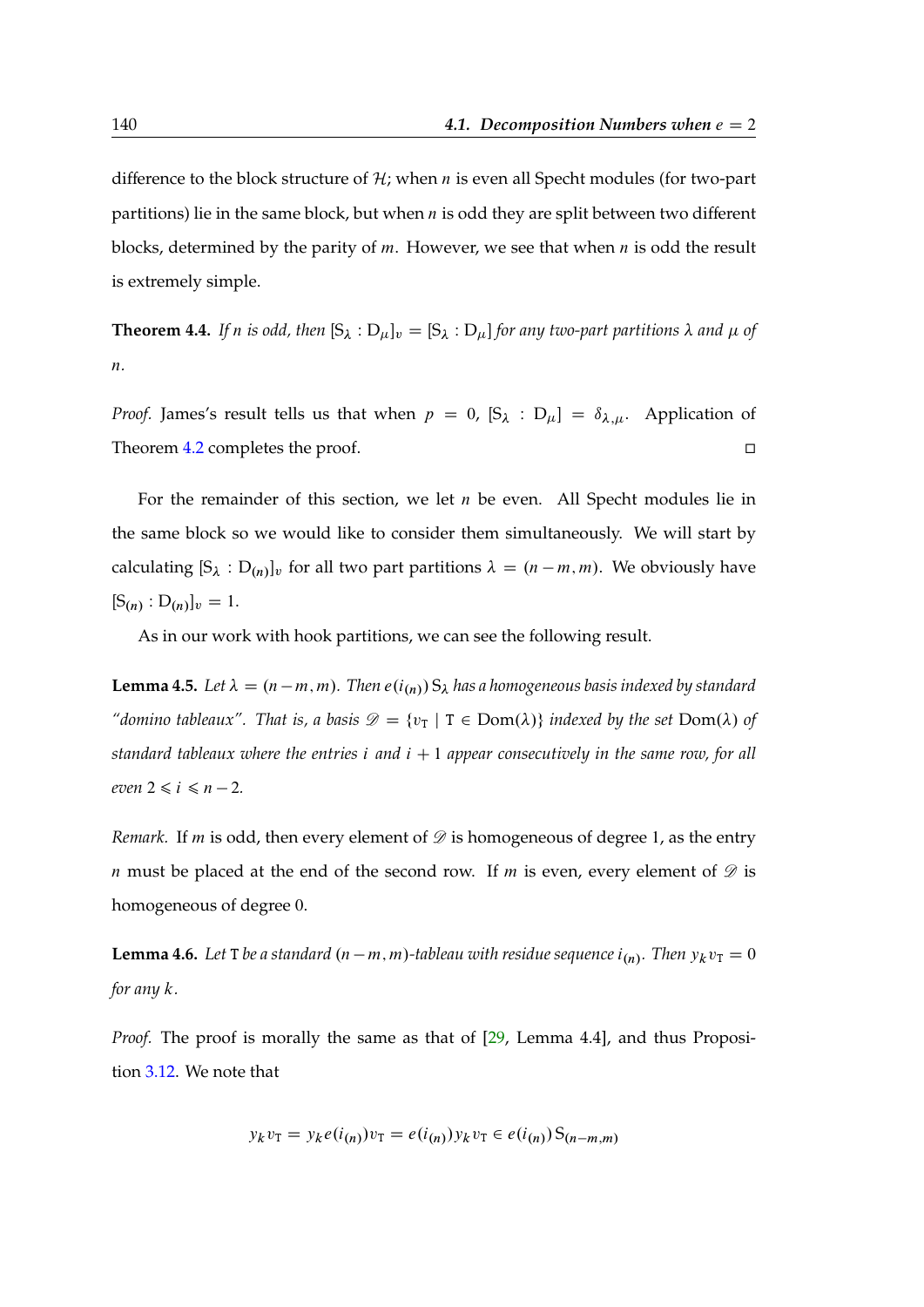and so  $y_k v_T$  is a linear combination of elements in  $\mathscr{D}$ . These are all homogeneous of degree 1 or 0, depending on whether *m* is odd or even, respectively. But then  $v<sub>T</sub>$  also has this same homogeneous degree, and so  $y_kv_T$  must have degree 3 or 2, respectively. So in fact we must have  $y_k v_T = 0$ .

<span id="page-140-0"></span>**Lemma 4.7.**

$$
y_j \cdot \psi_{j-1} \psi_{j-2} \dots \psi_{2m} z_{(n-m,m)} = \begin{cases} 0 & \text{for all even } j \ge 2m, \\ \psi_{j-2} \psi_{j-3} \dots \psi_{2m} z_{(n-m,m)} & \text{for all odd } j \ge 2m. \end{cases}
$$

*Proof.* We will prove this by induction on j. When  $j = 2m$  the result follows trivially from the relations in the Specht module ( $y_{2m}$  annihilates the generator  $z_{(n-m,m)}$ ). Now let  $j > 2m$  be even. Then

$$
y_j \cdot \psi_{j-1} \psi_{j-2} \dots \psi_{2m} z_{(n-m,m)}
$$
  
=  $(y_j \psi_{j-1} e(s_{j-2} \dots s_{2m} \cdot i_{(n-m,m)})) \psi_{j-2} \dots \psi_{2m} z_{(n-m,m)}$   
=  $\psi_{j-1} y_{j-1} \psi_{j-2} \psi_{j-3} \dots \psi_{2m} z_{(n-m,m)}$   
= 0 by induction.

Finally, let  $j > 2m$  be odd. Then

$$
y_j \cdot \psi_{j-1} \psi_{j-2} \dots \psi_{2m} z_{(n-m,m)}
$$
  
=  $(\psi_{j-1} y_{j-1} + 1) \psi_{j-2} \psi_{j-3} \dots \psi_{2m} z_{(n-m,m)}$   
=  $\psi_{j-2} \psi_{j-3} \dots \psi_{2m} z_{(n-m,m)}$  by induction.

<span id="page-140-1"></span>**Lemma 4.8.** *The map*  $f_0$  :  $S_{(n)} \to S_{(n-1,1)}$  *defined by*  $f_0(z_{(n)}) = \psi_{n-1} \psi_{n-2} \dots \psi_2 z_{(n-1,1)}$ *defines a degree* 1 H*-homomorphism.*

*Proof.* First, note that  $f_0(z_{(n)}) = v_{T^{(n-1,1)}}$ . T<sup>(n-1,1)</sup> has residue sequence  $i_{(n)}$  because n is even. Likewise, the previous lemma gives us  $y_k f_0(z_{(n)}) = 0$  for all k. All that remains is to check that  $\psi_j v_{\text{T}(n-1,1)} = 0$  for all j.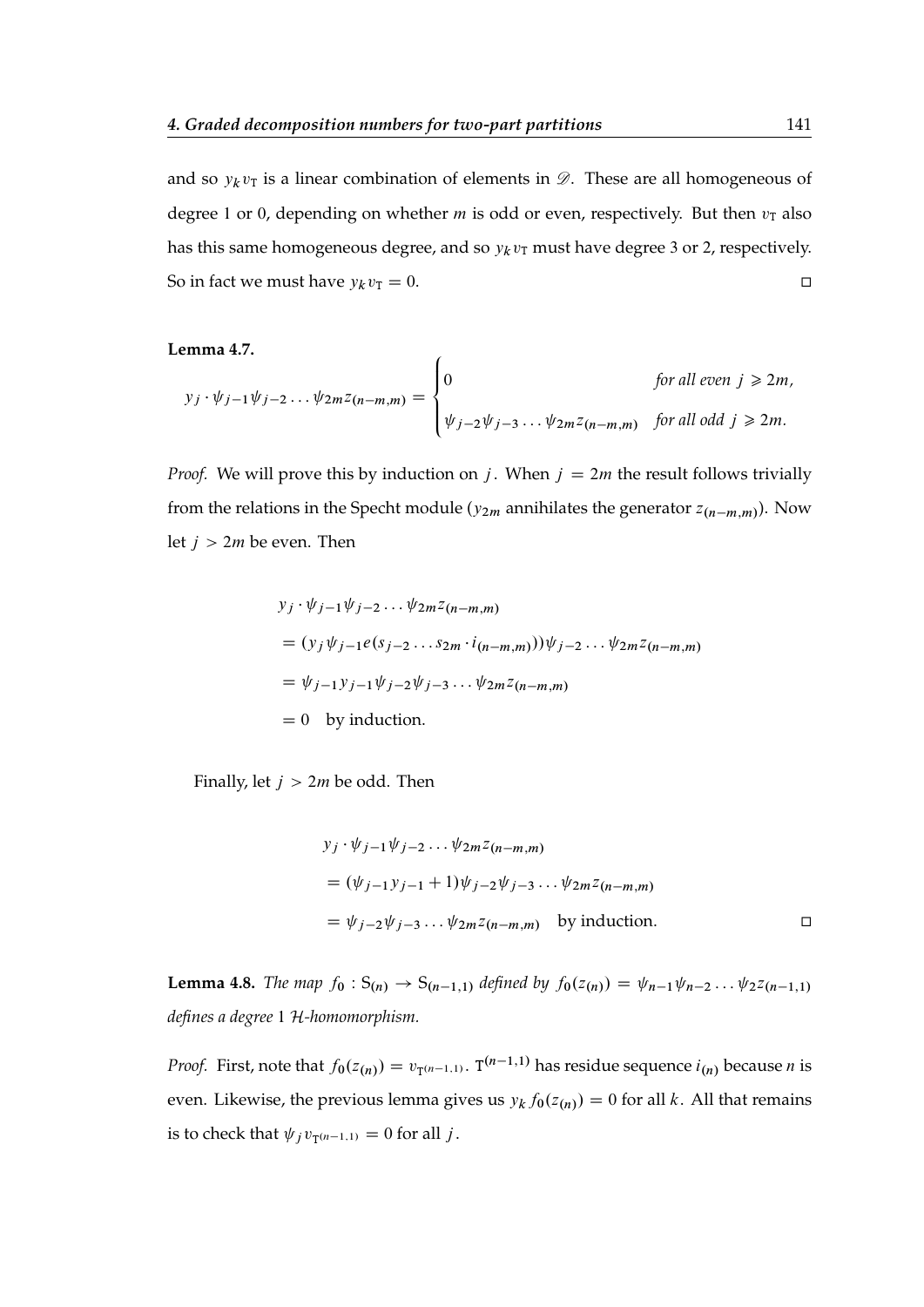Firstly,  $\psi_1 \cdot \psi_{n-1} \dots \psi_2 z_{(n-1,1)} = \psi_{n-1} \dots \psi_3(\psi_1 \psi_2 z_{(n-1,1)}) = 0.$ 

Next, if  $2 \le j \le n - 2$  is even, we have

$$
\psi_j \cdot \psi_{n-1} \dots \psi_{2} z_{(n-1,1)} = \psi_{n-1} \dots \psi_{j+2} (\psi_j \psi_{j+1} \psi_j e(s_{j-1} \dots s_2 \cdot i_{(n-1,1)})).
$$
  

$$
\psi_{j-1} \psi_{j-2} \dots \psi_{2} z_{(n-1,1)}
$$
  

$$
= \psi_{n-1} \dots \psi_{j+2} (\psi_{j+1} \psi_j \psi_{j+1}) \psi_{j-1} \psi_{j-2} \dots \psi_{2} z_{(n-1,1)}
$$
  

$$
= 0.
$$

Next, if  $2 \le j \le n - 2$  is odd, we have

$$
\psi_j \cdot \psi_{n-1} \dots \psi_{2} z_{(n-1,1)} = \psi_{n-1} \dots \psi_{j+2} (\psi_j \psi_{j+1} \psi_j e(s_{j-1} \dots s_2 \cdot i_{(n-1,1)}))
$$
  
\n
$$
\psi_{j-1} \psi_{j-2} \dots \psi_{2} z_{(n-1,1)}
$$
  
\n
$$
= \psi_{n-1} \dots \psi_{j+2} (\psi_{j+1} \psi_j \psi_{j+1} + y_j - 2y_{j+1} + y_{j+2})
$$
  
\n
$$
\psi_{j-1} \dots \psi_{2} z_{(n-1,1)}
$$
  
\n
$$
= 0,
$$

as  $\psi_{j+1}$ ,  $\psi_{j+2}$ ,  $y_{j+1}$  and  $y_{j+2}$  commute through to the right hand side in the four summands, respectively.

Finally,

$$
\psi_{n-1} \cdot \psi_{n-1} \dots \psi_{2} z_{(n-1,1)} = (\psi_{n-1}^2 e(s_{n-2} \dots s_2 \cdot i_{(n-1,1)})) \psi_{n-2} \dots \psi_{2} z_{(n-1,1)}
$$
  
\n
$$
= (-y_{n-1}^2 - y_n^2 + 2y_{n-1} y_n) \psi_{n-2} \dots \psi_{2} z_{(n-1,1)}
$$
  
\n
$$
= -y_{n-1} (y_{n-1} \psi_{n-2} e(s_{n-3} \dots s_2 \cdot i_{(n-1,1)})) \psi_{n-3} \dots \psi_{2} z_{(n-1,1)}
$$
  
\n
$$
= -y_{n-1} \psi_{n-3} \dots \psi_{2} z_{(n-1,1)}
$$
 by Lemma 4.7,  
\n
$$
= 0.
$$

We immediately have the following result.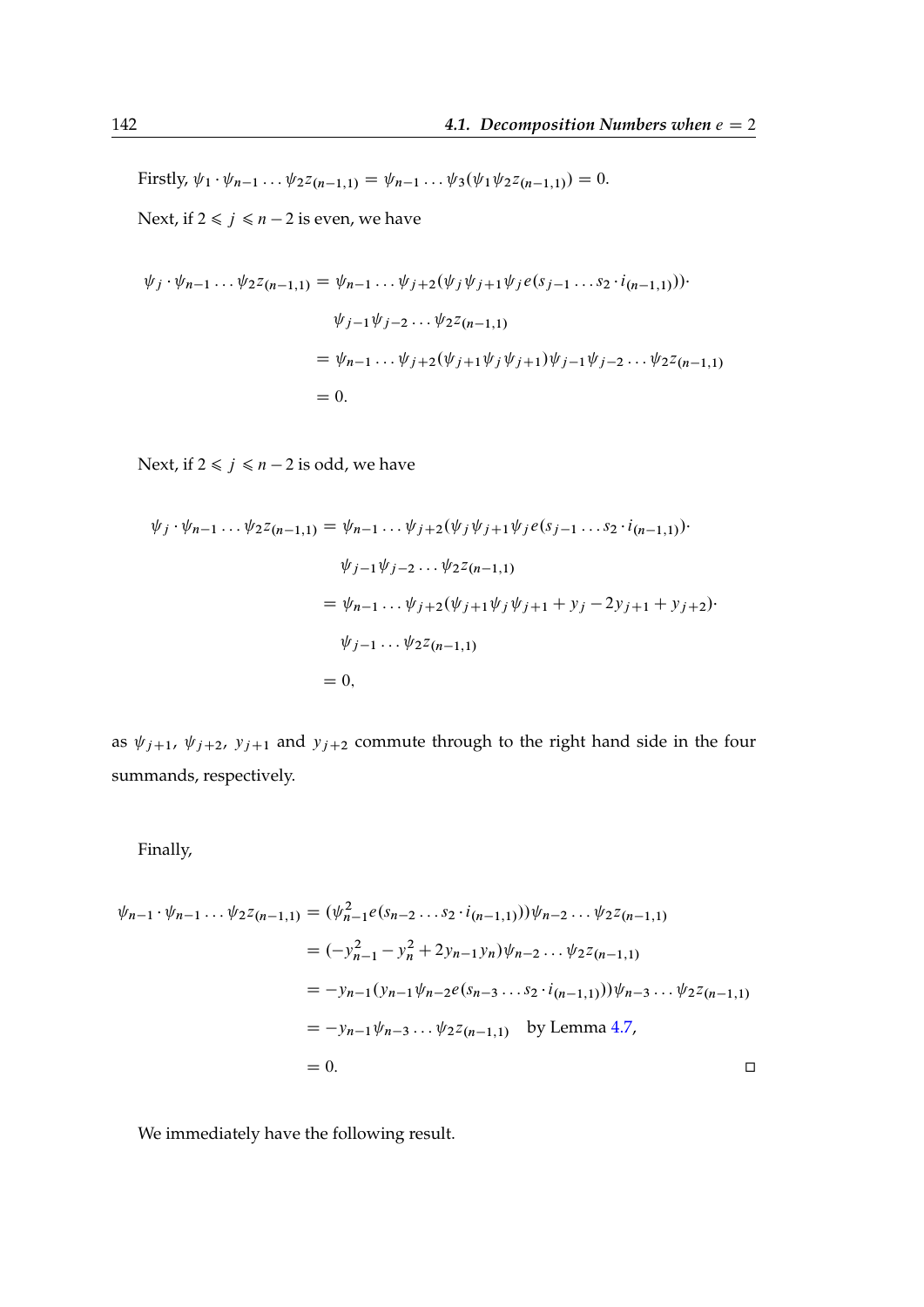**Corollary 4.9.**  $[S_{(n-1,1)} : D_{(n)}]_v = v$ , regardless of the characteristic of F.

*Remark.* If  $p = 0$ , we have filled in the only two non-zero entries of the first column of the decomposition matrix (that is, the column corresponding to  $[S_{\lambda}:D_{(n)}]_{v}$ ).

Lemma [4.8](#page-140-1) and Theorem [2.23](#page-61-0) immediately imply the following:

**Corollary 4.10.**  $f_m : S_{(n-m,m)} \to S_{(n-m-1,m+1)}$  with

 $f_m(z_{(n-m,m)}) = \psi_{n-1} \psi_{n-2} \dots \psi_{2m+2} z_{(n-m-1,m+1)}$  defines a degree 1 H-homomorphism *for all*  $m \leq n/2 - 1$ *.* 

*Proof.* This can be seen easily by looking at the tableau given by  $s_{n-1} \ldots s_{2m+2} T_{(n-m-1,m+1)}$ , which is



and considering the homomorphism column removal in Theorem [2.23.](#page-61-0)

*Remark.*  $f_{n/2-1}$  is surjective, as our construction clearly gives this homomorphism as mapping generator to generator. Note also that the homomorphisms  $f_i$  for  $i =$  $0, 1, \ldots, n/2 - 1$  explicitly give the one-node Carter–Payne homomorphisms found in [\[32\]](#page-170-1).

The following is a simple lemma in a general (ungraded) setting which will be useful to us.

**Lemma 4.11.** Let M and N be (left) R-modules for some ring R, and suppose  $f : M \to N$  is *a* non-zero homomorphism, and that  $hd(M)$  is simple. Then  $hd(im(f)) \cong hd(M)$ .

*Proof.* Let  $I = \text{im}(f)$  and  $K = \text{ker}(f)$ . Then

 $hd(I) \cong hd(M/K)$  by the first isomorphism theorem,

 $\cong$   $(M/K)/$  rad $(M/K)$  by definition,

$$
\cong (M/K)/((\mathrm{rad}(M)+K)/K)
$$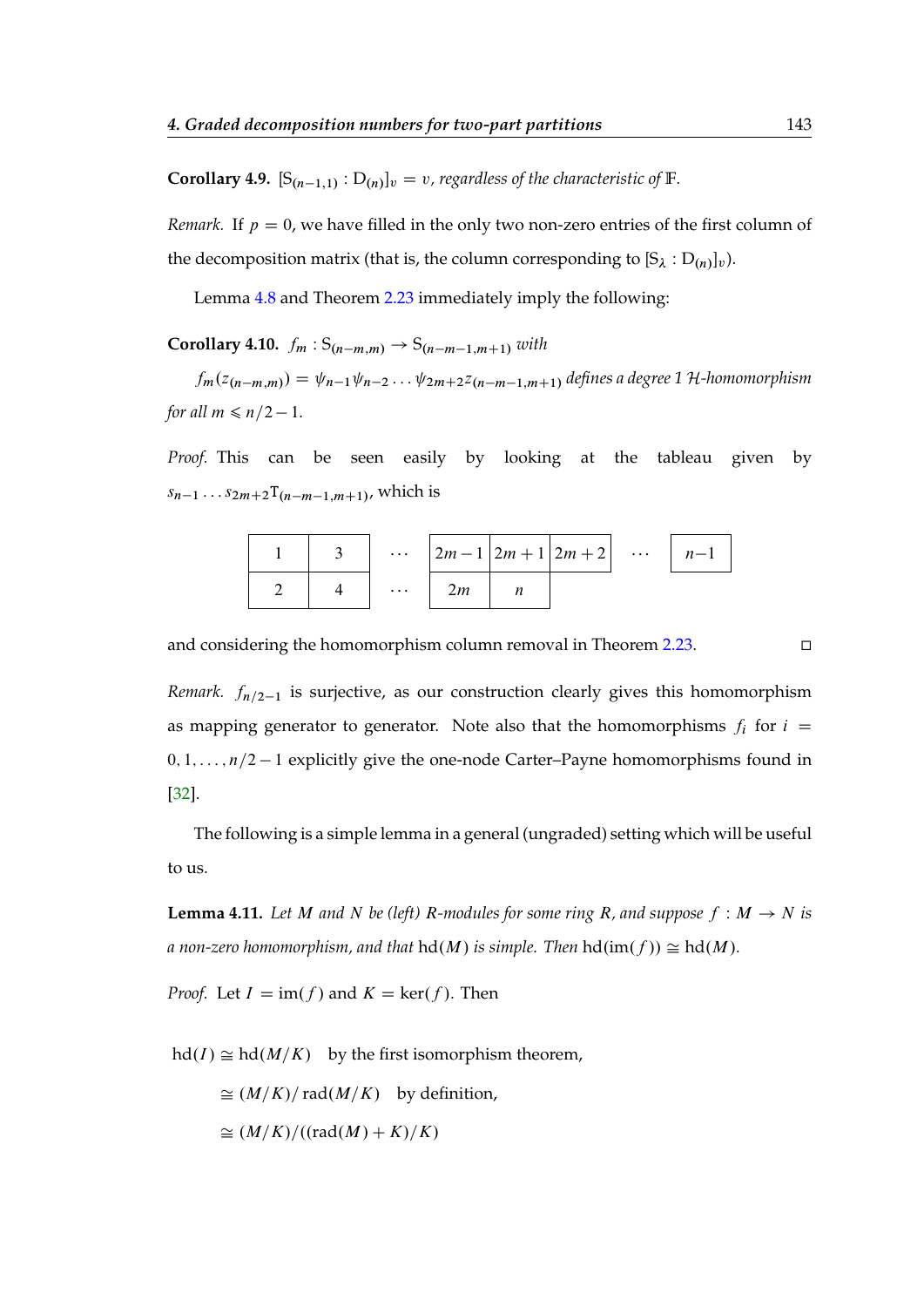$\cong M/(\text{rad}(M) + K)$  by the third isomorphism theorem,  $\cong$   $(M/\text{rad}(M))/((\text{rad}(M) + K)/\text{rad}(M))$  by the third isomorphism theorem,  $\cong$  hd $(M) / ((rad(M) + K) / rad(M)).$ 

But  $I \neq 0$ , so hd $(I) \neq 0$ , and since hd $(M)$  is simple its only non-zero quotient is itself, so  $((\text{rad}(M) + K)/ \text{rad}(M)) = 0$  and  $\text{hd}(I) \cong \text{hd}(M)$ .

**Corollary 4.12.**  $[S_{(n-m-1,m+1)} : D_{(n-m,m)}] = v$  *for all*  $0 \le m \le n/2 - 1$ *.* 

*Proof.* We have a non-zero degree 1 homomorphism  $f_m : S_{(n-m,m)} \to S_{(n-m-1,m+1)}$  and we know that  $D_{(n-m,m)} = hd(S_{(n-m,m)})$ . Therefore

$$
D_{(n-m,m)}\langle 1\rangle \cong hd(im(f_m))
$$

and the result follows.

*Remark.* If  $p = 0$ , we have filled in all decomposition numbers (for two-part partitions). Thus, by Theorem [4.2](#page-138-0) we can calculate the graded decomposition numbers for two-part partitions for any p. Explicitly, we can replace the function  $f_{e,p}$  in James's formula with a graded version  $f_{e,p}^v : \mathbb{N} \times \mathbb{N} \to \{0, 1, v\}$  given by

$$
f_{e,p}^{v}(x, y) = \begin{cases} 1 & \text{if } \lfloor \frac{y}{e} \rfloor \leq p \lfloor \frac{x+1}{e} \rfloor \text{ and } e \mid y, \\ v & \text{if } \lfloor \frac{y}{e} \rfloor \leq p \lfloor \frac{x+1}{e} \rfloor \text{ and } e \mid x - y + 1, \\ 0 & \text{otherwise.} \end{cases}
$$

**Example.** It is easy to verify that  $D_2^{2,2}$  $2^{2,2}$  is the following.

|                              | (6)    | (5, 1) | (4, 2) |
|------------------------------|--------|--------|--------|
| (6)                          |        |        |        |
|                              | $\eta$ |        |        |
| $(5, 1)$<br>(4, 2)<br>(3, 3) |        | 7)     |        |
|                              | υ      |        | 71     |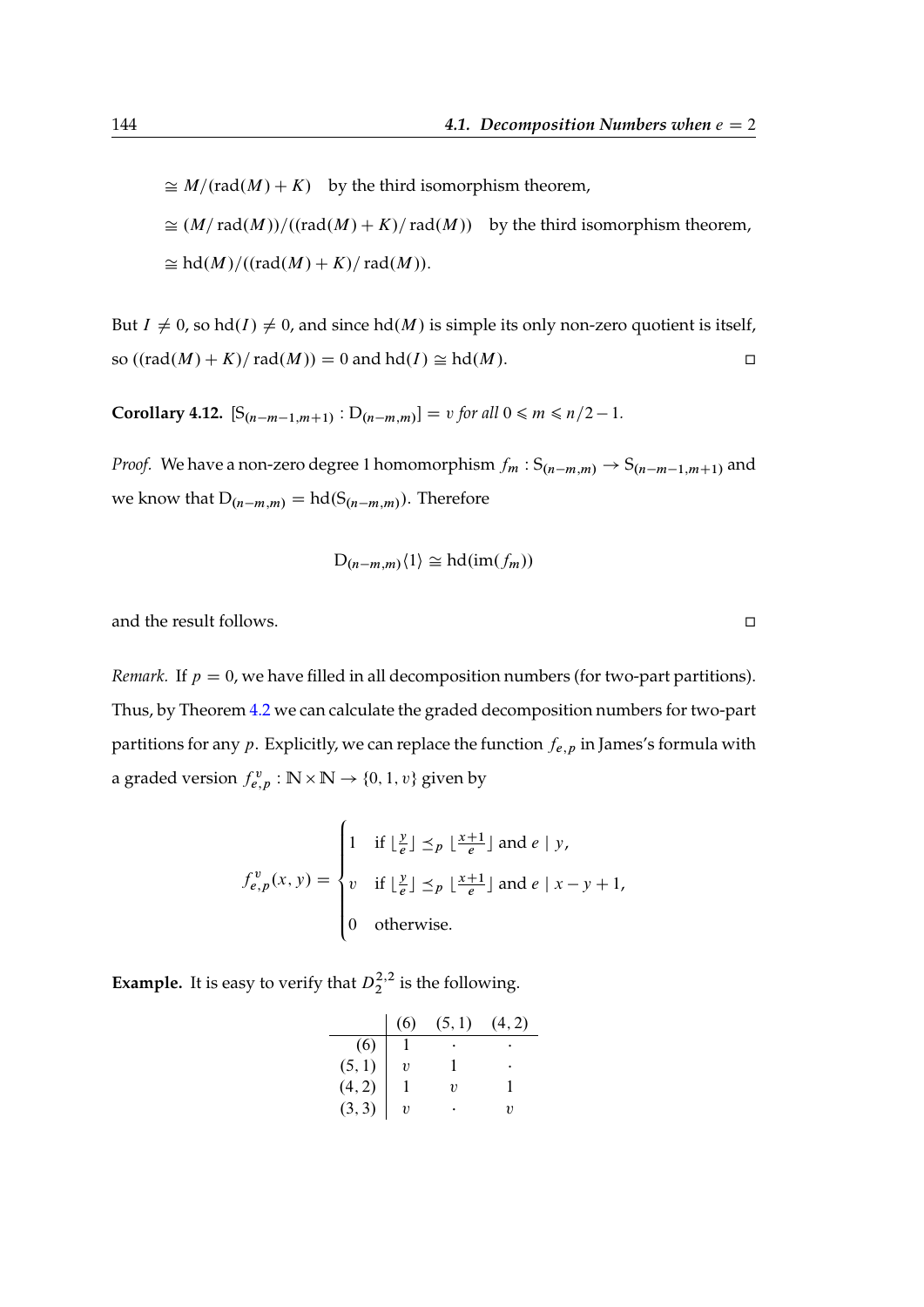### **4.2 Exact sequences of homomorphisms between Specht modules**

Next, we build on the work of the previous section and investigate the homomorphisms we have found when  $e = 2$ . In particular, our main result will be the construction of an exact sequence of homomorphisms between Specht modules when  $e = 2$  and n is even, for any p.

<span id="page-144-0"></span>**Lemma 4.13.** *Let*  $j \ge 2m + 4$ *. Then* 

$$
\psi_j \cdot \psi_{j+1} \psi_j \dots \psi_{2m+4} z_{(n-m-2,m+2)} = \begin{cases} 0 & \text{if } j \text{ is even,} \\ \psi_{j-2} \psi_{j-3} \dots \psi_{2m+4} z_{(n-m-2,m+2)} & \text{if } j \text{ is odd.} \end{cases}
$$

*Proof.* First, suppose *j* is even. Then

$$
\psi_j \cdot \psi_{j+1} \psi_j \dots \psi_{2m+4} z_{(n-m-2,m+2)}
$$
  
=  $(\psi_j \psi_{j+1} \psi_j e(s_{j-1} \cdot s_{j-2} \cdots s_{2m+4} \cdot i_{(n-m-2,m+2)})) \psi_{j-1} \dots \psi_{2m+4} z_{(n-m-2,m+2)}$   
=  $\psi_{j+1} \psi_j \psi_{j+1} \psi_{j-1} \dots \psi_{2m+4} z_{(n-m-2,m+2)}$   
= 0.

Now suppose  $j$  is odd. Then

$$
\psi_j \cdot \psi_{j+1} \psi_j \dots \psi_{2m+4} z_{(n-m-2,m+2)}
$$
\n
$$
= (\psi_j \psi_{j+1} \psi_j e(s_{j-1} \cdot s_{j-2} \cdots s_{2m+4} \cdot i_{(n-m-2,m+2)})) \psi_{j-1} \dots \psi_{2m+4} z_{(n-m-2,m+2)}
$$
\n
$$
= (\psi_{j+1} \psi_j \psi_{j+1} + y_j - 2y_{j+1} + y_{j+2}) \psi_{j-1} \dots \psi_{2m+4} z_{(n-m-2,m+2)}
$$
\n
$$
= 0 + y_j \psi_{j-1} \psi_{j-2} \dots \psi_{2m+4} z_{(n-m-2,m+2)} - 0 + 0
$$
\n
$$
= \psi_{j-2} \psi_{j-3} \dots \psi_{2m+4} z_{(n-m-2,m+2)}
$$
 by Lemma 4.7.

**Lemma 4.14.**  $(A_j)$   $y_j \cdot \psi_{j-1} \psi_{j-2} \dots \psi_{2m+2} \psi_j \psi_{j-1} \dots \psi_{2m+4} z_{(n-m-2,m+2)} = 0$  for all *even*  $j \ge 2m + 2$ .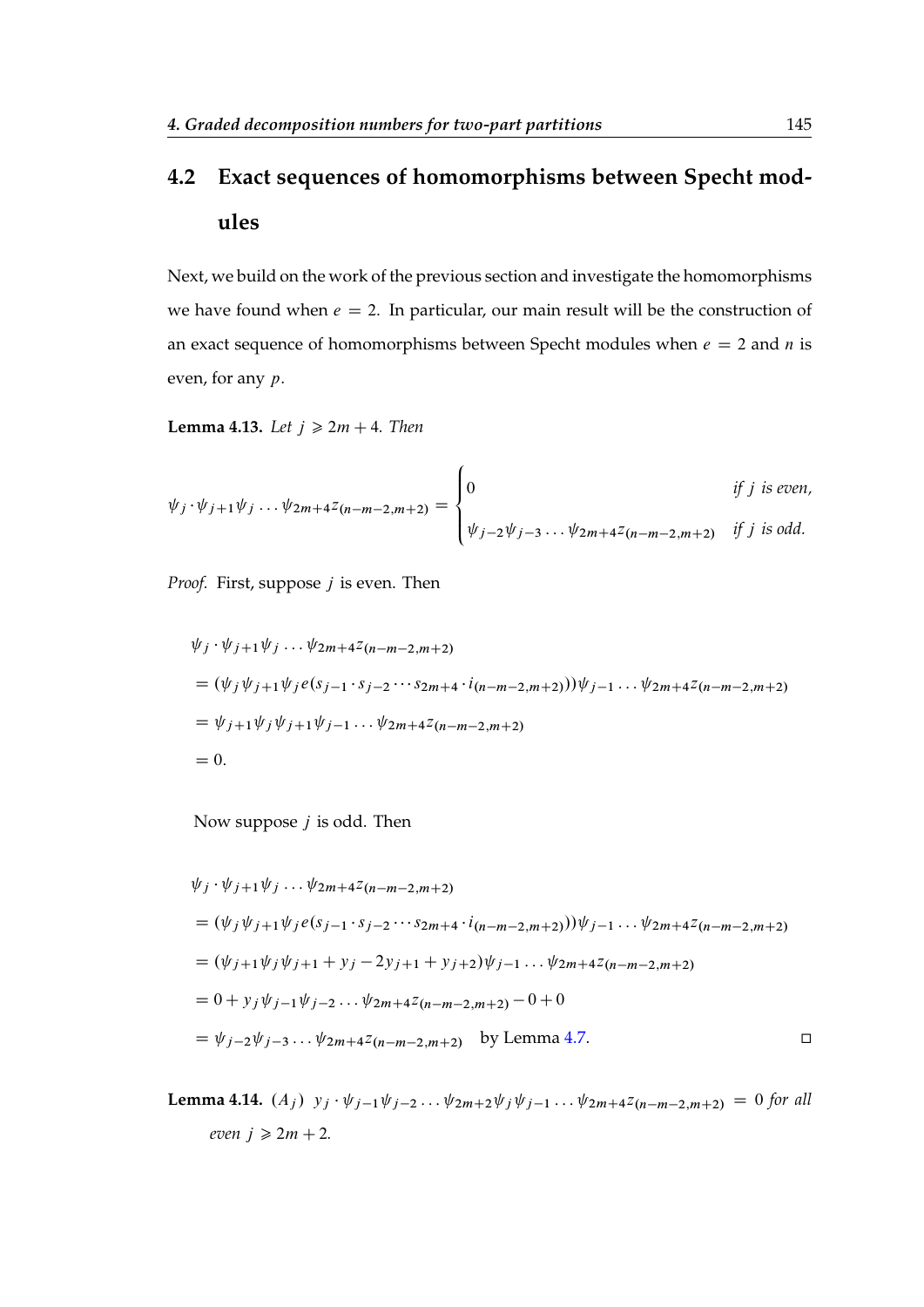$$
(B_j) \psi_j \cdot \psi_{j-1} \psi_{j-2} \dots \psi_{2m+2} \psi_j \psi_{j-1} \dots \psi_{2m+4} z_{(n-m-2,m+2)} = 0 \text{ for all } j \ge 2m+3.
$$

*Proof.* We will prove these by simultaneous induction. First, we prove  $(A_{2m+2})$  and  $(B_{2m+3})$ .  $(A_{2m+2})$  holds trivially, as  $\psi_{2m+3}\psi_{2m+2} = 0$  is a relation in  $S_{(n-m-2,m+2)}$ .  $(B_{2m+3})$  also holds trivially, as the statement becomes  $y_{2m+2}z_{(n-m-2,m+2)}=0$ , which is a relation in  $S_{(n-m-2,m+2)}$ .

Next, we will show that if  $j > 2m + 2$  is even,  $(A_{j-2})\&(B_{j-3}) \Rightarrow (A_j)$ .

$$
y_j \cdot \psi_{j-1} \psi_{j-2} \dots \psi_{2m+2} \psi_j \psi_{j-1} \dots \psi_{2m+4} z_{(n-m-2,m+2)}
$$
  
\n
$$
= (y_j \psi_{j-1}) \psi_{j-2} \dots \psi_{2m+2} \psi_j \psi_{j-1} \dots \psi_{2m+4} z_{(n-m-2,m+2)}
$$
  
\n
$$
= (\psi_{j-1} y_{j-1}) \psi_{j-2} \dots \psi_{2m+2} \psi_j \psi_{j-1} \dots \psi_{2m+4} z_{(n-m-2,m+2)}
$$
  
\n
$$
= \psi_{j-1} (y_{j-1} \psi_{j-2}) \psi_{j-3} \dots \psi_{2m+2} \psi_j \psi_{j-1} \dots \psi_{2m+4} z_{(n-m-2,m+2)}
$$
  
\n
$$
= \psi_{j-1} (\psi_{j-2} y_{j-2} + 1) \psi_{j-3} \dots \psi_{2m+2} \psi_j \psi_{j-1} \dots \psi_{2m+4} z_{(n-m-2,m+2)}
$$
  
\n
$$
= \psi_{j-1} \psi_{j-2} \psi_j \psi_{j-1} (y_{j-2} \psi_{j-3} \dots \psi_{2m+2} \psi_{j-2} \dots \psi_{2m+4} z_{(n-m-2,m+2)})
$$
  
\n
$$
+ \psi_{j-3} \dots \psi_{2m+2} (\psi_{j-1} \psi_j \psi_{j-1} \psi_{j-2} \dots \psi_{2m+4} z_{(n-m-2,m+2)})
$$
  
\n
$$
= 0 + \psi_{j-3} \dots \psi_{2m+2} \psi_{j-3} \psi_{j-4} \dots \psi_{2m+4} z_{(n-m-2,m+2)}
$$
  
\nby  $(A_{j-2})$  and Lemma 4.13, respectively  
\n
$$
= 0
$$
 by  $(B_{j-3})$ .

Next we will show that if  $j > 2m + 3$  is even,  $(B_{j-1}) \Rightarrow (B_j)$ . In this case, we have

$$
\psi_j \cdot \psi_{j-1} \psi_{j-2} \dots \psi_{2m+2} \psi_j \psi_{j-1} \dots \psi_{2m+4} z_{(n-m-2,m+2)}
$$
  
=  $(\psi_j \psi_{j-1} \psi_j) \psi_{j-2} \dots \psi_{2m+2} \psi_{j-1} \dots \psi_{2m+4} z_{(n-m-2,m+2)}$   
=  $(\psi_{j-1} \psi_j \psi_{j-1}) \psi_{j-2} \dots \psi_{2m+2} \psi_{j-1} \dots \psi_{2m+4} z_{(n-m-2,m+2)}$   
= 0 by  $(B_{j-1})$ .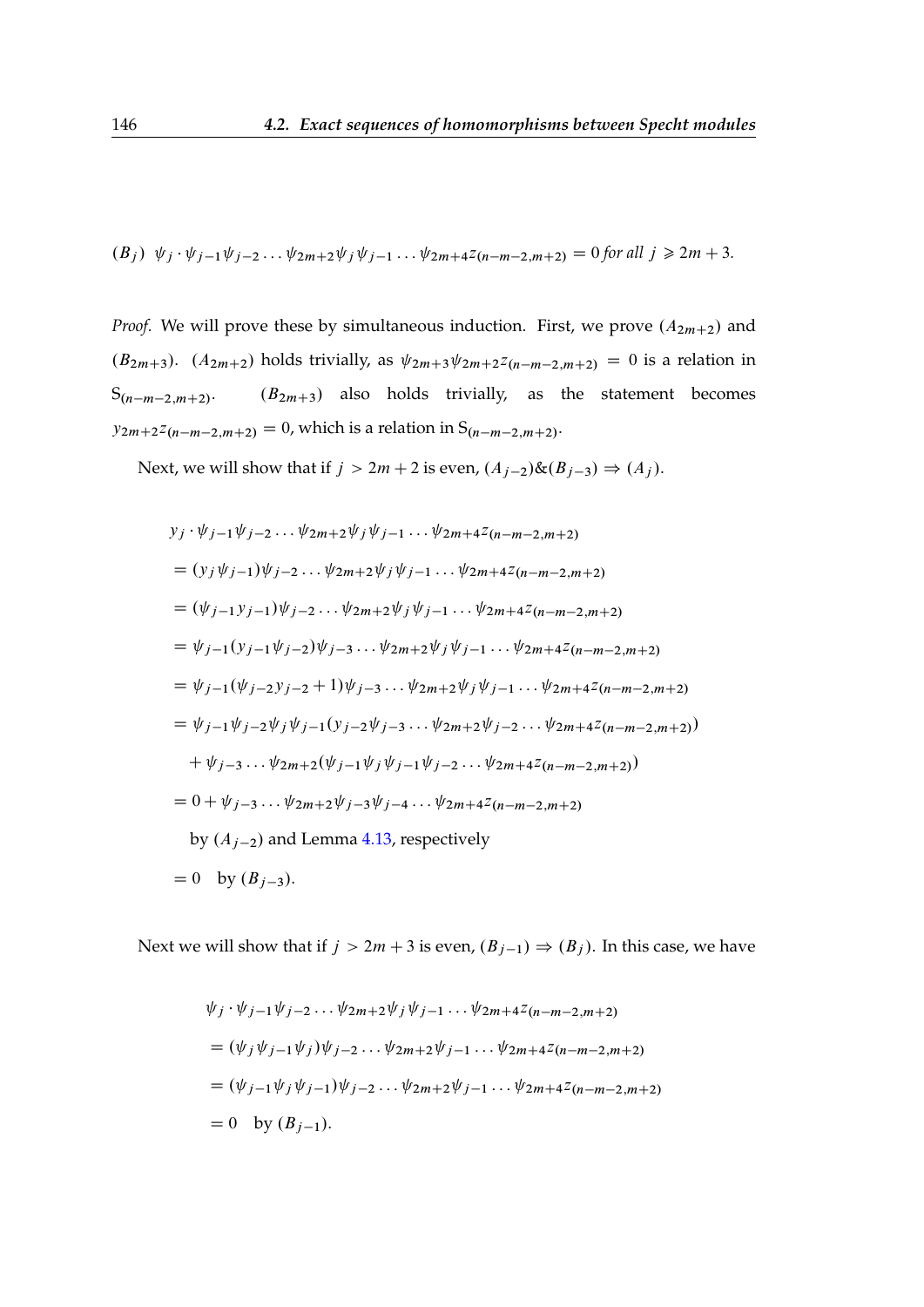Finally, we show that if  $j > 2m + 3$  is odd,  $(A_{j-1})$ ,  $(B_{j-1})\& (B_{j-2}) \Rightarrow (B_j)$ . Then

$$
\psi_j \cdot \psi_{j-1} \psi_{j-2} \dots \psi_{2m+2} \psi_j \psi_{j-1} \dots \psi_{2m+4} z_{(n-m-2,m+2)}
$$
  
=  $(\psi_j \psi_{j-1} \psi_j) \psi_{j-2} \dots \psi_{2m+2} \psi_{j-1} \dots \psi_{2m+4} z_{(n-m-2,m+2)}$   
=  $(\psi_{j-1} \psi_j \psi_{j-1} - y_{j-1} + 2y_j - y_{j+1}) \psi_{j-2} \dots \psi_{2m+2} \psi_{j-1} \dots \psi_{2m+4} z_{(n-m-2,m+2)}$   
=  $2\psi_{j-2} \dots \psi_{2m+2} (y_j \psi_{j-1}) \psi_{j-2} \dots \psi_{2m+4} z_{(n-m-2,m+2)}$  where the first summand is  
0 by  $(B_{j-1})$ , the second by  $(A_{j-1})$ , and the fourth as  $y_{j+1}$  commutes through all  $\psi$ s,  
=  $2\psi_{j-2} \dots \psi_{2m+2} (\psi_{j-1} y_{j-1} + 1) \psi_{j-2} \dots \psi_{2m+4} z_{(n-m-2,m+2)}$   
= 0 by Lemma 4.7 and  $(B_{j-2})$ .

**Theorem 4.15.** *The sequence*

$$
0 \xrightarrow{f_{-1}} S_{(n)} \xrightarrow{f_0} S_{(n-1,1)} \xrightarrow{f_1} \cdots \xrightarrow{f_{n/2-2}} S_{(n/2+1,n/2-1)} \xrightarrow{f_{n/2-1}} S_{(n/2,n/2)} \xrightarrow{f_{n/2}} 0
$$

*is an exact sequence.*

*Proof.* We begin by showing that  $f_{m+1} \circ f_m = 0$  for any  $m \ge -1$ . Exactness at the end of the sequence follows by surjectivity of  $f_{n/2-1}$ , so we can assume that  $m \le n/2 - 2$ . It suffices to show that  $f_{m+1}(f_m(z_{(n-m,m)})) = 0$ . We will show this by induction on m. When  $m = -1$ , the result is obvious. So assume  $0 \le m \le n/2 - 2$ .

$$
f_{m+1}(f_m(z_{(n-m,m)})) = f_{m+1}(\psi_{n-1}\psi_{n-2}\dots\psi_{2m+2}z_{(n-m-1,m+1)})
$$
  
=  $\psi_{n-1}\psi_{n-2}\dots\psi_{2m+2}(f_{m+1}(z_{(n-m-1,m+1)}))$   
=  $\psi_{n-1}\psi_{n-2}\dots\psi_{2m+2}\cdot\psi_{n-1}\psi_{n-2}\dots\psi_{2m+4}z_{(n-m-2,m+2)}$   
= 0 by Lemma 4.14.

Hence we know that  $\text{im}(f_m) \subseteq \text{ker}(f_{m+1})$  for all  $m \ge 0$ . We will use a dimension counting argument to complete the proof. First recall that the hook length formula (see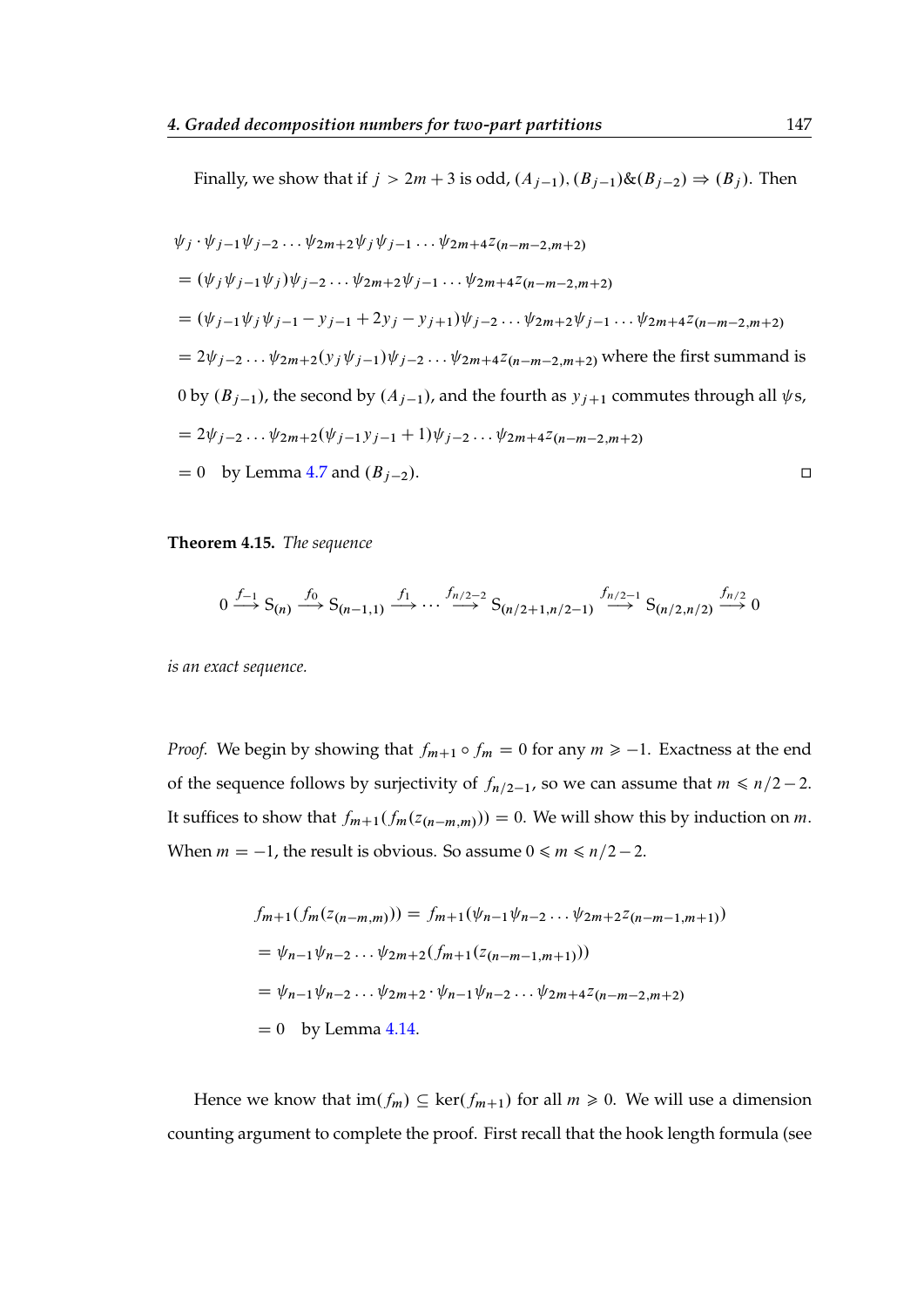[\[24\]](#page-170-0), for example) yields

$$
\dim(\mathsf{S}_{(n-m,m)}) = \binom{n}{m} \frac{n-2m+1}{n-m+1}.
$$

Now, looking at

$$
f_m(z_{(n-m,m)}) = \begin{array}{|c|c|c|c|c|} \hline 1 & 3 & \cdots & 2m-1 & 2m+1 & 2m+2 & \cdots & n-1 \\ \hline 2 & 4 & \cdots & 2m & n & \end{array}
$$

it is clear that

$$
\dim(\text{im}(f_m)) \geq \dim(\text{S}_{(n-m-1,m)}) = {n-1 \choose m} \frac{n-2m}{n-m}.
$$

Similarly,

$$
\dim(S_{(n-m-1,m+1)}) = {n \choose m+1} \frac{n-2m-1}{n-m}
$$

and

$$
\dim(\text{im}(f_{m+1})) \ge \dim(\text{S}_{(n-m-2,m+1)}) = {n-1 \choose m+1} \frac{n-2m-2}{n-m-1}.
$$

So we have

$$
\dim(\ker(f_{m+1})) \le {n \choose m+1} \frac{n-2m-1}{n-m} - {n-1 \choose m+1} \frac{n-2m-2}{n-m-1}
$$
  
=  ${n-1 \choose m+1} \left( \frac{n(n-2m-1)}{(n-m-1)(n-m)} - \frac{(n-2m-2)}{(n-m-1)} \right)$   
=  ${n-1 \choose m+1} \frac{n(n-2m-1) - (n-2m-2)(n-m)}{(n-m-1)(n-m)}$   
=  ${n-1 \choose m+1} \frac{(n-2m)(m+1)}{(n-m-1)(n-m)}$   
=  ${n-1 \choose m} \frac{n-2m}{n-m}$ 

 $\leq$  dim(im( $f_m$ )),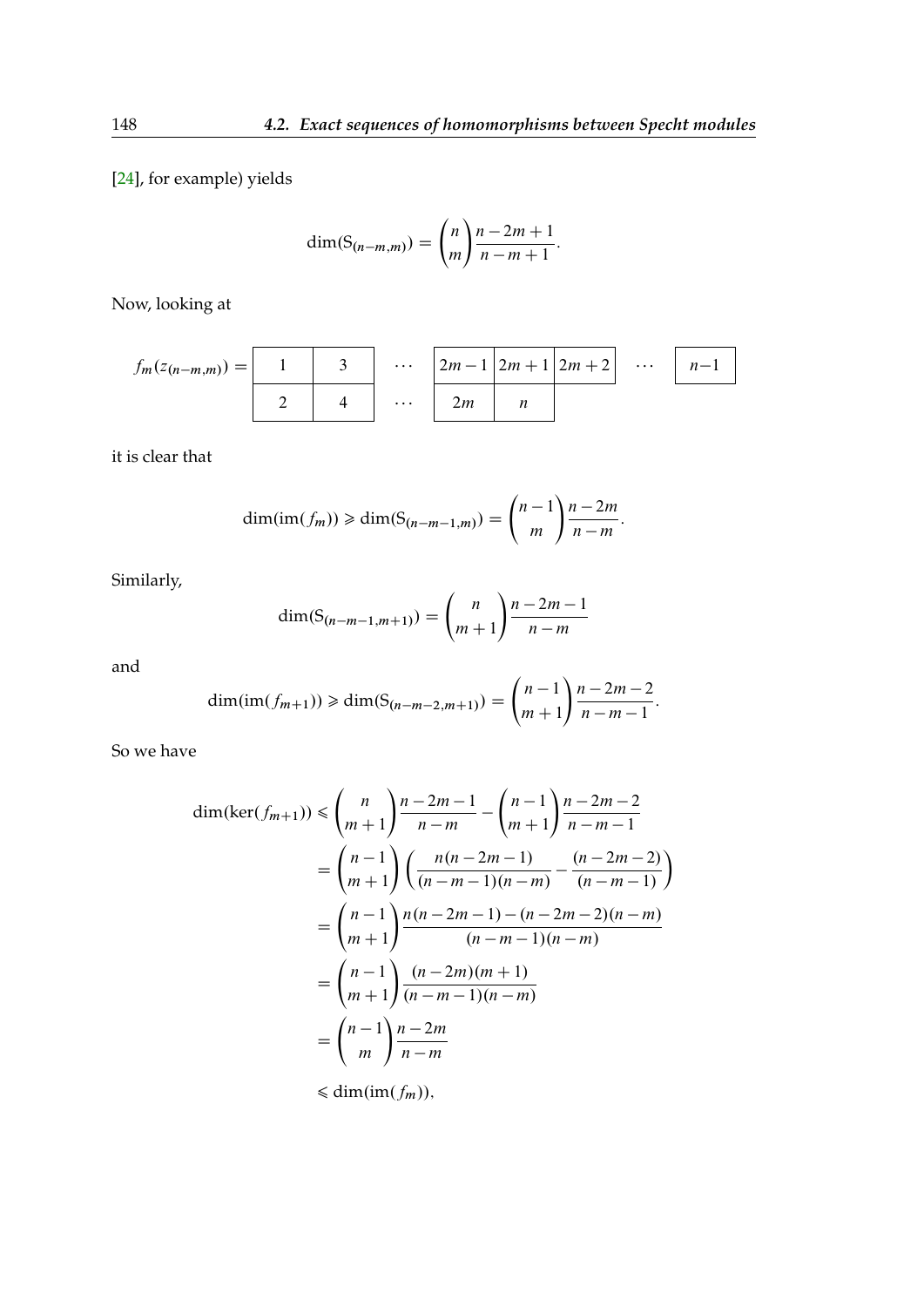which completes the proof.  $\Box$ 

**Corollary 4.16.** *If m is even and*  $S_{(n-m,m)}$  *and*  $S_{(n-m-1,m+1)}$  *both have*  $S_{(n)}$  *(where the underlining represents forgetting all information of the grading, as in [\[29\]](#page-170-1)) as a composition factor, then*

$$
S_{(n)} \subseteq \text{im}(f_m).
$$

*Proof.* We will argue by induction on m. Firstly, note that from the James formula we know that  $S(n)$  is a composition factor of  $S(n-m,m)$  if and only if it is a composition factor of  $S_{(n-m-1,m+1)}$ , when m is even. Now, when  $m = 0$ , the result is clear. So suppose  $m \neq 0$ . If  $S_{(n-m+2,m-2)}$  and  $S_{(n-m+1,m-1)}$  both have  $S_{(n)}$  as a composition factor, then the induction hypothesis, along with exactness, yields our result. If neither  $S_{(n-m+2,m-2)}$ nor  $S_{(n-m+1,m-1)}$  have  $S_{(n)}$  as a composition factor, we know that im $(f_{m-1})$  cannot contain  $S(n)$ , so ker $(f_m)$  can't. The result follows.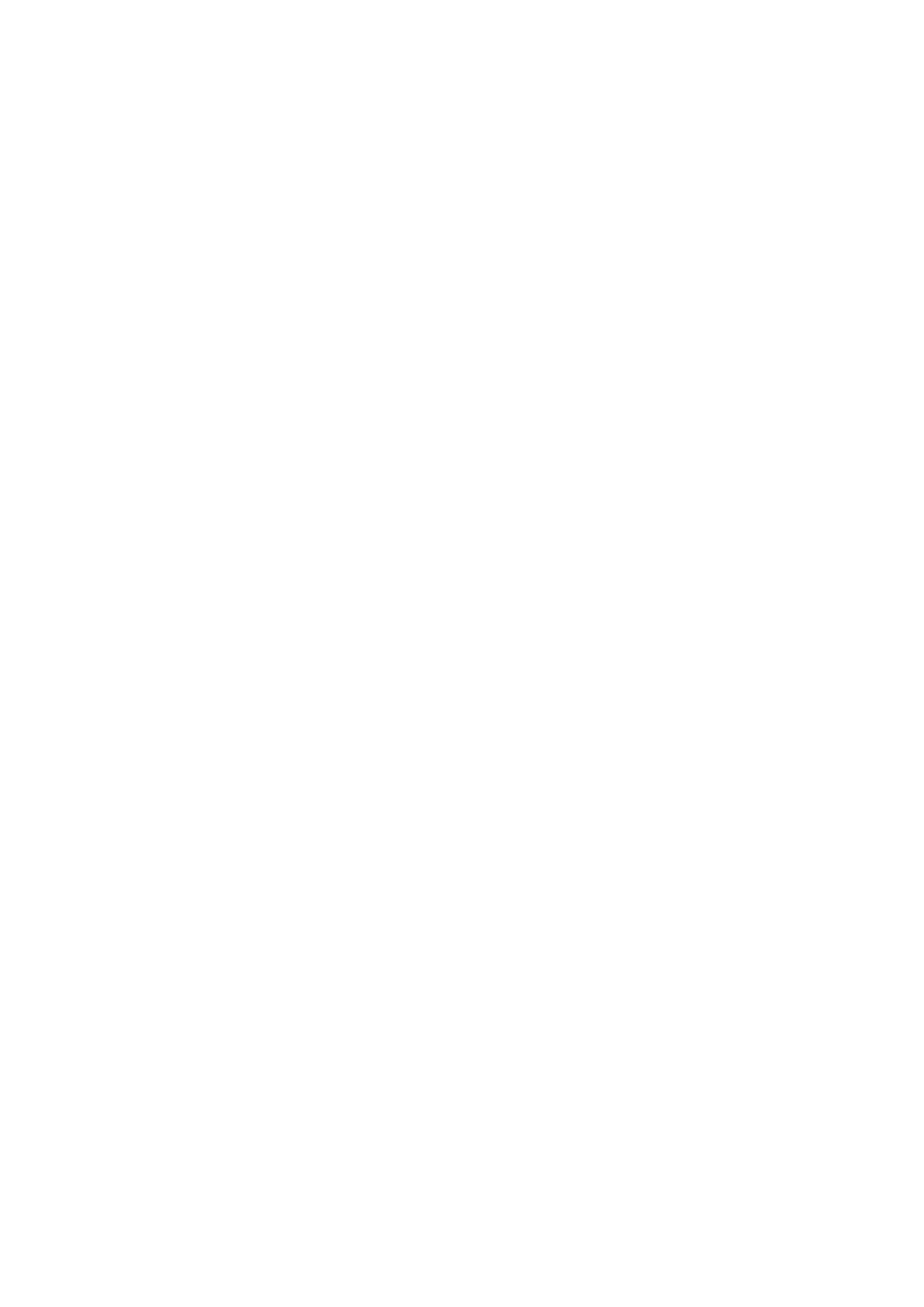### **Chapter 5**

# **The branching rule and dominated homomorphisms for**  $e = 2$

In this chapter, we wish to prove an analogue of Theorem [2.7](#page-49-0) when  $e = 2$ , which in turn would yield a column removal result as in Theorem [2.30](#page-72-0) for the whole of  $\rm{Hom}_{\mathscr{H}_n}(S_\lambda,S_\mu)$ , not just  $\rm{DHom}_{\mathscr{H}_n}(S_\lambda,S_\mu).$  Unfortunately we were unsuccessful in this venture, but made some progress towards it, and include our ideas in this final chapter. We end the chapter with Conjecture [5.15,](#page-163-0) where we boldly hypothesise that in the most general scenario, with  $\lambda, \mu \in \mathcal{P}_n^l$ ,  $\text{Hom}_{\mathscr{H}_n}(S_\lambda, S_\mu) = \text{DHom}_{\mathscr{H}_n}(S_\lambda, S_\mu)$  when  $\lambda$  is *regular*. In practice, however, we attempt to prove a level 1 version of this in Section [5.2.](#page-155-0) *Remark.* In light of the example after Theorem [2.23,](#page-61-0) we clearly need some extra conditions for any analogous result, even in level 1. Indeed, the example showed that we cannot even expect a single column removal result to hold without some extra conditions.

#### <span id="page-150-0"></span>**5.1 The branching rule**

Our approach to proving that all homomorphisms are dominated (under certain combinatorial conditions) will make great use of (a generalisation of) the branching rule given in [\[10,](#page-169-0) Theorem 4.11]. However, there are some problems with the proof presented by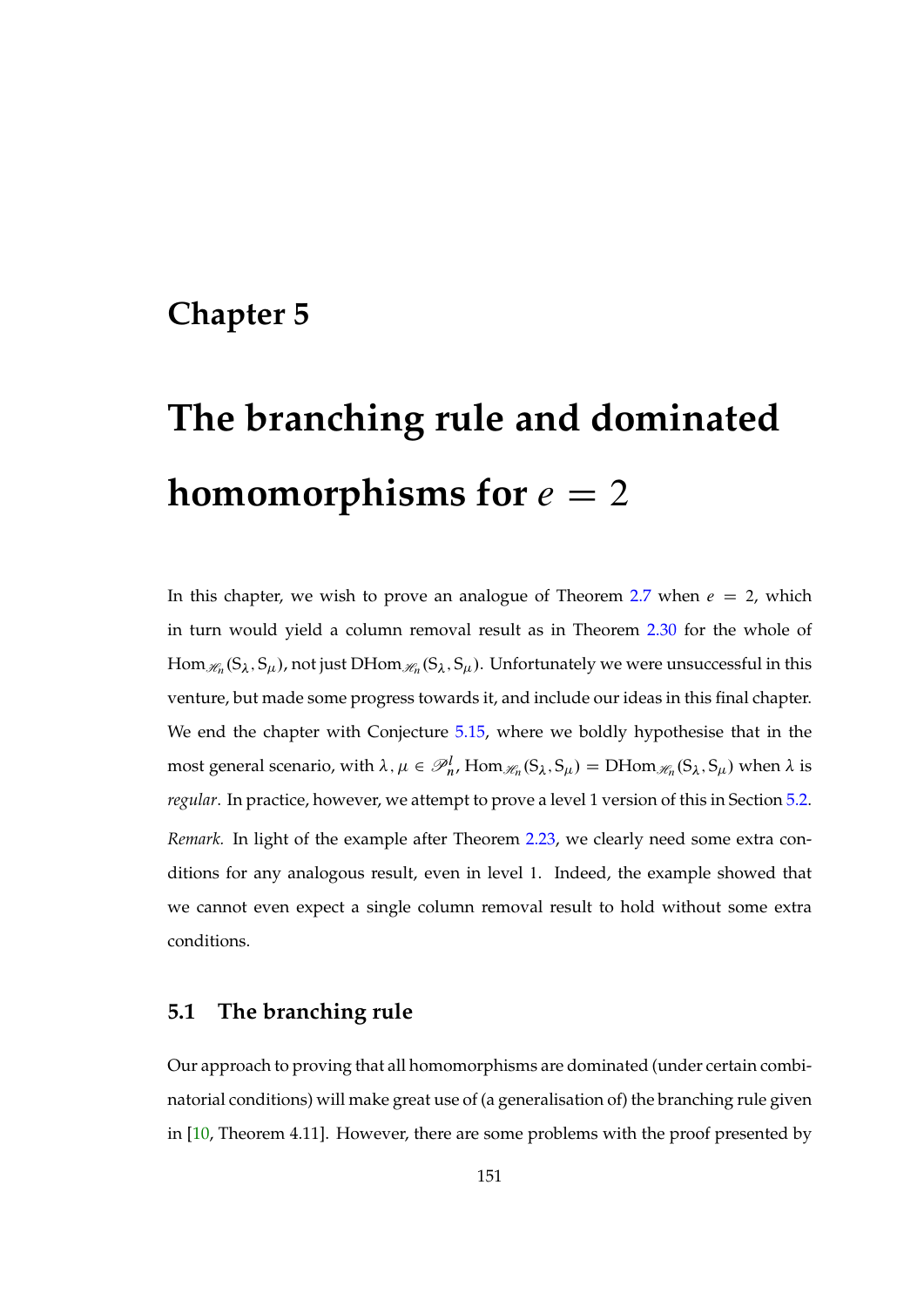the authors – in particular, the main obstacle is a reliance on the proof of the analogous ungraded result in [\[3,](#page-168-0) Proposition 1.9]. The author thanks Professor Andrew Mathas profusely for communicating a problem with the original proof of [\[3,](#page-168-0) Proposition 1.9], the details of a fix in this classical case (which may be found in his "errata" for [\[33,](#page-170-2) Proposition 6.1]), and an explanation of how to put this proof into the graded context using results from [\[22\]](#page-170-3). Mathas's proof (for restriction to  $\mathcal{H}_{n-1}$ ) is due to appear in a short note of his.

In [\[22\]](#page-170-3), the authors are, in part, concerned with the following disparity: the Ariki– Koike algebra, as defined in Definition [1.6,](#page-16-0) the KLR algebra, and its cyclotomic quotient may all be defined as algebras over an integral domain  $O$ , rather than a field. However, Brundan and Kleshchev's isomorphism theorem Theorem [1.25](#page-32-0) only holds over a field.

In [\[22\]](#page-170-3), the authors construct deformations of  $\mathcal{H}_n^{\kappa}$  (viewed as an  $\mathcal{O}$ -algebra, where  $\mathcal O$  must be what they call an *idempotent subring* of some field  $\mathcal K$ ), which we denote by  $\mathcal{H}_n(\mathcal{O})$ . They show ([\[22,](#page-170-3) Theorem A]) that  $\mathcal{H}_n(\mathcal{O}) \cong \mathcal{H}_{\mathcal{O},q,\mathcal{Q}}(\mathbb{Z}/l\mathbb{Z}) \mathfrak{S}_n$ ), and that over a field  $\mathbb{F} = \mathcal{O}/\mathfrak{m}$  for some maximal ideal  $\mathfrak{m}$ , the presentation of  $\mathcal{H}_n(\mathcal{O})$  coincides with that of  $\mathcal{H}_n^{\kappa}$ . Crucially, for  $\mathcal{K} = \text{Frac}(\mathcal{O})$ ,  $\mathcal{H}_{\mathcal{K},q,Q}(\mathbb{Z}/l\mathbb{Z})\in \mathfrak{S}_n$  is semisimple, and hence so is  $\mathcal{H}_n(\mathcal{K}) \cong \mathcal{H}_n(\mathcal{O}) \otimes_{\mathcal{O}} \mathcal{K}$ . Note that  $\mathcal{H}_n(\mathcal{O})$  is *not* in general a graded algebra!

Importantly for us, we see in  $[22,$  Example 4.2b)] that given a field  $\mathbb{F}$ , the ring  $\mathcal{O} = \mathbb{F}[x]_{(x)}$  satisfies the desired properties, where m is the ideal generated by the indeterminate x and  $\mathcal{K} = \text{Frac}(\mathcal{O})$ .

The authors define Specht modules  $S_{\lambda}(\mathcal{O})$  over  $\mathcal{H}_n(\mathcal{O})$  and show that  $S_{\lambda}(\mathbb{F}) \cong$  $S_\lambda(\mathcal{O})\otimes_{\mathcal{O}} F$  and likewise  $S_\lambda(\mathcal{K})\cong S_\lambda(\mathcal{O})\otimes_{\mathcal{O}} \mathcal{K}$ . The Specht module  $S_\lambda(\mathcal{O})$  has a basis  $\{\psi^{\mathcal{O}}_T \mid T \in \text{Std}(\lambda)\}\$ , arising from a cellular basis of  $\mathcal{H}_n(\mathcal{O})$  and  $\psi^{\mathcal{O}}_T \otimes_{\mathcal{O}} 1_F = v_T$ .

Finally, in [\[22,](#page-170-3) Lemma 5.12], the authors show that  $S_\lambda(\mathcal{K})$  has a *seminormal basis*  ${f_T \mid T \in Std(\lambda)}$ . This completes the background we require to prove our branching rule; the proof will follow Mathas's proof (in his "errata") of [\[33,](#page-170-2) Proposition 6.1] very closely.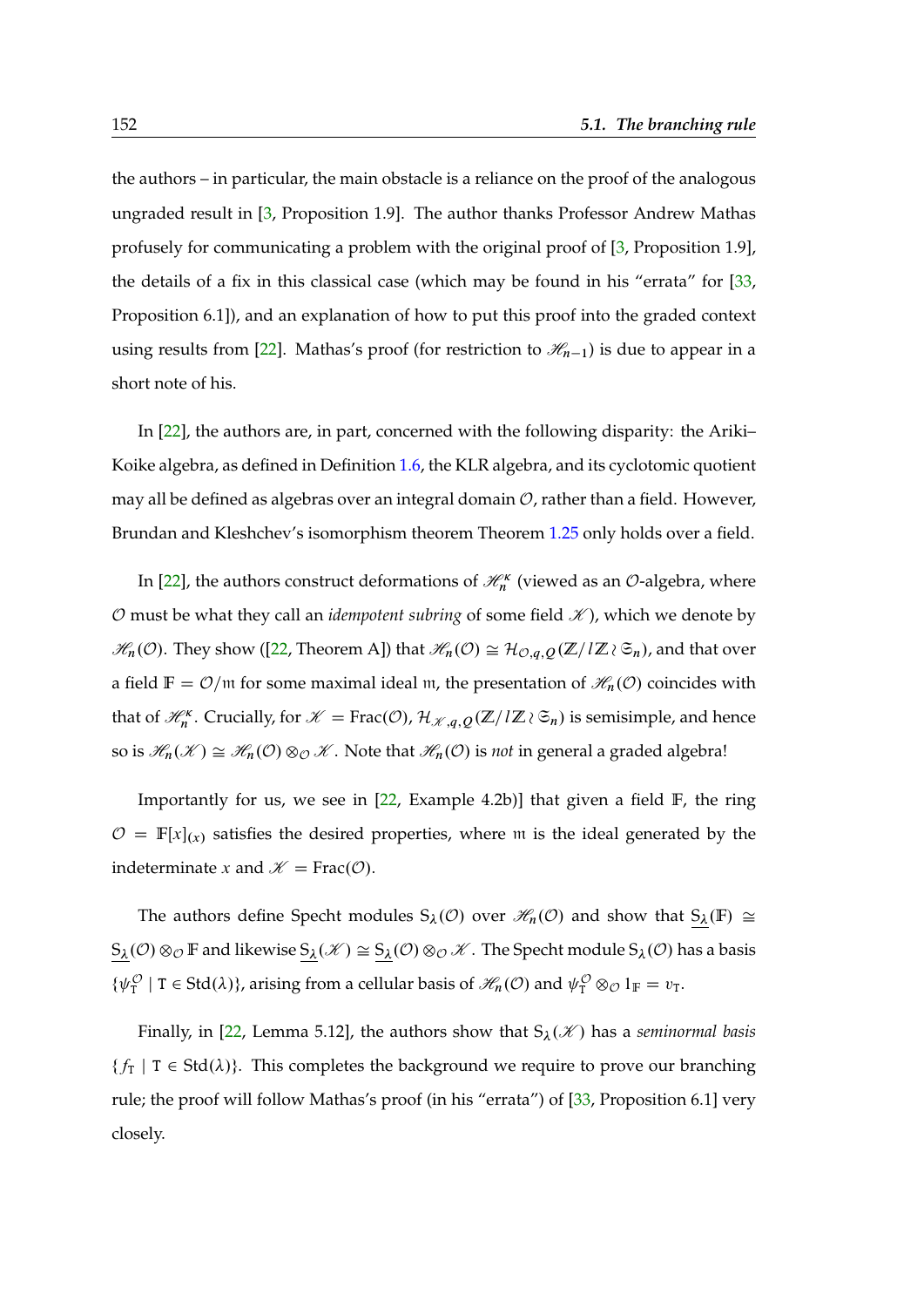**Definition 5.1.** Let  $\lambda \in \mathcal{P}_n^l$  and define

$$
e_i^k \text{Std}(\lambda) := \left\{ T \in \text{Std}(\lambda) \mid i_T = (\dots \underbrace{ii \dots i}_{k \text{ times}}) \right\}
$$

and  $E = E(i, k, \lambda) := e_i^k \text{Std}(\lambda) / \sim$ , where  $\sim$  denotes the equivalence relation defined by  $T \sim S$  if  $T^{-1}(j) = S^{-1}(j)$  for all  $j > n - k$ .

Note that  $|E| = \binom{m}{k} k!$ , where *m* is the number of removable *i*-nodes in  $\lambda$ .

**Example.** Let  $e = 2$ ,  $\kappa = (0, 1)$  and  $\lambda = ((4, 3, 1^2), (3, 1)) \in \mathcal{P}_{13}^2$ . The residue diagram for  $\lambda$  is



 $\overline{0}$ 

and thus we see that  $e_1^k$  Std $(\lambda)$  is the set of standard  $\lambda$ -tableaux which contain the entries 13, 12, ...,  $13 - k + 1$  in removable 1-nodes, and  $e_1^k$  Std( $\lambda$ ) =  $\emptyset$  if  $k > 4$ . For  $k = 1$ , the four elements of  $E$  are given by the following four equivalence classes of tableaux:  $\{T \in \text{Std}(\lambda) \mid T^{-1}(n) = (1, 4, 1)\}, \{T \in \text{Std}(\lambda) \mid T^{-1}(n) = (2, 3, 1)\}, \{T \in \text{Std}(\lambda) \mid T^{-1}(n) = (1, 4, 1)\}$  $(4, 1, 1)$ } and  $\{T \in \text{Std}(\lambda) \mid T^{-1}(n) = (1, 3, 2)\}.$ 

Recall Robinson's *i*-restriction functor; in  $[9, §4.4]$  $[9, §4.4]$ , the authors define a graded analogue of this functor, which we here write as

$$
e_{i,\alpha} := \sum_{\substack{j \in I \\ j_n = i}} e(j) \mathcal{H}_{\alpha + \alpha_i} \otimes_{\mathcal{H}_{\alpha + \alpha_i}} - : \mathcal{H}_{\alpha + \alpha_i} \text{-mod} \longrightarrow \mathcal{H}_{\alpha} \text{-mod}.
$$

<span id="page-152-0"></span>The functor  $e_{i,\alpha}$  is simply left multiplication by the idempotent  $\sum_{j\in I}$  $j_n=i$  $e(j)$  followed by restriction to  $\mathscr{H}_\alpha$  via the map shift $_0:\mathscr{H}_\alpha\to\mathscr{H}_{\alpha+\alpha_i}$ . Define  $e_i:=\bigoplus_{\alpha}e_{i,\alpha}$  where the sum is over all  $\alpha \in Q^+$  of height  $n-1$ . Note that  $e_i$  is an exact functor. Composing such functors  $k$  times, we obtain the functor  $e_i^k : \mathcal{H}_n\text{-mod} \to \mathcal{H}_{n-k}\text{-mod}$ .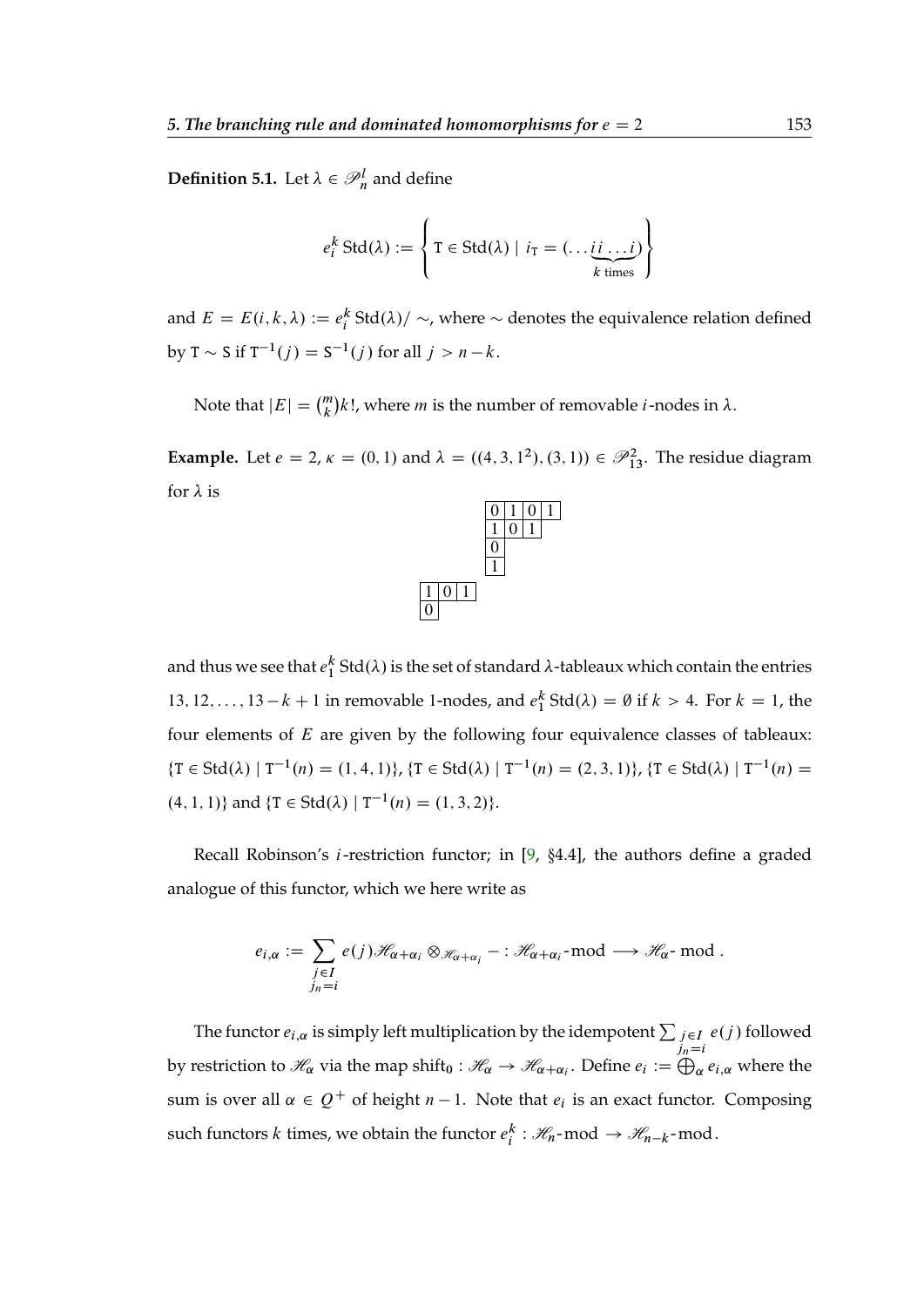**Theorem 5.2** (The graded branching rule). Let  $\lambda \in \mathcal{P}_n^l$  and suppose  $\lambda$  has m removable  $i$ *-nodes. For any*  $k \leq m$ , there is a filtration

$$
\{0\} = V_0 \subset V_1 \subset \cdots \subset V_{\binom{m}{k}k!} = e_i^k S_\lambda
$$

 $\text{such that for each } 1 \leqslant j \leqslant \binom{m}{k} k!$ ,  $V_j/V_{j-1} \cong \text{S}_{\nu_j}\langle c \rangle$  for some  $\nu_j$  obtained from  $\lambda$  by removing  $k$  *removable i*-nodes, and some  $c \in \mathbb{Z}$  *determined by j*.

*Remark.* Note that when  $k = 1$ , this is just the branching rule in [\[10,](#page-169-0) Theorem 4.11], projected onto a block according to the residue i.

*Proof.* We define a total order  $\geq$  on E as follows: for [T], [S]  $\in$  E, [T]  $\geq$  [S] if and only if for some  $j > n - k$  we have that  $T^{-1}(j)$  is lower than  $S^{-1}(j)$  but  $T^{-1}(d) = S^{-1}(d)$  for all  $d > j$ . We label the elements of E by  $E_1, \ldots, E_{\binom{m}{k}k!}$  so that  $E_1 \prec E_2 \prec \cdots \prec E_{\binom{m}{k}k!}$ .

Next, we construct the desired filtration as an O-filtration of  $e_i^k S_\lambda(\mathcal{O})$ , where as explained at the start of Section [5.1](#page-150-0) we may take  $\mathcal{O} = \mathbb{F}[x]_{(x)}$ . Note that over  $\mathcal O$  this will not be a graded filtration, but when we tensor with  $\mathbb F$  (to yield a filtration of  $e_i^k$   $\mathsf{S}_\lambda$  over F) we will see that we do have a graded filtration.

Now, we define  $V_j^{\mathcal{O}} := \{ \psi_{\tau}^{\mathcal{O}} \mid \tau \in E_l \text{ for some } l \leq j \}_{\mathcal{O}}$ . To see that  $V_j^{\mathcal{O}}$  is in general an  $\mathcal{H}_{n-k}(\mathcal{O})$ -module, it suffices to note that for any generator  $h \in \mathcal{H}_{n-k}(\mathcal{O})$  and any  $T \in E_l$ ,  $h\psi^{\mathcal{O}}_T = \sum a_S \psi^{\mathcal{O}}_S$  and for each S with  $a_S \neq 0$  either S  $\sim$  T or S  $\lhd$  T. This is a consequence of the set-up of seminormal forms in [\[22\]](#page-170-3).

If  $S \sim T$ ,  $S \in E_l$  so  $\psi_S^{\mathcal{O}} \in V_j^{\mathcal{O}}$ . If  $S \lhd T$ , we have Shape $(S_{\downarrow n-t}) \lhd Shape(T_{\downarrow n-t})$  for all  $0 \le t \le k$ , with equality when  $t = k$ . If there is equality for each  $0 \le t \le k$ , then T = S, which is not possible. So let *t* be minimal such that  $Shape(S_{\downarrow n-t}) \triangleleft Shape(T_{\downarrow n-t})$ . So  $T^{-1}(n-t+1) \neq S^{-1}(n-t+1)$  but  $T^{-1}(n-t') = S^{-1}(n-t')$  for all  $t' < t-1$ . Since Shape $(S_{\downarrow n-t}) \triangleleft$  Shape $(T_{\downarrow n-t})$ , S<sup>-1</sup> $(n-t+1)$  must be in a higher row than T<sup>-1</sup> $(n-t+1)$ . So S  $\in E_{l'}$  for some  $l' < l$ , and in particular  $\psi_{\mathsf{S}}^{\mathcal{O}} \in V_{j}^{\mathcal{O}}$ .

For each j, suppose the equivalence class  $E_j$  consists of tableaux with  $n, n$  –  $1, \ldots, n-k+1$  in nodes  $A_1, A_2, \ldots, A_k$  respectively. Define  $v_j := \lambda \setminus \{A_1, \ldots, A_k\}.$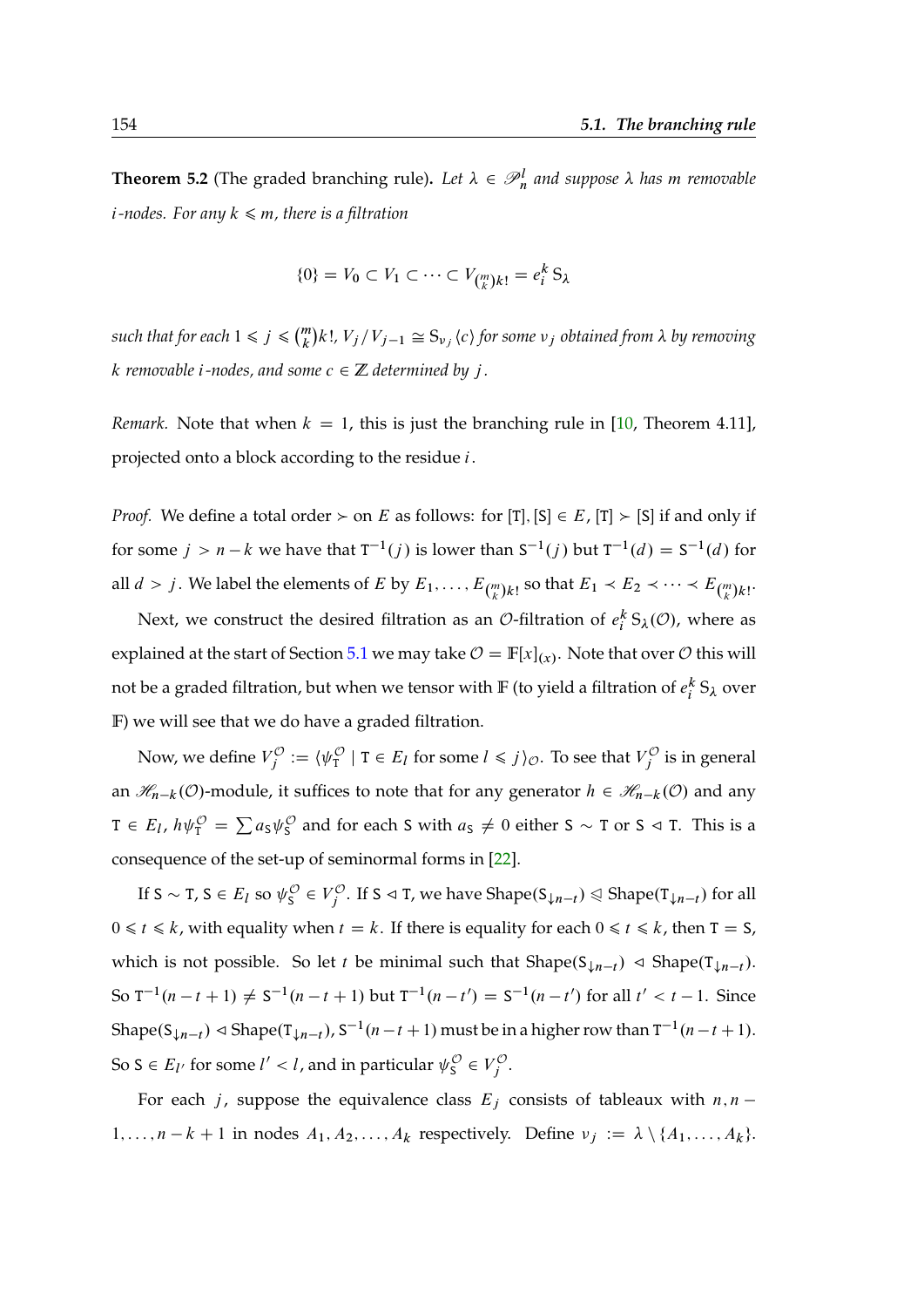We will show that  $V_j^{\mathcal{O}}/V_{j-1}^{\mathcal{O}} \cong S_{\nu_j}(\mathcal{O})$ , and subsequently  $V_j/V_{j-1} \cong S_{\nu_j}\langle c \rangle$ , where  $V_j := V_j^{\mathcal{O}} \otimes_{\mathcal{O}} \mathbb{F}$  and  $\mathbb{F} = \mathcal{O}/\mathfrak{m}$  for some maximal ideal  $\mathfrak{m}$ . In particular, we show that the map  $\Theta_j^{\mathcal{O}}: V_j^{\mathcal{O}}/V_{j-1}^{\mathcal{O}} \to S_{\nu_j}(\mathcal{O})$  defined by  $\psi_{\tau}^{\mathcal{O}} + V_{j-1} \mapsto \psi_{\tau \downarrow_{n-k}}^{\mathcal{O}}$  for each  $T \in E_j$ is an isomorphism. It is clear that  $\dim V_j^{\mathcal{O}}/V_{j-1}^{\mathcal{O}} = \dim S_{\nu_j}(\mathcal{O})$  and thus that  $\Theta_j^{\mathcal{O}}$  is an isomorphism of vector spaces. It remains to show that  $\Theta_j^\mathcal{O}$  is an  $\mathscr{H}_n(\mathcal{O})$ -homomorphism.

Recalling that  $S_\lambda(\mathcal{K}) \cong S_\lambda(\mathcal{O}) \otimes_{\mathcal{O}} \mathcal{K}$ , and considering  $S_\lambda(\mathcal{O})$  as an  $\mathcal{O}$ -submodule of  $S_\lambda(\mathcal{K})$ , we see that  $\Theta_j^{\mathcal{O}}$  is an  $\mathcal{H}_n(\mathcal{O})$ -homomorphism if and only if  $\Theta_j^{\mathcal{O}} \otimes 1_{\mathcal{K}}$  is an  $\mathcal{H}_n(\mathcal{K})$ -homomorphism, so we may work over  $\mathcal{K}$ , where  $\mathcal{H}_n(\mathcal{K})$  is semisimple and  $S_\lambda(\mathscr{K})$  has a seminormal basis  $\{f_T \mid T \in Std(\lambda)\}; S_{\nu_j}(\mathscr{K})$  has an analogous seminormal basis.

We define a new homomorphism

$$
\Theta^{\mathcal{K}}: e_i^k S_\lambda(\mathcal{K}) \longrightarrow \bigoplus_{j=1}^{m \choose k} S_{\nu_j}(\mathcal{K})
$$

by  $f_{\text{T}} \mapsto f_{\text{T}} \downarrow_{n-k}$ . It is clear that  $\Theta^{\mathscr{K}}$  is a vector space isomorphism. From the proof of [\[22,](#page-170-3) Theorem 5.7], it can be seen that there is a unitriangular transition matrix between the bases  $\{f_T \mid T \in \text{Std}(\lambda)\}$  and  $\{\psi^{\mathcal{O}}_T \mid T \in \text{Std}(\lambda)\}$  and thus  $V^{\mathscr{K}}_j := V^{\mathcal{O}}_j \otimes_{\mathcal{O}} \mathscr{K}$  has a basis  $\{f_T \mid T \in E_l \text{ for some } l \leq j\}$ . We see that  $\Theta^{\mathscr{K}}(V_j^{\mathscr{K}}) = \bigoplus_{i=1}^j S_{\nu_i}(\mathscr{K})$ , so  $\Theta^{\mathscr{K}}$  induces a map  $V_j^{\mathscr{K}}/V_{j-1}^{\mathscr{K}} \to S_{\nu_j}(\mathscr{K})$  for each  $1 \leq j \leq {m \choose k}k!$ . Furthermore, analogously to Mathas's (revised) proof of [\[33,](#page-170-2) Proposition 6.1],  $\Theta^{\mathcal{K}}$  is an  $\mathcal{H}_{n-k}(\mathcal{K})$ -homomorphism, and it follows similarly that  $\Theta_j^{\mathscr{K}}(m+V_{j-1}^{\mathscr{K}})=\Theta^{\mathscr{K}}(m)$  for all  $m\in V_j^{\mathscr{K}}$  and  $1\leqslant j\leqslant \binom{m}{k}k!$ . This suffices to prove that each  $\Theta_j^{\mathscr{K}}$  is an  $\mathscr{H}_{n-k}(\mathscr{K})$ -homomorphism; it follows that we have an O-filtration, and tensoring with  $\mathbb{F} = \mathcal{O}/\mathfrak{m}$  yields the desired filtration, as ungraded modules.

That  $\Theta_j^{\mathbb{F}}: V_j/V_{j-1} \to S_{\nu_j}(c)$  is an isomorphism of *graded* modules follows from the combinatorics; the fact that grdim  $V_j/V_{j-1} = \text{grdim } S_v\langle c \rangle$  is clear, as is the degree shift by  $c = d^{A_1}(\lambda) + d^{A_2}(\lambda \setminus \{A_1\}) + \cdots + d^{A_k}(\lambda \setminus \{A_1, A_2, \ldots, A_{k-1}\}).$ 

*Remark.* We have been slightly sloppy in the statement of Theorem [5.2](#page-152-0) and not explicitly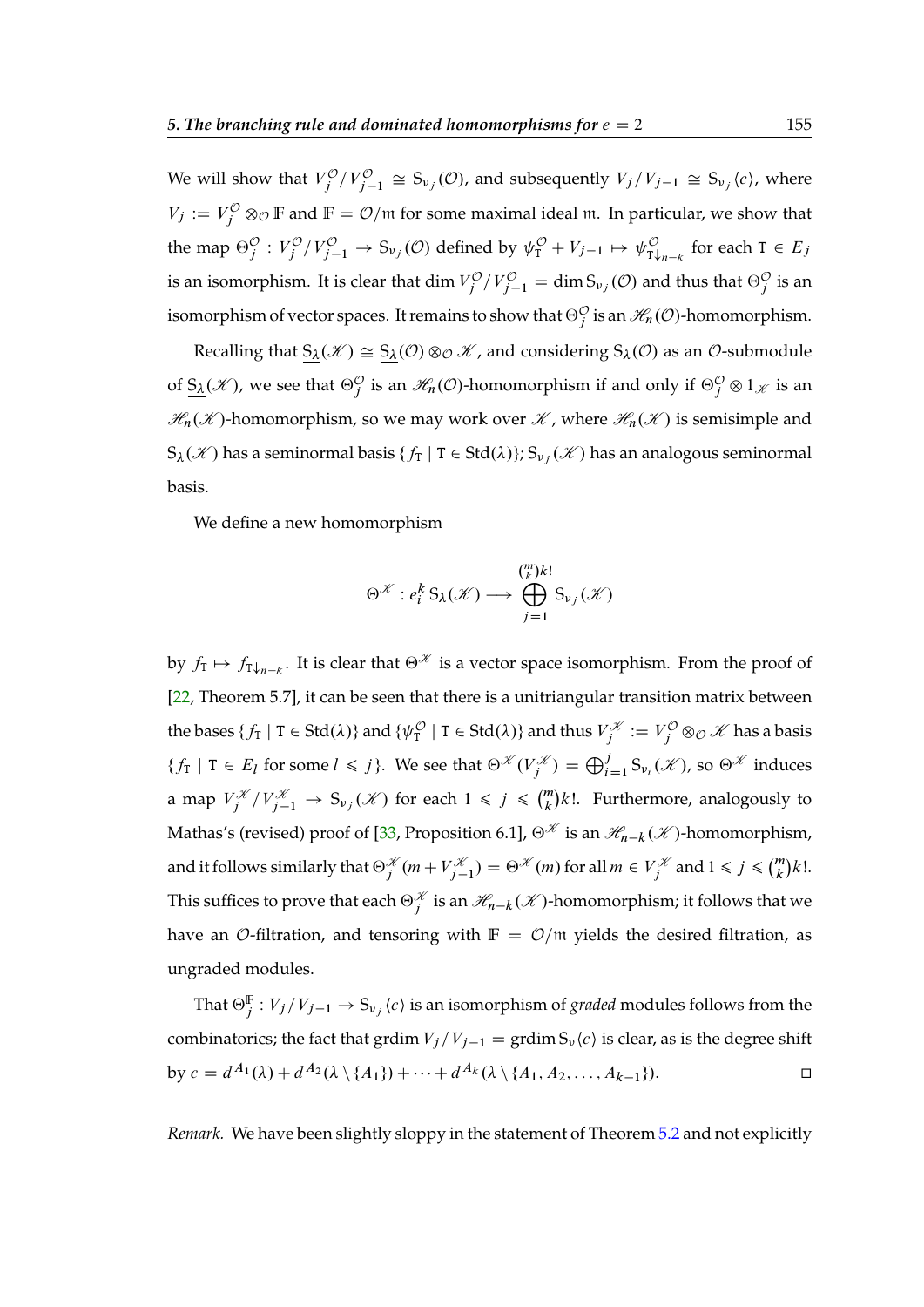stated over which algebra we are considering the Specht module  $S_\lambda$ . In fact, the proof works entirely over  $\mathcal{H}_n^{\kappa}$ , but  $S_{\lambda|\kappa}$  is a module over both  $\mathcal{H}_n^{\kappa}$  and  $\mathcal{H}_n$ . So in fact we have filtrations for both!

**Example.** Let  $e = 2$ ,  $l = 1$ ,  $\kappa = (0)$  and  $\lambda = ((3, 2, 1))$ . Then we have the filtration

$$
\{0\} = V_0 \subset V_1 \subset V_2 \subset V_3 \subset V_4 \subset V_5 \subset V_6 = e_0^2 S_\lambda
$$

where for each *j*,  $V_j := \langle v_\text{T} | \text{T} \in E_l \text{ for some } l \le j \rangle_{\mathbb{F}}$  and

$$
E_1 = \{ \mathbf{T} \in \text{Std}(\lambda) \mid \mathbf{T}^{-1}(n) = (1, 3) \text{ and } \mathbf{T}^{-1}(n-1) = (2, 2) \},
$$
  
\n
$$
E_2 = \{ \mathbf{T} \in \text{Std}(\lambda) \mid \mathbf{T}^{-1}(n) = (1, 3) \text{ and } \mathbf{T}^{-1}(n-1) = (3, 1) \},
$$
  
\n
$$
E_3 = \{ \mathbf{T} \in \text{Std}(\lambda) \mid \mathbf{T}^{-1}(n) = (2, 2) \text{ and } \mathbf{T}^{-1}(n-1) = (1, 3) \},
$$
  
\n
$$
E_4 = \{ \mathbf{T} \in \text{Std}(\lambda) \mid \mathbf{T}^{-1}(n) = (2, 2) \text{ and } \mathbf{T}^{-1}(n-1) = (3, 1) \},
$$
  
\n
$$
E_5 = \{ \mathbf{T} \in \text{Std}(\lambda) \mid \mathbf{T}^{-1}(n) = (3, 1) \text{ and } \mathbf{T}^{-1}(n-1) = (1, 3) \},
$$
  
\n
$$
E_6 = \{ \mathbf{T} \in \text{Std}(\lambda) \mid \mathbf{T}^{-1}(n) = (3, 1) \text{ and } \mathbf{T}^{-1}(n-1) = (2, 2) \}.
$$

Then we have the following isomorphisms:

$$
V_1 \cong S_{((2,1^2))}\langle 1 \rangle, \qquad V_2/V_1 \cong S_{((2^2))}\langle 0 \rangle,
$$
  
\n
$$
V_3/V_2 \cong S_{((2,1^2))}\langle -1 \rangle, \qquad V_4/V_3 \cong S_{((3,1))}\langle -1 \rangle,
$$
  
\n
$$
V_5/V_4 \cong S_{((2^2))}\langle -2 \rangle, \qquad V_6/V_5 \cong S_{((3,1))}\langle -3 \rangle.
$$

It can be checked that the graded dimensions of these six (shifted) Specht modules sum to  $v^4 + 4v^2 + 6 + 4v^{-2} + v^{-4} = (v + v^{-1})^4 = \text{grdim } S_{((3,2,1))}$ .

#### <span id="page-155-0"></span>**5.2 Dominated homomorphisms for**  $e = 2$

In this section, we will mostly be concerned with the case  $l = 1$  (cf. Section [3.1\)](#page-79-0) though we end it with a conjecture for arbitrary l. Until further notice, fix  $l = 1$ .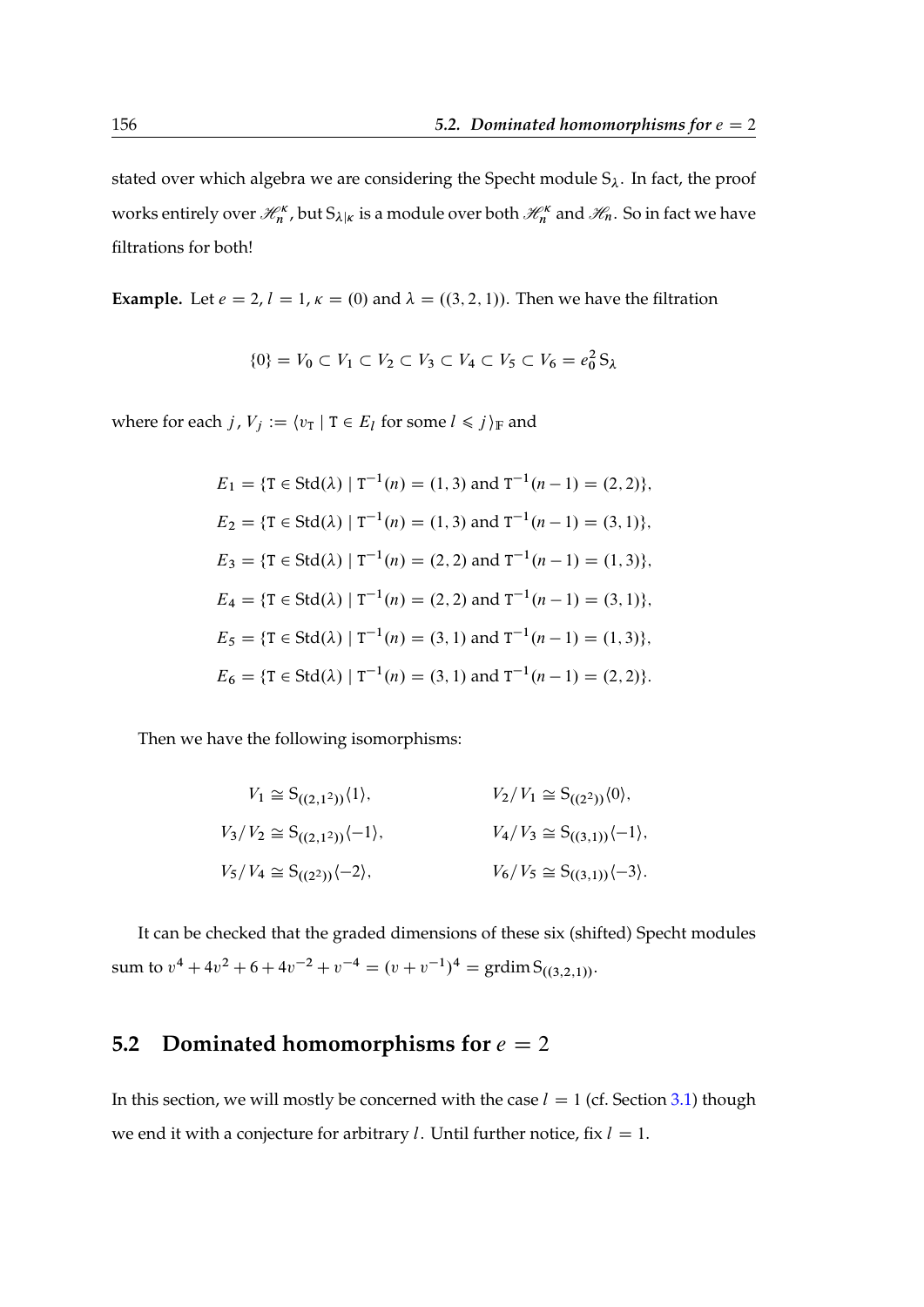For the most part, we will make steps towards proving that if  $l = 1, e = 2, \lambda \vdash_2 n$ and  $\mu \vdash n$  then  $\text{Hom}_{\mathcal{H}_n}(S_\lambda, S_\mu) = \text{DHom}_{\mathcal{H}_n}(S_\lambda, S_\mu)$ . Sadly, this work is currently incomplete, but we have several conjectures we are confident in.

**Definition 5.3.** If  $\lambda \vdash n$  and  $r \in \mathbb{N}$ , we define the *rth ladder* of  $[\lambda]$  to be

$$
\mathbb{L}_r = \{(i, j) \in [\lambda] \mid i + (e - 1)(j - 1) = r\}.
$$

If r is maximal such that  $\mathbb{L}_r \neq \emptyset$ , then we call  $\mathbb{L}_r$  the *outer ladder* of [ $\lambda$ ].

*Remark.* Note that all nodes in a given ladder  $L_r$  have the same residues, so we may talk of the residue of a ladder.

For the remainder of the section, we fix  $e = 2$ . Thus the ladder  $\mathbb{L}_r = \{(i, j) \in [\lambda] |$  $i + j - 1 = r$ . Furthermore, we will assume throughout that  $\lambda$  is 2-regular.

**Definition 5.4.** If  $\lambda \vdash_2 n$  with an outer ladder of size k, and  $\bar{\lambda}$  is the partition of  $n - k$ obtained by removing the outer ladder of  $\lambda$ , then we define Std $(\bar{\lambda})^+$  to be the set of all standard  $\lambda$ -tableaux with entries  $n - k + 1$ ,  $n - k + 2$ , ..., n in order going up the outer ladder of  $\lambda$ .

Henceforth we will assume that  $\lambda \vdash_2 n$  such that  $[\lambda]$  has an outer ladder of size k, residue *i*. By Theorem [5.2,](#page-152-0) we see that  $e_i^k S_\lambda$  has a bottom Specht factor (and therefore submodule) isomorphic to a shift of  $\mathsf{S}_{\bar{\lambda}'}$  given by  $\langle v_{\mathtt{T}}\,|\, \mathtt{T}\in \mathsf{Std}(\bar{\lambda})^+\rangle_{\mathbb{F}}.$  To emphasise that this is the degree shifted copy of  $\mathsf{S}_{\bar{\lambda}}$  in  $\mathsf{S}_{\lambda}$ , we denote it by  $\mathsf{S}_{\bar{\lambda}^+}.$ 

**Definition 5.5.** Define  $T_{\frac{1}{2}}^{+}$  $\frac{1}{\lambda}$  to be the  $\leq$ -minimal tableau in Std $(\bar{\lambda})^+$ . That is, the tableau  $T_{\bar{\lambda}}$  with an outer ladder of size k adjoined to it, with entries  $n - k + 1, \ldots, n$  up the outer ladder.

<span id="page-156-0"></span>**Proposition 5.6.**  $S_{\bar{\lambda}^+}$  is generated by  $z_{\bar{\lambda}^-}^+$  $\frac{1}{\lambda} := v_{\mathrm{T}^\pm_\lambda}$  as an  $\mathscr{H}_{n-k}$ -module. Furthermore,

$$
\psi_{T_{\lambda}^{+}} = \psi_{n-k} \psi_{n-k-1} \dots \psi_{n-t_{k-1}} \psi_{n-k+1} \dots \psi_{n-t_{k-2}} \dots \psi_{n-t_2}
$$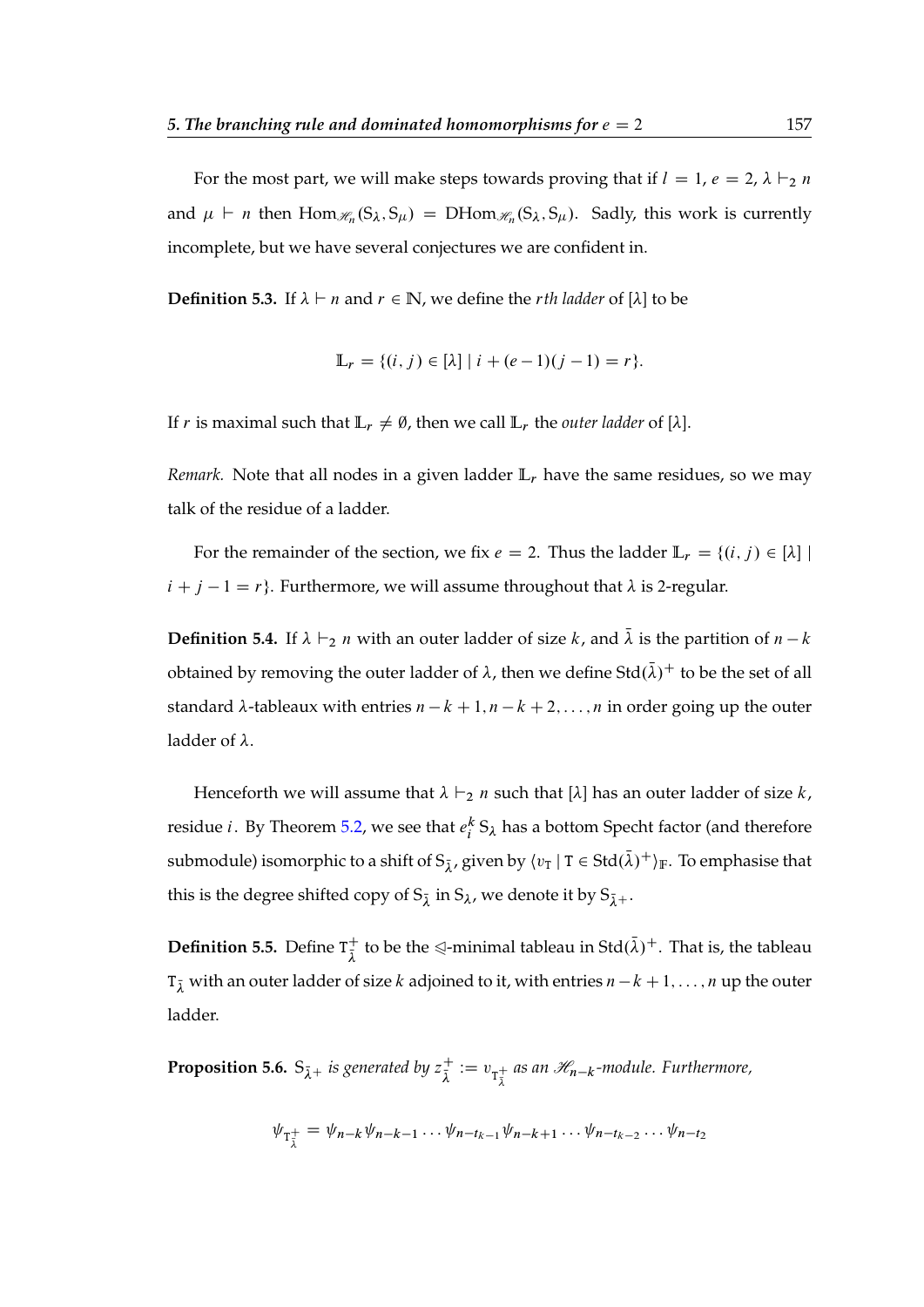where  $t_i$  is the i th triangle number.  $w_{\texttt{t}^+_{{\bar{\lambda}}}}$  is fully commutative, and therefore this does not depend *on any choice of preferred reduced expression.*

*Proof.*  $w_{\tau_{\bar{\lambda}}^+}$  is fully commutative by Lemma [1.9.](#page-22-0) It is clear that the above is a reduced expression for  $\psi_{{\mathtt T}_{\bar\lambda}^+}$ . A construction of the construction of the construction of the construction of the construction of the construction of the construction of the construction of the construction of the construction of the construction of th

**Example.** 1. Let 
$$
\lambda = (3, 2, 1)
$$
. Then  $k = 3$ ,  $T_{\bar{\lambda}} = \frac{1}{2} \frac{3}{5}$  and  $\psi_{T_{\bar{\lambda}}^{\pm}} = \psi_3$ .

2. Let 
$$
\lambda = (4, 3, 2, 1)
$$
. Then  $k = 4$ ,  $T_{\overline{\lambda}} = \frac{1 \mid 4 \mid 6 \mid 10}{\frac{2 \mid 5 \mid 9}{3 \mid 8}}$  and  $\psi_{T_{\overline{\lambda}}^+} = \psi_6 \psi_5 \psi_4 \psi_7$ .

**Definition 5.7.** If  $\lambda \vdash n$ , we call  $\lambda$  a 2-core if  $\lambda = (m, m-1, m-2, \ldots, 1)$ .

*Remark.* One may define an *e*-core for arbitrary *e*, but since the only place we will call on e-cores is in Lemma [5.8,](#page-157-0) we give the restricted (but equivalent) definition above.

It is a well known result that if  $\lambda$  is a 2-core, then  $S_{\lambda} = D_{\lambda}$ .

<span id="page-157-0"></span>**Lemma 5.8.** Let  $\lambda \vdash_2 n$  and  $\mu \vdash n$  and suppose  $\varphi \in \text{Hom}_{\mathscr{H}_n}(S_\lambda, S_\mu)$  is non-zero. Then  $\varphi(z_{\bar{\lambda}}^{+}) \neq 0$ . In particular,  $\varphi(\mathsf{S}_{\bar{\lambda}^{+}}) \neq 0$ .

*Proof.* The lowest node in the outer ladder of [ $\lambda$ ] is  $(k, \lambda_k)$ . Let  $\nu = (\lambda_1 - \lambda_k + 1, \lambda_2 - 1)$  $\lambda_k + 1, \ldots, 1$ ). This partition can be thought of as the first k rows of  $\lambda$ , from column  $\lambda_k$  to the right.  $v \vdash t_k$  is a 2-core, and therefore  $S_v$  is an irreducible  $\mathcal{H}_{t_k}$ -module, and thus any non-zero element of  $S_{\nu}$  generates it. In particular,  $z_{\nu} = h z_{\bar{\nu}}^{+} = h \psi_{T_{\bar{\nu}}^+} z_{\nu}$  for some  $h \in \mathcal{H}_{t_k}$ . Since the first  $\lambda_k - 1$  columns of  $T_{\lambda}$  and  $T_{\overline{i}}^+$  $\frac{1}{\lambda}$  agree, expressions for the basis of  $S_\lambda$  can be chosen in such a way that  $\psi_{T^+_{\overline{\lambda}}} = \text{shift}_{n-t_k}(\psi_{T^+_{\overline{\nu}}})$ . It is now clear that shift<sub>n-t<sub>k</sub></sub>(h)z<sub> $\frac{1}{\lambda}$ </sub> = shift<sub>n-t<sub>k</sub></sub>(h $\psi_{T_{\overline{v}}}$ )z<sub> $\lambda$ </sub> = z<sub> $\lambda$ </sub>, and so z<sub> $\frac{1}{\lambda}$ </sub>  $\frac{1}{\lambda}$  generates S<sub> $\lambda$ </sub>. The result  $\Box$  follows.

**Example.** If  $k = 3$ ,

$$
z_{\lambda} = \text{shift}_{n-t_k}(-\psi_3\psi_4\psi_5)z_{\bar{\lambda}}^+ = \text{shift}_{n-t_k}(-\psi_3\psi_4\psi_5)\psi_{n-3}z_{\lambda} = -\psi_{n-3}\psi_{n-2}\psi_{n-1}\psi_{n-3}z_{\lambda}.
$$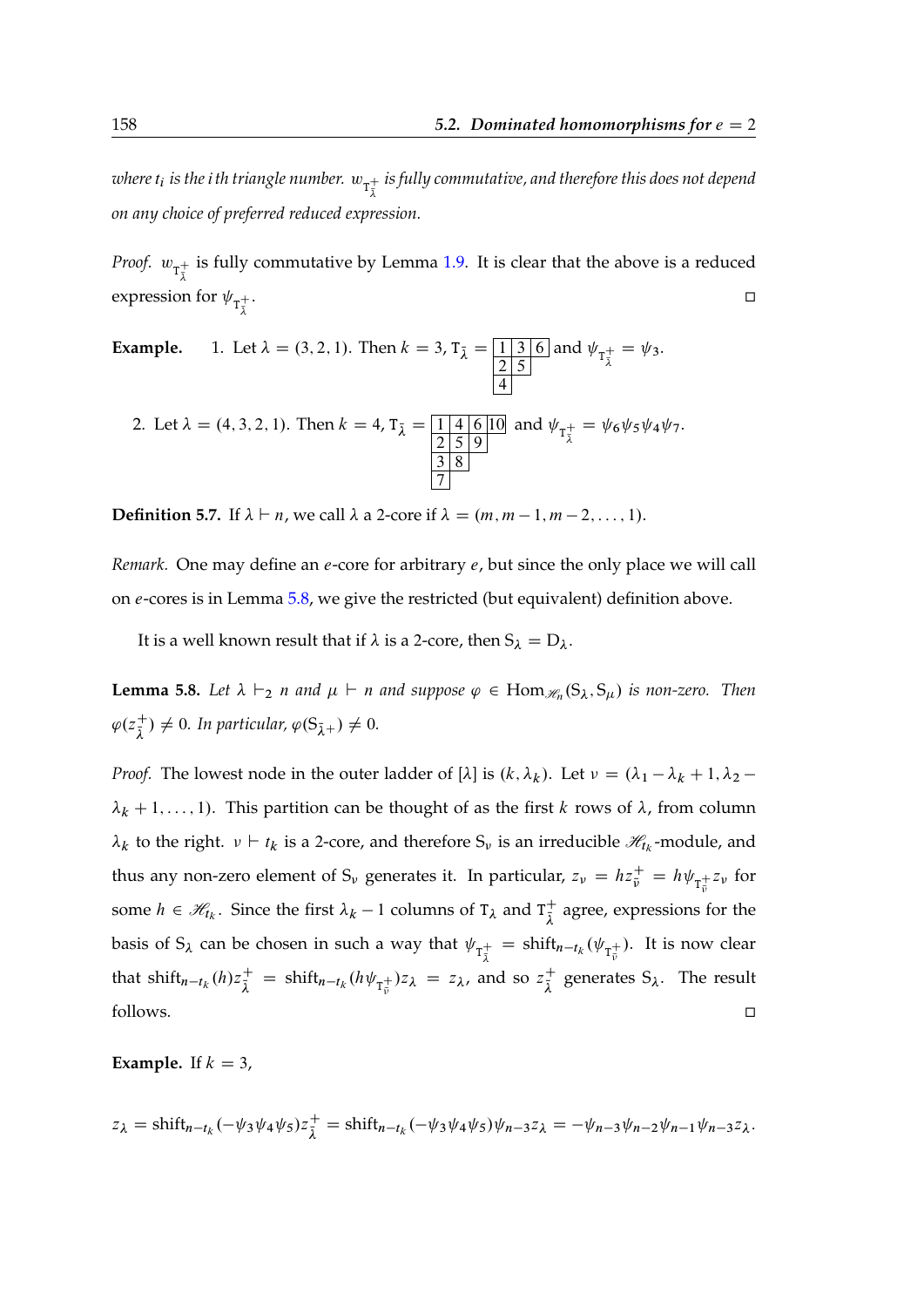**Definition 5.9.** If  $\lambda \vdash n$ , we define the *i*-signature of  $\lambda$  to be the sequence of  $+$  and  $-$  signs obtained by examining the addable and removable  $i$ -nodes of  $[\lambda]$  from top to bottom, writing  $a +$  for each addable *i*-node and  $a -$  for each removable *i*-node, and define the *reduced i*-signature of  $\lambda$  to be the subsequence of the *i*-signature obtained by successively deleting adjacent pairs  $+-$ . We call the removable *i*-nodes of  $[\lambda]$  corresponding to the  $-$  signs in the reduced *i*-signature the *normal i*-nodes of  $\lambda$ .

It is a well known fact (see [\[28,](#page-170-4) Theorem 7.4] for example) that if  $\lambda \vdash_e n$  has x normal *i*-nodes then  $e_i^x D_\lambda \neq 0$ .

**Example.** Let  $e = 2$  and  $\lambda = (6, 5, 3, 1)$ . Consider the addable and removable nodes of  $[\lambda]$ :



So  $\lambda$  has 0-signature  $++-++$ , reduced 0-signature  $+++$  and therefore no normal 0-nodes.  $\lambda$  has 1-signature  $---$  +  $-$  and reduced 1-signature  $---$ , corresponding to the nodes at the ends of the first two rows. Thus, these two nodes are normal 1-nodes. In particular,  $e_1^2 D_\lambda \neq 0$ .

<span id="page-158-0"></span>**Lemma 5.10.** If  $\lambda \vdash_e n$  *has* x normal *i*-nodes and  $\mu \vdash n$  with  $Hom_{\mathscr{H}_n}(S_\lambda, S_\mu) \neq 0$  then  $\mu$ *has at least* x *removable* i*-nodes.*

*Proof.* Since  $\text{Hom}_{\mathcal{H}_n}(S_\lambda, S_\mu) \neq 0$ ,  $[S_\mu : D_\lambda] \neq 0$ . Thus, by the above comment we have that  $e_i^x D_\lambda \neq 0$ , so  $e_i^x S_\mu \neq 0$ . Recalling standard facts about the functors  $e_i$  from the proof of Theorem [3.2,](#page-81-0) we see that  $\mu$  must have at least x removable *i*-nodes.

*Remark.* All *i*-nodes in the outer ladder of  $[\lambda]$  are normal nodes, and therefore we may assume that  $\mu$  has at least k removable *i*-nodes.

From this point on we have many conjectures and few proofs. We will assume throughout that  $\text{Hom}_{\mathcal{H}_n}(S_\lambda, S_\mu) \neq 0$ , as otherwise our intended result holds trivially. The following conjecture is almost a refinement of Lemma [5.10,](#page-158-0) except that we only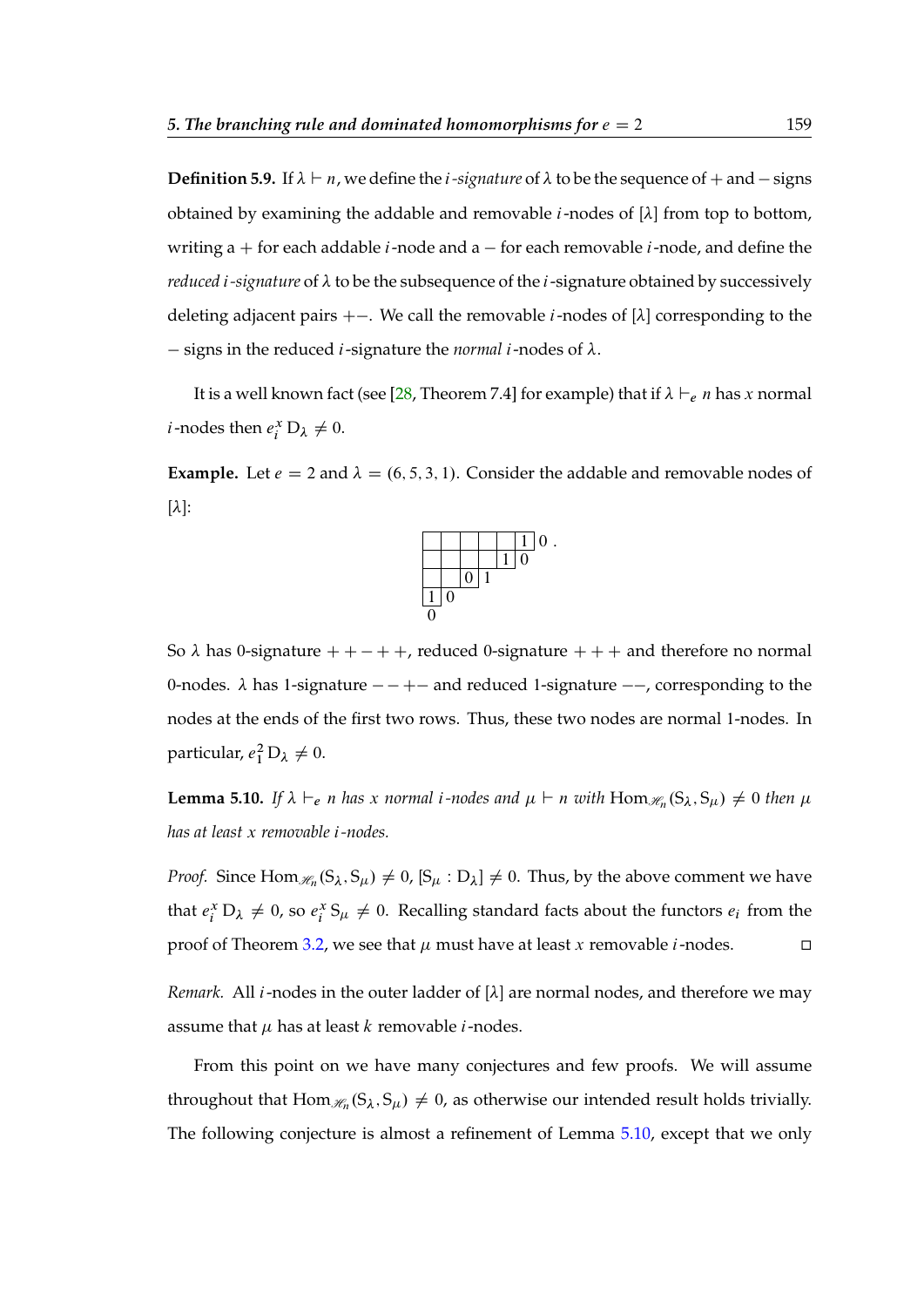consider the normal *i*-nodes in the outer ladder of  $[\lambda]$ . We provide a counterexample to a corresponding statement for all normal  $i$ -nodes.

<span id="page-159-0"></span>**Conjecture 5.11.** Let  $\lambda \vdash_2 n$  and  $\mu \vdash n$ , and suppose the outer ladder of  $[\lambda]$  has residue i. *Suppose*  $\varphi \in \text{Hom}_{\mathscr{H}_n}(S_\lambda, S_\mu)$  with  $\varphi(z_\lambda) = \sum_{\tau \in \text{Std}(\mu)} a_{\tau} v_{\tau}$ . Whenever  $a_{\tau} \neq 0$  and j is in *the outer ladder of*  $T_{\lambda}$ , *j is in a removable i-node of* T.

*Remarks.*

1. It it certainly *not* the case that the following stronger statement holds: suppose  $\varphi \in \text{Hom}_{\mathcal{H}_n}(S_\lambda, S_\mu)$  with  $\varphi(z_\lambda) = \sum_{T \in \text{Std}(\mu)} a_T v_T$ . Whenever  $a_T \neq 0$  and j is in a normal *i*-node of  $T_{\lambda}$ , *j* is in a removable node of T. For an easy counterexample to this, let  $\lambda = (4, 1)$  and  $\mu = (2, 1^3)$ . For any p, there is a homomorphism  $\varphi$  :  $z_{\lambda} \mapsto v_{\text{T}}$  where  $\mathsf{T}_{\lambda} = \boxed{1 \mid 3 \mid 4 \mid 5}$ 2 and  $T = \boxed{1 \ 3}$ 2 4 5 . 2 is in a normal 1-node of  $T_{\lambda}$ ,

but not a removable node of T. Note however that the outer ladder of  $T_{\lambda}$  consists only of the node containing the entry 5, which *is* in a removable node of T.

2. If  $k = 1$  or 2, the conjecture is easily seen to be true by examining residues of standard tableaux.

<span id="page-159-1"></span>We will be interested in the filtrations of  $e_i^k S_\lambda$  and  $e_i^k S_\mu$ . For the former, we are in fact interested in the bottom factor, which is a submodule. From now on, we shall thus let  $E_1 \prec E_2 \prec \cdots$  denote the equivalence classes of standard  $\mu$ -tableaux as in the proof of Theorem [5.2.](#page-152-0) Analogously to the equivalence classes  $E_j$ , we may define equivalence classes  $E'_j$ , where we replace each  $n - m$  in the definition of  $E_j$  with  $n - t_m$ . These equivalence classes involve tableaux with  $n - t_{k-1}, n - t_{k-2}, \ldots, n - 1, n$  in removable nodes. Although we have a natural correspondence  $E_j \leftrightarrow E'_j$ ,  $E_j$  and  $E'_j$  do not necessarily contain the same number of tableaux. Note that this definition relies on Conjecture [5.11.](#page-159-0)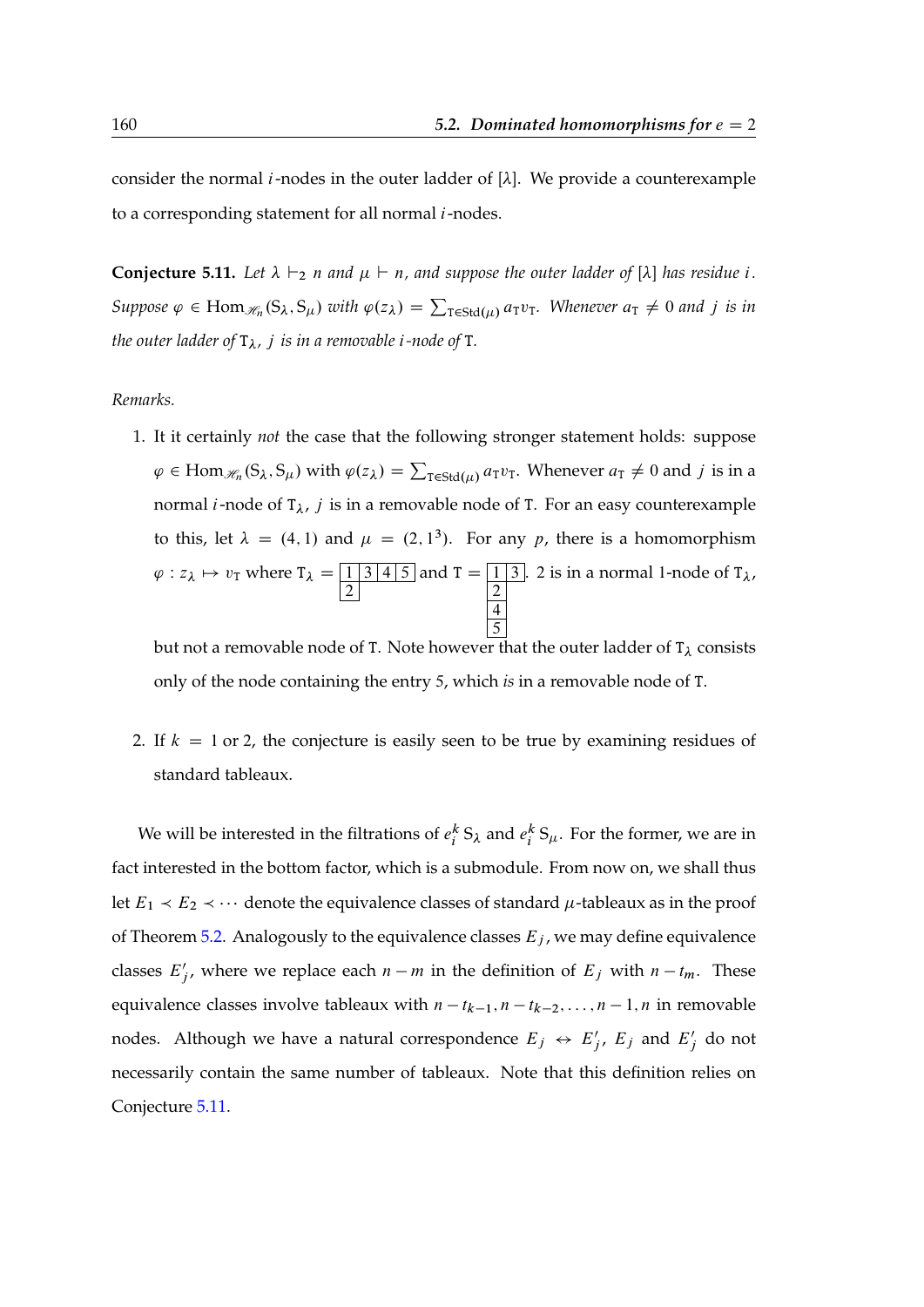**Conjecture 5.12.** Let  $\varphi \in \text{Hom}_{\mathscr{H}_n}(S_\lambda, S_\mu)$  with

$$
\varphi(z_{\lambda}) = \sum_{\mathbf{T} \in E'_t} a_{\mathbf{T}} v_{\mathbf{T}} + \sum_{\substack{\mathbf{S} \in E'_j \\ j < r}} a_{\mathbf{S}} v_{\mathbf{S}} \quad \text{for some } a_{\mathbf{T}}, a_{\mathbf{S}} \in \mathbb{F}
$$

and some r. Then for each  $T \in E'_r$  with  $a_T \neq 0$  and each  $m = 1, 2, ..., k - 1$ ,  $n - t_m \nearrow_T d$  for *all*  $d > n - t_m$ .

In particular, this conjecture says that in some sense the order of entries in the outer ladder is preserved – this property is desirable for our approach.

**Example.** Let  $p = 0$ ,  $\lambda = (7, 6)$  and  $\mu = (4, 4, 2, 2, 1)$ . Then Hom  $\mathcal{H}_n(S_\lambda, S_\mu)$  is spanned by  $\varphi$  :  $z_{\lambda} \mapsto 3v_{T_1} + 6v_{T_2} + 3v_{T_3} + 3v_{T_4} - 6v_{T_5} - 3v_{T_6} + v_{T_7}$  where



It is easy to see that  $T_7$  is in the  $(\leq)$ highest equivalence class out of all 7 tableaux above, and is the only tableau from this class which occurs here. Since  $k = 2$ , the conjecture predicts only that  $12 \nearrow_{T_7} 13$ , which is seen to hold.

*Remarks.*

- 1. The conclusion of Conjecture [5.12](#page-159-1) is certainly false if we don't include the condition that  $T \in E'_r$  – in the above example, 13  $\pi_3$  12!
- 2. If  $k = 1$ , the conjecture is holds trivially.

<span id="page-160-0"></span>**Conjecture 5.13.** Assume  $\varphi \in \text{Hom}_{\mathscr{H}_n}(S_\lambda, S_\mu)$  is as in the statement of Conjecture [5.12.](#page-159-1) *Then for each*  $S \in E'_j$  *with*  $j < r$  *and*  $a_S \neq 0$ *, there exists*  $T \in E'_r$  *such that*  $a_T \neq 0$  *and*  $T \triangleright S$ *.*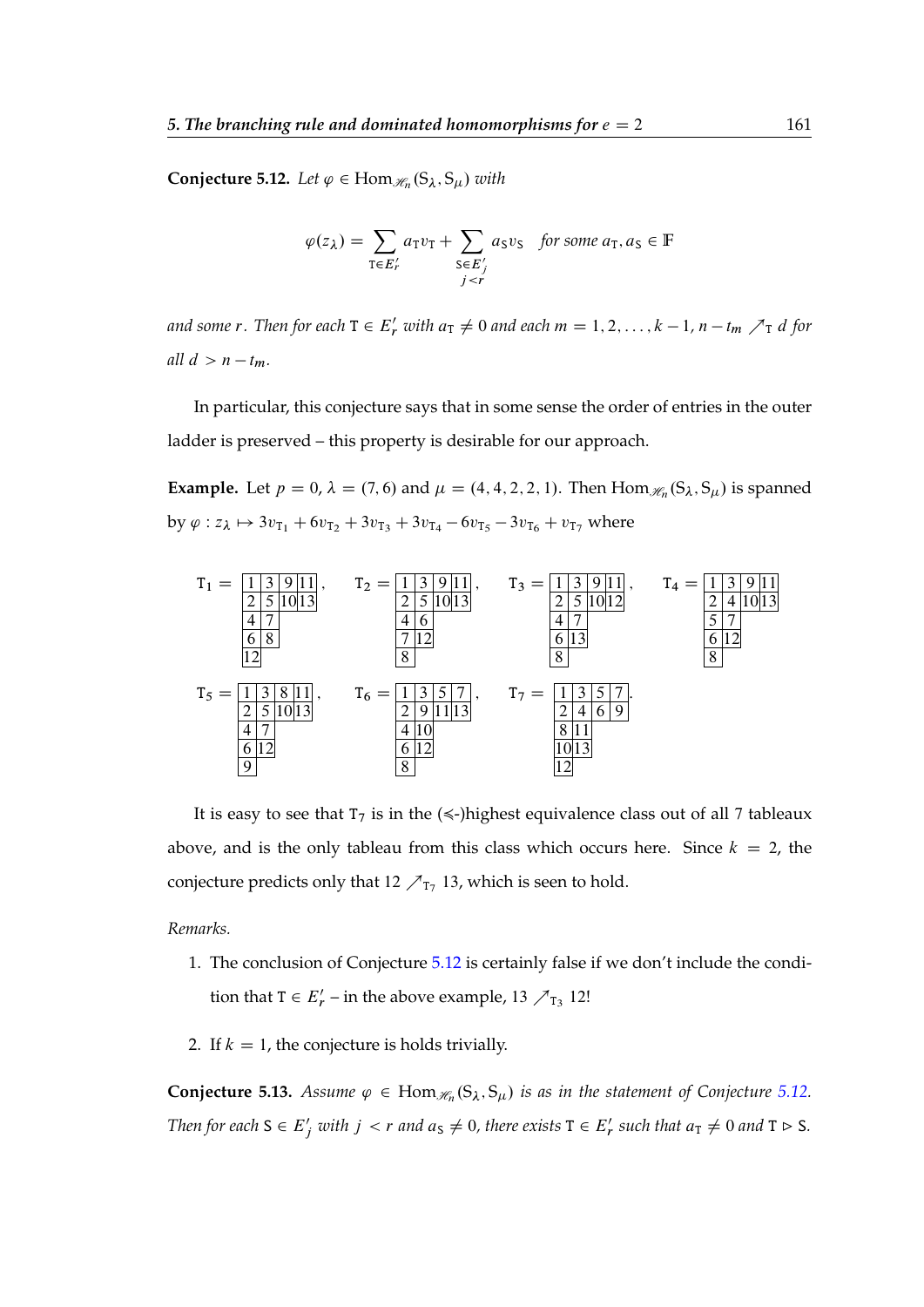Remark. Examples suggest that perhaps only one tableau from  $E'_r$  occurs, and with coefficient 1; if this were true, then in fact there is a unique maximal tableau T such that  $a_T \neq 0$  and T dominates all other tableaux S for which  $a_S \neq 0$ . This can be seen to be the case in the previous example. Here,  $T_7$  dominates all 6 other tableaux, which are pairwise incomparable in the dominance order.

**Example.** Let  $p = 0$ ,  $\lambda = (7, 6, 5)$  and  $\mu = (7, 4, 2^2, 1^3)$ . Now  $k = 3$  so perhaps we have a more interesting example. There is a homomorphism  $\varphi : z_\lambda \mapsto 8v_{T_1} - 4v_{T_2} + 2v_{T_3} + v_{T_4}$ where



This time, the tableaux are totally ordered  $(T_1 \triangleleft T_2 \triangleleft T_3 \triangleleft T_4)$  and we see that the predictions of Conjectures [5.12](#page-159-1) and [5.13](#page-160-0) hold. Again, we see that the most dominant tableau occurs with coefficient 1.

Take a filtration of  $e_i^k S_\mu$  as in Theorem [5.2.](#page-152-0) For  $\varphi \in \text{Hom}_{\mathscr{H}_n}(S_\lambda, S_\mu)$ , there exists some r such that  $\varphi(z_{\bar{\lambda}}^+) \subseteq V_r$  but  $\varphi(z_{\bar{\lambda}}^+) \not\subseteq V_{r-1}$ . Composing with the natural surjection  $V_r \twoheadrightarrow V_r/V_{r-1}$  yields a homomorphism  $S_{\bar{\lambda}^+} \rightarrow S_{\bar{\mu}}(c)$  where  $\bar{\mu}$  and c are given in Theorem [5.2.](#page-152-0) Let  $S_{\bar{\mu}}$  denote the copy of  $S_{\bar{\mu}}(c)$  seen in  $V_r/V_{r-1}$  – by this we mean that  $S_{\bar{\mu}+}$  has a basis of  $\mu$ -tableaux in the equivalence class  $E_r$ .

**Conjecture 5.14.** *Suppose*  $e = 2$ ,  $\lambda \vdash_2 n$  *and*  $\mu \vdash n$ . *Then we have* Hom  $\mathcal{H}_n(S_\lambda, S_\mu) =$  $DHom_{\mathscr{H}_n}(S_\lambda, S_\mu)$ .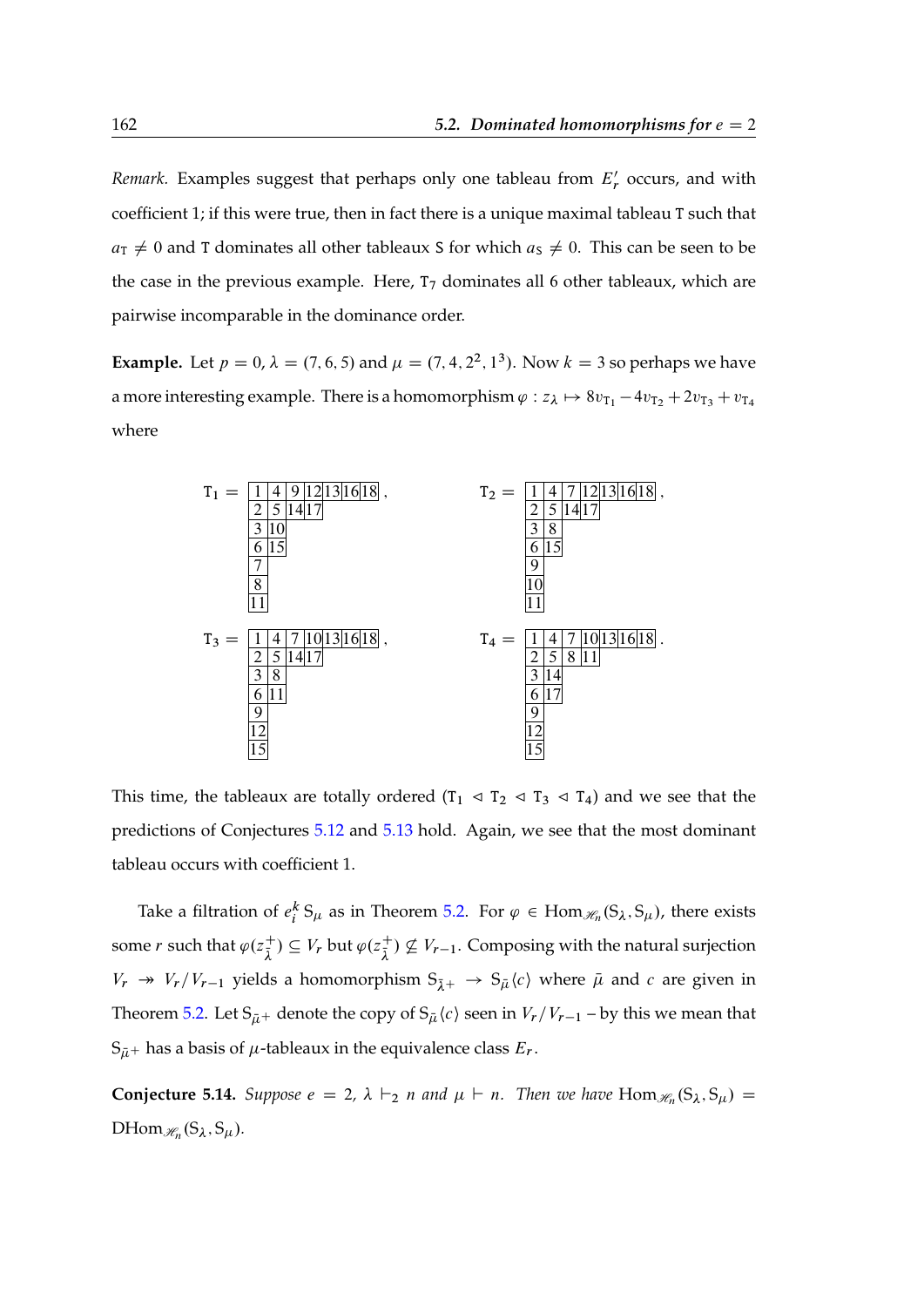*Proof assuming Conjectures* [5.11](#page-159-0)[–5.13.](#page-160-0) We prove by induction on *n*. If  $n = 1$ , the result is trivial. So suppose  $n > 1$  and let  $\varphi \in \text{Hom}_{\mathcal{H}_n}(S_\lambda, S_\mu)$ . By the paragraph above, there is a homogeneous  $\mathcal{H}_{n-k}$ -homomorphism  $\bar{\varphi}: S_{\bar{\lambda}} \to S_{\bar{\mu}}$ . By induction,  $\bar{\varphi}$  is dominated. Suppose

$$
\varphi(z_{\lambda}) = \sum_{\mathbf{T} \in E'_r} a_{\mathbf{T}} v_{\mathbf{T}} + \sum_{\substack{\mathbf{S} \in E'_j \\ j < r}} a_{\mathbf{S}} v_{\mathbf{S}} \quad \text{for some } a_{\mathbf{T}}, a_{\mathbf{S}} \in \mathbb{F}.
$$

Then by Proposition [5.6](#page-156-0) and Conjectures [5.11](#page-159-0)[–5.13,](#page-160-0)

$$
\varphi(z_{\bar{\lambda}}^+) = \varphi(\psi_{T_{\bar{\lambda}}^+} z_{\lambda}) = \sum_{T \in E'_r} a_T \psi_{T_{\bar{\lambda}}^+} v_T + \sum_{\substack{S \in E'_j \\ j < r}} a_S \psi_{T_{\bar{\lambda}}^+} v_S
$$
\n
$$
= \sum_{T \in E'_r} a_T v_{\bar{T}^+} + \sum_{\substack{U \triangleleft T \\ T \in E'_r \\ a_T \neq 0}} b_U v_U
$$

where  $\overline{T}^+ = w_{T_{\overline{\lambda}}^+}$ T has the entries  $n - k + 1, n - k + 2, ..., n$  up the nodes of  $\mu \setminus \overline{\mu}$  in order. It follows that

$$
\bar{\varphi}(z_{\bar{\lambda}}) = \sum_{S_{\mathrm{T}} \in E_r} a_{\mathrm{T}} v_{\bar{S}_{\mathrm{T}}},
$$

where  $S_T = w_{T_{\bar{\lambda}}^+} T$  (=  $\bar{T}^+$  from above). Since  $\bar{\varphi}$  is dominated, it follows that for each  $S_T \in E_r$  such that  $a_T \neq 0$ ,  $\bar{S_T}$  is dominated, so  $\bar{T}^+$  is dominated. Since  $T \leq \bar{T}^+$  the result follows by Corollary [2.2](#page-47-0)[\(1\)](#page-47-1).

**Example.** We build on our previous example, where  $p = 0$ ,  $\lambda = (7, 6, 5)$  and  $\mu =$  $(7, 4, 2^2, 1^3)$ . Here,  $\varphi(z_\lambda) = v_{\text{T}_4} + \sum_{\text{S} \triangleleft \text{T}_4} a_{\text{S}} v_{\text{S}}$ .

$$
\varphi(z_{\bar{\lambda}}^+) = \varphi(\psi_{15}z_{\lambda}) = v_{s_{15}T_4} + \sum_{S \lhd T_4} a_S v_{s_{15}S}.
$$

Noticing that 16, 17 and 18 are in nodes  $(4, 2)$ ,  $(2, 4)$  and  $(1, 7)$  of  $s_{15}T_4$  respectively, we have a homomorphism  $\bar{\varphi} : \mathbb{S}_{\bar{\lambda}} \to \mathbb{S}_{\bar{\mu}}$  where  $\bar{\lambda} = (6, 5, 4)$  and  $\bar{\mu} = (6, 4, 2, 1^3)$  given by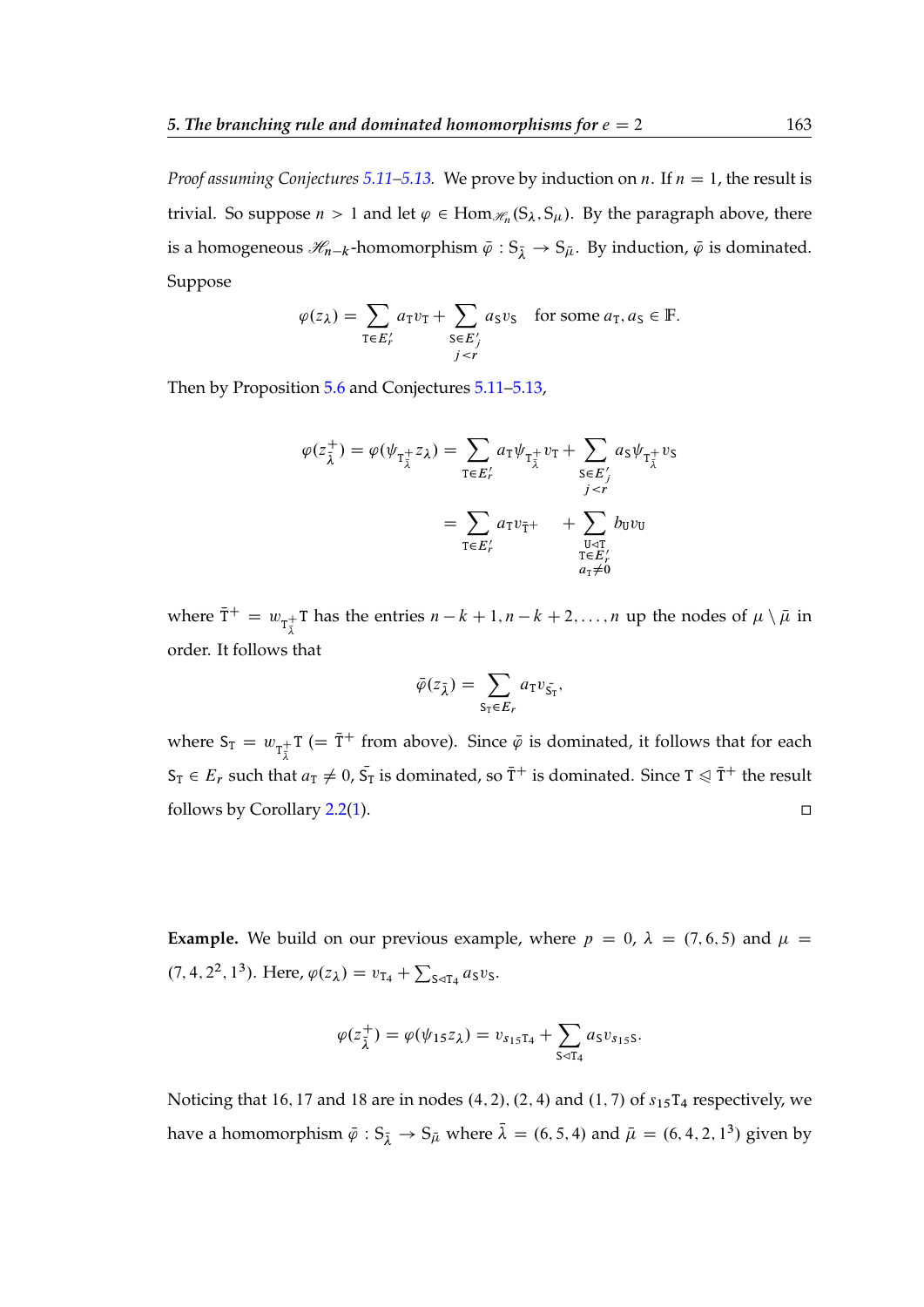taking a quotient of tableaux from less dominant classes. That is,

$$
\bar{\varphi}(z_{\bar{\lambda}}) = v_0 \quad \text{where} \quad u = \frac{1 \, 4 \, 7 \, 10 \, 13 \, 15}{\frac{2 \, 5 \, 8 \, 11}{3 \, 14}} = \frac{1 \, 4 \, 7 \, 10 \, 13 \, 15}{\frac{3 \, 14}{6}} = 12
$$

is the tableau obtained from  $s_{15}T_4$  by removing the nodes containing 16, 17 and 18.

We end with one final conjecture, which generalises the previous one to higher levels, as well as generalising Theorem [2.7](#page-49-0) to include the case where the  $\kappa_i$  may not be distinct. First, we note that the level 1 notion of  $e$ -regular may be extended to the higher level notion of *regular* multipartitions; we will not discuss the definition here. It will suffice to note the following:

- 1. the definition depends on  $e$  and  $\kappa$ ;
- 2. these multipartitions are often called *conjugate Kleshchev* in the literature;
- 3. the set of regular multipartitions indexes a family of Specht modules with nonisomorphic simple heads – these simple heads form a complete set of simple  $\mathcal{H}_n^{\kappa}$ -modules.

<span id="page-163-0"></span>**Conjecture 5.15.** Suppose  $\lambda \in \mathcal{P}_n^l$  is regular. Then  $\text{Hom}_{\mathcal{H}_n}(S_\lambda, S_\mu) = \text{DHom}_{\mathcal{H}_n}(S_\lambda, S_\mu)$ .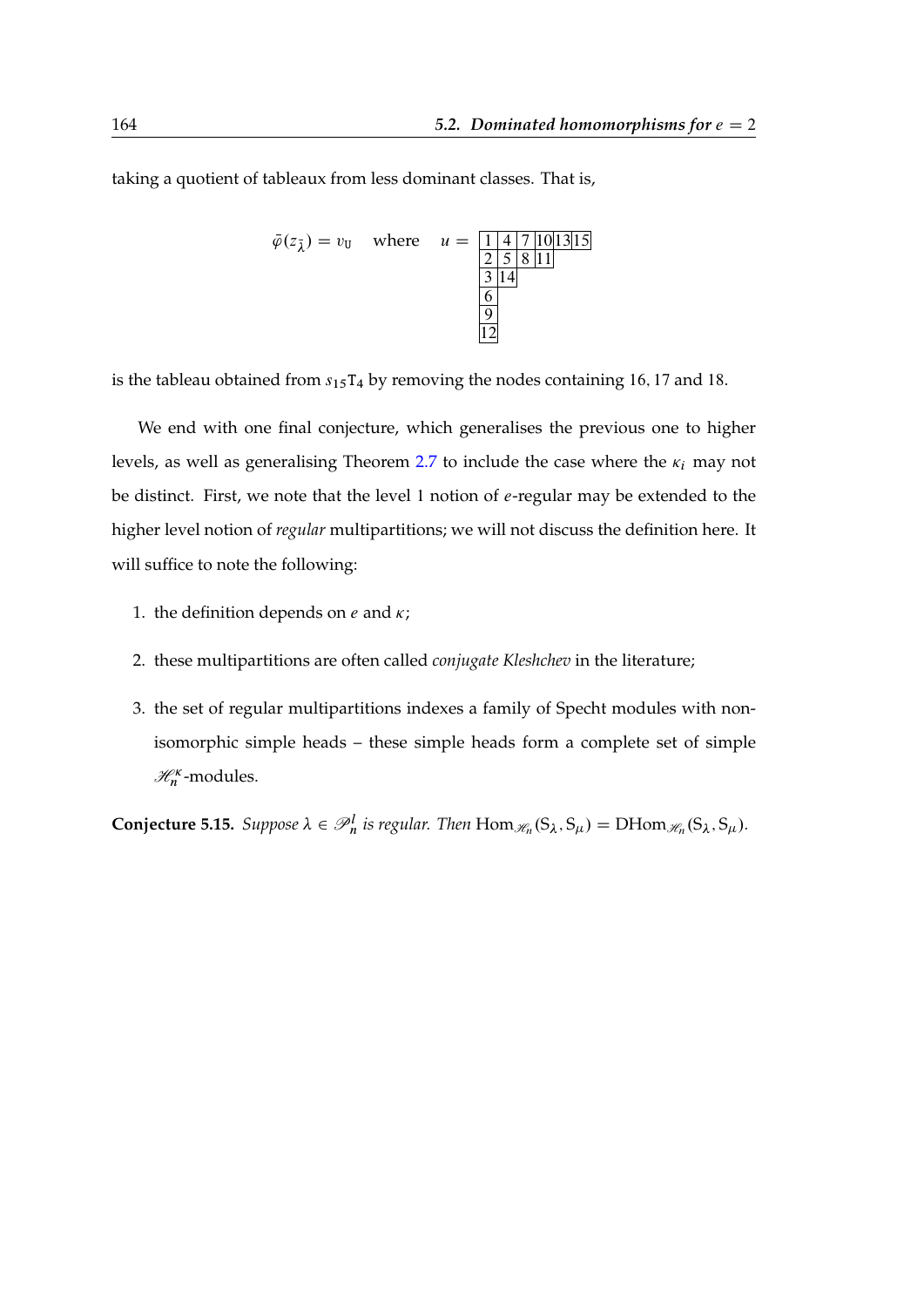# **Index of notation**

For the reader's convenience we conclude with an index of the notation we use in this thesis. We provide references to the relevant sections.

| $\mathbb F$                                                             | a field                                                                              |     |
|-------------------------------------------------------------------------|--------------------------------------------------------------------------------------|-----|
| $\mathbb N$                                                             | the set of positive integers                                                         |     |
| $\mathfrak{S}_n$                                                        | the symmetric group of degree $n$                                                    | 1.1 |
| $s_1,\ldots,s_{n-1}$                                                    | the Coxeter generators of $\mathfrak{S}_n$                                           | 1.1 |
| l                                                                       | the Coxeter length function on $\mathfrak{S}_n$                                      | 1.1 |
| $\leqslant_{\mathrm{L}}$                                                | the left order on $\mathfrak{S}_n$                                                   | 1.1 |
| ≼                                                                       | the Bruhat order on $\mathfrak{S}_n$                                                 | 1.1 |
| shift $_k$                                                              | the shift homomorphism $\mathfrak{S}_m \to \mathfrak{S}_n$                           | 1.1 |
| $\mathcal{H}_{F,q}(\mathfrak{S}_n)$                                     | the Iwahori-Hecke algebra of type $A$                                                | 1.2 |
| $\mathcal{H}_{\mathbb{F},q,Q}(\mathbb{Z}/l\mathbb{Z}\wr\mathfrak{S}_n)$ | the Ariki-Koike algebra                                                              | 1.3 |
| $\overline{I}$                                                          | the set $\mathbb{Z}/e\mathbb{Z}$ (or $\mathbb{Z}$ , if $e = \infty$ )                | 1.4 |
| $\Gamma$                                                                | a quiver with vertex set $I$                                                         | 1.4 |
| $i \rightarrow j$                                                       | there is an arrow from $i$ to $j$ (but no arrow from $j$ to $i$ ) in                 | 1.4 |
|                                                                         | $\Gamma$                                                                             |     |
| $i \rightleftarrows j$                                                  | there are arrows from <i>i</i> to <i>j</i> and from <i>j</i> to <i>i</i> in $\Gamma$ | 1.4 |
| $\alpha_i$                                                              | simple root labelled by $i \in I$                                                    | 1.4 |
| $\Lambda_i$                                                             | fundamental dominant weight labelled by $i \in I$                                    | 1.4 |
| $($  )                                                                  | invariant bilinear form                                                              | 1.4 |
| $Q^+$                                                                   | the positive root lattice                                                            | 1.4 |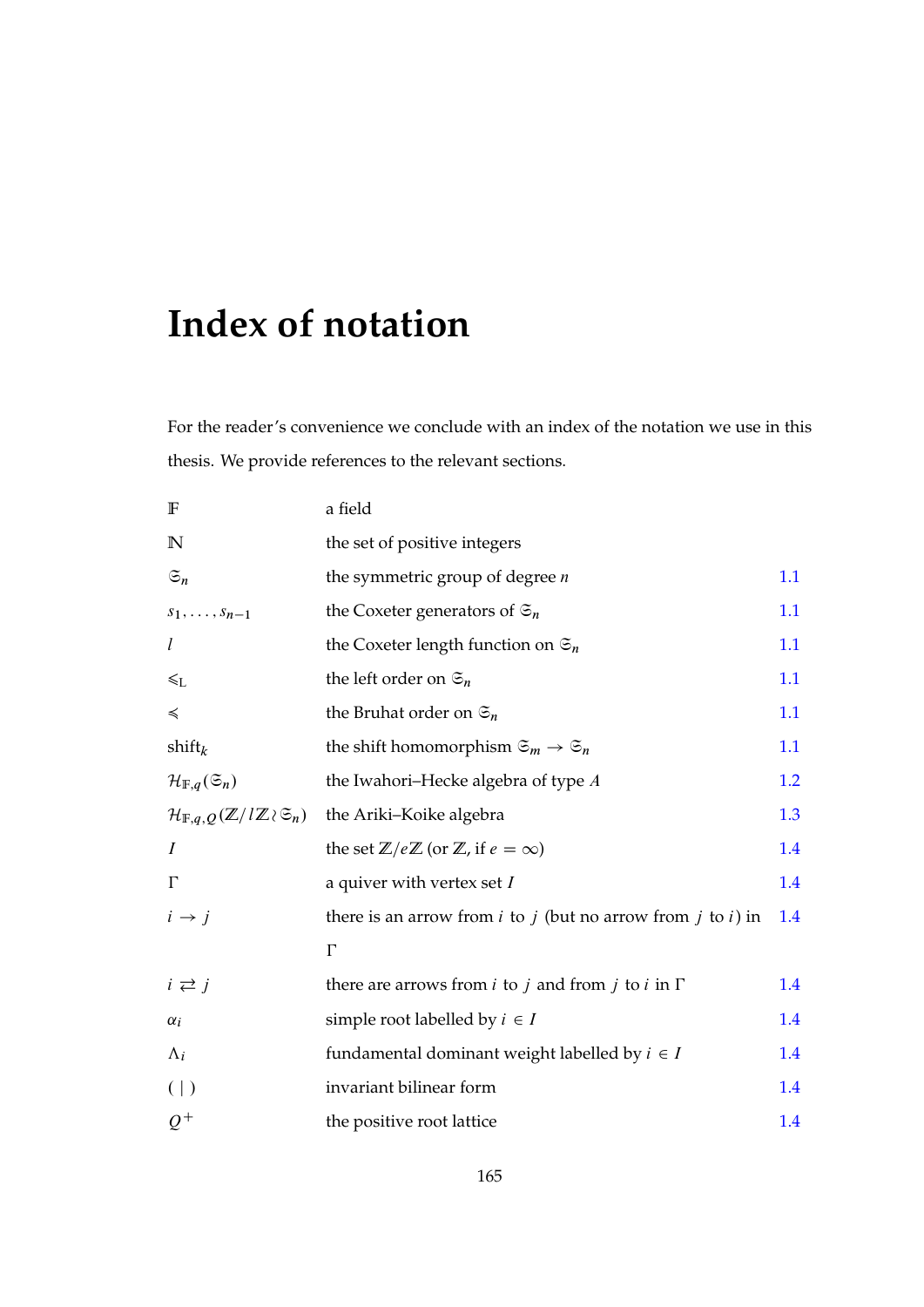| $\Lambda_{\kappa}$          | the dominant weight $\Lambda_{\kappa_1} + \cdots + \Lambda_{\kappa_l}$            | $1.4\,$ |
|-----------------------------|-----------------------------------------------------------------------------------|---------|
| $def(\alpha)$               | $(\Lambda_k   \alpha) - \frac{1}{2}(\alpha   \alpha)$                             | 1.4     |
| $ \lambda $                 | the number of nodes of a (multi)partition $\lambda$                               | 1.5     |
| $\mathscr{P}_n^l$           | the set of $l$ -multipartitions of $n$                                            | 1.5     |
| $\triangleright$            | the dominance order on multipartitions or tableaux                                | 1.5     |
| $[\lambda]$                 | the Young diagram of a multipartition $\lambda$                                   | 1.5     |
| Ø                           | the unique partition or $l$ -multipartition of $0$                                | 1.5     |
| $\lambda'$                  | the conjugate (multi) partition to $\lambda$                                      | 1.5     |
| $Std(\lambda)$              | the set of standard λ-tableaux                                                    | 1.6     |
| T'                          | the conjugate tableau to T                                                        | 1.6     |
| $i \downarrow_{\text{T}} j$ | $i$ and $j$ lie in the same column of T, with $j$ lower than $i$                  | 1.6     |
| $i \swarrow_{\texttt{T}} j$ | $i$ and $j$ lie in the same component of T, with $j$ strictly lower               | 1.6     |
|                             | and to the left of i                                                              |         |
| $i \not\!\!\!\!\!/$ $j$     | $i \swarrow_{\tau} j$ or <i>i</i> lies in an earlier component of T than <i>j</i> | 1.6     |
| $T_{\lambda}$               | the $\lambda$ -tableau obtained by writing $1, \ldots, n$ in order down           | 1.6     |
|                             | successive columns                                                                |         |
| $T^{\lambda}$               | the $\lambda$ -tableau obtained by writing $1, \ldots, n$ in order along          | 1.6     |
|                             | successive rows                                                                   |         |
| $w_T$                       | the permutation for which $w_{\text{t}}T_{\lambda} = T$                           | 1.6     |
| $w^{\text{T}}$              | the permutation for which $w^{T}T^{\lambda} = T$                                  | 1.6     |
| Shape( $T_{\downarrow m}$ ) | the <i>l</i> -multicomposition formed from the nodes of T whose                   | 1.6     |
|                             | entries are less than or equal to $m$                                             |         |
| res A                       | the residue of a node $A$                                                         | 1.7     |
| $cont(\lambda)$             | the content of a multipartition $\lambda$                                         | 1.7     |
| $def(\lambda)$              | the defect of a multipartition $\lambda$                                          | $1.7\,$ |
| i(T)                        | the residue sequence of a tableau T                                               | 1.7     |
| $i_{\lambda}$               | $i(T_{\lambda})$                                                                  | $1.7\,$ |
| $i^{\lambda}$               | $i(T^{\lambda})$                                                                  | 1.7     |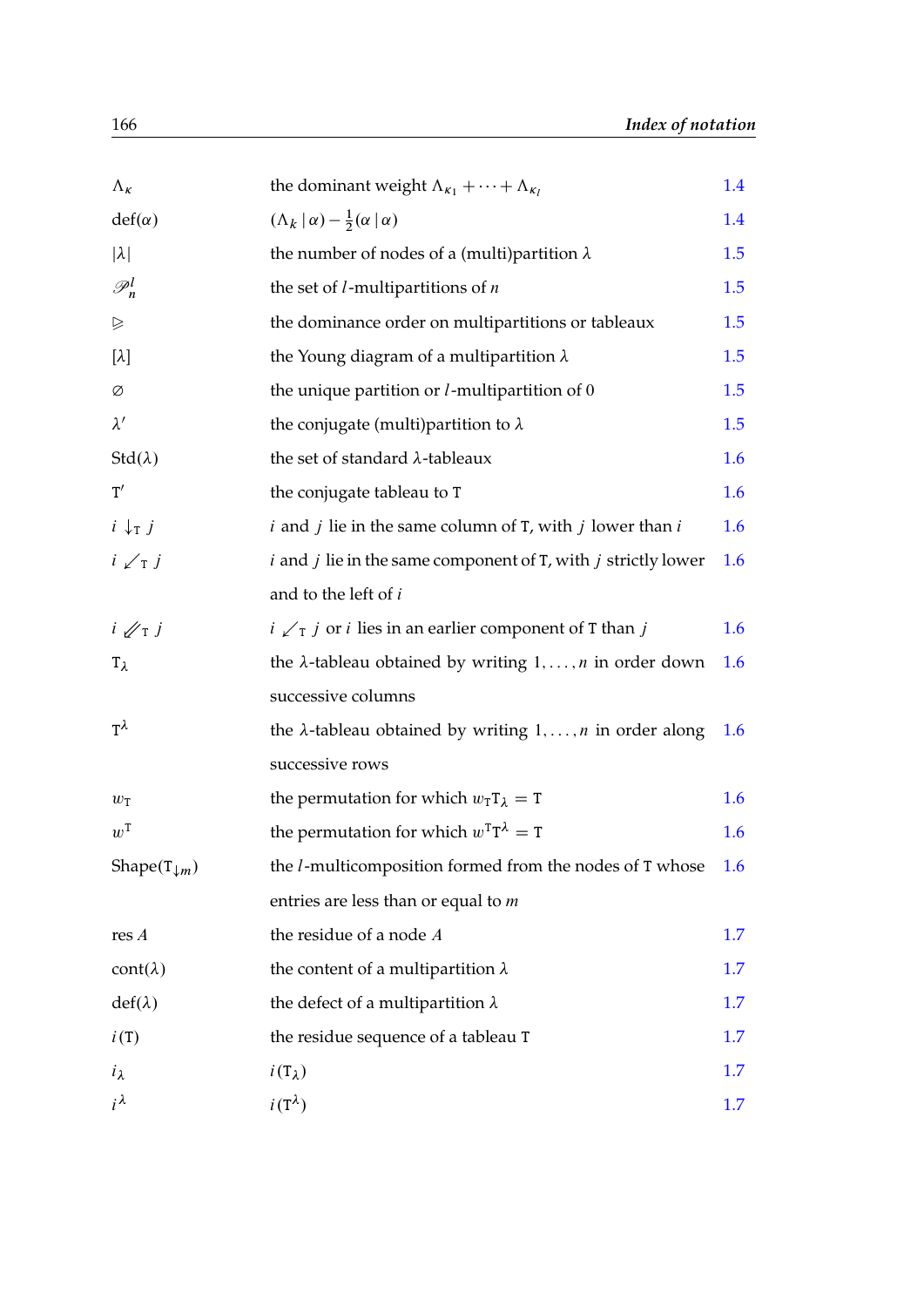| deg(T)                 | the degree of a tableau T                                                                      | 1.7  |
|------------------------|------------------------------------------------------------------------------------------------|------|
| codeg(T)               | the codegree of a tableau T                                                                    | 1.7  |
| $\underline{M}$        | the module obtained from $M$ by forgetting the grading                                         | 1.8  |
| $M\langle k\rangle$    | the graded module $M$ with the grading shifted by $k$                                          | 1.8  |
| $\mathscr{H}_n$        | the KLR algebra of degree $n$                                                                  | 1.9  |
| shift $_k$             | the shift homomorphism $\mathcal{H}_{\beta} \to \mathcal{H}_{\alpha}$                          | 1.9  |
| $\mathscr{H}^\kappa_n$ | the cyclotomic KLR algebra determined by $\kappa$                                              | 1.9  |
| $B_A$                  | the column Garnir belt corresponding to a Garnir node $A$                                      | 1.10 |
| $G_A$                  | the Garnir tableau corresponding to a Garnir node $A$                                          | 1.10 |
| $g_A$                  | the (column) Garnir element corresponding to a Garnir                                          | 1.10 |
|                        | node $A$                                                                                       |      |
| $S_{\lambda}$          | the column Specht module corresponding to a multiparti-                                        | 1.10 |
|                        | tion $\lambda$                                                                                 |      |
| $B^A$                  | the row Garnir belt corresponding to a Garnir node $A$                                         | 1.10 |
| $\mathsf{g}^A$         | the (row) Garnir element corresponding to a Garnir node                                        | 1.10 |
|                        | $\boldsymbol{A}$                                                                               |      |
| $S^{\lambda}$          | the row Specht module corresponding to a multipartition                                        | 1.10 |
|                        | λ                                                                                              |      |
| $z_{\lambda}$          | the standard generator of $S_{\lambda}$                                                        | 1.10 |
| $z^{\lambda}$          | the standard generator of $S^{\lambda}$                                                        | 1.10 |
| $\psi_{\mathtt{T}}$    | $\psi_{t_1} \dots \psi_{t_b}$ , where $s_{t_1} \dots s_{t_b}$ is the preferred reduced expres- | 1.10 |
|                        | sion for $w_T$                                                                                 |      |
| $v_{\mathtt{T}}$       | $\psi_{\text{T}}z_{\lambda}$                                                                   | 1.10 |
| $D_{\lambda}$          | the head of $S_{\lambda}$                                                                      | 1.11 |
| $d_{\lambda\mu}$       | the composition multiplicity $[S_\lambda : D_\lambda]$                                         | 1.12 |
| $D^{e,p}$              | the decomposition matrix of $\mathcal{H}_{F,q}(\mathfrak{S}_n)$ with $q^e = 1$ and             | 1.12 |
|                        | char( $F$ ) = p                                                                                |      |
| $A_p$                  | the adjustment matrix satisfying $D^{e,p} = D^{e,0} A_p$                                       | 1.12 |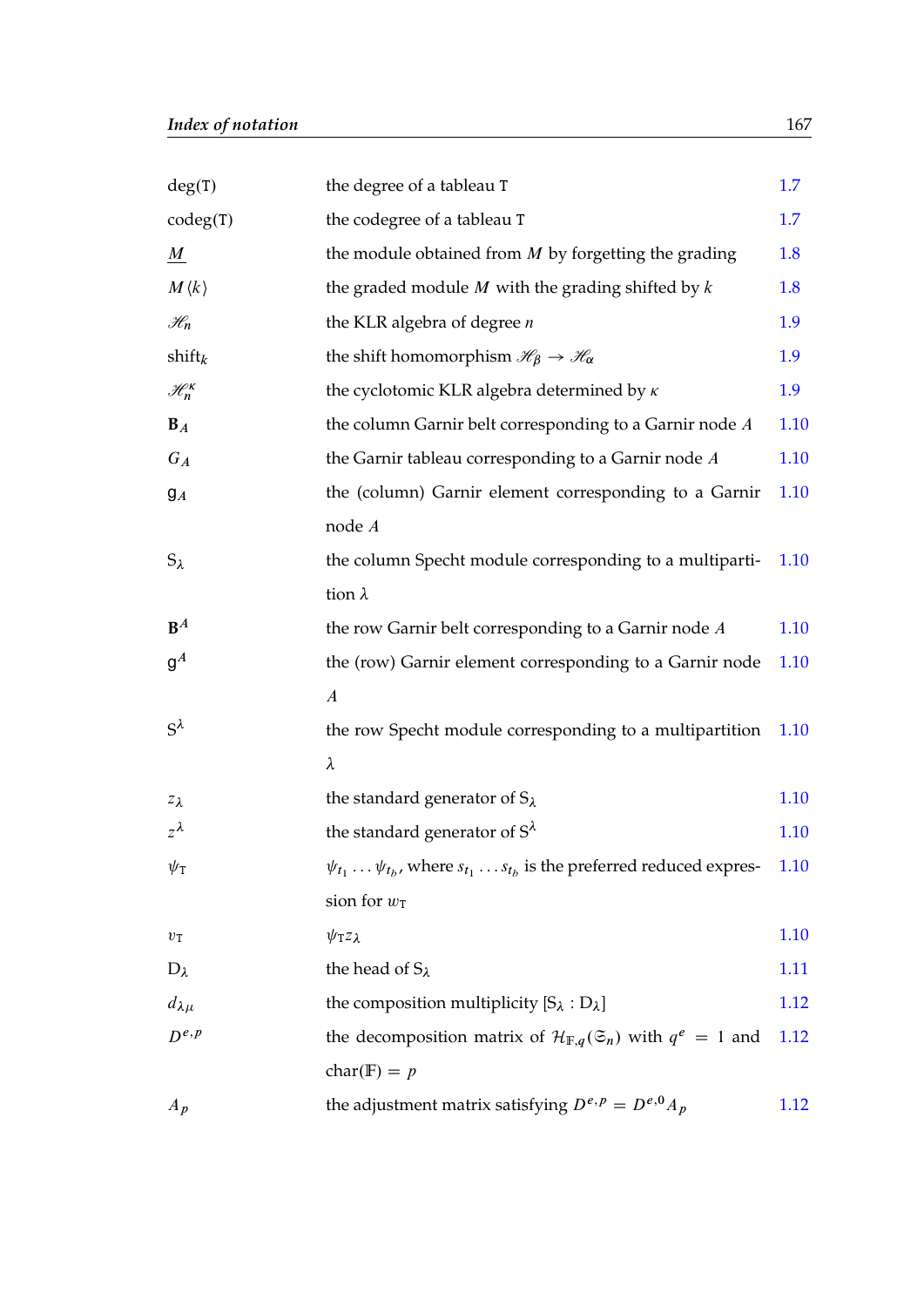| $d_{\lambda\mu}(v)$                           | the graded composition multiplicity $[S_{\lambda}:D_{\mu}]_{\nu}$                                                                          | 1.12           |
|-----------------------------------------------|--------------------------------------------------------------------------------------------------------------------------------------------|----------------|
| $D^{e,p}(v)$                                  | the graded decomposition matrix of $\mathcal{H}_{F,q}(\mathfrak{S}_n)$ with $q^e = 1$                                                      | 1.12           |
|                                               | and char( $\mathbb{F}$ ) = p                                                                                                               |                |
| $A_p(v)$                                      | the graded adjustment matrix satisfying the equality                                                                                       | 1.12           |
|                                               | $D^{e,p}(v) = D^{e,0}(v) A_p(v)$                                                                                                           |                |
| $Std_{\lambda}(\mu)$                          | the set of $\lambda$ -dominated standard $\mu$ -tableaux                                                                                   | 2.1            |
| Std <sup><math>\lambda</math></sup> ( $\mu$ ) | the set of $\lambda$ -row-dominated standard $\mu$ -tableaux                                                                               | 2.1            |
| $DHom_{\mathcal{H}_n}(S_{\lambda}, S_{\mu})$  | the space of dominated homomorphisms from $S_{\lambda}$ to $S_{\mu}$                                                                       | 2.2            |
| DHom $_{\mathcal{H}_n}(S^{\lambda}, S^{\mu})$ | the space of dominated homomorphisms from $S^{\lambda}$ to $S^{\mu}$                                                                       | 2.2            |
| $M^\circledast$                               | the graded dual of a graded module M                                                                                                       | 2.3            |
| $Stdlr(\lambda)$                              | the set of $\lambda$ -tableaux in which the entries $1, \ldots, n_1$ appear                                                                | 2.4            |
|                                               | strictly to the left of the entries $n_1 + 1, , n$                                                                                         |                |
| $\lambda_1$ # $\lambda_r$                     | the multipartition obtained by joining the left and right                                                                                  | 2.6            |
|                                               | parts $\lambda_1, \lambda_r$ together                                                                                                      |                |
| $T_l$ # $T_r$                                 | the tableau obtained by joining the left and right parts $T_l$ , $T_r$                                                                     | <b>2.6</b>     |
|                                               | together                                                                                                                                   |                |
| D                                             | $\{v_{\text{T}} \mid \text{T} \in \text{Std}(\lambda)\}\cap e(i_{\lambda})S_{\lambda} = \{v_{\text{T}} \mid i_{\text{T}} = i_{\lambda}\}\$ | 3.2            |
| $Dom(\lambda)$                                | the set of domino tableaux                                                                                                                 | 3.2            |
| $\Psi^{\mathcal{Y}}_{\downarrow}$             | $\Psi_{\nu}\Psi_{\nu-2}\dots\Psi_{x}$                                                                                                      | 3.4            |
| $\Psi^y$                                      | $\Psi_x \Psi_{x+2} \dots \Psi_v$                                                                                                           | 3.4            |
| ${\tt T}_{i,j}$                               | the tableau with dominoes $\{[2,3], [4,5], \ldots, [b, b+1], [j-3.5]$                                                                      |                |
|                                               | $[1, j]$ } \{[ $i - 1, i$ ]} in the leg                                                                                                    |                |
| $D_2^{e,p}$                                   | the submatrix of the $D^{e,p}(v)$ for $\mathcal{H} = \mathcal{H}_{F,q}(\mathfrak{S}_n)$ which cor-                                         | $\overline{4}$ |
|                                               | responds to two-part partitions                                                                                                            |                |
| $\mathscr{H}_n(\mathcal{O})$                  | Hu and Mathas's O-deformed cyclotomic KLR algebra                                                                                          | 5.1            |
| $\mathbb{L}_k$                                | the <i>k</i> th ladder of $[\lambda]$                                                                                                      | 5.2            |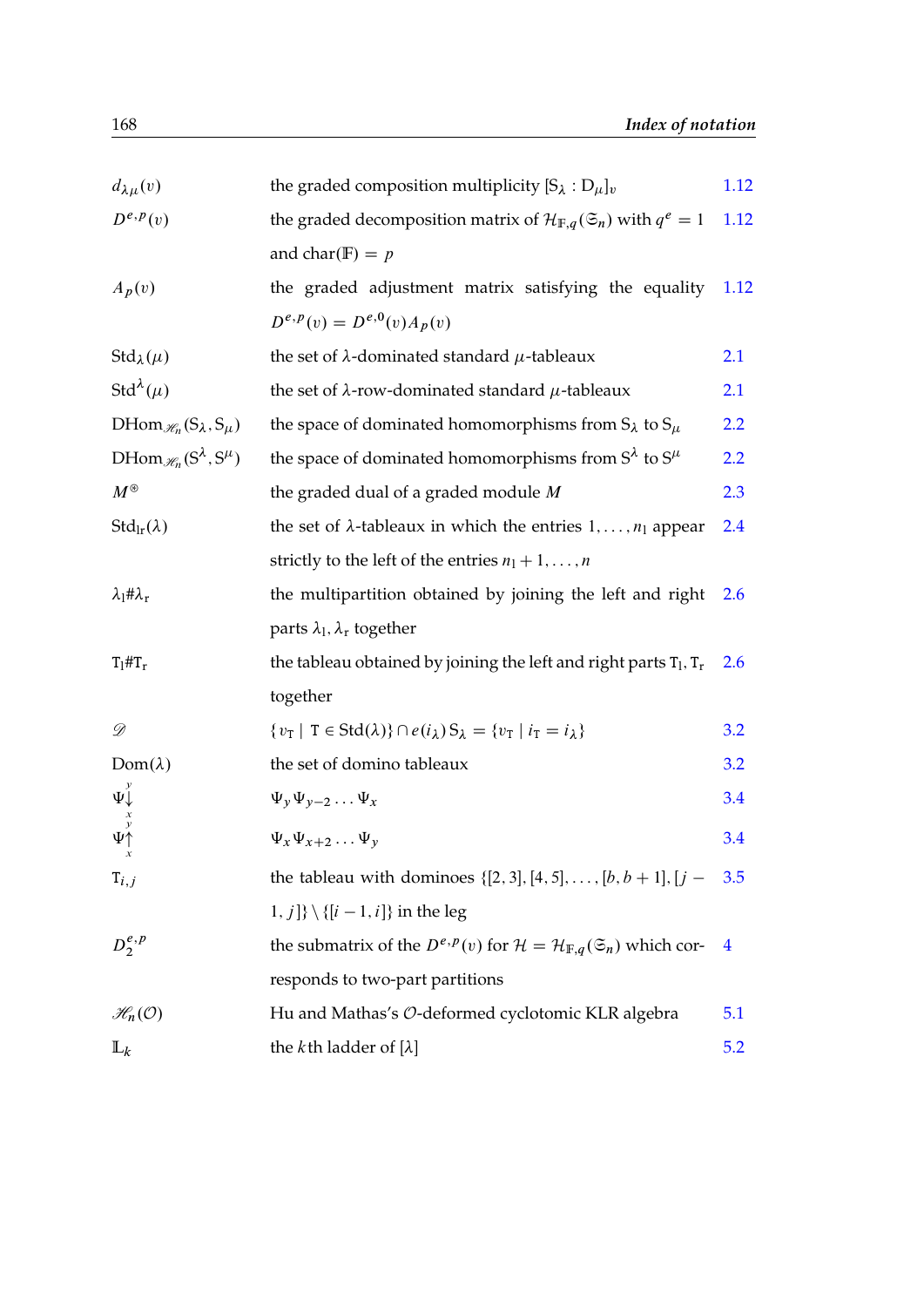## **Bibliography**

- [1] S. Ariki, *[Representation theory of a Hecke algebra of](http://dx.doi.org/10.1006/jabr.1995.1292)*  $G(r, p, n)$ , J. Algebra 177 (1995), no. 1, 164–185.
- [2] S. Ariki and K. Koike, *A Hecke algebra of*  $(\mathbb{Z}/r\mathbb{Z})\wr\mathfrak{S}_n$  *[and construction of its irreducible](http://dx.doi.org/10.1006/aima.1994.1057) [representations](http://dx.doi.org/10.1006/aima.1994.1057)*, Adv. Math. **106** (1994), no. 2, 216–243.
- <span id="page-168-0"></span>[3] S. Ariki and A. Mathas, *[The number of simple modules of the Hecke algebras of type](http://dx.doi.org/10.1007/s002090050489)*  $G(r, 1, n)$ , Math. Z. 233 (2000), no. 3, 601–623.
- [4] A. Beilinson, V. Ginzburg, and W. Soergel, *[Koszul duality patterns in representation](http://dx.doi.org/10.1090/S0894-0347-96-00192-0) [theory](http://dx.doi.org/10.1090/S0894-0347-96-00192-0)*, J. Amer. Math. Soc. **9** (1996), no. 2, 473–527.
- [5] S. C. Billey, W. Jockusch, and R. P. Stanley, *[Some combinatorial properties of Schubert](http://dx.doi.org/10.1023/A:1022419800503) [polynomials](http://dx.doi.org/10.1023/A:1022419800503)*, J. Algebraic Combin. **2** (1993), no. 4, 345–374.
- [6] M. Broué and G. Malle, Zyklotomische Heckealgebren, Astérisque 212 (1993), 119-189, Représentations unipotentes génériques et blocs des groupes réductifs finis.
- [7] J. Brundan and A. Kleshchev, *[Representation theory of symmetric groups and their](http://dx.doi.org/10.1142/9789812564481_0003) [double covers](http://dx.doi.org/10.1142/9789812564481_0003)*, Groups, Combinatorics and Geometry (Durham, 2001), World Sci. Publishing, River Edge, NJ, 2003, pp. 31–53.
- [8] , *[Blocks of cyclotomic Hecke algebras and Khovanov–Lauda algebras](http://dx.doi.org/10.1007/s00222-009-0204-8)*, Invent. Math. **178** (2009), 451–484.
- <span id="page-168-1"></span>[9] , *[Graded decomposition numbers for cyclotomic Hecke algebras](http://dx.doi.org/10.1016/j.aim.2009.06.018)*, Adv. Math. **222** (2009), 1883–1942.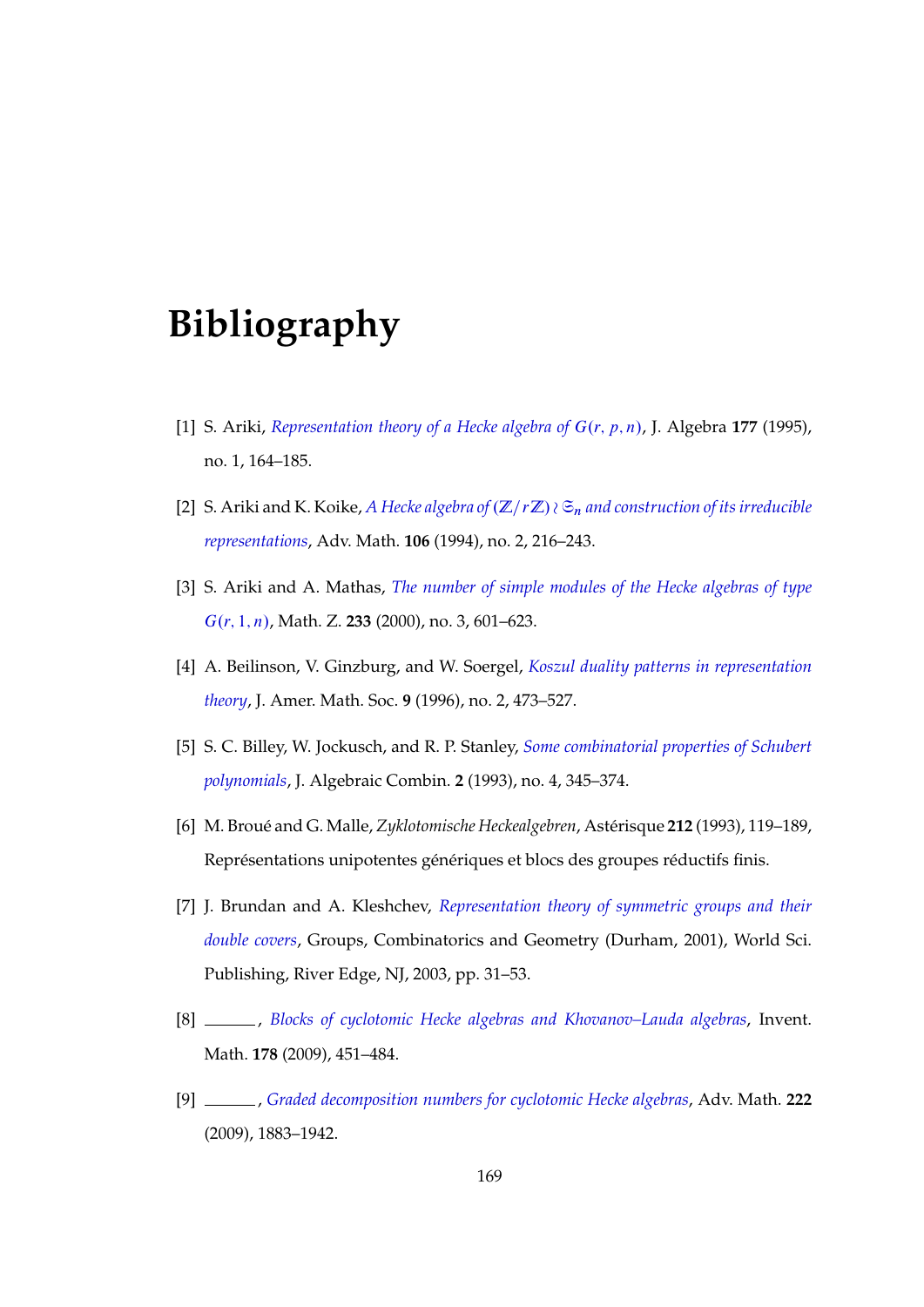- <span id="page-169-0"></span>[10] J. Brundan, A. Kleshchev, and W. Wang, *[Graded Specht modules](http://dx.doi.org/10.1515/CRELLE.2011.033)*, J. Reine Angew. Math. **655** (2011), 61–87.
- [11] V. Deodhar, *[Some characterizations of Bruhat ordering on a Coxeter group and determi](http://dx.doi.org/10.1007/BF01390109)[nation of the relative M¨obius function](http://dx.doi.org/10.1007/BF01390109)*, Invent. Math. **39** (1977), 187–198.
- [12] R. Dipper and G. D. James, *[Representations of Hecke algebras of general linear groups](http://dx.doi.org/10.1112/plms/s3-52.1.20)*, Proc. London Math. Soc. **52** (1986), no. 3, 20–52.
- [13] , *[Blocks and idempotents of Hecke algebras of general linear groups](http://dx.doi.org/10.1112/plms/s3-54.1.57)*, Proc. London Math. Soc. **54** (1987), no. 3, 57–82.
- [14] , q*[-tensor space and](http://dx.doi.org/10.2307/2001842)* q*-Weyl modules*, Trans. Amer. Math. Soc. **327** (1991), 251–282.
- [15] R. Dipper and A. Mathas, *[Morita equivalences of Ariki–Koike algebras](http://dx.doi.org/10.1007/s002090100371)*, Math. Z. **240** (2002), no. 3, 579–610.
- [16] C. Dodge and M. Fayers, *[Some new decomposable Specht modules](http://dx.doi.org/10.1016/j.jalgebra.2012.01.035)*, J. Algebra. **357** (2012), 235–262.
- [17] M. Fayers, *Dyck tilings and the homogeneous Garnir relations for graded Specht modules*, [arXiv:1309.6467,](http://arxiv.org/abs/1309.6467) 2013.
- [18] M. Fayers and S. Lyle, *[Row and column removal theorems for homomorphisms between](http://dx.doi.org/10.1016/S0022-4049(03)00099-9) [Specht modules](http://dx.doi.org/10.1016/S0022-4049(03)00099-9)*, J. Pure Appl. Algebra **185** (2003), 147–164.
- [19] M. Fayers and L. Speyer, *Generalised column removal for graded homomorphisms between Specht modules*, [arXiv:1404.4415,](http://arxiv.org/abs/1404.4415) 2014.
- [20] The GAP Group, *GAP Groups, Algorithms, and Programming, Version 4.7.6*, 2014.
- [21] J. Hu and A.Mathas, *[Graded cellular bases for the cyclotomic Khovanov–Lauda–Rouquier](http://dx.doi.org/10.1016/j.aim.2010.03.002) [algebras of type](http://dx.doi.org/10.1016/j.aim.2010.03.002)* A, Adv. Math. **225** (2010), 598–642.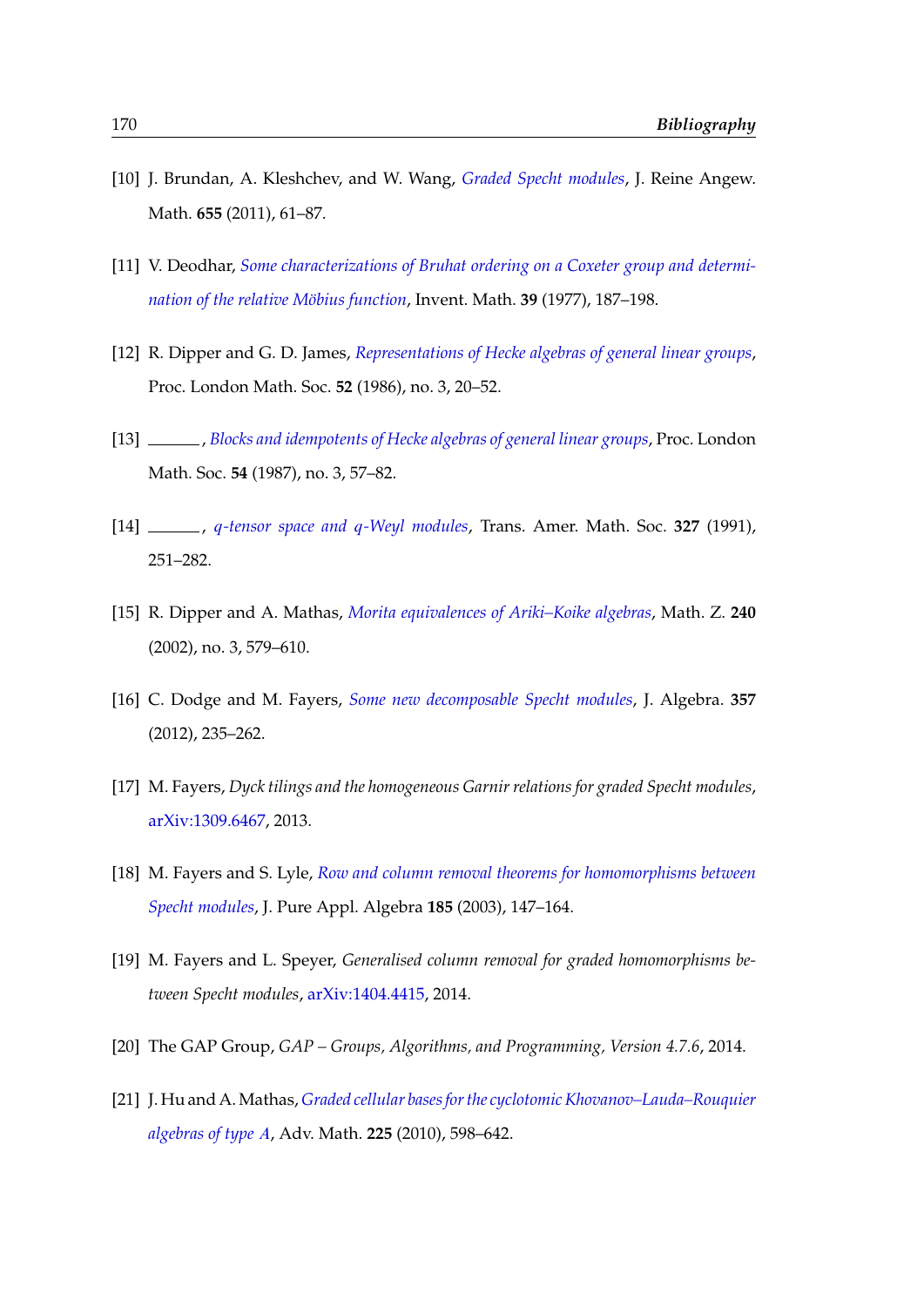- <span id="page-170-3"></span>[22] , *Seminormal forms and cyclotomic quiver Hecke algebras of type* A, Math. Ann. (to appear).
- [23] J. Humphreys, *Reflection groups and Coxeter groups*, Cambridge Studies in Advanced Mathematics, vol. 29, Cambridge University Press, Cambridge, 1990.
- <span id="page-170-0"></span>[24] G. D. James, *The Representation Theory of the Symmetric Groups*, Lecture Notes in Mathematics, vol. 682, Springer, Berlin, 1978.
- [25]  $\_\_\_\_\_$ , *[The decomposition matrices of](http://dx.doi.org/10.1112/plms/s3-60.2.225)*  $GL_n(q)$  *for*  $n \leq 10$ , Proc. London Math. Soc. **60** (1990), no. 2, 225–265.
- [26] V. Kac, *Infinite dimensional Lie algebras*, third ed., Cambridge University Press, Cambridge, 1994.
- [27] M. Khovanov and A. Lauda, *[A diagrammatic approach to categorification of quantum](http://dx.doi.org/10.1090/S1088-4165-09-00346-X) [groups I](http://dx.doi.org/10.1090/S1088-4165-09-00346-X)*, Represent. Theory **13** (2009), 309–347.
- <span id="page-170-4"></span>[28] A. Kleshchev, *[Representation theory of symmetric groups and related Hecke algebras](http://dx.doi.org/10.1090/S0273-0979-09-01277-4)*, Bull. Amer. Math. Soc. **47** (2010), 419–481.
- <span id="page-170-1"></span>[29] A. Kleshchev, A. Mathas, and A. Ram, *[Universal graded Specht modules for cyclotomic](http://dx.doi.org/10.1112/plms/pds019) [Hecke algebras](http://dx.doi.org/10.1112/plms/pds019)*, Proc. London Math. Soc. **105** (2012), 1245–1289.
- [30] S. Lyle and A. Mathas, *[Row and column removal theorems for homomorphisms of Specht](http://dx.doi.org/10.1007/s10801-005-2511-5) [modules and Weyl modules](http://dx.doi.org/10.1007/s10801-005-2511-5)*, J. Algebraic Combin. **22** (2005), 151–179.
- [31] , *[Blocks of cyclotomic Hecke algebras](http://dx.doi.org/10.1016/j.aim.2007.06.008)*, Adv. Math. **216** (2007), 854–878.
- [32] , *[Cyclotomic Carter–Payne homomorphisms](http://dx.doi.org/10.1090/S1088-4165-2014-00450-3)*, Represent. Theory **18** (2014), 117– 154.
- <span id="page-170-2"></span>[33] A. Mathas, *Iwahori–Hecke Algebras and Schur Algebras of the Symmetric Group*, University Lecture Series, vol. 15, American Mathematical Society, Providence, RI, 1999.